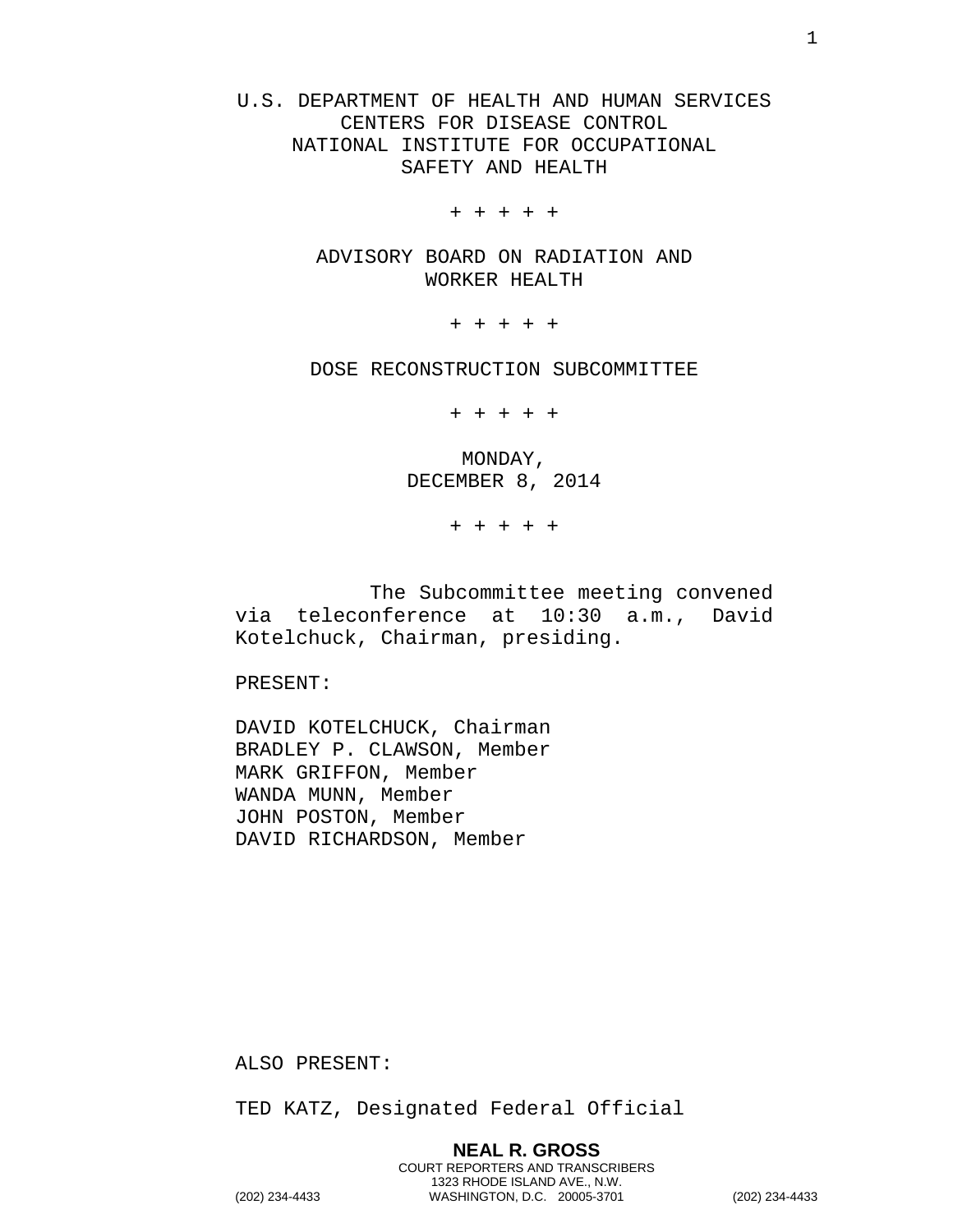KATHY BEHLING, SC&A RON BUCHANAN, SC&A GRADY CALHOUN, DCAS DOUGLAS FARVER, SC&A ROSE GOGLIOTTI, SC&A JOHN MAURO, SC&A BETH ROLFES, DCAS MUTTY SHARFI, ORAU Team SCOTT SIEBERT, ORAU Team MATTHEW SMITH, ORAU Team JOHN STIVER, SC&A ELYSE THOMAS, ORAU Team WILLIAM THURBER, SC&A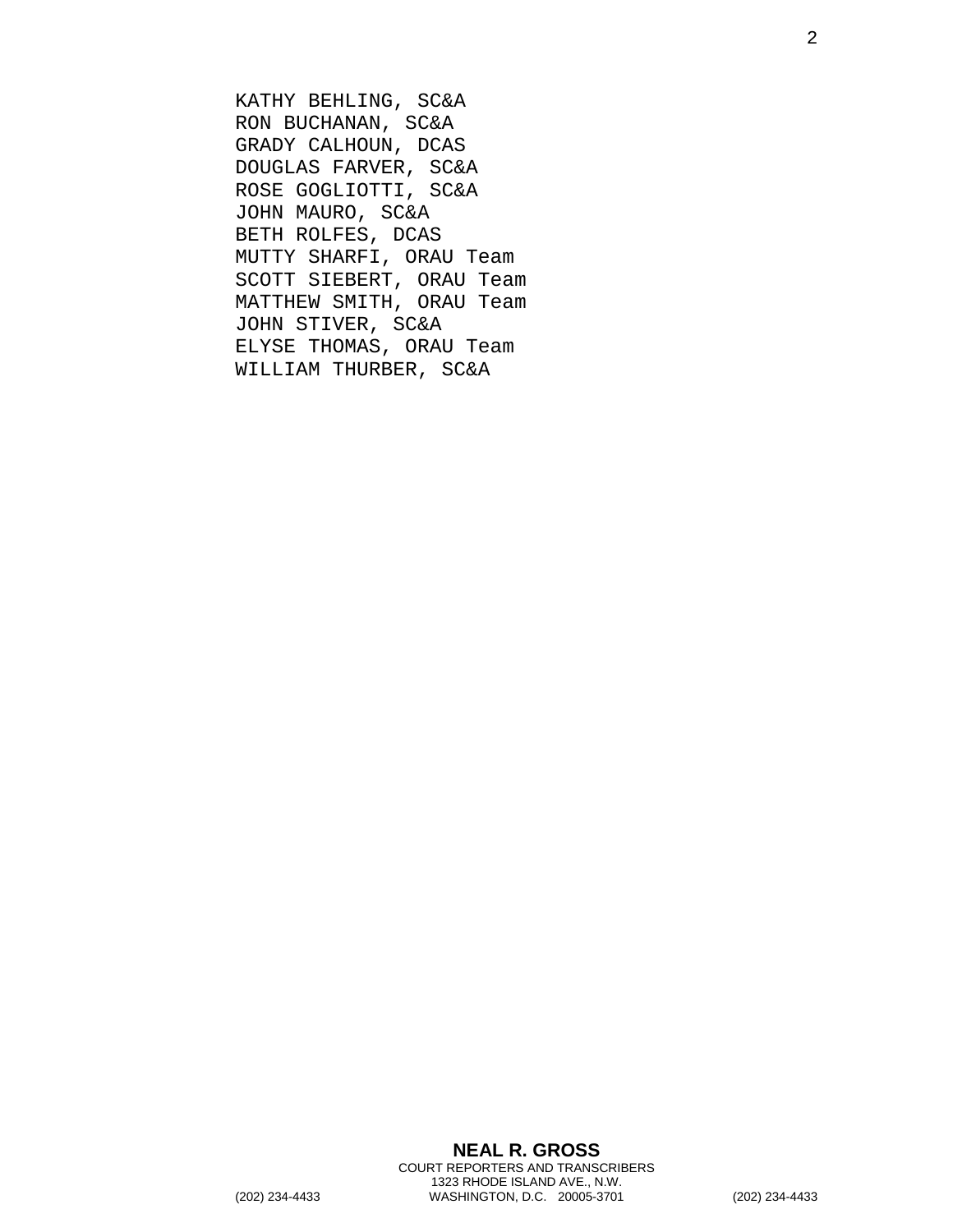## T-A-B-L-E O-F C-O-N-T-E-N-T-S Welcome and Roll Call ...................... 4 Discussion Case Review Issue Resolution ............ 10 TBD-6001 - DuPont Deepwater........ 104 Simonds Saw........................ 118 Updates on NIOSH and SC&A Blind Reviews ................................. 131 Status of Review Responses for .......... 164 Sets 13 through 18 How to Handle QA Issues that ............ 248 Have Been Automated to be Correct in the Future Administrative Matters .................. 258 Discussion of Next Meeting .............. 261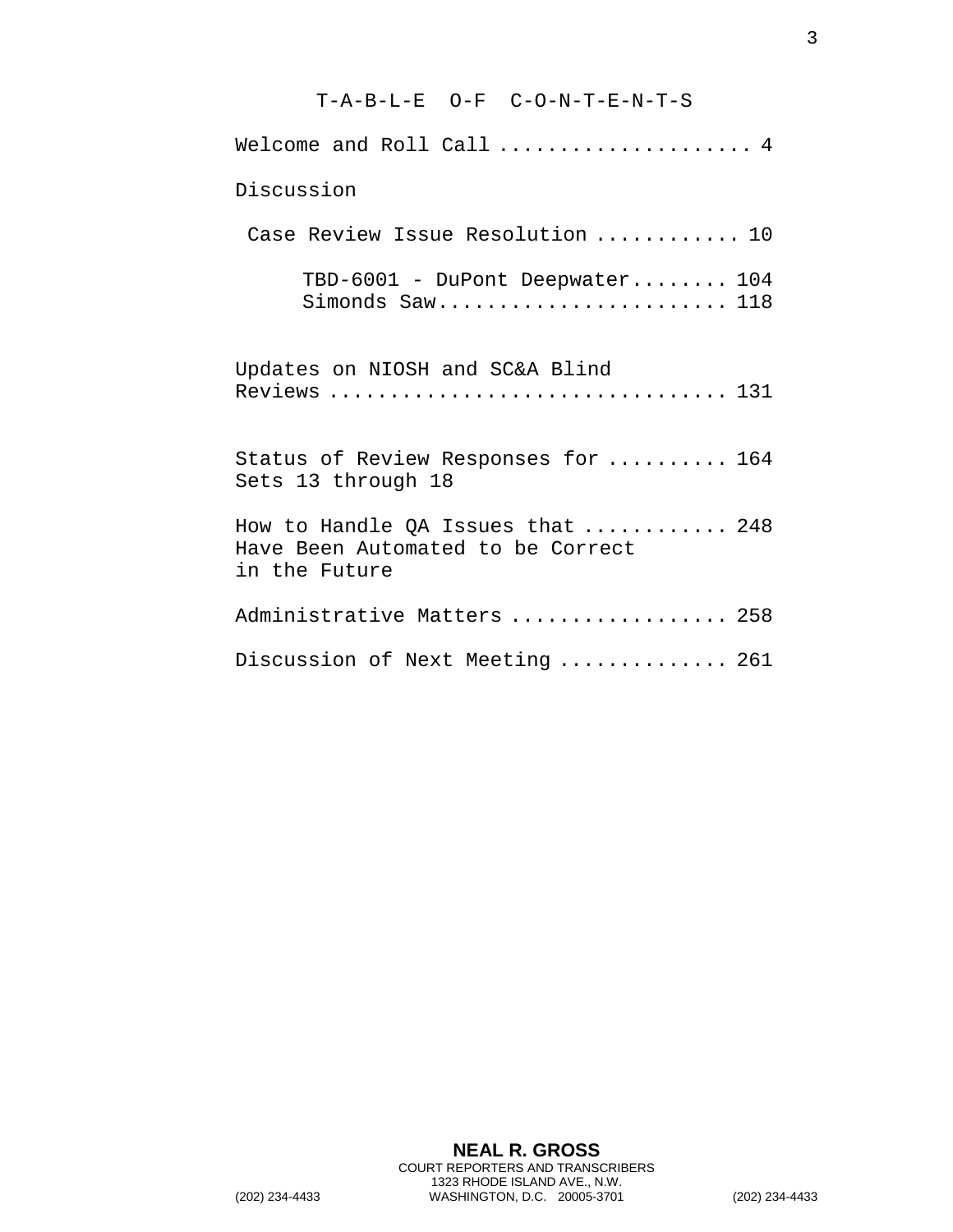| $\mathbf 1$    | $P-R-O-C-E-E-D-I-N-G-S$                         |
|----------------|-------------------------------------------------|
| $\overline{2}$ | $10:32$ a.m.                                    |
| 3              | MR. KATZ: To begin with this is the             |
| 4              | Advisory Board on Radiation and Worker Health.  |
| 5              | Ready to go on the line. And this is the Dose   |
| 6              | Reconstruction Review Subcommittee.             |
| 7              | The agenda for today's meeting is               |
| 8              | posted on the NIOSH Website under the Board     |
| 9              | section under today's date.                     |
| 10             | CHAIRMAN KOTELCHUCK:<br>May I                   |
| 11             | interrupt that comment to just say that in      |
| 12             | reviewing the remaining cases over the weekend, |
| 13             | it's clear that the Committee has covered some  |
| 14             | of those already, so that we have a smaller,    |
| 15             | slightly different set of cases, but we'll go   |
| 16             | through all of them.                            |
| 17             | MR. KATZ: No, that's fine.                      |
| 18             | That's fine.                                    |
| 19             | CHAIRMAN KOTELCHUCK: Yes.                       |
| 20             | MR. KATZ: I've just covered what I              |
| 21             | best could figure at the time that I did the    |
| 22             | agenda, but --                                  |
| 23             | CHAIRMAN KOTELCHUCK: Absolutely.                |
|                |                                                 |

**NEAL R. GROSS** COURT REPORTERS AND TRANSCRIBERS 1323 RHODE ISLAND AVE., N.W.

(202) 234-4433 WASHINGTON, D.C. 20005-3701 (202) 234-4433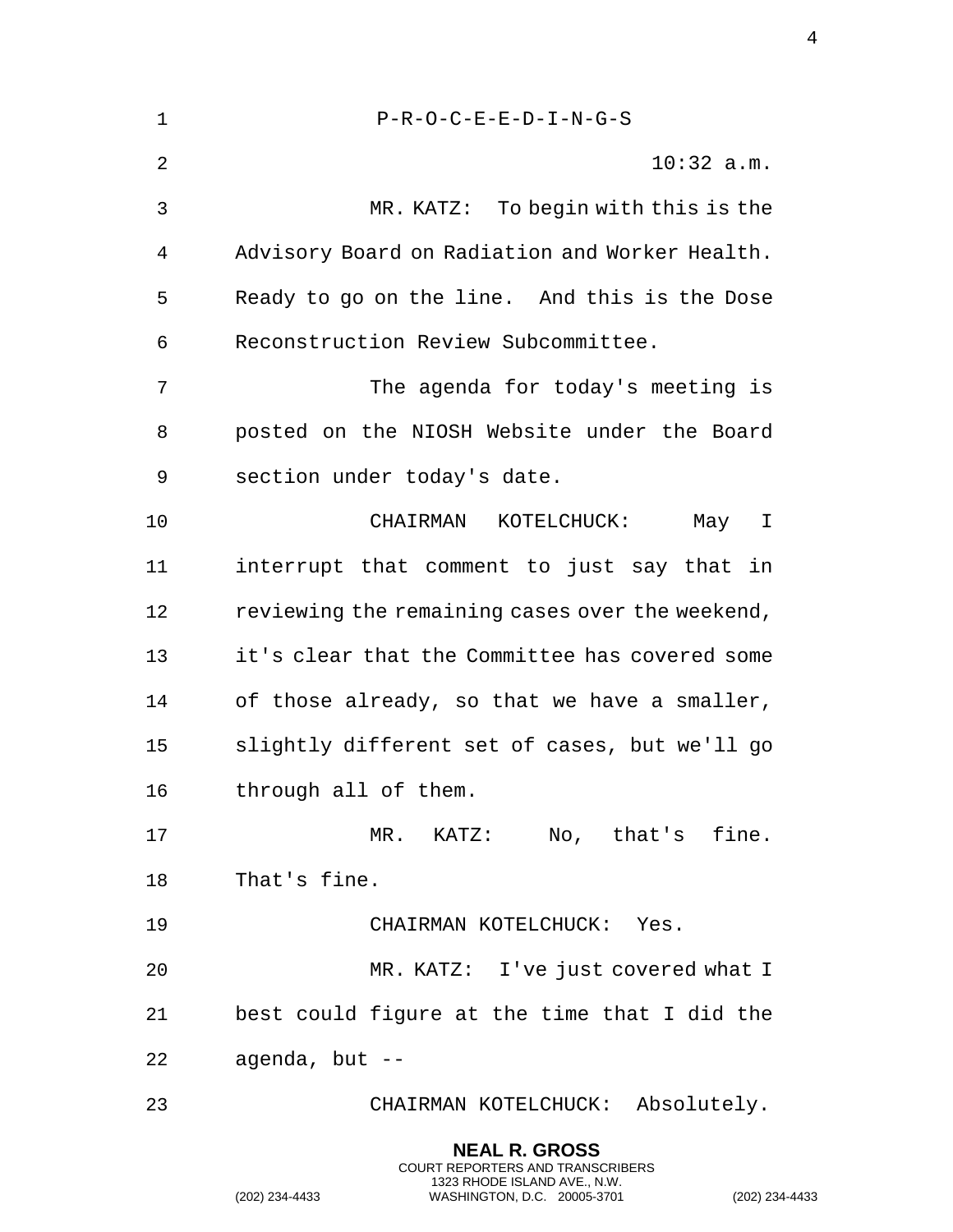1 MR. KATZ: And I didn't have input. CHAIRMAN KOTELCHUCK: Right, and I hadn't reviewed until this weekend what we really have to complete today. MR. KATZ: Right. Thank you, Dave. So let's run through roll call. I already know who's on the line for Board Members. Let me get that started just with covering for you so that you don't have to cover yourself, conflicts of interest. But we have attendance of the Chair, Dave Kotelchuck. CHAIRMAN KOTELCHUCK: Right. MR. KATZ: Wanda Munn, David Richardson and Brad Clawson. And just to cover conflicts that are relevant for today or potentially relevant, Wanda is conflicted for Hanford. There may be Hanford discussion. We may be done with Hanford. I'm not sure. CHAIRMAN KOTELCHUCK: I think we are. MR. KATZ: And then John Poston who will be joining us a little later is conflicted

> **NEAL R. GROSS** COURT REPORTERS AND TRANSCRIBERS 1323 RHODE ISLAND AVE., N.W.

(202) 234-4433 WASHINGTON, D.C. 20005-3701 (202) 234-4433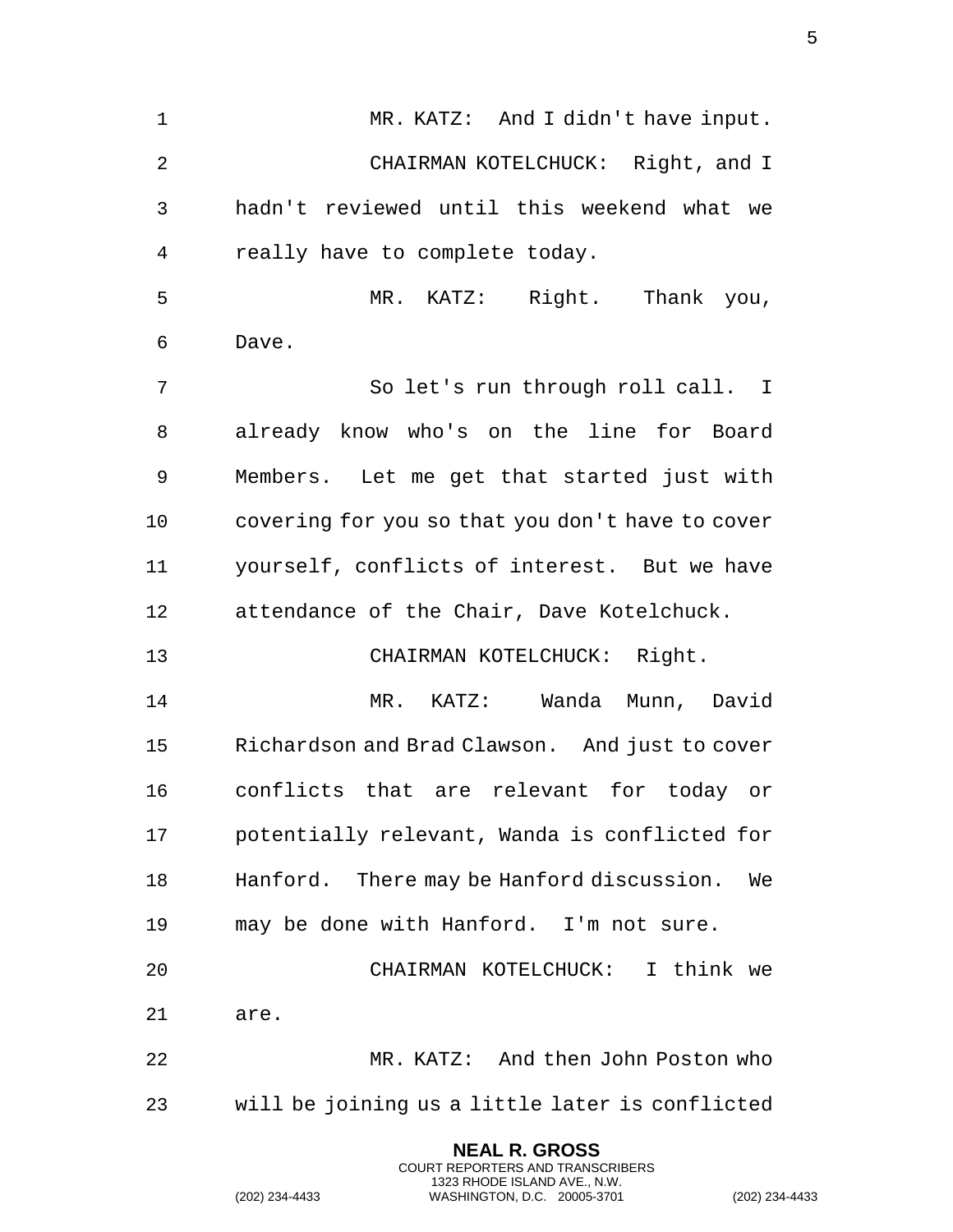for ORNL and LLNL. And Mark Griffon is conflicted for Mound. So I'm covering those now just because Mark, if he joins us, will be joining us late, as well John. And that will be on the table in the clear. Otherwise, that's it, well, for what I have. And, David, it's your meeting. CHAIRMAN KOTELCHUCK: Okay. Very good. So, folks, first as we start, let me thank Wanda for chairing our Subcommittee meeting. As you know, I was away for personal reasons last meeting. 13 MR. KATZ: I'm sorry, Dave. I just left off everyone else's roll call. CHAIRMAN KOTELCHUCK: Oh, for goodness sake. Yes, okay. Excuse me. (Roll call.) 18 MR. KATZ: Back to you, Dave. Sorry. CHAIRMAN KOTELCHUCK: Okay. Again, I was saying thank you to Wanda for chairing the last meeting. And just as a personal note my brother who had an operation

> **NEAL R. GROSS** COURT REPORTERS AND TRANSCRIBERS 1323 RHODE ISLAND AVE., N.W.

(202) 234-4433 WASHINGTON, D.C. 20005-3701 (202) 234-4433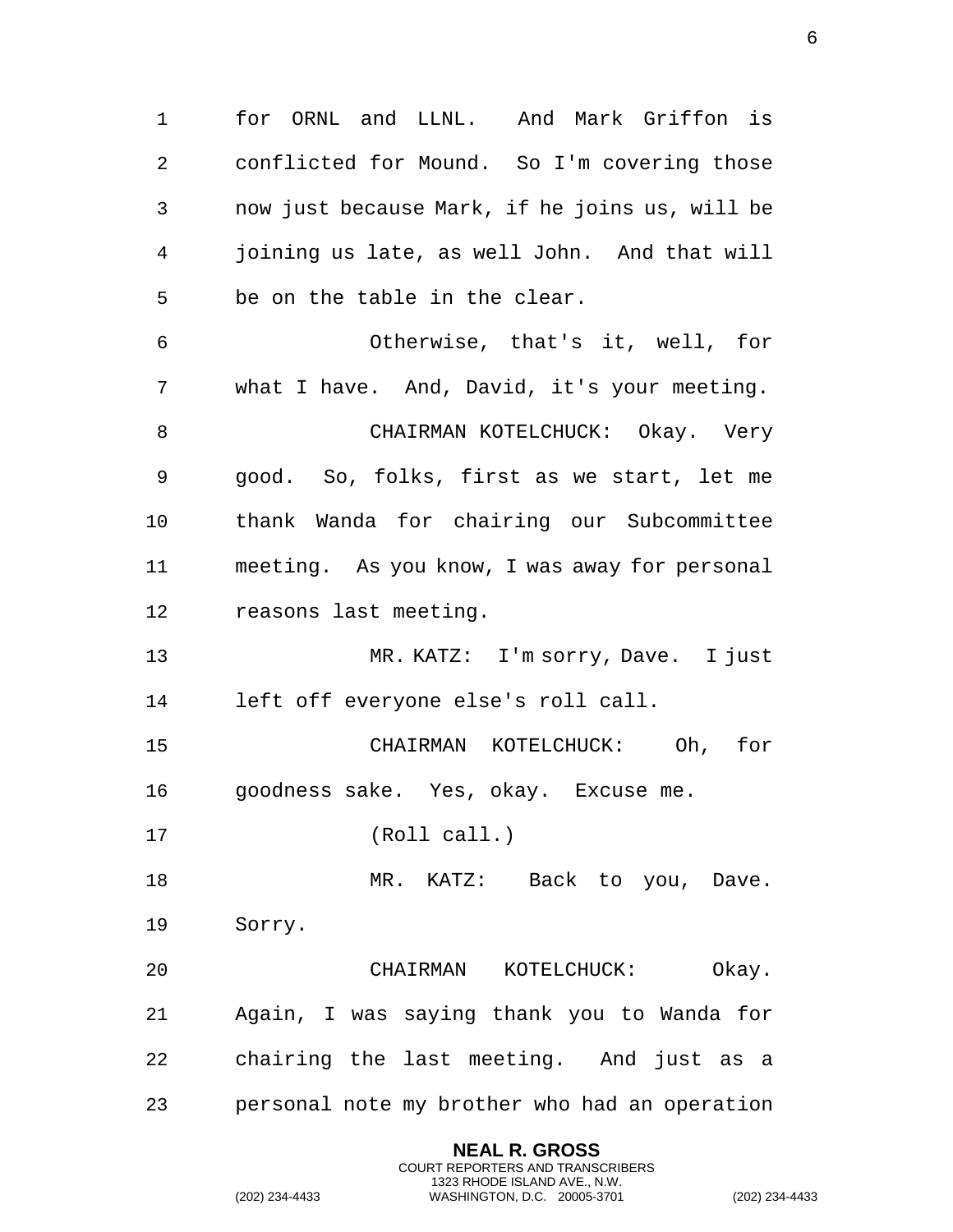1 that day, or the day before, is doing well now, recovering well. So we're very pleased. I'm pleased about that.

 So the last meeting you had finished Bethlehem Steel 238.3 and we're getting ready to start with 238.4. That is in the DCAS Sites Grouping File. Could we put that up on the screen?

 And for those of you who are looking not on the Live Meeting, but on the file itself, 238.4 is about two-thirds of the way down on the file.

 MEMBER POSTON: Good morning. John Poston here.

 CHAIRMAN KOTELCHUCK: Good morning, John. Excellent. Glad to have you. 17 MEMBER POSTON: Sorry.

 CHAIRMAN KOTELCHUCK: You're here nice and quickly. I thought you might be just a little later. Good. So you're our fifth member.

 And 238.4 is on our screen for the Live Meeting folks. So, Doug, do you want to

> **NEAL R. GROSS** COURT REPORTERS AND TRANSCRIBERS 1323 RHODE ISLAND AVE., N.W.

(202) 234-4433 WASHINGTON, D.C. 20005-3701 (202) 234-4433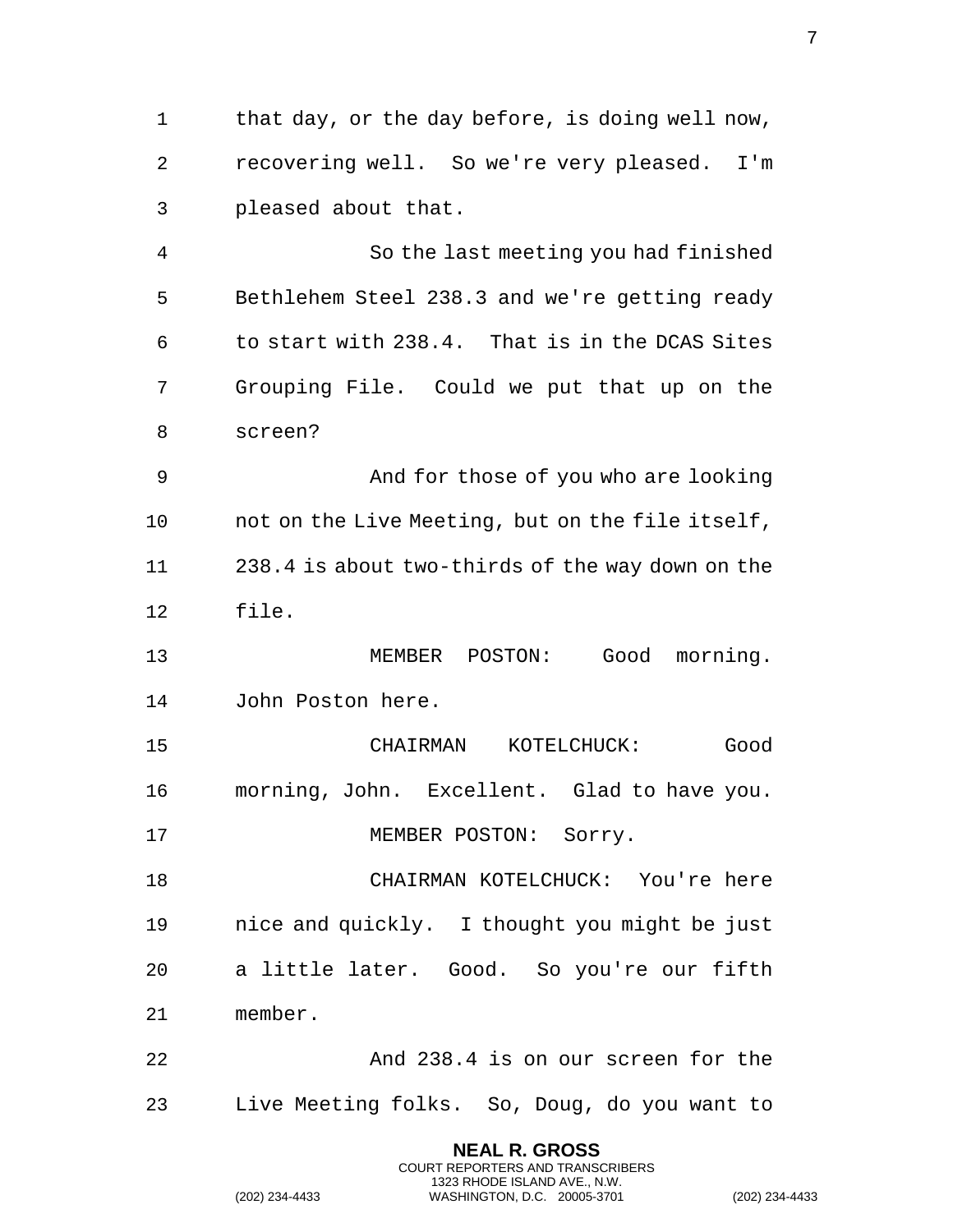discuss this?

 MR. FARVER: Okay. 238.4 has to do -- let's see, Bethlehem Steel and the finding was inappropriate assumption used in the modeling period between rolling operations before 1951. As it turns out, this really doesn't matter anymore. So I'm not sure what we would [do] with the others. We kind of figured -- you look at the other one, it says the issue falls within the SEC time period, so we closed the finding. CHAIRMAN KOTELCHUCK: That's fine. And you recommend closure, and that seems

 reasonable. Is there any comment that anyone wants to have? This has already been compensated.

 MEMBER CLAWSON: This is Brad. I 18 just want to make sure one of the reasons why we're checking this is I understand the SEC took care of this, but still why was this done the way it was? Doug? So is this a finding or -- MR. FARVER: Well --

DR. MAURO: I might be able to help.

**NEAL R. GROSS** COURT REPORTERS AND TRANSCRIBERS 1323 RHODE ISLAND AVE., N.W.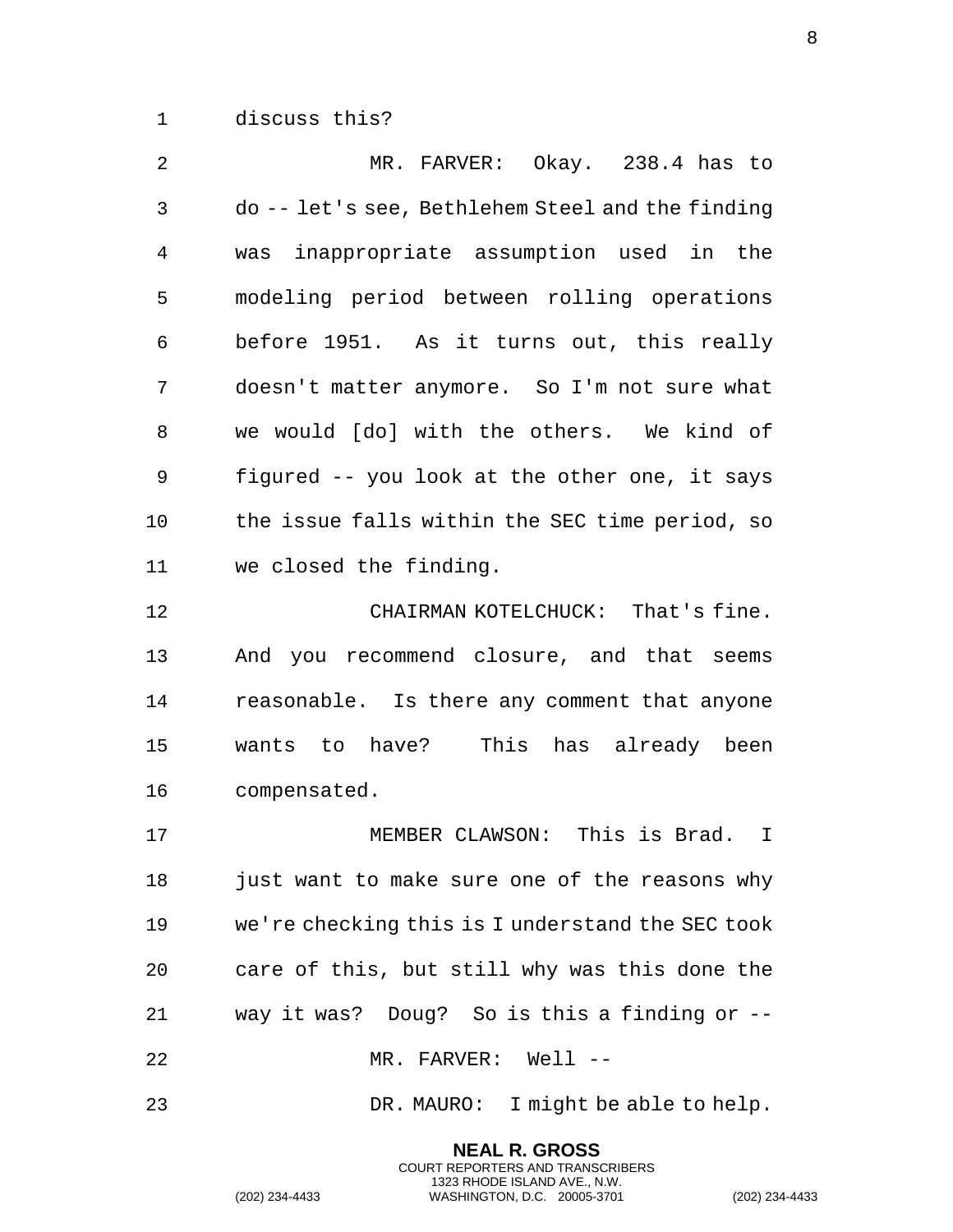This is John. All of the issues of course related to the SEC; and that's been closed, and we're always in the circumstance where, okay, what about uncovered time periods? And I do recall that there was considerable discussion. We're talking right now about the -- where it says start here, okay? Inappropriate assumptions used in modeling the period between rollings.

 My recollection -- and I see that we closed it, but it seems that we closed it because the inhalation exposures are being compensated for a very specific reason, and I think it's worthy of a little bit of discussion here. The reason the SEC was granted -- and anyone who has better information than this [should speak up], but my recollection is it had to do with cobbling the cobbles and the inability to reconstruct doses with sufficient accuracy for that particular scenario.

 And it's an inhalation scenario while you're rolling the rods. And you may have to cut them because they get cobbled up

> **NEAL R. GROSS** COURT REPORTERS AND TRANSCRIBERS 1323 RHODE ISLAND AVE., N.W.

(202) 234-4433 WASHINGTON, D.C. 20005-3701 (202) 234-4433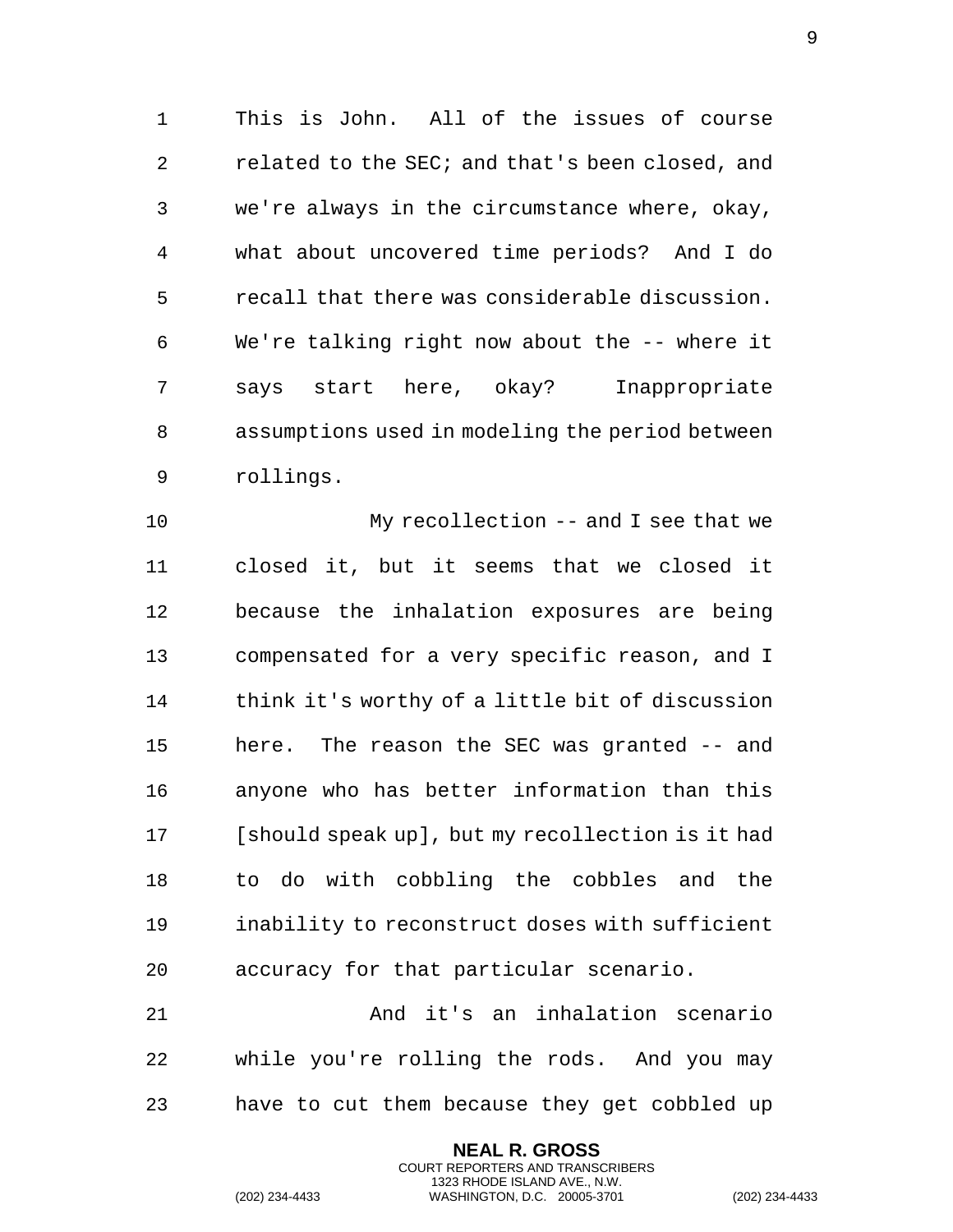like spaghetti. But it's my understanding though that if you have to do a partial dose reconstruction, there's a lot that could be done. There's a person that may have a prostate or skin cancer. You can do a partial where you would not try to do this particular inhalation exposure.

8 But I think there are other inhalation exposures that NIOSH's position is that they can perform. Is that correct? Is that NIOSH's position? That for example uranium exposure, let's say to a person who might have prostate cancer, you need to reconstruct the internal dose not covered by the SEC. Is it correct that that's certainly still something that needs to be done? MR. CALHOUN: This is Grady, and we

do include internal dose per the TBD.

 DR. MAURO: Very good. So it puts me on the right path on this item here. Now, I recall during the in- between periods, because if you remember, at Bethlehem

Steel they did the rollings on the weekends and

**NEAL R. GROSS** COURT REPORTERS AND TRANSCRIBERS 1323 RHODE ISLAND AVE., N.W.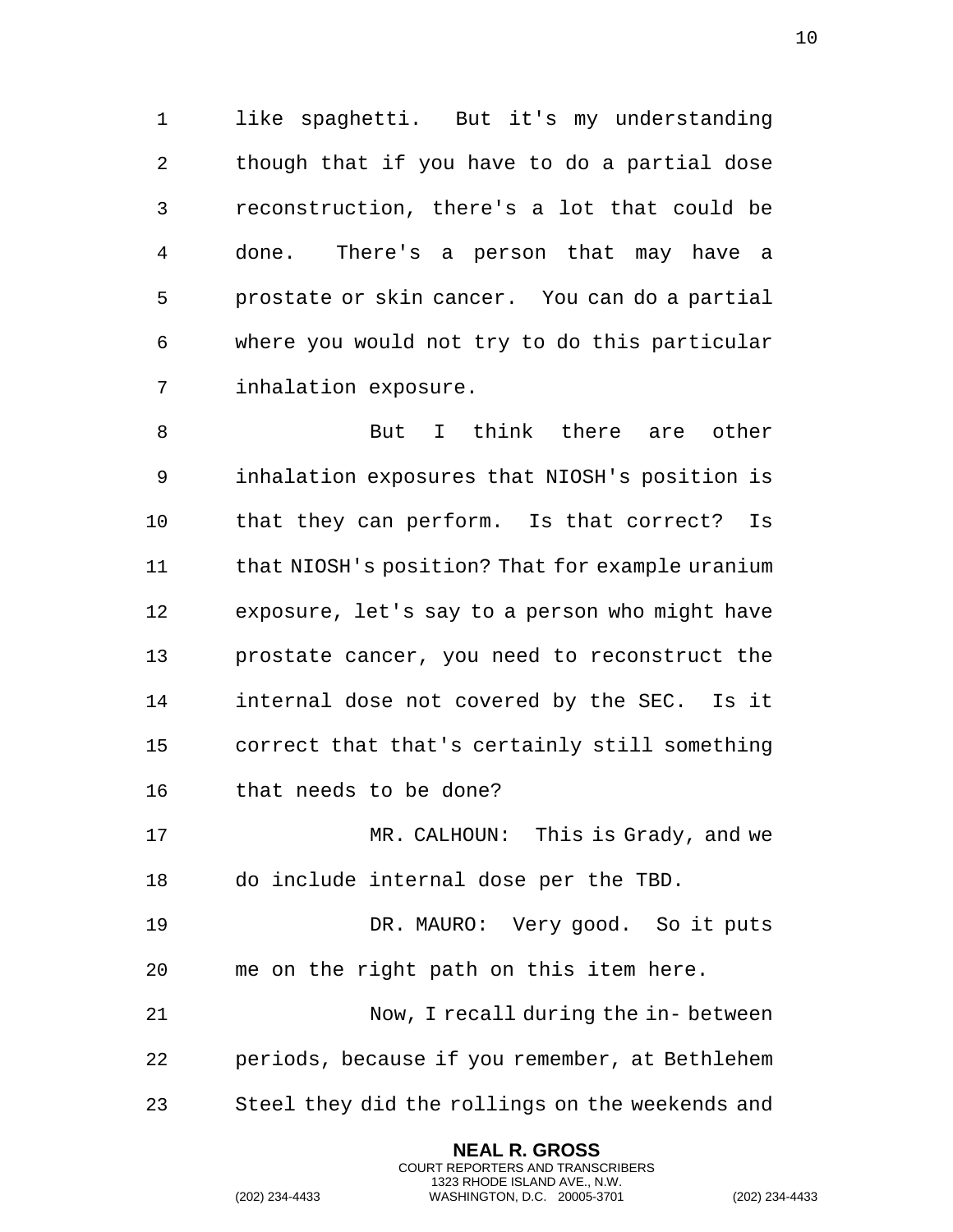they did steel during the week days. And so they had this in-between period. And the question was, okay, there might be some residual uranium now, because this is not cobbling now. There might be some residual uranium there in the junk on the floor, most of which is going to be steel, and we all recognize that. But a little bit might be some uranium. And I remember that we did come up with -- and I think we did agree upon a protocol for reconstructing that particular time period, those increments, those one-week increments.

 And so I thought that we -- and it became something very thoughtful, the process where the steel is covering it. And so I think that that issue has been addressed and has been resolved. The only thing I don't know is I haven't read the latest version of the Bethlehem Steel Site Profile to see, oh, yes, there it is. They're doing it just the way we discussed way back when.

22 And so I think that we need to talk a little bit about that, whether or not there's

> **NEAL R. GROSS** COURT REPORTERS AND TRANSCRIBERS 1323 RHODE ISLAND AVE., N.W.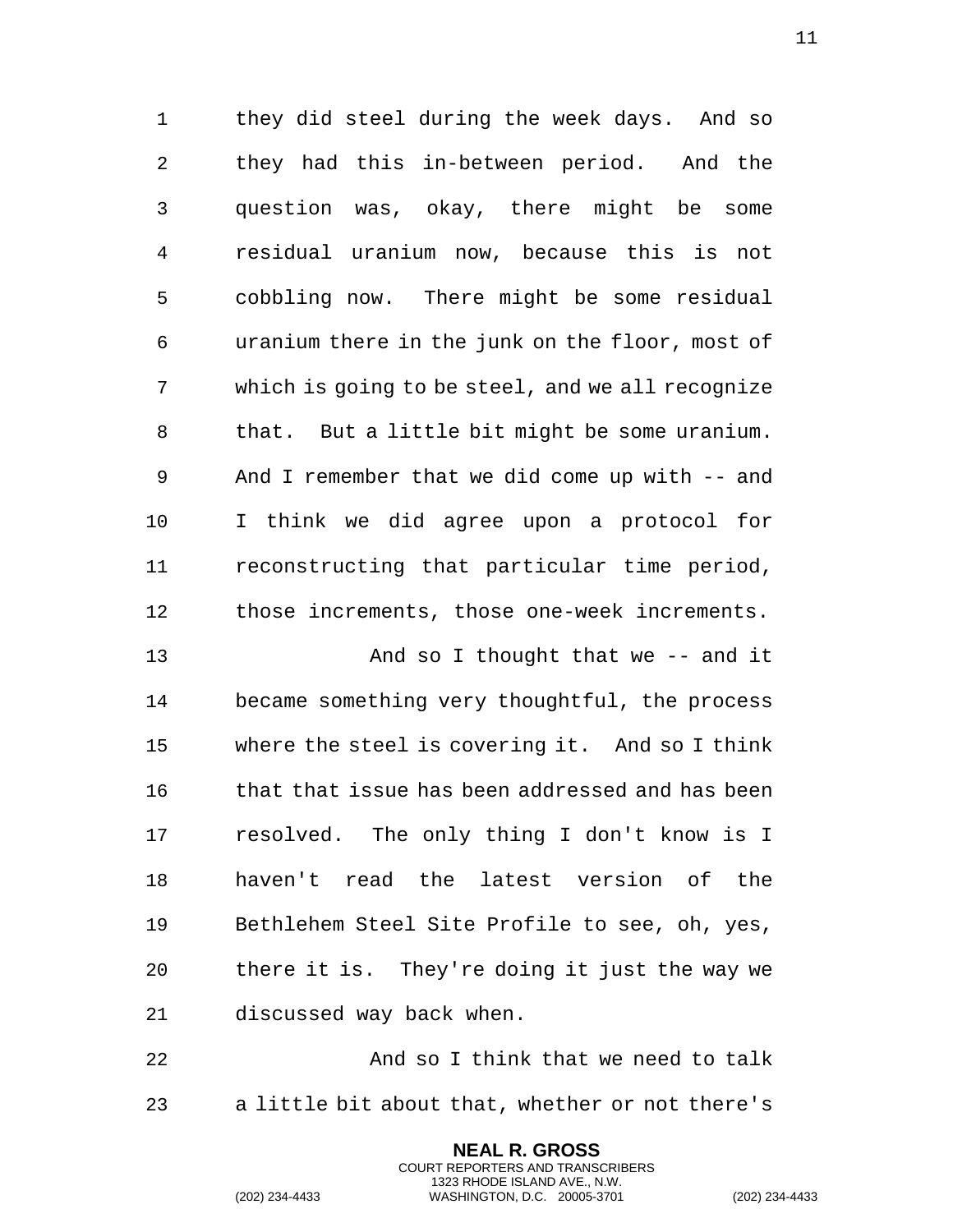a need to confirm, yes, we agreed in principle and there it is, because we did not look at that latest version of the Site Profile.

 Did I characterize this appropriately?

 MEMBER MUNN: Tom, this is Wanda. My memory is certainly in agreement with yours. There's no question that this question of the cobbling and what transpired at Bethlehem Steel has been discussed at great length. And my memory is that we essentially resolved all of these subsidiary issues prior to the granting of the SEC. And as John said, the question now remains only as to whether or not this has been appropriately recorded in the documentation or not. The discussion certainly has been made in more than one venue.

 CHAIRMAN KOTELCHUCK: We would presumably see that if there were a case involving partial dose reconstruction, right? 21 MEMBER MUNN: Yes. CHAIRMAN KOTELCHUCK: That would

be obviously where we would see it, and we may

**NEAL R. GROSS** COURT REPORTERS AND TRANSCRIBERS 1323 RHODE ISLAND AVE., N.W.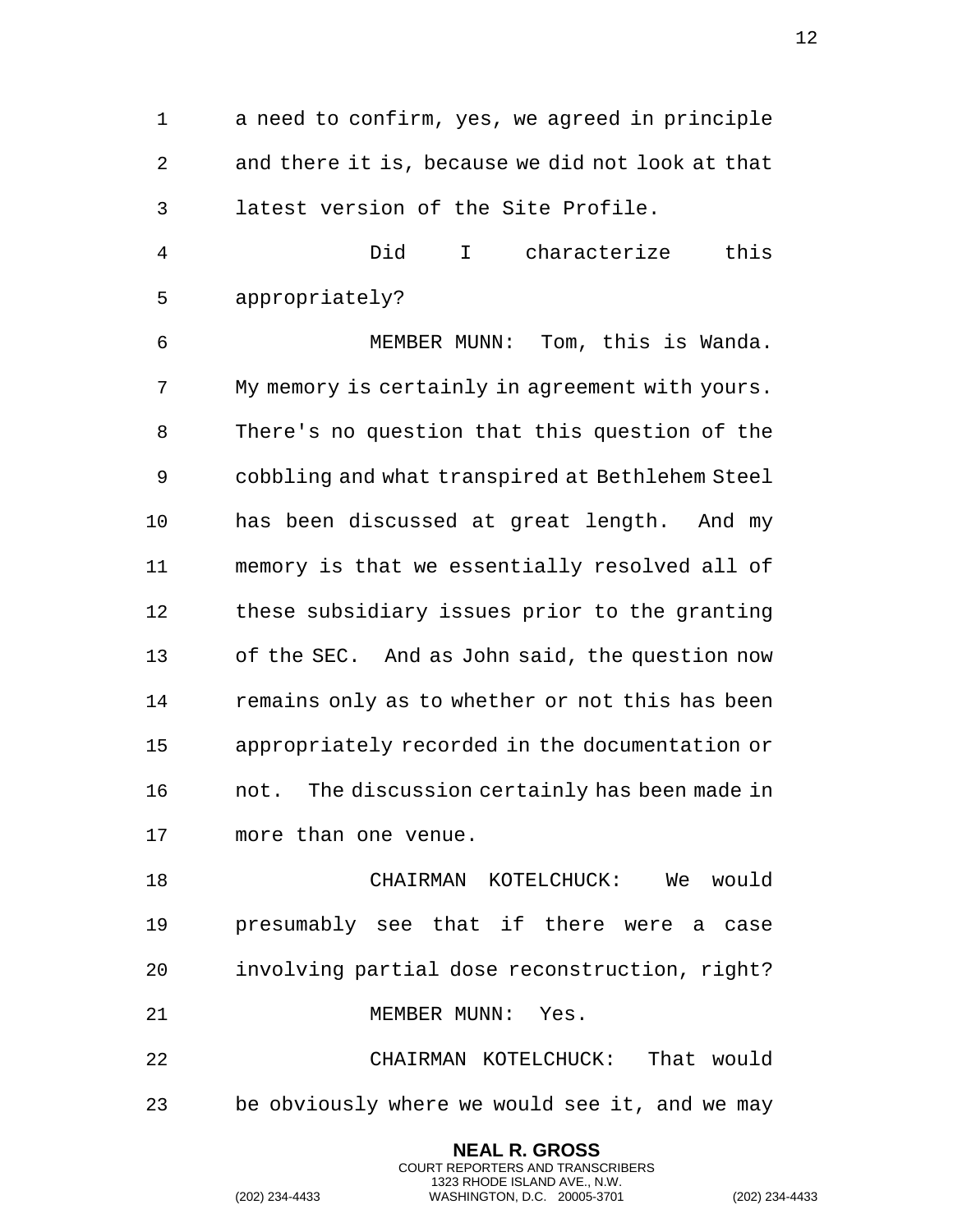have such. If we don't have such, there's no reason to go over, I think, the model other than that there is a good model now and SC&A and NIOSH agree. So I don't see any reason not to close. Brad, are you satisfied with that? MEMBER CLAWSON: You know what, that's fine. My bottom line that I was getting to is, what I wanted to find out, is this a finding or not because if this person -- if it's just because the SEC were not going to look at it, I want to make sure that we're looking at it right. That's bottom line and that's -- CHAIRMAN KOTELCHUCK: Right. And we have a model for looking at it, right, if you will. 16 MEMBER CLAWSON: Okay. CHAIRMAN KOTELCHUCK: It's clear. Okay. Then we'll close on that and go to 238.5. MR. FARVER: 238.5 is similar. Has to do with the cobbling. CHAIRMAN KOTELCHUCK: Yes. MR. FARVER: I would say it's probably -- based on what John just said, it's

> **NEAL R. GROSS** COURT REPORTERS AND TRANSCRIBERS 1323 RHODE ISLAND AVE., N.W.

(202) 234-4433 WASHINGTON, D.C. 20005-3701 (202) 234-4433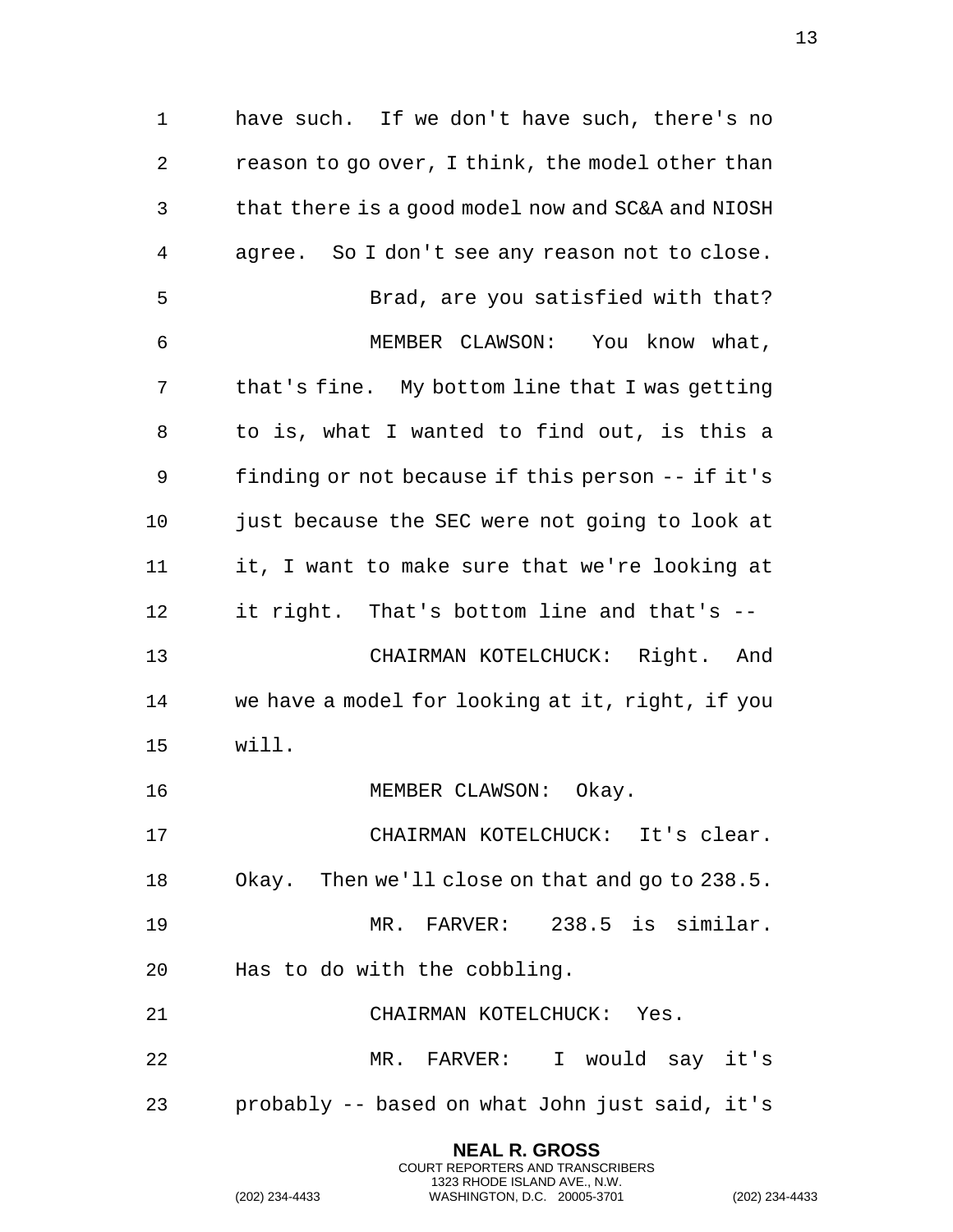all been discussed. And if there is an issue, it will come up during a partial dose reconstruct. But really any issue could come up during that. CHAIRMAN KOTELCHUCK: Right. But I mean, there is a model out there for the inhalation exposure. DR. MAURO: This is John. You're talking 238.5? CHAIRMAN KOTELCHUCK: Yes. DR. MAURO: This one in my mind is a simple one. It's not a matter of doing a partial or whether or not the protocol is there or not. This is the reason the SEC was granted. So there will not be any attempt -- CHAIRMAN KOTELCHUCK: Yes. 17 DR. MAURO: -- to reconstruct the -- (Simultaneous speaking) CHAIRMAN KOTELCHUCK: Correct. Correct. DR. MAURO: Because that's the thing they can't do.

> **NEAL R. GROSS** COURT REPORTERS AND TRANSCRIBERS 1323 RHODE ISLAND AVE., N.W.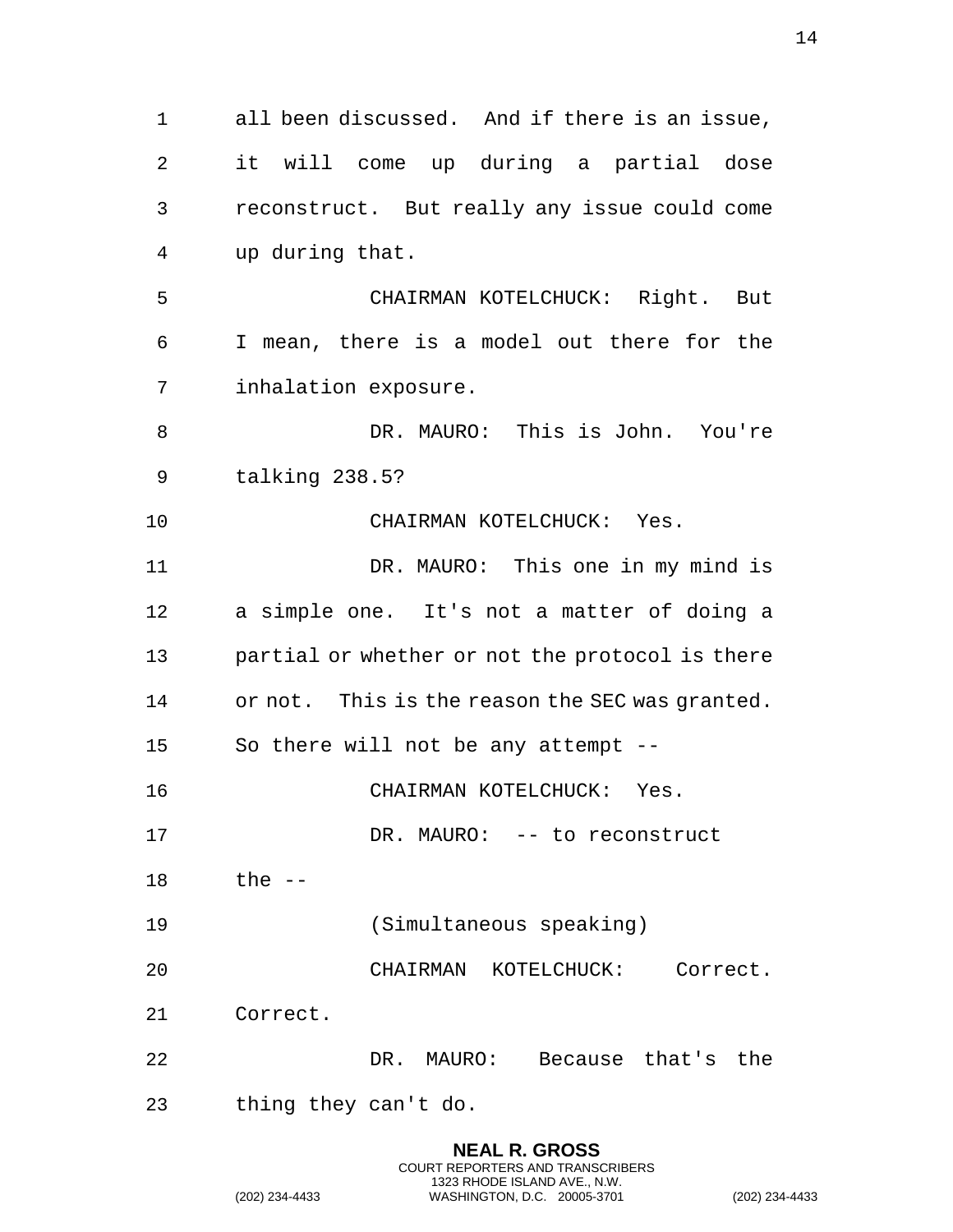| 1  | CHAIRMAN KOTELCHUCK: Exactly.                   |
|----|-------------------------------------------------|
| 2  | Okay. Good.                                     |
| 3  | DR. MAURO: So I think this is an                |
| 4  | open and closed case. It's closed.              |
| 5  | CHAIRMAN KOTELCHUCK: I think that               |
| 6  | sounds correct to me.                           |
| 7  | Any comments or concerns by other               |
| 8  | Members of the Subcommittee?                    |
| 9  | MEMBER MUNN: This is Wanda.<br>I                |
| 10 | agree.                                          |
| 11 | CHAIRMAN KOTELCHUCK: Yes. Okay.                 |
| 12 | Then I think we should close it and we should   |
| 13 | go on to 238.6.                                 |
| 14 | It's John again.<br>DR. MAURO:                  |
| 15 | Doug, certainly shut me down if I'm talking too |
| 16 | much. All of this stuff is AWE stuff. I spent   |
| 17 | eight years doing this stuff.                   |
| 18 | CHAIRMAN KOTELCHUCK: Yes.                       |
| 19 | DR. MAURO: And I was involved in                |
| 20 | helping Doug prepare the matrix, and so this is |
| 21 | all very familiar territory to me.              |
| 22 | CHAIRMAN KOTELCHUCK: Right.                     |
| 23 | DR. MAURO: And we're up to No. 6?               |
|    | <b>NEAL R. GROSS</b>                            |

COURT REPORTERS AND TRANSCRIBERS 1323 RHODE ISLAND AVE., N.W.

(202) 234-4433 WASHINGTON, D.C. 20005-3701 (202) 234-4433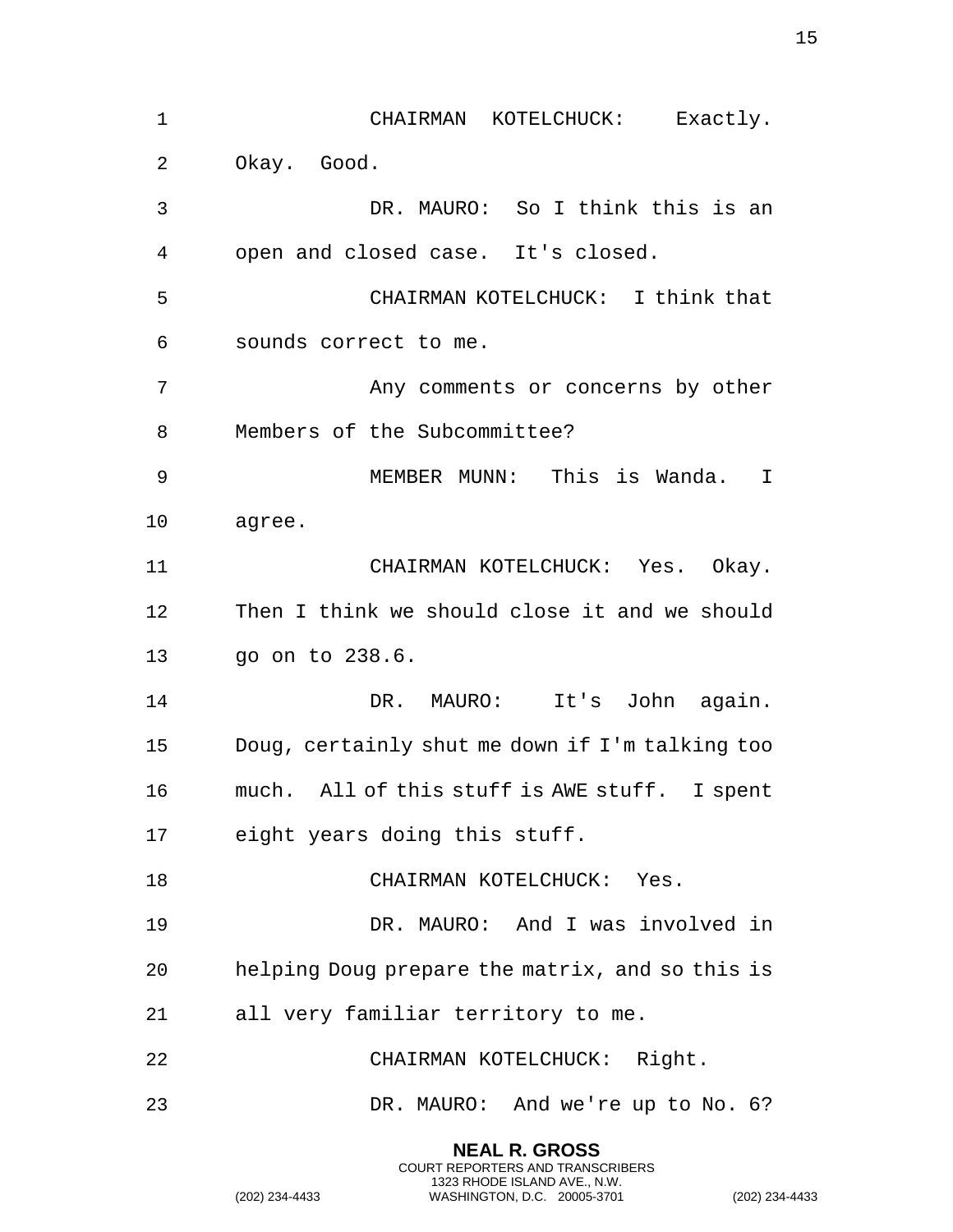| $\mathbf 1$ | CHAIRMAN KOTELCHUCK: Right. And                  |
|-------------|--------------------------------------------------|
| 2           | it's the same issue, I see.                      |
| 3           | DR. MAURO: No, it's all --                       |
| 4           | CHAIRMAN KOTELCHUCK: Ingestion                   |
| 5           | exposure.                                        |
| 6           | DR. MAURO: Yes, they're similar,                 |
| 7           | but there are nuances that are important to      |
| 8           | appreciate.                                      |
| 9           | CHAIRMAN KOTELCHUCK: Yes.                        |
| 10          | DR. MAURO: Now what we have here is              |
| 11          | that $--$ the argument is that $--$ ingestion    |
| 12          | exposure pathway is the issue here.              |
| 13          | Inappropriate assumptions used to model          |
| 14          | ingestion. Now, the fact that an SEC was         |
| 15          | granted does not shut down this issue, if there  |
| 16          | is an issue. And stay with me for a minute.      |
| 17          | The fact that there's an SEC means good, okay?   |
| 18          | But there will be workers again, just like when  |
| 19          | we talked about it just a moment go where you're |
| 20          | going to do a partial dose reconstruct.          |
| 21          | CHAIRMAN KOTELCHUCK: Yes.                        |
| 22          | DR. MAURO: And at the time this was              |
| 23          | an issue [where] there was some question.<br>I   |
|             |                                                  |

**NEAL R. GROSS** COURT REPORTERS AND TRANSCRIBERS 1323 RHODE ISLAND AVE., N.W.

(202) 234-4433 WASHINGTON, D.C. 20005-3701 (202) 234-4433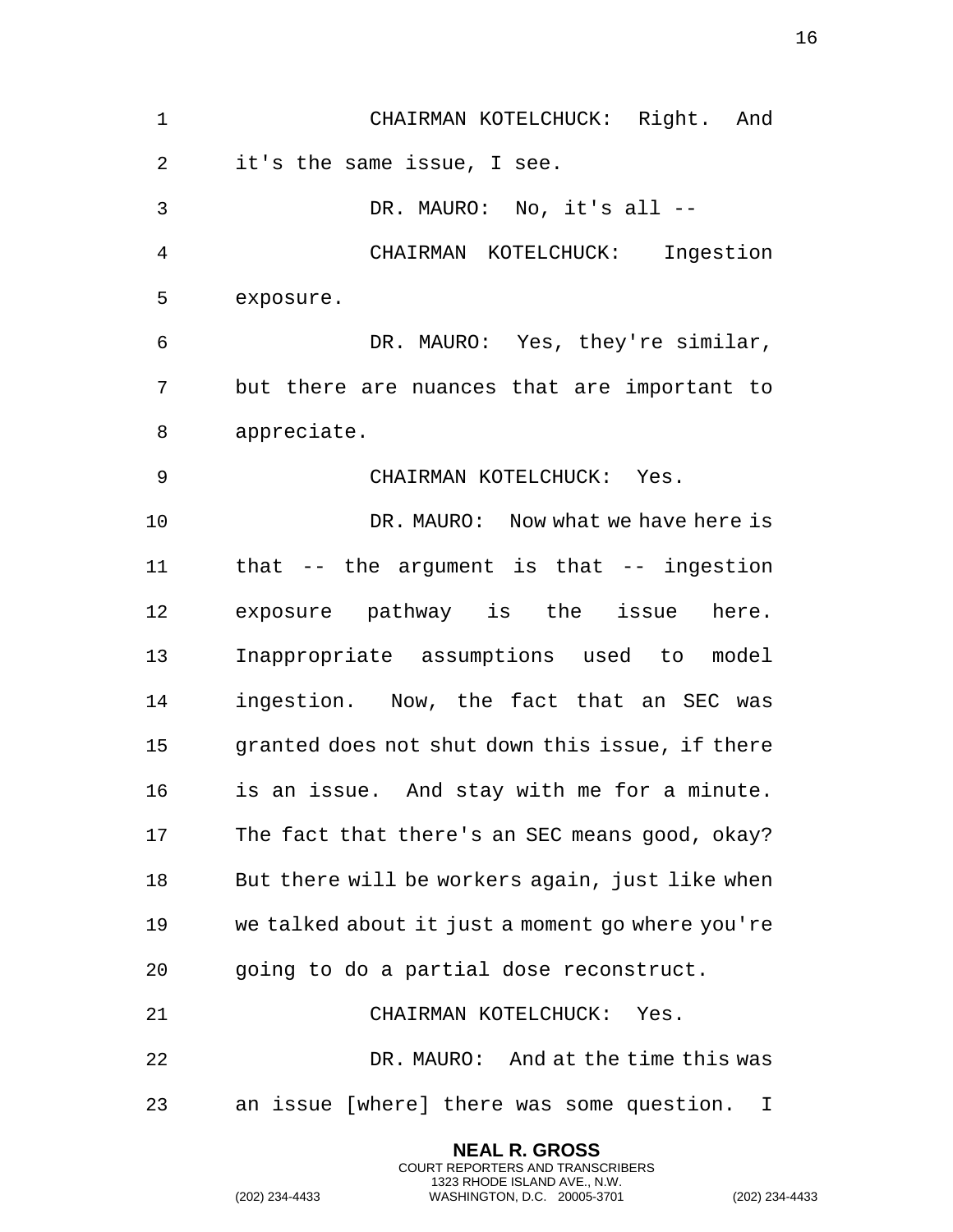remember we had lots of discussion whether the methods that NIOSH employs to reconstruct ingestion exposure in OTIB-0009 -- there was an issue. And so in theory this could be an open item, because if there was still some disagreement regarding that protocol, OTIB-0009, on how do you do ingestion, it would apply here because you will have to do that as a part of a partial dose reconstruction. But as it turns out, the record will show that all issues related to OTIB-0009 have in fact been resolved by the Procedures Subcommittee, so therefore it could be closed here. 14 CHAIRMAN KOTELCHUCK: Right. DR. MAURO: The reason I'm saying this, it's important that we don't lose sight of the fact that having an SEC does not negate the need to address a number of TBD issues. CHAIRMAN KOTELCHUCK: Okay. I agree. Normally what we would do is when we come to things where other Subcommittees in fact are responsible is that we, if you will,

quotes, "pass it on" to the Procedures

**NEAL R. GROSS** COURT REPORTERS AND TRANSCRIBERS 1323 RHODE ISLAND AVE., N.W.

(202) 234-4433 WASHINGTON, D.C. 20005-3701 (202) 234-4433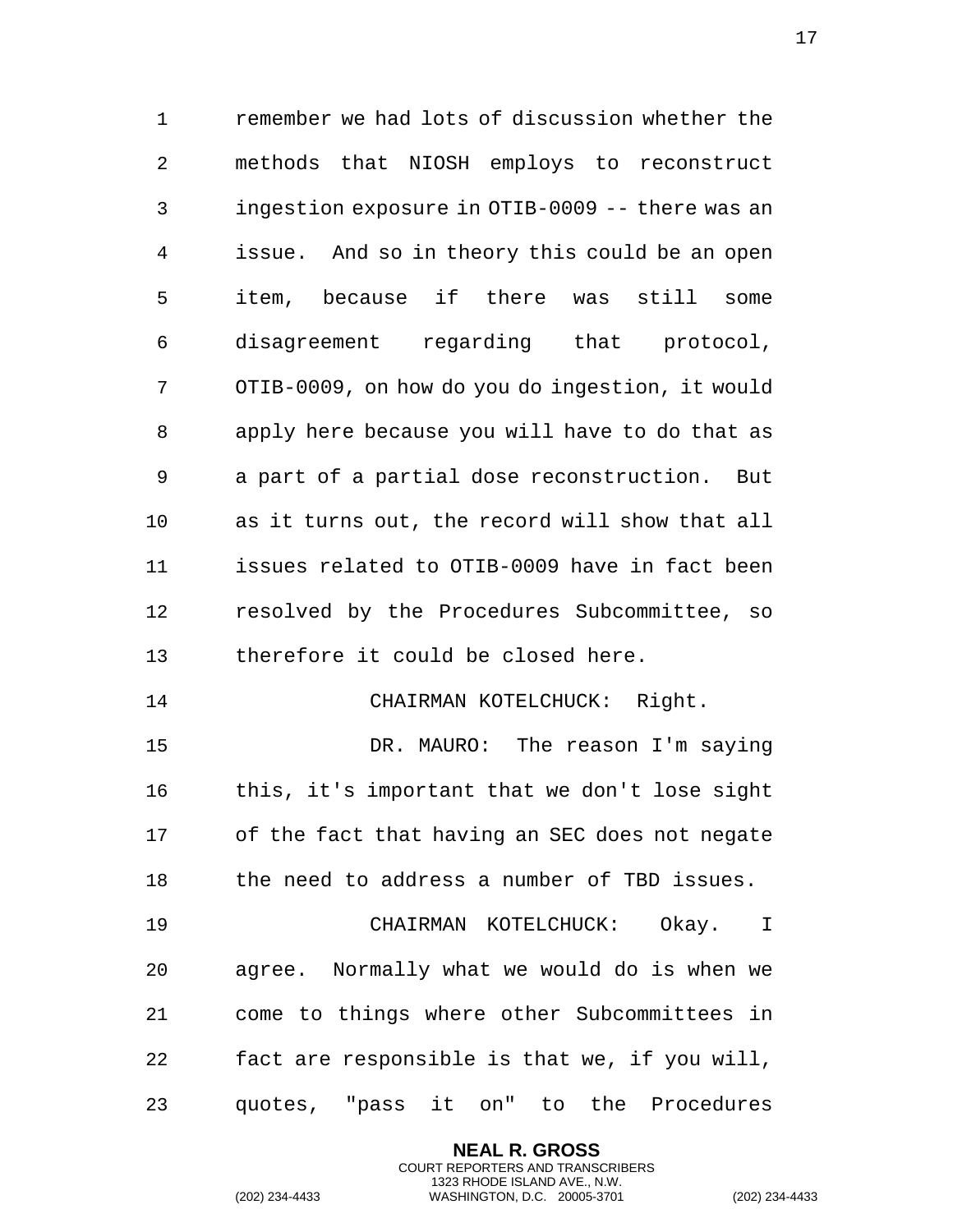Subcommittee and say that this Subcommittee takes no further action. It's closed with respect to our actions.

 MEMBER MUNN: This is Wanda. I'll have to admit I have not checked OTIB-0009 recently, and especially with regard to this particular finding.

8 CHAIRMAN KOTELCHUCK: Yes.

 MEMBER MUNN: I'll be glad to do that when we break for lunch if --

(Simultaneous speaking)

 CHAIRMAN KOTELCHUCK: That would be very good. Why don't we hold this then open, 238.6 open --

 MR. KATZ: This is Ted. We closed all the ingestion issues.

17 CHAIRMAN KOTELCHUCK: We did.

18 MR. KATZ: I mean, we've closed all

of those.

 CHAIRMAN KOTELCHUCK: Yes, okay. So, but the question is, I mean, normally when we approach this, we close it from our end, then give it over to the Procedures Subcommittee.

> **NEAL R. GROSS** COURT REPORTERS AND TRANSCRIBERS 1323 RHODE ISLAND AVE., N.W.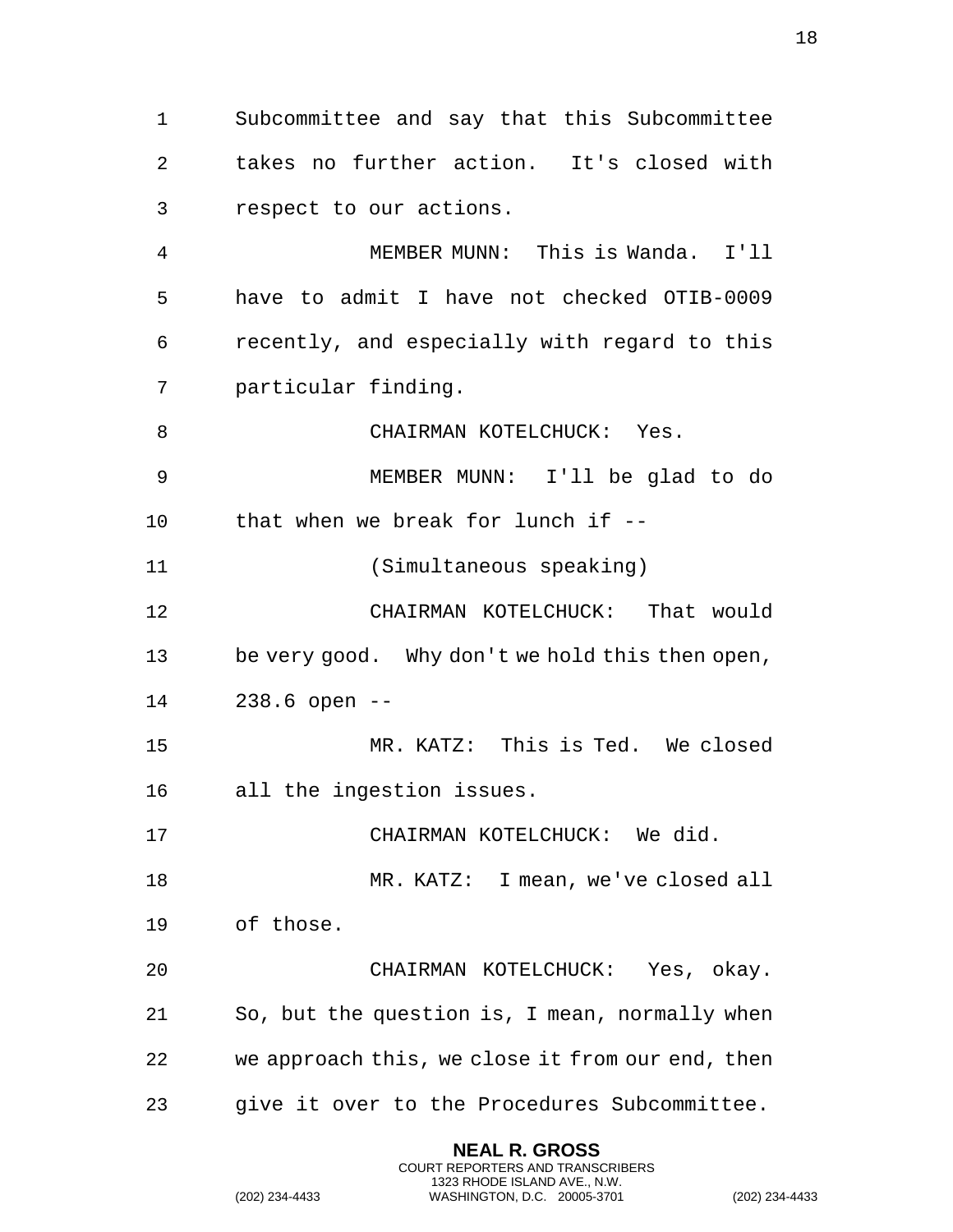MR. KATZ: I guess what I'm saying, Dave, is I mean, this went over to the Procedures Subcommittee long ago and is long, long ago [put] to bed. CHAIRMAN KOTELCHUCK: You know that, because Wanda was suggesting that at least she hadn't looked at it or did not remember it, but -- MEMBER MUNN: Oh, I remember this discussion at great length because of my very strong objection to the issuing of the SEC. 12 I simply do not remember whether this particular item was closed appropriately in our deliberations. I know that it was in terms of the entire Board. CHAIRMAN KOTELCHUCK: Okay. MEMBER MUNN: I just have not checked what the Procedures record says, and I would have to pull up the -- (Simultaneous speaking) CHAIRMAN KOTELCHUCK: Okay. Well then, the question is what do we want to call it? I mean, effectively I would like to hear

> **NEAL R. GROSS** COURT REPORTERS AND TRANSCRIBERS 1323 RHODE ISLAND AVE., N.W.

(202) 234-4433 WASHINGTON, D.C. 20005-3701 (202) 234-4433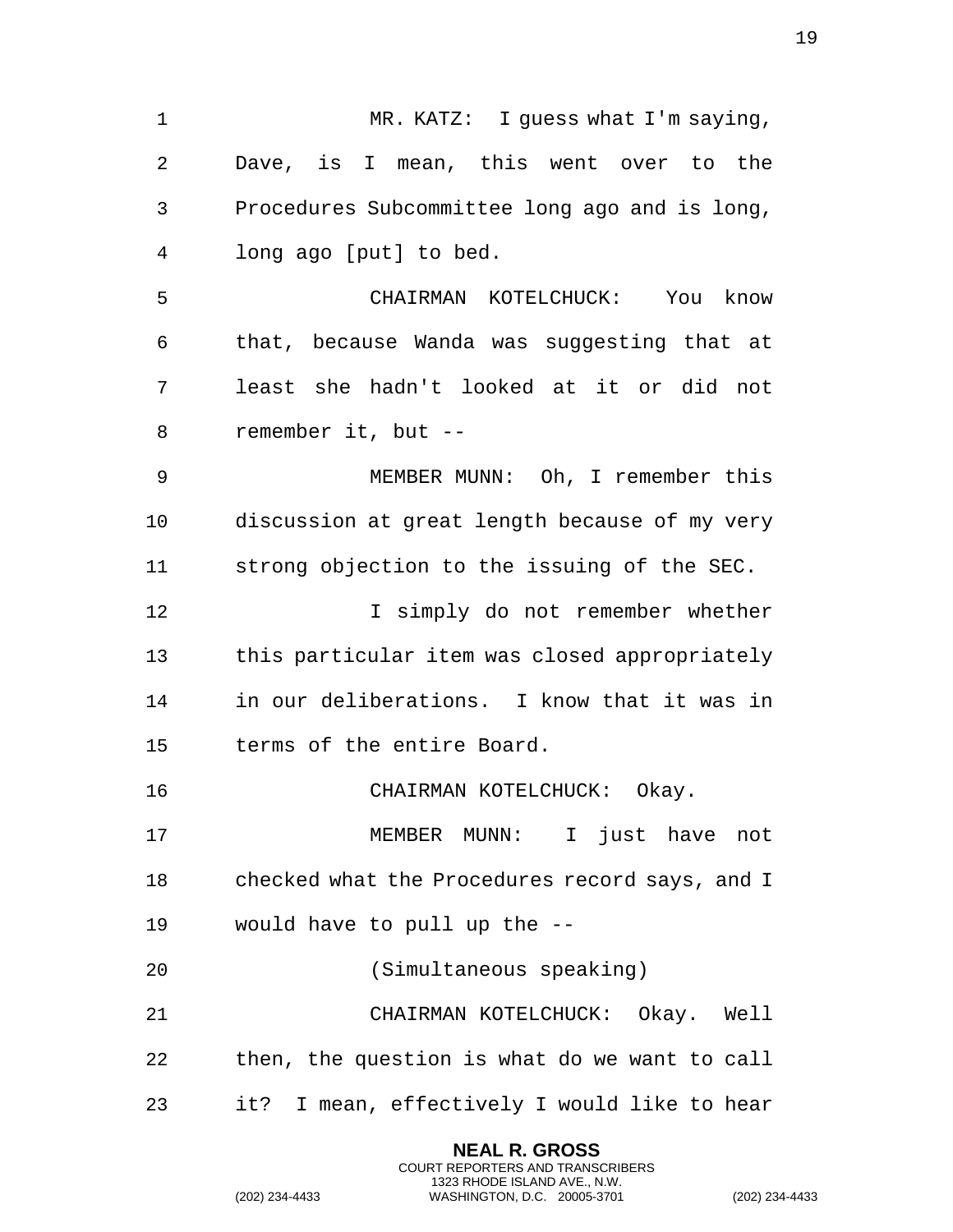from you later, and you'll check it.

2 MEMBER MUNN: Good. I know that the item has been closed. I just have not -- CHAIRMAN KOTELCHUCK: Yes. Well then, let's just say that formally this is closed for our Subcommittee. MEMBER MUNN: Yes, it is. Let me put it this way: I will double-check -- CHAIRMAN KOTELCHUCK: Good. MEMBER MUNN: -- that we have it in the same condition in our Procedures lists, yes. CHAIRMAN KOTELCHUCK: Excellent. Okay. And you'll report back after lunch? MEMBER MUNN: Yes, I will. CHAIRMAN KOTELCHUCK: Thank you for doing that. 18 MEMBER MUNN: But the item itself I agree is -- CHAIRMAN KOTELCHUCK: Closed. MEMBER MUNN: The technical issue is closed. CHAIRMAN KOTELCHUCK: Good. **NEAL R. GROSS**

COURT REPORTERS AND TRANSCRIBERS 1323 RHODE ISLAND AVE., N.W.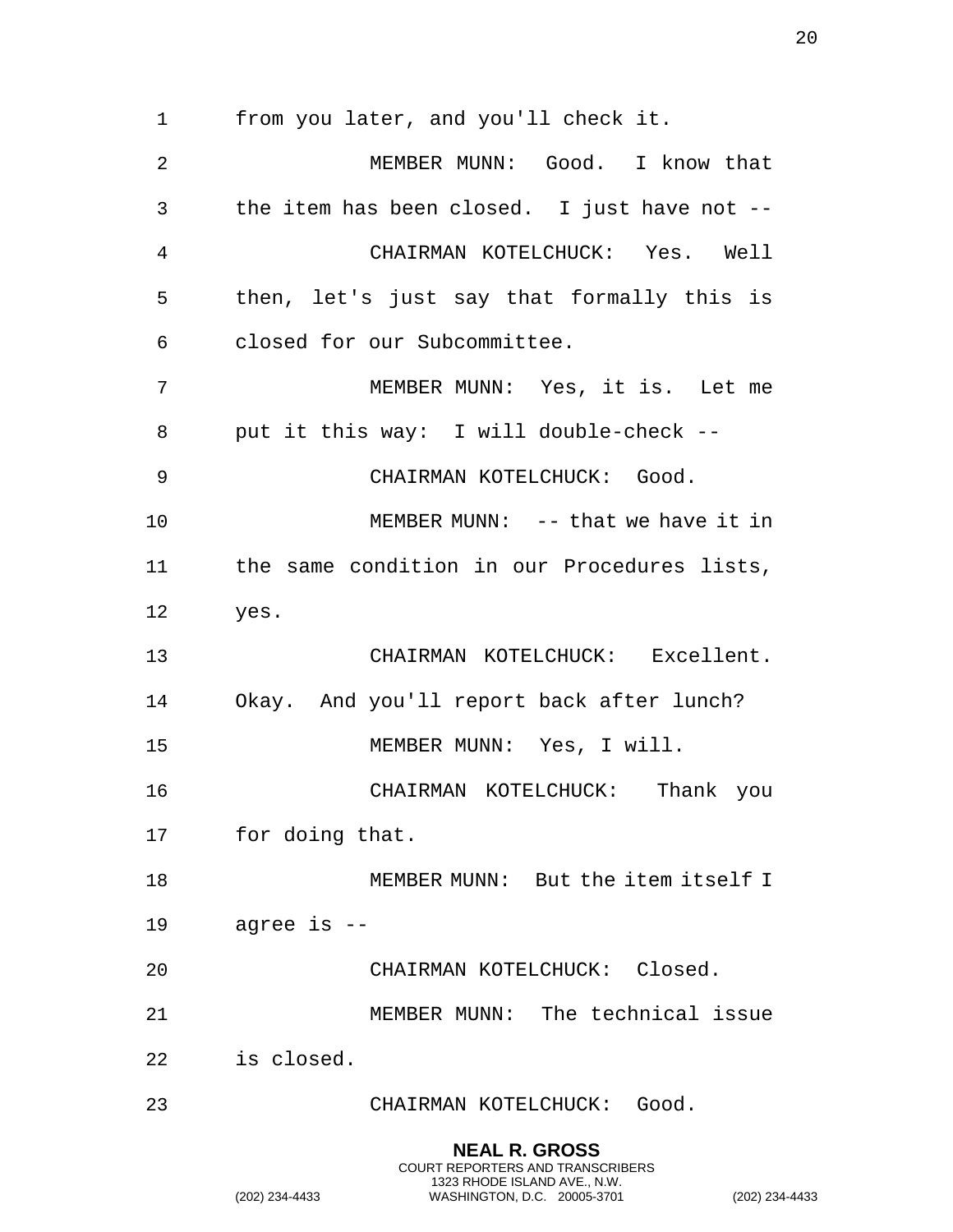MR. STIVER: This is John Stiver. I just checked the BRS, and it is indeed closed. CHAIRMAN KOTELCHUCK: Okay. Excellent. MEMBER MUNN: Oh, thank you, John. John has done our job for us. CHAIRMAN KOTELCHUCK: Okay. Thanks a lot. DR. MAURO: This is John Mauro. One more point. It's procedural - meant for Ted. We're very mature in this process now. We have these different Work Groups and Subcommittees. The activities and the exchange. The cross-talk has been becoming richer and richer. And the last time we encountered this circumstance, if you recall, had to do with a TBD-6000 issue that was transferred over to Paul. Paul closed it out. Wrote a memo back and said everything is -- it's sort of like closing the loop. In effect what we have here is -- and this is really a question for Ted.

Ted, do you believe that we need

**NEAL R. GROSS** COURT REPORTERS AND TRANSCRIBERS 1323 RHODE ISLAND AVE., N.W.

(202) 234-4433 WASHINGTON, D.C. 20005-3701 (202) 234-4433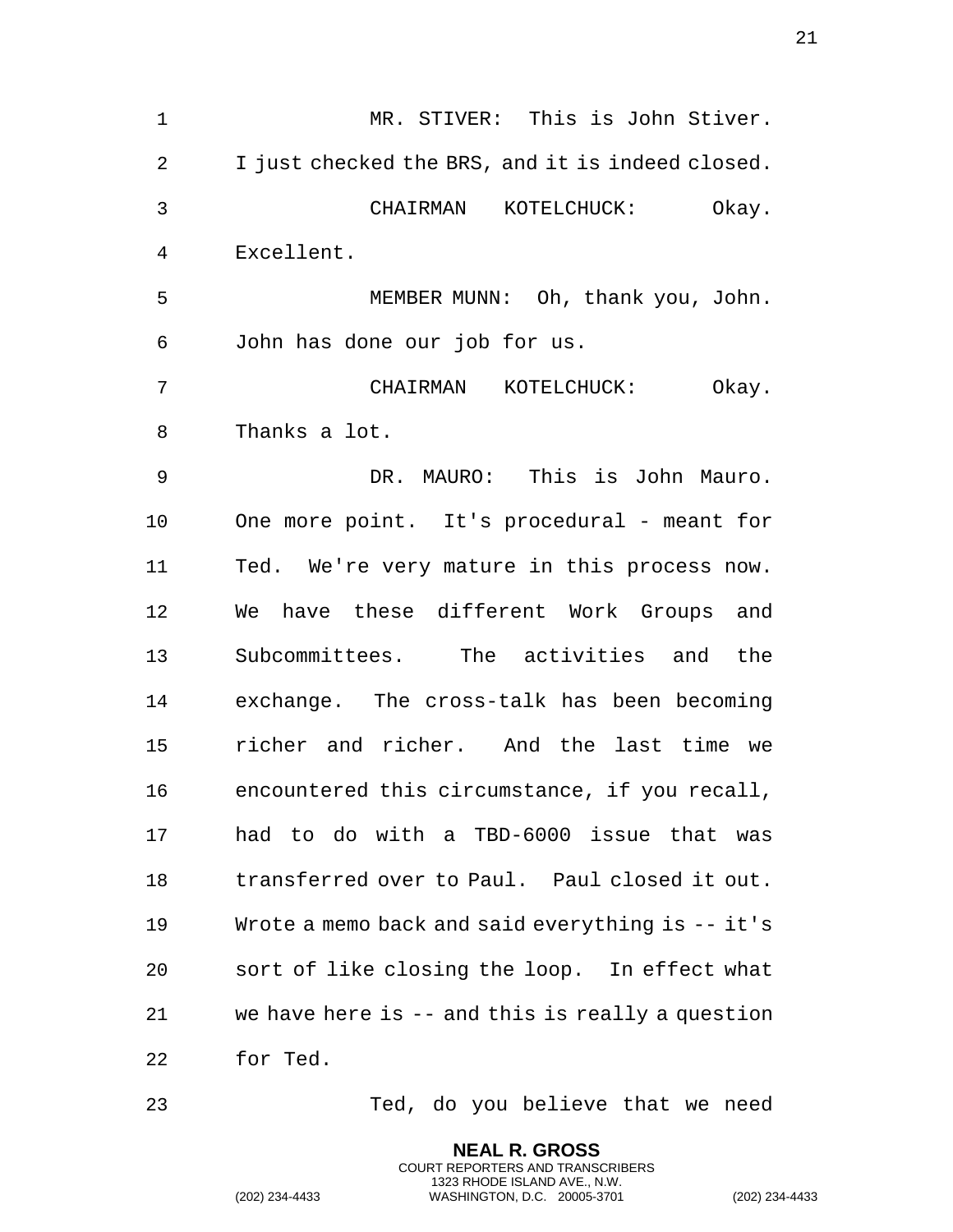something in writing, a memo from the head of the Work Group? For example, in this case we're talking about -- with respect to Bethlehem Steel or any of the others, or we're talking in this case about OTIB-0009. Would you like to see a piece of paper that says all issues on OTIB-0009 have been closed? Then it's transferred for example in this case to the DR Subcommittee as being a part of the record and closes the loop as opposed to right now the way we're doing it is really ad hoc, so to speak. MR. KATZ: Yes, and thanks for the question, John. And I think ordinarily, especially with Work Groups, the way they pick things up, I think that's a good idea where we explicitly transfer something over to Procedures. Wasn't quite how this transpired though here. So I think recording for the

record here now is good enough.

 DR. MAURO: That's good enough? Good. Okay.

 MR. KATZ: So I do agree with that in general. Specifically when we formally

> **NEAL R. GROSS** COURT REPORTERS AND TRANSCRIBERS 1323 RHODE ISLAND AVE., N.W.

(202) 234-4433 WASHINGTON, D.C. 20005-3701 (202) 234-4433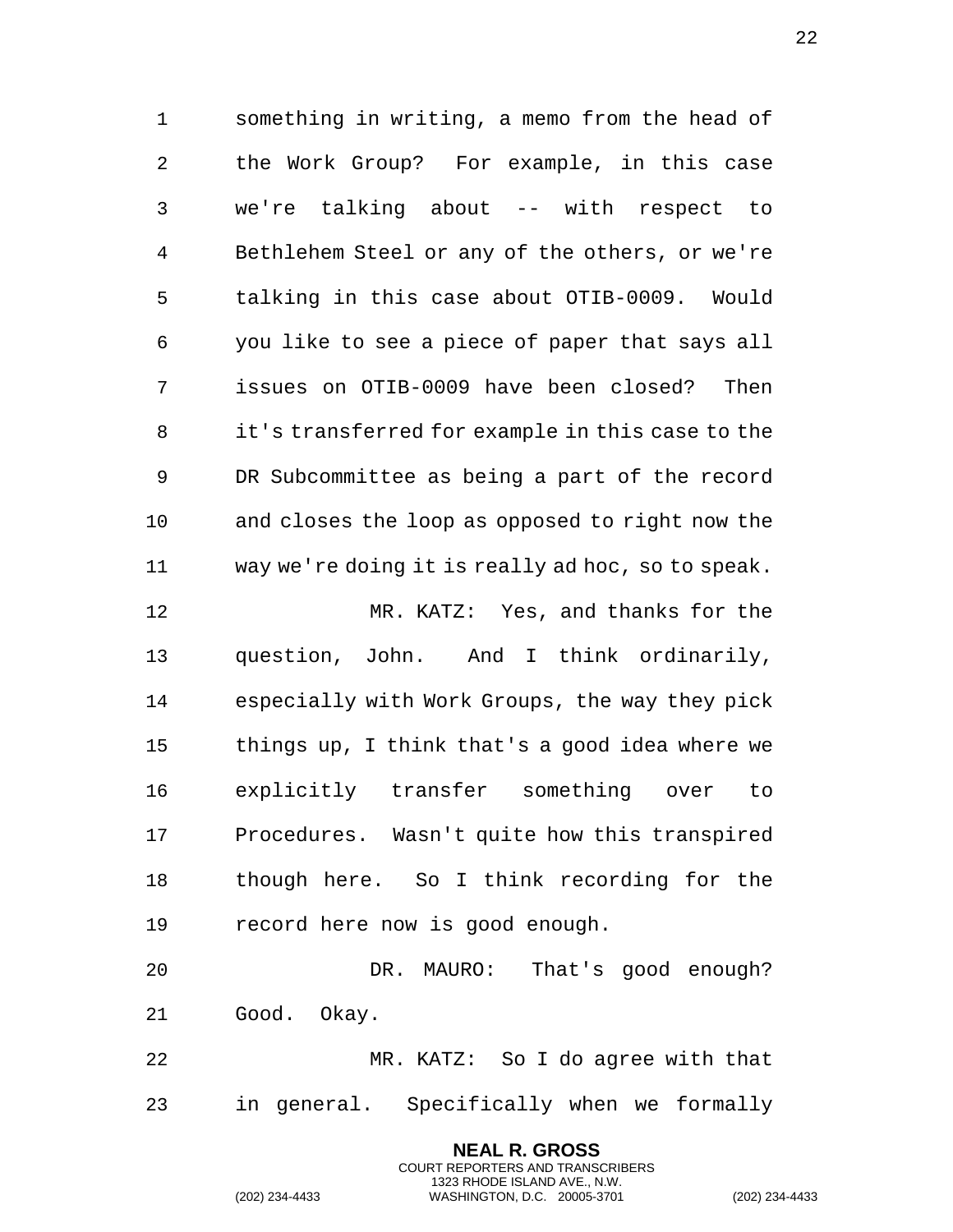transfer something to another group, absolutely I think the other group should be sending a formal sort of follow-up when they close those issues. So I agree with that, John. And since we're at a break in discussion, Mark has -- you may want to speak up for yourself, but Mark has joined us. So we have actually -- CHAIRMAN KOTELCHUCK: Very good. Welcome. We have our full -- MEMBER GRIFFON: This is Mark Griffon. I'm on. 14 CHAIRMAN KOTELCHUCK: -- complement here. Terrific. Full Committee. Good. Good, Mark. Welcome. 17 Then I think we're ready to go on to the DuPont Deepwater 260.1. MR. FARVER: This is Doug. I'm back. I had some phone problems. CHAIRMAN KOTELCHUCK: Okay. MR. FARVER: I missed the end of 238.5. I believe we closed it.

> **NEAL R. GROSS** COURT REPORTERS AND TRANSCRIBERS 1323 RHODE ISLAND AVE., N.W.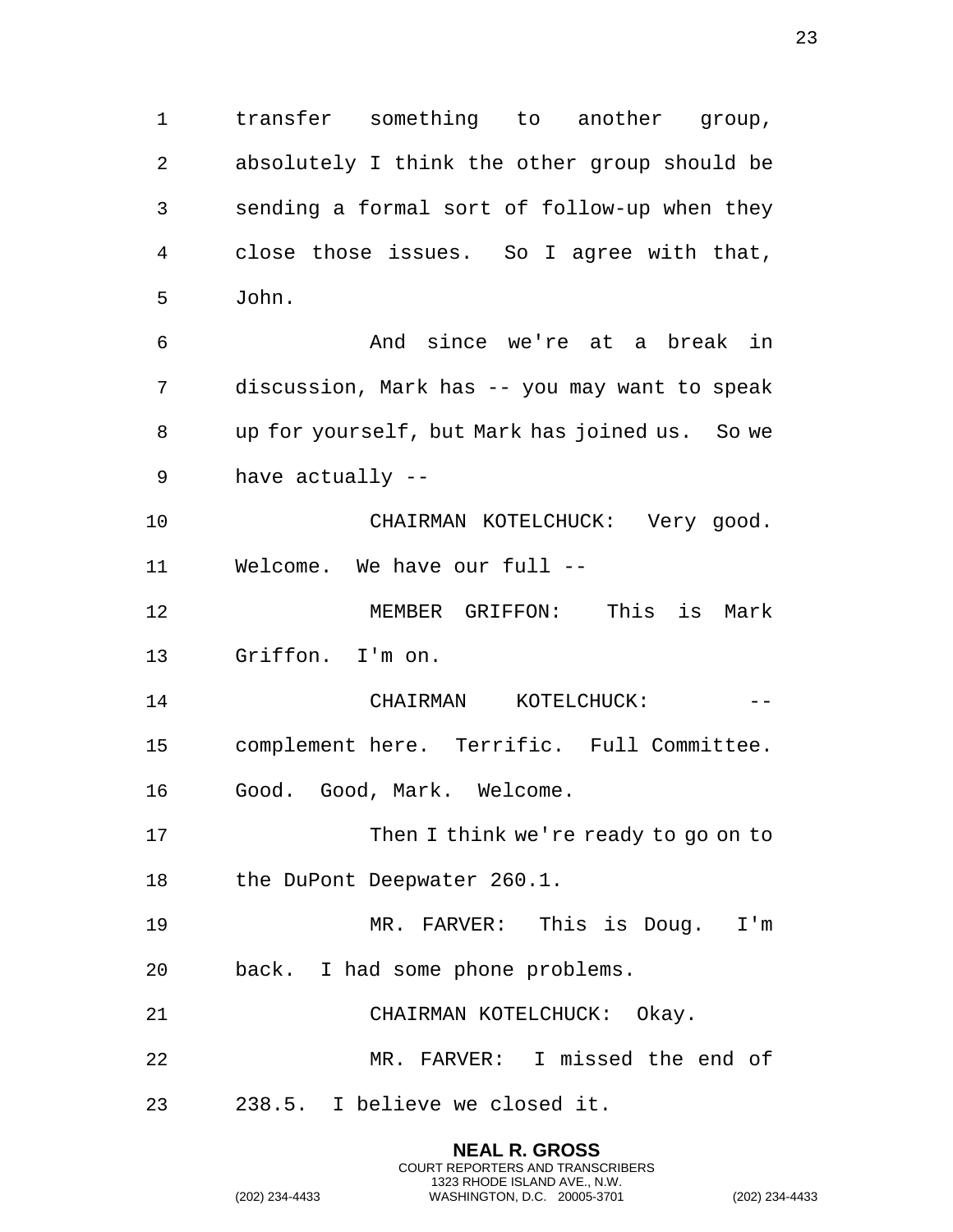MR. KATZ: Yes, Doug. We closed 238.5 and 238.6. CHAIRMAN KOTELCHUCK: 238.6. Right. MR. FARVER: 238.6. Before we leave 238, if we go back to page 20 for the first finding -- 8 CHAIRMAN KOTELCHUCK: Yes. MR. FARVER: -- last meeting we were going to review a document. That document is not in our purview to review. CHAIRMAN KOTELCHUCK: That's correct. Okay. You're just saying that for the record, because I saw the discussion that was held. MR. FARVER: Right. CHAIRMAN KOTELCHUCK: Okay. Good. MR. FARVER: So, yes, we closed that finding. CHAIRMAN KOTELCHUCK: Correct. Okay. MR. FARVER: And that will take **NEAL R. GROSS** COURT REPORTERS AND TRANSCRIBERS

1323 RHODE ISLAND AVE., N.W.

(202) 234-4433 WASHINGTON, D.C. 20005-3701 (202) 234-4433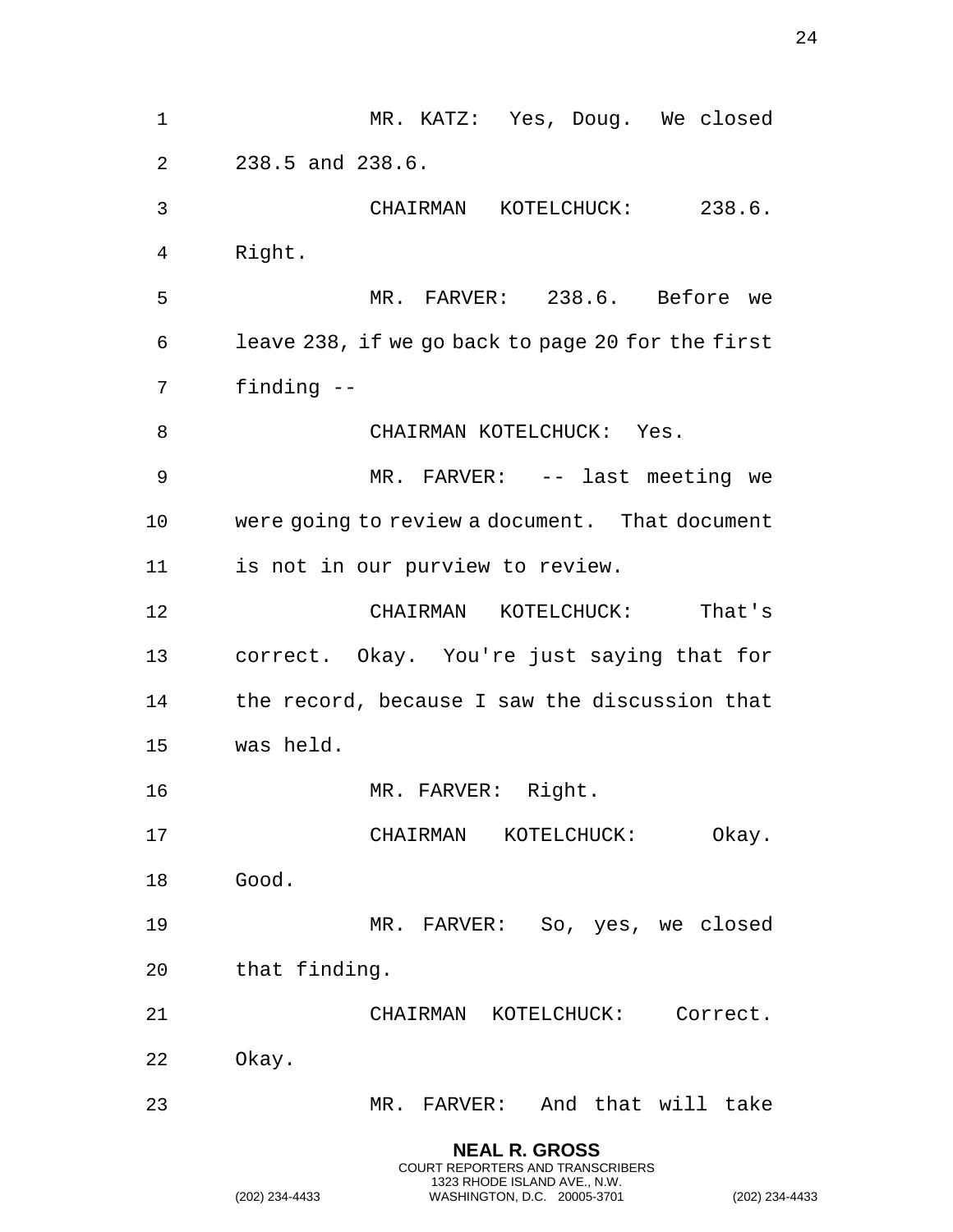care of that case then.

| $\overline{2}$ | CHAIRMAN KOTELCHUCK: Good. And                  |
|----------------|-------------------------------------------------|
| 3              | that's now on the record.                       |
| 4              | MR. FARVER: Okay.                               |
| 5              | CHAIRMAN KOTELCHUCK:<br>Okay.                   |
| 6              | 260.1.                                          |
| 7              | MR. FARVER: 260.1, DuPont                       |
| 8              | Deepwater. The dose rates in table B.3 of       |
| 9              | TBD-6001 appear to underestimate the dose that  |
| 10             | was being revised.                              |
| 11             | CHAIRMAN KOTELCHUCK: Yes.                       |
| 12             | MR. FARVER: Our response is there               |
| 13             | are no open issues concerning that table.       |
| 14             | Is that correct, John?                          |
| 15             | DR. MAURO: I believe this is --                 |
| 16             | right, we just looked at this and the answer is |
| 17             | yes.                                            |
| 18             | CHAIRMAN KOTELCHUCK: Okay. Then                 |
| 19             | so is it that there's not an underestimate, or  |
| 20             | a change has been made in the dose              |
| 21             | reconstruction? I'm just trying to              |
| 22             | understand, read this and understand it. They   |
| 23             | were resolved.                                  |

**NEAL R. GROSS** COURT REPORTERS AND TRANSCRIBERS 1323 RHODE ISLAND AVE., N.W.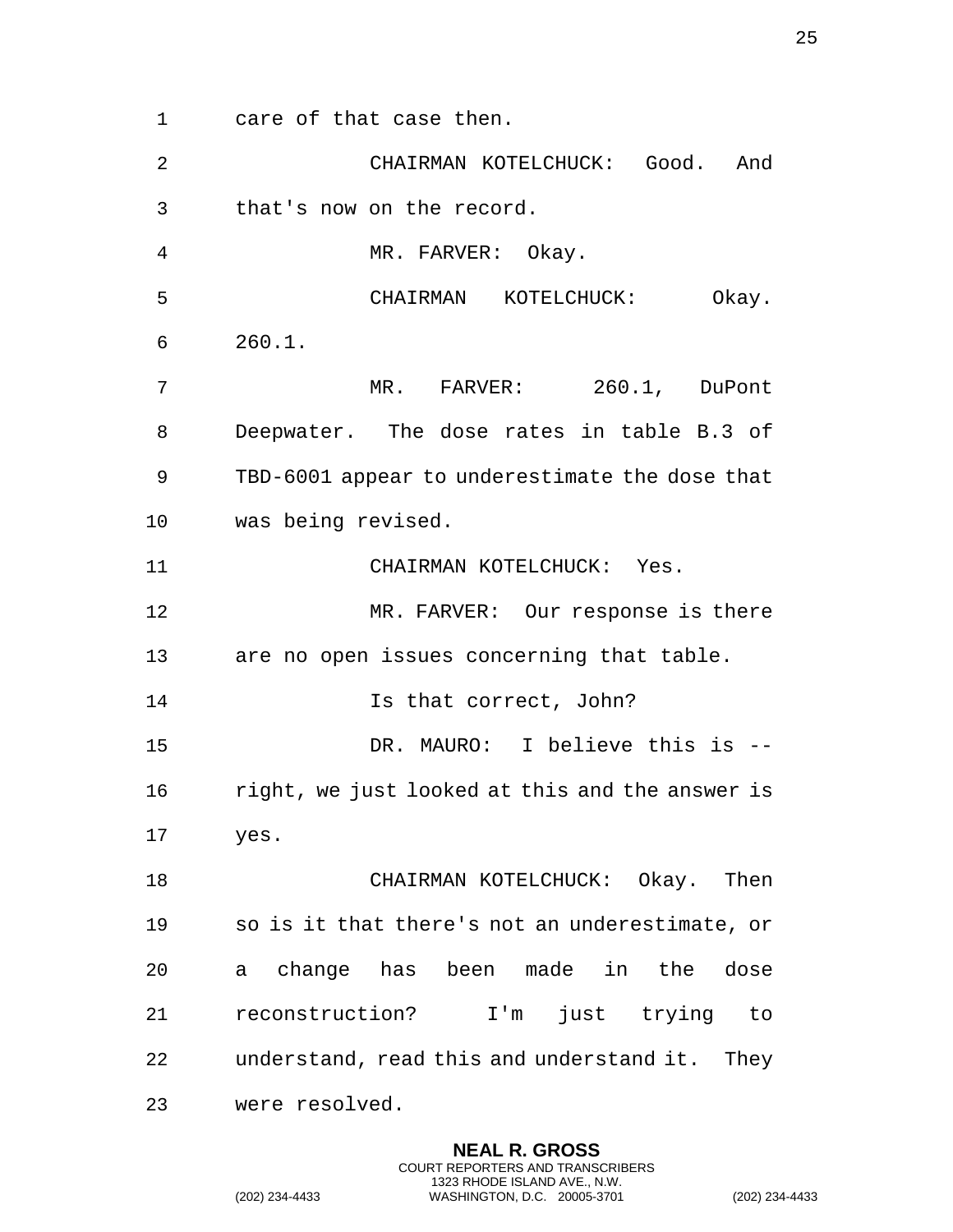because John's been intimately involved with Deepwater. CHAIRMAN KOTELCHUCK: Sure. DR. MAURO: Yes, I think we're in a place where there are some issues on Deepwater that -- it went through a cycle of revision and review. CHAIRMAN KOTELCHUCK: Right. DR. MAURO: And many have been resolved, but the last I checked there are a couple that have not. And as you could see from the previous discussion we just had, the first one we closed, but the second one I'm not -- it's not immediately apparent to me that -- which -- let me put it this way: Which issues still remain require some discussion on DuPont that might have relevance to this case? And if that's the case, which ones might still have relevance? It's probably something we need to talk about. Unfortunately, I can't speak right now to each and every one of these.

MR. KATZ: John can cover that,

Are there any remaining items in DuPont

**NEAL R. GROSS** COURT REPORTERS AND TRANSCRIBERS 1323 RHODE ISLAND AVE., N.W.

(202) 234-4433 WASHINGTON, D.C. 20005-3701 (202) 234-4433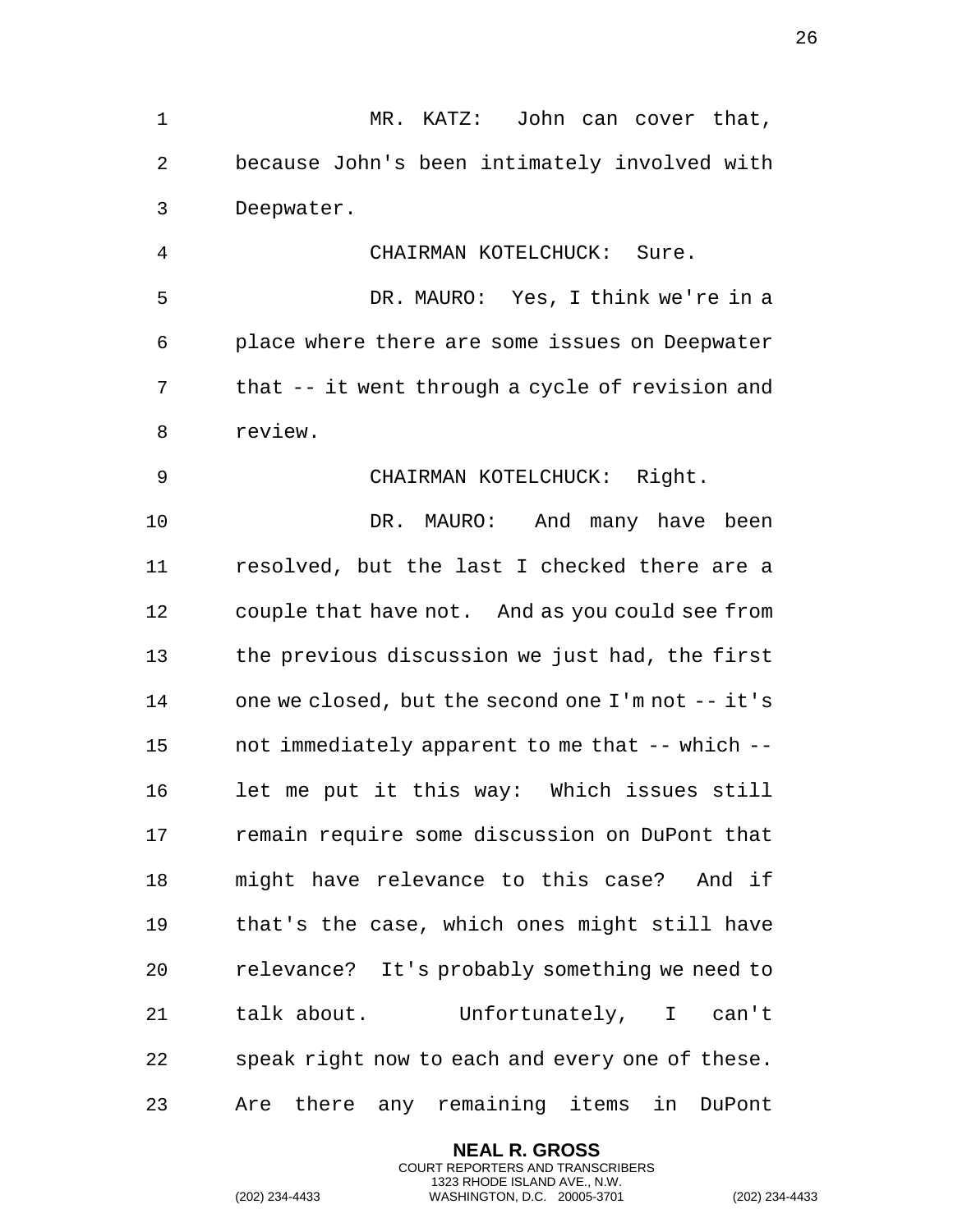Deepwater that might have a bearing here? So I have to say that the first one clearly we looked at and we were okay, but the other ones I can't -- I'm looking at it right now, the table.

 The specific issue, whether or not that has been resolved in the latest go-around or not. But I need a little help here. Given that we have a revised Site Profile for DuPont Deepwater, and presuming that there is a PER that's going to be issued or has been issued, and you could help me with that, and then cases are going to be revisited, I guess the question would be some of the cases -- if we're looking at a case right now. I don't know, is this one of the cases that is being revisited, or if so, that puts [it] in a very special place. It's almost like moot because it's being revisited or it's not being revisited.

 Am I on the right track here the way I'm thinking about it? If we're in that mode where you have an active PER process, where we happen to have a case in front of us that was

> **NEAL R. GROSS** COURT REPORTERS AND TRANSCRIBERS 1323 RHODE ISLAND AVE., N.W.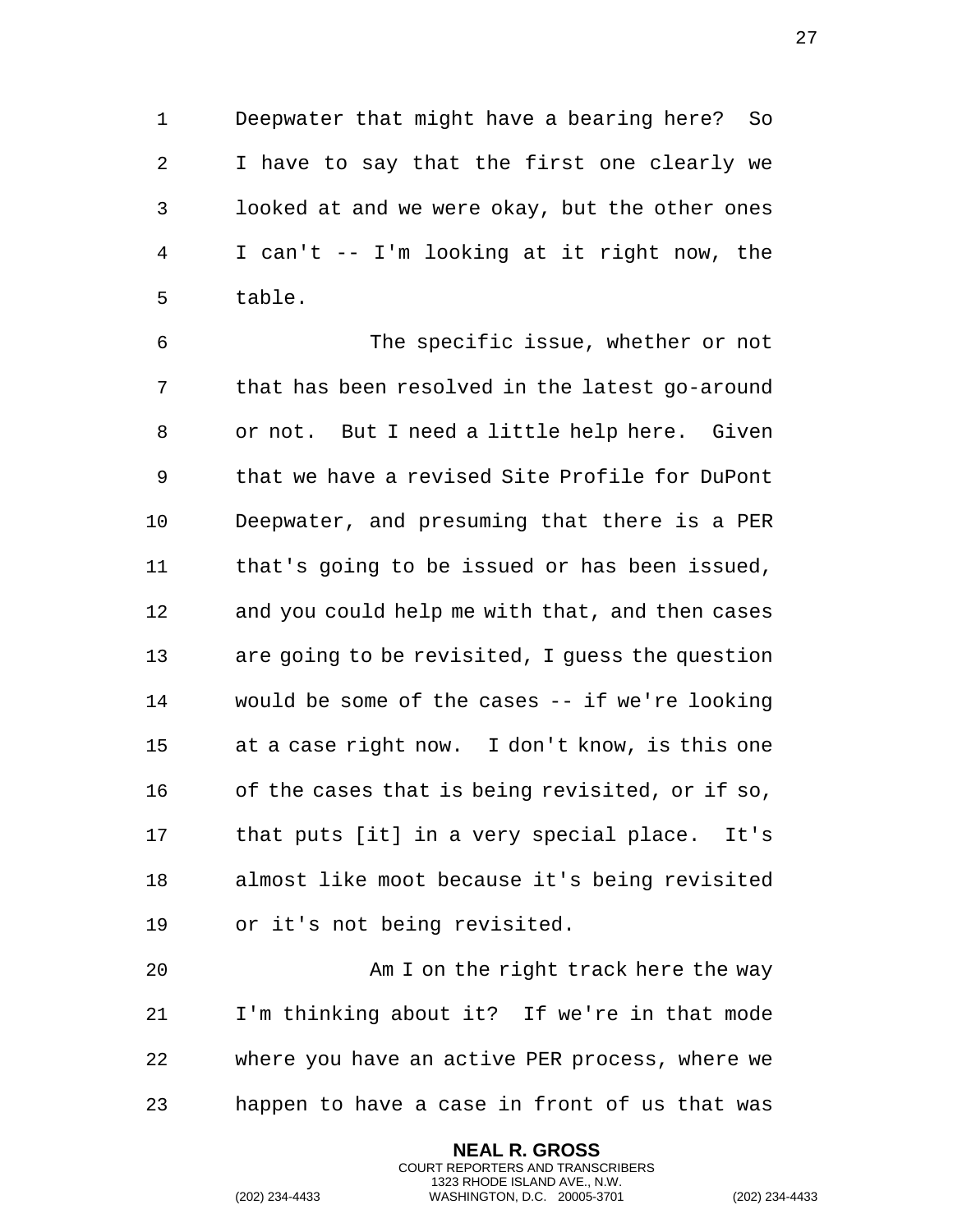captured and is being redone, that puts that case in a very special place. I don't know if you folks could help me out, if I'm thinking clearly about this.

 MEMBER MUNN: This is Wanda. It appears to me that the question is very clear from what we see here on the screen certainly. The only question is whether the information that's presented in table B.3 does underestimate the whole body dose, and I would think that would have been covered extensively in Work Group discussions. I don't believe I was a part of that personally, but that's the only real question here: is the issue with respect to any estimation of the whole body dose still outstanding? One would be led to think from the comment that's on the matrix itself that all of the outstanding issues had been resolved with the AWE Work Group, but I guess one thing to do would be to check the Work Group's transcript.

 MR. KATZ: Well, the problem is that the Work Group hasn't met to button up this

> **NEAL R. GROSS** COURT REPORTERS AND TRANSCRIBERS 1323 RHODE ISLAND AVE., N.W.

(202) 234-4433 WASHINGTON, D.C. 20005-3701 (202) 234-4433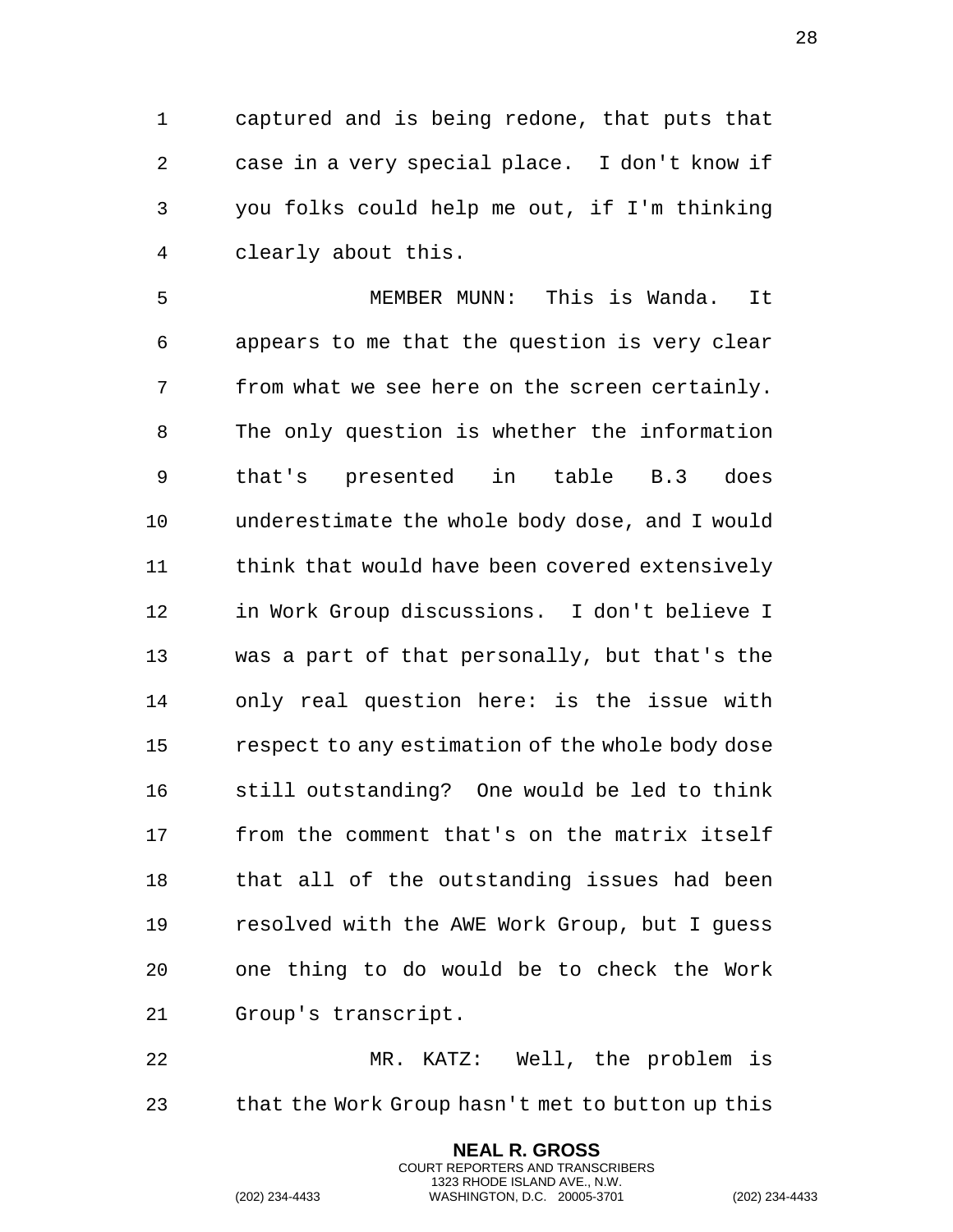review. So as John was saying, there are a couple of findings that needed to be sort of finally resolved by the Work Group. I mean, it all appears -- all the work has been done both by SC&A and by NIOSH on Deepwater. But the Work Group hasn't met, because this is -- they're waiting for another site to have enough material for a meeting. MEMBER MUNN: But the question, Ted, is: Is this one of the outstanding issues, or does it -- (Simultaneous speaking) MR. KATZ: So part of that's the problem. Neither John nor I can recall the specifics of -- 16 MEMBER MUNN: Right. MR. KATZ: -- what was put to bed how at this point. So that's why we can't be specific on any of these as to exactly how they were dispositioned. MEMBER MUNN: Well, that's why I'm suggesting that. CHAIRMAN KOTELCHUCK: This is

> **NEAL R. GROSS** COURT REPORTERS AND TRANSCRIBERS 1323 RHODE ISLAND AVE., N.W.

(202) 234-4433 WASHINGTON, D.C. 20005-3701 (202) 234-4433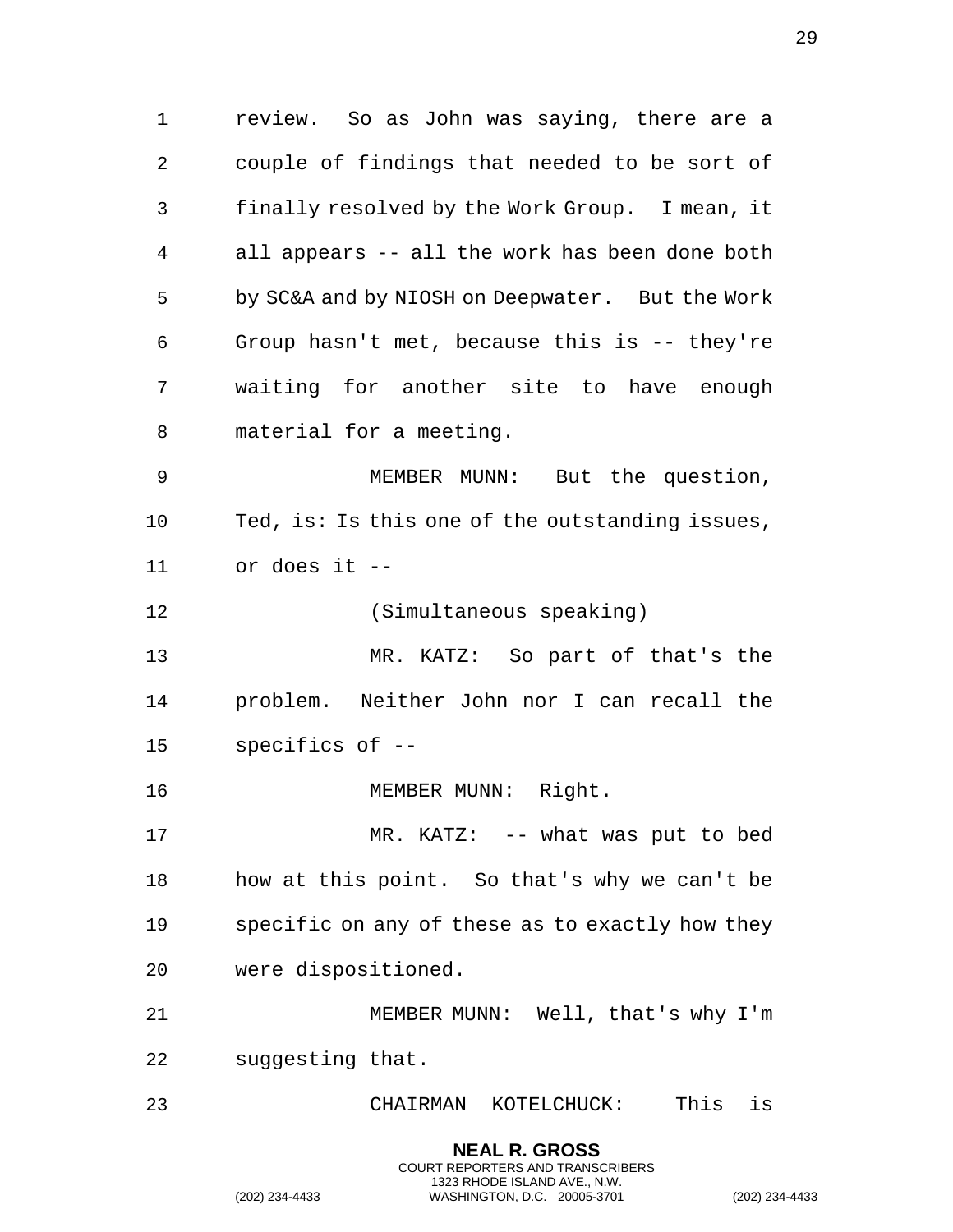relatively recent, by the way, Wanda. SC&A's DuPont Deepwater report I think only came out relatively recently.

 MEMBER MUNN: Yes, I see that, but it says these were resolved at a meeting last year, in September last year. And why can't we just simply check the transcript to see if this is one of the items that was put to bed at that time? If it's not one of the outstanding items, then we can close it, but the transcript ought to point out to us what items are still outstanding. Should it not?

 DR. MAURO: Well, no, because the last review of DuPont -- the ones that were closed were closed, but we -- I'm tripping over my feet a bit. It appears to me that 260.2, for example, having to do with this table B.3 of TBD-6001 -- okay? That's how it all started. Now TBD-6001 went away. Okay? And in the interim the DuPont Deepwater Works Site Profile was redone. And in the end -- and basically addressed all of -- in other words, everything, all of the comments we originally

> **NEAL R. GROSS** COURT REPORTERS AND TRANSCRIBERS 1323 RHODE ISLAND AVE., N.W.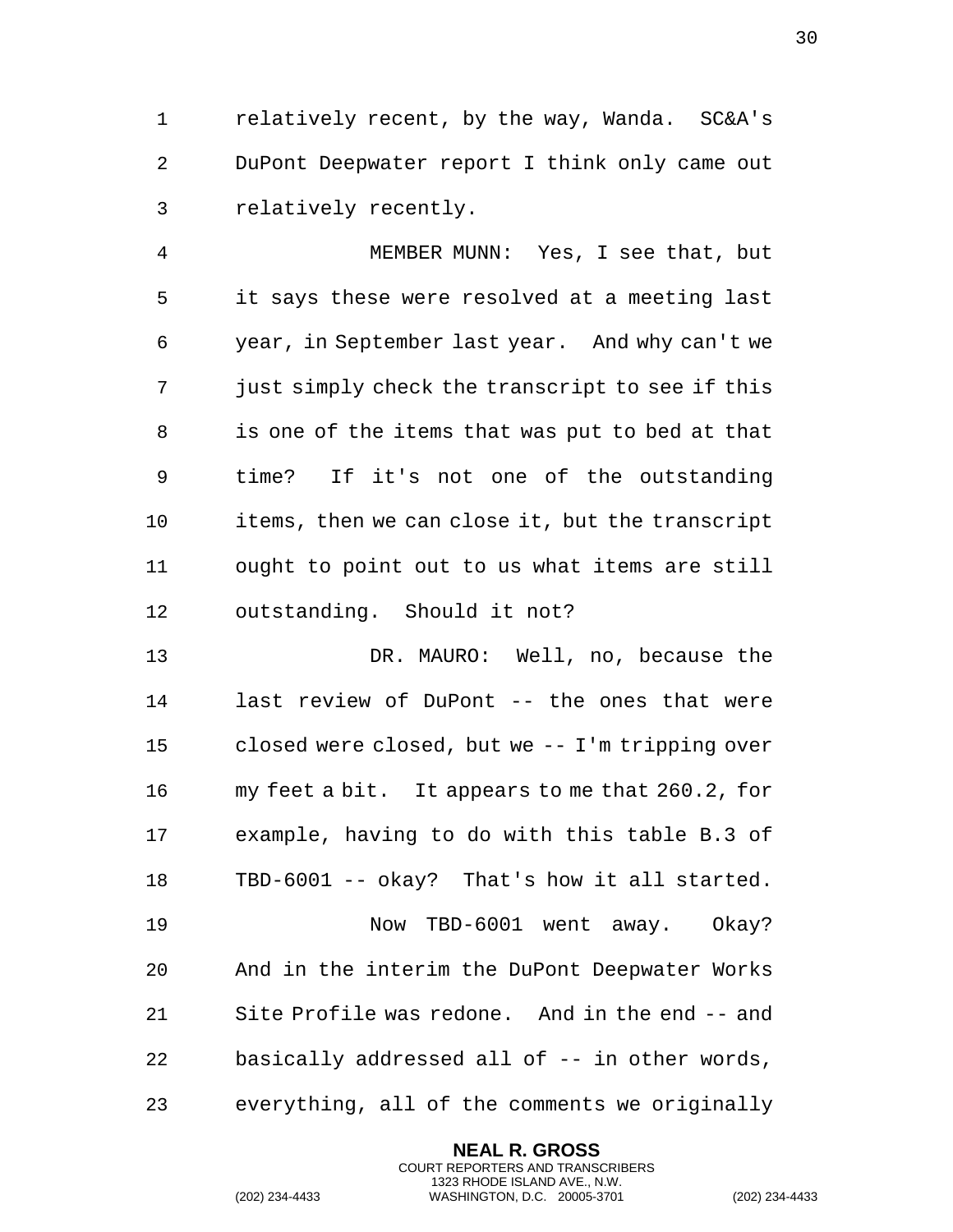had really are moot in a way because TBD-6001, which was the foundation upon which a lot of these AWE cases were based, does no longer exist. And they were replaced by their own stand-alone Site Profiles. Now, in some cases SC&A has had an opportunity -- and they were put out -- has had an opportunity to review those Site Profiles. DuPont Deepwater is one of those. And our report was issued relatively recently, and there were some findings.

 Now, what did that do? There are two layers to the issue: One is NIOSH might very well be issuing a PER to deal with the changes to DuPont Deepwater. I don't know. Second, there are some issues with the latest version of DuPont Deepwater's Site Profile that may or may not have applicability to this particular issue for this particular case.

 So I would say that with a little homework -- I could go maybe during a break and take a look at where are we exactly on what issues still are alive and well and need to be dealt with and do they have any bearing on this

> **NEAL R. GROSS** COURT REPORTERS AND TRANSCRIBERS 1323 RHODE ISLAND AVE., N.W.

(202) 234-4433 WASHINGTON, D.C. 20005-3701 (202) 234-4433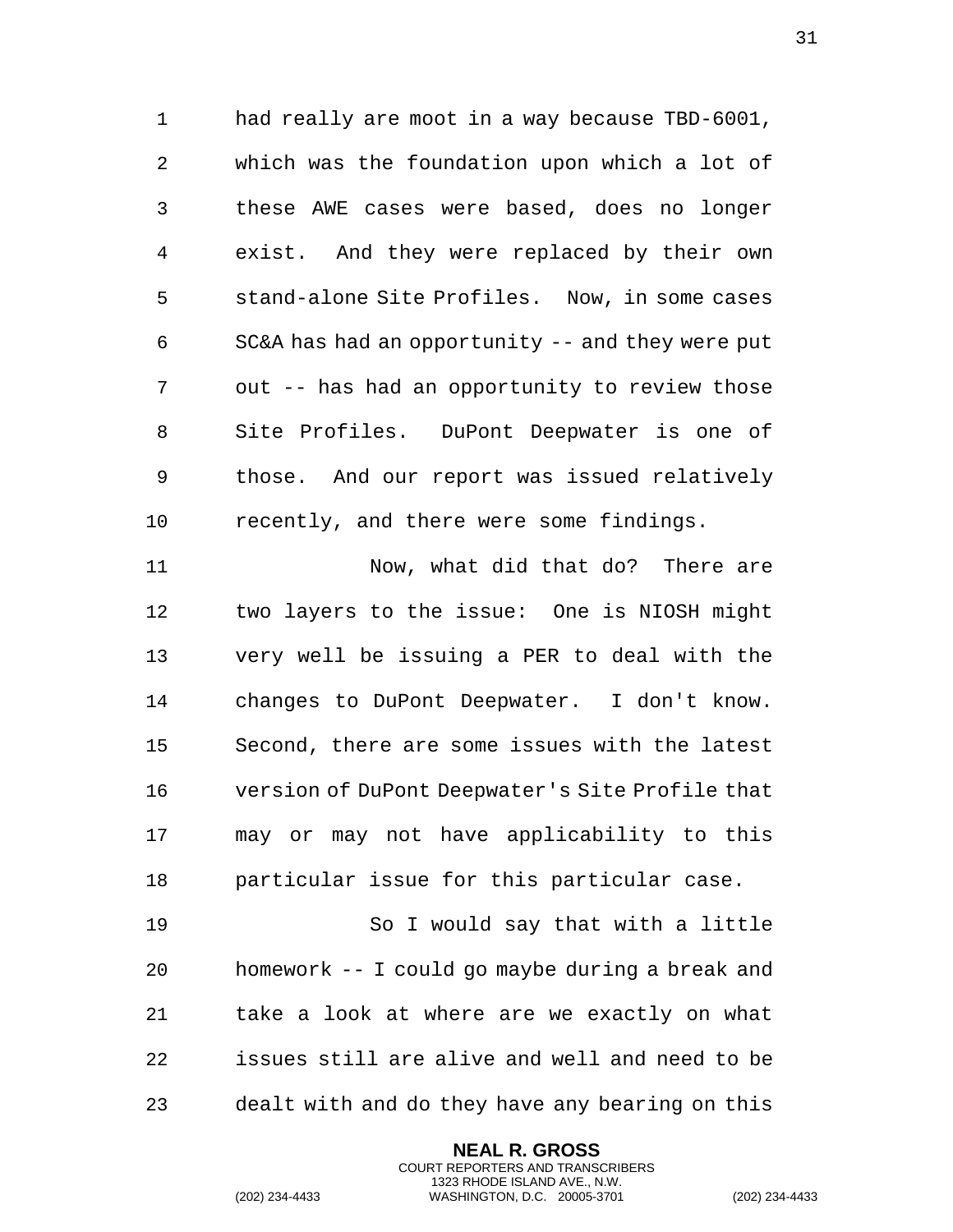particular case and this particular issue? But I really can't speak off the top of my head to that matter at this time. CHAIRMAN KOTELCHUCK: Is there a new PER? Is there a PER? MR. KATZ: Unless Grady knows, I don't think we have an answer to that. 8 CHAIRMAN KOTELCHUCK: Okay. MR. KATZ: Because it's not that all of the findings from SC&A's review were concurred with by the Subcommittee. I think there was a mix of findings, if John recalls correctly. DR. MAURO: Yes, that's -- MR. KATZ: I think the best course is for John to just -- John, if you would -- 17 DR. MAURO: Yes. 18 MR. KATZ: -- at lunch time or whatever if you would just take a look at the record there, and then maybe we can put these to bed even though the Subcommittee may not have formally retired the review. DR. MAURO: Okay.

> **NEAL R. GROSS** COURT REPORTERS AND TRANSCRIBERS 1323 RHODE ISLAND AVE., N.W.

(202) 234-4433 WASHINGTON, D.C. 20005-3701 (202) 234-4433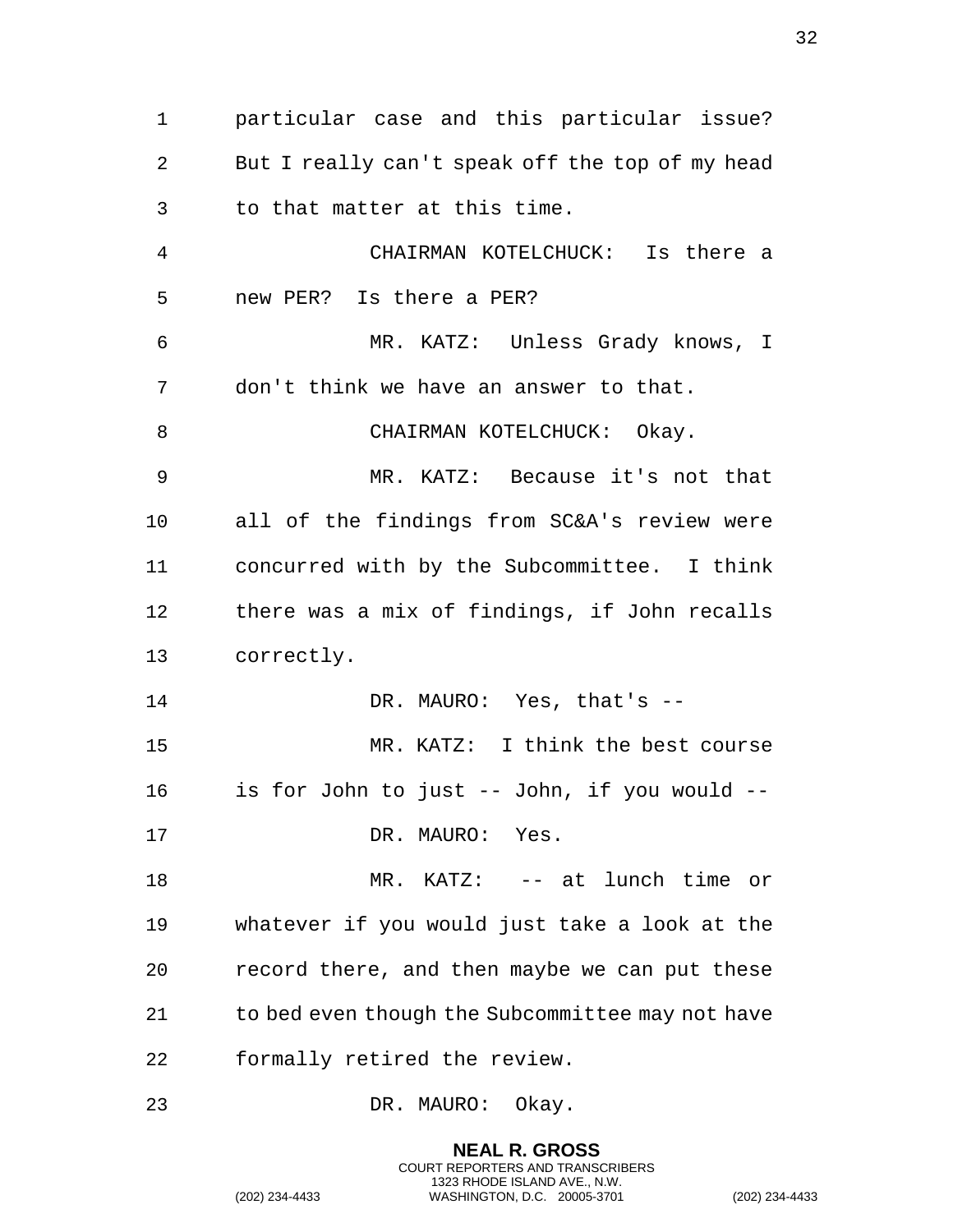CHAIRMAN KOTELCHUCK: Alright. MR. KATZ: That would be great. CHAIRMAN KOTELCHUCK: And so we'll take this up right after the break, the lunch break, or breakfast break. MR. CALHOUN: I can tell you that a PER has been scheduled for this, but it is not completed. I just found that out. CHAIRMAN KOTELCHUCK: Okay. MR. CALHOUN: It's on our list. DR. MAURO: But the fact that you have a PER that is in the queue -- in theory if this was a case that was rejected, you would go through your process of determining whether or not you would need to revisit this one or not. MR. CALHOUN: Right. That's a fact. 18 DR. MAURO: But you're not there yet. MR. CALHOUN: Yes, we haven't reevaluated it, but it is on our list -- DR. MAURO: Yes. Yes. MR. CALHOUN: -- of the ones we have

> **NEAL R. GROSS** COURT REPORTERS AND TRANSCRIBERS 1323 RHODE ISLAND AVE., N.W.

(202) 234-4433 WASHINGTON, D.C. 20005-3701 (202) 234-4433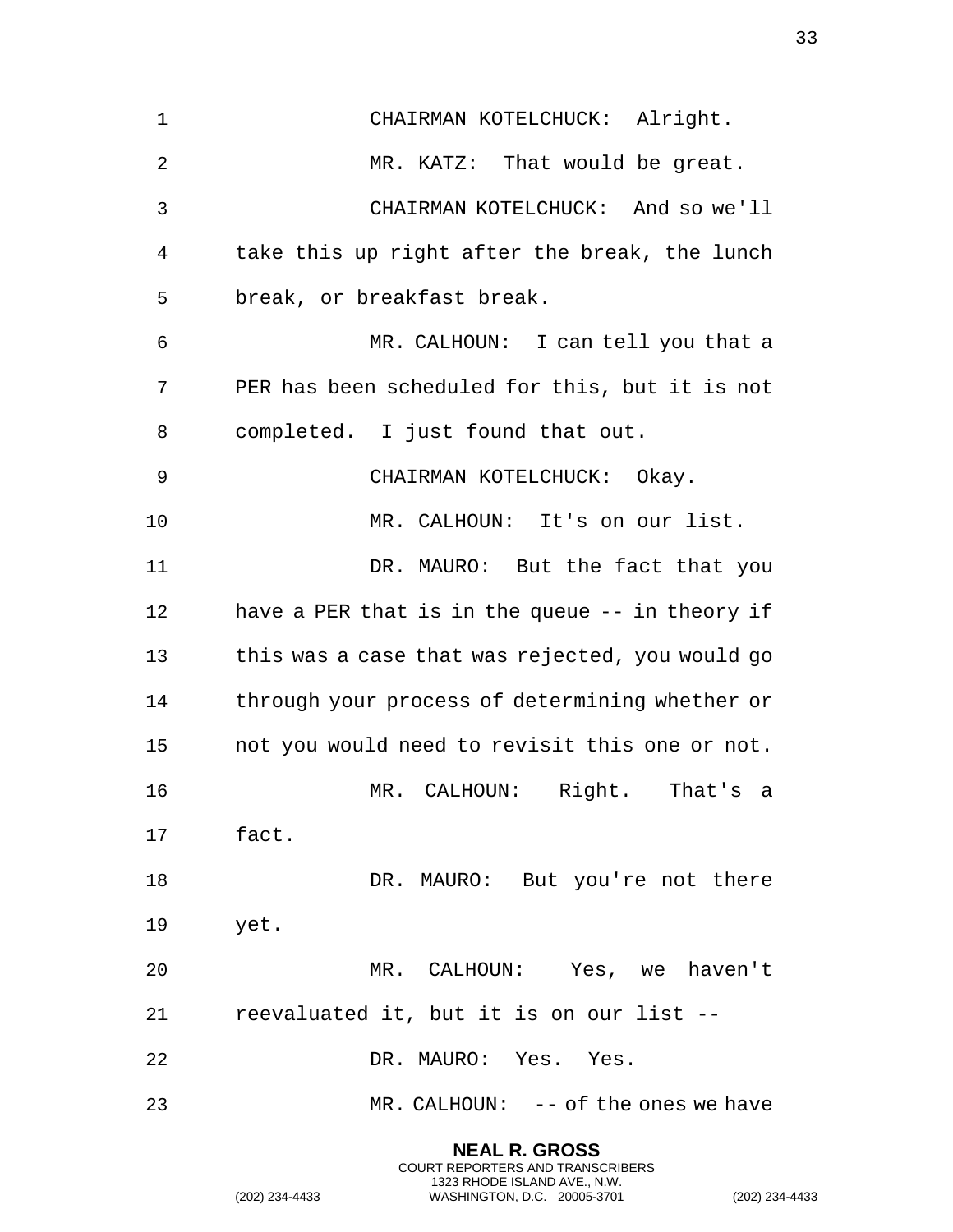to do.

 DR. MAURO: By way of process you could see how things get complicated. Here we have a case that we reviewed a long time ago. The world has changed three times in the interim. We have a PER process at work. We have an SC&A TBD review process at work. And in theory the PER process will go forward as it should based on the latest version of the TBD that you folks have. And in my mind it's very important. Notwithstanding the fact that there still might be some issues SC&A has on the latest version of the TBD.

14 And, Ted, this is something maybe you want to help me out with a little. You can envision a situation where a major revision is made to a TBD, sort of like General Steel, and we know that there are going to be a lot of cases that are going to be revisited as a result of that revision. And in theory NIOSH launches a PER process based on the latest version of the TBD, as should be, because these folks have been waiting forever.

> **NEAL R. GROSS** COURT REPORTERS AND TRANSCRIBERS 1323 RHODE ISLAND AVE., N.W.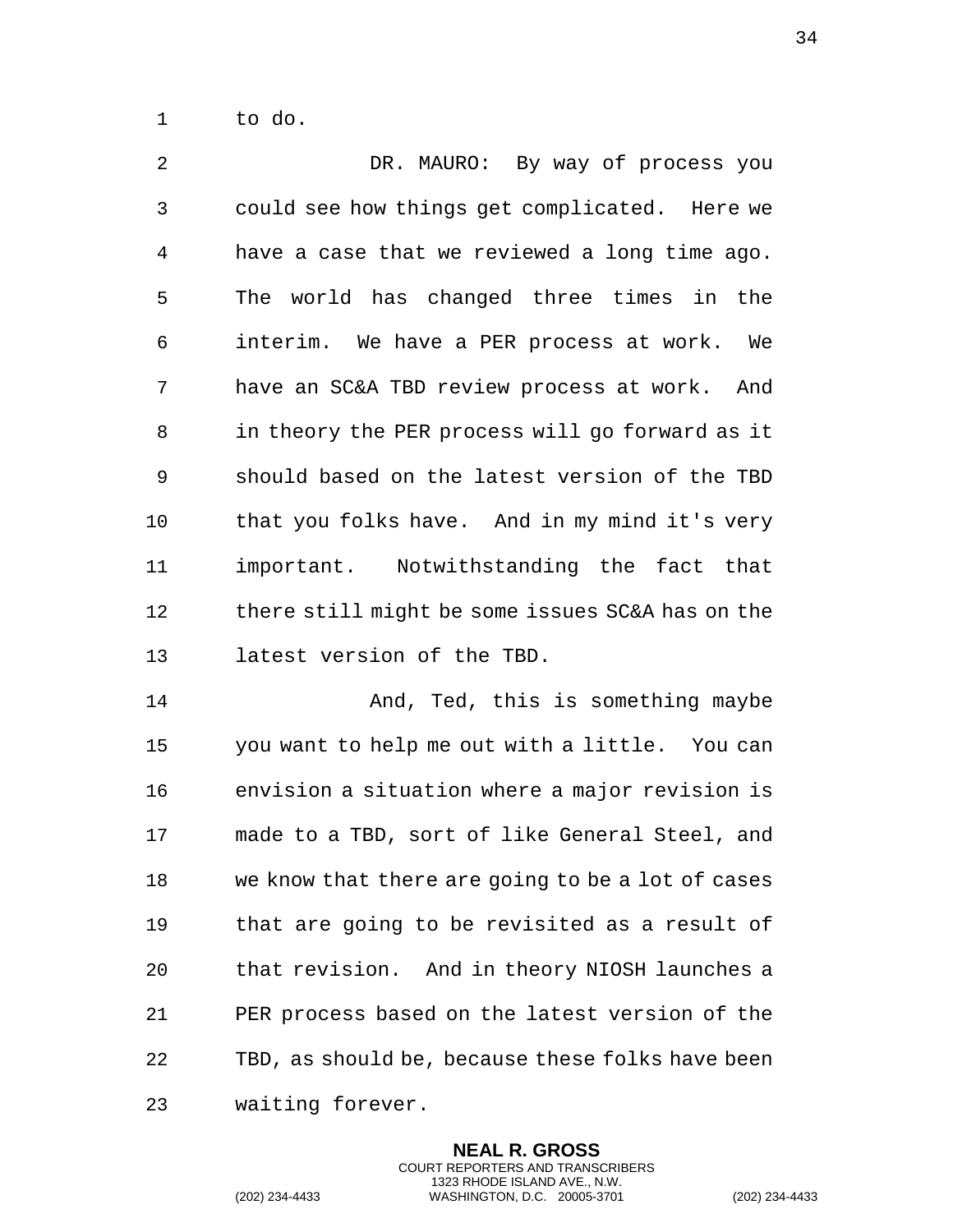1 But at the same time SC&A, as you know, Ted, has recently reviewed the latest version of the TBD. And I'm talking General Steel, but it has applicability here also. And we're in this unusual place that says, well, we have a new TBD. We really need a PER to go forward because there really have been some substantial changes. A lot of cases could be affected. We don't want to hold that up.

 But we also realize that SC&A still has a couple of things to polish the apple. Like I would refer to -- there are some things that we need to take care of. This is true of General Steel. This is also true of DuPont. And here we are trying to resolve issues on a case, and it's an uncomfortable place to be, and how best to move forward.

 MR. KATZ: John, I think you'll be fine. At lunch break if you could just review the transcript for the last meeting where DuPont was discussed by the Uranium Refining AWE Work Group, that would be great. Because as I recall it, the issues there were pretty

> **NEAL R. GROSS** COURT REPORTERS AND TRANSCRIBERS 1323 RHODE ISLAND AVE., N.W.

(202) 234-4433 WASHINGTON, D.C. 20005-3701 (202) 234-4433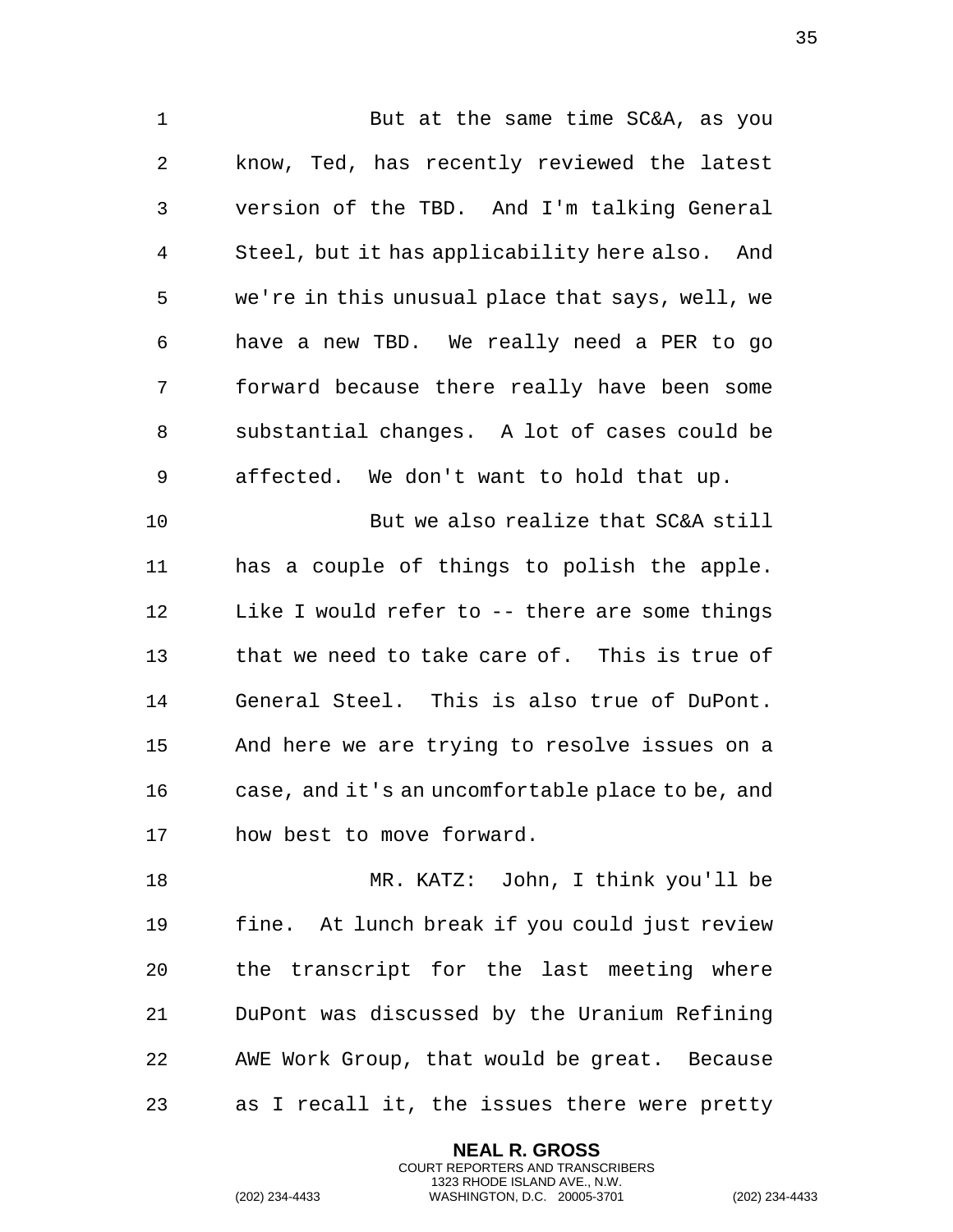simple and cut and dried.

 DR. MAURO: And I think you're right.

 MR. KATZ: Nothing near the complexity that we had with GSI. DR. MAURO: Yes. MR. KATZ: So I think you'll find that it's probably easy to resolve this just after you look at the record. 10 DR. MAURO: Okay. MR. KATZ: But we'll see then. DR. MAURO: Okay. I agree with you. I'll take care of it. CHAIRMAN KOTELCHUCK: Wonderful. Thank you. DR. MAURO: I'm sorry for going on and on. CHAIRMAN KOTELCHUCK: Good. And we'll revisit this right after the lunch break, or breakfast break as the case may be for our West Coast colleagues. And let's go on now. So we are

going on Task 260.3, and I think IMC is next.

**NEAL R. GROSS** COURT REPORTERS AND TRANSCRIBERS 1323 RHODE ISLAND AVE., N.W.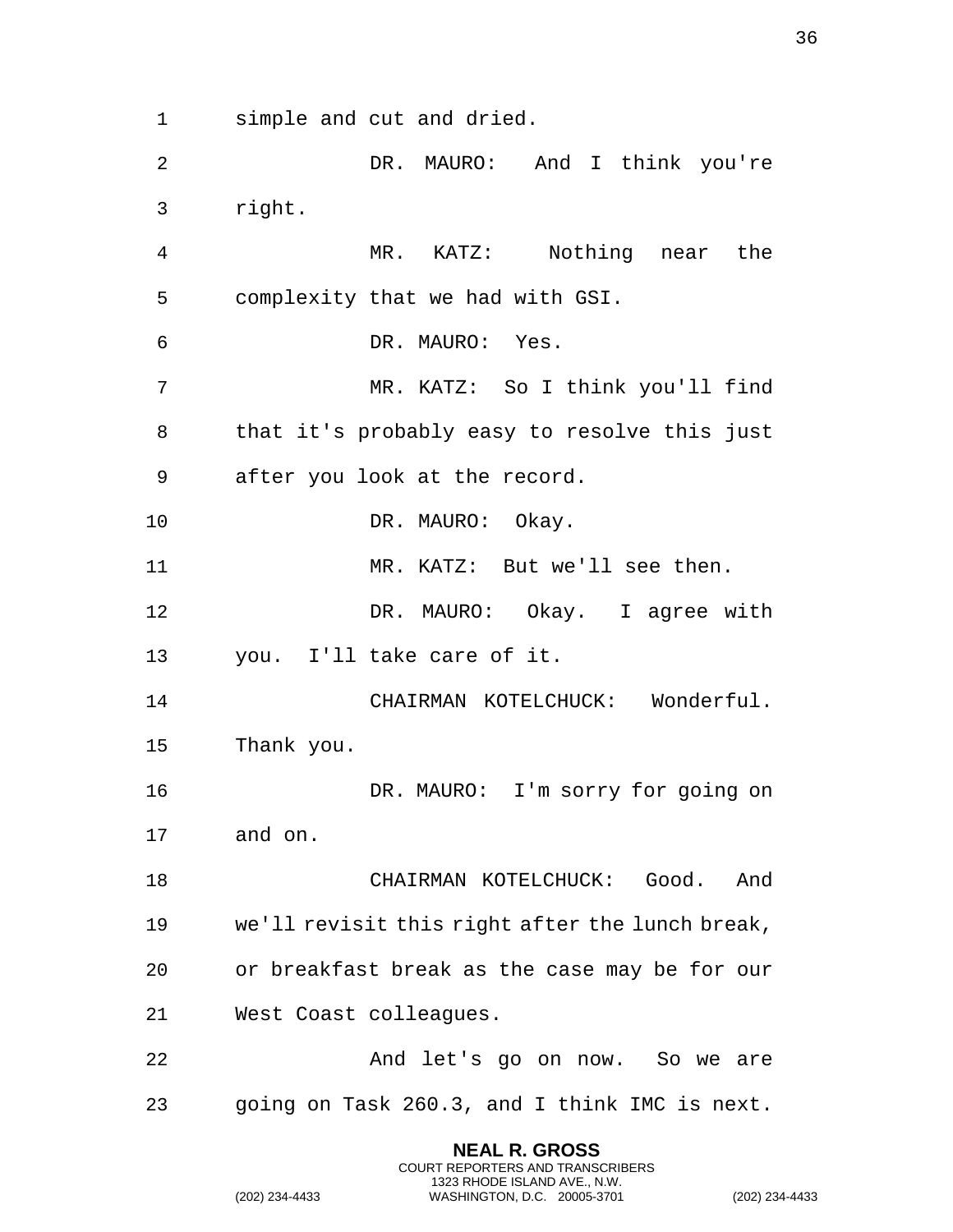It's a 281.

 MR. FARVER: Well, we can go to 260.4. This is separate from the technical basis. CHAIRMAN KOTELCHUCK: Okay. Fine. If we can, then let us. MR. FARVER: It has to do with some information that was in the CATI report. CHAIRMAN KOTELCHUCK: Yes. MR. FARVER: I believe the employee either marked something that he was monitored or wore a badge. Anyway, we noted this in our finding that NIOSH had addressed the possibility that there was film badge data. Well, NIOSH's response was that monitoring results have not been identified for any individuals working at the site. 18 CHAIRMAN KOTELCHUCK: Yes. MR. FARVER: I don't know if this has been addressed with the Work Group or not about that, but there was nothing in the case that indicated there were film badge results. It was just in the CATI report.

> **NEAL R. GROSS** COURT REPORTERS AND TRANSCRIBERS 1323 RHODE ISLAND AVE., N.W.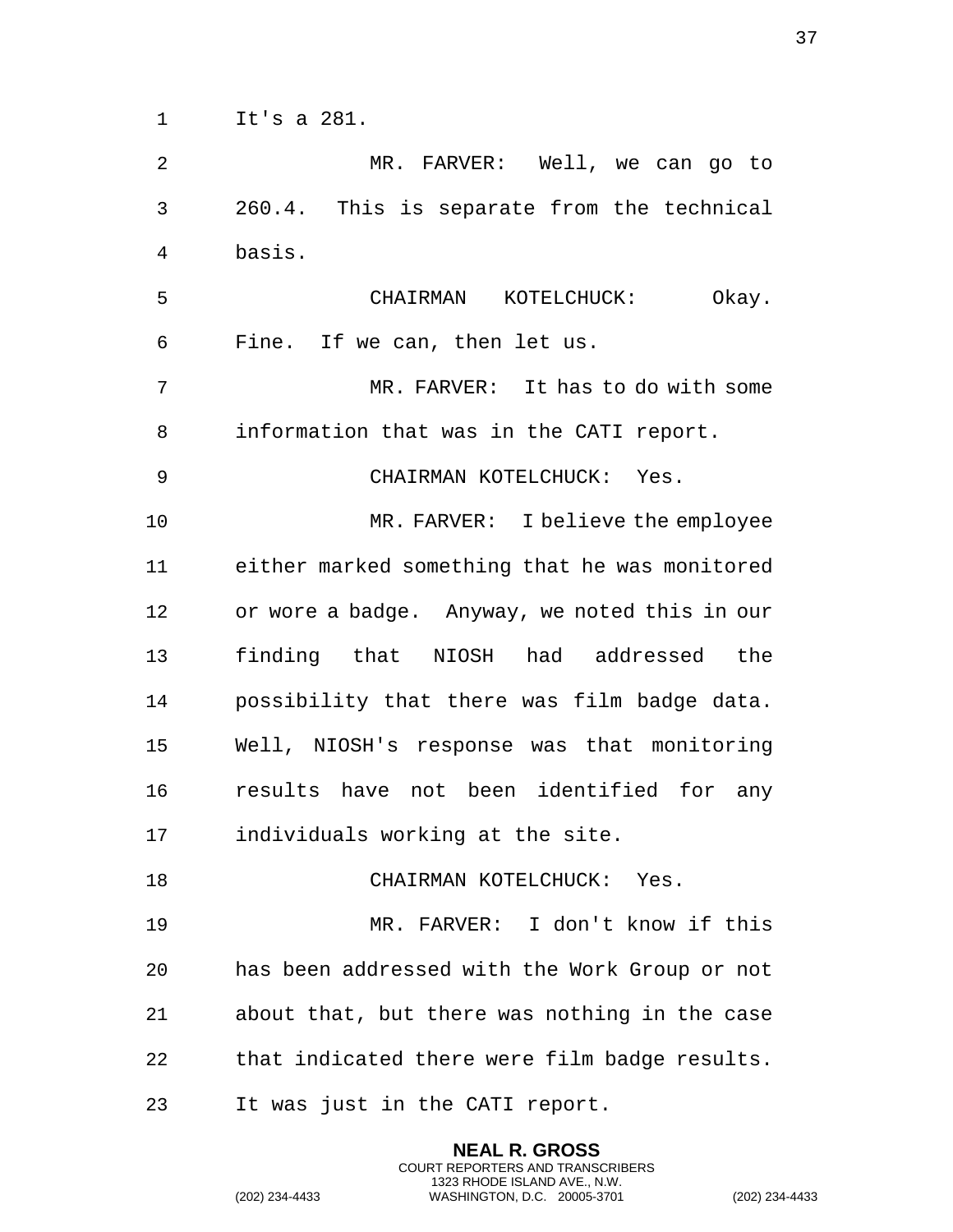| 1  | CHAIRMAN KOTELCHUCK: Yes.                       |
|----|-------------------------------------------------|
| 2  | MR. FARVER: And apparently there                |
| 3  | have been no other monitoring results for any   |
| 4  | employee at DuPont Deepwater, so we --          |
| 5  | CHAIRMAN KOTELCHUCK: So this                    |
| 6  | would appear to be an error or misinformation   |
| 7  | on the CATI report? Is that what you're         |
| 8  | saying?                                         |
| 9  | MR. FARVER: Information in the                  |
| 10 | CATI report that we noted.                      |
| 11 | CHAIRMAN KOTELCHUCK: Okay. And                  |
| 12 | is not correct in that no external              |
| 13 | monitoring --                                   |
| 14 | $MR. FARKER: There is -- apparently$            |
| 15 | there are no external dosimetry data.           |
| 16 | CHAIRMAN KOTELCHUCK: Yes.                       |
| 17 | MR. KATZ: Doug, I would just say                |
| 18 | that this really ends up not being a finding.   |
| 19 | It's more like an observation that<br>was       |
| 20 | inconsistent with the facts, which is that they |
| 21 | didn't have any of these records.               |
| 22 | MR. FARVER: Well, the fact was                  |
| 23 | that it was noted in the CATI report.           |
|    |                                                 |

**NEAL R. GROSS** COURT REPORTERS AND TRANSCRIBERS 1323 RHODE ISLAND AVE., N.W.

(202) 234-4433 WASHINGTON, D.C. 20005-3701 (202) 234-4433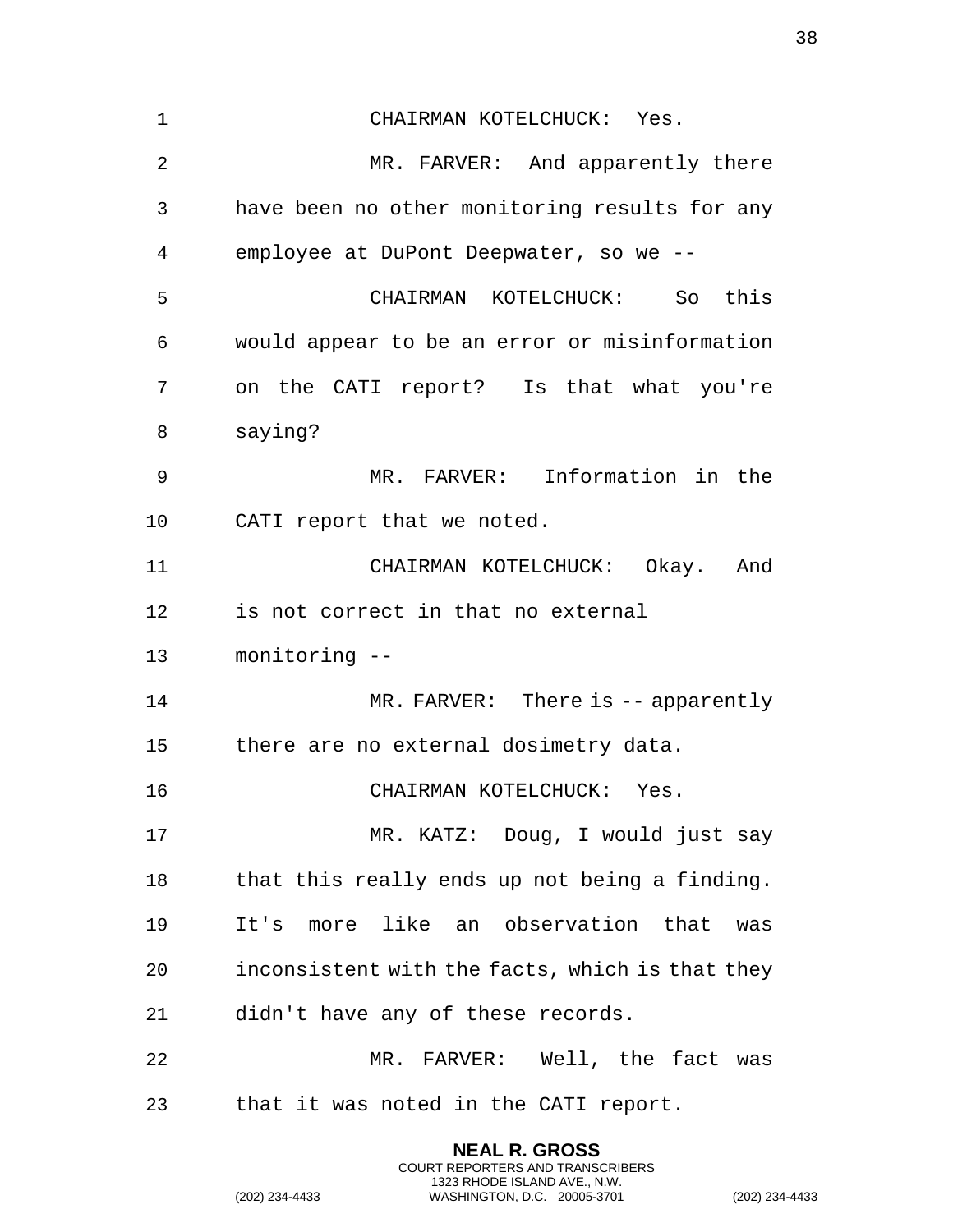1 MR. KATZ: No, I know, but that's not a finding. There's not a problem with the dose reconstruction and they did their work correctly and there were no records. MEMBER MUNN: Yes, there's nothing you can do about that. CHAIRMAN KOTELCHUCK: Yes. 8 MR. KATZ: So it's not a finding. CHAIRMAN KOTELCHUCK: Right. MR. FARVER: So should we not identify discrepancies in the CATI report? MR. KATZ: Well, no, I think -- CHAIRMAN KOTELCHUCK: No, no. What you've done is proper. I think the question is whether we call this 260.4 or whether we call this Observation 1. And I think it makes sense to call this Observation 1. You did follow up on the information that was provided, which is very important. MR. FARVER: Okay. CHAIRMAN KOTELCHUCK: So just change -- MEMBER GRIFFON: Can I ask a **NEAL R. GROSS**

COURT REPORTERS AND TRANSCRIBERS 1323 RHODE ISLAND AVE., N.W.

(202) 234-4433 WASHINGTON, D.C. 20005-3701 (202) 234-4433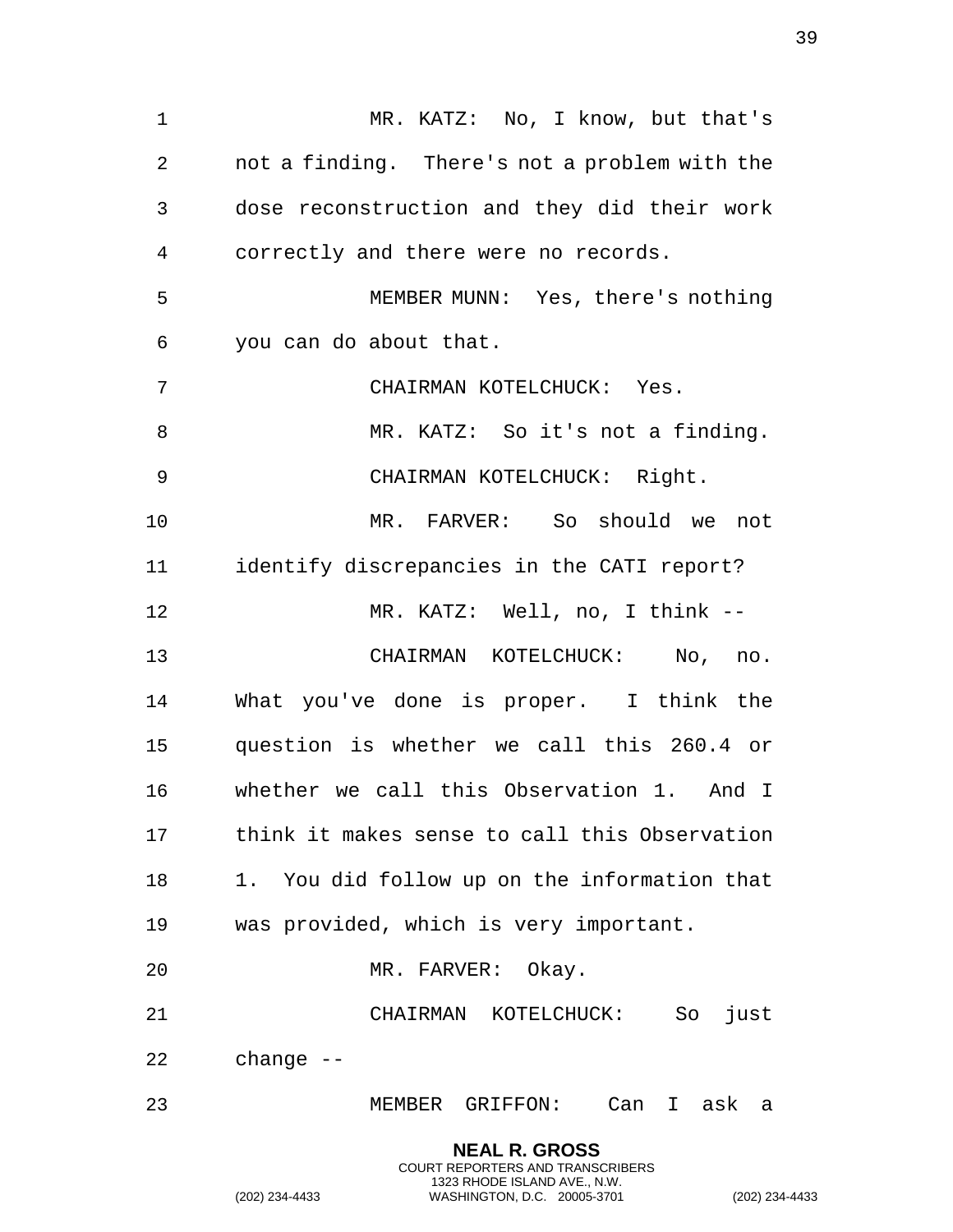question, Dave?

| 2  | CHAIRMAN KOTELCHUCK: Yes, sir.                  |
|----|-------------------------------------------------|
| 3  | MEMBER GRIFFON: This is Mark                    |
| 4  | Griffon. I just wonder how we don't know that   |
| 5  | something in the CATI report wasn't correct.    |
| 6  | In other words, did NIOSH check all the CATI    |
| 7  | reports from this site to see if several people |
| 8  | said there was monitoring and we just never     |
| 9  | found the monitoring data.                      |
| 10 | MR. KATZ: Well, that's the point,               |
| 11 | Mark. It's not disputed that there was          |
| 12 | monitoring.                                     |
| 13 | MEMBER GRIFFON: Oh, okay.                       |
| 14 | MR. KATZ: It's disputed that there              |
| 15 | are not records.                                |
| 16 | MEMBER GRIFFON:<br>Just can't                   |
| 17 | recover it? Okay.                               |
| 18 | MR. KATZ: Yes.                                  |
| 19 | MEMBER GRIFFON: Okay. Alright.                  |
| 20 | I just wanted to check that.                    |
| 21 | CHAIRMAN KOTELCHUCK: Alright.                   |
|    |                                                 |
| 22 | So we will close on that.                       |

**NEAL R. GROSS** COURT REPORTERS AND TRANSCRIBERS 1323 RHODE ISLAND AVE., N.W.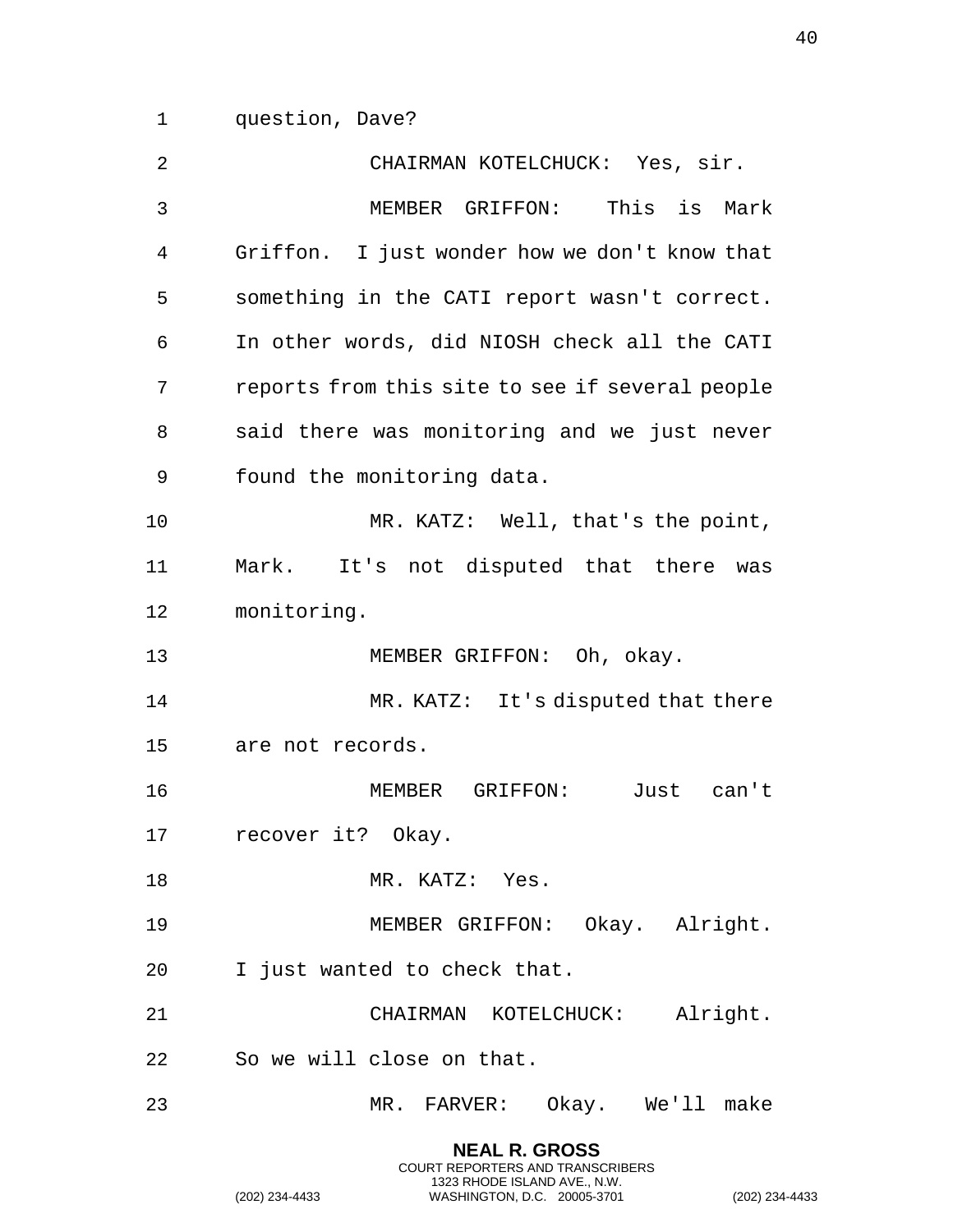this an observation and we'll go back and renumber and reissue that report. And by the way we've had I think four other, or three other reports that we're going to have to reissue. And what we're doing is we're waiting until we close out this set of cases and then we'll issue those cases at one time.

 CHAIRMAN KOTELCHUCK: That's fine. MR. FARVER: Now for future reference, if we come across something like this in another CATI report, do we identify it as a finding because we don't know if it's correct and then later change it to an observation if it is incorrect, or do we identify it as an observation? I just want to know how to handle this in the future.

 MR. KATZ: Doug, can I just suggest -- I mean, in this sort of case, I mean, the thing to do would be to check with NIOSH about what -- you have access to records and you get records. So where there's an issue like this, do your research in advance and then you won't be issuing a finding that you have to

> **NEAL R. GROSS** COURT REPORTERS AND TRANSCRIBERS 1323 RHODE ISLAND AVE., N.W.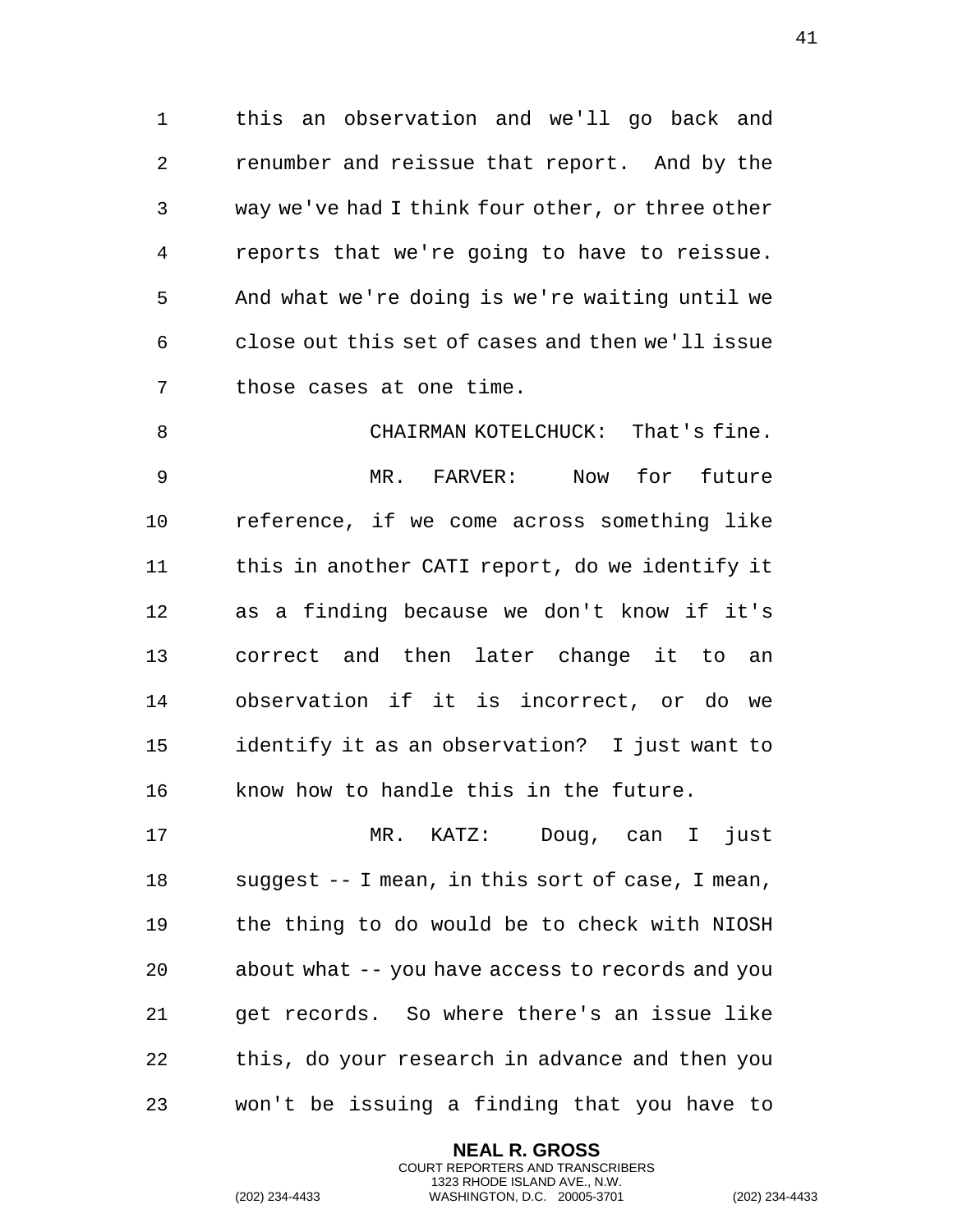reverse.

 MR. FARVER: Well, it's not up to us to research the whole site and find out if there's data.

 MR. KATZ: Well, when you find a discrepancy that you're about to say is a finding that they didn't use something that they should have, I think checking with NIOSH to see whether they have these records or not makes a lot of sense.

 MR. FARVER: We did not say they should have it. What we said was the employee indicated it in the CATI report.

 MR. KATZ: No, I understand. I understand, but that --

 MR. FARVER: Just like the employee indicates he's exposed to uranium or plutonium and if it's not included in the dose reconstruction, we will bring it to the attention of the Subcommittee.

 MR. CALHOUN: This is Grady. Let me interject something here that may help a little bit. The CATI was done with a survivor.

> **NEAL R. GROSS** COURT REPORTERS AND TRANSCRIBERS 1323 RHODE ISLAND AVE., N.W.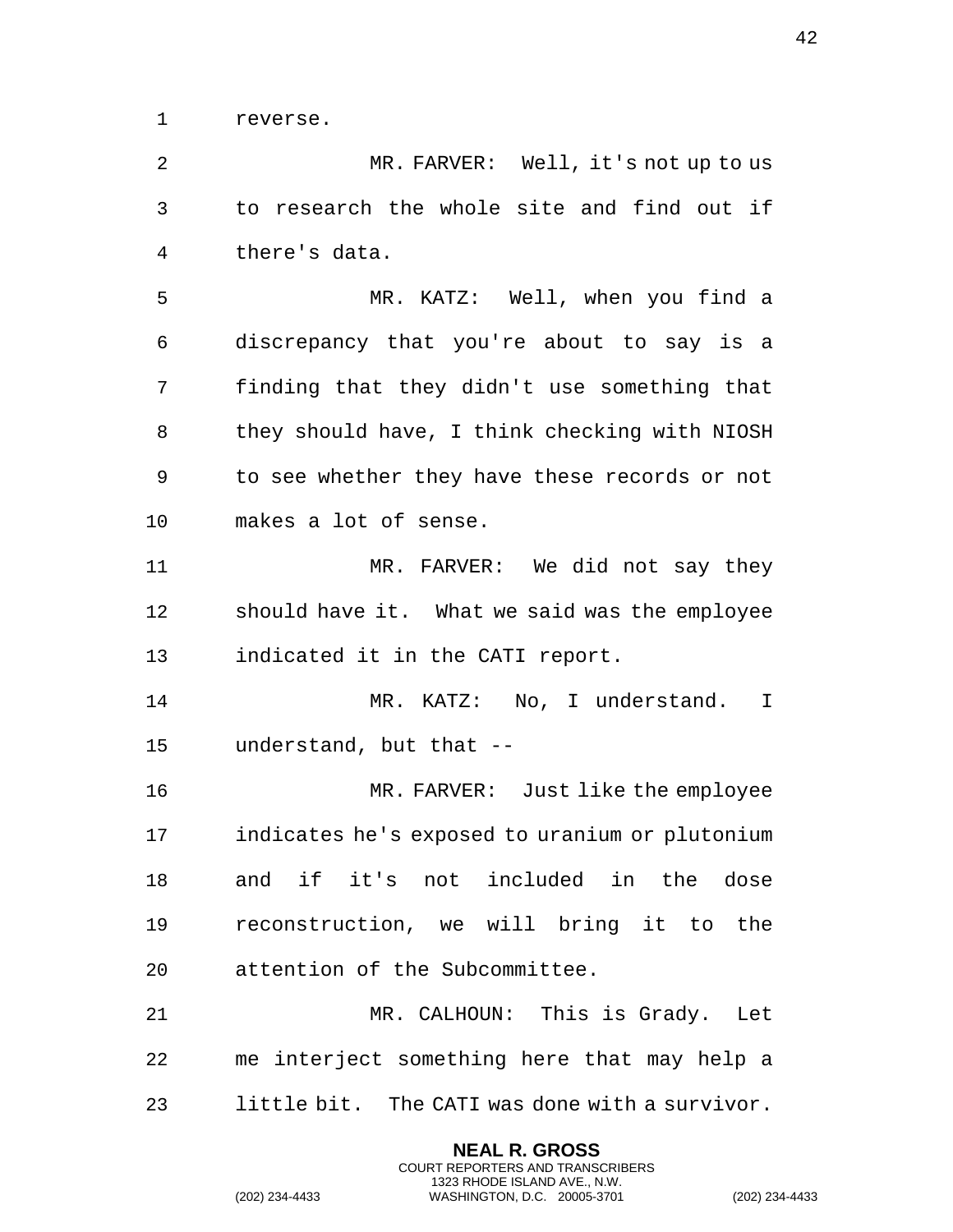It wasn't even the employee that said he wore the dosimetry.

 MR. FARVER: All I want to know is how do we handle when we find a discrepancy in the CATI report with information that's in the dose reconstruction?

 CHAIRMAN KOTELCHUCK: Well, no -- MEMBER MUNN: This is Wanda. I have an opinion on that, and it's not one that's an efficient opinion, but I think that the point is well taken. We've placed a great deal of emphasis throughout the entire project on paying attention to what's in the CATI. We'll pay attention to what's in the CATI before we'll pay attention to the health physicist who was on site because we are concerned about how the events occurred from the viewpoint of the worker, the person who was on the ground. That's what we pay attention to.

 So when we have a situation like this where the CATI says that there was an exposure, that there was badging but we have no evidence of it one way or another, I can

> **NEAL R. GROSS** COURT REPORTERS AND TRANSCRIBERS 1323 RHODE ISLAND AVE., N.W.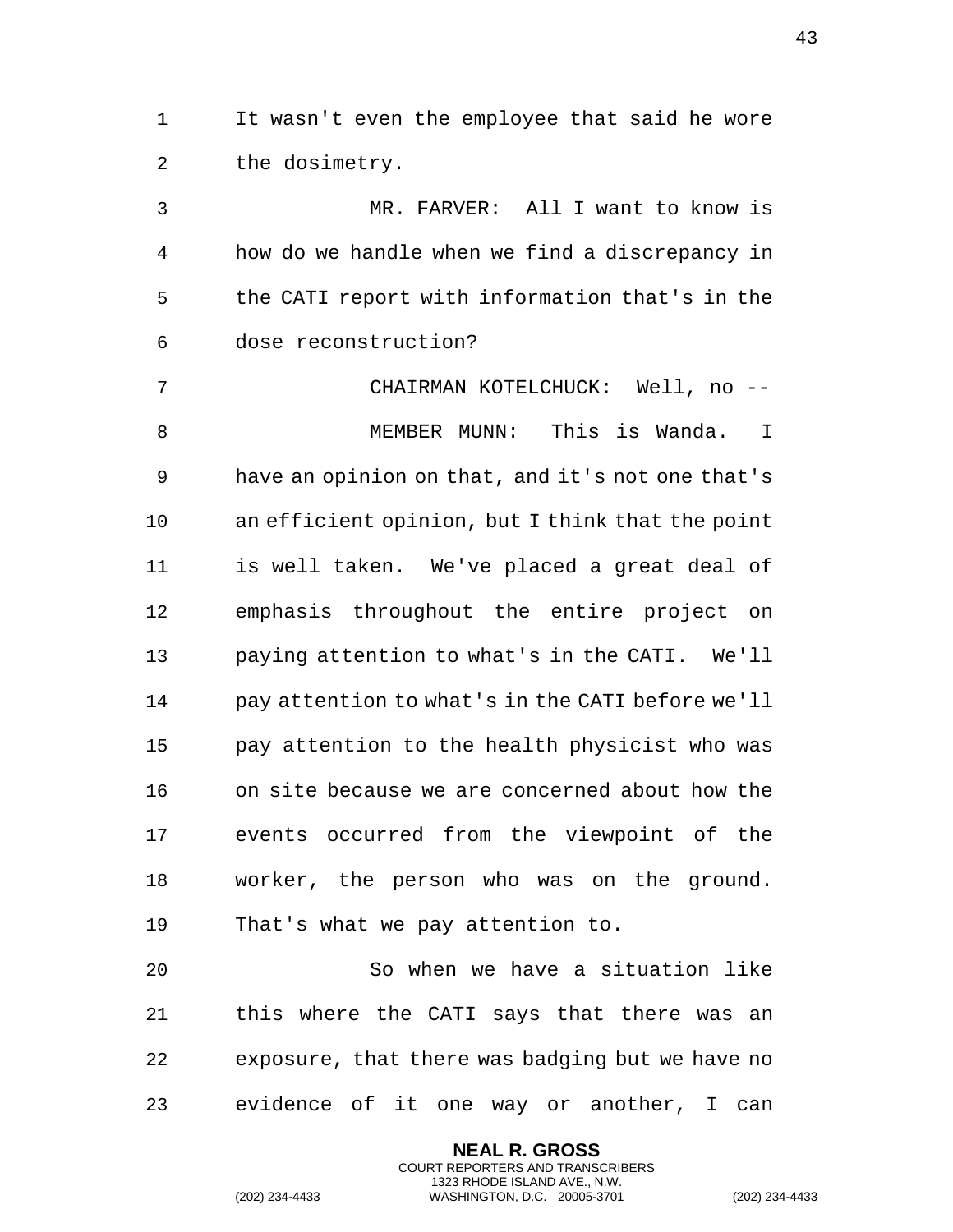understand why it would almost of necessity be put forward as a finding. When we discover that we have no such information, that it isn't there, then it's inconvenient for us, I understand. And it's certainly not efficient for us. That's understandable as well. But what we have just done may be the appropriate thing to do in terms of keeping our hands clean in terms of paying attention to what's in the CATI.

 CHAIRMAN KOTELCHUCK: Yes, I agree with that; that is, I think it should be if a person reports it on the CATI, it should be a finding because we believe it until we find evidence to show that that is not correct. And then it becomes an observation.

 MEMBER MUNN: And it's cumbersome from a procedural point of view.

 CHAIRMAN KOTELCHUCK: Yes. MEMBER MUNN: And from our point of view it's extremely cumbersome. But it seems to be from my viewpoint the legitimate way to approach it.

> **NEAL R. GROSS** COURT REPORTERS AND TRANSCRIBERS 1323 RHODE ISLAND AVE., N.W.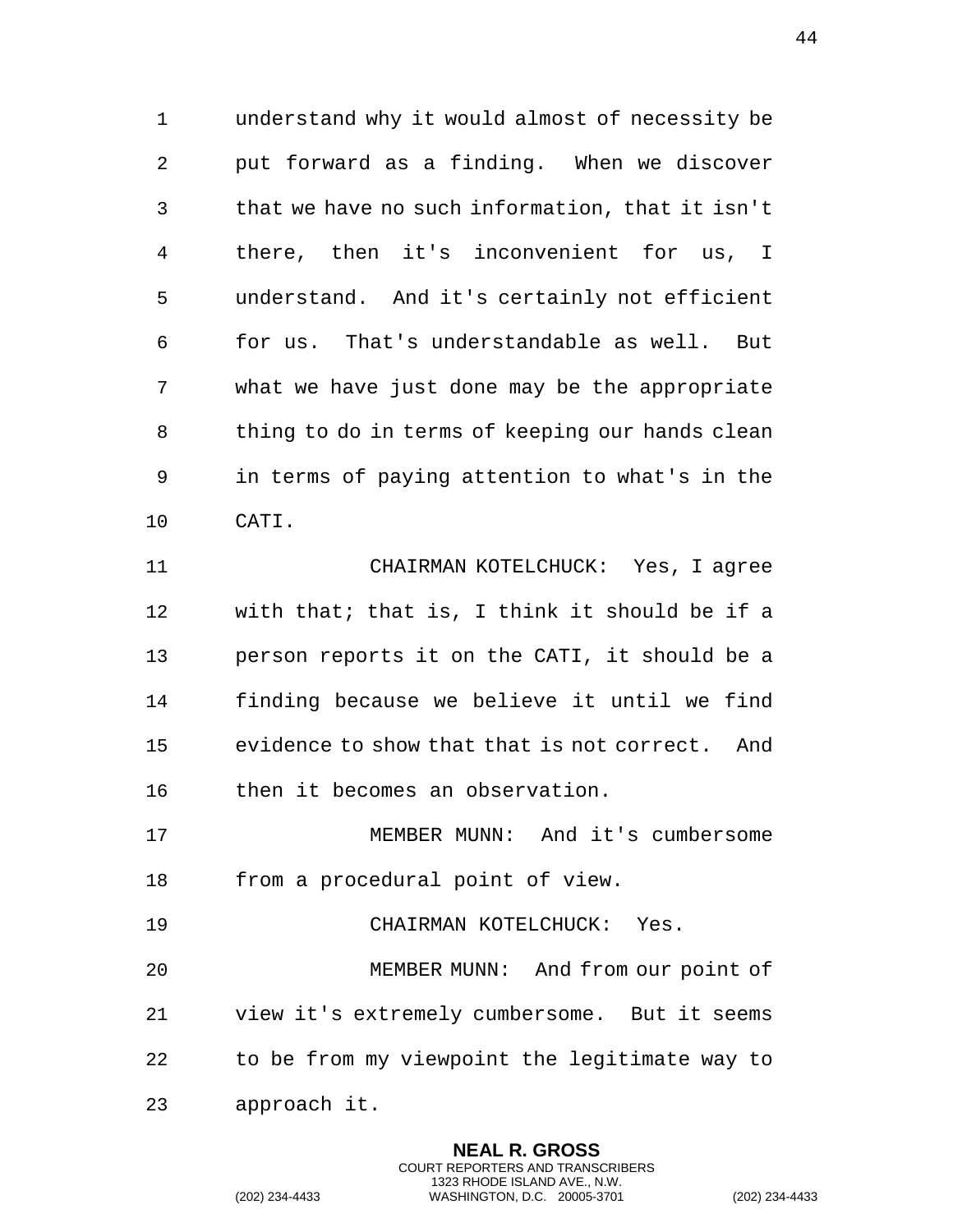CHAIRMAN KOTELCHUCK: I think so. DR. MAURO: This is John. We're on a subject that I think is very important, near and dear to my heart, and that has to do with the role of an independent reviewer and the fact that we want to be efficient and we want to be transparent. And circumstances arise where a simple telephone call would very often clarify things. I find myself very often, for

 example, checking the number and I can't quite [omitted] it, and I don't know why. I suspect that it's right. But the dose reconstruction reports of necessity cannot be of great detail. And sometimes I find myself in the uncomfortable position of saying, geez, I can't figure out exactly what was done here. I would love nothing better than to simply be able to make a call to one of the authors, or maybe call Jim or Stu and say is it okay if I speak to them just to say, ah, okay, now I understand. And then it doesn't even make it to the table, so to speak.

> **NEAL R. GROSS** COURT REPORTERS AND TRANSCRIBERS 1323 RHODE ISLAND AVE., N.W.

(202) 234-4433 WASHINGTON, D.C. 20005-3701 (202) 234-4433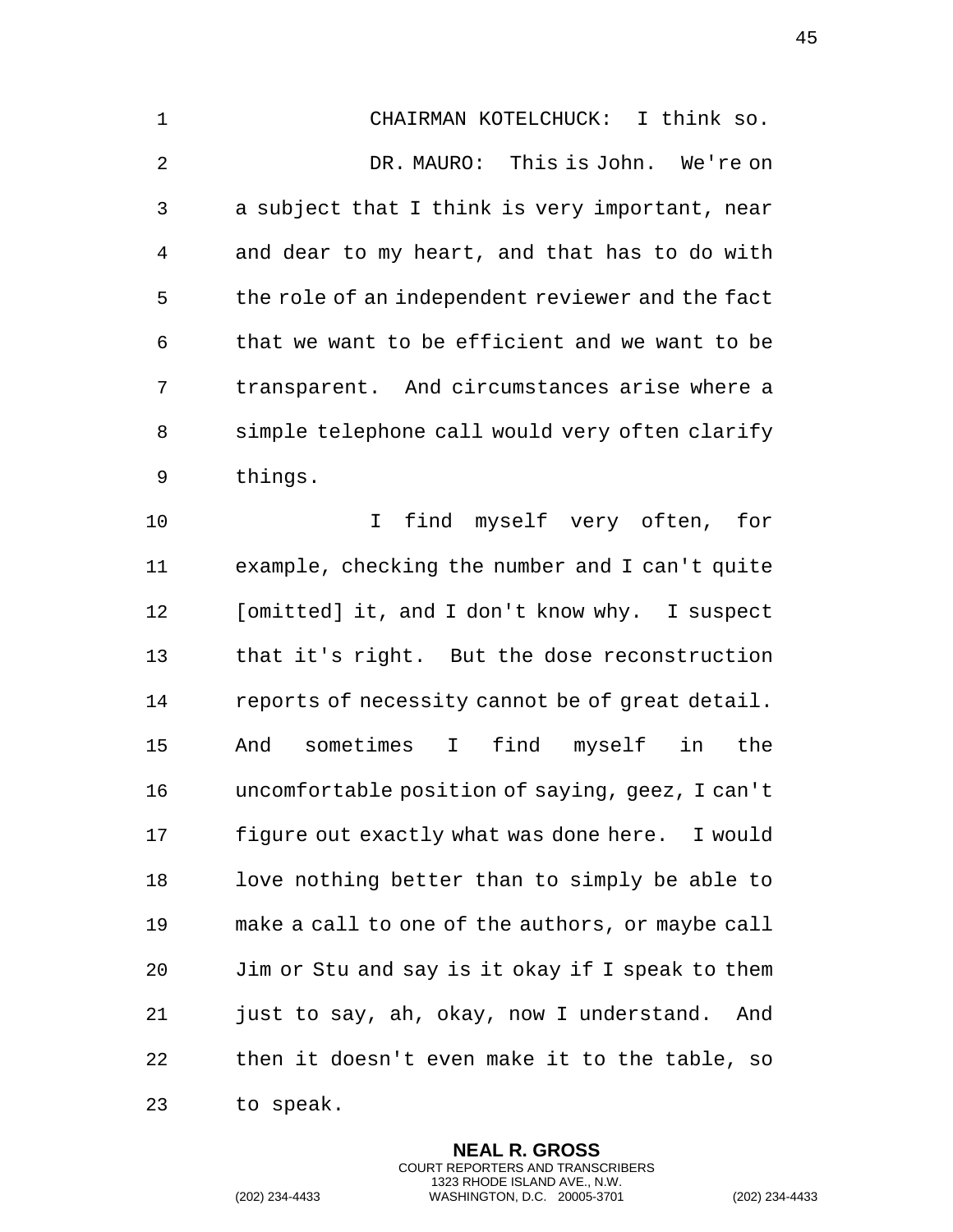| $\mathbf 1$    | I think we've<br>had this<br>And                  |
|----------------|---------------------------------------------------|
| $\overline{2}$ | conversation before, but --                       |
| 3              | CHAIRMAN KOTELCHUCK: We have.                     |
| 4              | DR. MAURO: Yes. And I guess maybe                 |
| 5              | I just $--$                                       |
| 6              | CHAIRMAN KOTELCHUCK:<br>We<br>have                |
| 7              | authorized that a call from SC&A to the NIOSH     |
| 8              | folks for technical information is absolutely     |
| 9              | to be encouraged and be done more. This is a      |
| 10             | little different because it's a CATI report,      |
| 11             | and there are many CATI reports. It's not a       |
| 12             | question of the number. It's a question of        |
| 13             | calling someone up and asking someone to check    |
| 14             | the records further.                              |
| 15             | So for this particular case I would               |
| 16             | that<br>along with Wanda's<br>suggest<br>we<br>go |
| 17             | suggestion, this be a finding.                    |
| 18             | DR. MAURO: Okay.                                  |
| 19             | CHAIRMAN KOTELCHUCK: Otherwise,                   |
| 20             | feel free to call, and you are encouraged to do   |
| 21             | SO.                                               |
| 22             | DR. MAURO: Thank you.                             |
| 23             | CHAIRMAN KOTELCHUCK: Okay.                        |
|                | <b>NEAL R. GROSS</b>                              |

COURT REPORTERS AND TRANSCRIBERS 1323 RHODE ISLAND AVE., N.W.

(202) 234-4433 WASHINGTON, D.C. 20005-3701 (202) 234-4433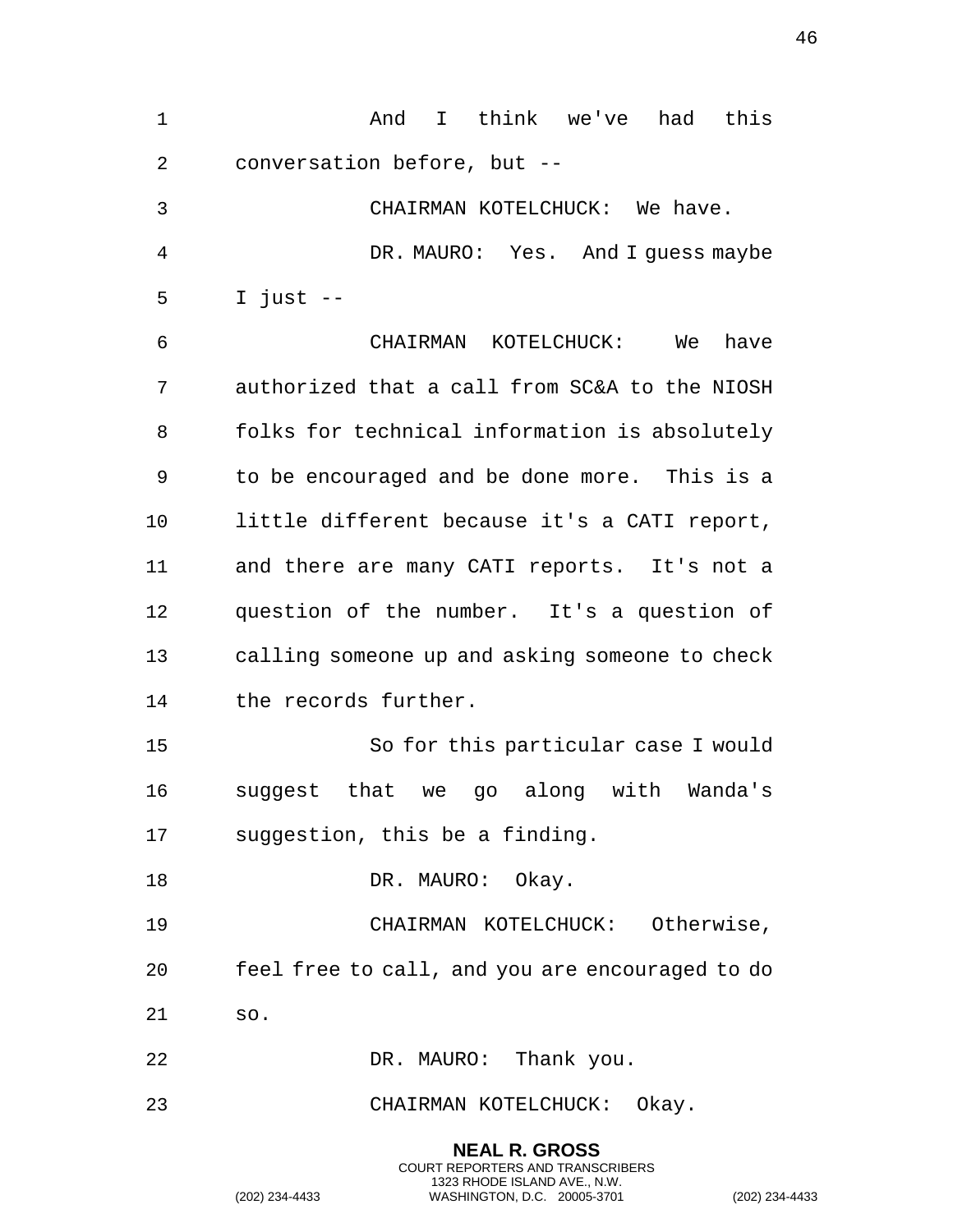MEMBER MUNN: Yes, I don't like it. It's sticky. It seems like a ridiculous thing to do when we know that information isn't there, but until we verify that information isn't there -- CHAIRMAN KOTELCHUCK: That's right. That's right. Alright. Then that is

 closed unless I hear any further comments. Excuse me. That is not closed. That becomes an observation and then we don't --

 MR. FARVER: Well, I will do like I did with the other time we changed a finding to an observation. I will close this in our matrix. And then when I make the changes to the document, then it will get reissued. The finding will be deleted from the report and I will strike it out in the matrix.

18 CHAIRMAN KOTELCHUCK: Good.

 MR. FARVER: Change it to a finding and note that our twin observation notes it was a finding.

 CHAIRMAN KOTELCHUCK: Very good. Okay.

> **NEAL R. GROSS** COURT REPORTERS AND TRANSCRIBERS 1323 RHODE ISLAND AVE., N.W.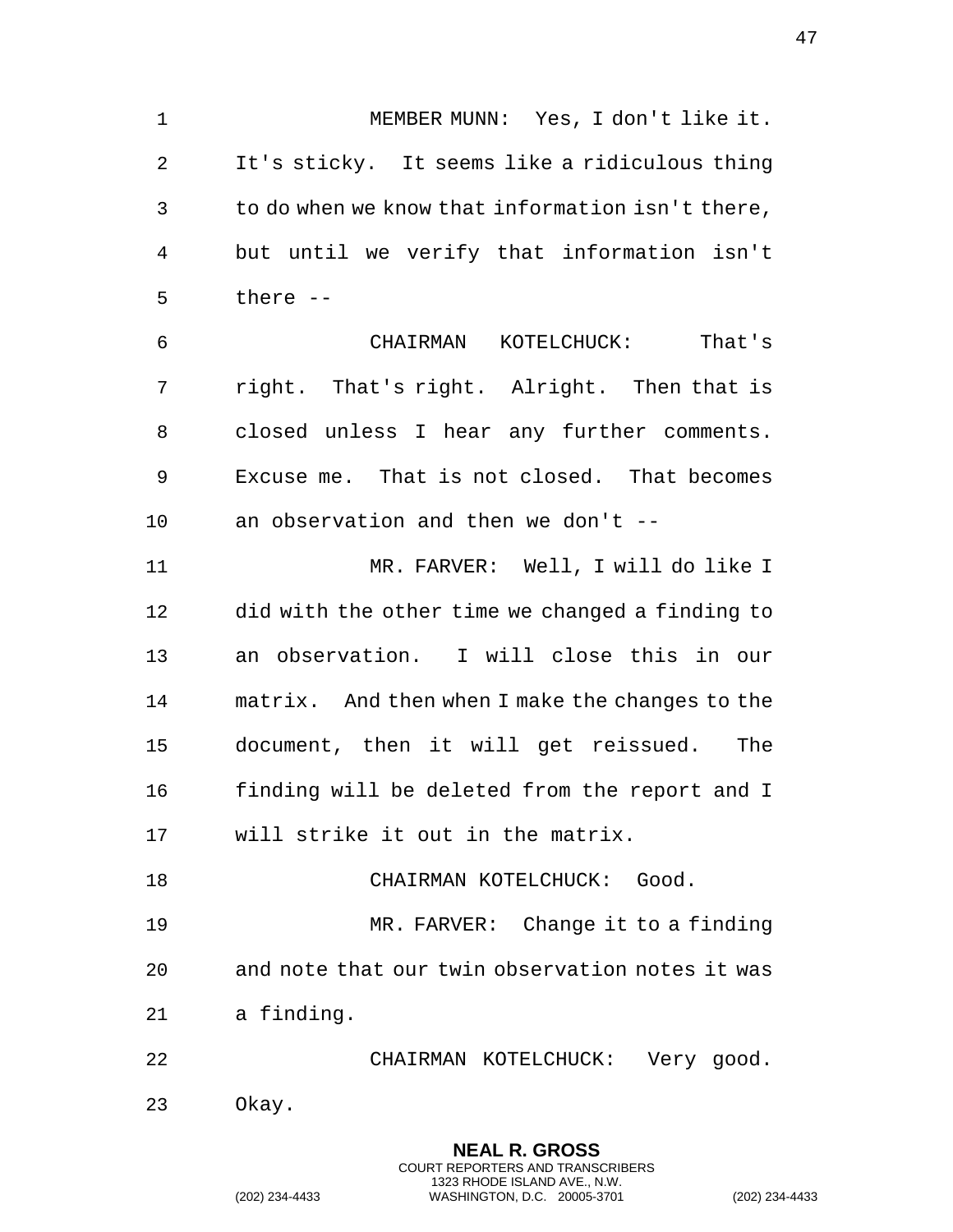| $\mathbf 1$ | MR. FARVER: It's a little awkward,               |
|-------------|--------------------------------------------------|
| 2           | but I can do that.                               |
| 3           | MEMBER MUNN: Yes, it's messy.                    |
| 4           | MR. FARVER: It is. And I just                    |
| 5           | wanted to point out there are some times where   |
| 6           | the employee will say, I was involved in an      |
| 7           | incident, and I think that's important to bring  |
| 8           | up. And there also are some times where, yes,    |
| 9           | maybe a technical call can clarify something in  |
| 10          | a dose reconstruction, but I think we have to    |
| 11          | separate that out, like you did. So I think      |
| 12          | that's a good choice.                            |
| 13          | CHAIRMAN KOTELCHUCK: Yes.<br>Good.               |
| 14          | Alright. IMC 281.1.                              |
| 15          | MR. FARVER: IMC, the hypothetical                |
| 16          | internal dose model overestimates the dose and   |
| 17          | I'm going to turn this over to John Mauro        |
| 18          | because he's the IMC person.                     |
| 19          | DR. MAURO: Yes, I took a look at                 |
| 20          | this. Interestingly enough, I think that you     |
| 21          | overestimate a dose by about a factor of two for |
| 22          | the reasons given in terms of the timing.<br>We  |
| 23          | took a closer look at the timing.                |

**NEAL R. GROSS** COURT REPORTERS AND TRANSCRIBERS 1323 RHODE ISLAND AVE., N.W.

(202) 234-4433 WASHINGTON, D.C. 20005-3701 (202) 234-4433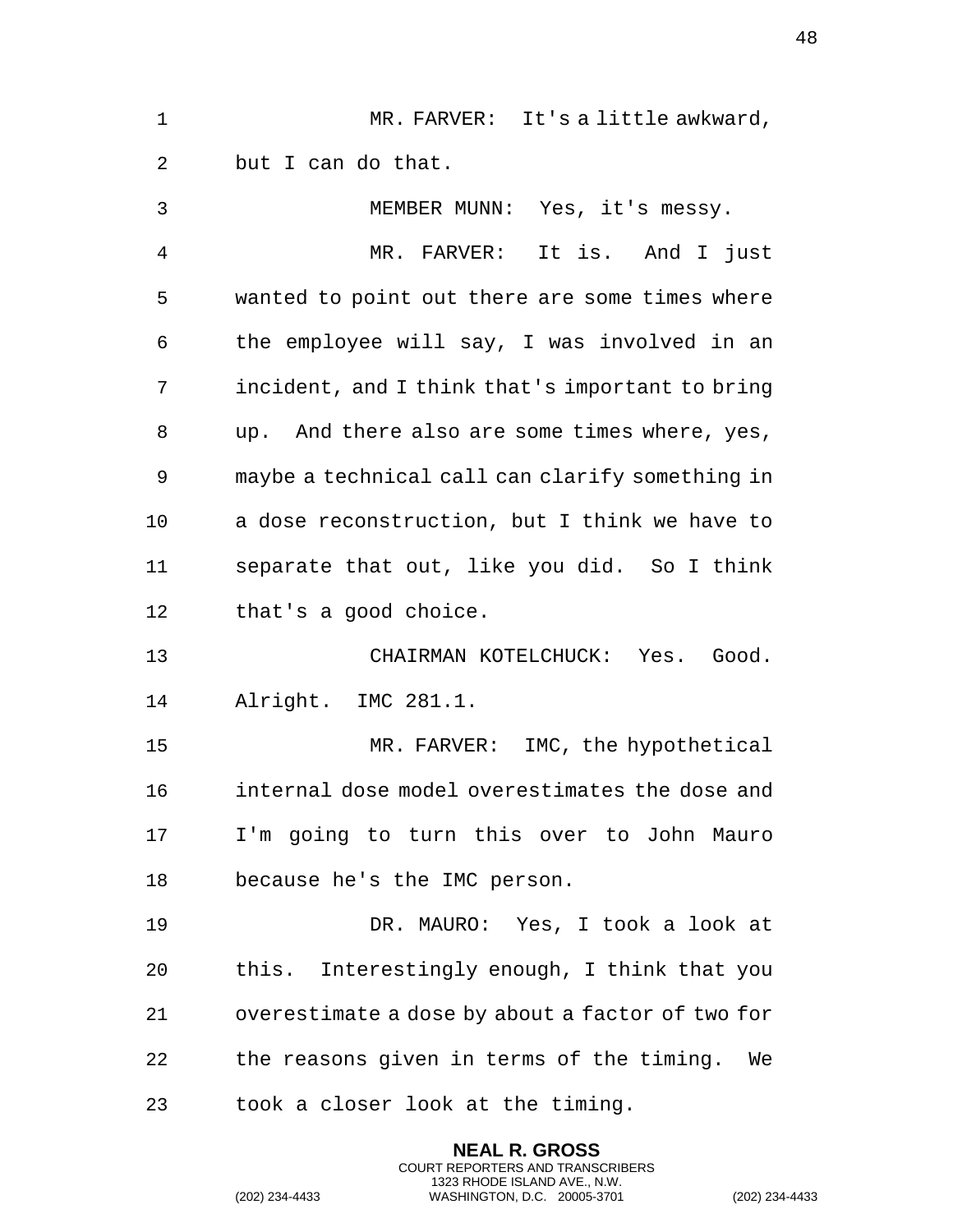1 And to make a long story short, think of it like this: There's a contract between the Atomic Energy Commission and IMC for a certain time period to do AWE work, and it was four years. Turns out when you take out the magnifying glass and you take a closer look, son of a gun, they really only did the AWE for two years. Even though the contract went for four years, they only really did the work for two years. But in this case they calculated the dose as if the person was exposed for four years, and therefore of course overestimated the dose and still denied.

 And you could come down on this in one of two ways: You say, one, this is an expedient way to quickly -- we know the duration of the contract and we place a plausible upper bound on the worker's dose, and he still was not compensated. So one could say everything is fine. Or one could say, well, wait a minute, when you take a closer look, if you really were trying to do as realistic a dose as you can, you would have given him a dose of two years and

> **NEAL R. GROSS** COURT REPORTERS AND TRANSCRIBERS 1323 RHODE ISLAND AVE., N.W.

(202) 234-4433 WASHINGTON, D.C. 20005-3701 (202) 234-4433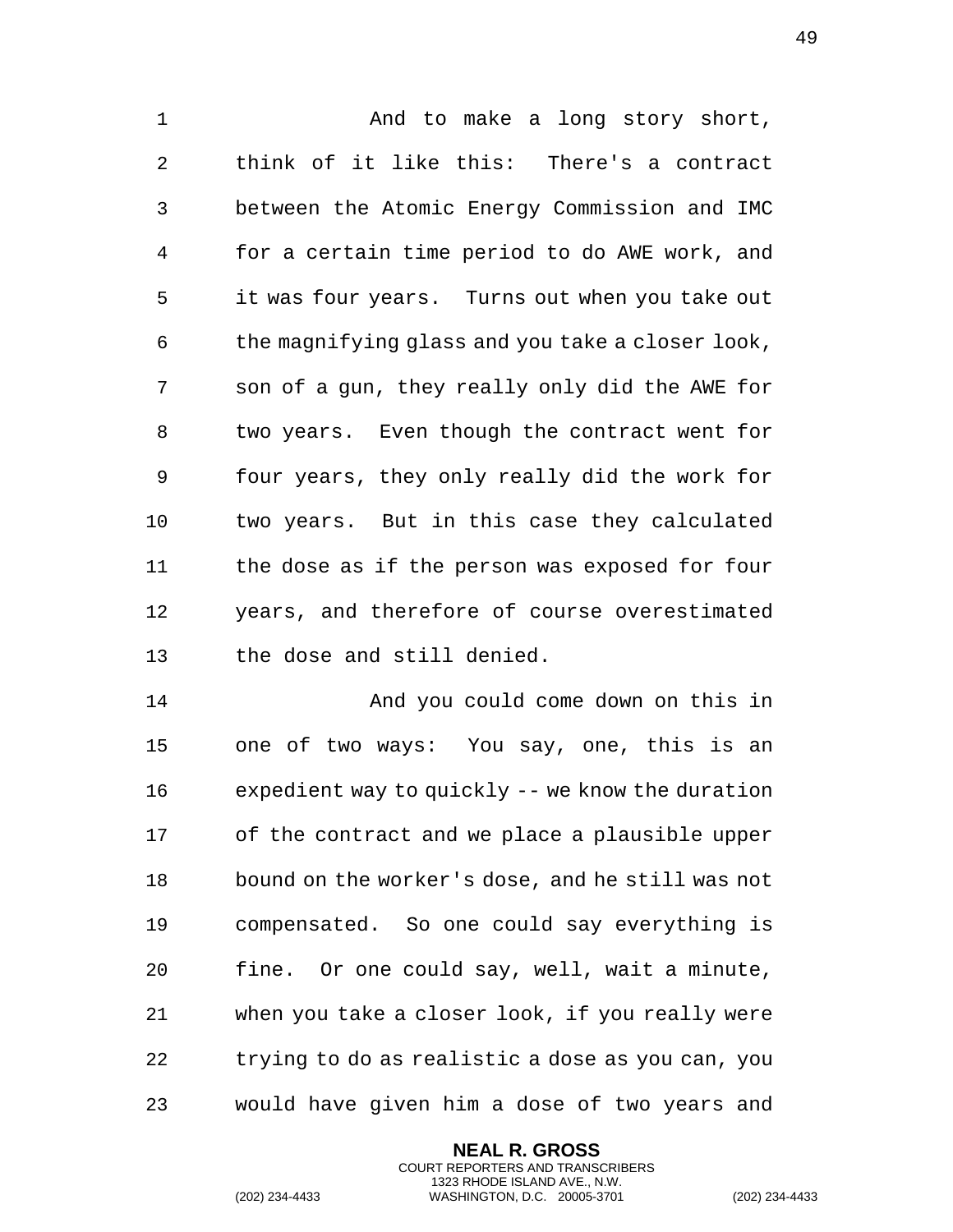maybe a residual dose of the other years before they actually terminated the contract. As marked in blue here, we basically say that and we say in this case we probably should let this go and close it because what it is is a reasonable way to place a plausible upper bound. What's plausible becomes kind of fuzzy here, but our position is we should close this item for the reasons I just described. CHAIRMAN KOTELCHUCK: And the overestimate, this was not a compensated case? 12 DR. MAURO: If it was compensated, there would be a problem. CHAIRMAN KOTELCHUCK: Yes. Right. But so it wasn't compensated, right? DR. MAURO: That's correct. CHAIRMAN KOTELCHUCK: Okay. So it was overestimated and -- DR. MAURO: I believe -- (Simultaneous speaking) 21 CHAIRMAN KOTELCHUCK: -- it wasn't compensated? DR. MAURO: Yes, Doug, could you

> **NEAL R. GROSS** COURT REPORTERS AND TRANSCRIBERS 1323 RHODE ISLAND AVE., N.W.

(202) 234-4433 WASHINGTON, D.C. 20005-3701 (202) 234-4433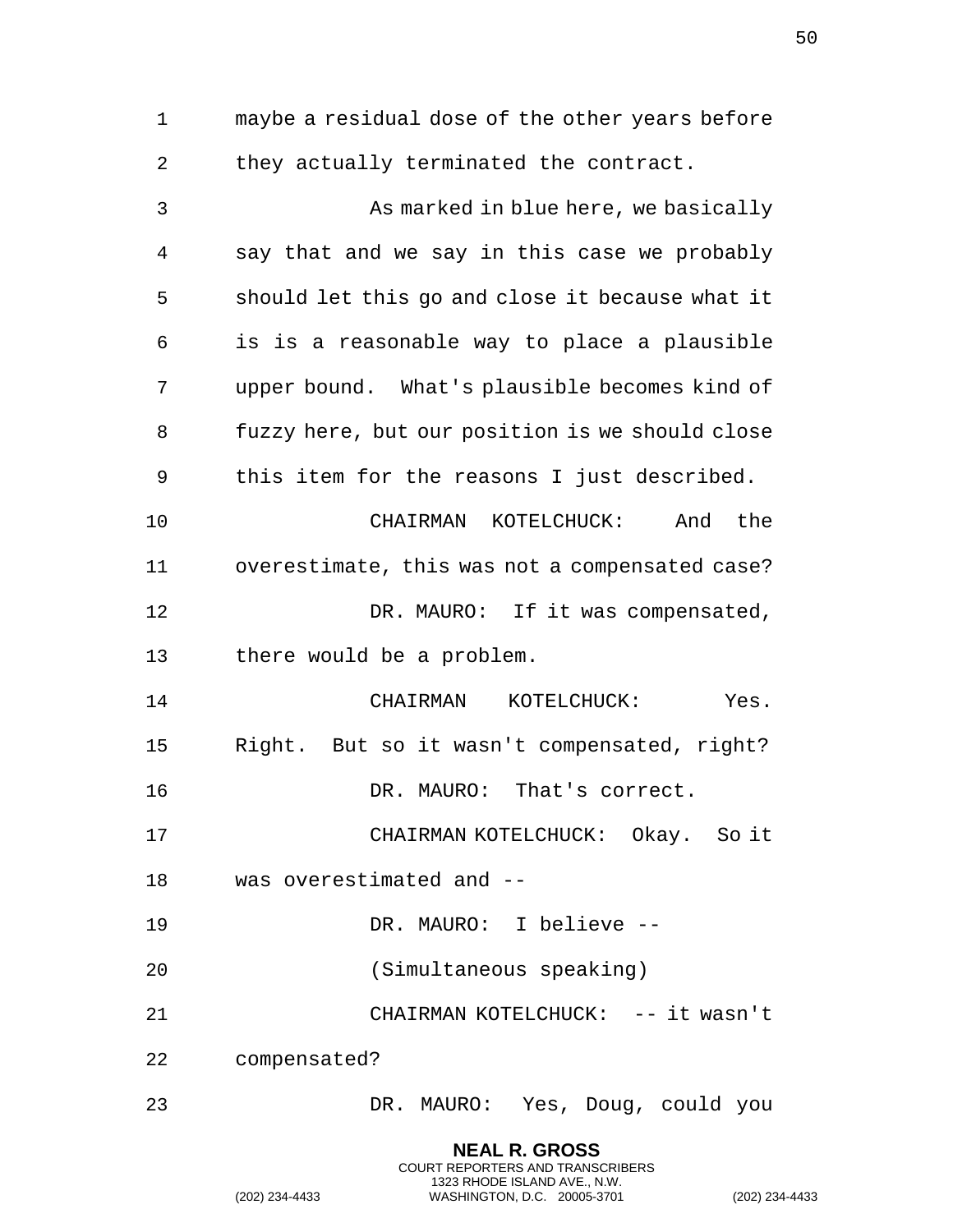quickly -- because if was compensated, then everything I said, I take back. MR. FARVER: It was compensated. CHAIRMAN KOTELCHUCK: Its worker was compensated. I couldn't see. I'm on the screen until now. DR. MAURO: Ah, okay. I'm sorry to do this to you, but I think there's a little bit more we need to talk about. CHAIRMAN KOTELCHUCK: Yes. DR. MAURO: If this fellow was compensated, it seems to me that the -- it now becomes a judgment, and that judgment becomes important. I could argue that you overestimated this dose by about a factor of two and you compensated him. Do we really want to be in that place where we have a record that says in this particular case it certainly appears

take a quick check? Any way you could

 that we overestimated the person's dose? And that being the case, I guess I'd have to put it back onto NIOSH. Do they agree that maybe they did overestimate the dose? Now, that doesn't

> **NEAL R. GROSS** COURT REPORTERS AND TRANSCRIBERS 1323 RHODE ISLAND AVE., N.W.

(202) 234-4433 WASHINGTON, D.C. 20005-3701 (202) 234-4433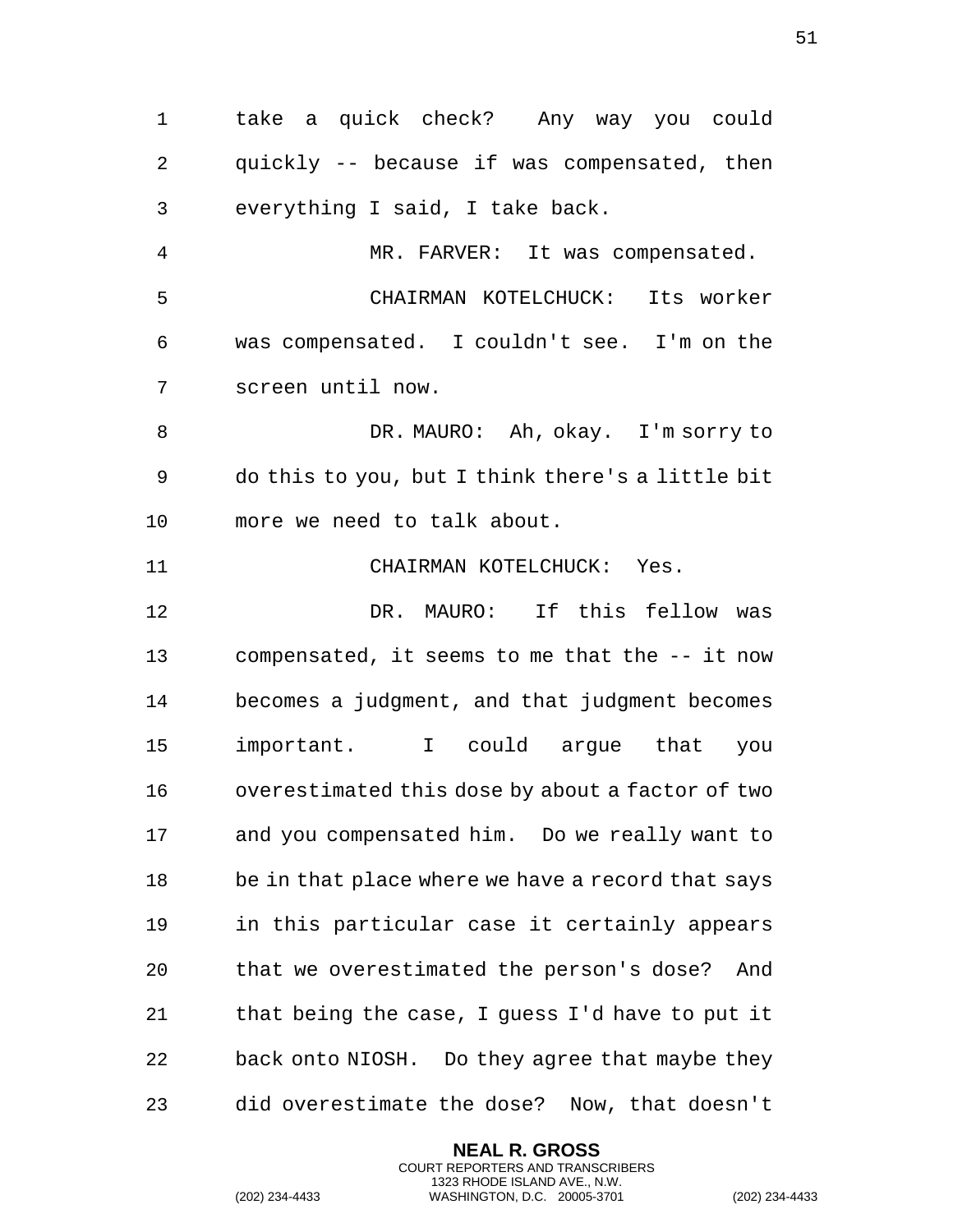mean they can take away the compensation, but that is problematic, as you could see why. CHAIRMAN KOTELCHUCK: Sure. Has this been reevaluated based on -- well, actually let's ask what NIOSH -- NIOSH's response to this. MR. CALHOUN: Well, our response is that we'll go back and look again. Our initial response is what was written in there. CHAIRMAN KOTELCHUCK: Right. MR. CALHOUN: And then it came back as a recommendation to close, and so now we'll have to reevaluate. CHAIRMAN KOTELCHUCK: I think it would be proper to do so, because the person may still be worthy of compensation. Unlikely, but possible. 18 DR. MAURO: By the way, this is John, they did make it in -- I have to say I'm trying to refresh my memory as we're working through this. Yes, you could see in the mock-up on the page in front of us there is this blue section -- but since this worker was

> **NEAL R. GROSS** COURT REPORTERS AND TRANSCRIBERS 1323 RHODE ISLAND AVE., N.W.

(202) 234-4433 WASHINGTON, D.C. 20005-3701 (202) 234-4433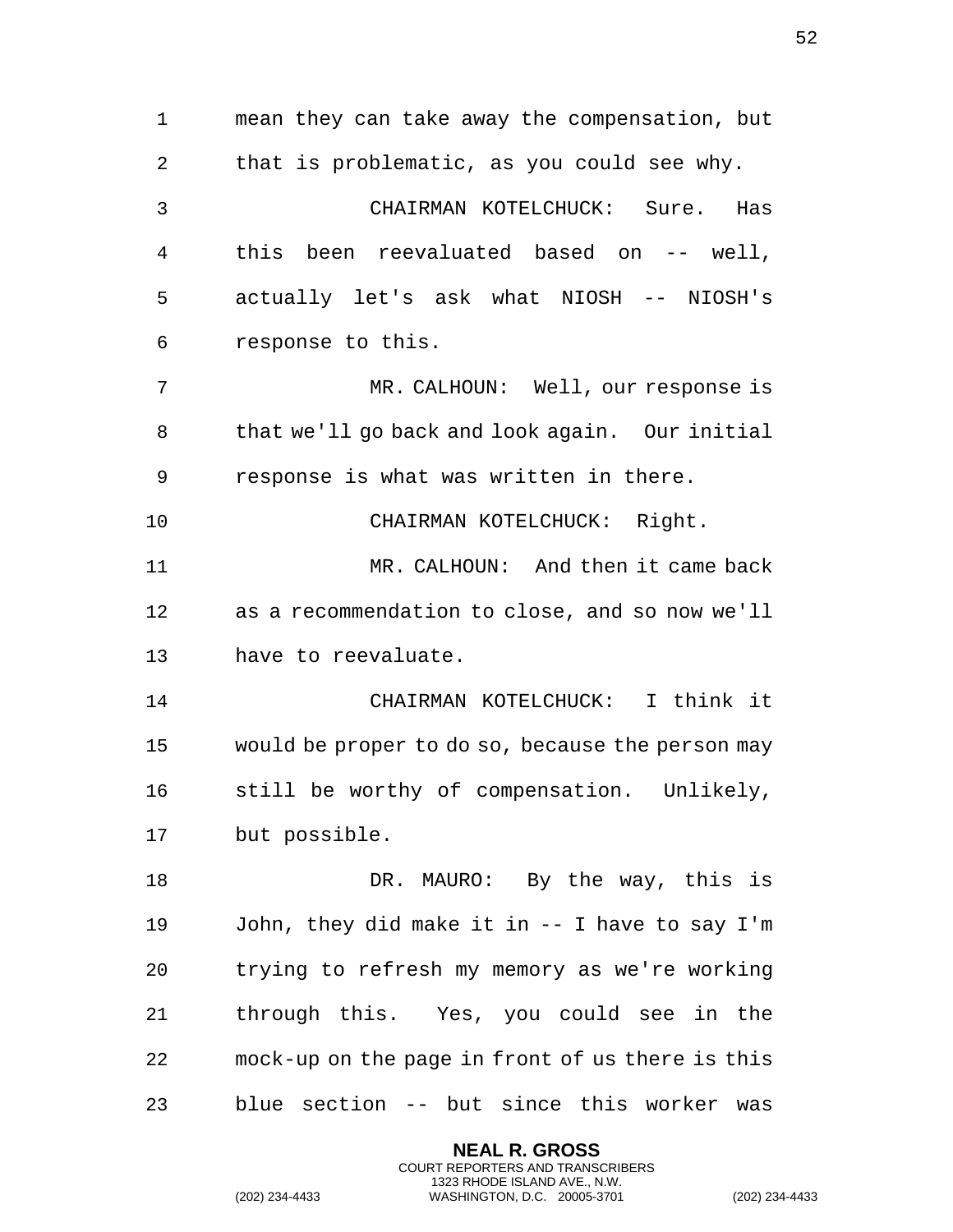compensated, we questioned whether such an overestimate of a dose is appropriate in this case. So, yes. No, we did get it right in the matrix. In other words, in my mind I see that we closed it, but I would ask those on the phone is it appropriate to close this in light of the fact there's that question on the table?

 MR. KATZ: Just from an audit perspective no, because it doesn't matter which side of the compensation decision the problems may arise. It's you're trying to find how well the dose reconstructions are done. So you need to see this through. You need a NIOSH response.

 DR. MAURO: Yes. Well, Ted, you bring up a good question though. I mean, we have seen in many circumstances where NIOSH employs simple finding assumptions. Let's say they were doing a realistic analysis here. And if my understanding of the record is correct, it looks like there was actually some operations going off at two years where there was operational exposures. And then they

> **NEAL R. GROSS** COURT REPORTERS AND TRANSCRIBERS 1323 RHODE ISLAND AVE., N.W.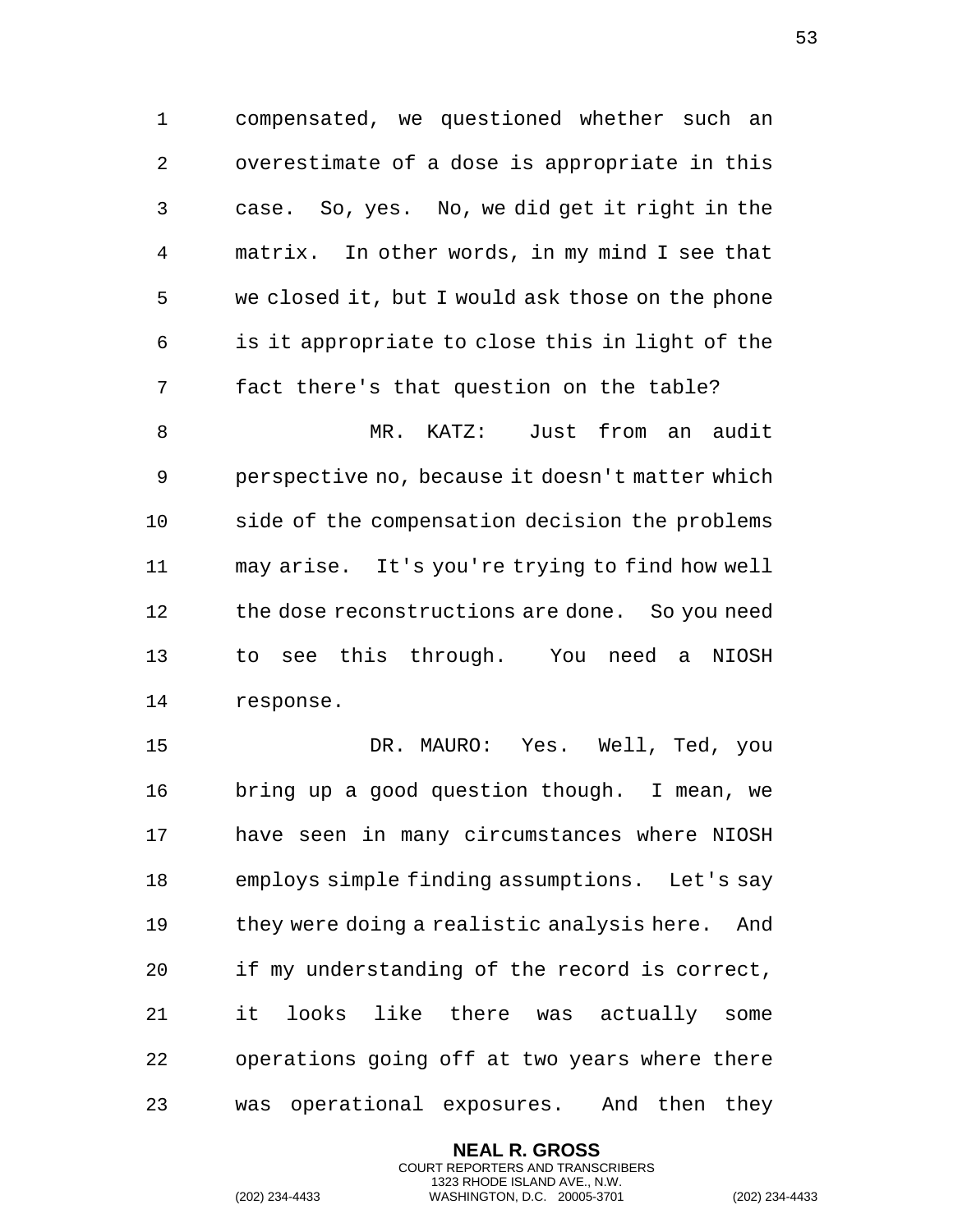transitioned into what would be called a two-year residual period where things are shut down, and you would do an analysis that way. Now, which gets to be a more complicated analysis. You have to go through this multi-step process. And I could envision NIOSH saying, well, listen, we're going to do a bounding analysis, simplify it, figure out what the annual dose is, multiply it by four because the contract was for four years. And if it's denied; we know we're overestimating, we shut it down and we say we're done and the dose reconstruction is done.

 And the way I look at the world, it becomes an issue when you do that, simplify an assumption, which might go very well, if I got it right; and there's no guarantee I got it right, but I think that's where I come out on this, that they did overestimate the dose by about a factor of two and they compensated the person. So now, if they didn't compensate him, I would walk away.

But are you saying, Ted, that you

**NEAL R. GROSS** COURT REPORTERS AND TRANSCRIBERS 1323 RHODE ISLAND AVE., N.W.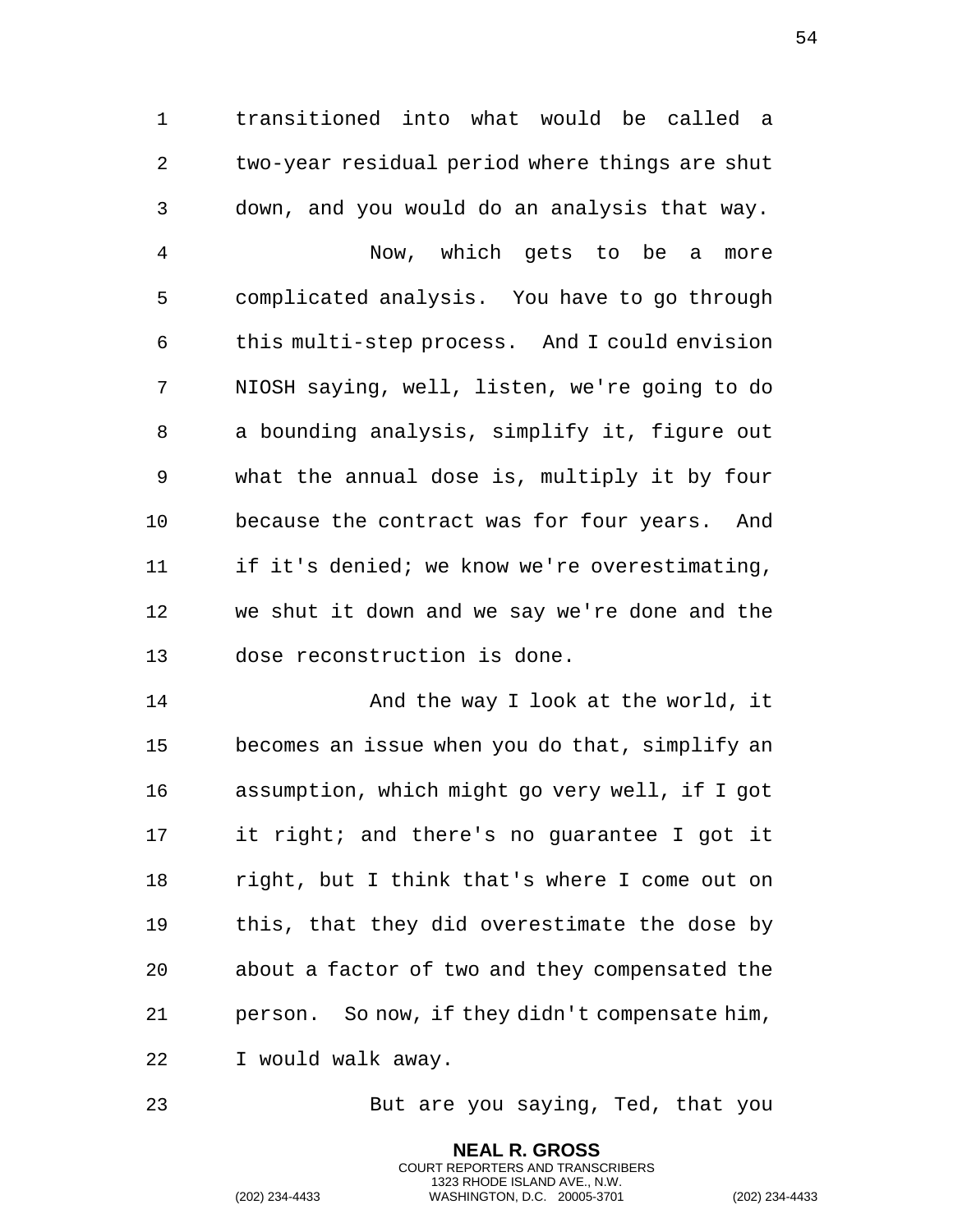prefer to address this issue either way? MR. KATZ: Yes, I'm just saying our reviews are supposed to be reviews of the quality of the dose reconstructions, regardless of the compensation decision. So in this case, I mean, I think we still need a NIOSH response as to whether they performed the dose reconstruction as they should have under the rules. Because obviously you can do simplifying assumptions as efficiency measures, but otherwise you have to take the information as far as it can go before you -- I mean, you can still have simplifying assumptions because that's all -- if that's the information you have. But they have to take the information as far as it can go. So we need that response from NIOSH before we'll know whether this was done correctly or there's an error here.

 CHAIRMAN KOTELCHUCK: Well, there is an error here. MR. KATZ: Well, I mean, NIOSH

> **NEAL R. GROSS** COURT REPORTERS AND TRANSCRIBERS 1323 RHODE ISLAND AVE., N.W.

hasn't had the chance to respond yet.

(202) 234-4433 WASHINGTON, D.C. 20005-3701 (202) 234-4433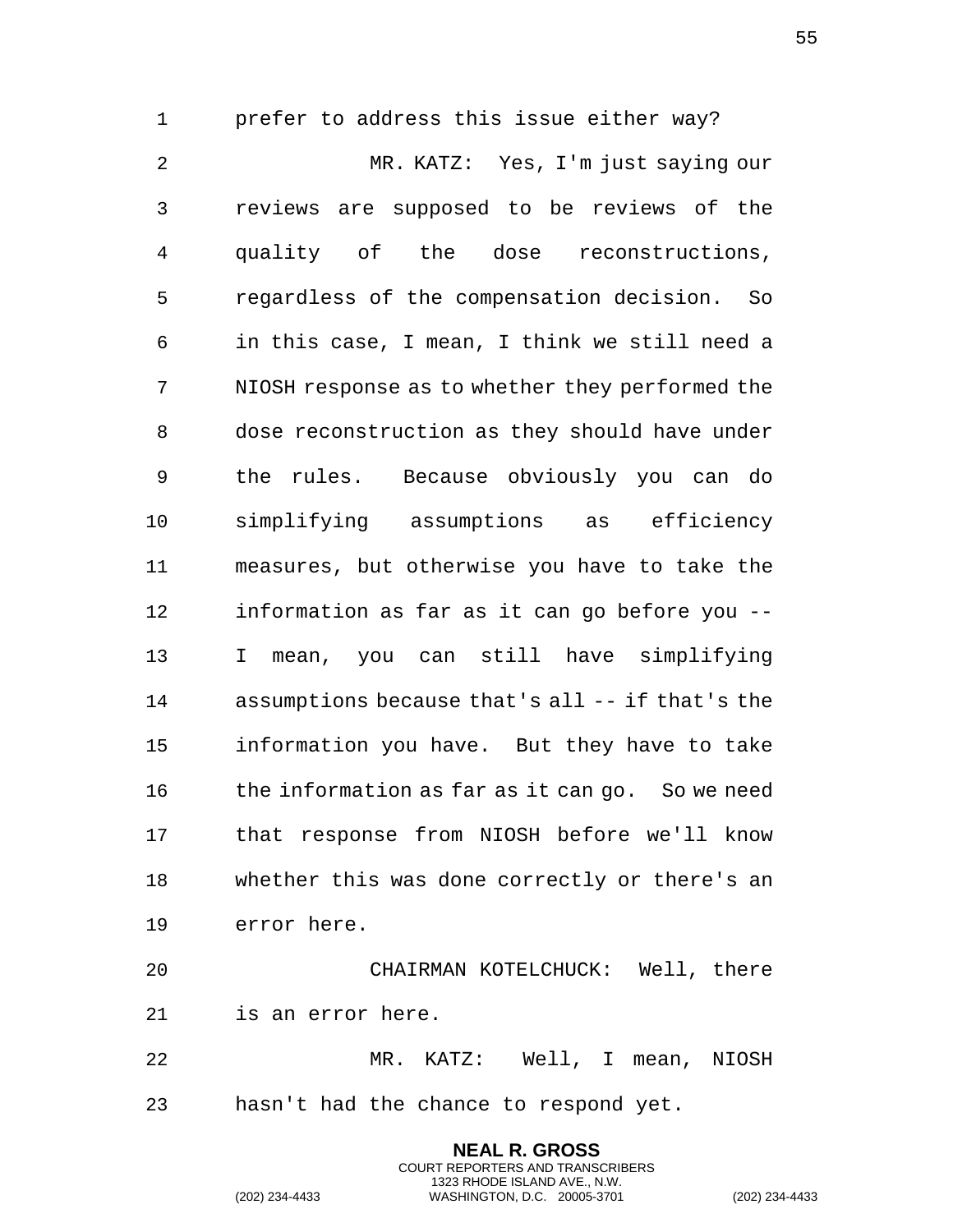DR. MAURO: Yes, I would say that that's -- all you're really hearing is when I looked at it, this is what my take-away was. CHAIRMAN KOTELCHUCK: Yes. DR. MAURO: And certainly NIOSH could take a look at it and see if they agree with that. They may have good arguments and reasons why, no, we think we did it right. MR. KATZ: Right. DR. MAURO: And so, I guess we need to hear about that. So in a way this really shouldn't be closed at this time. MR. CALHOUN: So basically the point here on this is that we assigned two more years than we should have, is what you're saying. 17 DR. MAURO: That's what it really comes down to. MR. CALHOUN: And I'm going to look back. And I'm thinking this was done six years ago, so I'll have to look back and see what was going on then. It may have been at that point in our program. If DOL said this is the covered

> **NEAL R. GROSS** COURT REPORTERS AND TRANSCRIBERS 1323 RHODE ISLAND AVE., N.W.

(202) 234-4433 WASHINGTON, D.C. 20005-3701 (202) 234-4433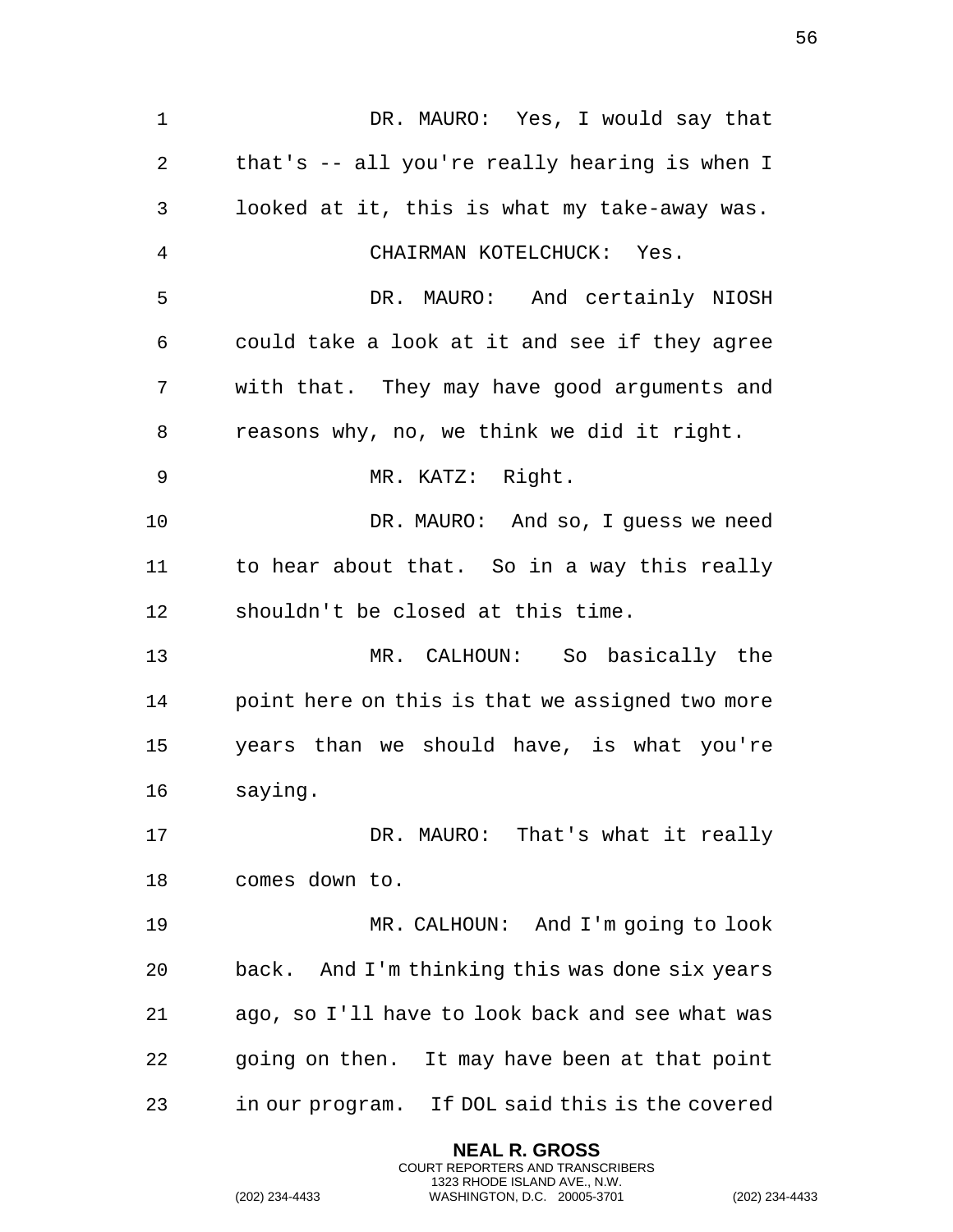period, that's what we did. DR. MAURO: Yes. MR. CALHOUN: And we may have evolved to a point where we discovered after that that operations shut down. I'm just not sure. DR. MAURO: Yes. MR. CALHOUN: We will take a look at that. DR. MAURO: Good. Good. Thank you. CHAIRMAN KOTELCHUCK: Okay. And this must remain open? 14 MR. CALHOUN: Right. CHAIRMAN KOTELCHUCK: Okay. And we have a second case from IMC, I believe. MR. FARVER: The next finding is very -- CHAIRMAN KOTELCHUCK: No, a second finding; I'm sorry, for the same case. 281.2. MR. FARVER: It has to do with the timing of the operations period, residual period and so forth, like we just discussed.

> **NEAL R. GROSS** COURT REPORTERS AND TRANSCRIBERS 1323 RHODE ISLAND AVE., N.W.

(202) 234-4433 WASHINGTON, D.C. 20005-3701 (202) 234-4433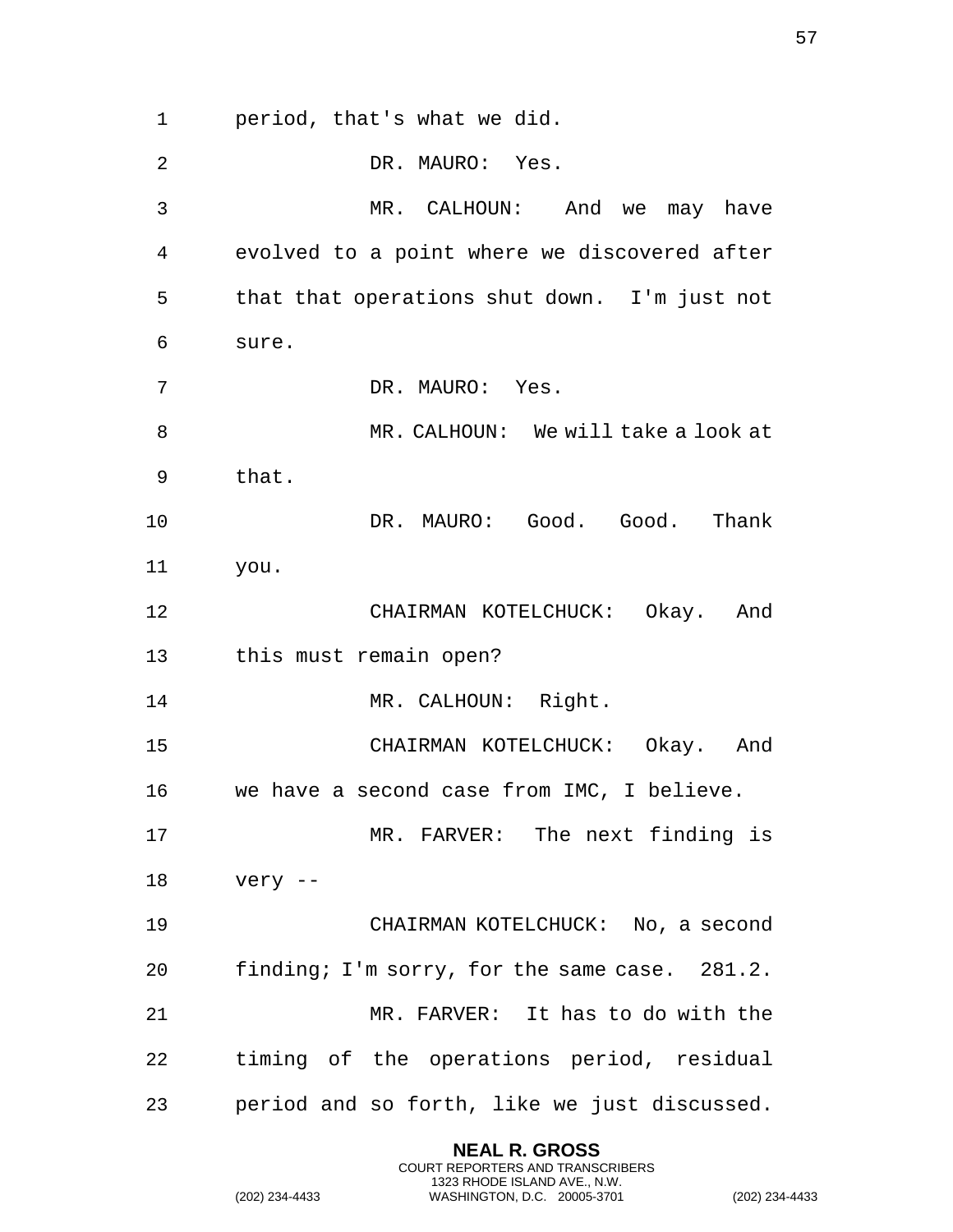CHAIRMAN KOTELCHUCK: Yes. MR. FARVER: And so -- CHAIRMAN KOTELCHUCK: Both of those must remain open then. 5 MR. FARVER; Correct. DR. MAURO: Yes, they're all the same. In other words -- 8 CHAIRMAN KOTELCHUCK: Yes. 9 DR. MAURO: -- they were looked at the same -- they're connected. 11 CHAIRMAN KOTELCHUCK: Sure. DR. MAURO: And it also has to do with what was the duration of actual AWE operations. CHAIRMAN KOTELCHUCK: Right. Could I ask the folks from NIOSH, if we find that this was indeed an overestimate, after you do the calculation it was an overestimate, how do we then handle any other cases that occurred from this facility, the IMC facility? MR. CALHOUN: Well, I would hope that we have fixed that by now, but if they're compensated, they're going to stay

> **NEAL R. GROSS** COURT REPORTERS AND TRANSCRIBERS 1323 RHODE ISLAND AVE., N.W.

(202) 234-4433 WASHINGTON, D.C. 20005-3701 (202) 234-4433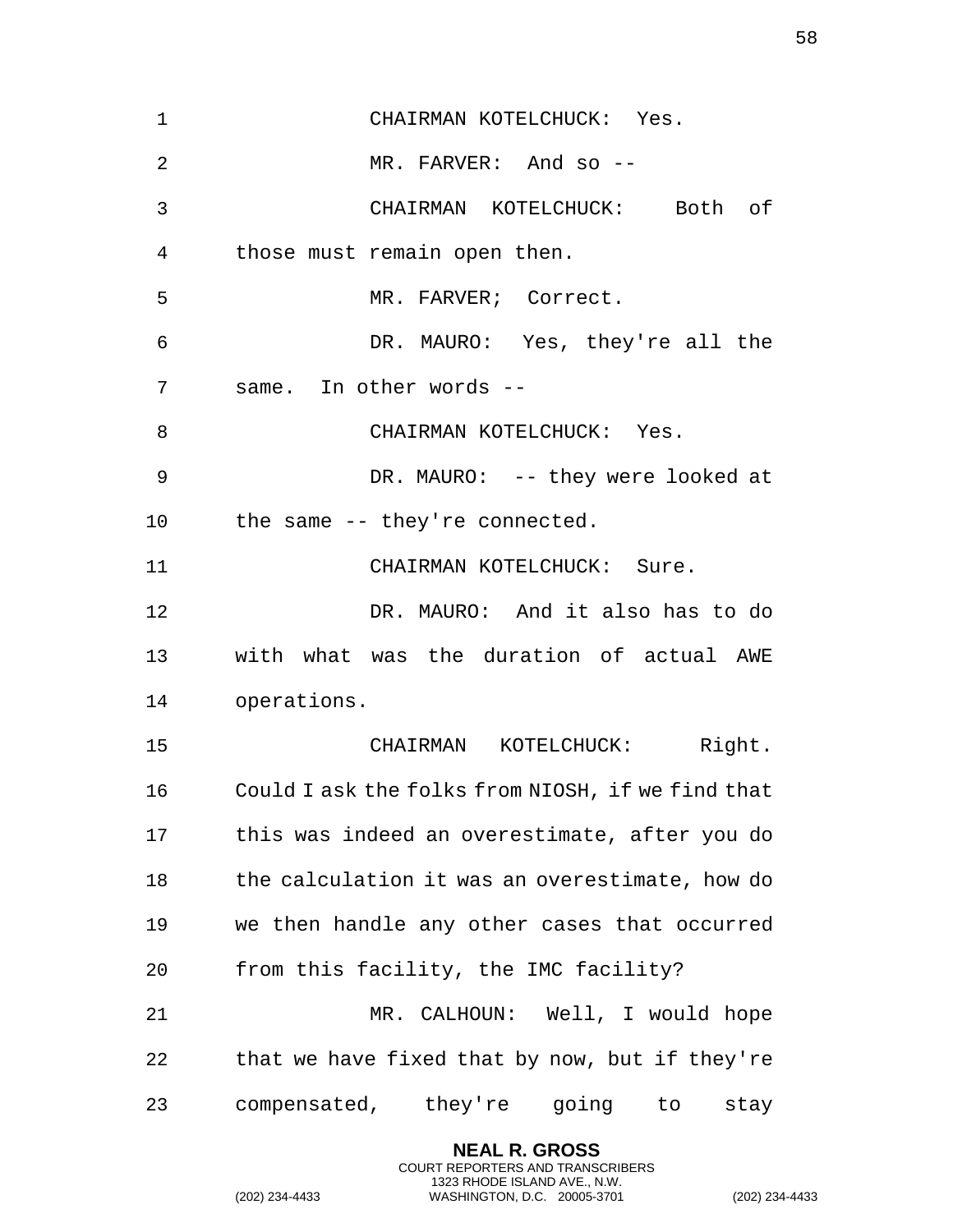compensated.

| 2  | CHAIRMAN KOTELCHUCK: Of course.                  |
|----|--------------------------------------------------|
| 3  | (Simultaneous speaking)                          |
| 4  | MR. CALHOUN: -- go back. But if                  |
| 5  | we find that there is an error, the procedures   |
| 6  | will be changed and we'll fix in that --         |
| 7  | (Simultaneous speaking)                          |
| 8  | CHAIRMAN KOTELCHUCK:<br>Okay.                    |
| 9  | Alright. I guess I was also thinking of going    |
| 10 | forward. Cases may appear in the future. But     |
| 11 | if they appear in the future, this information   |
| 12 | that we're talking about now will be             |
| 13 | incorporated in the analysis. So I guess we're   |
| 14 | okay.                                            |
| 15 | Are there other cases? There may                 |
| 16 | be other -- well, after you do this, you'll      |
| 17 | also -- I think you need to look back to see if  |
| 18 | there were previous cases that were              |
| 19 | overestimated after you finish this one. Yes?    |
| 20 | MR. KATZ: Well, there's no reason,               |
| 21 | Dave, to look back, because it's not like        |
| 22 | anything is going to change in the case of those |
| 23 | They're not going to withdraw<br>cases.          |

**NEAL R. GROSS** COURT REPORTERS AND TRANSCRIBERS 1323 RHODE ISLAND AVE., N.W.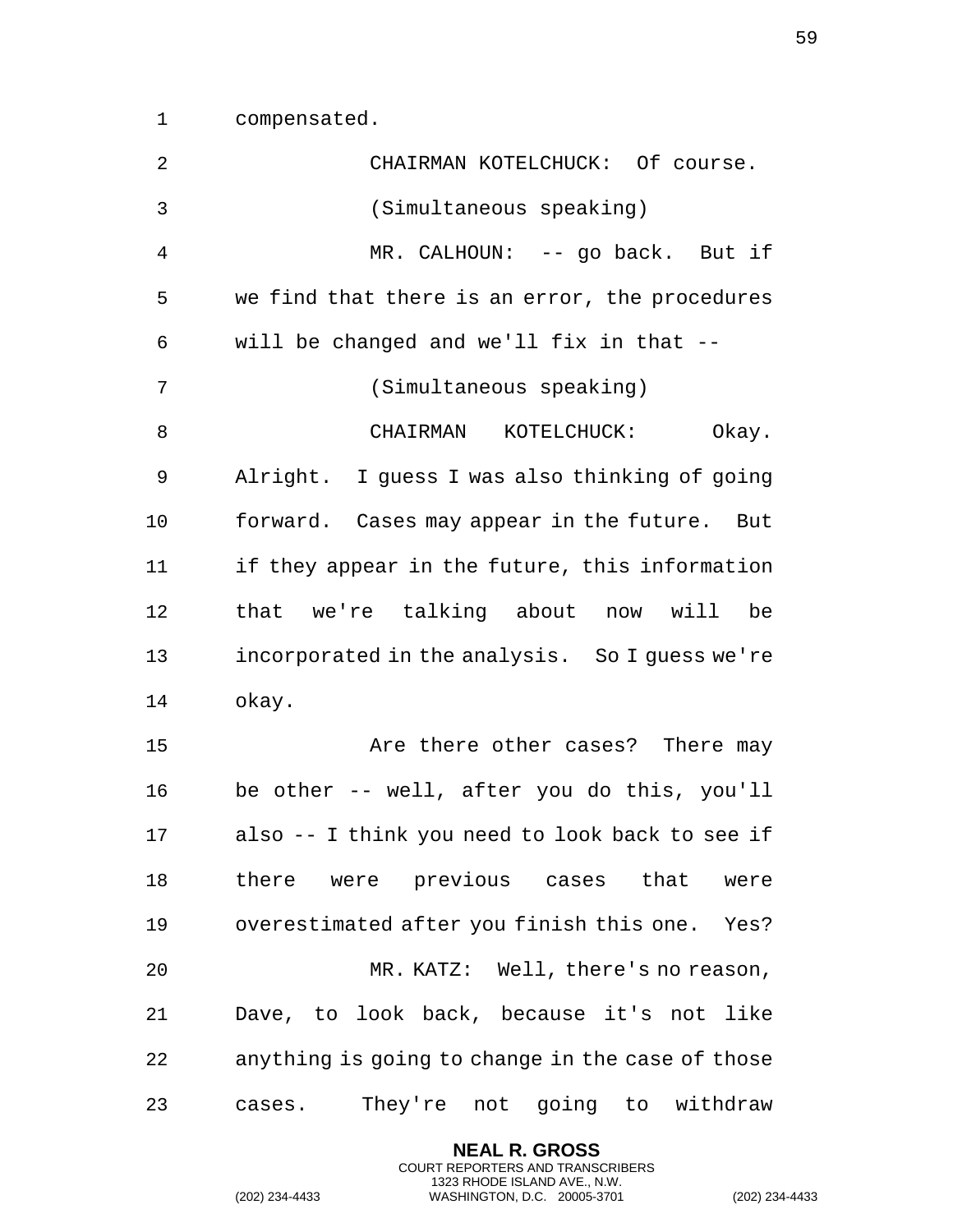compensation for people who were already compensated. CHAIRMAN KOTELCHUCK: That's right. We're not -- MR. KATZ: Right. CHAIRMAN KOTELCHUCK: That's right. They're not going to withdraw. And on the other hand, if they were denied, if the overestimate showed that they in fact did not have a PoC within that 50 percent range, then they weren't compensated and that would have been correct. So, okay. We're following through the logical pathways and I see what you're saying. So we'll leave those two cases, those two findings open and NIOSH will report back to us at some time. Next meeting, hopefully. MR. CALHOUN: Correct. CHAIRMAN KOTELCHUCK: Okay. So those two, 281.1 and 2 are open and will remain so. And I think we can go on. It's

> **NEAL R. GROSS** COURT REPORTERS AND TRANSCRIBERS 1323 RHODE ISLAND AVE., N.W.

(202) 234-4433 WASHINGTON, D.C. 20005-3701 (202) 234-4433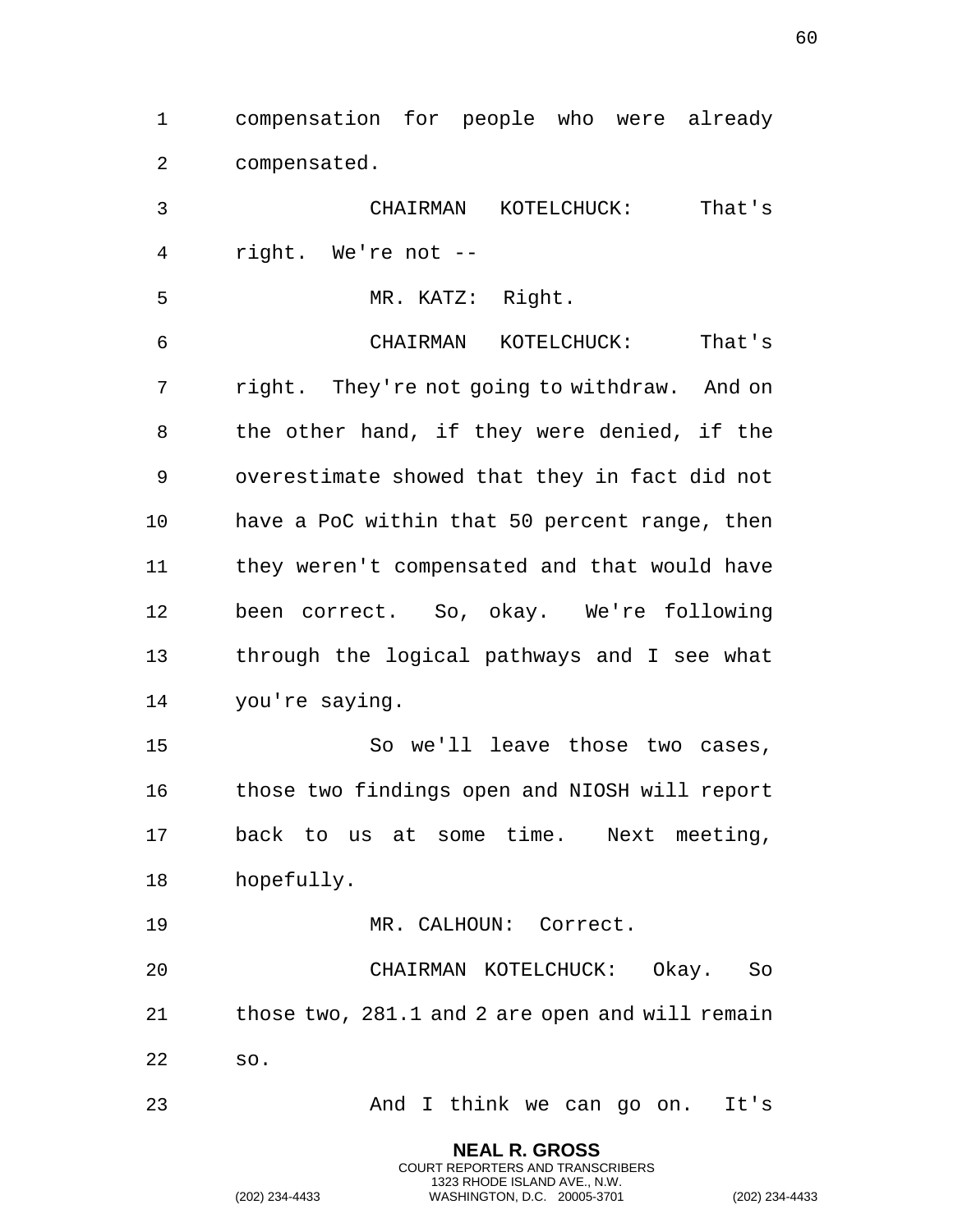1 11:30. That's fine. We're fine. Let's go on to Koppers.

 MR. FARVER: Okay. This case is from Koppers. The first finding, the external exposure values in table 7.3, TBD-6001, regarding material handling during the fluorination process appeared to be substantially overestimated. And NIOSH's response is that they think we mistook the values in a different table. Unfortunately, when we went back to look at their response, the appendix is gone, as in not on the Web site.

 DR. MAURO: Yes, it put us in a position where when they pulled TBD-6001, very often what would happen is there -- under TBD-6001, the original umbrella TBD, there were these processing plants, each of which had its own appendix and which would give you a little bit more detail as it applied to that particular site. Koppers I believe is one of them. But when TBD-6001 was pulled, I don't believe there is a Koppers TBD out there that -- and by the way, for most of these sites there are no data

> **NEAL R. GROSS** COURT REPORTERS AND TRANSCRIBERS 1323 RHODE ISLAND AVE., N.W.

(202) 234-4433 WASHINGTON, D.C. 20005-3701 (202) 234-4433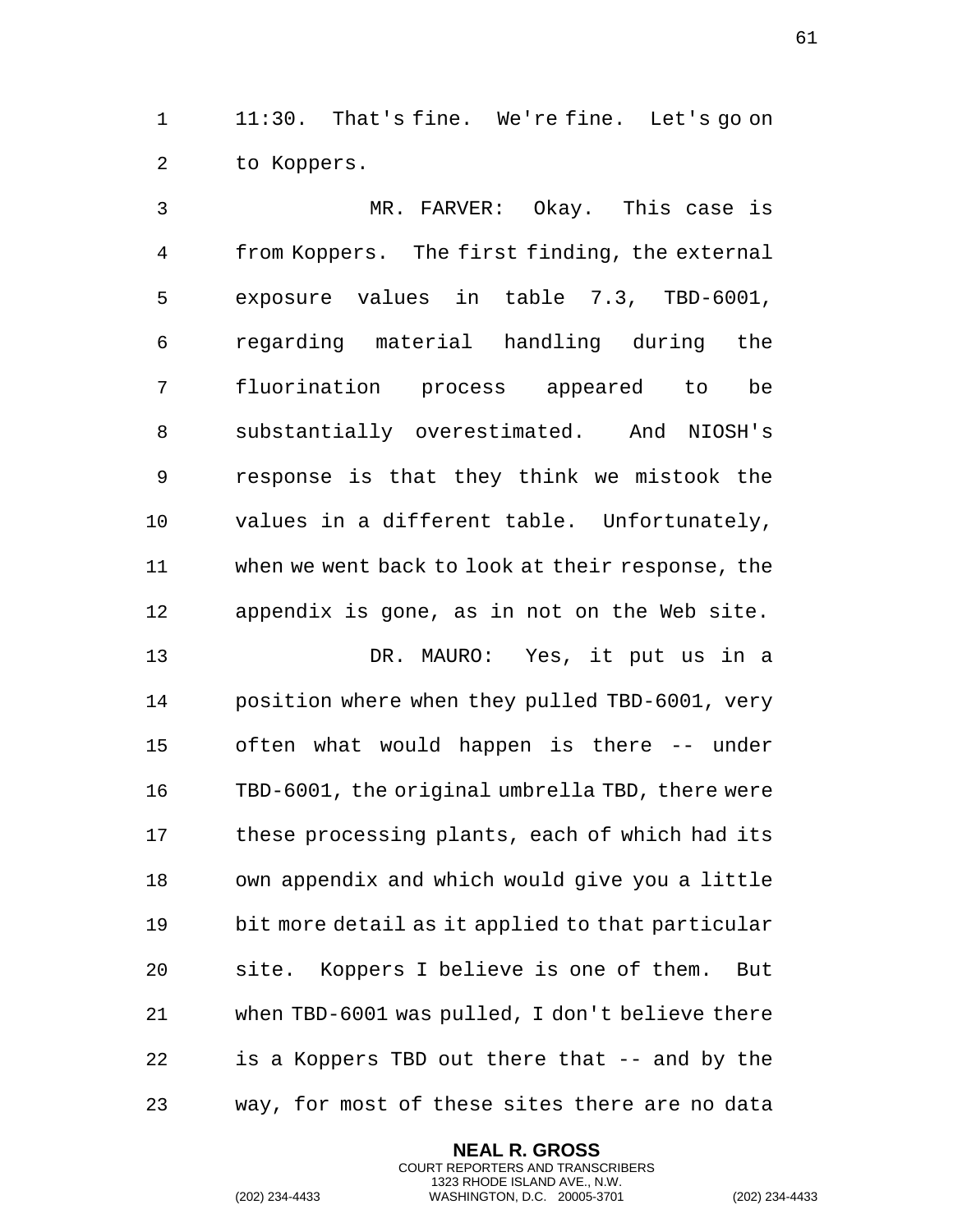for the site itself. There's just information about what was going on at the site.

 And without a Site Profile, I guess we're at a little bit of a loss to be able to confirm the response that was given, that is the answer that was given here by NIOSH puts SC&A in a position where it's difficult for us to check because there is no TBD. However, I did receive an email this morning talking about Koppers that I had a chance to look at it. I don't recall who sent it. And there would be some more to talk about as a result of that email. The person that sent that email out, is he on the phone with us? MR. FARVER: Grady sent that email. It was sent out late last week or last week. 17 DR. MAURO: Yes. MR. FARVER: Forwarded it to you this morning. DR. MAURO: Yes. MR. FARVER: Yes, so -- MR. CALHOUN: Here's the deal on these sites is we don't have TBDs for everything

> **NEAL R. GROSS** COURT REPORTERS AND TRANSCRIBERS 1323 RHODE ISLAND AVE., N.W.

(202) 234-4433 WASHINGTON, D.C. 20005-3701 (202) 234-4433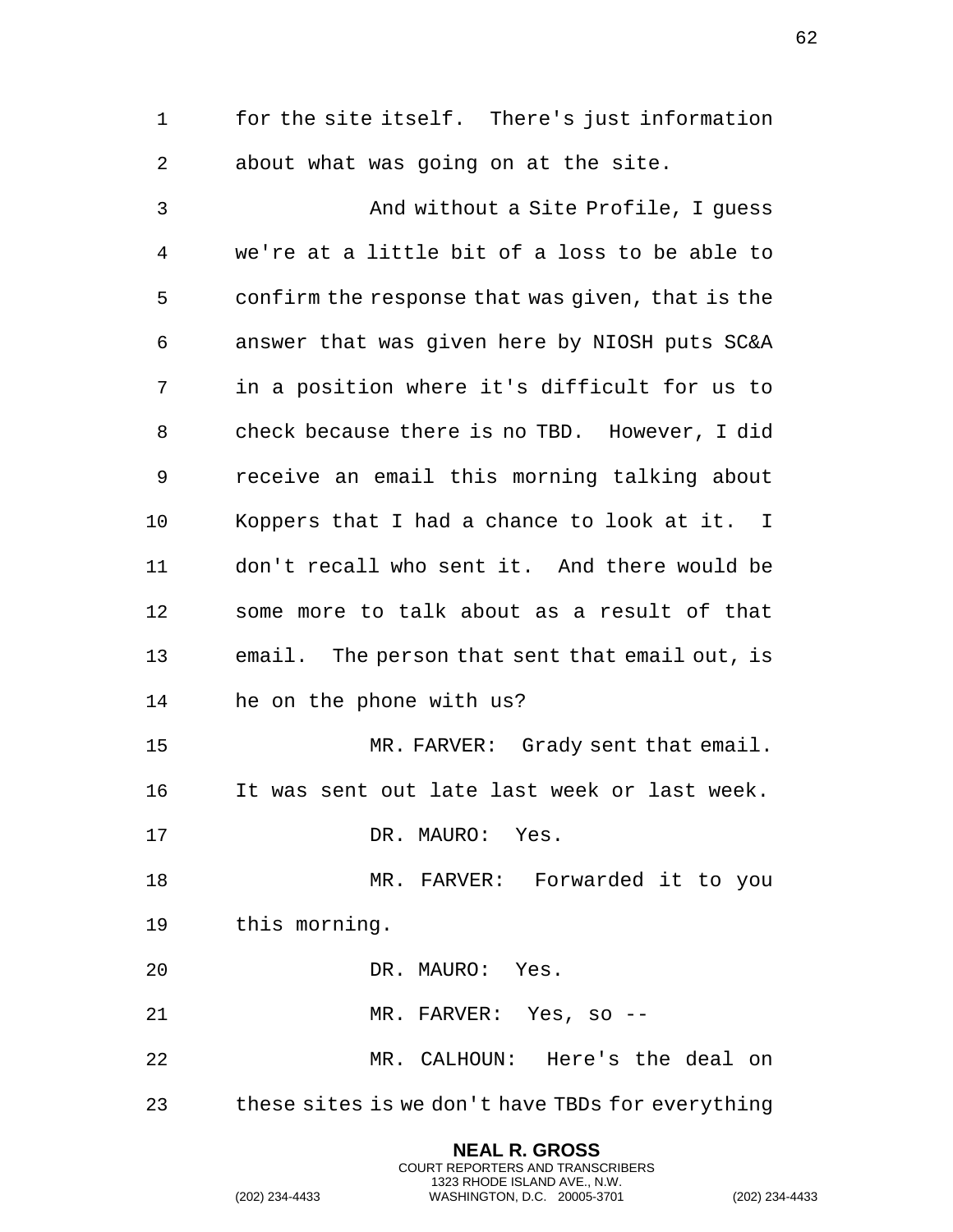and this one kind of got stuck because we had a methodology for it, in that 6000 or whatever, 6001 document, and then that document got pulled. And what's supposed to happen is if these things aren't covered in a TBD, the detail in the DR has to be -- they have to have enough detail that you can actually see what we did. I would say that going forward that they will have that level of detail, but because it was based on a document that is now gone, that one did not. So Dave tried to explain what exactly we did there, and that's what I forwarded to you. DR. MAURO: And I found that useful

 in that -- because when I read your response, I have to say, the one in the matrix right now, I didn't quite understand it. But I did understand the email that went out that Doug forwarded to me. And I think maybe we could come to a place where we could have an agreement on this.

**In the email that I just looked at** this morning it was explained. The concern was

> **NEAL R. GROSS** COURT REPORTERS AND TRANSCRIBERS 1323 RHODE ISLAND AVE., N.W.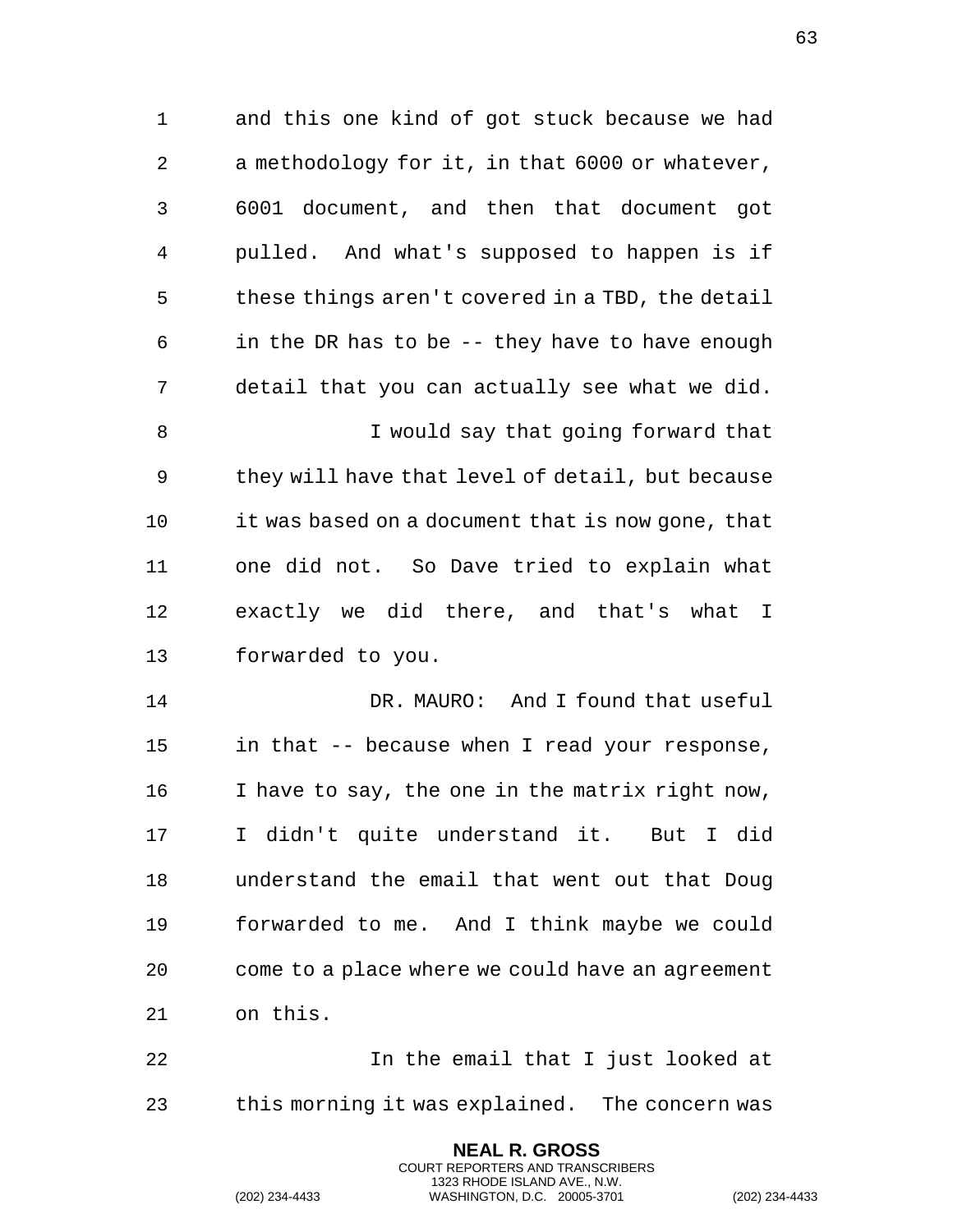this: Conceptually it's quite simple. You've got a facility that's filling up drums with the yellowcake and there are people working near it and there's a radiation field created adjacent to the yellowcake. And when we reviewed that, we looked at the doses and we know from just the physics of the problem what the radiation field is as a function of distance.

 So you know the micro R per hour or millirem per hour as a function of distance of penetrating radiation from the drum. And the number, the doses that you get are directly proportional to how much time do you think this person might have stayed or resided in the vicinity of the drum? We know he worked there 2,400 hours a year. I think that was the assumption.

 The question is do we know how many hours a year is he one foot away from the drum, or one meter away from the drum? And in the email that was sent to me that I read this morning the numbers that came up effectively

> **NEAL R. GROSS** COURT REPORTERS AND TRANSCRIBERS 1323 RHODE ISLAND AVE., N.W.

(202) 234-4433 WASHINGTON, D.C. 20005-3701 (202) 234-4433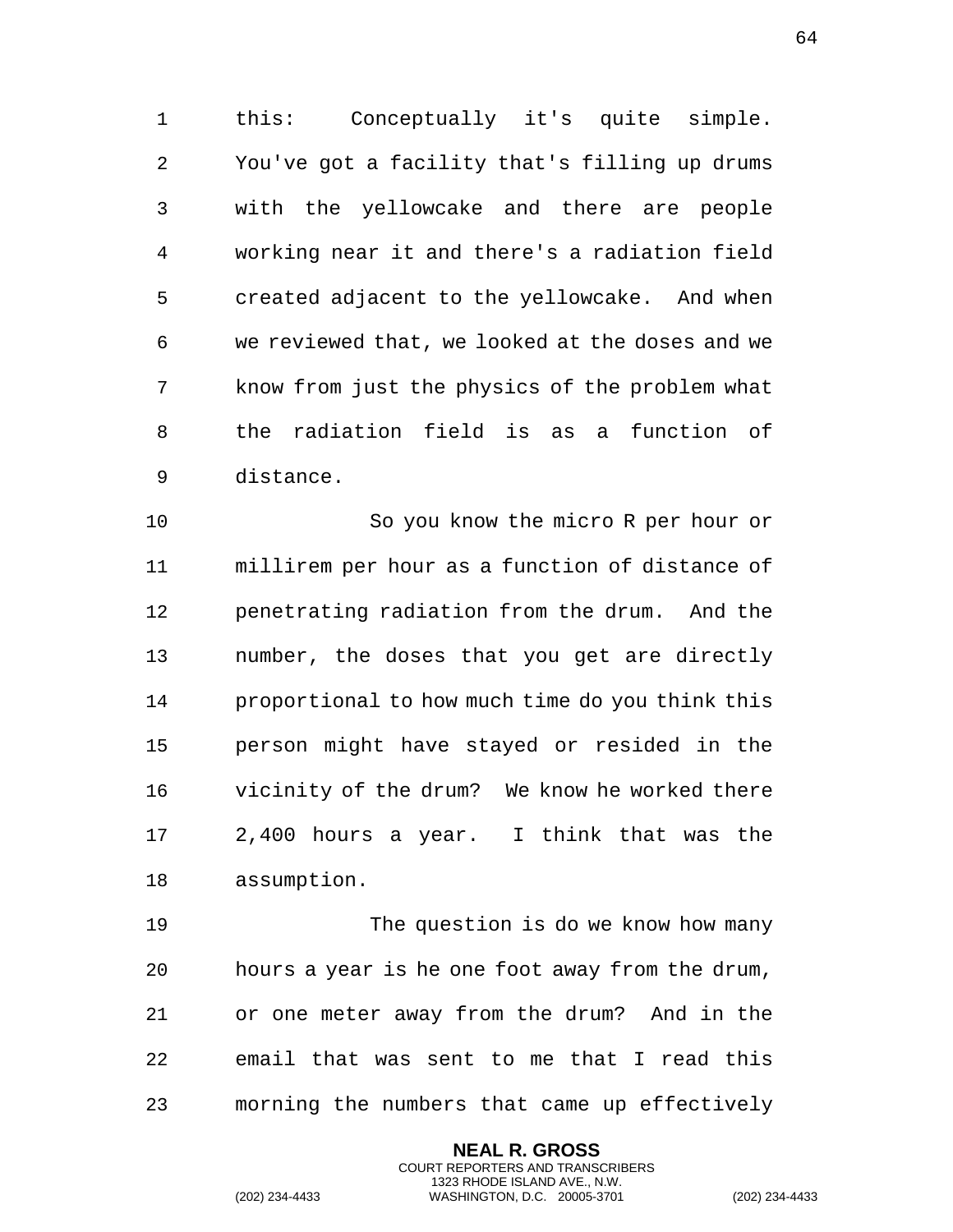said that a relatively short period of time was spent in the vicinity of the drum, because the doses that were coming up were many fold lower than I was expecting given my knowledge of what the radiation field is in the vicinity of these drums as a function of distance.

 So where we are right now, based on what I read this morning, is it seems that the way in which -- your outcome was -- I think it was 183 millirem per year. I forget the number. I'd have to go back to the email. But I was expecting to see something somewhat higher, even if you assumed only a relatively -- maybe 10 percent, 20 percent, 30 percent of the time the person is one foot away or one meter away. So it's not that we have something here where we got a really hard and fast calculation that's straightforward and simple.

 What's straightforward and simple is the radiation field as a function of distance from this drum. What is difficult to deal with is what do we assume is the duration of time the person stays in the vicinity of one or maybe

> **NEAL R. GROSS** COURT REPORTERS AND TRANSCRIBERS 1323 RHODE ISLAND AVE., N.W.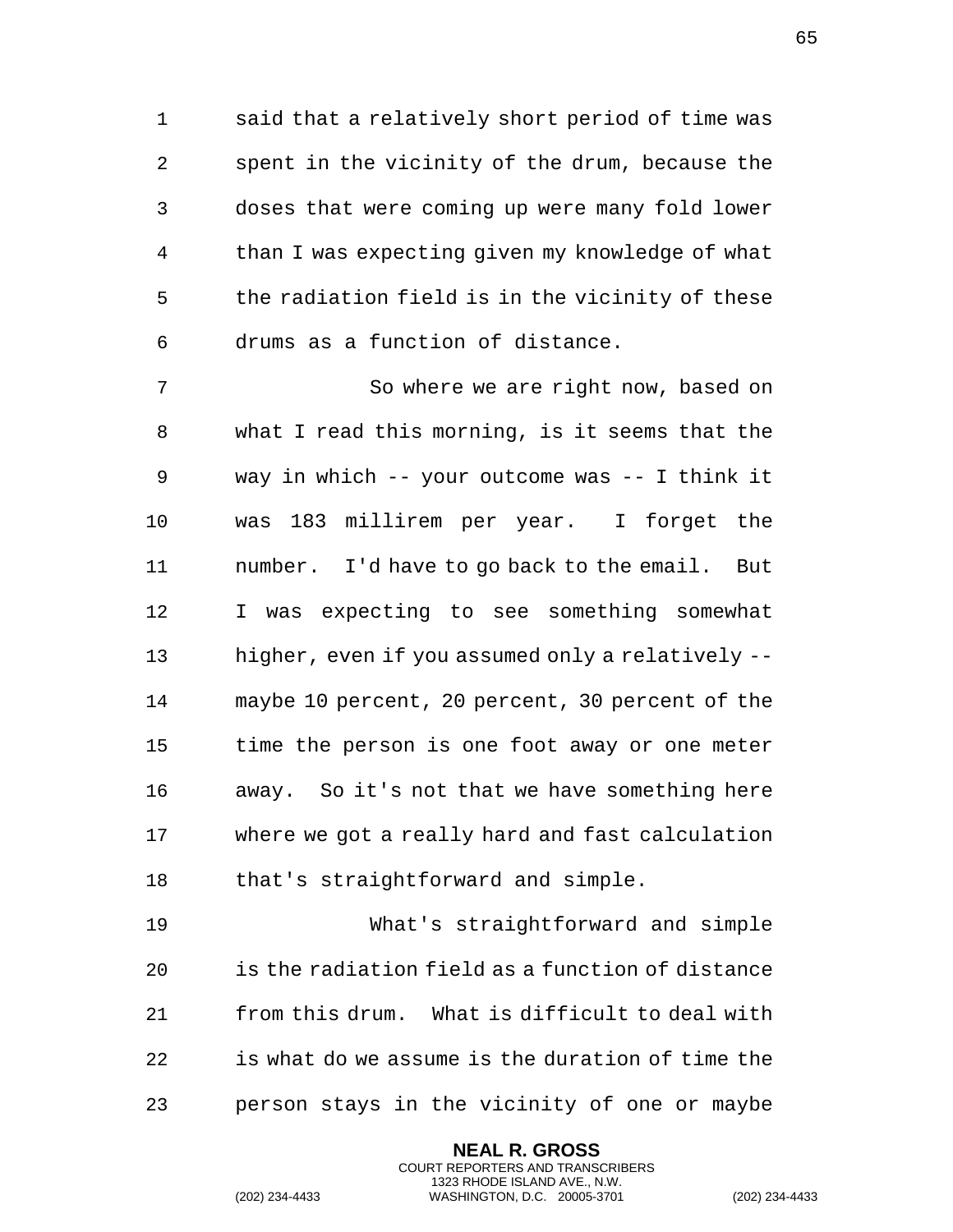more drums? And it appears to me that the numbers that were sent to me in that email seemed to be kind of low in terms of, to get to those doses. You may not agree with that and you may have good reason to believe that, no, he did not spend a lot of time there, but I didn't see that explanation.

8 CHAIRMAN KOTELCHUCK: Grady? MR. CALHOUN: I don't know to come back on that one. I'll just have to look again, I guess.

 CHAIRMAN KOTELCHUCK: Yes. So, sounds like this has to be open.

 MR. FARVER: This is Doug. I've just got a question since I don't deal with a lot of these AWE sites. When we withdraw like TBD-6000 and appendices are we losing site information that could be useful?

 MEMBER MUNN: Just one quick correction. You're talking about 6001.

MR. FARVER: 6001, yes.

MEMBER MUNN: 6000 is alive and

**NEAL R. GROSS** COURT REPORTERS AND TRANSCRIBERS 1323 RHODE ISLAND AVE., N.W.

well.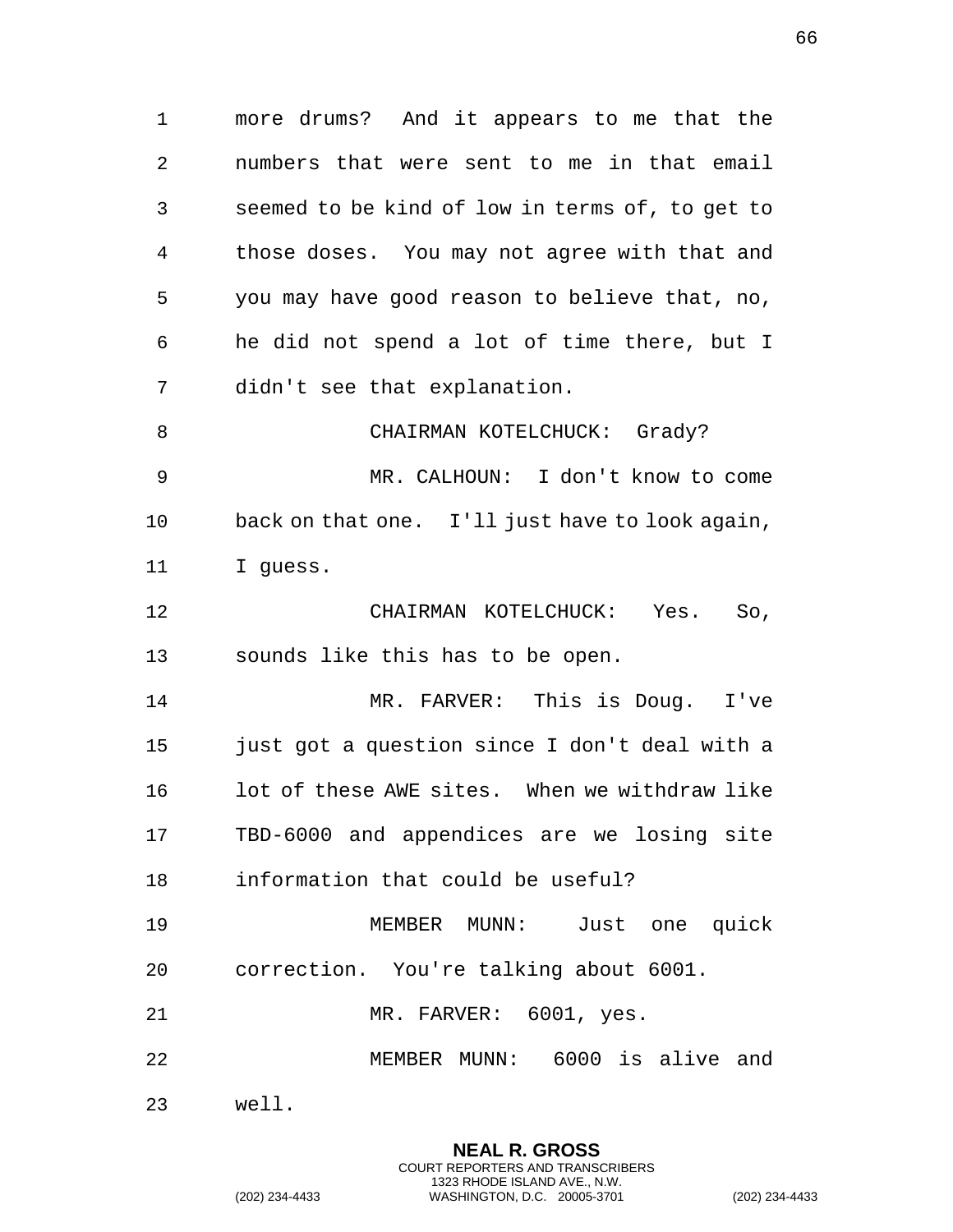MR. FARVER: Yes, 60001. Are we losing information about a site when we withdraw them?

 MR. KATZ: Doug, so what happened there was this one sort of meta-whatever-you- want-to-call-it TBD was replaced by ones that were specific to the different sites where there was specific information. So I don't think the case is that good information was lost at all. It was just more carefully treated in site-specific TBDs where those could be developed.

 MR. FARVER: So we didn't have good information on Koppers to begin with? MR. KATZ: So if that did not get its own TBD --

17 MR. FARVER: Right.

18 MR. KATZ: -- my guess is it didn't have more specific information, just what they're consolidating in the specific dose reconstruction reports, as Grady was explaining earlier.

MR. CALHOUN: And there's actually

**NEAL R. GROSS** COURT REPORTERS AND TRANSCRIBERS 1323 RHODE ISLAND AVE., N.W.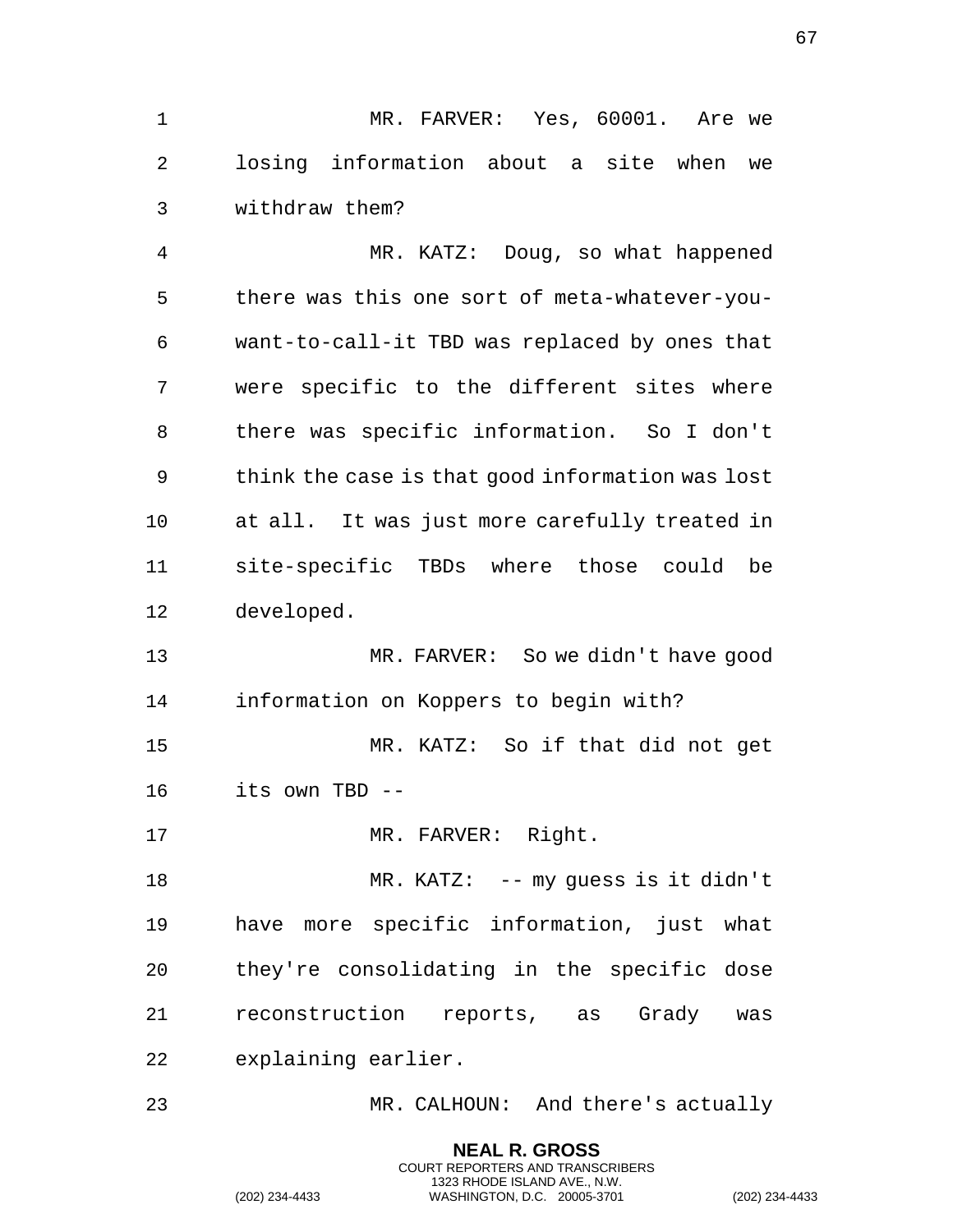another factor, too. We look at what we have available, but we also look at the number of claims. If there's only a handful of claims, we won't go through the effort to actually write a stand-alone TBD. But when we don't do that, we still would like to try to have enough detail in the individual DR that you can tell what we did.

 DR. MAURO: Grady, this is John. This is only my opinion. I agree with that philosophy. I think that as you said if there aren't many sites, you could document the dose reconstruction itself at a level of detail that stands alone and you don't need a TBD to stand behind it, unlike other sites which might be complex and where there are many cases and different circumstances arise.

 So just in my own personal opinion I think your folks having that discretion on when you actually need a TBD; Koppers is your example here, I agree with that. But it turns out that in looking at the information provided, granted that the information was

> **NEAL R. GROSS** COURT REPORTERS AND TRANSCRIBERS 1323 RHODE ISLAND AVE., N.W.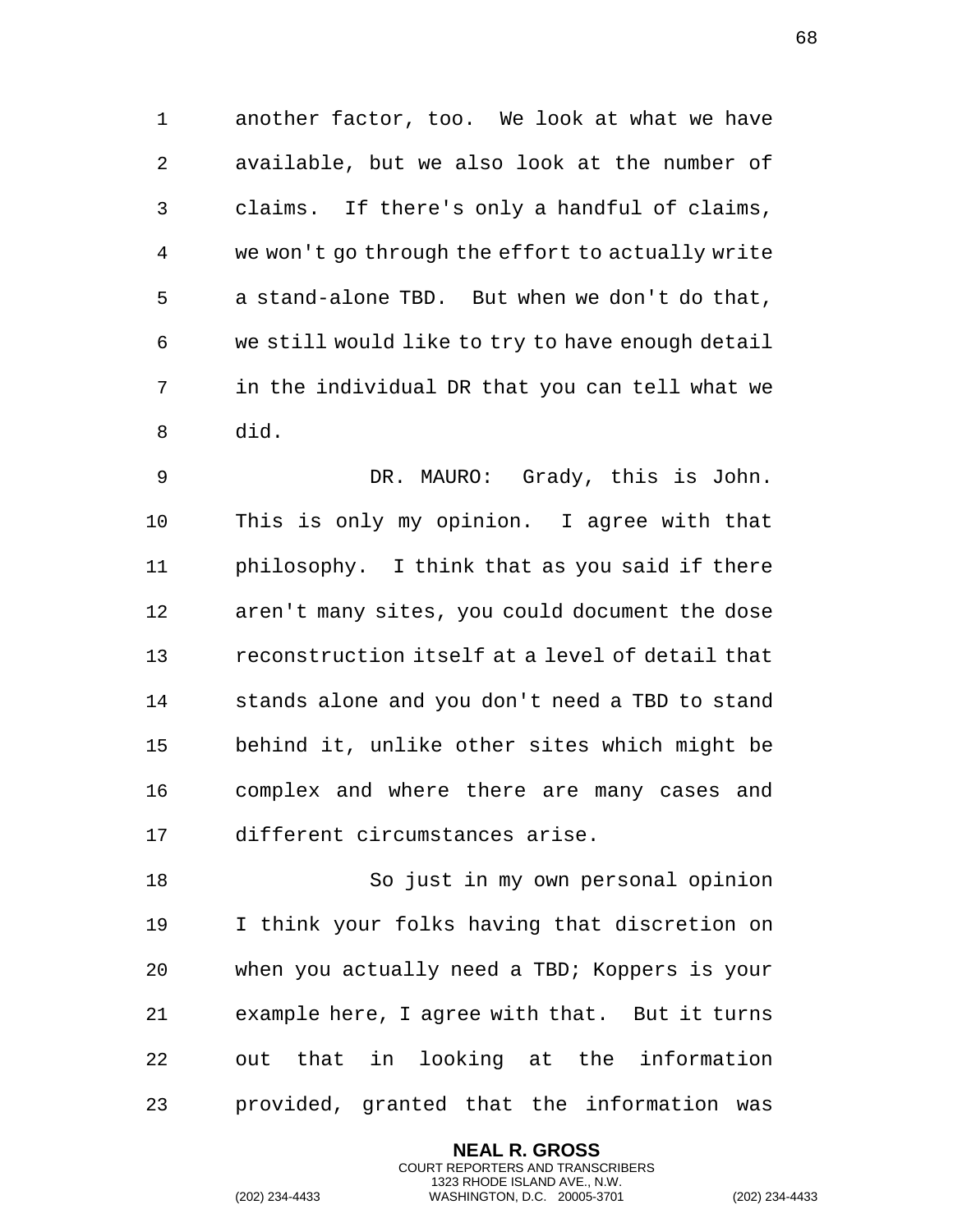provided in two places -- one, in the dose reconstruction itself; and two, the supplemental information you provided recently.

 So I guess I'm not really questioning the discretion you have regarding when you're going to develop a TBD or not for a place like Koppers. But I do question the doses and your outcome and your rationale why they were so low.

 CHAIRMAN KOTELCHUCK: Right. And then the folks from NIOSH are going to look at that.

14 MR. FARVER: Grady, I just have one more. Now, that information -- and I'm 16 thinking of things like what the site did, when it operated, what was the source term? Just general information. Is that contained in the DR template for that site, or how is that going to be maintained so that we use consistent dates, consistent locations and so forth? MR. CALHOUN: We have some kind of

desktop methodologies that we have for some of

**NEAL R. GROSS** COURT REPORTERS AND TRANSCRIBERS 1323 RHODE ISLAND AVE., N.W.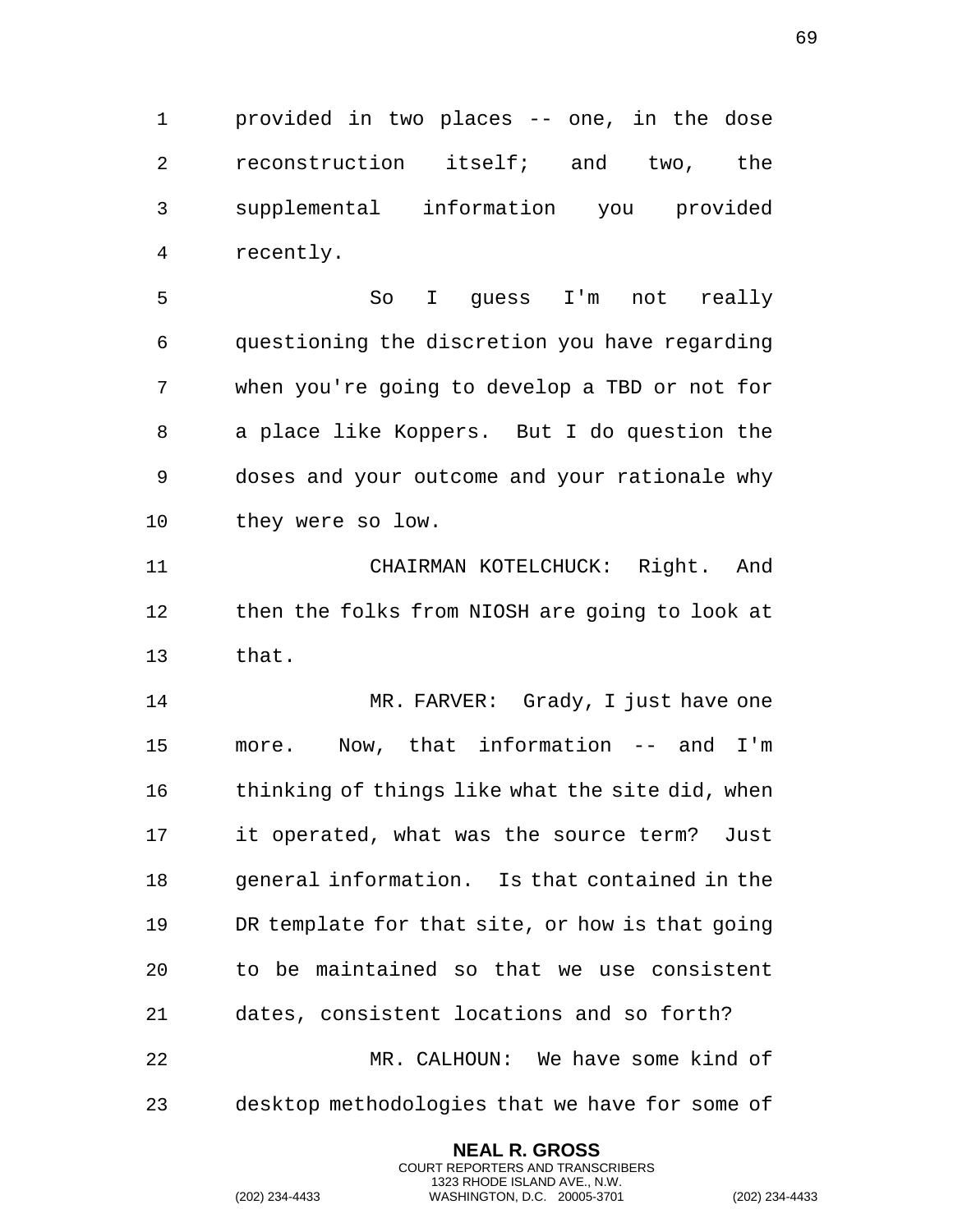these sites that help us be consistent in that regard, but the goal is to actually have it in the DR and have it stand alone so that you can look at it and figure out everything that was done without having to go to any other document in these cases. CHAIRMAN KOTELCHUCK: Grady, I think is this the one where you used Blockson [?] as a surrogate? 10 MR. CALHOUN: No, that's IMC. 11 CHAIRMAN KOTELCHUCK: Oh, that was IMC. I'm sorry. Crossed lines on you. Okay. Never mind. MR. CALHOUN: Now, this one, I'm looking and I'm a third party to this actually, but assuming a lab technician spent 100 percent of his time within one foot of the drum? CHAIRMAN KOTELCHUCK: Yes. We get

- much bigger doses.
- MR. CALHOUN: Oh, okay.
- (Simultaneous speaking)

CHAIRMAN KOTELCHUCK: Yes. By the

way, I'm not saying you should assume that.

**NEAL R. GROSS** COURT REPORTERS AND TRANSCRIBERS 1323 RHODE ISLAND AVE., N.W.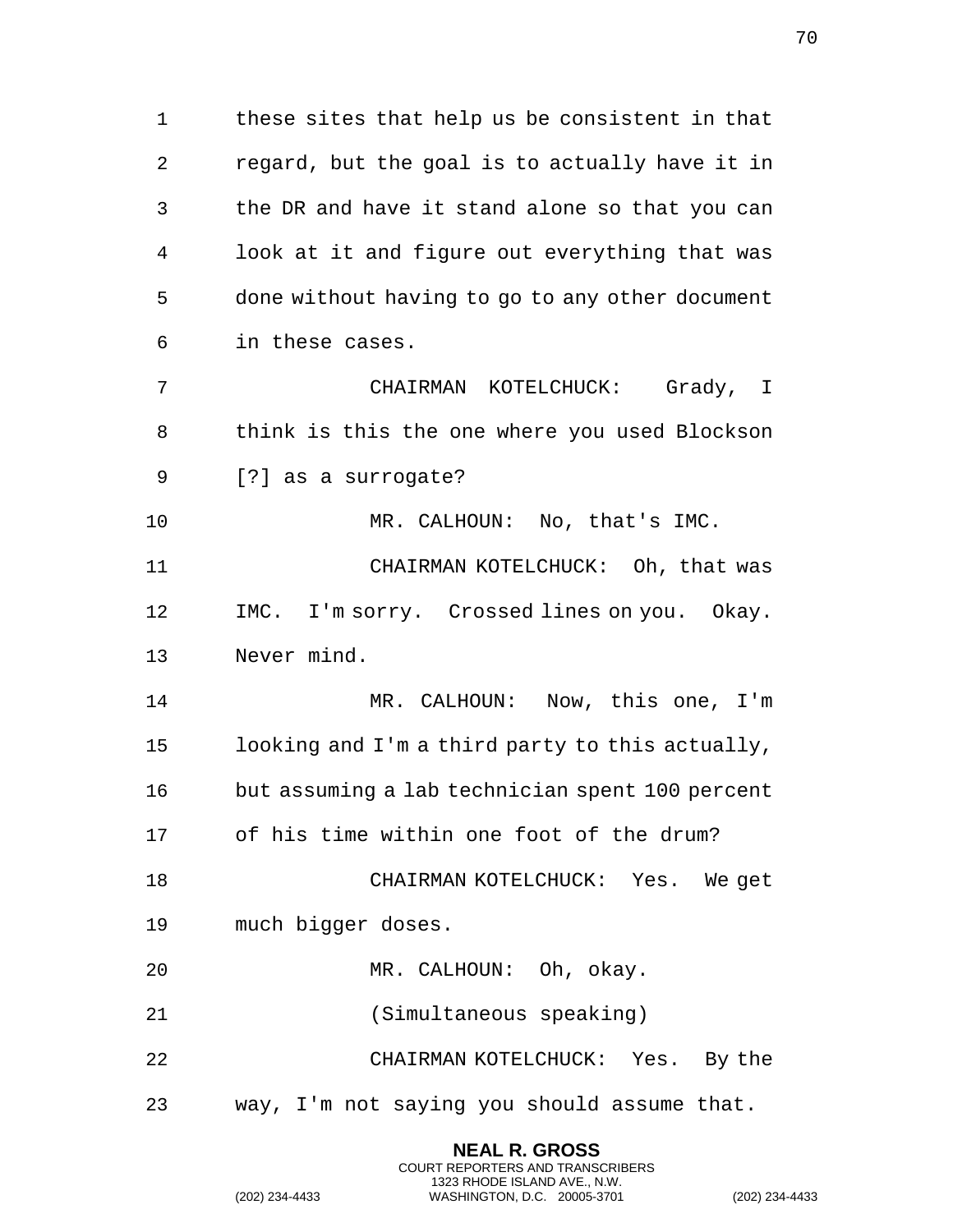1 MR. CALHOUN: I thought that you said that we were not assuming he was there long enough. CHAIRMAN KOTELCHUCK: Yes, I can go back to your -- I can't get to my memo. I'm on the screen now. 7 MR. CALHOUN: Okay. CHAIRMAN KOTELCHUCK: I looked at your memo and I said -- well, you sent back to us SC&A said the exposure rate at one foot is this, the exposure rate at one meter is this, and if he was there 2,400 hours a year at one foot or one meter he'd get some big doses. And but you gave what dose you did come up with and it seemed to be such that he would have to have spent relatively short periods of time at a meter or more away from the drum to get that lower dose. MR. CALHOUN: Now, I looked at this this morning. Certainly, please, take a look at it. See if you walk away with -- listen, there's no reason why we should be disagreeing on this. In other words, you may look at it and

> **NEAL R. GROSS** COURT REPORTERS AND TRANSCRIBERS 1323 RHODE ISLAND AVE., N.W.

(202) 234-4433 WASHINGTON, D.C. 20005-3701 (202) 234-4433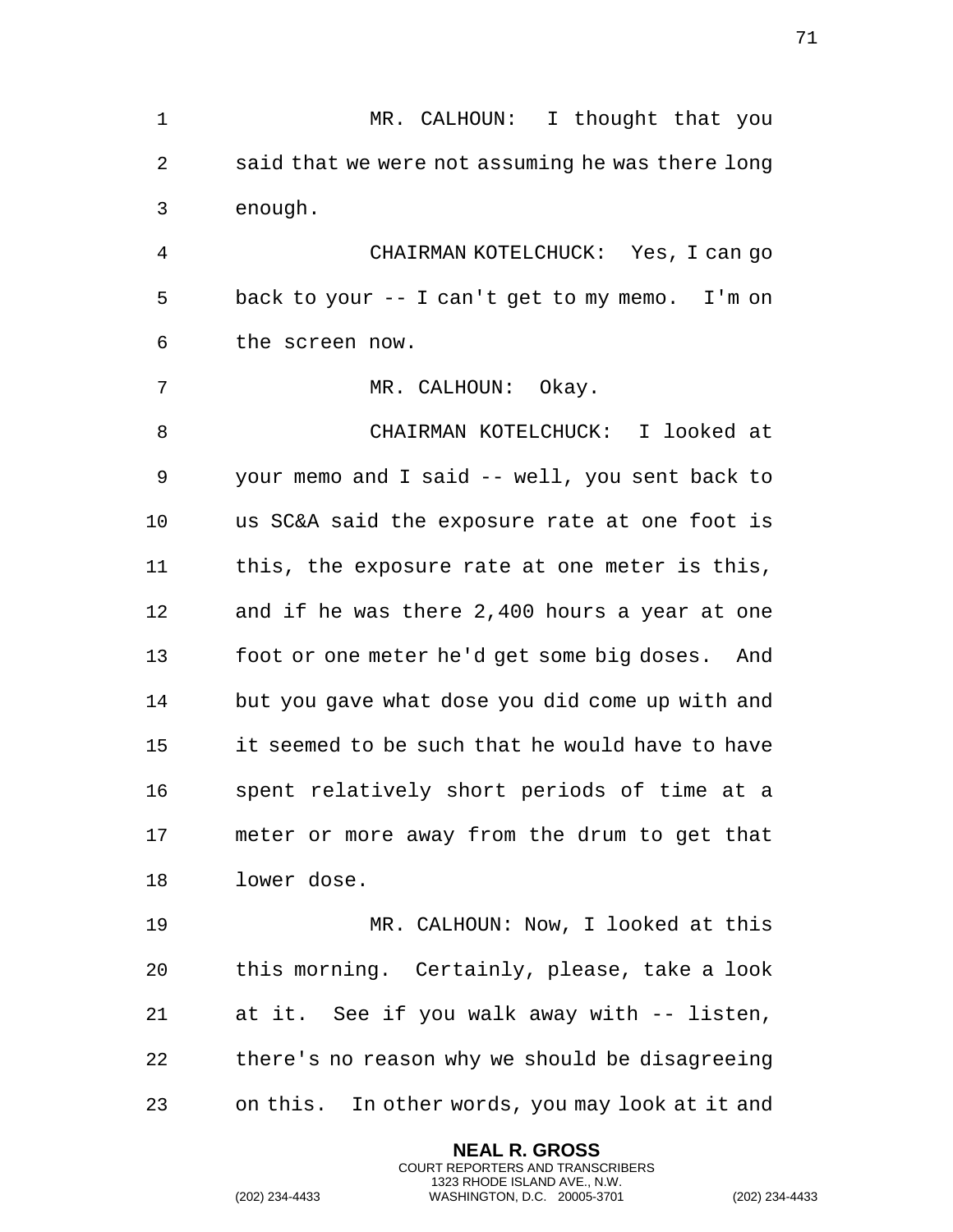say, no, I think that it's reasonable that we come out where we come out. But when I read it this morning, I felt as if you were coming out kind of low. CHAIRMAN KOTELCHUCK: Okay. Well, Grady's going to look at it. MR. CALHOUN: Yes, we'll look at it. CHAIRMAN KOTELCHUCK: And it will remain open. MR. CALHOUN: Yes, I'm thinking we may only be like five millirem apart, but I'll look. DR. MAURO: No, I would say I was about a factor of five higher than you even if he was a meter away. In other words, the way I did my little quickie thing I said, okay, let's assume the guy is one meter away from the drum for a protracted period of time. Not one foot. One meter. And I came up with doses that were several-fold higher than yours. CHAIRMAN KOTELCHUCK: Okay. MR. FARVER: Okay. We're going to

> **NEAL R. GROSS** COURT REPORTERS AND TRANSCRIBERS 1323 RHODE ISLAND AVE., N.W.

(202) 234-4433 WASHINGTON, D.C. 20005-3701 (202) 234-4433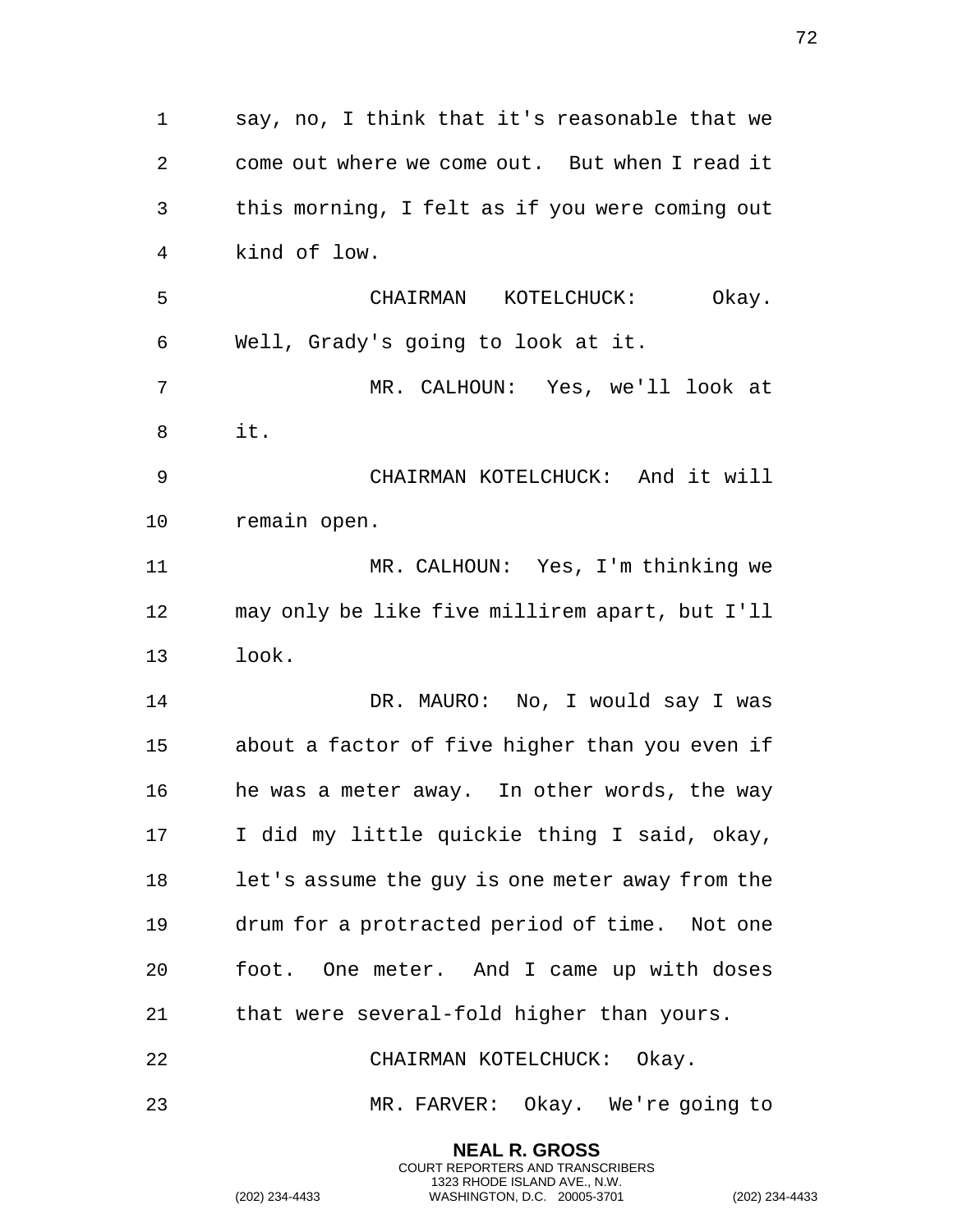keep that one open. CHAIRMAN KOTELCHUCK: And then there is 282.2. MR. FARVER: Why don't we keep that one open? CHAIRMAN KOTELCHUCK: I haven't looked at it. MR. FARVER: There's the same situation where we can't review it because -- CHAIRMAN KOTELCHUCK: Oh, yes. MR. FARVER: Let's see. The documents not on the web anymore. CHAIRMAN KOTELCHUCK: Okay. Yes, then we do have to keep both of those open. 15 MR. FARVER: Okay. MR. KATZ: Do we know what has to be done with the second one? MR. FARVER: I don't remember if this was -- MR. KATZ: In other words, if it's open, then who's following up on what exactly? MR. FARVER: Was this included in your memo, Grady? I don't remember.

> **NEAL R. GROSS** COURT REPORTERS AND TRANSCRIBERS 1323 RHODE ISLAND AVE., N.W.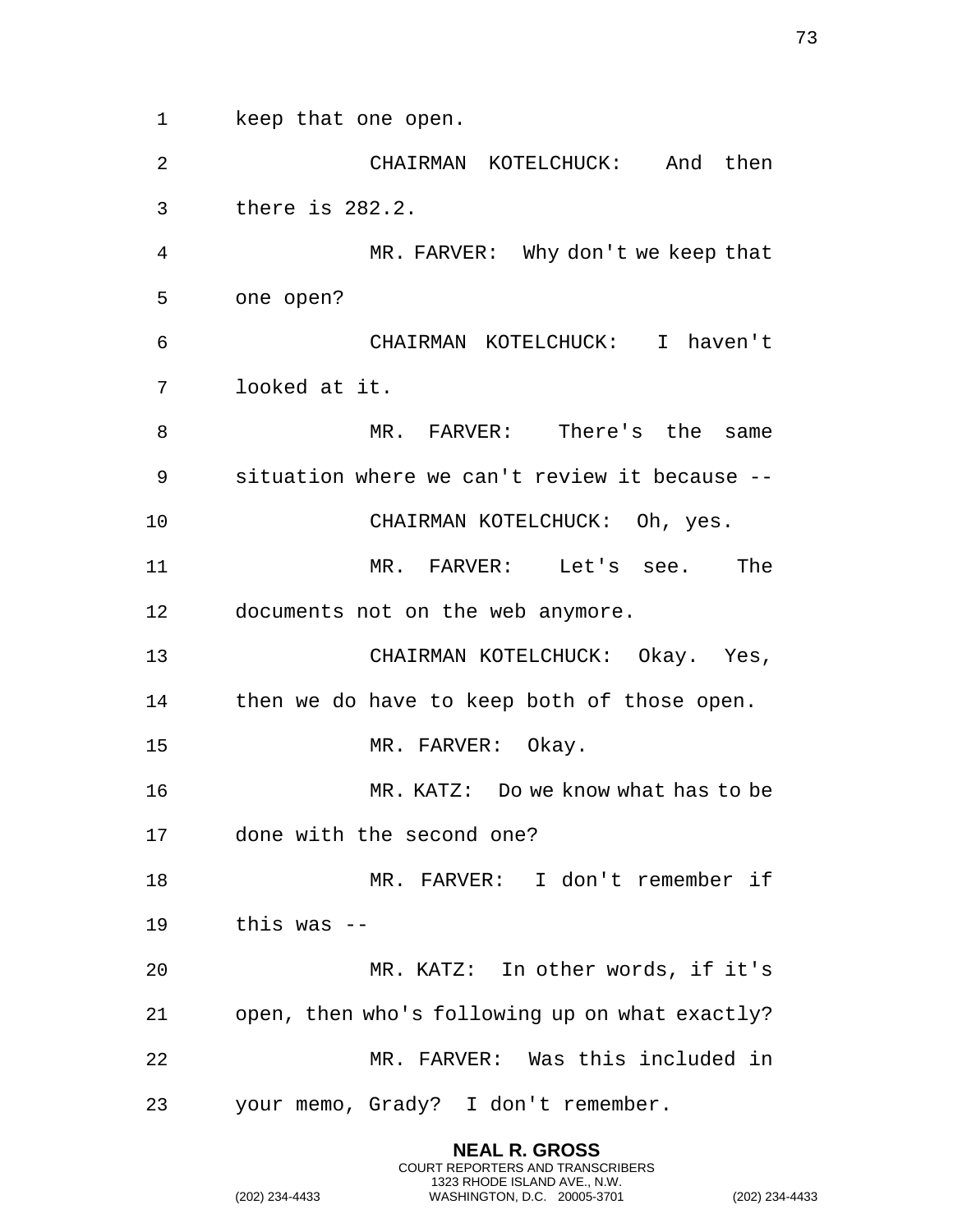| 1  | DR. MAURO: I think your memo was                |
|----|-------------------------------------------------|
| 2  | limited to external, Grady.                     |
| 3  | MR. CALHOUN: That's true.                       |
| 4  | MR. FARVER: Okay.                               |
| 5  | MR. KATZ: Okay. So do you need                  |
| 6  | more information from Grady before you can      |
| 7  | respond further, Doug?                          |
| 8  | MR. CALHOUN: Yes, because I                     |
| 9  | believe that I made the mistake of assuming why |
| 10 | they were both the same and I didn't even ask   |
| 11 | for a response on the internal.                 |
| 12 | MR. KATZ: Oh, okay. Alright. So                 |
| 13 | that will be a follow-up from Grady, too.       |
| 14 | CHAIRMAN KOTELCHUCK: Okay. We                   |
| 15 | have about 15 more minutes, so let's go on to   |
| 16 | Bridgeport Brass.                               |
| 17 | MR. FARVER: Okay. Bridgeport                    |
| 18 | Brass has been pretty straightforward. There    |
| 19 | is an occupational medical dose from 1963 that  |
| 20 | just was omitted. Appears to be just omitted    |
| 21 | for no apparent reason. QA mistake.             |
| 22 | Other doses were applied correctly.             |
| 23 | So, and not sure what we can do with it --      |
|    | <b>NEAL R. GROSS</b>                            |

(202) 234-4433 WASHINGTON, D.C. 20005-3701 (202) 234-4433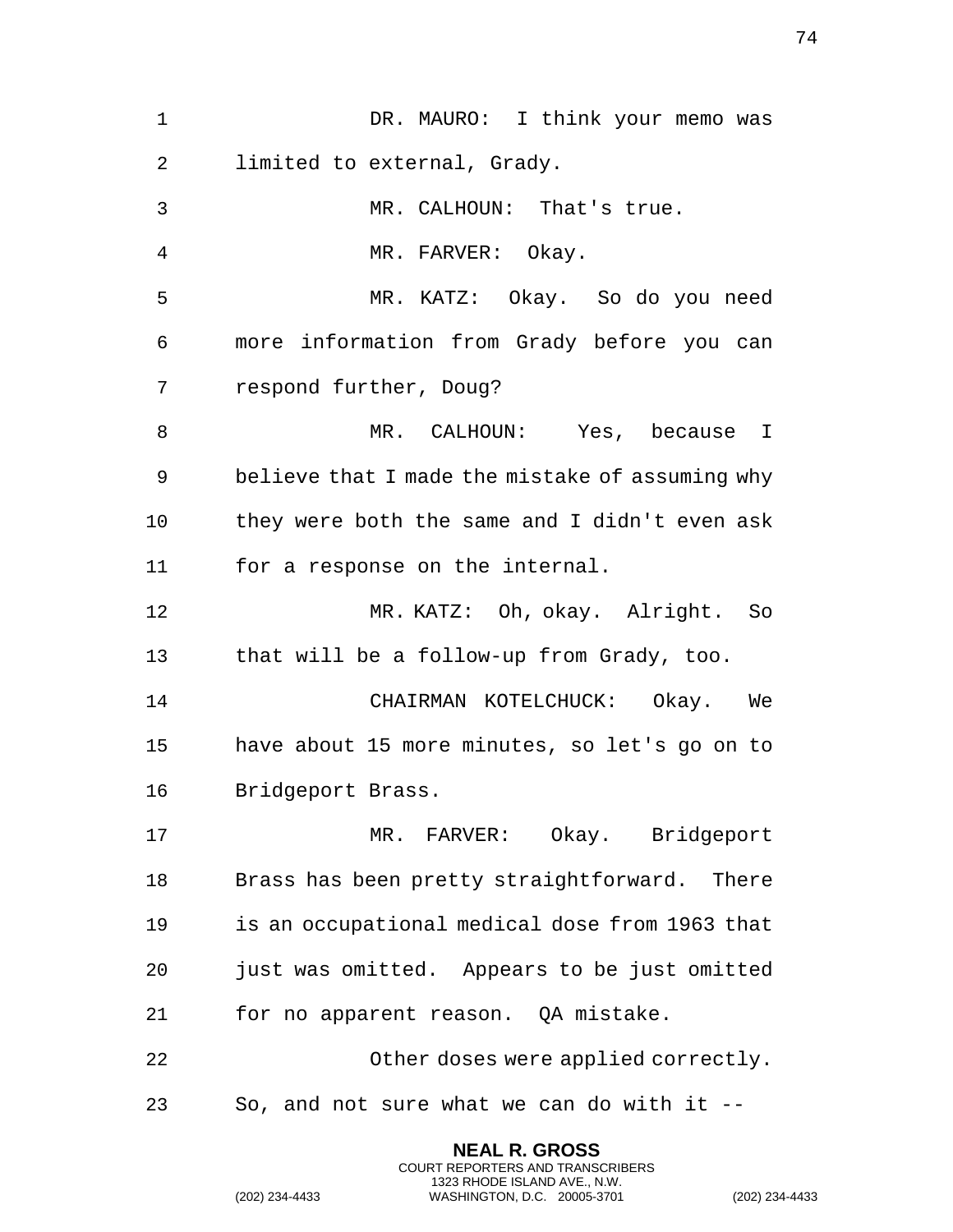| $\mathbf 1$ | CHAIRMAN KOTELCHUCK: Okay.                   |
|-------------|----------------------------------------------|
| 2           | MR. FARVER: -- other than mark it            |
| 3           | as a QA concern.                             |
| 4           | CHAIRMAN KOTELCHUCK: Right. And              |
| 5           | it will not affect the PoC significantly.    |
| 6           | Alright. Then that seems straightforward and |
| 7           | closeable. That is a QA mistake.             |
| 8           | Any other Subcommittee Members want          |
| 9           | to comment or --                             |
| 10          | MEMBER MUNN: No, sounds                      |
| 11          | appropriate.                                 |
| 12          | CHAIRMAN KOTELCHUCK: Okay. Then              |
| 13          | we will close it.                            |
| 14          | MR. FARVER: Okay. And that's it              |
| 15          | for that matrix.                             |
| 16          | CHAIRMAN<br>KOTELCHUCK:<br>Okay.             |
|             | 17 Bridgeport Brass. Right. Isn't there --   |
| 18          | MR. FARVER: There are --                     |
| 19          | CHAIRMAN KOTELCHUCK: -- a 308.2?             |
| 20          | MR. FARVER; There are some that              |
| 21          | are at the previous -- well, 308.2?          |
| 22          | CHAIRMAN KOTELCHUCK: Yes. I just             |
| 23          | haven't looked at it, but it is there.       |

(202) 234-4433 WASHINGTON, D.C. 20005-3701 (202) 234-4433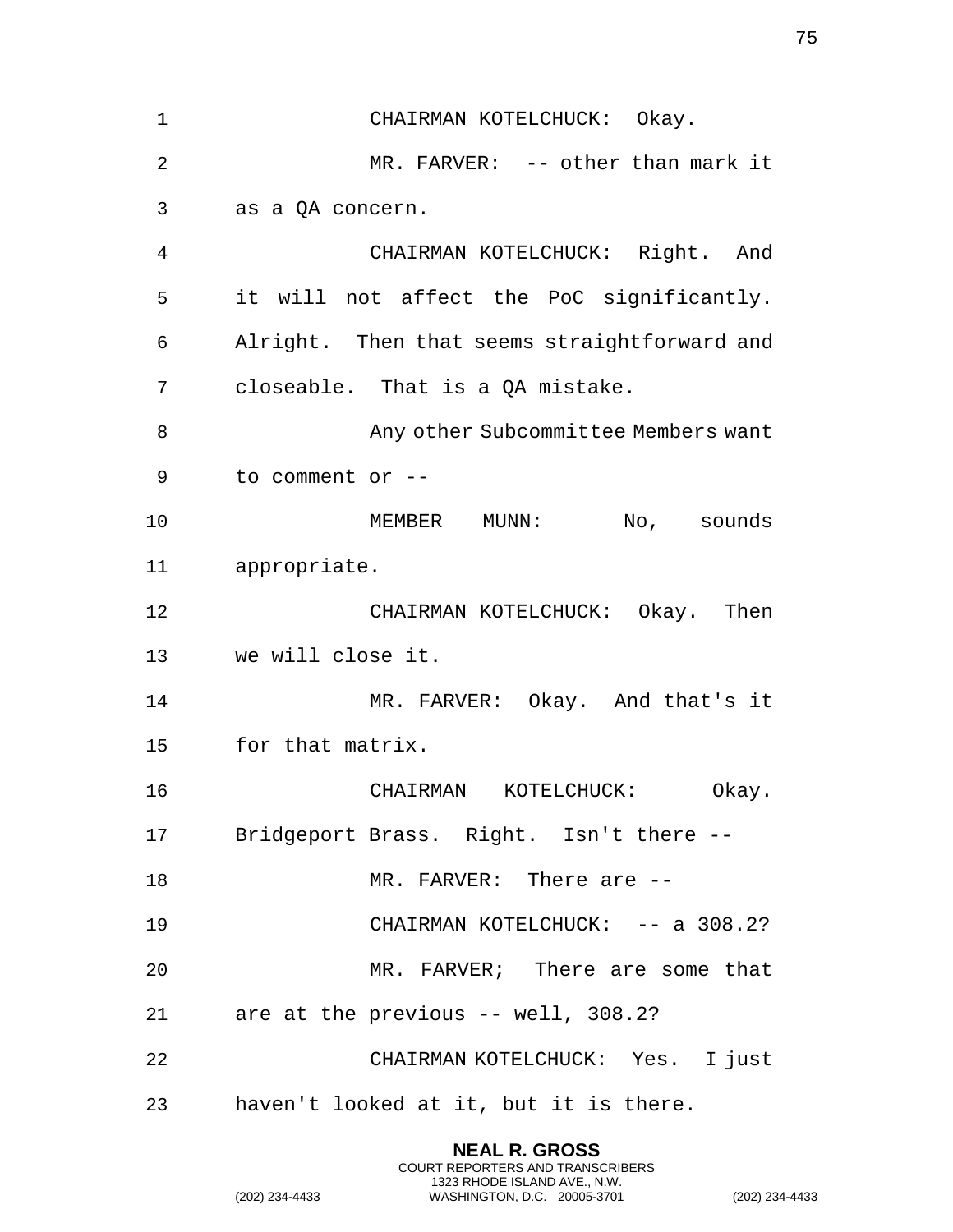| $\mathbf 1$     | MR. FARVER: Oh, it is there?                    |
|-----------------|-------------------------------------------------|
| 2               | Okay. I apologize.                              |
| 3               | MEMBER MUNN: There's both. We                   |
| 4               | have agreement and closure, the matrix says.    |
| 5               | CHAIRMAN KOTELCHUCK: Yes. Okay.                 |
| 6               | We do have that. Therefore statement --         |
| 7               | MR. FARVER: Yes, this is another                |
| 8               | one of these where we --                        |
| 9               | CHAIRMAN KOTELCHUCK: Yes.                       |
| 10              | MEMBER MUNN: You're relying on                  |
| 11 <sup>1</sup> | what the CATI said.                             |
| 12              | CHAIRMAN KOTELCHUCK: Yes.                       |
| 13              | MEMBER MUNN: Yes.                               |
| 14              | CHAIRMAN KOTELCHUCK: Okay. Then                 |
| 15              | we close that. There's an observation.          |
| 16              | MR. FARVER: Hang on. Observation                |
| 17              | was that the derived upper 95th percentile      |
| 18              | external doses in table 4.1 appear to be low by |
| 19              | a factor of two. Then saying the TBD's been     |
| 20              | modified. And I assume SC&A has reviewed it     |
| 21              | since then and agrees with the changes.         |
| 22              | CHAIRMAN KOTELCHUCK:<br>Let me                  |
| 23              | understand why this is an observation and not   |
|                 |                                                 |

(202) 234-4433 WASHINGTON, D.C. 20005-3701 (202) 234-4433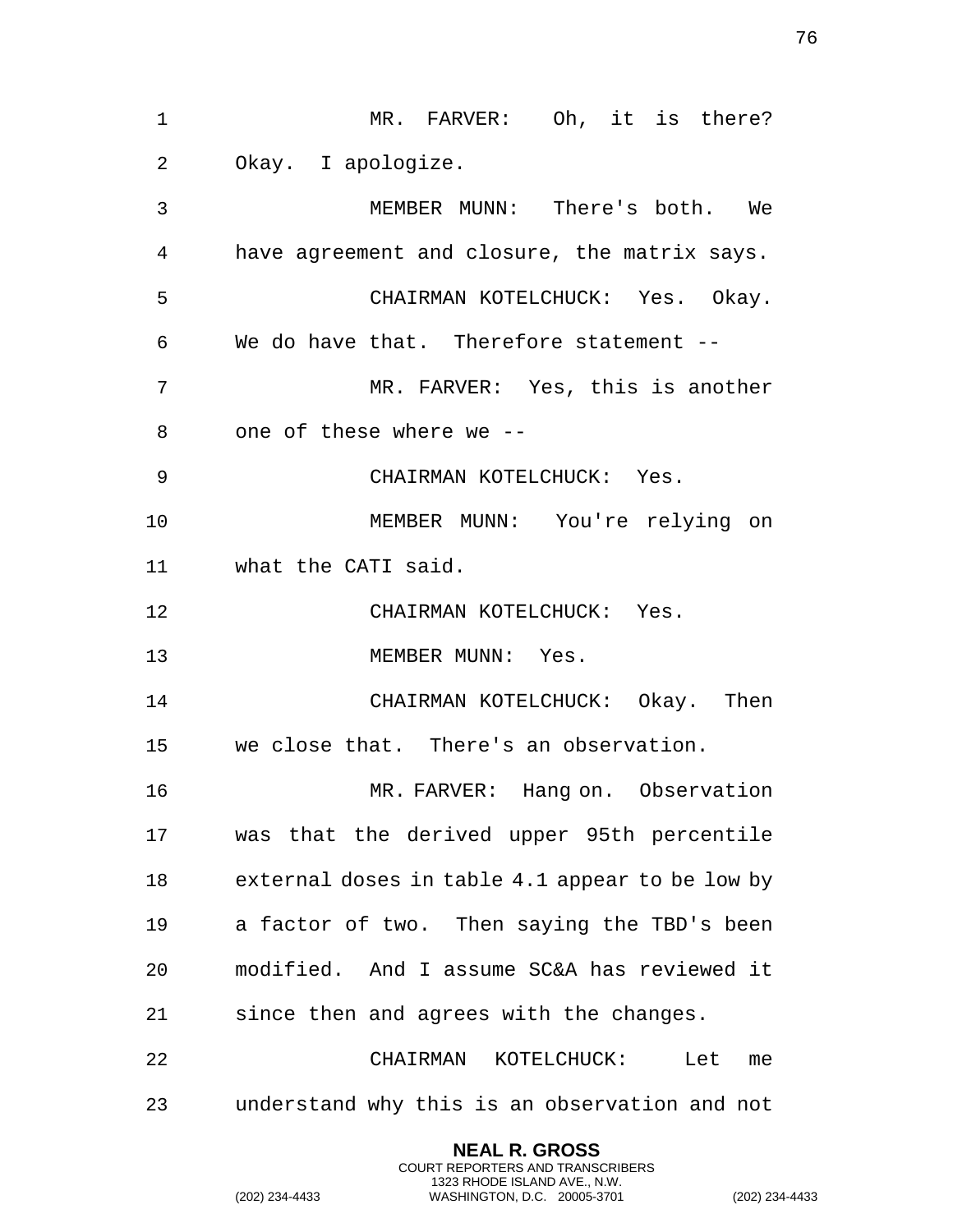a finding. Oh, I'm sorry. I'm looking at Observation 2. Excuse me. Observation 1 you're talking about. MR. FARVER: Right. I would have

 to go back and check the DR. I'm not sure. Let's see, I have 308 at 13. Okay. Just for a little background, PoC was about 22 percent. Was not compensated. And let's go down to my observations.

10 DR. MAURO: Doug, I can't see the full screen, so what site is this?

 MR. FARVER: This is Bridgeport Brass.

 DR. MAURO: Oh, one of my favorites. Okay.

 MR. FARVER: I'm just looking up the observations and why they're observations and not findings.

 MEMBER MUNN: Yes, in terms of outcome it really isn't an issue, but -- 21 MR. FARVER: No.

 MEMBER MUNN: Yes, the question is -- it would appear just from the statement

> **NEAL R. GROSS** COURT REPORTERS AND TRANSCRIBERS 1323 RHODE ISLAND AVE., N.W.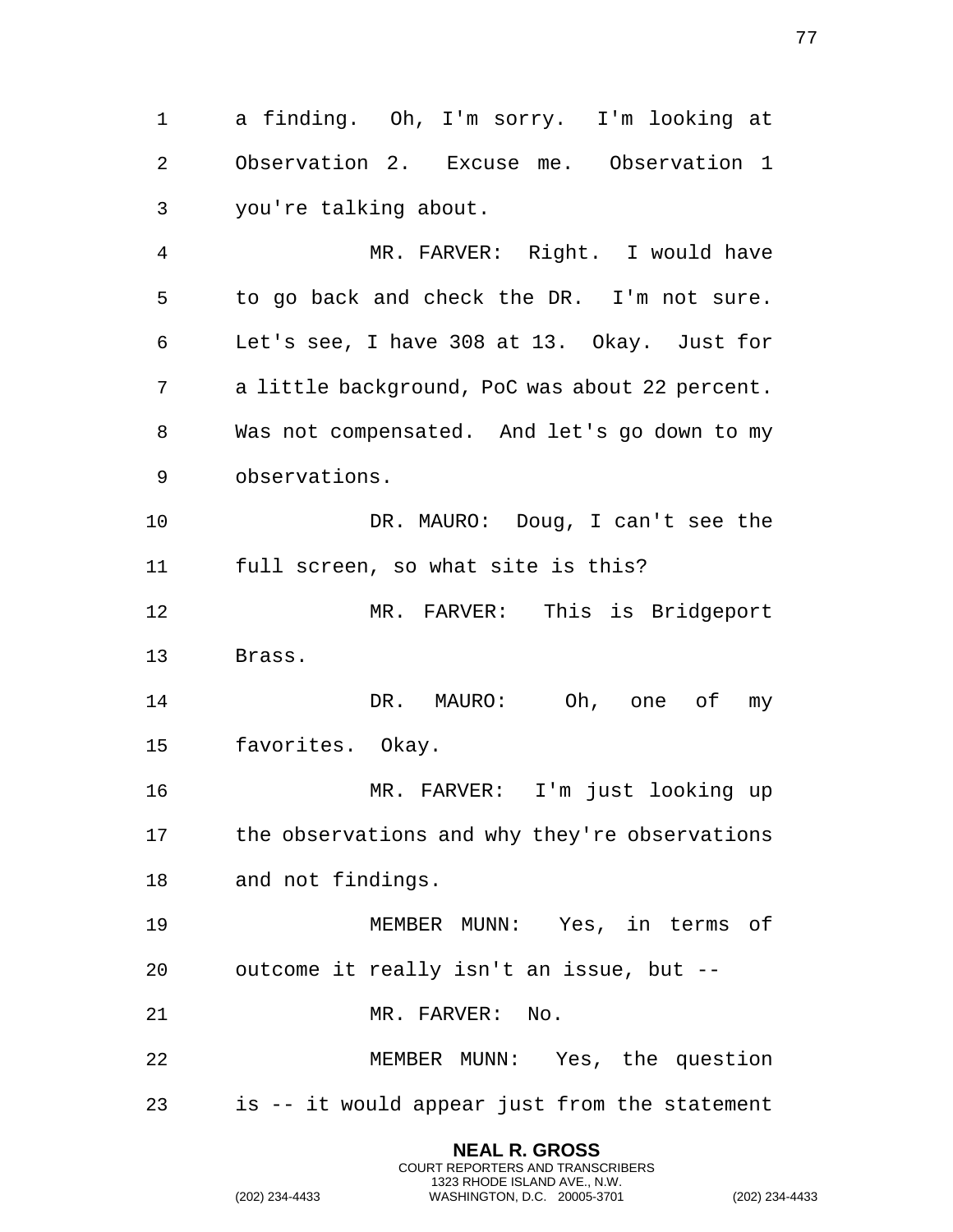it would appear to rise to the level of a finding. CHAIRMAN KOTELCHUCK: Yes, that's my concern. And I see both Observation 1 and 2 are the same in that respect. MR. FARVER: The reason we didn't make this a finding is because two previous cases identified findings concerning the values in table 4.1. So we've identified it before. CHAIRMAN KOTELCHUCK: Can you scroll -- are you talking about -- MR. FARVER: I'm looking at the case file. CHAIRMAN KOTELCHUCK: The 308.1 and 2? Could you scroll up a little bit just to let us see that? MEMBER MUNN: Yes, and Observation 2, the reason for that is fairly clear. It's a transcription error, but -- MR. FARVER: Observation 1 is because we've identified it as a finding twice before.

> **NEAL R. GROSS** COURT REPORTERS AND TRANSCRIBERS 1323 RHODE ISLAND AVE., N.W.

(202) 234-4433 WASHINGTON, D.C. 20005-3701 (202) 234-4433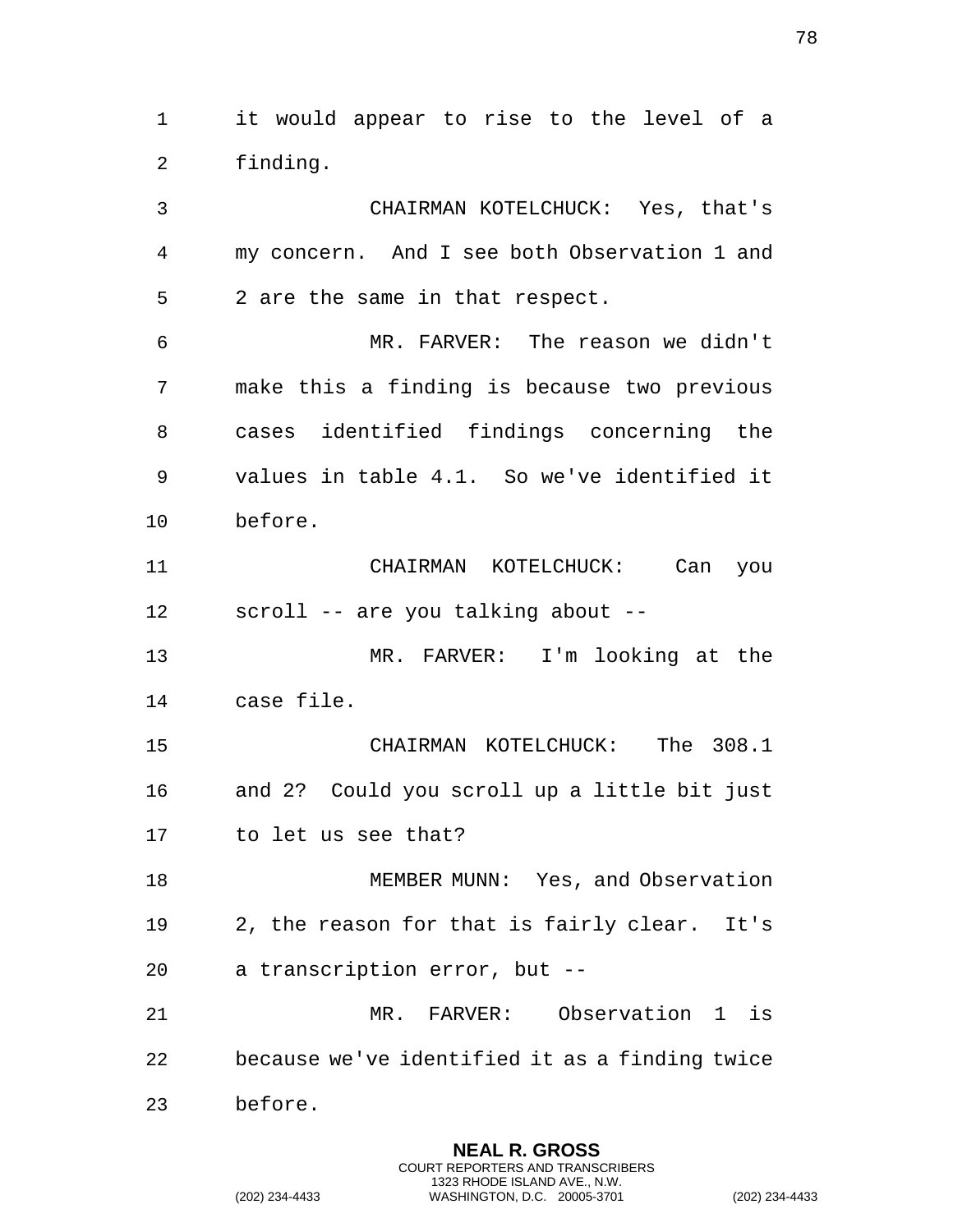| $\mathbf 1$ | MR. KATZ: Doug, can you just                     |
|-------------|--------------------------------------------------|
| 2           | clarify, for the same case or for other cases?   |
| 3           | MR. FARVER: For other cases.                     |
| 4           | MR. KATZ: Okay. But then, so I                   |
| 5           | don't recall why would that not remain a finding |
| 6           | as long as it's --                               |
| 7           | MR. FARVER: Probably because                     |
| 8           | either it was being discussed at the time and    |
| 9           | we didn't see a need to make it another finding  |
| 10          | since it was already in discussion.              |
| 11          | $MR. KATZ: I mean, I'm not saying --$            |
| 12          | I think really a problem with any specific case  |
| 13          | and the dose that's derived from that should     |
| 14          | still be a finding whether it's already being    |
| 15          | discussed or not.                                |
| 16          | CHAIRMAN<br>KOTELCHUCK:<br>Yes,<br>I             |
| 17          | agree.                                           |
| 18          | MR. KATZ: But just to get the                    |
| 19          | accounting right for the end of the day I think  |
| 20          | $it's$ --                                        |
| 21          | MR. FARVER: Yes, I mean we have                  |
| 22          | done this before with the --                     |
| 23          | CHAIRMAN KOTELCHUCK: If it was in                |
|             |                                                  |

(202) 234-4433 WASHINGTON, D.C. 20005-3701 (202) 234-4433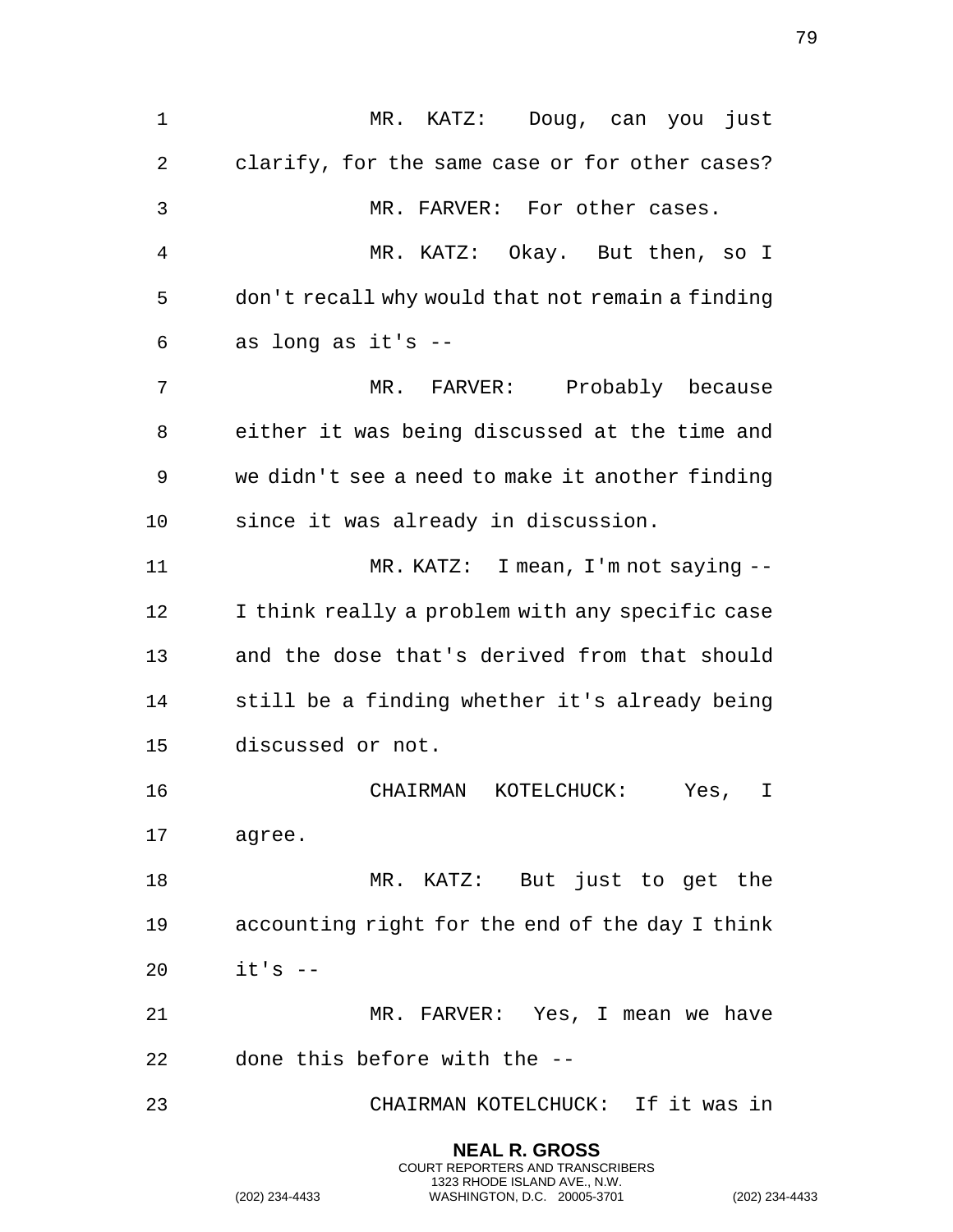10 cases, it would be 10 findings.

| $\overline{2}$ | $MR.$ FARVER: $--$ iso and the                   |
|----------------|--------------------------------------------------|
| 3              | rotational geometries for certain cancers.       |
| 4              | CHAIRMAN KOTELCHUCK: Yes.                        |
| 5              | MR. FARVER: Remember that                        |
| 6              | discussion? We've done this before where         |
| 7              | we've made several findings and then since it    |
| 8              | was brought up again, we just started to make    |
| 9              | it an observation since it was already a finding |
| 10             | and being discussed.                             |
| 11             | CHAIRMAN KOTELCHUCK: But I don't                 |
| 12             | agree with that approach. If it was a finding    |
| 13             | before in another case, it's a finding in this   |
| 14             | case.                                            |
| 15             | MR. KATZ: Yes, I agree with Dave,                |
| 16             | because it's not only -- it's going to skew your |
| 17             | statistics.                                      |
| 18             | CHAIRMAN KOTELCHUCK: That's                      |
| 19             | right.                                           |
| 20             | MR. FARVER: Okay.                                |
| 21             | CHAIRMAN KOTELCHUCK: Both of                     |
| 22             | those should be findings.                        |
| 23             | MR. FARVER: Well, let me check the               |

**NEAL R. GROSS** COURT REPORTERS AND TRANSCRIBERS 1323 RHODE ISLAND AVE., N.W.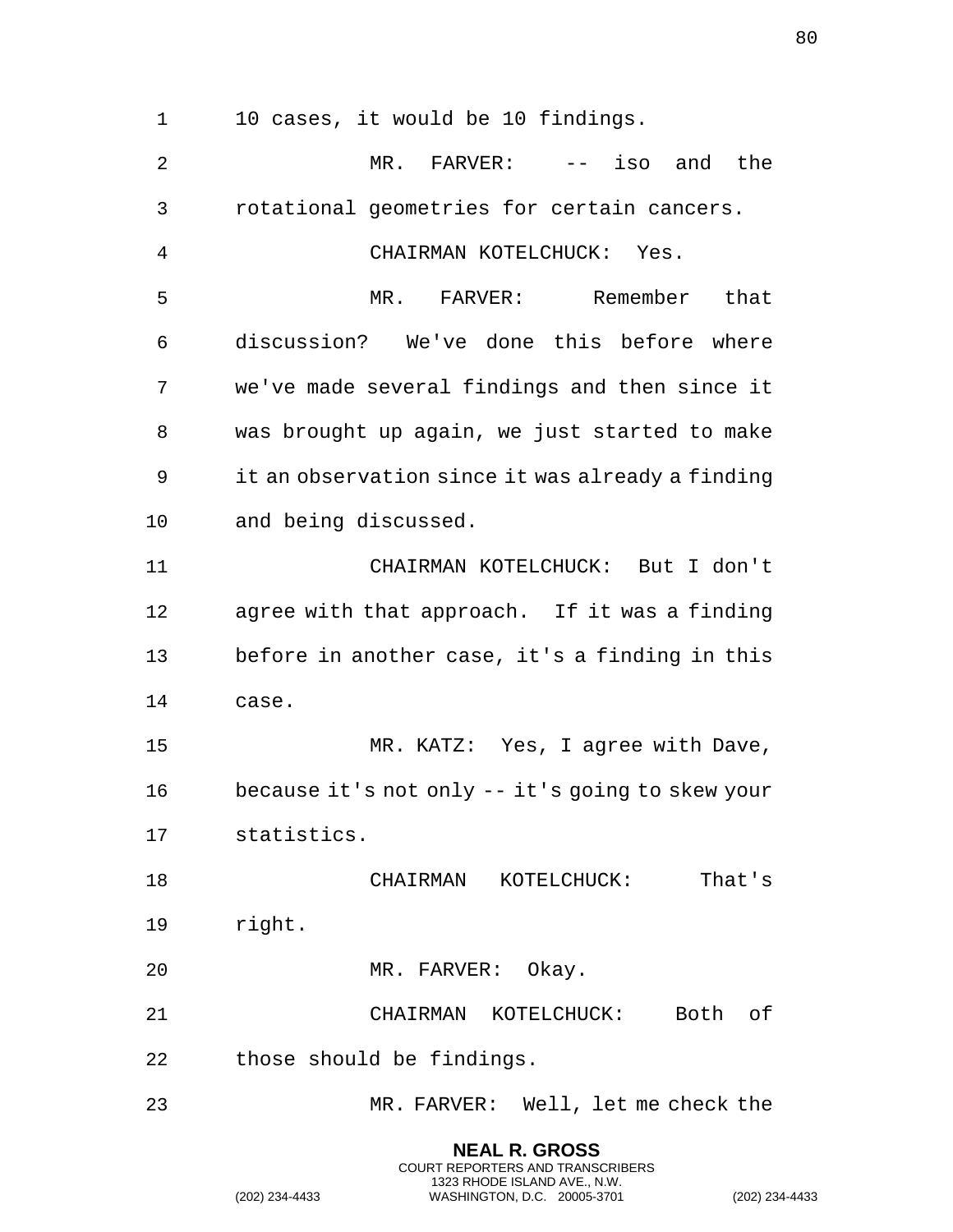second one and see why we did what we did. DR. BUCHANAN: This is Ron Buchanan, SC&A. If the DR though followed the table in the TBD correctly, is that still a DR error or -- that's a problem with the TBD, not the -- (Simultaneous speaking) MR. KATZ: Yes, but a problem with the TBD that's using a DR is still a finding for the DR. 11 DR. BUCHANAN: Okay. MR. KATZ: Yes. CHAIRMAN KOTELCHUCK: That's right. MEMBER MUNN: Yes, but if that's true in Observation 1, that shouldn't be true in Observation 2. In Observation 2 it's clearly pointed out that it's a transcription error. MR. FARVER: It is a transcription error. MEMBER MUNN: And that takes it out of the realm of a finding.

> **NEAL R. GROSS** COURT REPORTERS AND TRANSCRIBERS 1323 RHODE ISLAND AVE., N.W.

(202) 234-4433 WASHINGTON, D.C. 20005-3701 (202) 234-4433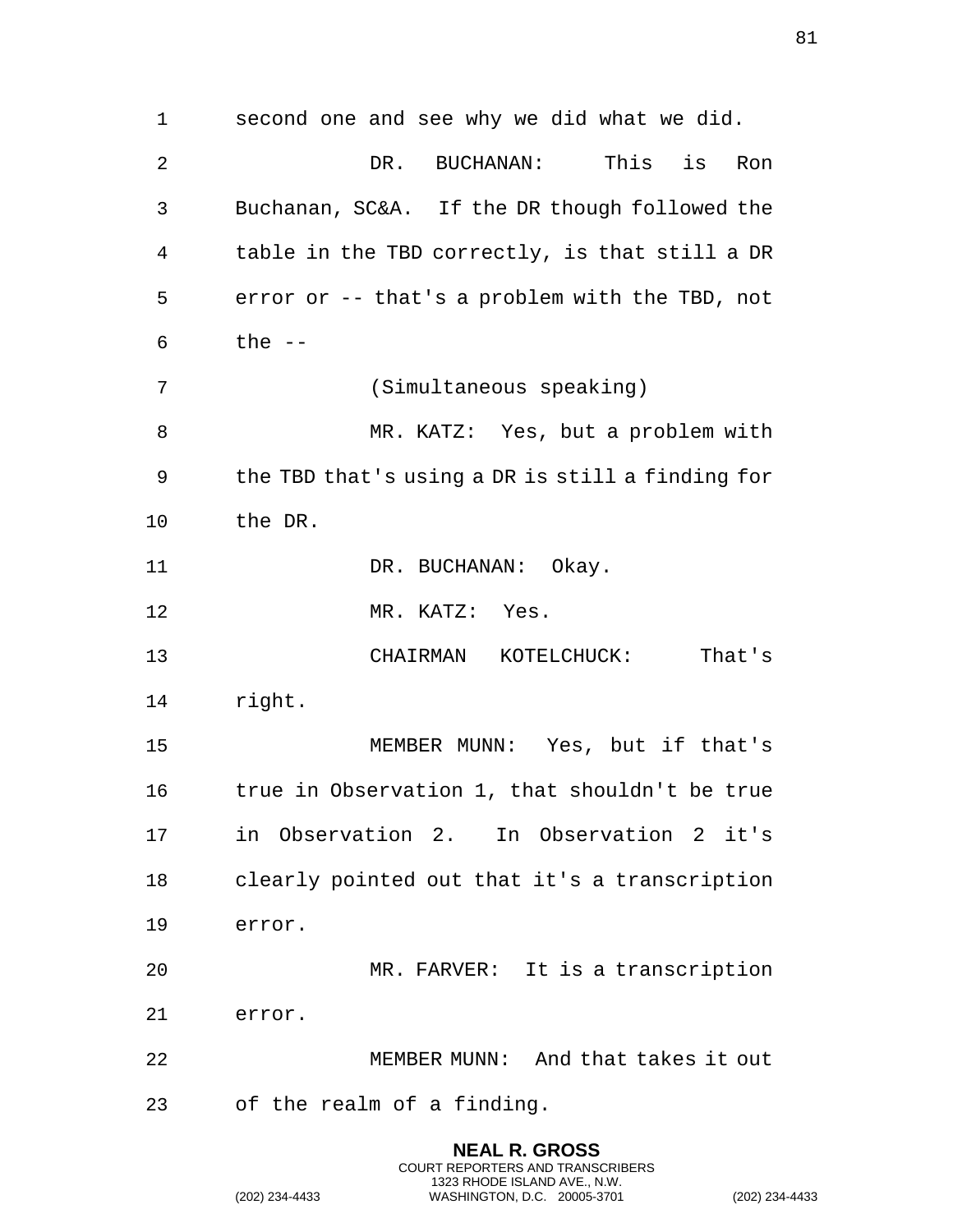| $\mathbf 1$    | MR. FARVER: It's a bioassay result              |
|----------------|-------------------------------------------------|
| 2              | that is transcribed as a 10 times higher than   |
| 3              | it is in the record.                            |
| $\overline{4}$ | MEMBER MUNN: Yes, that's a QA                   |
| 5              | issue. That's not a --                          |
| 6              | MR. KATZ: Well, that's a finding.               |
| 7              | CHAIRMAN KOTELCHUCK: Well, a QA                 |
| 8              | issue is finding.                               |
| 9              | MEMBER MUNN: Well, okay.                        |
| 10             | DR. MAURO: This is John. Did the                |
| 11             | transcription error result is just a text error |
| 12             | where they said something, but they actually    |
| 13             | used the correct number in the dose             |
| 14             | reconstruction? Because if that's the case, I   |
| 15             | could see that being an observation, if it was  |
| 16             | just a typo. But if it carried through, I think |
| 17             | you're right, it's a finding.                   |
| 18             | CHAIRMAN KOTELCHUCK: Yes.                       |
| 19             | Observation 2, the transcription error made it  |
| 20             | off by a factor of 10. So that's a finding.     |
| 21             | MR. KATZ: Right.                                |
| 22             | MEMBER MUNN: Yes, I guess so.                   |
| 23             | MR. FARVER: Okay.                               |
|                |                                                 |

(202) 234-4433 WASHINGTON, D.C. 20005-3701 (202) 234-4433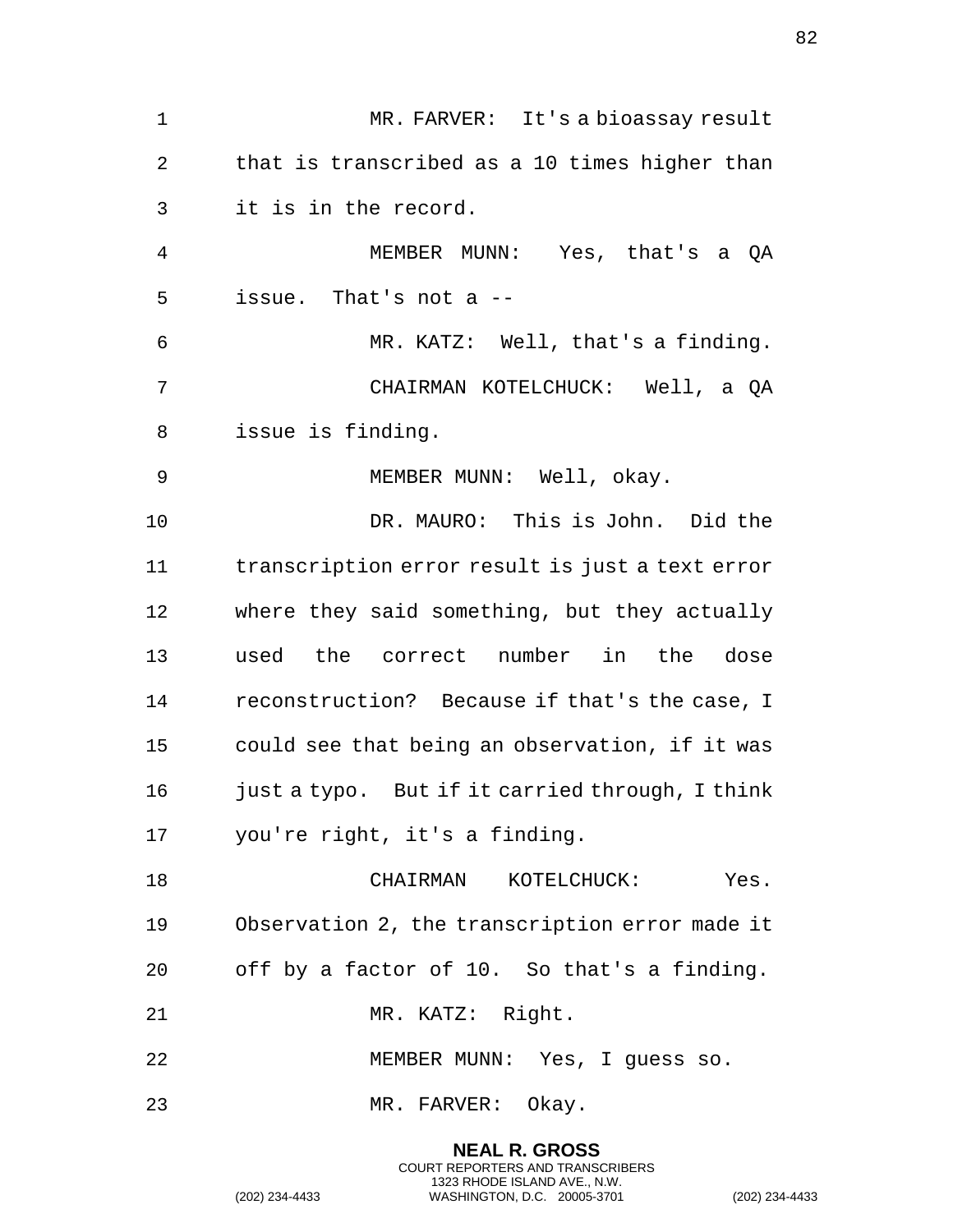| $\mathbf 1$ | CHAIRMAN KOTELCHUCK: So you will                   |
|-------------|----------------------------------------------------|
| 2           | need to change that to finding.                    |
| 3           | MR. FARVER: Change both                            |
| 4           | observations to findings.                          |
| 5           | CHAIRMAN KOTELCHUCK: Okay.                         |
| 6           | MR. KATZ: Just to be clear, these are              |
| 7           | unequivocal and can be closed, right?              |
| 8           | CHAIRMAN KOTELCHUCK: Right.                        |
| 9           | MR. KATZ: Right.                                   |
| 10          | MR. FARVER: Yes.                                   |
| 11          | MR. KATZ: Okay.                                    |
| 12          | CHAIRMAN KOTELCHUCK:<br>$\mathbf{I}$<br>mean,      |
| 13          | absolutely.                                        |
| 14          | MR. KATZ: Yes, okay. Thanks.                       |
| 15          | CHAIRMAN KOTELCHUCK: Is that --                    |
| 16          | does that -- other Members of the Subcommittee?    |
|             | 17 1 I think that's correct that they should be -- |
| 18          | MEMBER MUNN: Yes, there's nothing                  |
| 19          | else could be done.                                |
| 20          | MEMBER GRIFFON: Yes, I agree on                    |
| 21          | both, John. Findings and closed.                   |
| 22          | CHAIRMAN KOTELCHUCK: Good.                         |
| 23          | MEMBER CLAWSON: This is Brad. I                    |
|             | <b>NEAL R. GROSS</b>                               |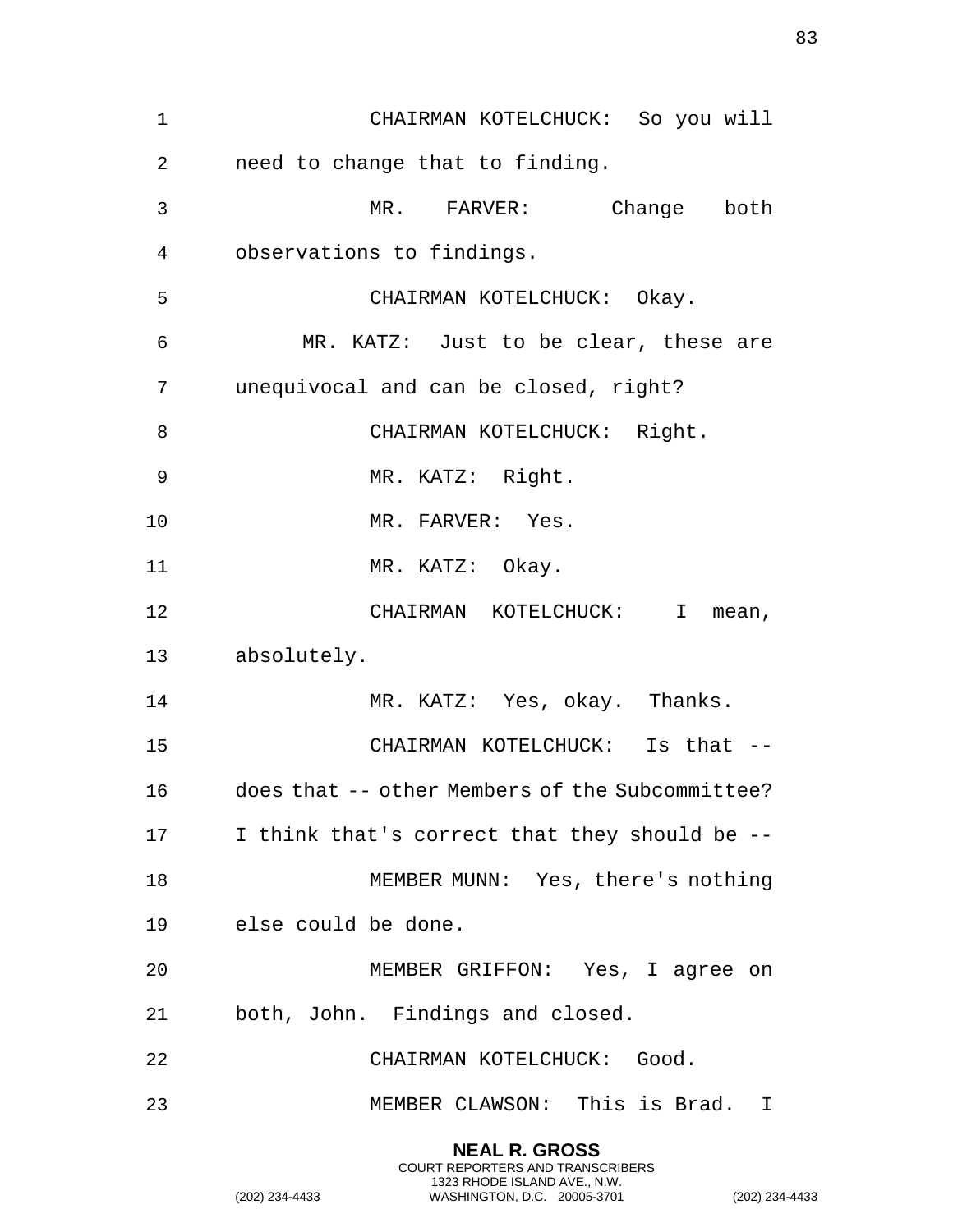agree.

| 2  | CHAIRMAN KOTELCHUCK: Good.<br>And              |
|----|------------------------------------------------|
| 3  | we'll have our statistics in order and our     |
| 4  | closure taken care of. Okay. Good.             |
| 5  | It is 11:55. I think that finishes             |
| 6  | Copper, right? We're on Copper?                |
| 7  | MR. FARVER: That was Bridgeport                |
| 8  | Brass.                                         |
| 9  | CHAIRMAN KOTELCHUCK: That's                    |
| 10 | Bridgeport Brass. Excuse me.                   |
| 11 | Then is that it? That may be it for            |
| 12 | this --                                        |
| 13 | MR. FARVER: There are<br>some                  |
| 14 | observations for case 314.                     |
| 15 | CHAIRMAN KOTELCHUCK: Yes.                      |
| 16 | MR. FARVER: Let me get caught up on            |
| 17 | my note taking here.                           |
| 18 | CHAIRMAN KOTELCHUCK: If folks                  |
| 19 | wouldn't mind, we could -- let's see. If we're |
| 20 | just dealing with three observations, this     |
| 21 | would close them. This would finish the file,  |
| 22 | which I would love to do, if folks don't mind  |
| 23 | spending a few more minutes. If it gets        |

**NEAL R. GROSS** COURT REPORTERS AND TRANSCRIBERS 1323 RHODE ISLAND AVE., N.W.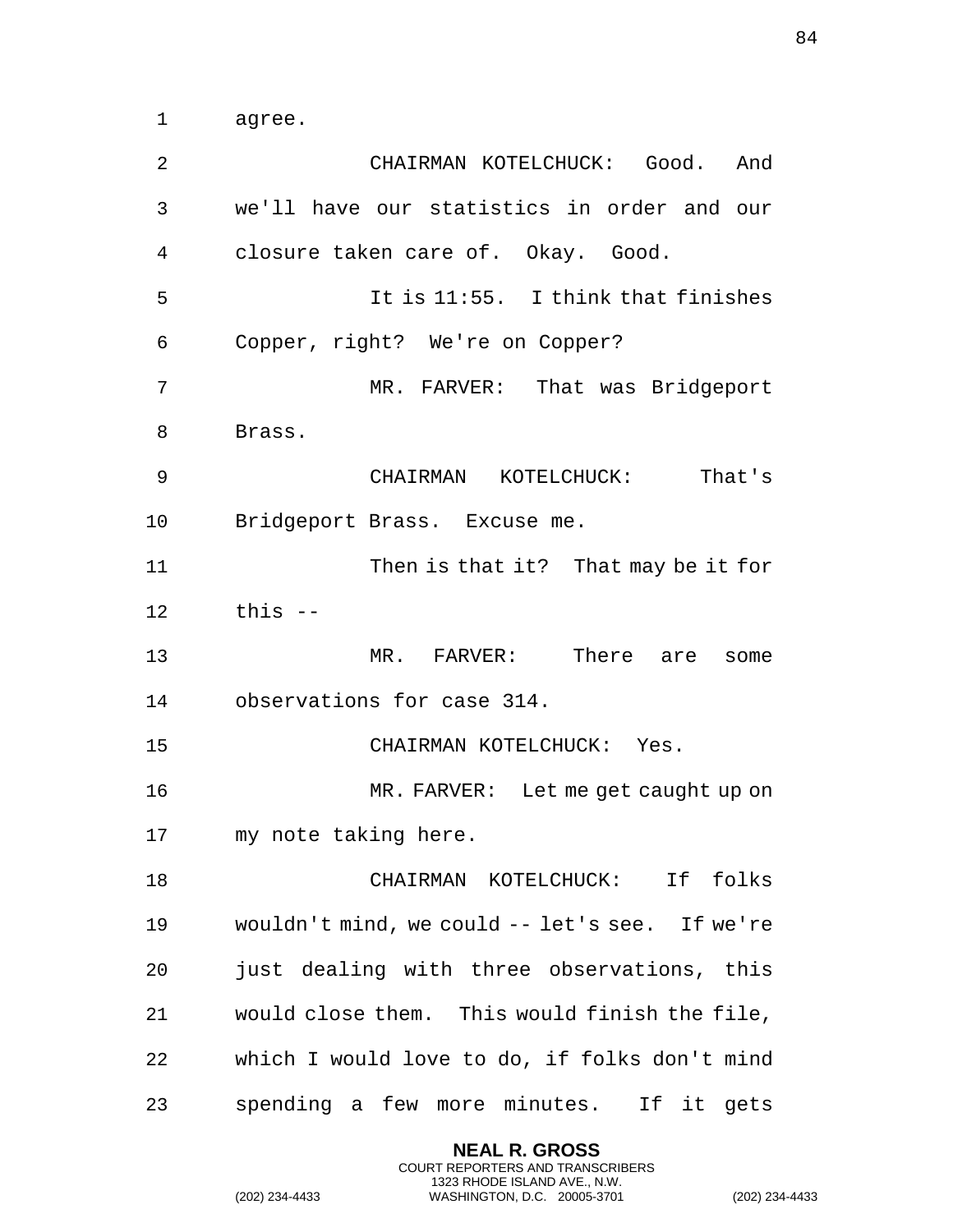lengthy, we'll break and come back to it. MEMBER MUNN: It would be nice if we could wipe up both the Copper and Brass, yes. CHAIRMAN KOTELCHUCK: Yes. Right. MR. FARVER: Okay. I'm just catching up on my matrix here. Hold on. 8 CHAIRMAN KOTELCHUCK: Sure. While you're looking, of course to say that we complete the file doesn't mean that the file is closed. We have four open findings that will have to be resolved in the future. So it would just be psychologically nice to have only one file to go to close what we can for today. But we will not close 10 through 13 today. MEMBER MUNN: But for today's agenda. 18 CHAIRMAN KOTELCHUCK: Yes. MEMBER MUNN: Which is probably good timing. I appear to have lost Live Meeting on my computer. CHAIRMAN KOTELCHUCK: Well, Doug, unless you're --

> **NEAL R. GROSS** COURT REPORTERS AND TRANSCRIBERS 1323 RHODE ISLAND AVE., N.W.

(202) 234-4433 WASHINGTON, D.C. 20005-3701 (202) 234-4433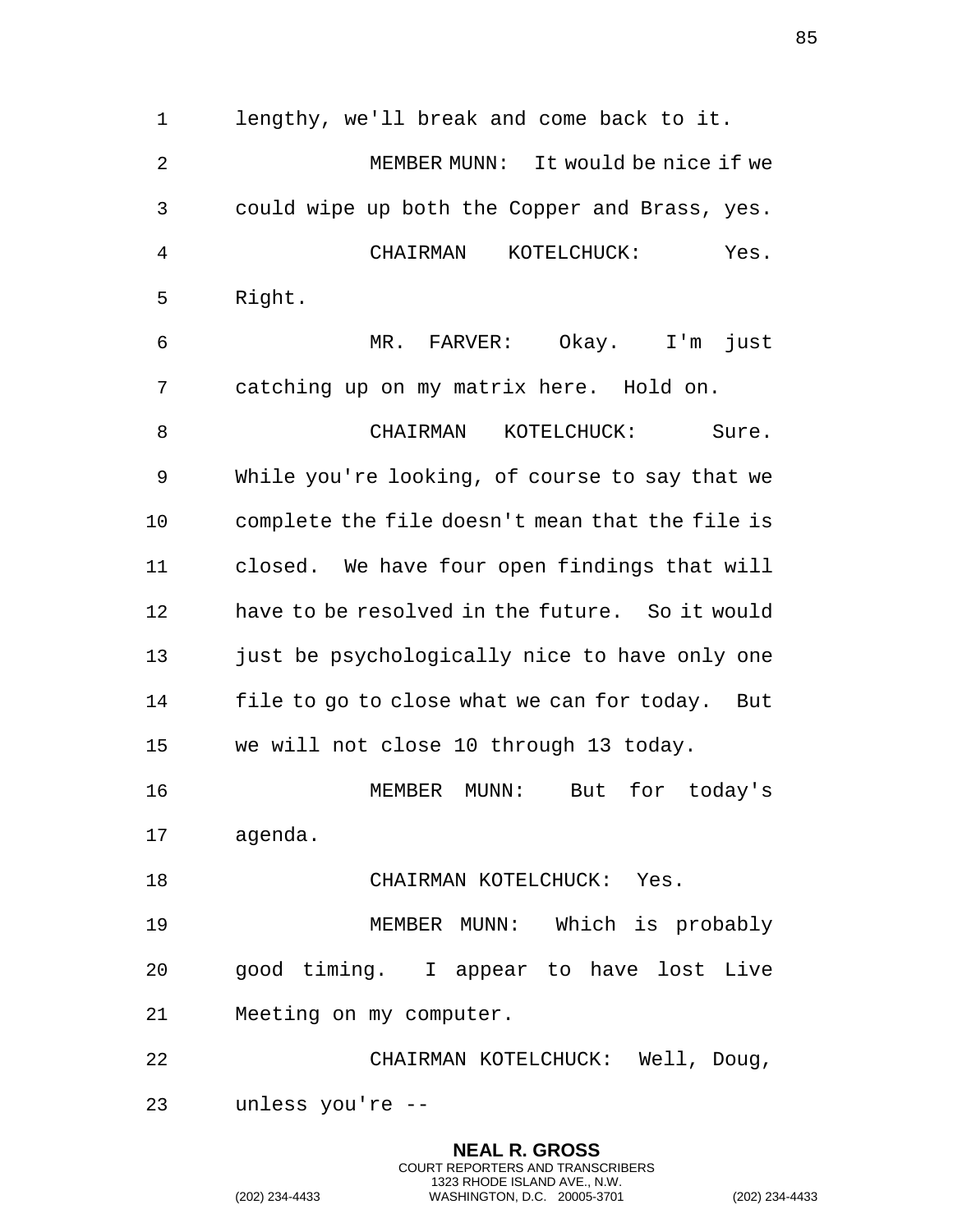| 1  | MR. FARVER: I'm calling up the                 |
|----|------------------------------------------------|
| 2  | case now.                                      |
| 3  | And<br>CHAIRMAN KOTELCHUCK:                    |
| 4  | hopefully --                                   |
| 5  | MR. FARVER: Okay. So uranium                   |
| 6  | mill in Monticello. I just wanted to make sure |
| 7  | it wasn't more Bridgeport and --               |
| 8  | CHAIRMAN KOTELCHUCK: Right. Oh,                |
| 9  | that's the uranium mill. Okay. That's the      |
| 10 | uranium mill at Monticello. Okay.              |
| 11 | DR. MAURO: That's the next one                 |
| 12 | we're going to be doing after the break?       |
| 13 | MR. FARVER: No, that's one we have             |
| 14 | three observations for.                        |
| 15 | CHAIRMAN KOTELCHUCK: Wanda, did                |
| 16 | you get back to the open meeting?              |
| 17 | MEMBER MUNN: Well, not quite yet,              |
| 18 | but I do have a signal page up in front of me, |
| 19 | so that in itself says that I've been logged   |
| 20 | off.                                           |
| 21 | CHAIRMAN KOTELCHUCK: Okay.                     |
| 22 | MEMBER MUNN: But I'll restart                  |
| 23 | here.                                          |
|    |                                                |

(202) 234-4433 WASHINGTON, D.C. 20005-3701 (202) 234-4433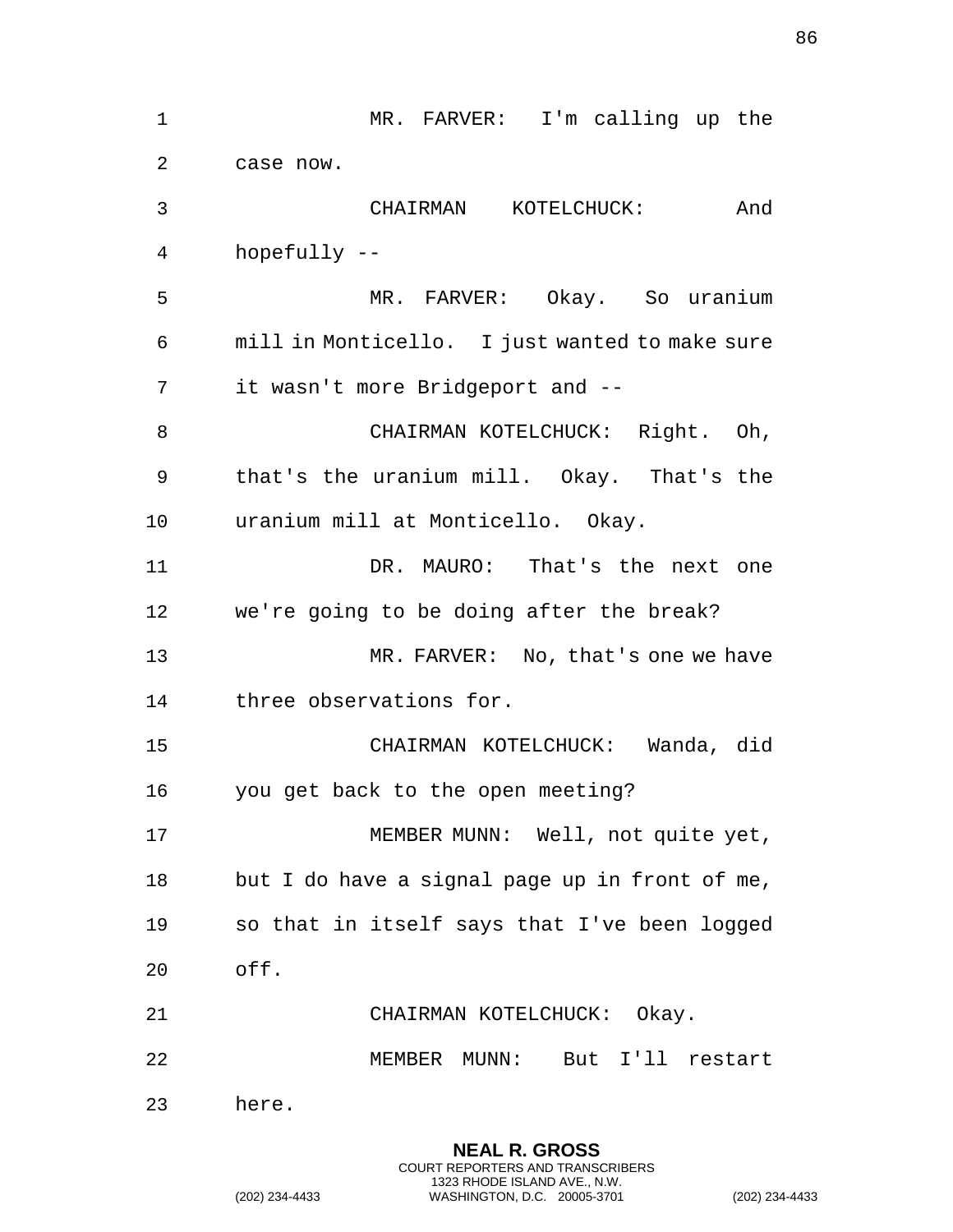| 1  | CHAIRMAN<br>KOTELCHUCK:<br>Okay.                 |
|----|--------------------------------------------------|
| 2  | Doug, you go ahead.                              |
| 3  | MR. FARVER: Okay.                                |
| 4  | CHAIRMAN KOTELCHUCK: Observation                 |
| 5  | $1$ .                                            |
| 6  | MR. FARVER: Observation is NIOSH                 |
| 7  | should explain why the 0.65 millirem per hour    |
| 8  | was specifically selected for use with this      |
| 9  | employee. And --                                 |
| 10 | DR. MAURO: I think I can help.                   |
| 11 | MR. FARVER: Thank you, John.                     |
| 12 | DR. MAURO: Monticello is one of a                |
| 13 | number of uranium mill tailing sites that are    |
| 14 | addressed in HASL-40. Picture this: There's      |
| 15 | a whole bunch of uranium mill tailings,          |
| 16 | Monticello being one of them. And you really     |
| 17 | can't do a dose reconstruction based on          |
| 18 | worker-specific exposure rates because the       |
| 19 | data are not there. But you can take advantage   |
| 20 | of really a wonderful document called HASL-40    |
| 21 | which summarizes I believe something like 9 or   |
| 22 | 10 uranium mill tailing sites with lots of data. |
| 23 | And it turns out that Monticello is one of the   |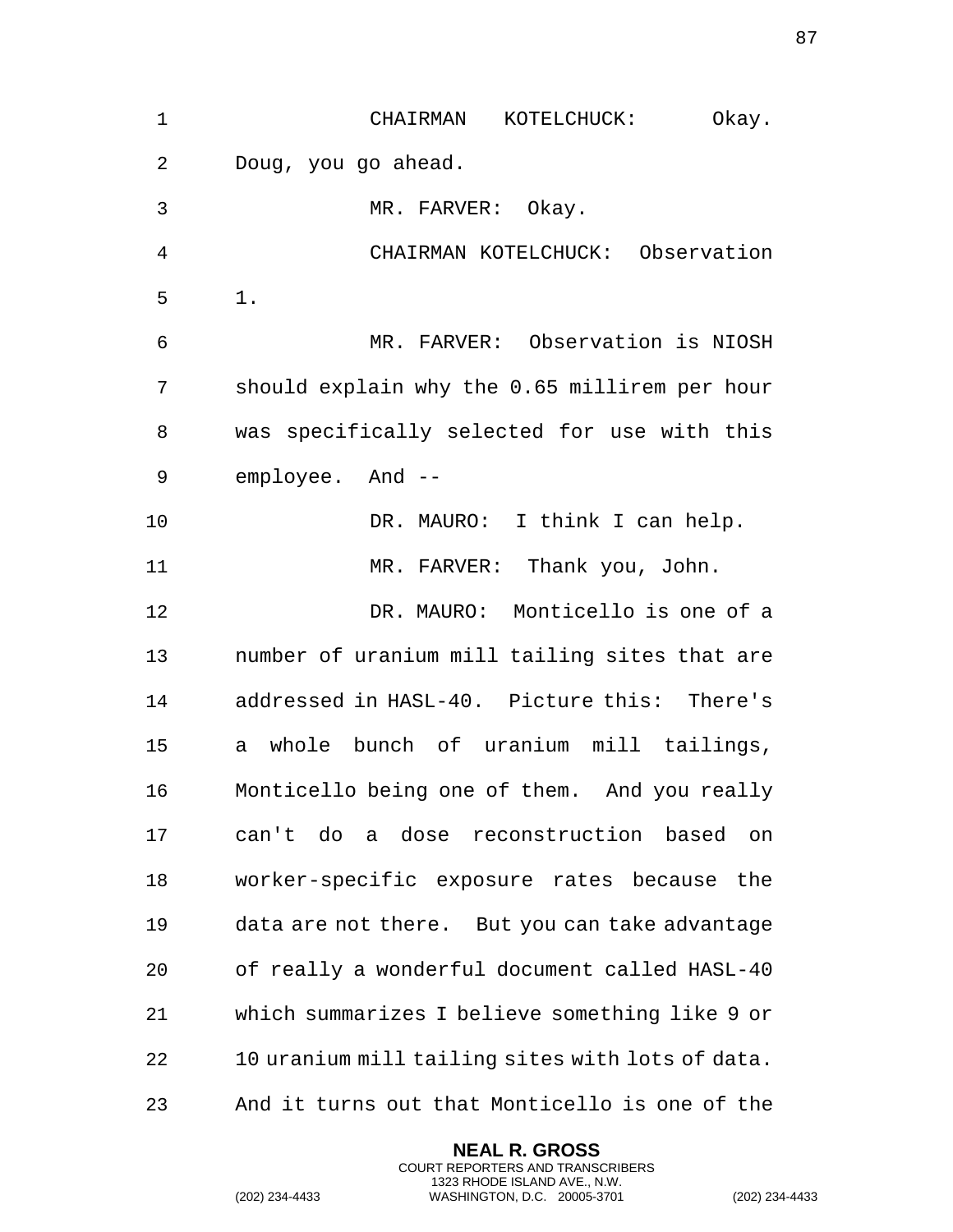nine that's in there that makes up the database.

2 And the concern I guess we originally had was how do we know you picked -- there's a range. For the HASL-40 there's a range. How do we know that the numbers, the exposure rate, the 0.65 millirem per hour really works well for this particular site, this particular person? And it turns out we were able to look at the data in HASL-40. And 10 there's the answer that the data were all there. Take a look at it. I think we're okay. This is NIOSH speaking. And we did and we think they're okay.

 So we think that HASL-40 is a great document as the basis for judging -- and the reason we know that Monticello wasn't some type of outlier is because HASL -- because Monticello is actually one of the nine or so -- I forget how many -- I think it was -- sites in there, and it actually falls more or less in the middle of the values. So the numbers that were picked were reasonable. Maybe that's the best way to say it.

> **NEAL R. GROSS** COURT REPORTERS AND TRANSCRIBERS 1323 RHODE ISLAND AVE., N.W.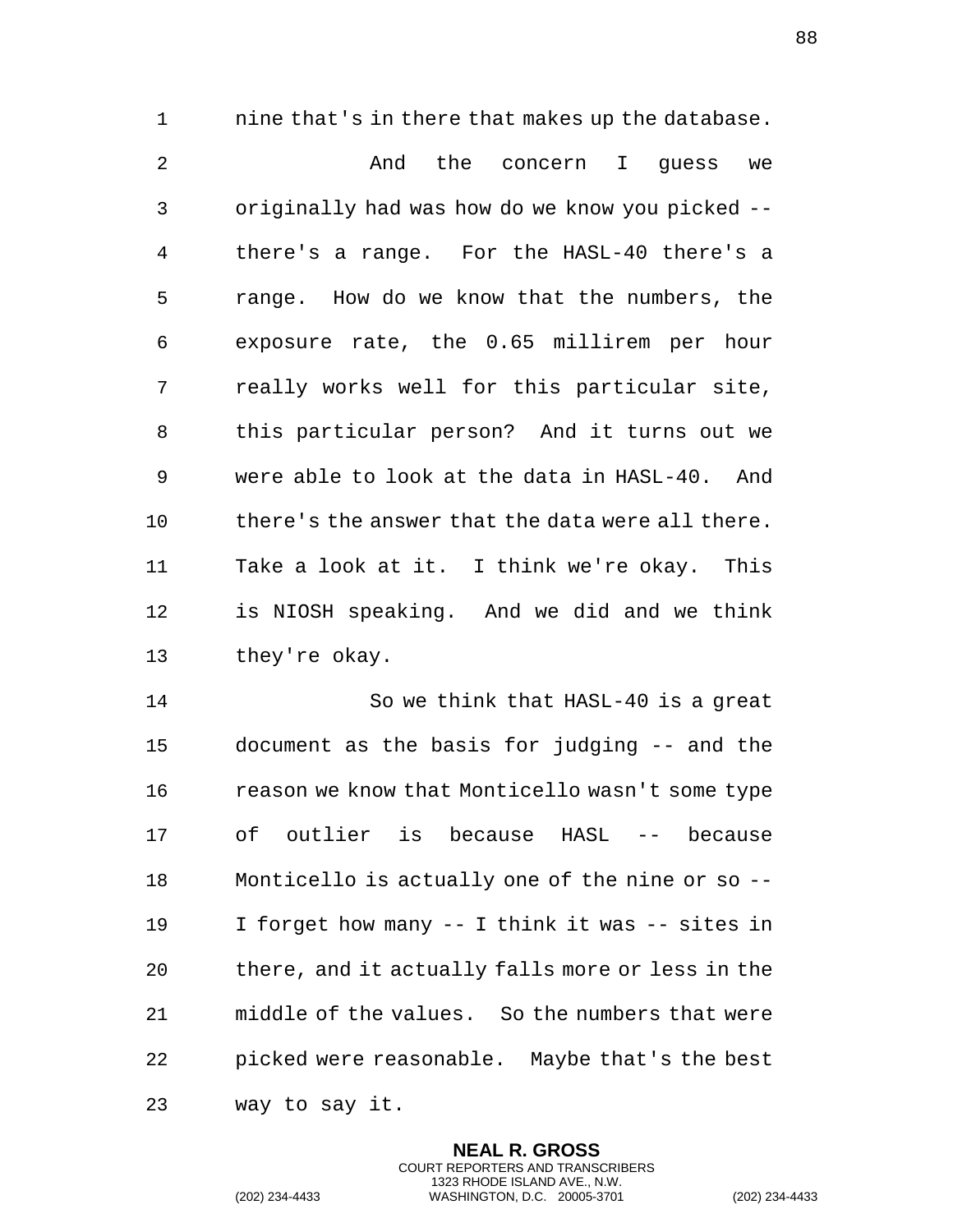| $\mathbf 1$ | CHAIRMAN KOTELCHUCK: Well, let me                |
|-------------|--------------------------------------------------|
| 2           | ask -- somebody can say [it] was 0.65 millirem   |
| 3           | per hour -- was that the average, the median,    |
| 4           | the upper limit of the uncertainty?              |
| 5           | DR. MAURO: My recollection is it                 |
| 6           | not the upper bound, but it fell in a<br>was     |
| 7           | reasonable place. The reason I say that is       |
| 8           | when you're reporting millirem per hour you get  |
| 9           | variability in time and space.                   |
| 10          | To pick a high end value that might              |
| 11          | be reported in a table, it would be as if you    |
| 12          | were saying, oh, this person was always there    |
| 13          | at the high end location for the entire time     |
| 14          | period.                                          |
| 15          | CHAIRMAN KOTELCHUCK: Yeah.                       |
| 16          | DR. MAURO: So I would think that                 |
| 17          | would be unrealistically high to do that.        |
| 18          | KOTELCHUCK:<br>CHAIRMAN<br>But that              |
| 19          | would be an overestimate. That would be the      |
| 20          | maximum overestimate.                            |
| 21          | DR. MAURO: Yes, and you wouldn't                 |
| 22          | expect the person necessarily -- now we had some |
| 23          | circumstances where we had people that we knew   |
|             |                                                  |

(202) 234-4433 WASHINGTON, D.C. 20005-3701 (202) 234-4433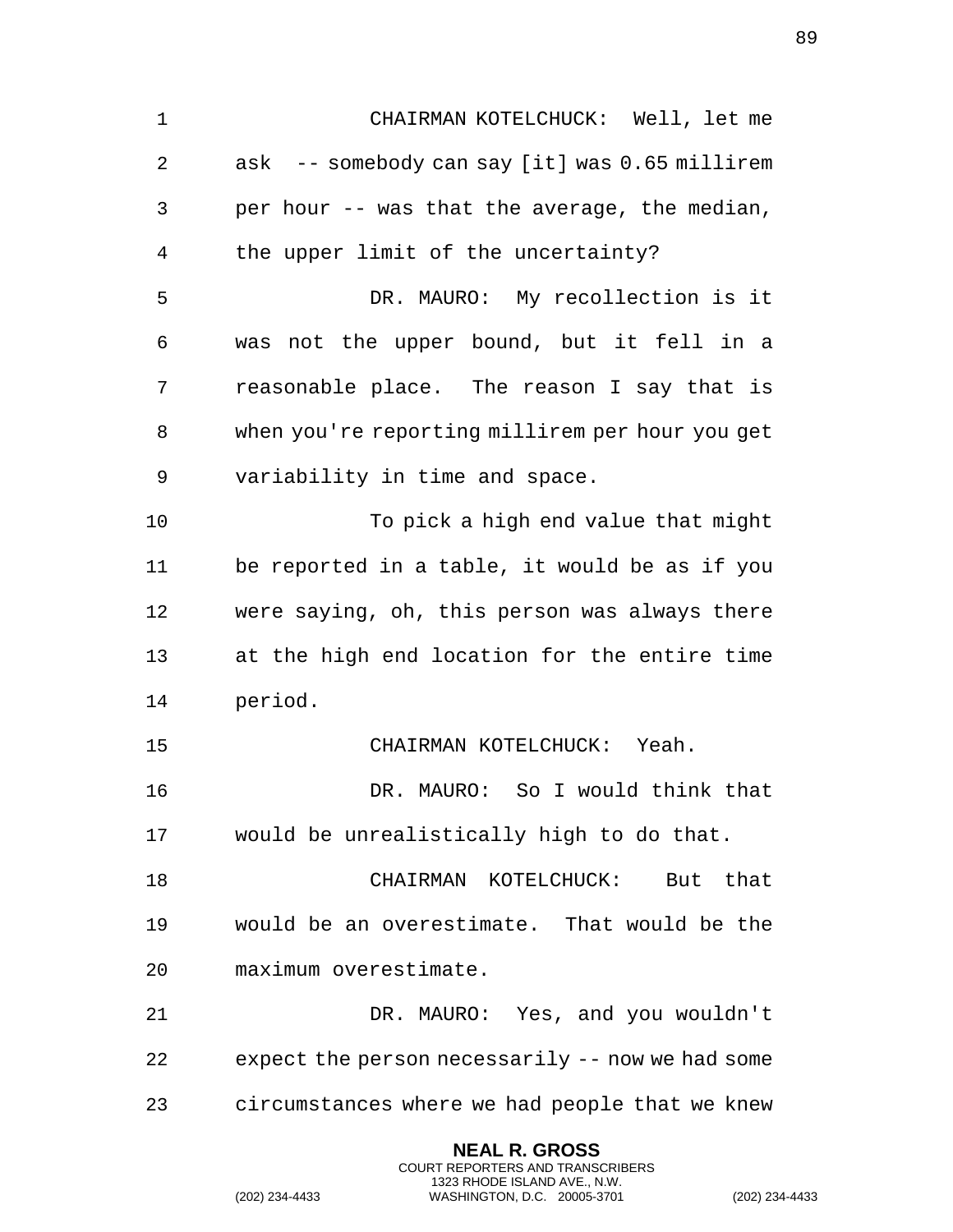worked all the time at the same location, which was the worst location you could possibly pick. CHAIRMAN KOTELCHUCK: Yes. DR. MAURO: And then we gave them the big number, right? But we don't have that here. There's no reason to believe this guy was always at the worst high end number. 8 CHAIRMAN KOTELCHUCK: Right. DR. MAURO: So I believe they picked a number -- again, my take-away was they picked a number that was reasonable when you think in terms of the fact that it was an -- 0.65 millirem per hour, you know, hour after hour, day after day. And so an essential tendency number seems to be reasonable when you start to think in those terms. CHAIRMAN KOTELCHUCK: Got it. Okay. MR. FARVER: I think some of the confusion was that it just really wasn't clear from the DR report where the 0.65 came from. And when we went to look at it, it didn't compare, it didn't match up with any of the

> **NEAL R. GROSS** COURT REPORTERS AND TRANSCRIBERS 1323 RHODE ISLAND AVE., N.W.

(202) 234-4433 WASHINGTON, D.C. 20005-3701 (202) 234-4433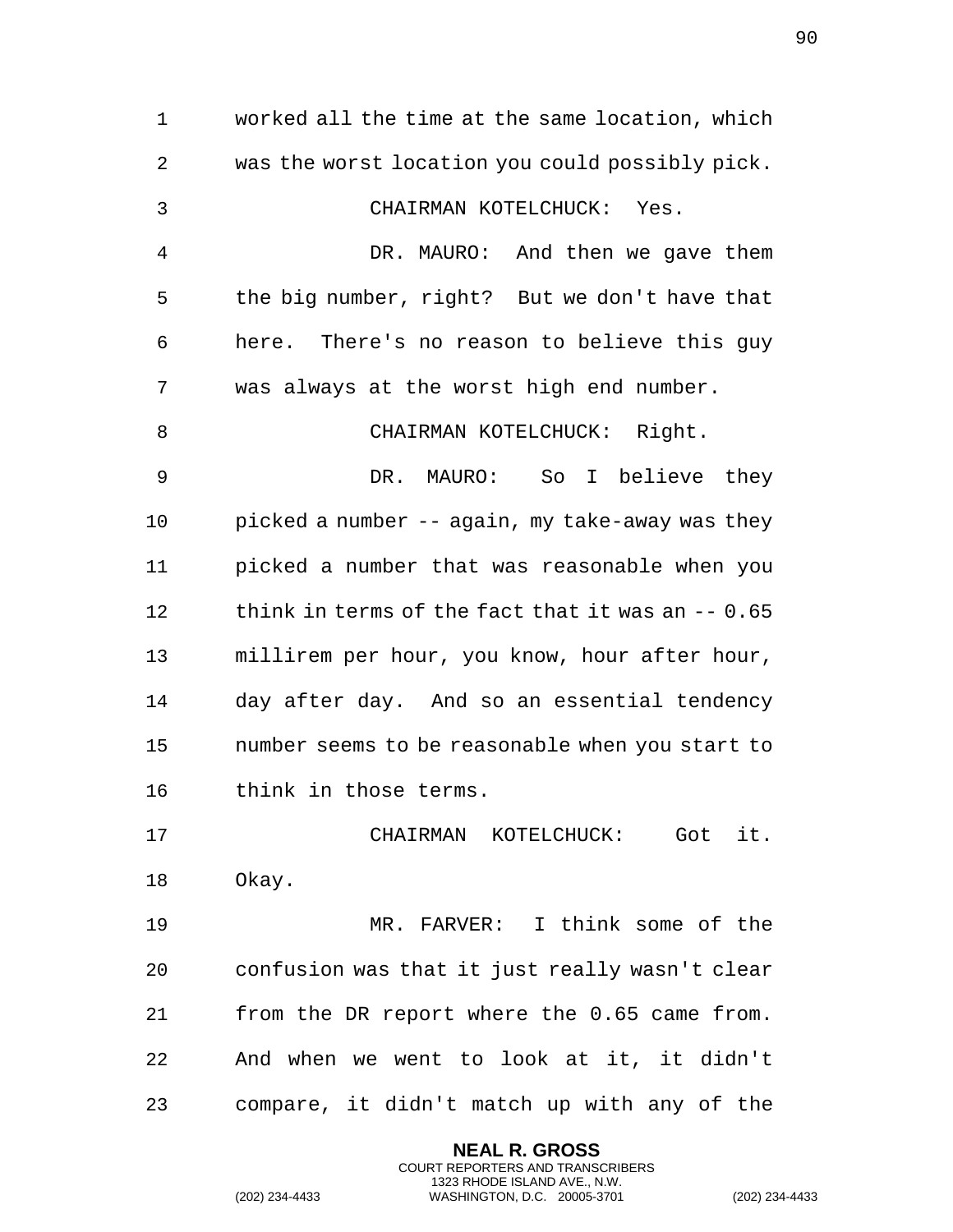values in the HASL-40 tables.

 But it didn't meet up as close to the values on the lower end of 0.5. CHAIRMAN KOTELCHUCK: Yes. MR. FARVER: So that was a little confusion and that's probably why it's an observation, just because we weren't clear where it came from. CHAIRMAN KOTELCHUCK: That sounds appropriate. 11 MR. FARVER: Okay. CHAIRMAN KOTELCHUCK: No. 2? MR. FARVER: No. 2. Scroll down. Now, NIOSH had better explain the basis for the approach used to derive the dose to the breast 16 for this employee to exposure to radon. CHAIRMAN KOTELCHUCK: Yes. 18 MR. FARVER: Okay. CHAIRMAN KOTELCHUCK: Could you scroll down just a little bit? MR. FARVER: John, I'm going to take this back to you. I think this has to go back to HASL-40, I would think.

> **NEAL R. GROSS** COURT REPORTERS AND TRANSCRIBERS 1323 RHODE ISLAND AVE., N.W.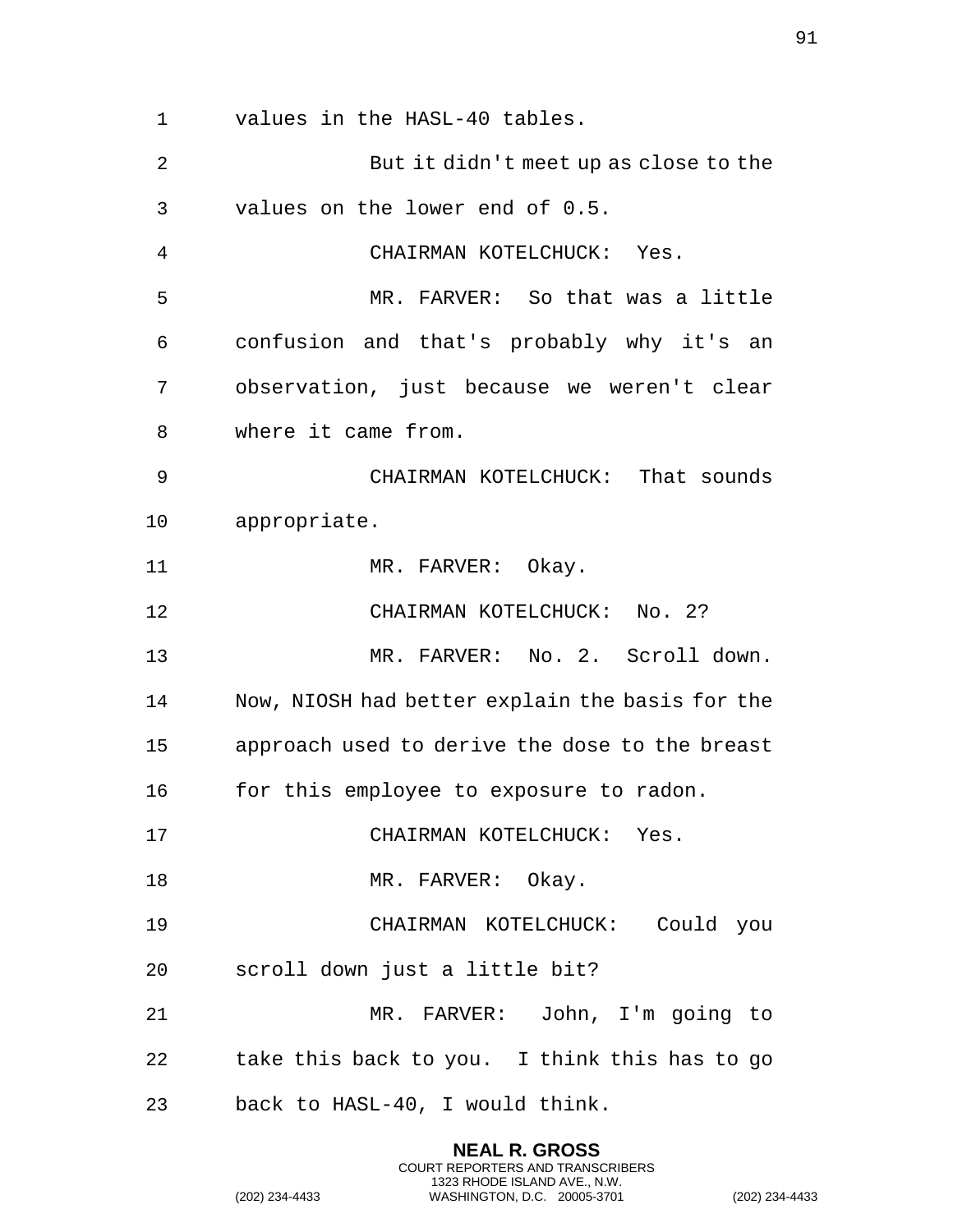DR. MAURO: You notice I don't think there's a response from NIOSH here. CHAIRMAN KOTELCHUCK: Right. DR. MAURO: Yes, but I do remember having a conversation with Jim Neton that they do have a protocol for -- see normally when you have radon exposure you're concerned with a dose to the lungs. Apparently this person perhaps had a dose to another organ, the breast. And I remember Jim talking about this and that there was a way to calculate doses to other organs where radon may find its way in fatty tissue.

 So there's an answer, but I believe NIOSH has addressed this question before and has come across it before. And the answer isn't here, but I believe that it has been discussed before and it was good. I remember having that discussion with Jim. Jim pointed it out to me. I looked into it and in mind it -- oh, okay. I didn't know about that. Because people usually don't think in terms of radon being a possible dose contributor to an organ

> **NEAL R. GROSS** COURT REPORTERS AND TRANSCRIBERS 1323 RHODE ISLAND AVE., N.W.

(202) 234-4433 WASHINGTON, D.C. 20005-3701 (202) 234-4433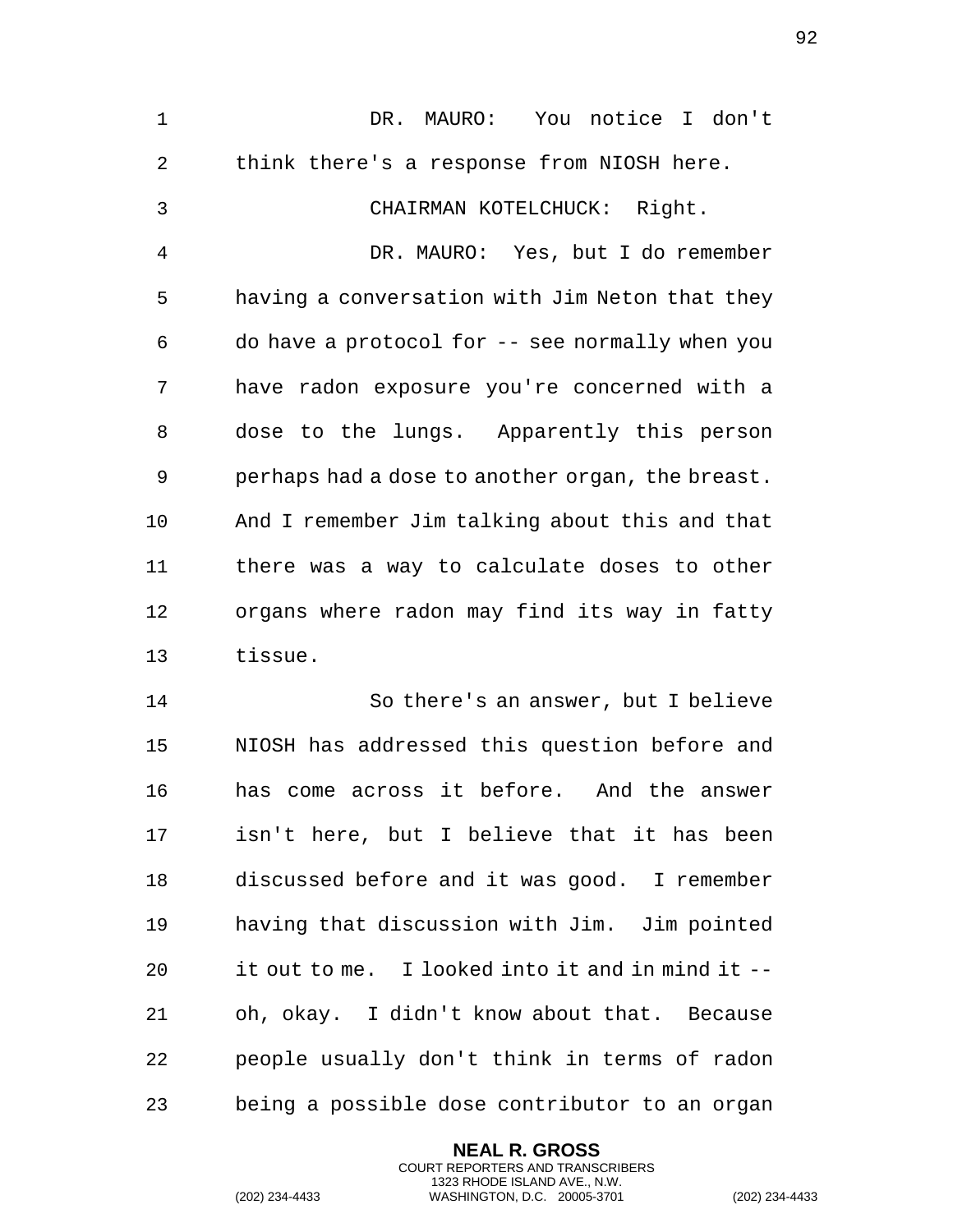other than the lungs.

| 2  | CHAIRMAN KOTELCHUCK:<br>That's a                 |
|----|--------------------------------------------------|
| 3  | reasonable position, but I would like to see     |
| 4  | something in that second box in NIOSH response,  |
| 5  | either from Jim or in this case you can say, but |
| 6  | I think we have to have something there, because |
| 7  | it appears as if --                              |
| 8  | MR. CALHOUN: We'll get something                 |
| 9  | for you on that one.                             |
| 10 | CHAIRMAN KOTELCHUCK:<br>Okay.                    |
| 11 | Good. Thank you, Grady.                          |
| 12 | MR. FARVER: Grady, it might be in                |
| 13 | OCAS report 002, table 4-5.                      |
| 14 | MEMBER MUNN: Certainly where                     |
| 15 | there's uranium there's radon. We've looked      |
| 16 | at it $-$                                        |
| 17 | CHAIRMAN KOTELCHUCK:<br>Sure.                    |
| 18 | MEMBER MUNN: -- many, many times.                |
| 19 | It's just a question of citing the appropriate   |
| 20 | documentation, I believe.                        |
| 21 | CHAIRMAN KOTELCHUCK:<br>That's                   |
| 22 | right. And then that will satisfy. We don't      |
| 23 | need to respond.                                 |

**NEAL R. GROSS** COURT REPORTERS AND TRANSCRIBERS 1323 RHODE ISLAND AVE., N.W.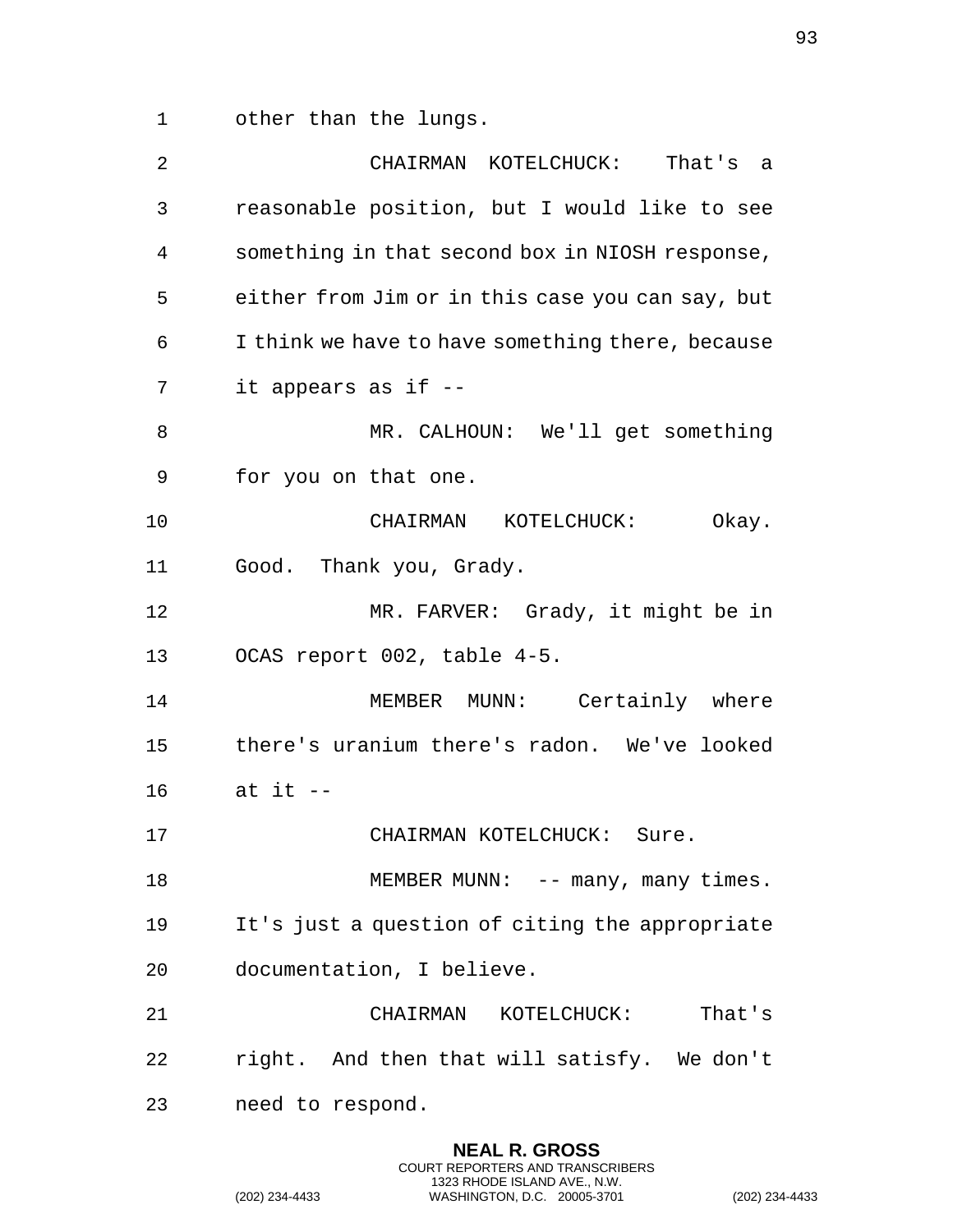MR. FARVER: And the next observation -- CHAIRMAN KOTELCHUCK: And the last. MR. FARVER: -- was the CATI report would benefit from a follow-up question in response to the interviewer's claim that enriched uranium was handled at the site. This is a case where the employee marked that they used enriched uranium. When we looked at it, we didn't really believe that just because the person reviewing this was familiar with the site and he thought that the employee might have meant concentrated uranium. CHAIRMAN KOTELCHUCK: Yes. 16 MEMBER MUNN: Yes. DR. MAURO: Yes. Yes, yes. I remember this. Yes, you're right. That's the answer. (Simultaneous speaking) MR. FARVER: -- to have a question do you mean enriched or concentrated? Anyway, so we just wanted to bring this up because this

> **NEAL R. GROSS** COURT REPORTERS AND TRANSCRIBERS 1323 RHODE ISLAND AVE., N.W.

(202) 234-4433 WASHINGTON, D.C. 20005-3701 (202) 234-4433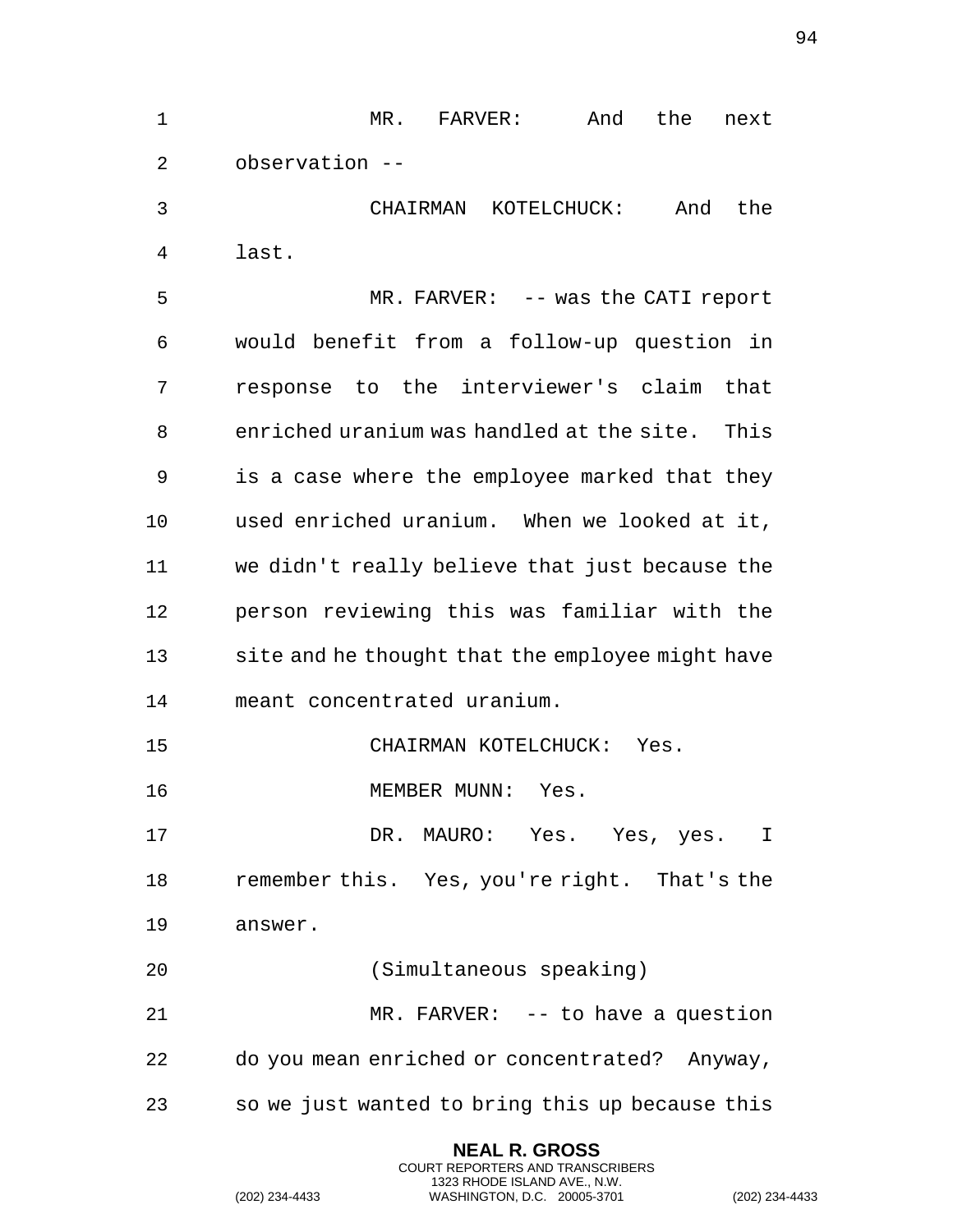was a discrepancy in the CATI report. But this was a case where we just thought the employee was confused. CHAIRMAN KOTELCHUCK: Yes. Okay. MR. FARVER: And that's why -- (Simultaneous speaking) MEMBER MUNN: So we have no reason to believe that they ever had highly -- any enriched material, right? CHAIRMAN KOTELCHUCK: That sounds good. And -- MR. FARVER: So sometimes we use or judgment and make observations or findings. And then if we have to change them, we change them. CHAIRMAN KOTELCHUCK: Yes. Good. I think that takes care of us now. And it's now seven minutes after noon here on the East Coast. Should we take a break for an hour and come back five minutes after 1:00? MEMBER MUNN: I'd certainly appreciate doing that, however, one last question.

> **NEAL R. GROSS** COURT REPORTERS AND TRANSCRIBERS 1323 RHODE ISLAND AVE., N.W.

(202) 234-4433 WASHINGTON, D.C. 20005-3701 (202) 234-4433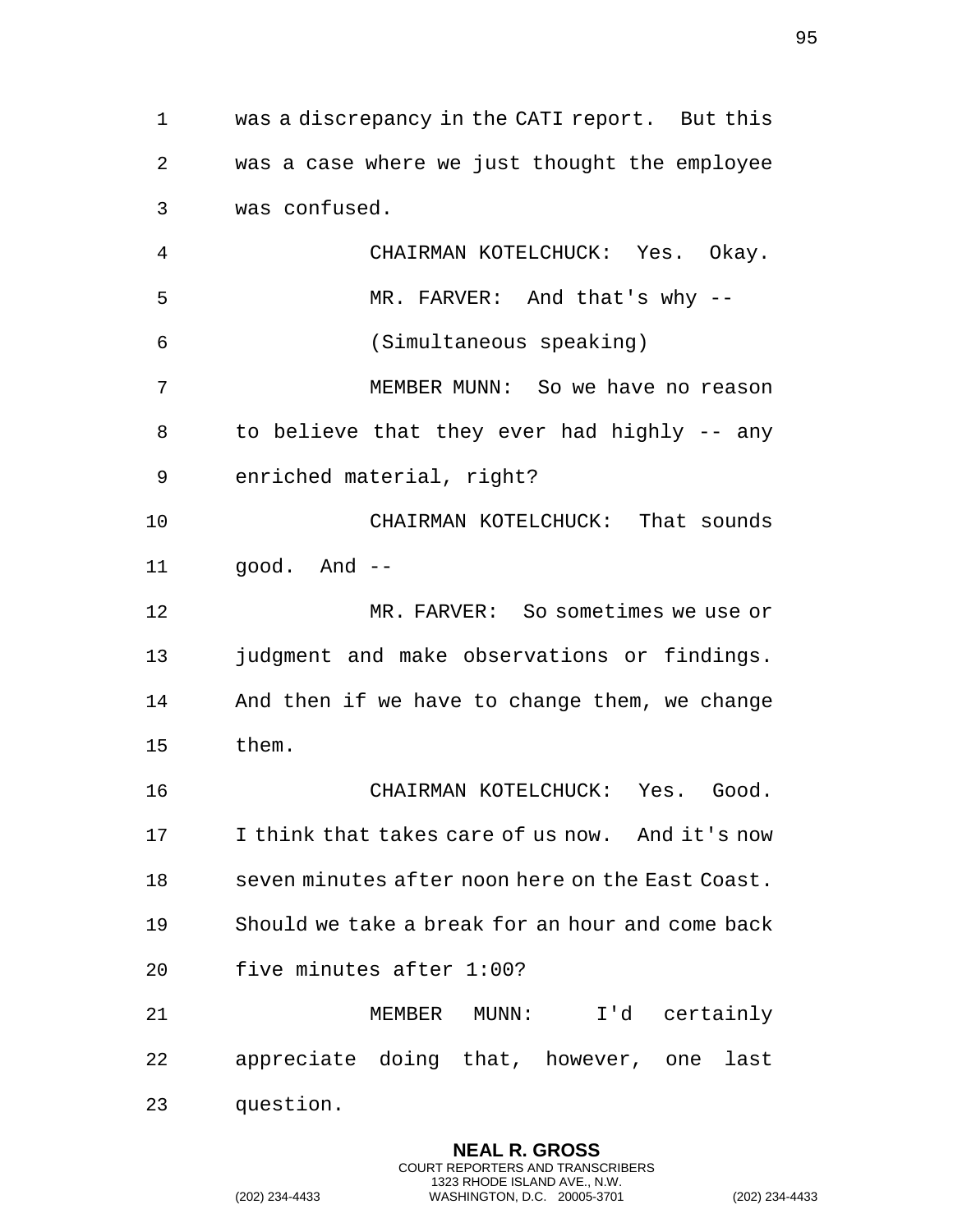| 1              | CHAIRMAN KOTELCHUCK: Yes.                      |
|----------------|------------------------------------------------|
| $\overline{2}$ | MEMBER MUNN: We can mark this                  |
| 3              | Observation 3 as closed, correct?              |
| 4              | DR. MAURO: Yes.                                |
| 5              | CHAIRMAN KOTELCHUCK: Oh, yes.                  |
| 6              | Well, we don't have to mark it. We don't       |
| 7              | evaluate observations, right?                  |
| 8              | MEMBER MUNN: Well, it would be                 |
| 9              | nice if we didn't, but since we're observing   |
| 10             | them and discussing them, how do we know the   |
| 11             | next time that we look at it --                |
| 12             | CHAIRMAN KOTELCHUCK: That we                   |
| 13             | $will -$                                       |
| 14             | MEMBER MUNN: -- unless we refer to             |
| 15             | the preceding -- it's just a matter of --      |
| 16             | CHAIRMAN KOTELCHUCK: Yes.                      |
| 17             | MEMBER MUNN: -- bookkeeping from               |
| 18             | my perspective.                                |
| 19             | MR. FARVER:<br>I mean, I'm just                |
| 20             | putting not a big discussion. I'm just putting |
| 21             | closed by the observations. And Observation 2  |
| 22             | I am just going to put that, what, NIOSH will  |
| 23             | provide a reference or something.              |

(202) 234-4433 WASHINGTON, D.C. 20005-3701 (202) 234-4433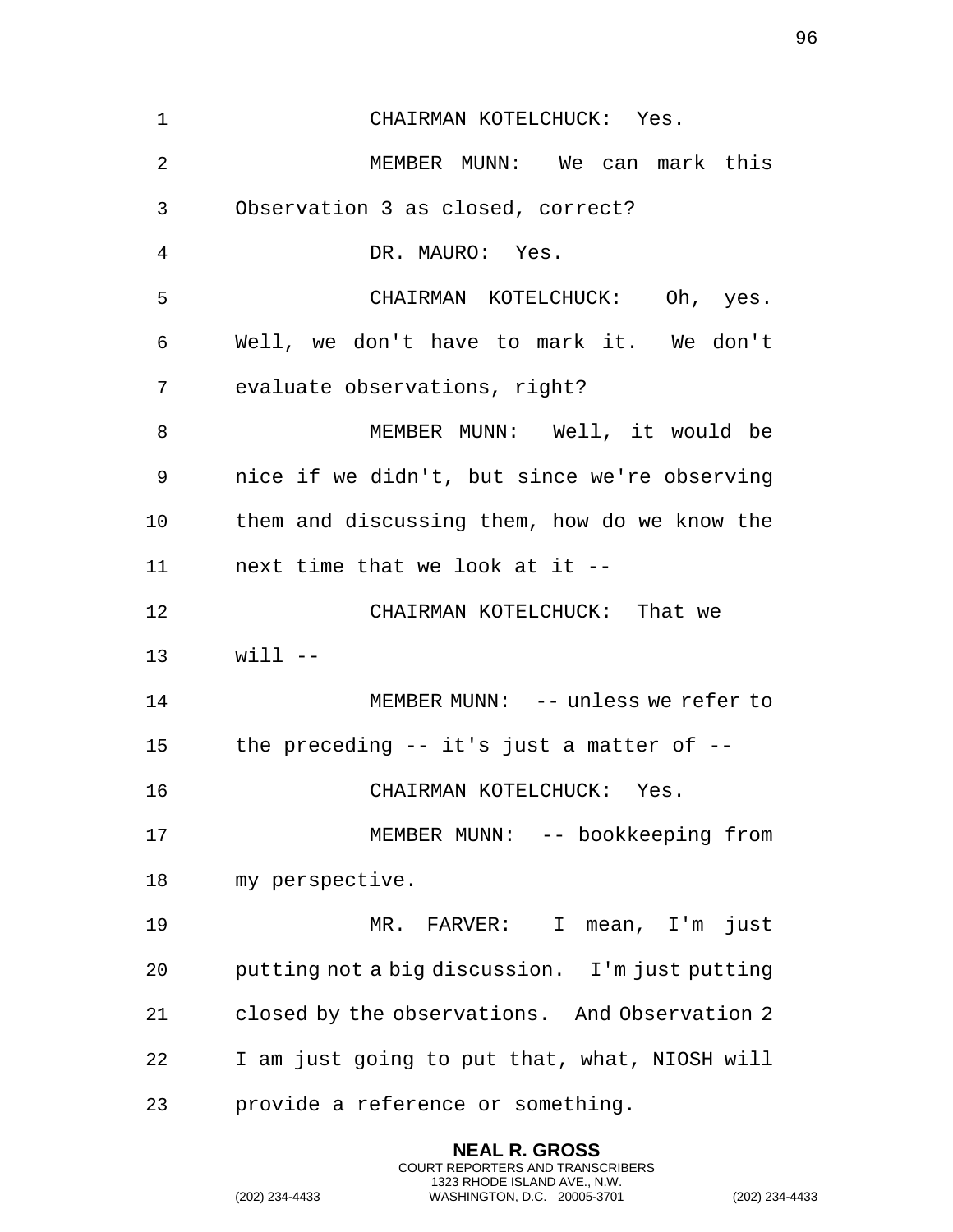| $\mathbf 1$ | MEMBER MUNN: Hopefully, yes.                   |
|-------------|------------------------------------------------|
| 2           | MR. FARVER: Yes.                               |
| 3           | CHAIRMAN KOTELCHUCK: Okay.                     |
| 4           | MEMBER MUNN: Just for our                      |
| 5           | edification when we refer to these in the      |
| 6           | future, I would think.                         |
| 7           | CHAIRMAN KOTELCHUCK: Okay.                     |
| 8           | MEMBER MUNN: I would prefer not                |
| 9           | that we had not make a decision to address the |
| 10          | observations at this length, but since we've   |
| 11          | done so, it seems appropriate that we should   |
| 12          | also --                                        |
| 13          | CHAIRMAN KOTELCHUCK: Okay.                     |
| 14          | MEMBER MUNN: -- indicate what                  |
| 15          | we've done it. Okay?                           |
| 16          | CHAIRMAN KOTELCHUCK: Fair enough.              |
| 17          | Alright, folks. We'll get together, okay,      |
| 18          | let's say; we've talked a few more moments, 10 |
| 19          | after 1:00.                                    |
| 20          | MEMBER MUNN: Very good.                        |
| 21          | CHAIRMAN KOTELCHUCK: See you all.              |
| 22          | Thank you, all.                                |
| 23          | (Whereupon, the above-entitled                 |
|             | <b>NEAL R. GROSS</b>                           |

(202) 234-4433 WASHINGTON, D.C. 20005-3701 (202) 234-4433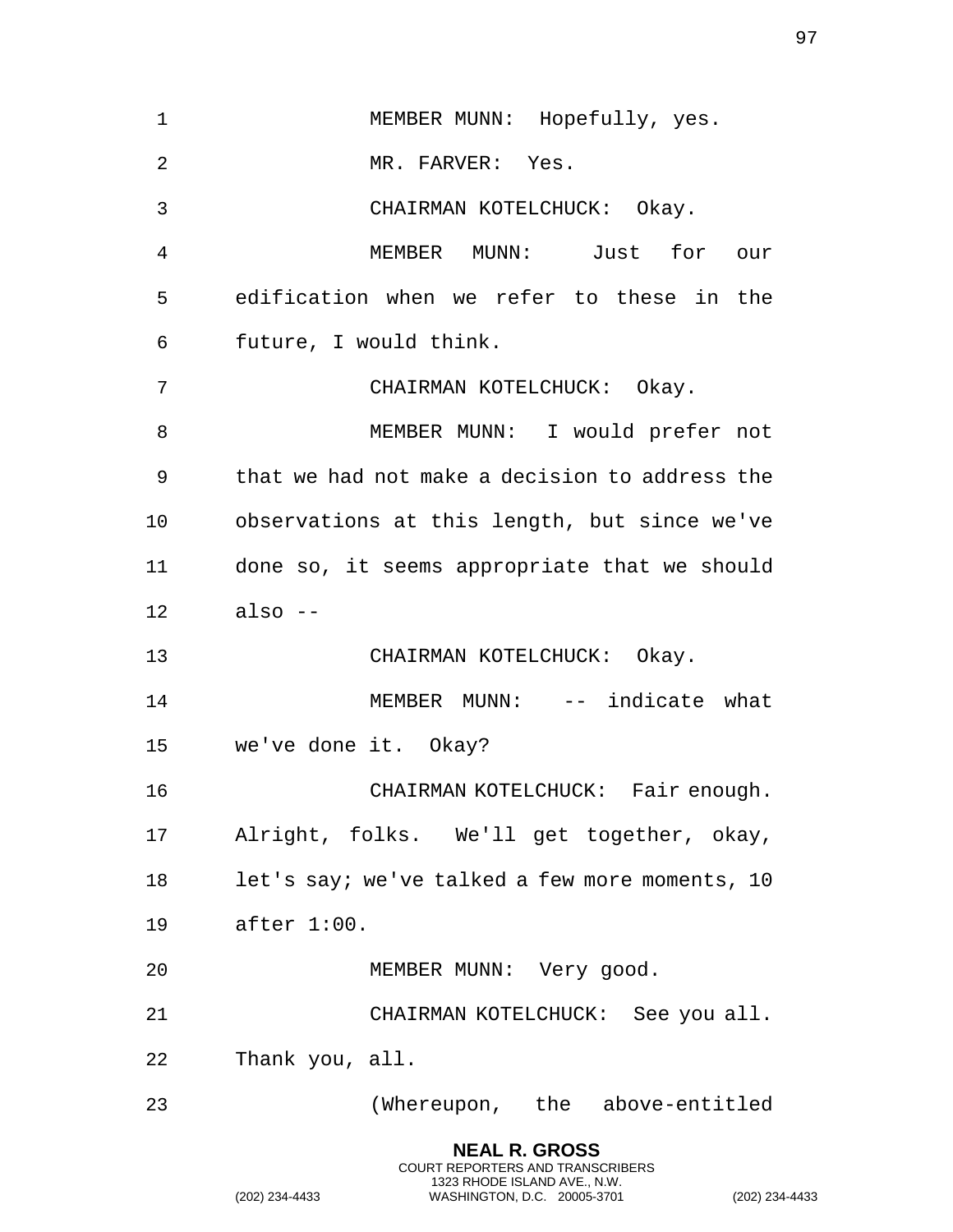matter went off the record at 12:09 p.m. and resumed at 1:13 p.m.) CHAIRMAN KOTELCHUCK: We are going to go back to 308, Observations. There we go. DR. MAURO: Oh, I'm sorry, it wasn't Bridgeport. Did I say Bridgeport Brass? It is DuPont Deepwater. Remember, I had a lunchtime assignment? CHAIRMAN KOTELCHUCK: You did. So, we were supposed to start with that, you're correct. DR. MAURO: And that is on page 22. CHAIRMAN KOTELCHUCK: Good. DR. MAURO: Yes, yes. And whenever you want to start, just let me know. CHAIRMAN KOTELCHUCK: Okay, let's do so. 18 DR. MAURO: Okay. What we have here is we did our original -- this is column 2 -- it gives the original findings that SC&A had on DuPont Deepwater, which goes back to a time quite some time back where there was this TBD-6001. You brought up the document, and

> **NEAL R. GROSS** COURT REPORTERS AND TRANSCRIBERS 1323 RHODE ISLAND AVE., N.W.

(202) 234-4433 WASHINGTON, D.C. 20005-3701 (202) 234-4433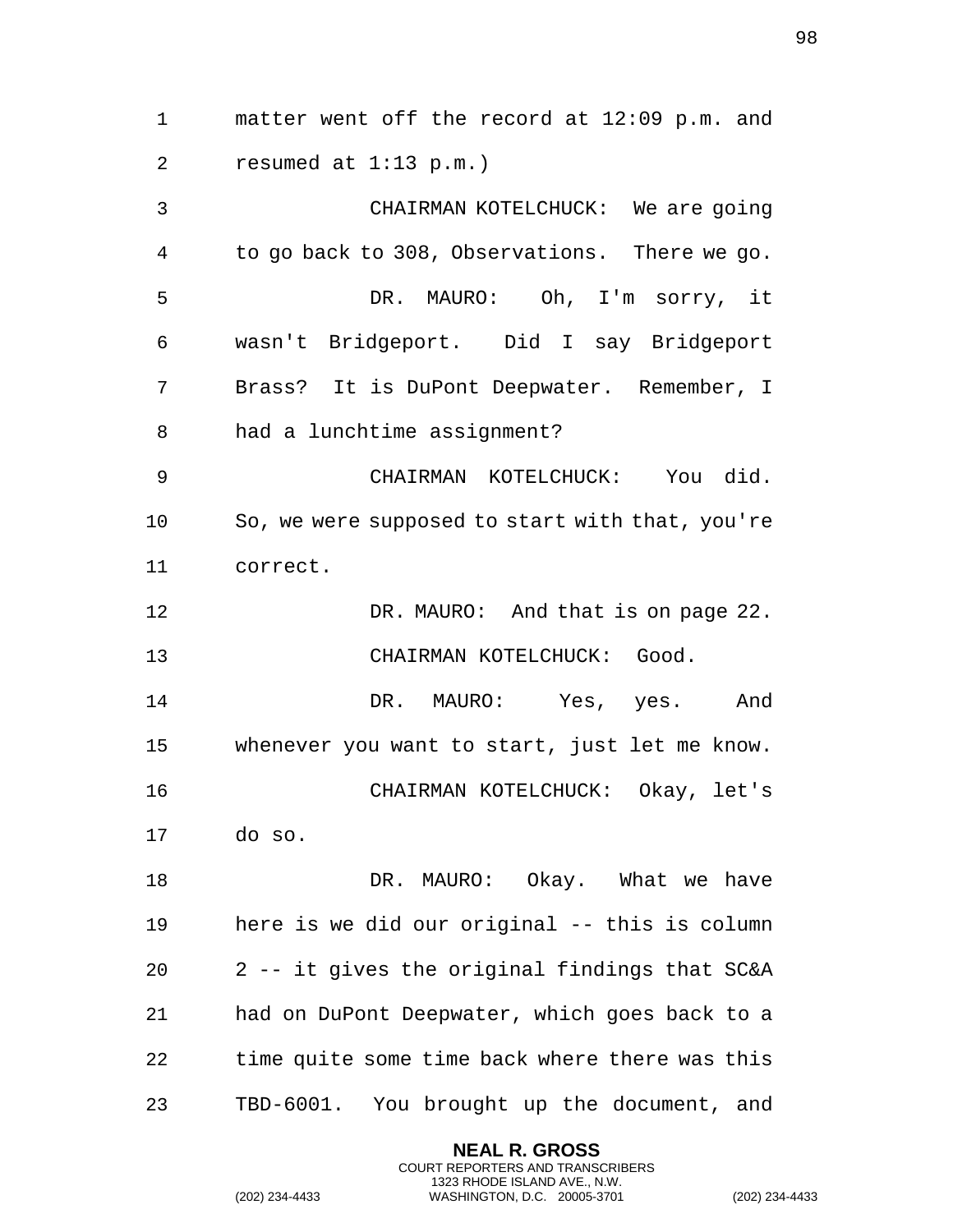there was an Appendix B to TBD-6000 which dealt with DuPont Deepwater. And we had a number of comments.

 I believe now I'll give you the end of the story, but at the end of the story I think these comments all need to be opened except for one, unfortunately. So, I will be taking a couple of steps backwards, but I will tell you why.

 CHAIRMAN KOTELCHUCK: Okay. DR. MAURO: So you guys can judge. What happened here is, we will work the first one, 260.1. It was agreed by NIOSH at the time that, yes, we do have a problem with TBD-6001. And at the time of that meeting, the discussion was we're going to withdraw TBD-6001. We are going to reissue a new Site Profile, and we are going to address all these issues. The first one is just one of a number of issues.

 And then, there was a meeting. If you move over, you see the SC&A response.

> **NEAL R. GROSS** COURT REPORTERS AND TRANSCRIBERS 1323 RHODE ISLAND AVE., N.W.

CHAIRMAN KOTELCHUCK: Yes.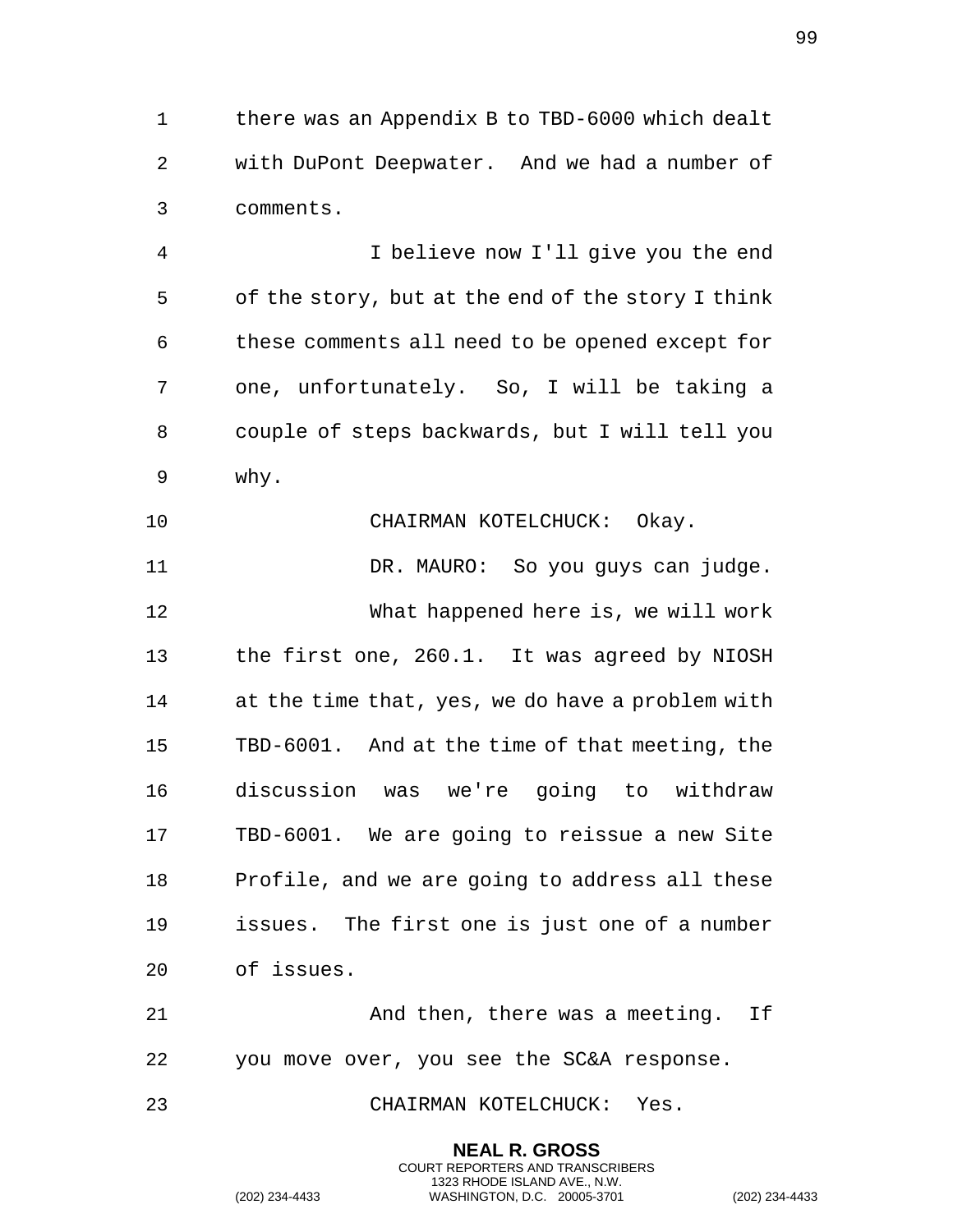DR. MAURO: There was a little discussion whereby there was a series of meetings we had regarding these matters that we were concerned about. And they all, in other words, if you go down the whole list, you can see they all refer back to the first row there, the 260.1 row, which tries to explain that we talked about this, and we put them in abeyance because, apparently, it was agreed in principle at the time that everything was being handled, and handled in the way that seemed to be reasonable. Okay? CHAIRMAN KOTELCHUCK: Yes. DR. MAURO: So, as a result, it was decided to close them because there seemed to be agreement in principle. Alright? But now, here's where things did a little reversal on us. After all that, which is summarized there, there was a Revision 1 issued of the TBD for DuPont in December 2013. Okay? CHAIRMAN KOTELCHUCK: Okay. DR. MAURO: And SC&A was asked to

> **NEAL R. GROSS** COURT REPORTERS AND TRANSCRIBERS 1323 RHODE ISLAND AVE., N.W.

(202) 234-4433 WASHINGTON, D.C. 20005-3701 (202) 234-4433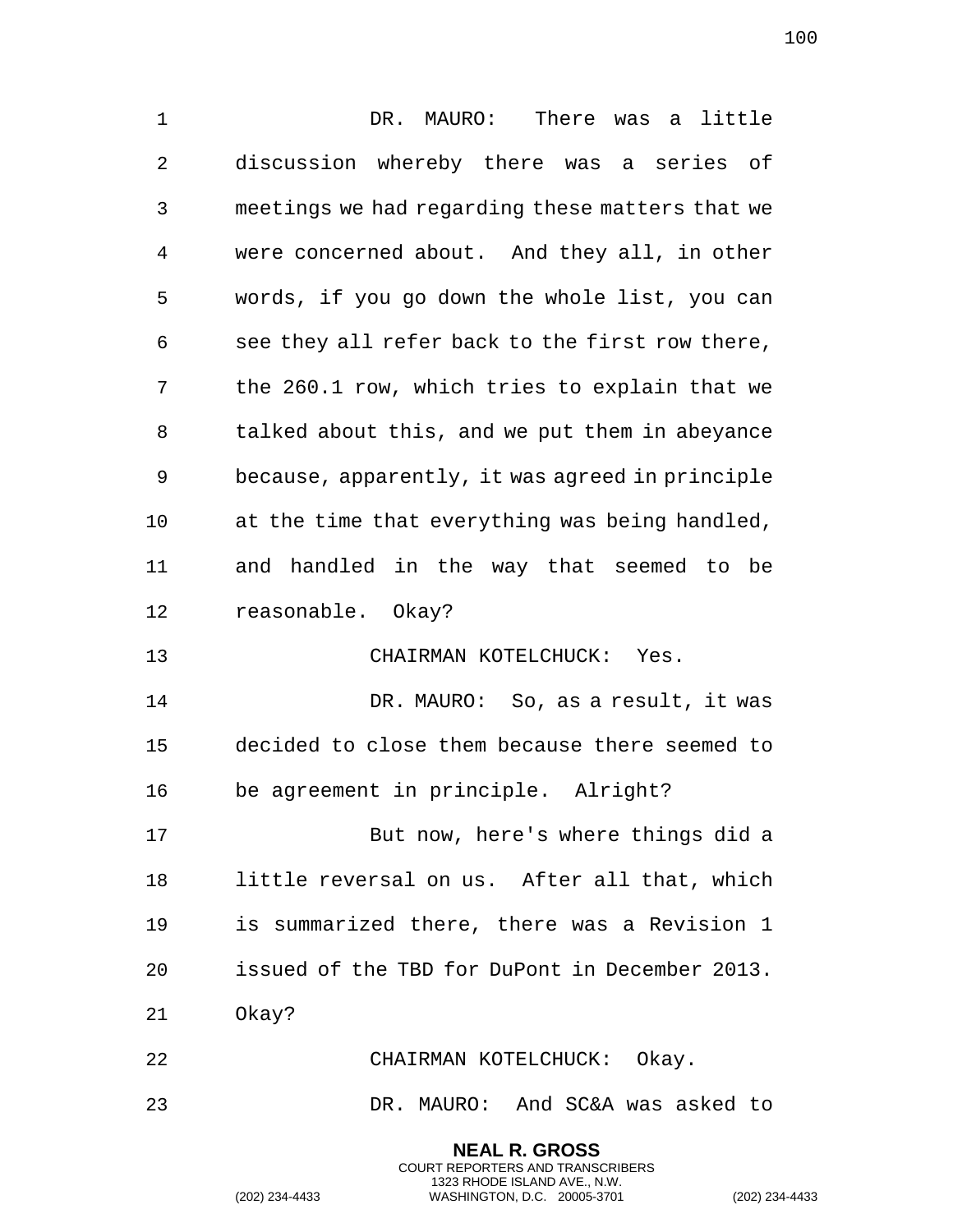review it, and that review was done largely by Bill Thurber, who is on the phone. And it was delivered on November 21st, 2014. CHAIRMAN KOTELCHUCK: Okay. DR. MAURO: You know, it was a couple of weeks ago. Now it turns out, in my opinion -- and Bill could go over some of the comments that he had -- that the comments are of a nature that says, you know, we understand that maybe we agreed in principle during these meetings, but now that we actually see the new TBD and we reviewed it, we still have some significant concerns with certain issues which might have a bearing on this particular case, except for one item. And superimposed on all of this, of course, is the fact that there was an issuance in December 2013 of a new TBD by NIOSH. I guess one of the questions is, was there a PER issued as a result of the new Site Profile or TBD -- CHAIRMAN KOTELCHUCK: Right.

DR. MAURO: -- and was this

**NEAL R. GROSS** COURT REPORTERS AND TRANSCRIBERS 1323 RHODE ISLAND AVE., N.W.

(202) 234-4433 WASHINGTON, D.C. 20005-3701 (202) 234-4433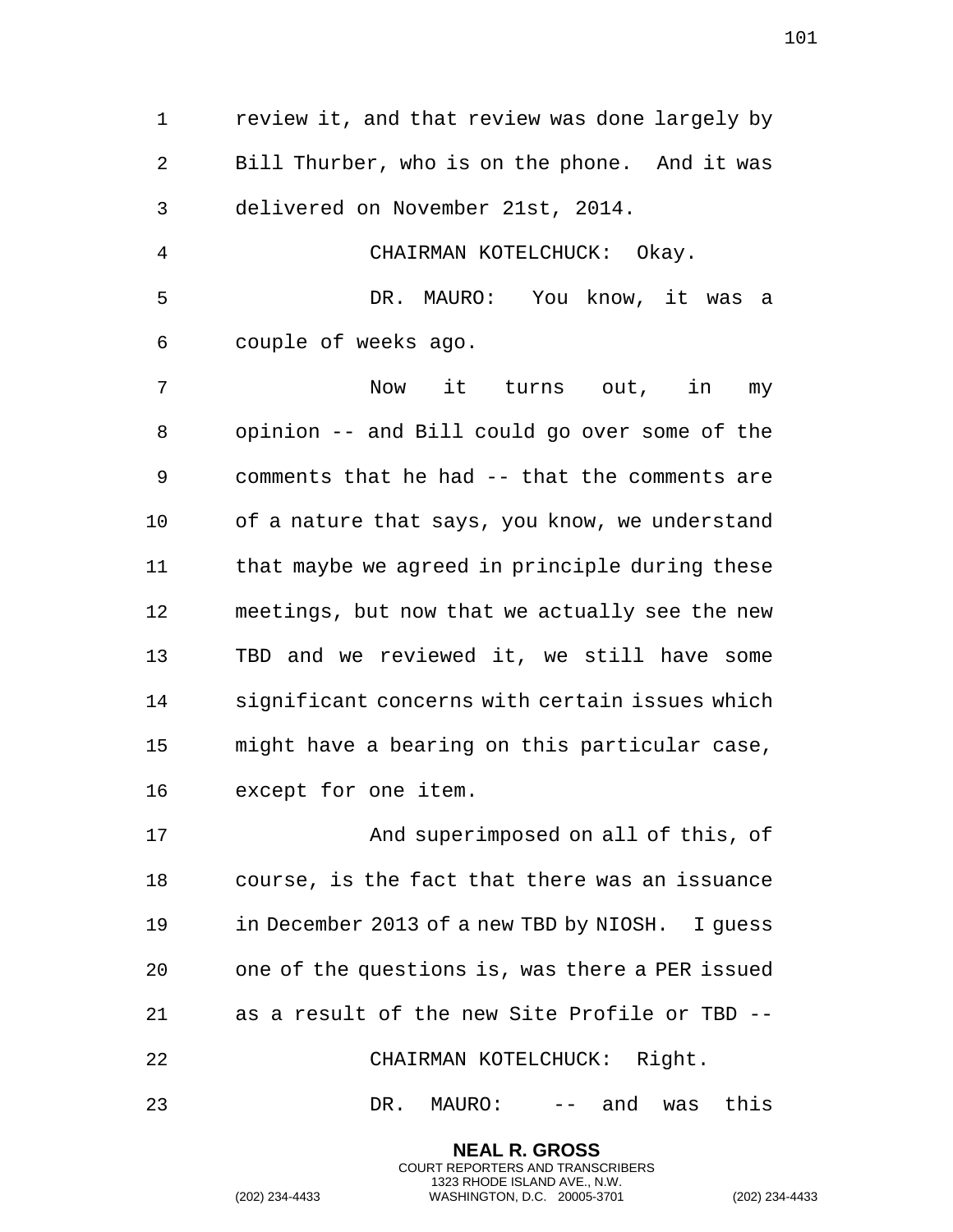particular case revisited? So we have, again, a similar situation where perhaps we closed this item at the time prematurely.

 In my opinion, looking at the history of this, it would be one of those that we might put in abeyance, saying, okay, listen, I think we have agreed in principle based on everything we have exchanged and talked about, but until we actually see the Site Profile and review it, let's keep it in abeyance.

 And we did review the Site Profile and we did submit a report on November 21st, last month, and we do have some comments that might be relevant here. And, of course, in all of this mix, also, there is the very real possibility that a PER may have been issued on this that we are not aware of, which has play also.

 So, that is the general picture of this. Bill is on the line. He could summarize what some of our findings are. These are going 22 to be all new to NIOSH. They have only seen it; it only showed up a couple of weeks ago.

> **NEAL R. GROSS** COURT REPORTERS AND TRANSCRIBERS 1323 RHODE ISLAND AVE., N.W.

(202) 234-4433 WASHINGTON, D.C. 20005-3701 (202) 234-4433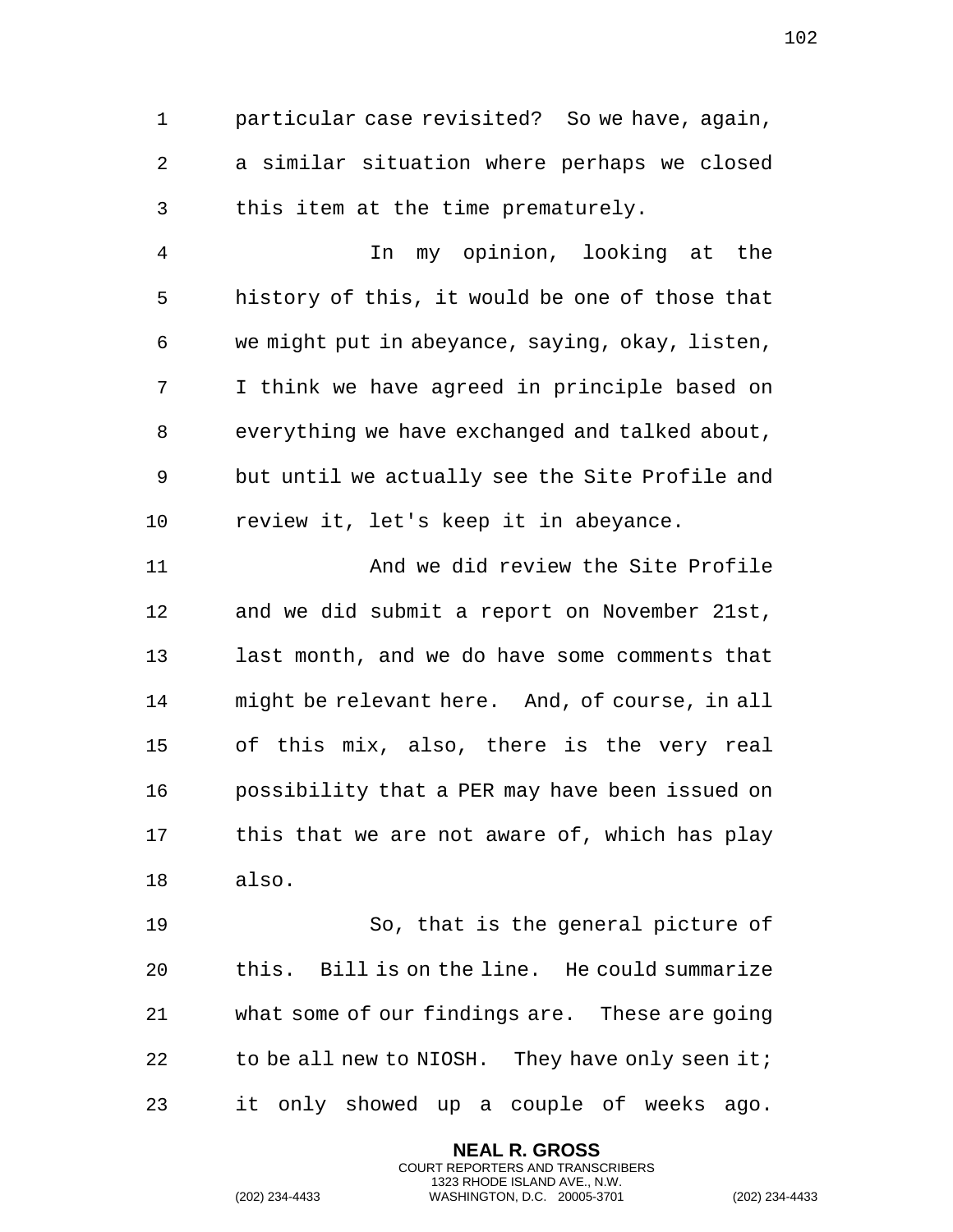There's a good chance no one has even read it yet.

 So, Bill is on the line. He could sort of summarize what we found, what might be important and what might not be important. But I think that is the big picture on these items. 7 The only item that goes away is the last item, which dealt with the CATI, which has nothing to do with the TBD. CHAIRMAN KOTELCHUCK: Right. DR. MAURO: We have one item there that we said, well, that was cleared up. But the other items, it seems to me, are all items that should be held in -- well, I guess they should be held in abeyance. We did review the TBD. We do have comments. 18 CHAIRMAN KOTELCHUCK: Right, right. DR. MAURO: Anderson's Work Group probably needs to meet to talk about what we found out and, then get back to you, you know, where are we on issues resolution on the TBD.

> **NEAL R. GROSS** COURT REPORTERS AND TRANSCRIBERS 1323 RHODE ISLAND AVE., N.W.

(202) 234-4433 WASHINGTON, D.C. 20005-3701 (202) 234-4433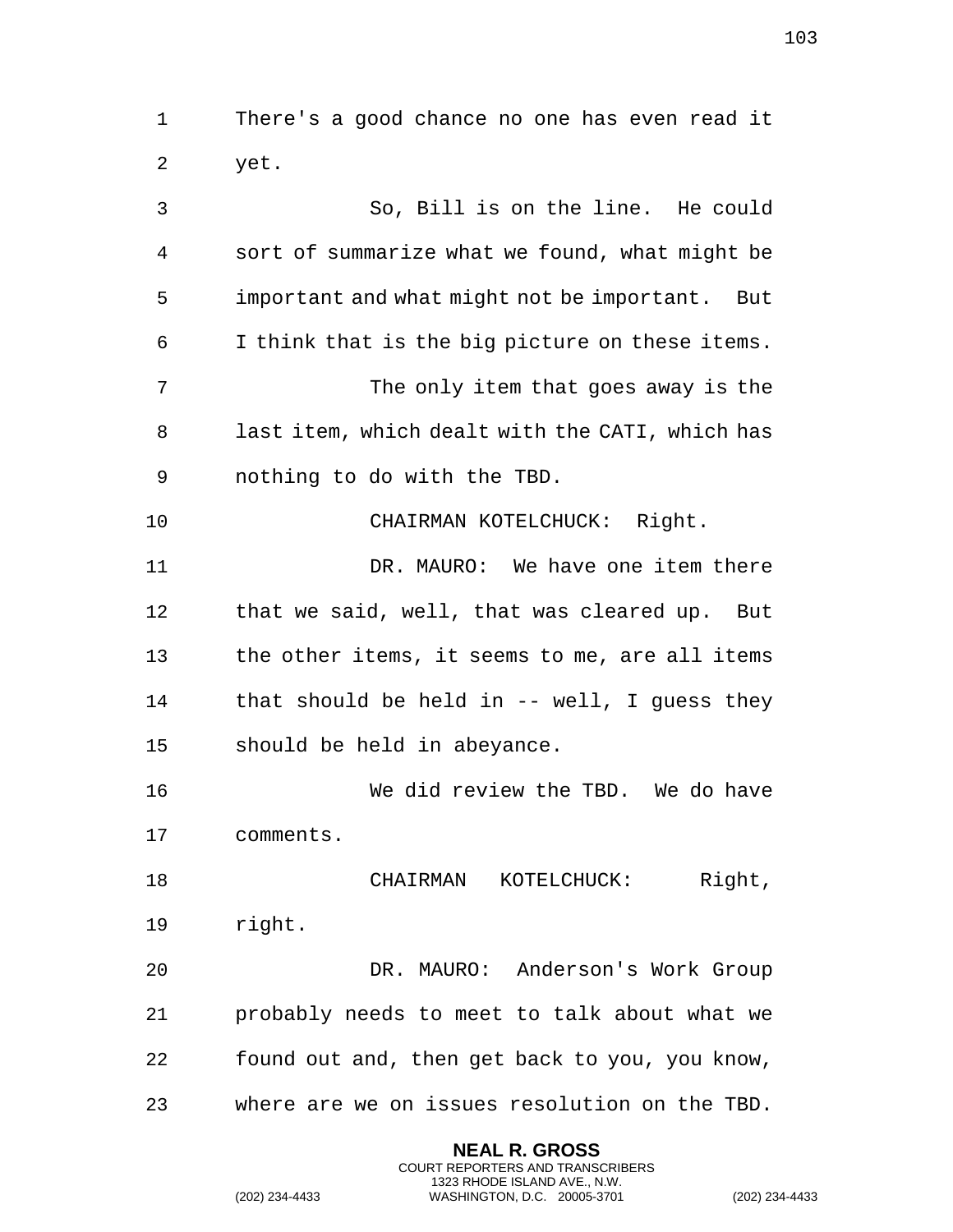CHAIRMAN KOTELCHUCK: Right. That sounds -- Grady, you folks have received that report, right? MR. CALHOUN: I imagine we have. I can't tell you for sure. CHAIRMAN KOTELCHUCK: Right. MR. CALHOUN: But if they say we did, I'm sure we did. MR. KATZ: This is Ted. I can follow up what John just reported -- CHAIRMAN KOTELCHUCK: Good. 13 MR. KATZ:  $-$  because, yes, definitely NIOSH received that report. The NIOSH folks received it. And I can tell you, John, Jim Neton looked at that report, and Bill. He didn't think there would be any problem closing all those, the issues that Bill has in his review. So, he thought that would be pretty quickly done when you have the Work Group meeting. But, as we discussed earlier, we need the Work Group meeting.

CHAIRMAN KOTELCHUCK: Right.

**NEAL R. GROSS** COURT REPORTERS AND TRANSCRIBERS 1323 RHODE ISLAND AVE., N.W.

(202) 234-4433 WASHINGTON, D.C. 20005-3701 (202) 234-4433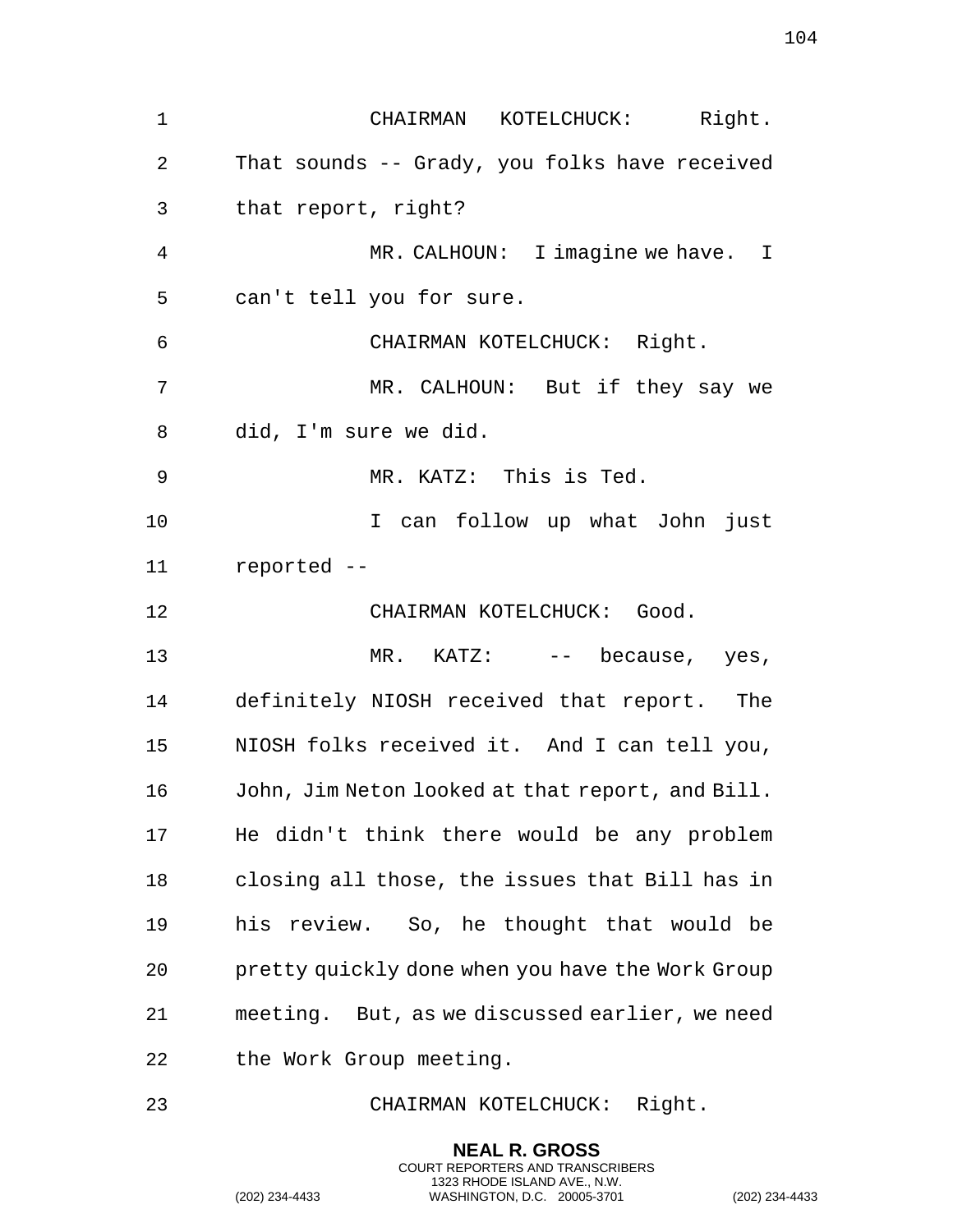MR. THURBER: This is Bill Thurber, Ted. I agree with that. I think that there were two points, one having to do with the fact that the dose to the hands and arms was substantially lower in the DuPont TBD than is in the TBD-6000 umbrella document, if you will. And the second one had to do with some confusion about how calendar days are converted to workdays, or vice versa. And those are very tractable issues. None of those are showstoppers, I agree, yes. MR. KATZ: Right, right. So, anyway, I guess, Dave, we just need to let the Work Group finish its business on these. CHAIRMAN KOTELCHUCK: So, 260.1 to .3 will remain open, alright, until that conversation occurs. MR. KATZ: Yes, I think it should. CHAIRMAN KOTELCHUCK: Yes, yes. What do others think on the Subcommittee?

> **NEAL R. GROSS** COURT REPORTERS AND TRANSCRIBERS 1323 RHODE ISLAND AVE., N.W.

(202) 234-4433 WASHINGTON, D.C. 20005-3701 (202) 234-4433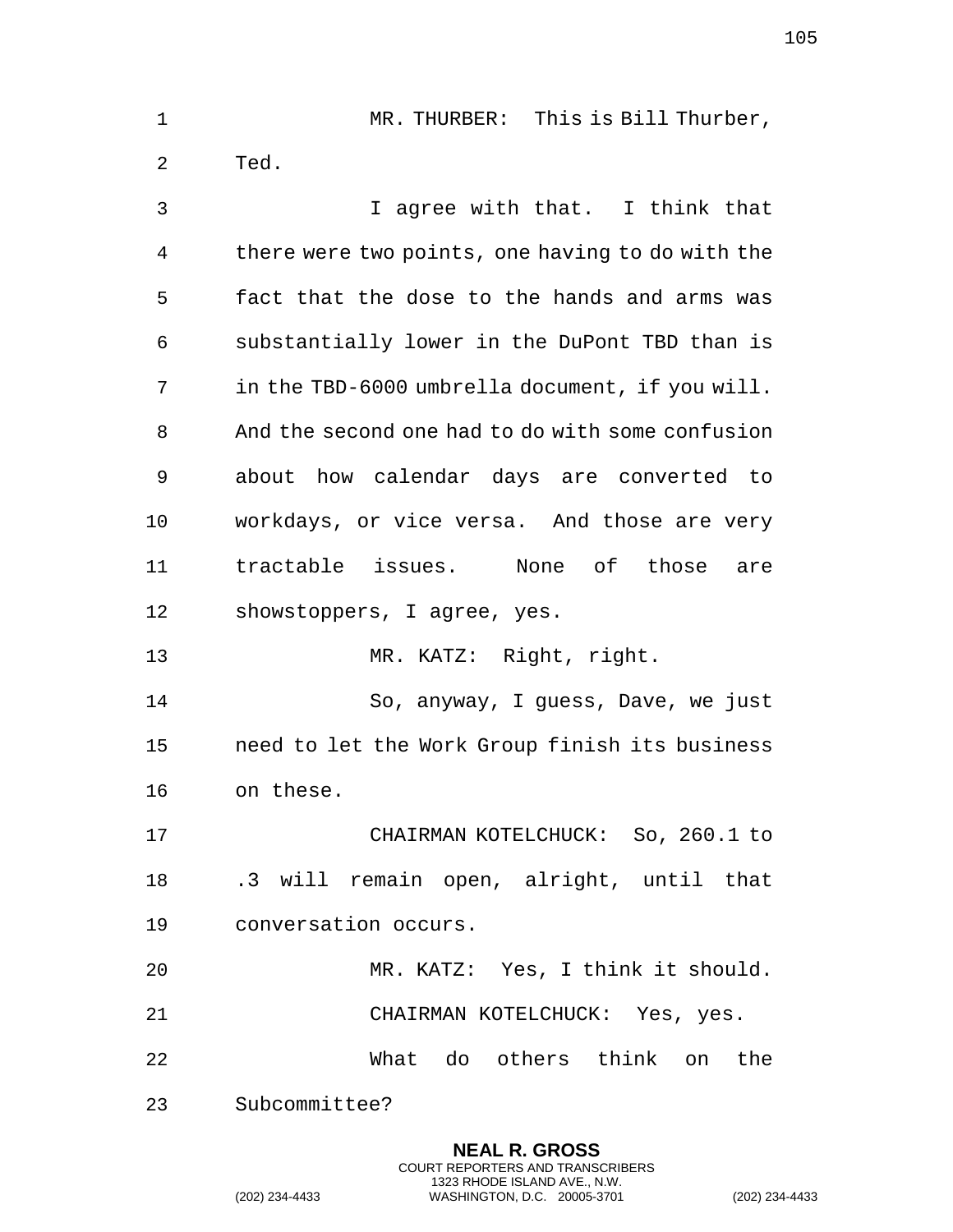| $\mathbf 1$ | MEMBER MUNN: Yes, I think that is               |
|-------------|-------------------------------------------------|
| 2           | appropriate.                                    |
| 3           | Ted, do we know whether the AWE Work            |
| 4           | Group is scheduled?                             |
| 5           | MR. KATZ: What I have said earlier              |
| 6           | is I have been looking to schedule and I have   |
| 7           | been wanting to schedule the Work Group, but we |
| 8           | were wanting to both get this dealt with,       |
| 9           | DuPont, and another site, too. And Jim Neton    |
| 10          | was following up on whether any of the other    |
| 11          | sites that the Work Group has to work on would  |
| 12          | be ready to be discussed anytime soon.          |
| 13          | MEMBER MUNN: Okay.                              |
| 14          | MR. KATZ: But, if not soon, then we             |
| 15          | will just go ahead and do a teleconference with |
| 16          | this and get DuPont wrapped up.                 |
| 17          | CHAIRMAN KOTELCHUCK: Right.                     |
| 18          | Sure.                                           |
| 19          | What other sites are you talking                |
| 20          | about besides DuPont?                           |
| 21          | MR. KATZ: The Uranium Refining AWE              |
| 22          | has three other sites which [are], off the top  |
| 23          | of my head, General Atomics, I think NUMEC and  |
|             |                                                 |

(202) 234-4433 WASHINGTON, D.C. 20005-3701 (202) 234-4433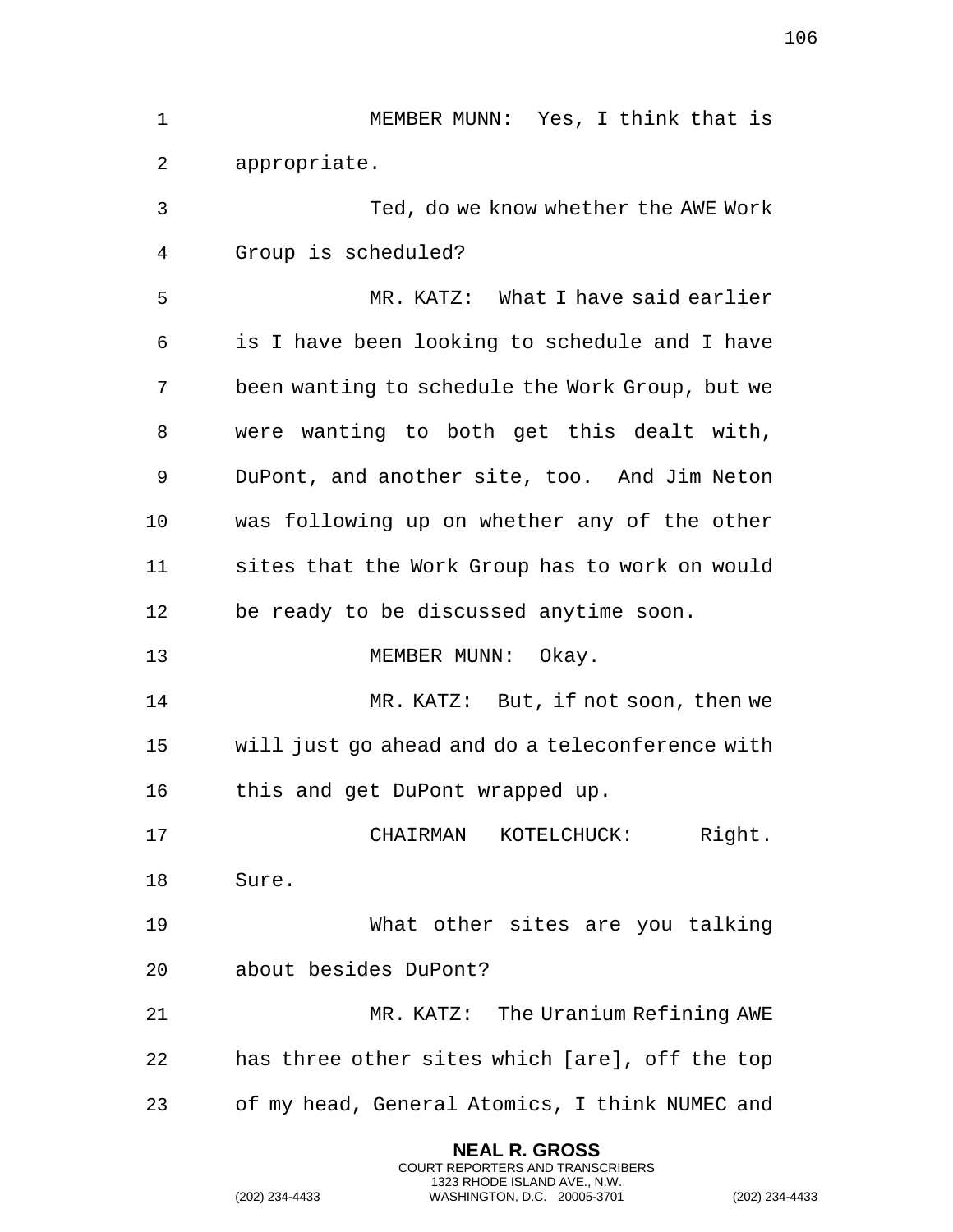W.R. Grace. Those were the other sites that have live issues that need addressing by the Work Group. But, before they get addressed by the Work Group, NIOSH has to complete response work related to the SC&A reviews. CHAIRMAN KOTELCHUCK: Right. Right. MR. STIVER: Ted, this is John Stiver. Also, Hooker is still outstanding. There are still 22 findings on that review that we need to -- MR. KATZ: Okay. I don't show Hooker as still having open findings, but, okay, I will take your word for that. MR. STIVER: Yes. CHAIRMAN KOTELCHUCK: Okay. Well, then, with that being open -- could you repeat for me, just for my records, my notes, which ones you said were left open? Hooker has, Hooker has -- MR. KATZ: No, well, it doesn't really matter, Dave, because this is another

> **NEAL R. GROSS** COURT REPORTERS AND TRANSCRIBERS 1323 RHODE ISLAND AVE., N.W.

(202) 234-4433 WASHINGTON, D.C. 20005-3701 (202) 234-4433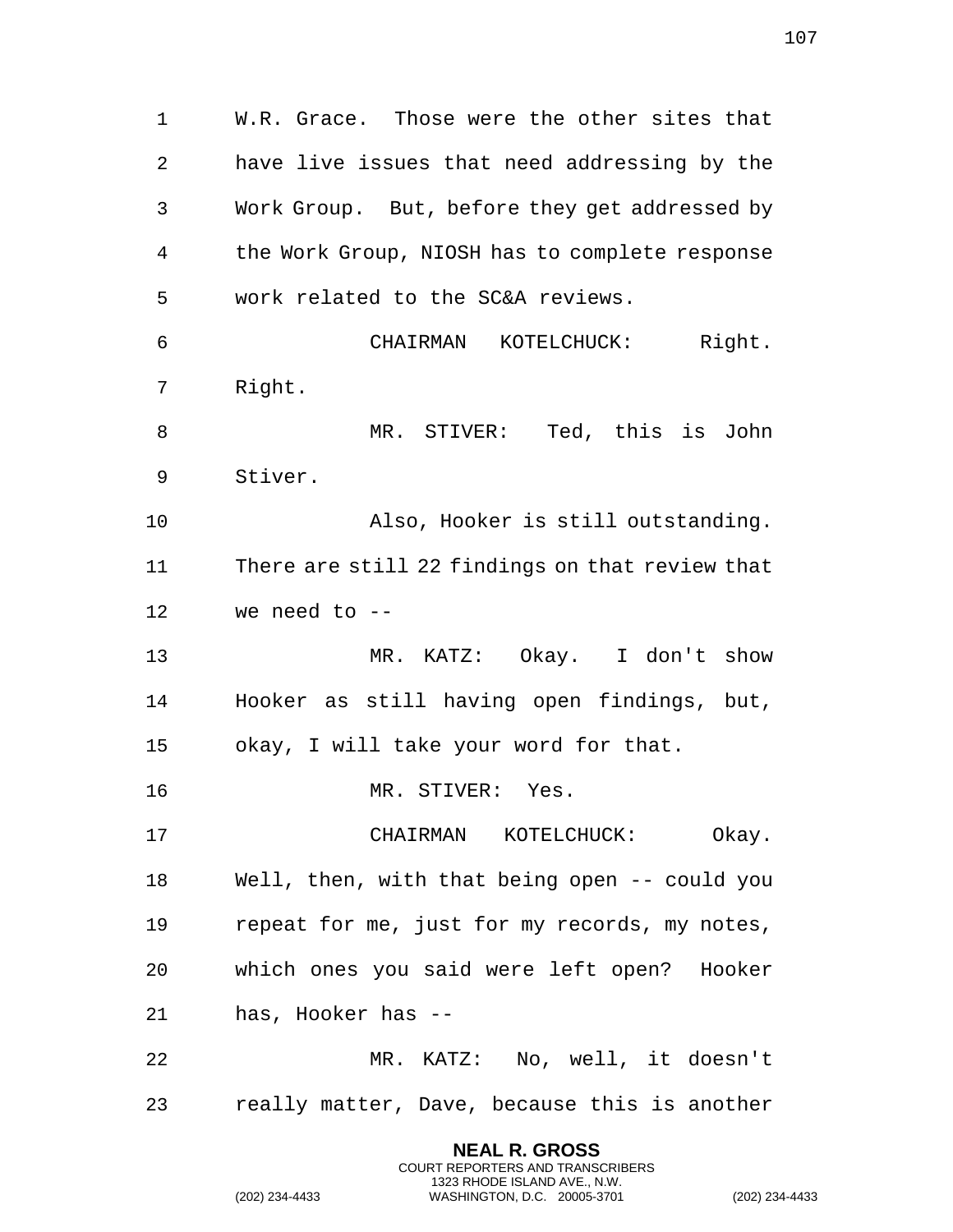Work Group and it is not related to the dose reconstruction reviews.

 But the other sites that the Uranium Refining AWE Work Group is dealing with are General Atomics, NUMEC, W.R. Grace, DuPont Deepwater, of course, and then, John just mentioned that Hooker has open findings. CHAIRMAN KOTELCHUCK: Oh, okay. MR. FARVER: And, Ted, we do have some outstanding DR issues with Hooker. 11 MR. KATZ: Okay, thank you, Doug. MR. FARVER: And something that is similar, but probably another Work Group is General Steel. MEMBER MUNN: Yes, that is an entirely different Work Group, yes. MR. KATZ: A different Work Group. MR. FARVER: I know, but it is the same situation where we reviewed the TBD, sent out a report, and there's, I think, nine findings there.

 MR. KATZ: Oh, no. No, I know, I realize that Work Group needs to meet as well.

> **NEAL R. GROSS** COURT REPORTERS AND TRANSCRIBERS 1323 RHODE ISLAND AVE., N.W.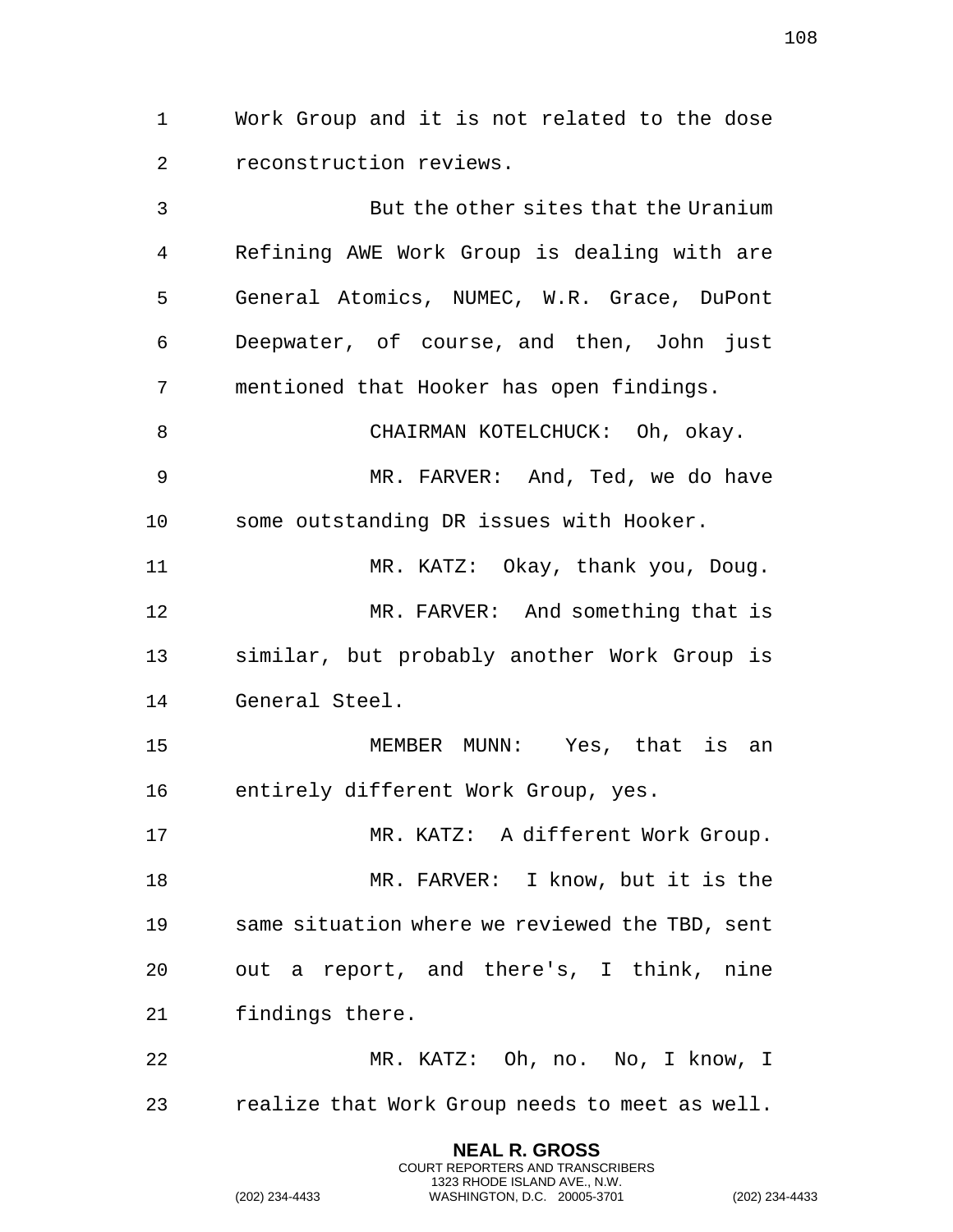1 MR. FARVER: Okay, and that is a lot of our open findings. MR. KATZ: Yes, that's right, Doug. MR. FARVER: Another one would be Pacific Proving Grounds. MR. KATZ: Right. MR. FARVER: And I'm not sure what Work Group that would fall under. MR. KATZ: That has its own Work Group. MEMBER MUNN: Yes, that is a brand new Work Group. CHAIRMAN KOTELCHUCK: Alright. 14 MR. FARVER: But a lot of our open findings have to do with Work Groups and things like that. 17 MR. KATZ: That's correct. 18 CHAIRMAN KOTELCHUCK: Okay. Well, then, open it shall be. And will you scroll down to 260.4? Scroll up to 260.4? Okay. Right, and that's closed. That is the CATI and that is closed. Okay. Let me write -- yes, good. That is

> **NEAL R. GROSS** COURT REPORTERS AND TRANSCRIBERS 1323 RHODE ISLAND AVE., N.W.

(202) 234-4433 WASHINGTON, D.C. 20005-3701 (202) 234-4433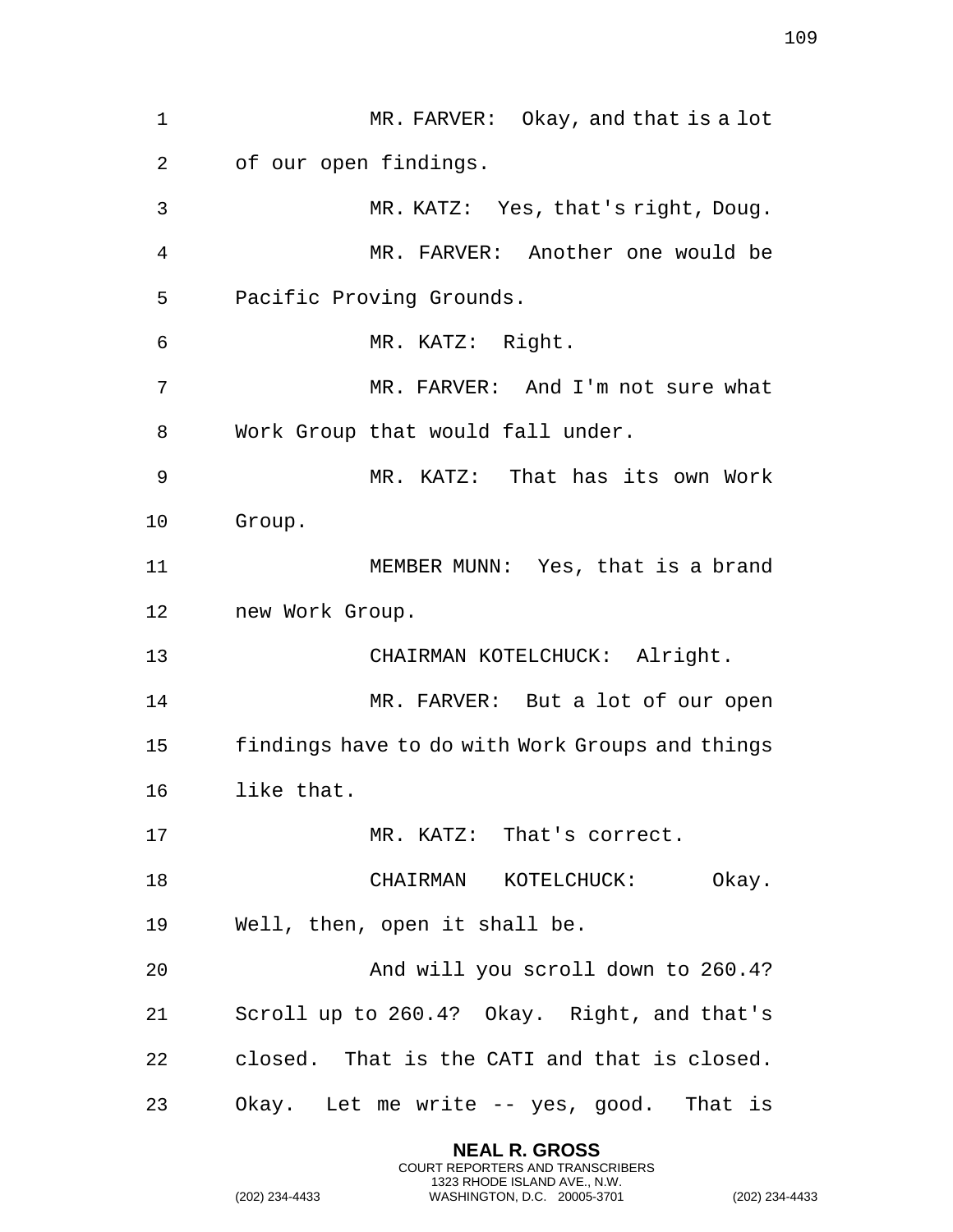going to close and change to an observation. Good.

 So now, we go on to, I believe now we go on to the three Bridgeport Brass, the Observations down at the bottom of the file. Or, actually, it is not Bridgeport Brass. It is the uranium mill in Monticello that has the three observations. MR. FARVER: I thought we did that. We closed -- CHAIRMAN KOTELCHUCK: No, I thought we had three -- oh, no, excuse me. Pardon me. We stayed through until after noon here and finished it up. DR. MAURO: Yes, we talked it out. CHAIRMAN KOTELCHUCK: Absolutely, we did. And that was my memory lapse. So, we are ready to go on to the other file, the Remaining Sites Matrix and Simonds Saw, I believe, is the first open one. 21 MR. FARVER: Okay. CHAIRMAN KOTELCHUCK: Okay. MR. FARVER: And that is on page 56

> **NEAL R. GROSS** COURT REPORTERS AND TRANSCRIBERS 1323 RHODE ISLAND AVE., N.W.

(202) 234-4433 WASHINGTON, D.C. 20005-3701 (202) 234-4433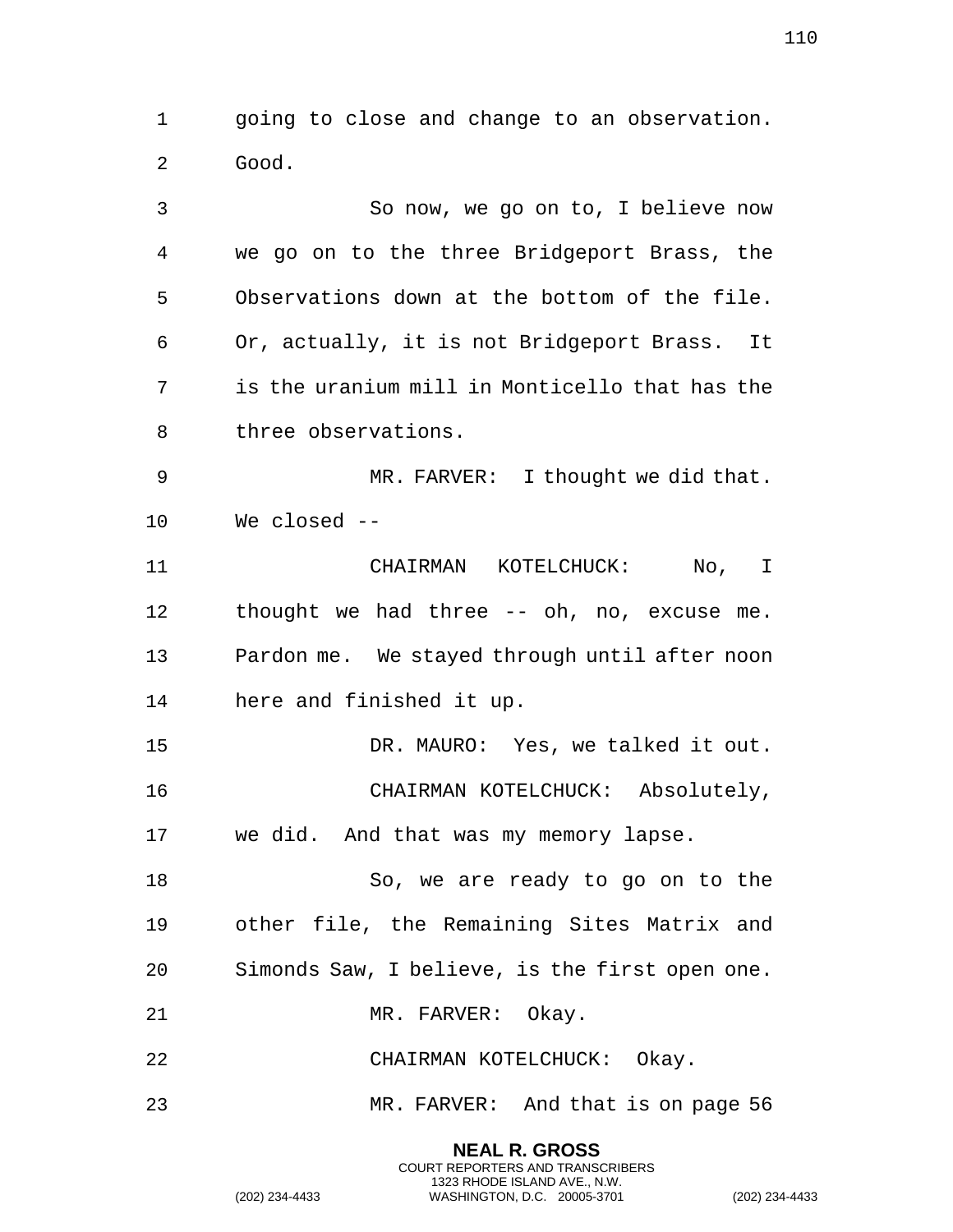at the bottom.

| 2  | CHAIRMAN KOTELCHUCK: Okay.                      |
|----|-------------------------------------------------|
| 3  | MR. FARVER: Let me make sure that               |
| 4  | is the $-240.1$ , that is the first open one in |
| 5  | this.                                           |
| 6  | CHAIRMAN KOTELCHUCK: Yes.                       |
| 7  | MR. FARVER: Okay. Alright. For                  |
| 8  | the last meeting the TBD was updated and is in  |
| 9  | administrative review. SC&A will review it      |
| 10 | before our next meeting. So, this is another    |
| 11 | one where the TBD was being revised and we      |
| 12 | needed to review it.                            |
| 13 | If you go to the bottom of page 57,             |
| 14 | we did review the Simonds Saw Site Profile and  |
| 15 | determined that the agreed-upon methods for     |
| 16 | estimating external exposure are present, as    |
| 17 | discussed.                                      |
| 18 | CHAIRMAN KOTELCHUCK: And this                   |
| 19 | includes?                                       |
| 20 | MR. FARVER: This includes a                     |
| 21 | discussion of available film badge data to      |
| 22 | validate the proposed TBD approach, and we      |
| 23 | recommend closing this issue.                   |

**NEAL R. GROSS** COURT REPORTERS AND TRANSCRIBERS 1323 RHODE ISLAND AVE., N.W.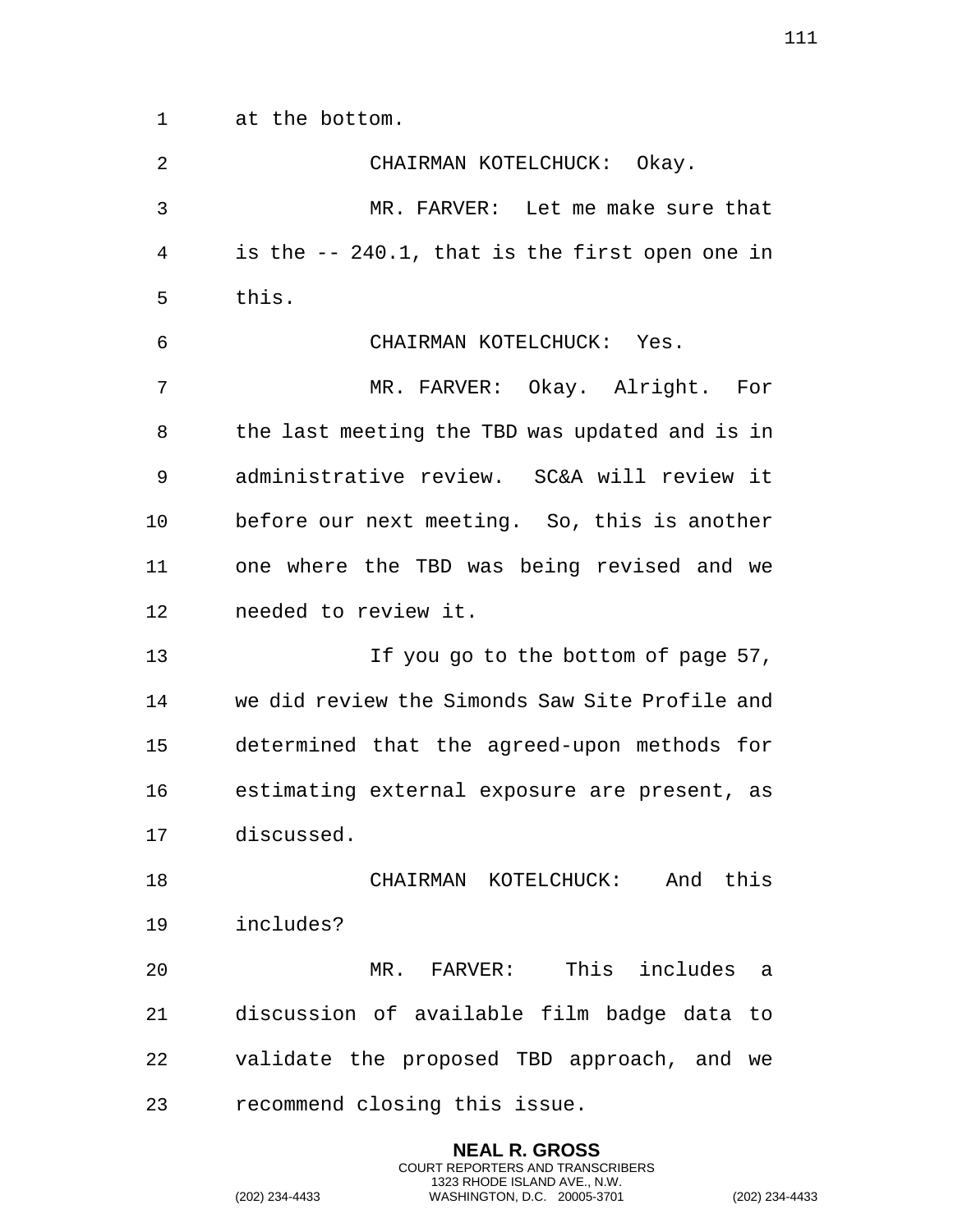CHAIRMAN KOTELCHUCK: Okay. (Telephonic interference) agreement there? MR. KATZ: Dave, your voice is breaking up. CHAIRMAN KOTELCHUCK: Sorry. Can you hear me now? 7 MR. KATZ: Yes, that's better. 8 CHAIRMAN KOTELCHUCK: Okay. So, that looks reasonable for closure. What do other folks think? There was no error. MEMBER CLAWSON: This is Brad. That's fine. CHAIRMAN KOTELCHUCK: Yes. Okay. Wanda? MEMBER MUNN: Yes, yes, that's fine. CHAIRMAN KOTELCHUCK: David? David, are you on the line? MEMBER RICHARDSON: Yes, I am here. CHAIRMAN KOTELCHUCK: Okay, good. So, let's close on that. MEMBER MUNN: Yes, that is very

reasonable.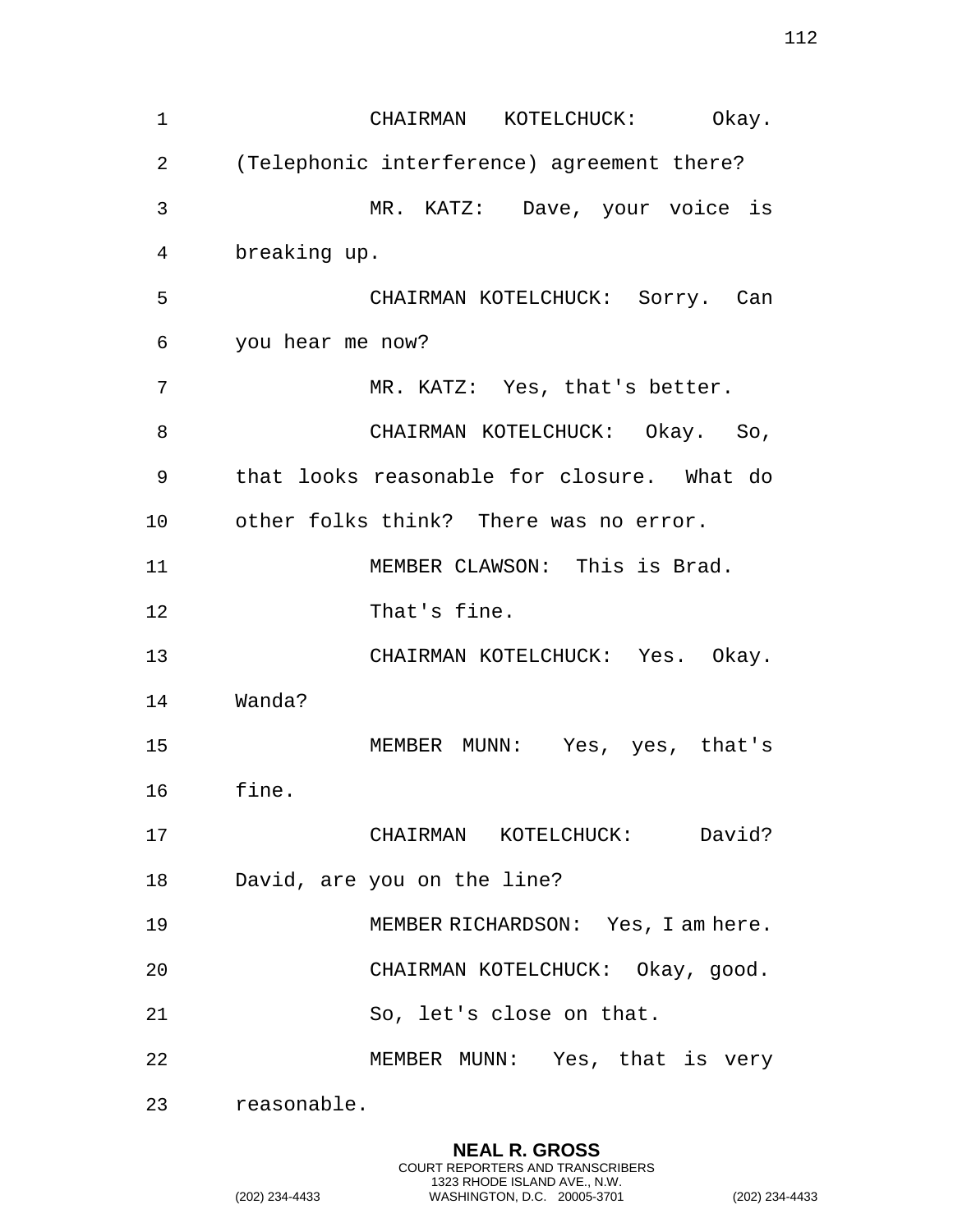| $\mathbf 1$    | CHAIRMAN KOTELCHUCK: Okay.                 |
|----------------|--------------------------------------------|
| $\overline{2}$ | MEMBER MUNN: It's done.                    |
| 3              | CHAIRMAN KOTELCHUCK: Okay.                 |
| 4              | MR. FARVER: Next, is 240.2, the            |
| 5              | method used for assessing photon dose from |
| 6              | uranium billet long exposures is not       |
| 7              | claimant-favorable. This is the external   |
| 8              | exposure as was in Finding 1.              |
| 9              | CHAIRMAN KOTELCHUCK: Right.                |
| 10             | MR. FARVER: And this was also              |
| 11             | addressed in the revision of the TBD.      |
| 12             | CHAIRMAN KOTELCHUCK: Okay, right.          |
| 13             | So, it is the same issue.                  |
| 14             | MEMBER MUNN: And all agreed it's           |
| 15             | closed?                                    |
| 16             | CHAIRMAN KOTELCHUCK: All agreed,           |
| 17             | closed.                                    |
| 18             | MR. FARVER: Okay, so those two are         |
| 19             | closed.                                    |
| 20             | CHAIRMAN KOTELCHUCK: Three we've           |
| 21             | already acted upon.                        |
| 22             | MR. FARVER: Right.                         |
| 23             | MEMBER CLAWSON: Right?<br>And              |

**NEAL R. GROSS** COURT REPORTERS AND TRANSCRIBERS 1323 RHODE ISLAND AVE., N.W.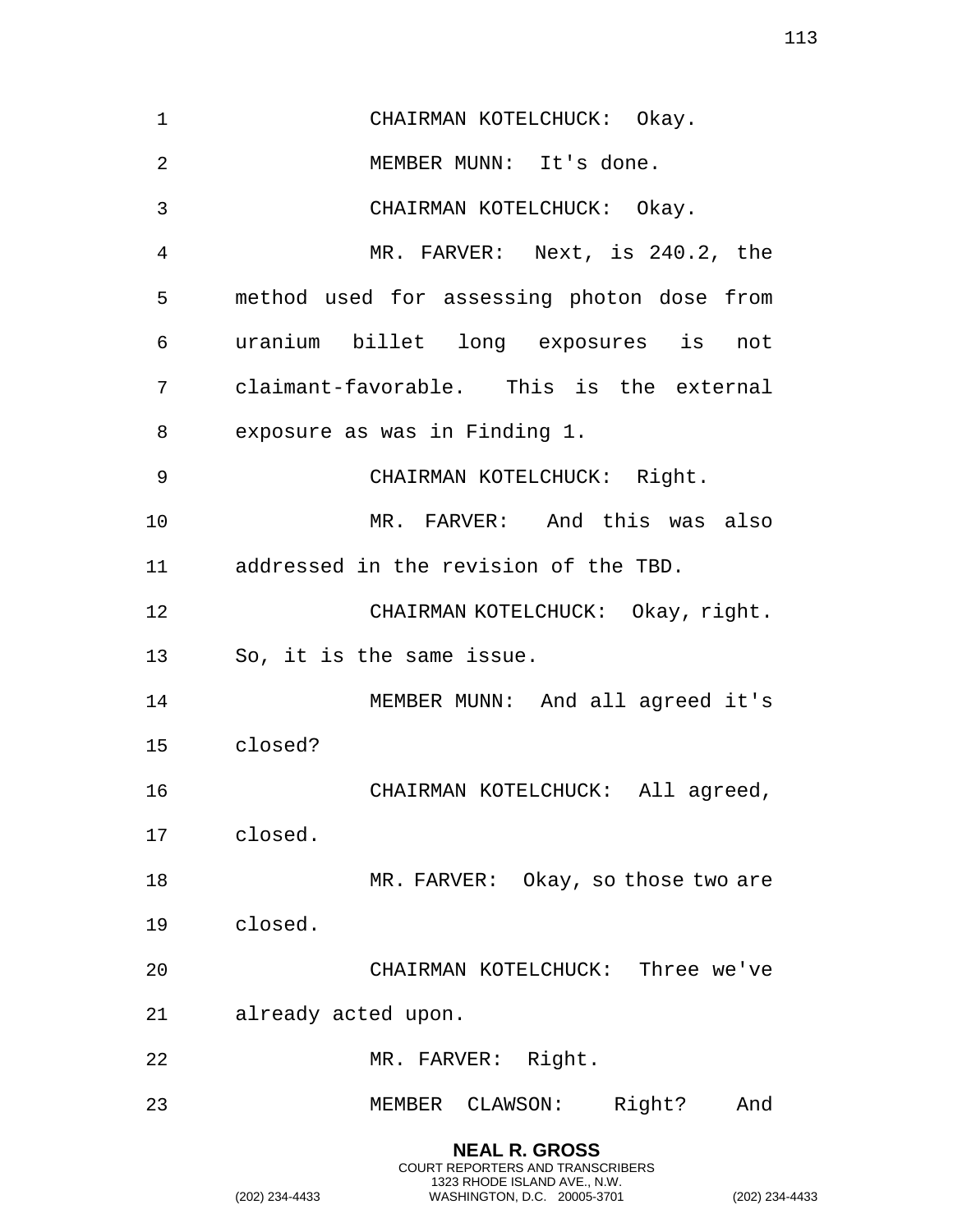from .3 through .7. MR. FARVER: Eight. CHAIRMAN KOTELCHUCK: Yes, right. MEMBER MUNN: The next one is .8. CHAIRMAN KOTELCHUCK: Right, the next one is .8. 8 MR. FARVER: Method for reconstructing thorium doses from inhalation of resuspended residual contamination may not be claimant-favorable. CHAIRMAN KOTELCHUCK: Right. We're just scrolling on that one. 14 MR. FARVER: Okay. CHAIRMAN KOTELCHUCK: Let's just see. Let's wait until we get there. Waiting for that to come up on the screen. There we go. Good. Okay, thank you. MR. FARVER: Agreed-upon method for reconstructing doses to thorium during the residual period has been discussed and agreed upon. And the updated TBD is a complete rewrite of the methodology for reconstructing **NEAL R. GROSS** COURT REPORTERS AND TRANSCRIBERS 1323 RHODE ISLAND AVE., N.W. (202) 234-4433 WASHINGTON, D.C. 20005-3701 (202) 234-4433

closed it. In fact, we have closed everything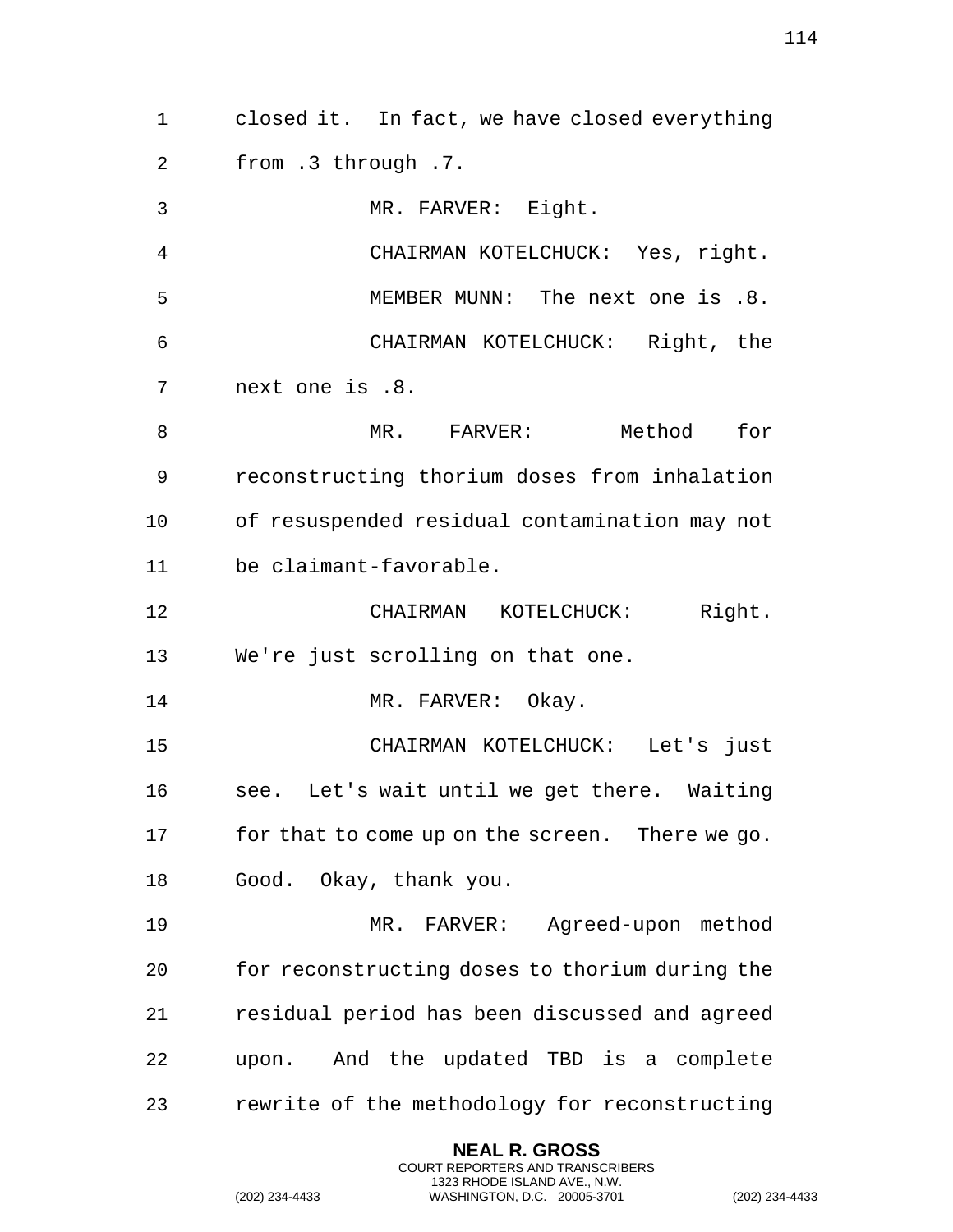internal doses during the residual period. So that issue has been addressed in the revised TBD.

 CHAIRMAN KOTELCHUCK: Right. Right. Okay. How does that sound to others? MEMBER MUNN: As long as the update has occurred and everybody is happy, close it. 8 CHAIRMAN KOTELCHUCK: Sounds good. Okay. Unless we hear other, let's go down to 240.9. MR. FARVER: 240.9, methods for reconstructing doses from ingestion of resuspended residual -- 14 CHAIRMAN KOTELCHUCK: Right. 15 MR. FARVER: -- thorium may not be claimant-favorable. This was also addressed in the revised TBD. 18 CHAIRMAN KOTELCHUCK: Right. Okay. Closed. It's the same issue. Closed. Let's go to .10.

MR. FARVER: Ten was already

closed.

CHAIRMAN KOTELCHUCK: Already?

**NEAL R. GROSS** COURT REPORTERS AND TRANSCRIBERS 1323 RHODE ISLAND AVE., N.W.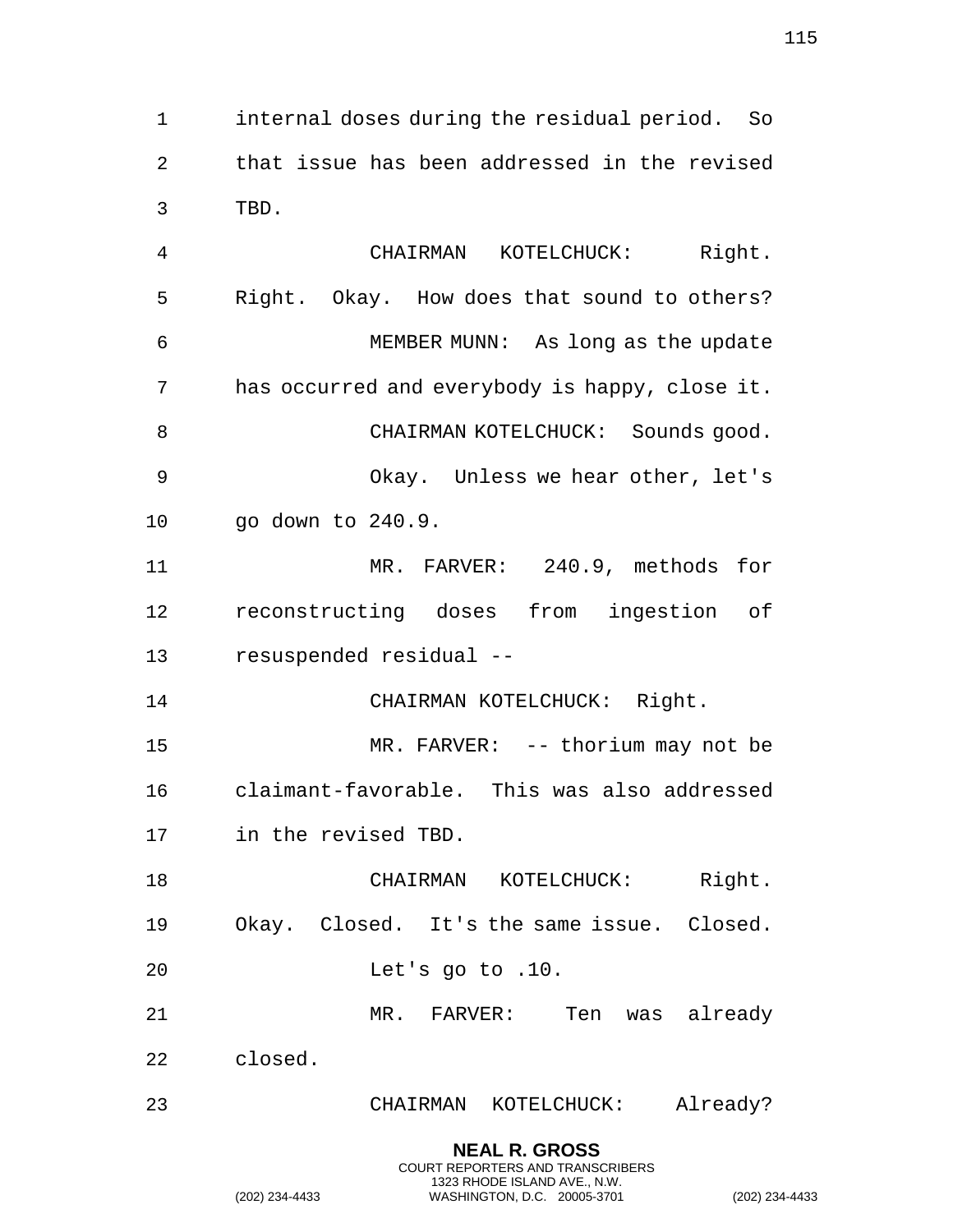Oh, yes, right. Okay. So, good. So, from .1 to .10 will be closed. Are there any observations on that one? 5 MEMBER MUNN: No. CHAIRMAN KOTELCHUCK: Good. Alright. 8 MEMBER MUNN: Move on to -- CHAIRMAN KOTELCHUCK: On to -- MEMBER MUNN: Lawrence Livermore. CHAIRMAN KOTELCHUCK: Pacific Proving Grounds? MR. FARVER: The next one should be Pacific Proving Grounds, the bottom of page 70. CHAIRMAN KOTELCHUCK: Yes. MR. FARVER: Case 325, Finding 325.1. And we have a series of these findings .1 through .7. CHAIRMAN KOTELCHUCK: Oh, yes. MR. FARVER: This is one I've mentioned before. It is pending completion of a Work Group review of the technical basis. CHAIRMAN KOTELCHUCK: Right.

> **NEAL R. GROSS** COURT REPORTERS AND TRANSCRIBERS 1323 RHODE ISLAND AVE., N.W.

(202) 234-4433 WASHINGTON, D.C. 20005-3701 (202) 234-4433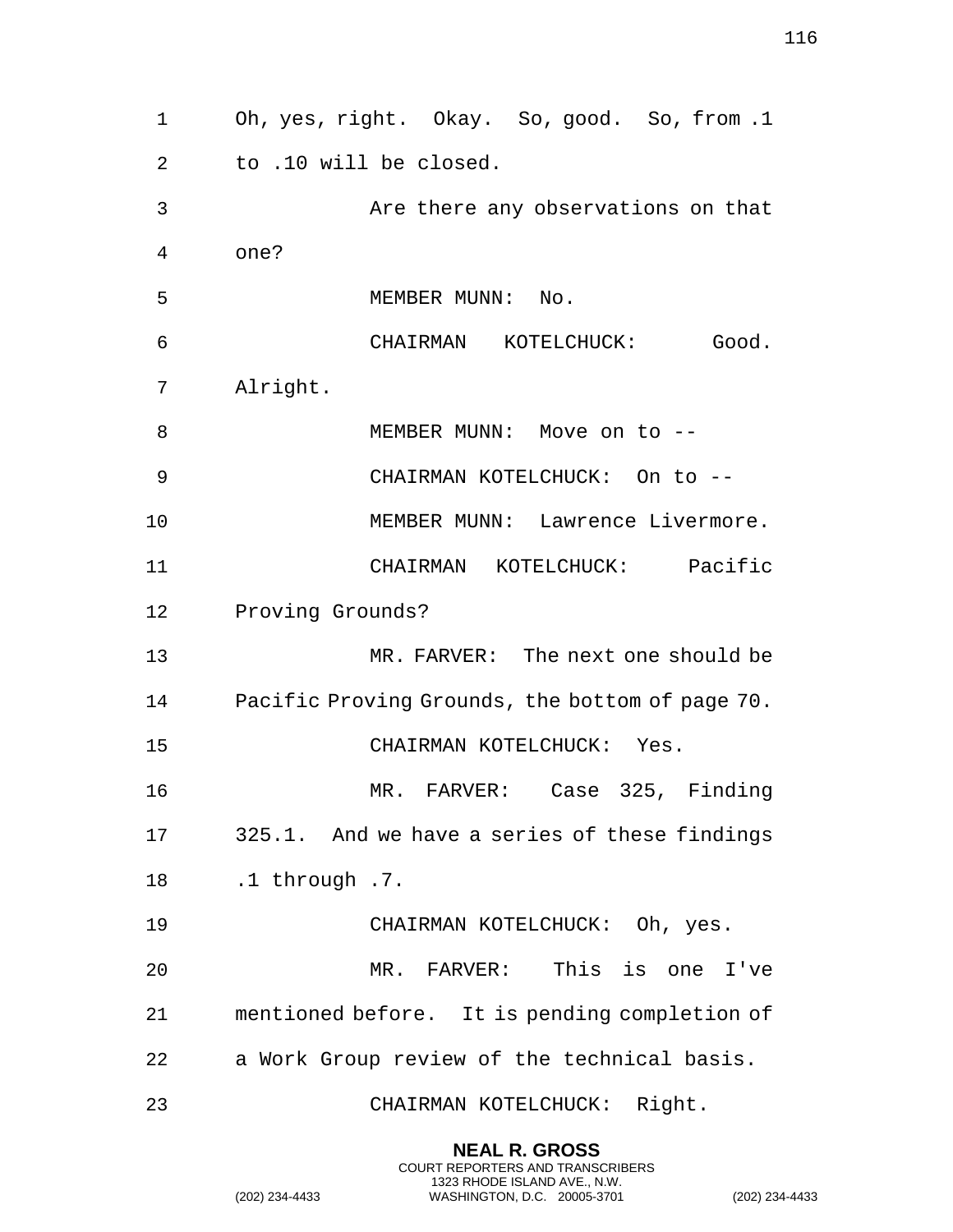MEMBER MUNN: And I don't think they are out of the start box yet. MR. KATZ: Right. So, Doug, does that apply to all seven of them? MR. FARVER: That's all seven. MR. KATZ: Okay, thanks. CHAIRMAN KOTELCHUCK: So those are open. MR. FARVER: And that is all the ones that are open in that matrix. Actually, since we closed, all of them open is the PPG findings. CHAIRMAN KOTELCHUCK: Right. So, the PPG findings are the only ones open on remaining sites. So, we still have -- and that ends our discussion of the 10 through 13 sets, right, until we get back to the ones that remain open? MR. FARVER: Correct, and that is going to be PPG, General Steel, Hooker. CHAIRMAN KOTELCHUCK: Oh, yes, okay. But some of those discussions are for other groups, in other groups, right?

> **NEAL R. GROSS** COURT REPORTERS AND TRANSCRIBERS 1323 RHODE ISLAND AVE., N.W.

(202) 234-4433 WASHINGTON, D.C. 20005-3701 (202) 234-4433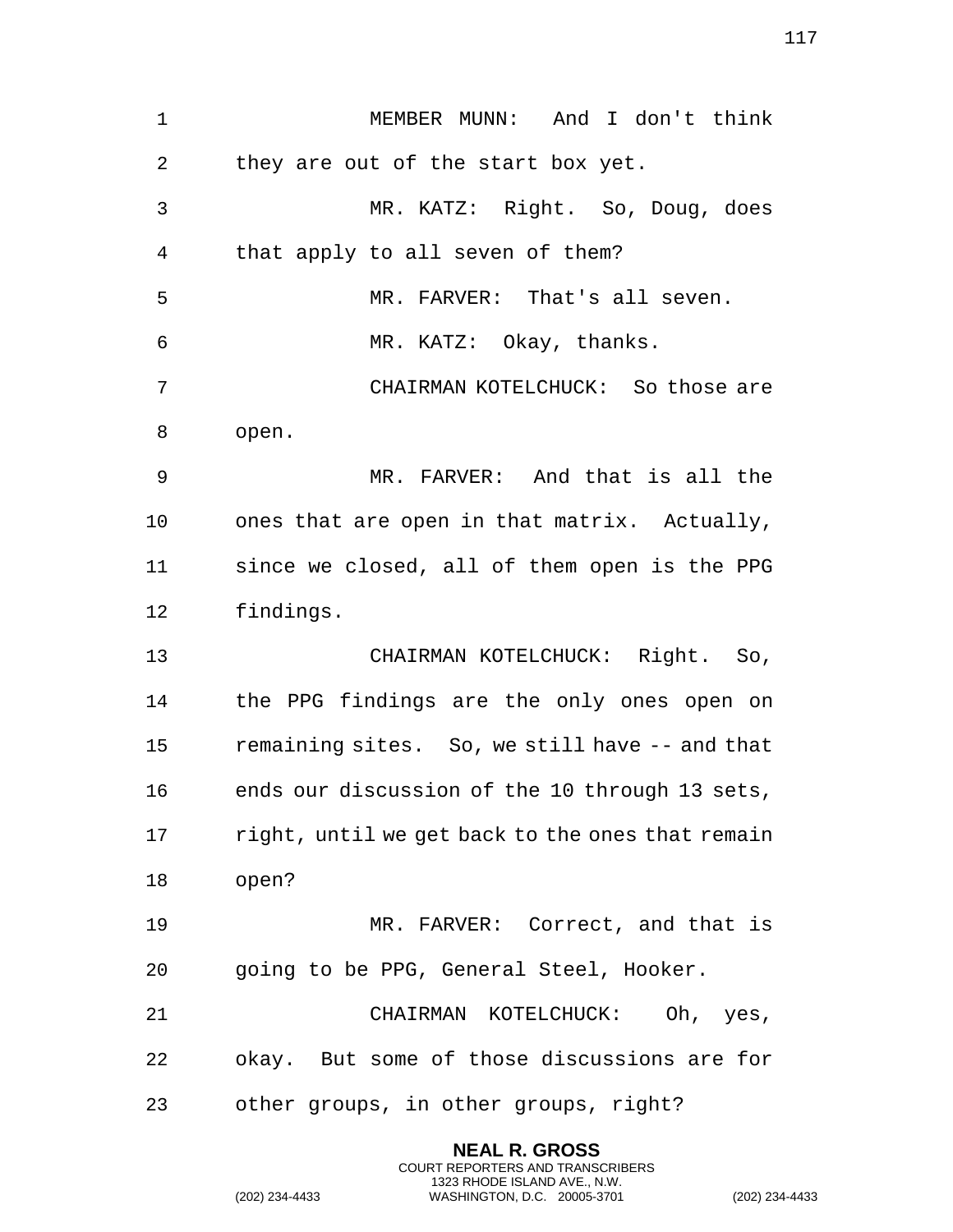1 MR. FARVER: They are all in other groups, yes. CHAIRMAN KOTELCHUCK: Right. The only ones that we have yet are PPG plus IMC and Copper, right? I mean, and those who are waiting on discussions from other groups? MR. KATZ: Well, I don't know. IMC, what other group are we waiting on for IMC? CHAIRMAN KOTELCHUCK: I have that listed on my notes as open. MR. FARVER: Yes, that's because NIOSH is going to look into the time periods. MR. KATZ: Right, right, but that is not with another Work Group, I don't think. MR. FARVER: That one is up to us. CHAIRMAN KOTELCHUCK: Oh, okay, fine. Fine. MR. FARVER: Copper's is in our court. CHAIRMAN KOTELCHUCK: Okay. MR. KATZ: Correct. CHAIRMAN KOTELCHUCK: Good. But PPG is not?

> **NEAL R. GROSS** COURT REPORTERS AND TRANSCRIBERS 1323 RHODE ISLAND AVE., N.W.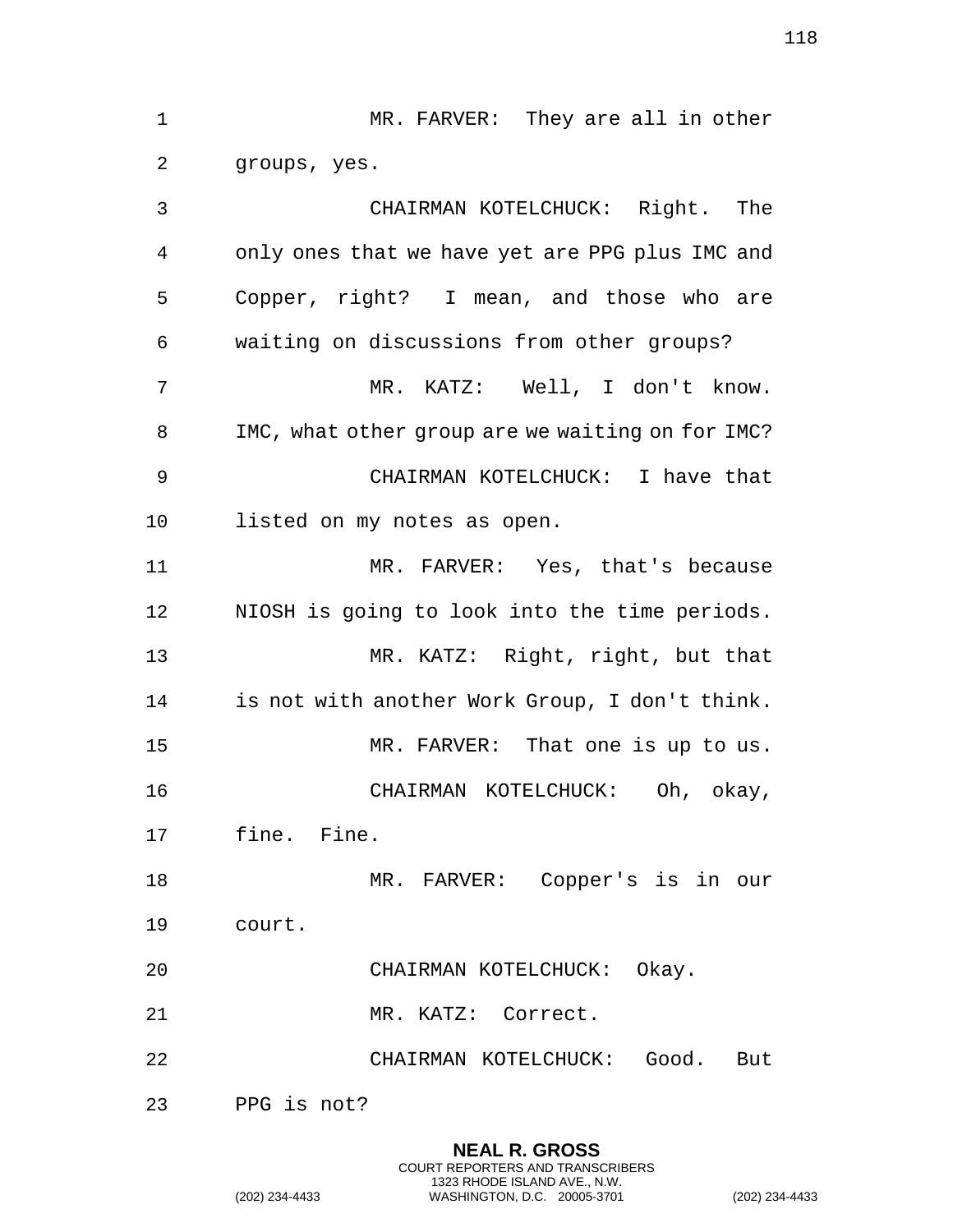1 MR. FARVER: PPG is not. CHAIRMAN KOTELCHUCK: Okay. Open in other -- does this have to come back before us? MR. KATZ: Yes. So, I am going to work on getting -- I am pretty certain I can get DuPont Deepwater, that addressed in a Work Group teleconference early in January. CHAIRMAN KOTELCHUCK: Good. MR. KATZ: I haven't tried to schedule that yet. I've actually spoken with Neton about scheduling that, but I haven't actually put out a scheduling request for that yet, but I will do that this week. And then, I would like to also -- I have to look because I don't recall what is holding up the PPG Work Group from meeting. There may be something, a response on one side or the other that is holding that up, but I need to follow up on that. And I will get that scheduled as soon as it can be. CHAIRMAN KOTELCHUCK: Alright. So those are our plans for completing review of

> **NEAL R. GROSS** COURT REPORTERS AND TRANSCRIBERS 1323 RHODE ISLAND AVE., N.W.

(202) 234-4433 WASHINGTON, D.C. 20005-3701 (202) 234-4433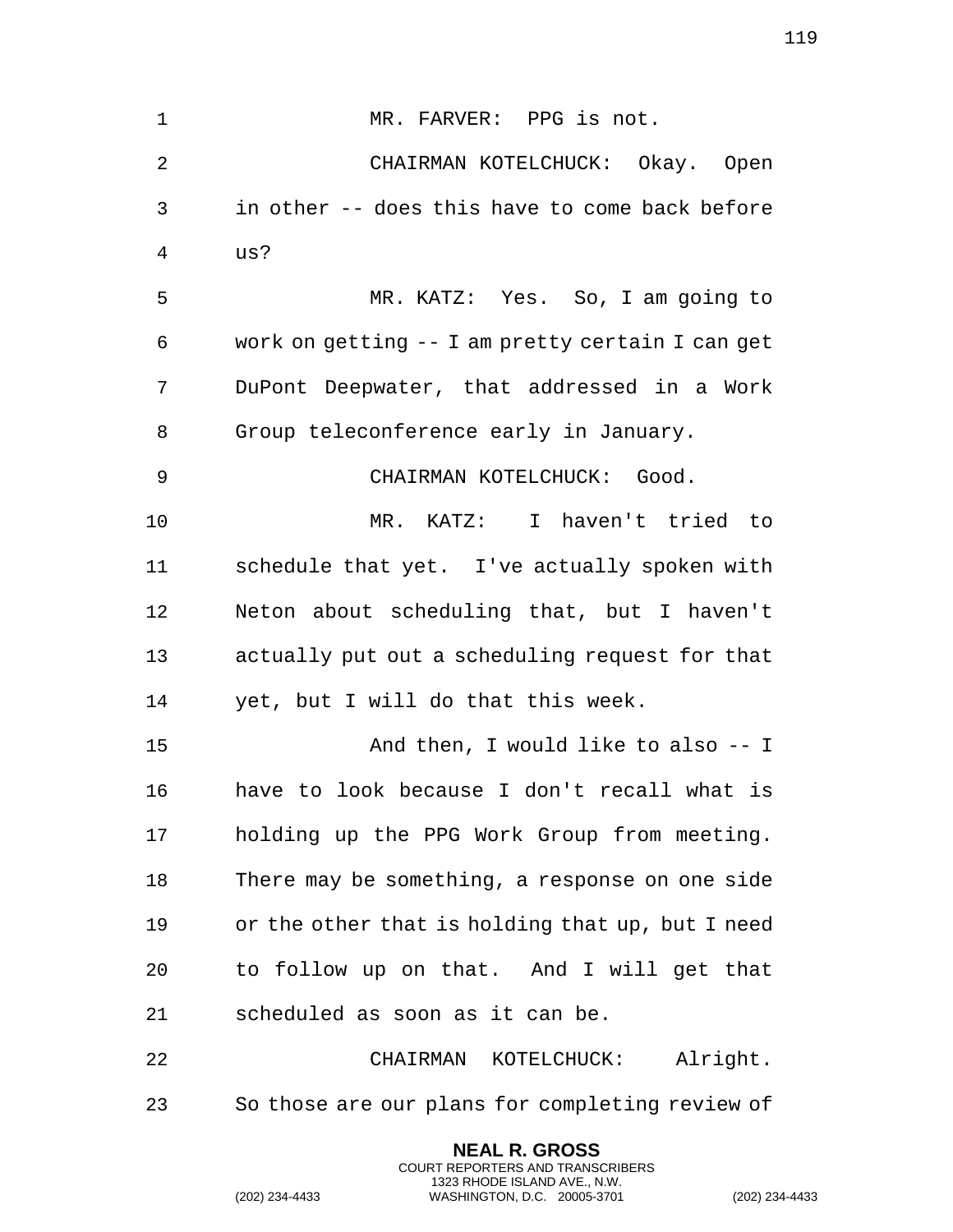Sets 10 through 13. I am looking on the agenda. Before we start discussing Sets 14 through 18, the remaining matrix that Doug sent us last week, I have a note summarizing review results for Board report. Do we want to discuss briefly -- well, I don't know that there is anything we can do for summarizing the review until we finish, unless, Ted, if you have any -- MR. KATZ: No, I think you can't because -- 11 CHAIRMAN KOTELCHUCK: Right. MR. KATZ: -- you need those to be wrapped up for your statistics for the final report. CHAIRMAN KOTELCHUCK: Exactly. Right. 17 MR. KATZ: I mean, so only if you need to discuss -- I mean, I think we have already discussed in the past, conceptually at least, that SC&A would do sort of summary statistics as they did for the last report, for this one. CHAIRMAN KOTELCHUCK: Right.

> **NEAL R. GROSS** COURT REPORTERS AND TRANSCRIBERS 1323 RHODE ISLAND AVE., N.W.

(202) 234-4433 WASHINGTON, D.C. 20005-3701 (202) 234-4433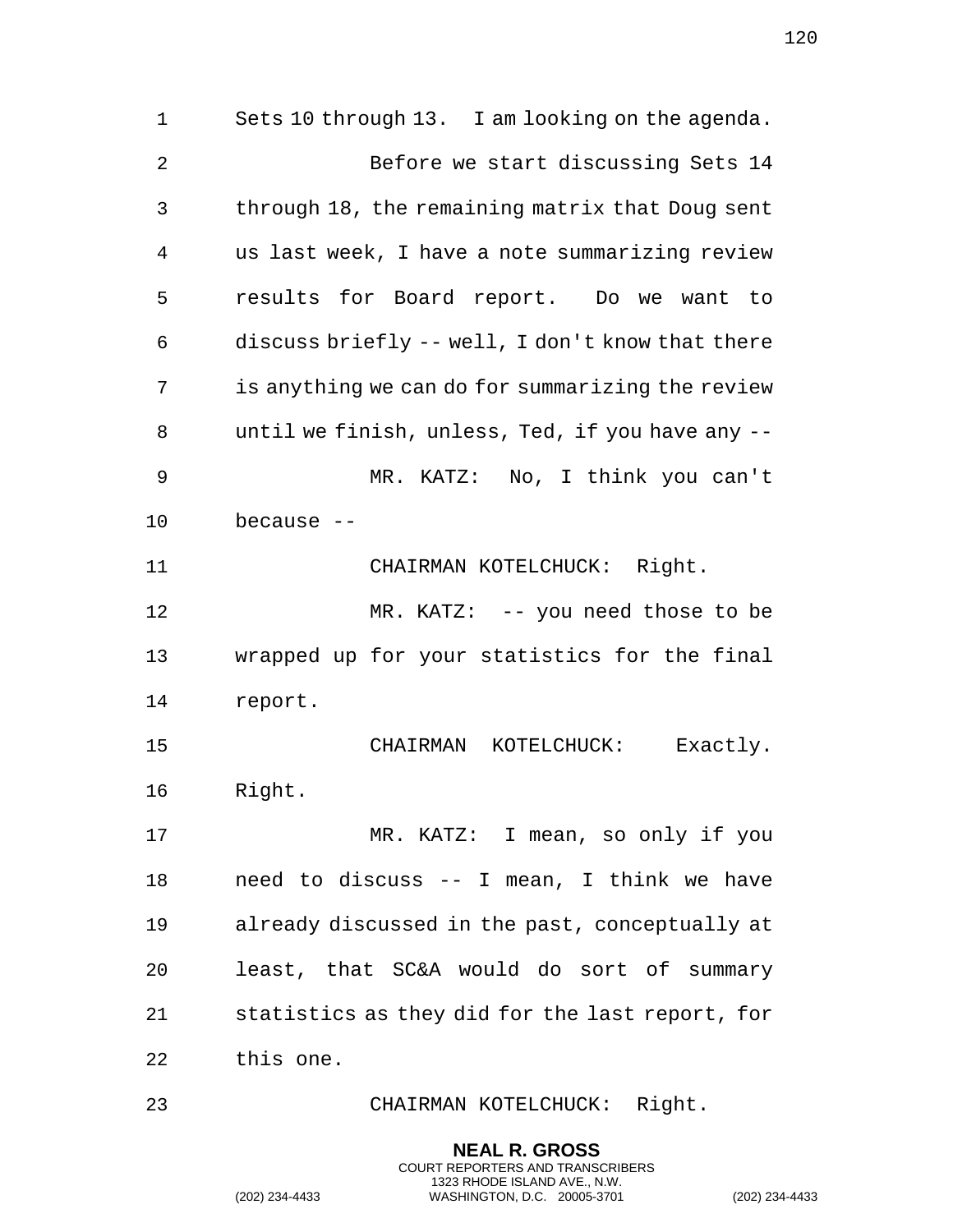| $\mathbf{1}$ | MR. KATZ: I think everybody agreed             |
|--------------|------------------------------------------------|
| 2            | that those would still be needed.              |
| 3            | CHAIRMAN KOTELCHUCK: Right.                    |
| 4            | MR. KATZ: And then, that is sort of            |
| 5            | your basis for writing the report.             |
| 6            | CHAIRMAN KOTELCHUCK: Right. So,                |
| 7            | we are not going to meet until some time       |
| 8            | probably later in January or even February,    |
| 9            | right, because we have to get the results in   |
| 10           | January and then schedule a meeting. I don't   |
| 11           | think we can $--$ can we $--$                  |
| 12           | MR. KATZ: Here is what I would                 |
| 13           | suggest in sort of scheduling.                 |
| 14           | CHAIRMAN KOTELCHUCK: Okay.                     |
| 15           | MR. KATZ: As soon as I can nail                |
| 16           | down when these two Work Groups will meet, I   |
| 17           | think, then, we can schedule the<br>DR         |
| 18           | Subcommittee to meet following that, you know, |
| 19           | giving it a few weeks --                       |
| 20           | CHAIRMAN KOTELCHUCK: Good. Yes.                |
| 21           | MR. KATZ: -- but following that.               |
| 22           | Because I think in both those cases we have a  |
| 23           | good chance of getting enough resolution in    |

**NEAL R. GROSS** COURT REPORTERS AND TRANSCRIBERS 1323 RHODE ISLAND AVE., N.W.

(202) 234-4433 WASHINGTON, D.C. 20005-3701 (202) 234-4433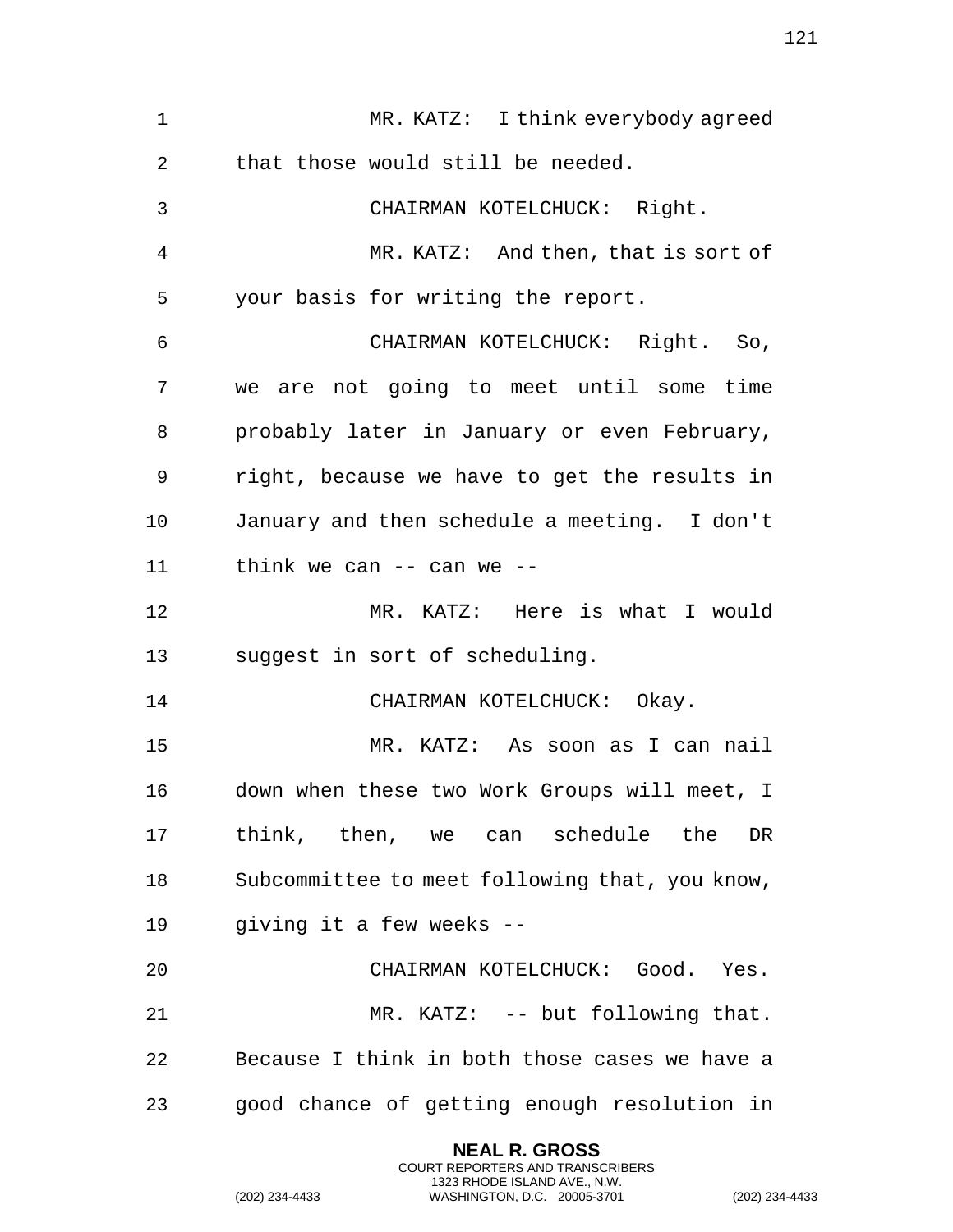those Work Groups to deal with the cases at least. CHAIRMAN KOTELCHUCK: Right. That sounds good. I wonder, does everybody have a copy of our last or our first Board report? Ted, you sent that to me a long time -- MR. KATZ: We distributed that a long time ago now. CHAIRMAN KOTELCHUCK: A while ago. Okay. MR. KATZ: A year ago now, but I distributed it to everyone again. CHAIRMAN KOTELCHUCK: Okay. Excellent. Alright. Why don't I leave that for January reading for folks? Okay? You can take a break over the holidays. But, after the New Year, let's all take a look at the Board report before our next meeting, seriously, before our next meeting. So, we will be kind of up on what was done in the past, what sort of work was done and how the report was laid out. And then, think

> **NEAL R. GROSS** COURT REPORTERS AND TRANSCRIBERS 1323 RHODE ISLAND AVE., N.W.

(202) 234-4433 WASHINGTON, D.C. 20005-3701 (202) 234-4433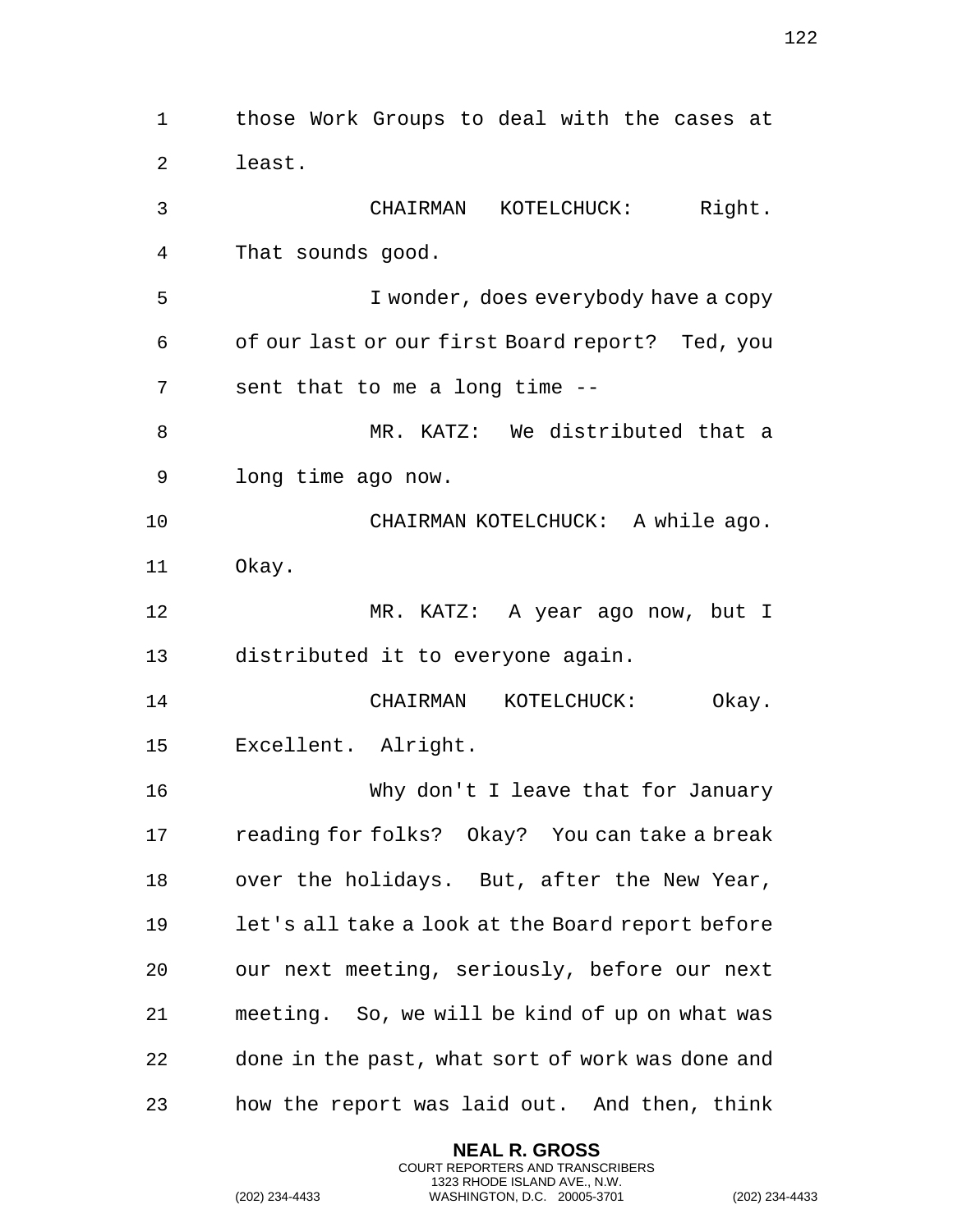a little bit about how we want to lay this one out. And we will discuss that at the next Board meeting.

 So, we can begin on Set 14, but perhaps before we do that, we should try to get updates on our blind reviews, see where things are.

 That has been, until we finished 10 through 13, they have been a somewhat secondary priority, important as they are. But maybe we should just talk about NIOSH and SC&A blind reviews now for a moment.

 Well, first, Grady, on NIOSH? MR. CALHOUN: Okay. Actually, I guess you guys have discussed this earlier because Stu had talked to me about it. So, as with yours, ours has kind of taken a backseat to all of the other work we have been doing. CHAIRMAN KOTELCHUCK: Right, right. MR. CALHOUN: But I will try to resurrect those.

So, the process that we have of

**NEAL R. GROSS** COURT REPORTERS AND TRANSCRIBERS 1323 RHODE ISLAND AVE., N.W. (202) 234-4433 WASHINGTON, D.C. 20005-3701 (202) 234-4433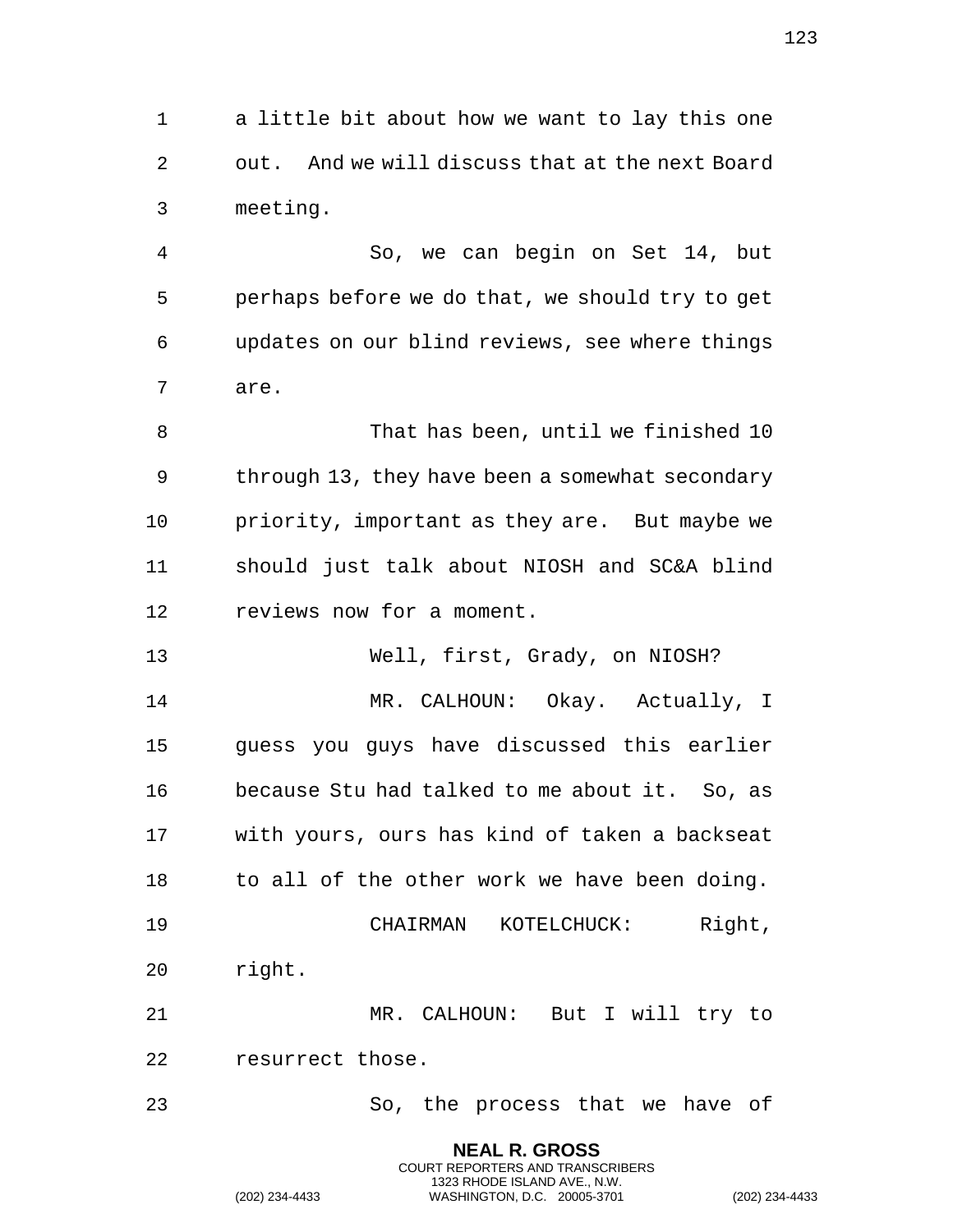continuing to select them is ongoing, and it happens automatically. So we have got them and we have got many, many, many that are assigned but just not done.

 We are going to start doing those again. And the one thing that we found, just like you guys did, is that, believe it or not, we don't have much better access to all of the tools that ORAU does as you guys do even. So we are struggling with that a little bit, but we have got to come up with some kind of method to just get those, short of just transferring them on a flash drive or something.

 CHAIRMAN KOTELCHUCK: Right, right.

 MR. CALHOUN: So I have been asked to do that. And then, I am supposed to provide something to Stu, an overall look at what we have done so far in trying to roll up everything, all of the individual things that we found.

22 I think, generally speaking, what I can say -- and I have done that, but I just

> **NEAL R. GROSS** COURT REPORTERS AND TRANSCRIBERS 1323 RHODE ISLAND AVE., N.W.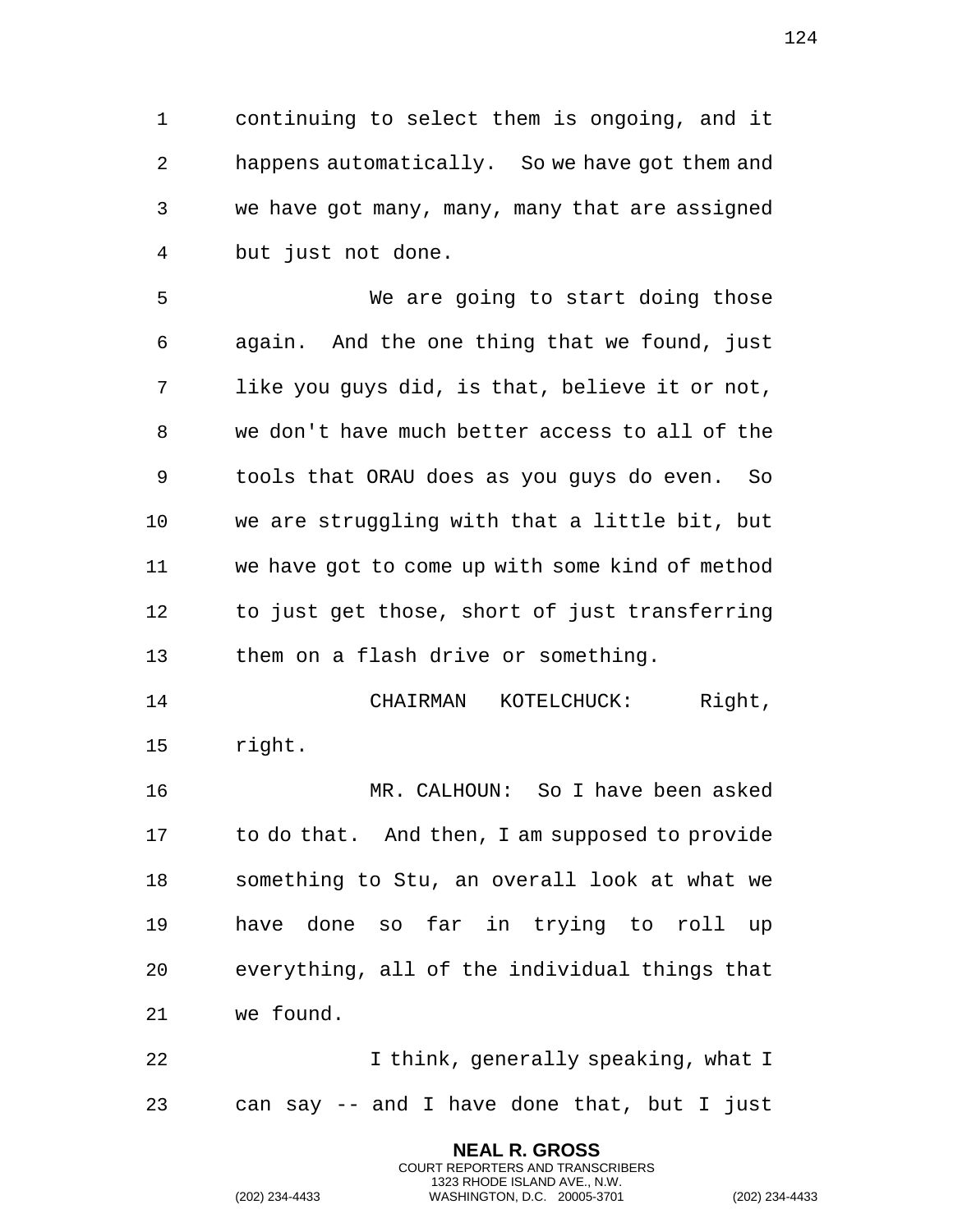haven't put it down in writing -- is that we have had a few cases, a few instances where our DRs come out different from a compensation standpoint than those done by ORAU. In every case it was because our folks here made an error of some sort.

 Our follow-up review, the way ours works is that we have our guys do them blind, and then, we have a second person wait until the DR is completed and then that person compares the ORAU DR to our DR.

CHAIRMAN KOTELCHUCK: Yes.

 MR. CALHOUN: We come up with, we have got a little table, basically, of what to check. And what we found in every case is that our guy made an error. Now, you know, some of the options we would have to fix that is we could put another layer of review. Like when ORAU does a DR, they have got the DRs, they have got a peer review, and they have got a couple of more layers of review of that dose reconstruction. We don't. We just have our one guy do that review.

> **NEAL R. GROSS** COURT REPORTERS AND TRANSCRIBERS 1323 RHODE ISLAND AVE., N.W.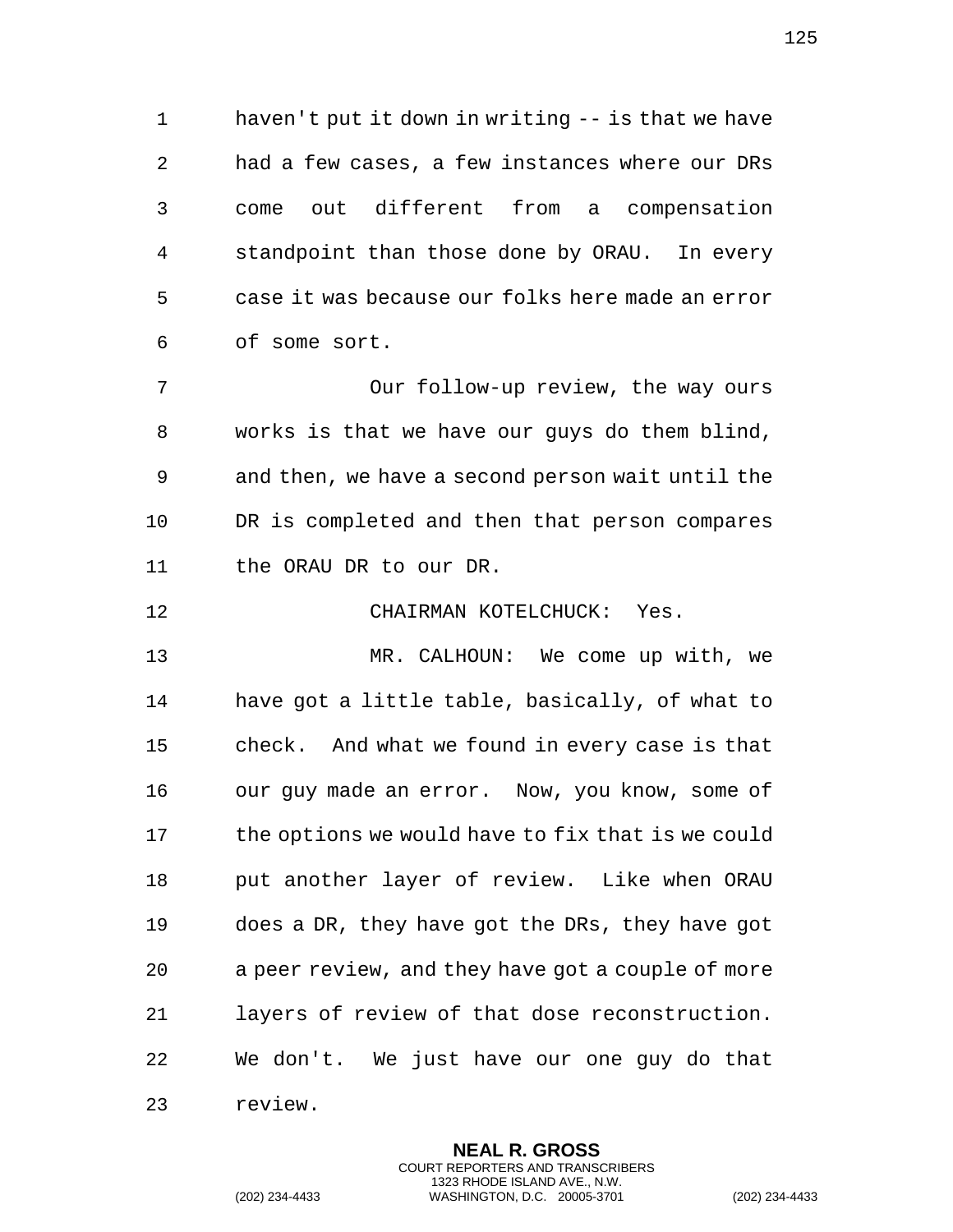1 And we could have another person look at that, but I can pretty confidently say we are not going to do that, just because that is just a whole other level of commitment of individuals from what we need to do. CHAIRMAN KOTELCHUCK: Yes. MR. CALHOUN: I think the big thing, though, is we need to get the tools -- CHAIRMAN KOTELCHUCK: Right. MR. CALHOUN: -- and make those more available to our folks here. CHAIRMAN KOTELCHUCK: Right. MR. CALHOUN: Because we have the same struggles you guys do as far as multiple people logging onto the tools at the same time. There seems to be a gate that doesn't allow that somehow. 18 So that is where we are. Ultimately, we are just going to pick up doing more of them -- CHAIRMAN KOTELCHUCK: Right. MR. CALHOUN: -- than we have been doing and a summary of where we are at so far.

> **NEAL R. GROSS** COURT REPORTERS AND TRANSCRIBERS 1323 RHODE ISLAND AVE., N.W.

(202) 234-4433 WASHINGTON, D.C. 20005-3701 (202) 234-4433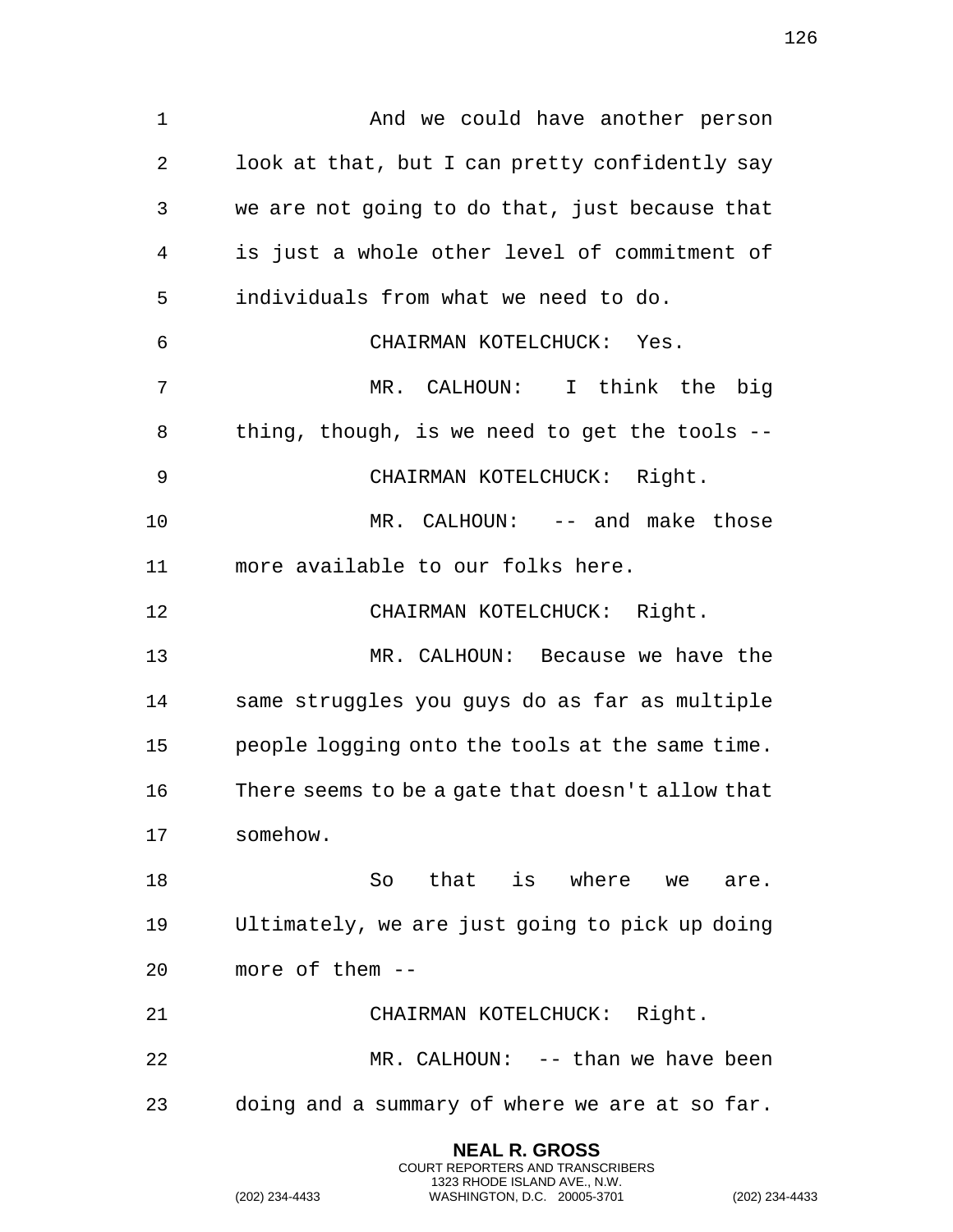| 1  | CHAIRMAN<br>KOTELCHUCK:<br>Sure.               |
|----|------------------------------------------------|
| 2  | Okay, good.                                    |
| 3  | And we will start from now on to move          |
| 4  | up the priority for the blind reviews compared |
| 5  | to the past. We had a lower priority in the    |
| 6  | past, and I think now it should move up a bit  |
| 7  | in priority.                                   |
| 8  | Why don't you keep me and Ted                  |
| 9  | informed about how things are coming, in       |
| 10 | particular, getting hold of the tools? Just    |
| 11 | keep us in the loop in terms of where you are. |
| 12 | And then we will talk about it again, of       |
| 13 | course, at the next Working Group meeting.     |
| 14 | MR. CALHOUN: Okay. Sounds good.                |
| 15 | CHAIRMAN KOTELCHUCK: DSC meeting               |
| 16 | I mean.                                        |
| 17 | MEMBER RICHARDSON: This is David.              |
| 18 | Could I ask just, so over the last             |
| 19 | calendar year, because we are in December now, |
| 20 | how many has NIOSH done?                       |
| 21 | MR. CALHOUN: Give me half a second             |
| 22 | and I will try to find that.                   |
| 23 | CHAIRMAN KOTELCHUCK: I recall six              |

**NEAL R. GROSS** COURT REPORTERS AND TRANSCRIBERS 1323 RHODE ISLAND AVE., N.W.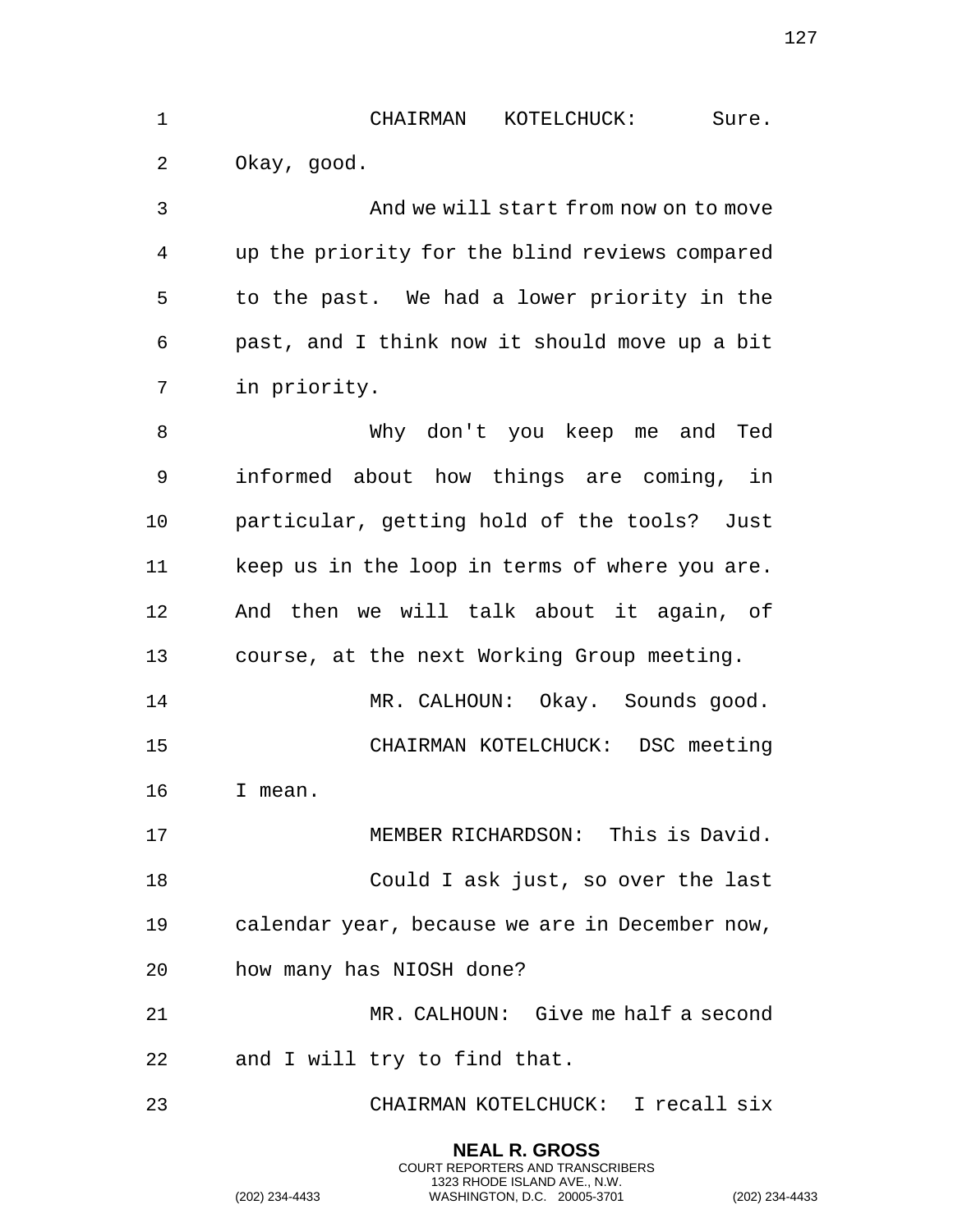from a previous discussion. MR. CALHOUN: Oh, no. No, no, no. Oh, maybe calendar year, but we have done many more than that overall. CHAIRMAN KOTELCHUCK: Okay, yes, overall, sure. MR. CALHOUN: Let me look for that here real quick. You might want to go on to somebody else and let me get back with you here. CHAIRMAN KOTELCHUCK: Okay. Very good. DR. MAURO: Excuse me, Dave. This is John Mauro. CHAIRMAN KOTELCHUCK: Yes? DR. MAURO: If you would bear with me for one moment, I would like to bring up briefly a subject that is a bit controversial, and actually I did not have this conversation with anyone. 21 But something recently developed -- CHAIRMAN KOTELCHUCK: Before we **NEAL R. GROSS**

COURT REPORTERS AND TRANSCRIBERS 1323 RHODE ISLAND AVE., N.W.

(202) 234-4433 WASHINGTON, D.C. 20005-3701 (202) 234-4433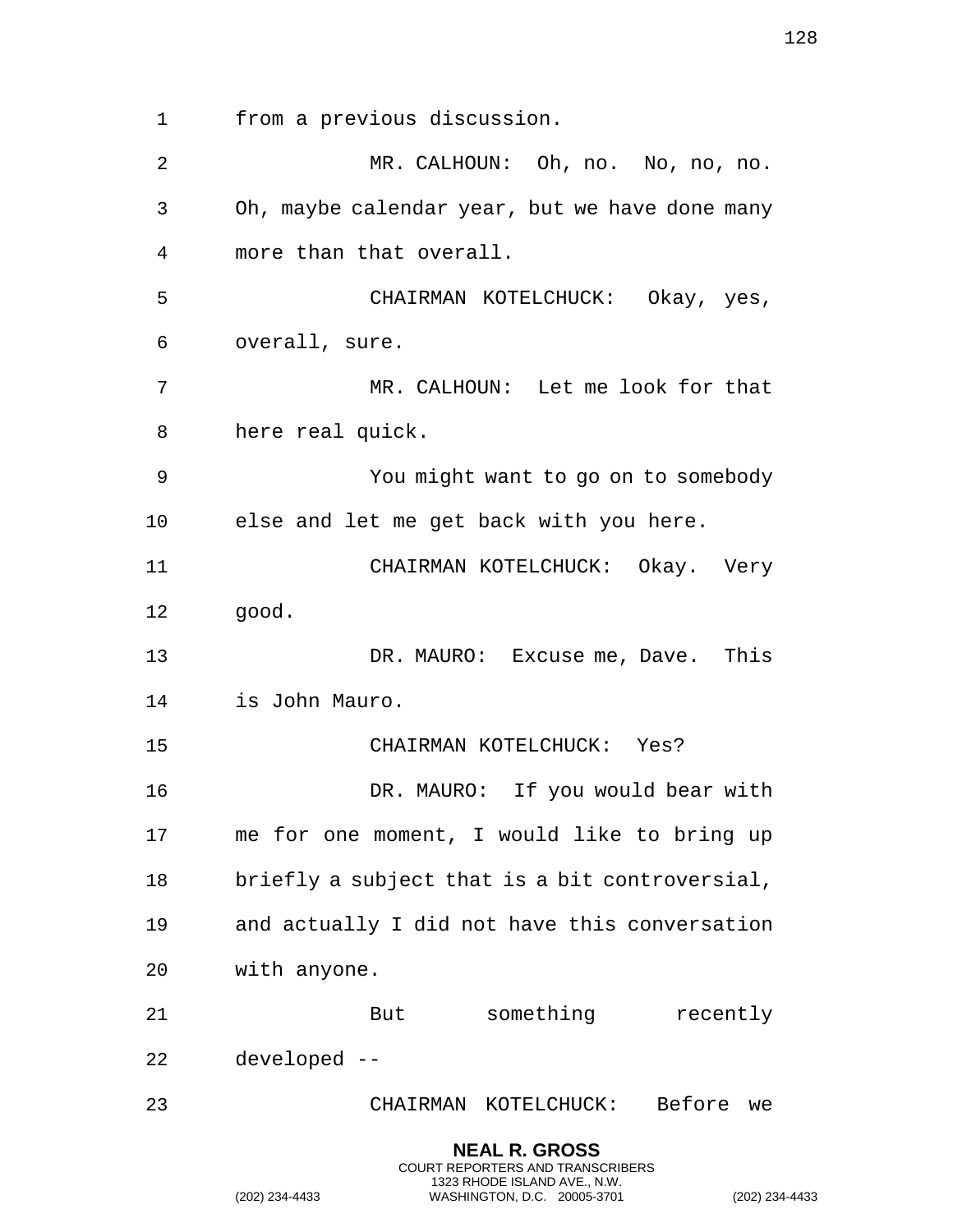do, I was going to go on to finish the discussion of blind reviews. DR. MAURO: Well, it is. It has to do with blind reviews. CHAIRMAN KOTELCHUCK: Okay, fine. Go ahead. DR. MAURO: But it has to do with SC&A's blind. CHAIRMAN KOTELCHUCK: Good. That was going to be my next question. DR. MAURO: And I'll keep it real simple. Recently, I found that I had to perform a review of what I would consider to be a very complex case where a sophisticated tool was used to assess the dose, internal dose, to a worker based on gross beta analysis of urine samples. And it required checking a procedure, OTIB-54, and its implementation workbook. I am just speaking for myself now. It was an AWE site, and I do a lot of AWE sites. And I'm looking at this case and I am saying, how am I going to check this? I tried to follow

> **NEAL R. GROSS** COURT REPORTERS AND TRANSCRIBERS 1323 RHODE ISLAND AVE., N.W.

(202) 234-4433 WASHINGTON, D.C. 20005-3701 (202) 234-4433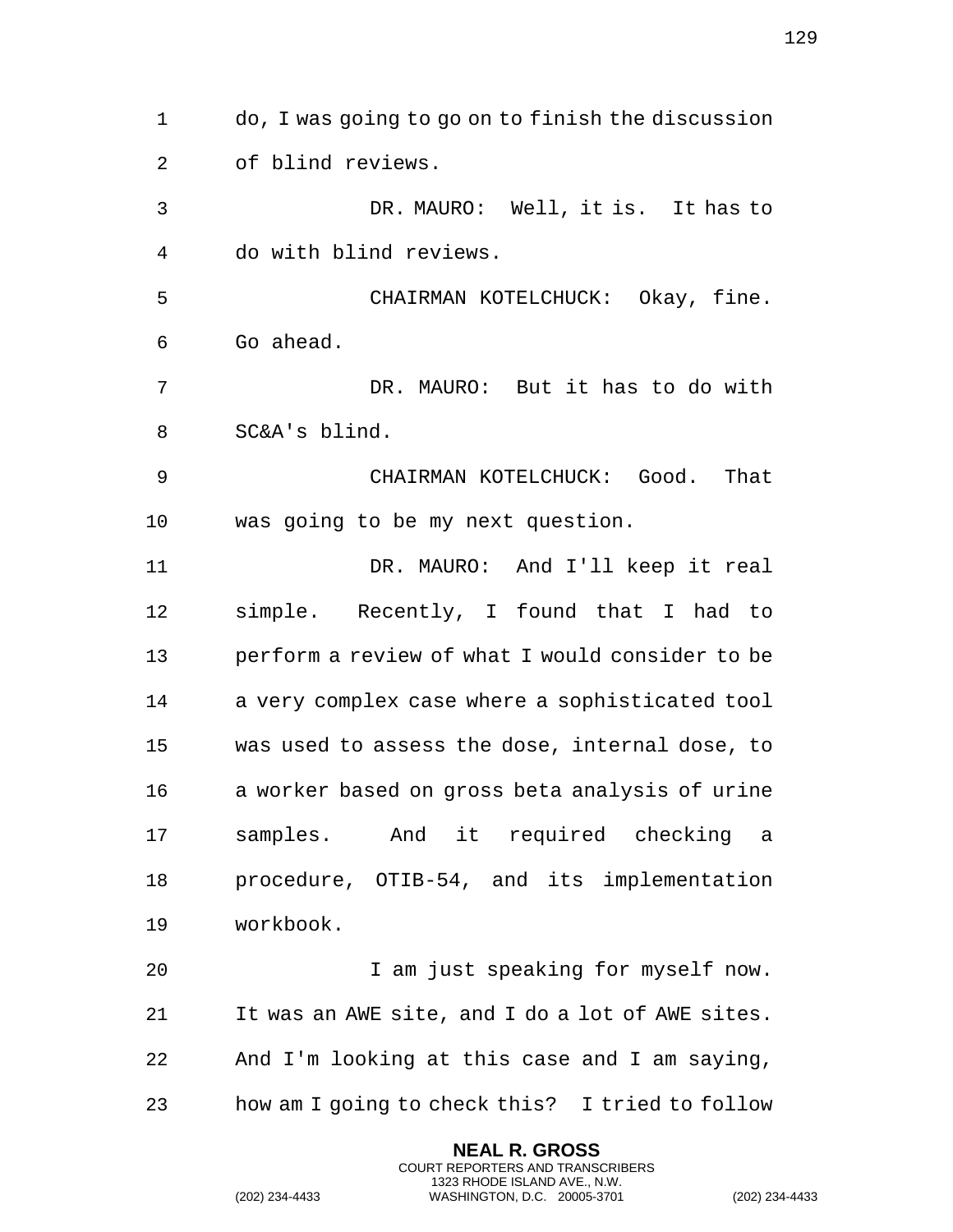the workbook and the procedure, all of which is -- by the way, the procedure and the workbook themselves have been reviewed and issues have been resolved. So, the whole process to review that procedure, OTIB-54, and the workbook.

 But something very interesting happened. And it may just be me. But, when I 8 got to the case and I said, okay, I am going to check if I think these internal doses to the hands and the pancreas, it turns out, for this guy, seem to make sense, that they were derived.

 And I found that the only way I could do it is by hand. What I mean by that is just sit down and think about the problem, and how am I going to check this where I could say to myself, these numbers look good. And we usually refer to this as the commonsense approach to doing a DR review.

 So, there was a time -- this goes back a couple of years -- when SC&A was authorized to do a blind, we would use two approaches. One is just to go ahead and do it with the workbooks and check.

> **NEAL R. GROSS** COURT REPORTERS AND TRANSCRIBERS 1323 RHODE ISLAND AVE., N.W.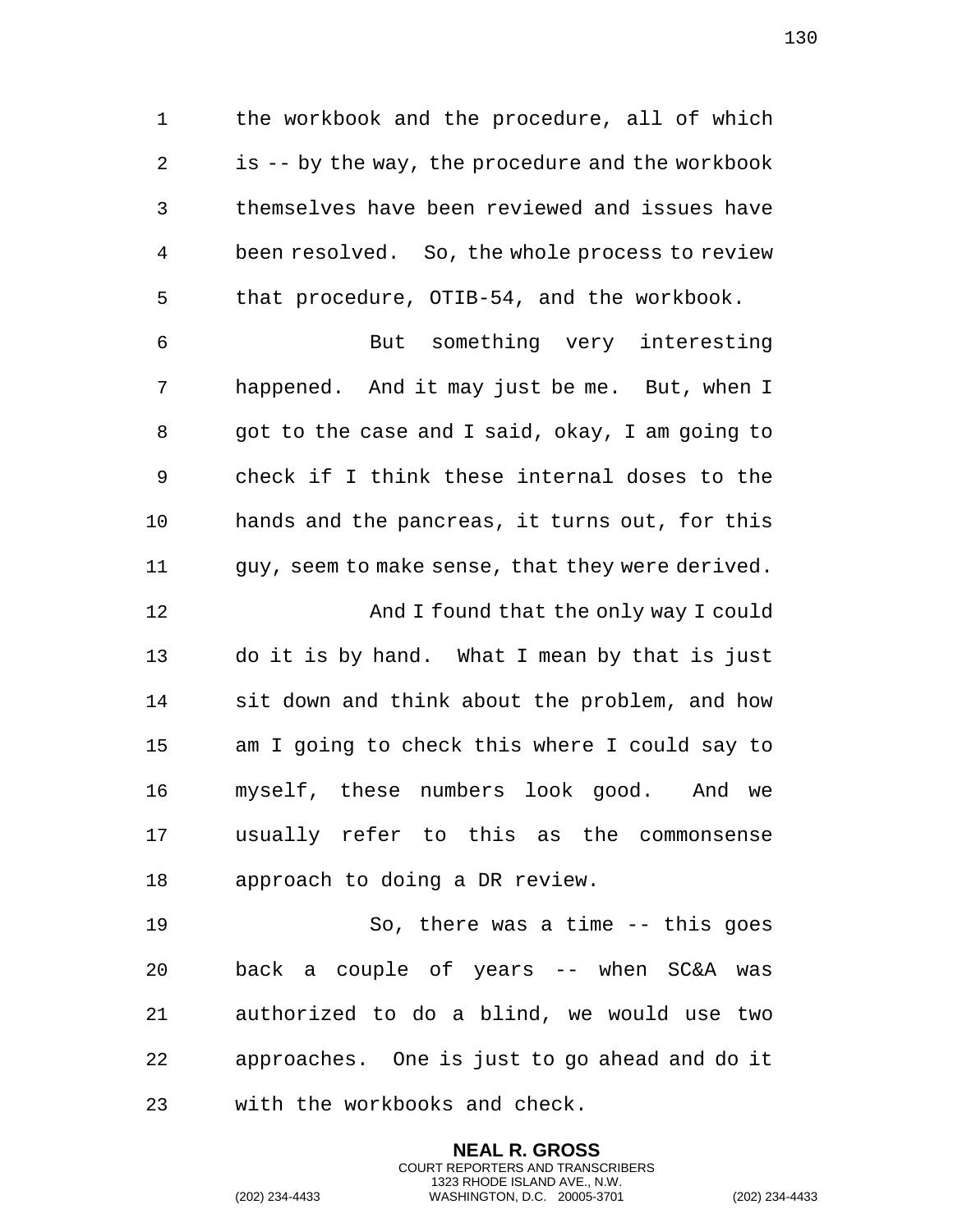CHAIRMAN KOTELCHUCK: Right. DR. MAURO: And, you know, do it the way NIOSH would do it. We would not have their results. We would just have all the input data -- CHAIRMAN KOTELCHUCK: Yes. DR. MAURO: -- and then, we follow the workbook, and we see if we get the same results. CHAIRMAN KOTELCHUCK: Yes. DR. MAURO: But what we also did, at my urging at the time, was I used to do what I would call the commonsense approach, the approach that would be used to say, listen, as a health physicist, let me see if I could come close to their numbers from first principles and in a way that I could explain to someone else in layman's language, I would call it. You know, these numbers look good; let me tell you what I did. I had to do that just now recently on this case. But, as you may know, SC&A is no longer doing that kind of blind.

> **NEAL R. GROSS** COURT REPORTERS AND TRANSCRIBERS 1323 RHODE ISLAND AVE., N.W.

(202) 234-4433 WASHINGTON, D.C. 20005-3701 (202) 234-4433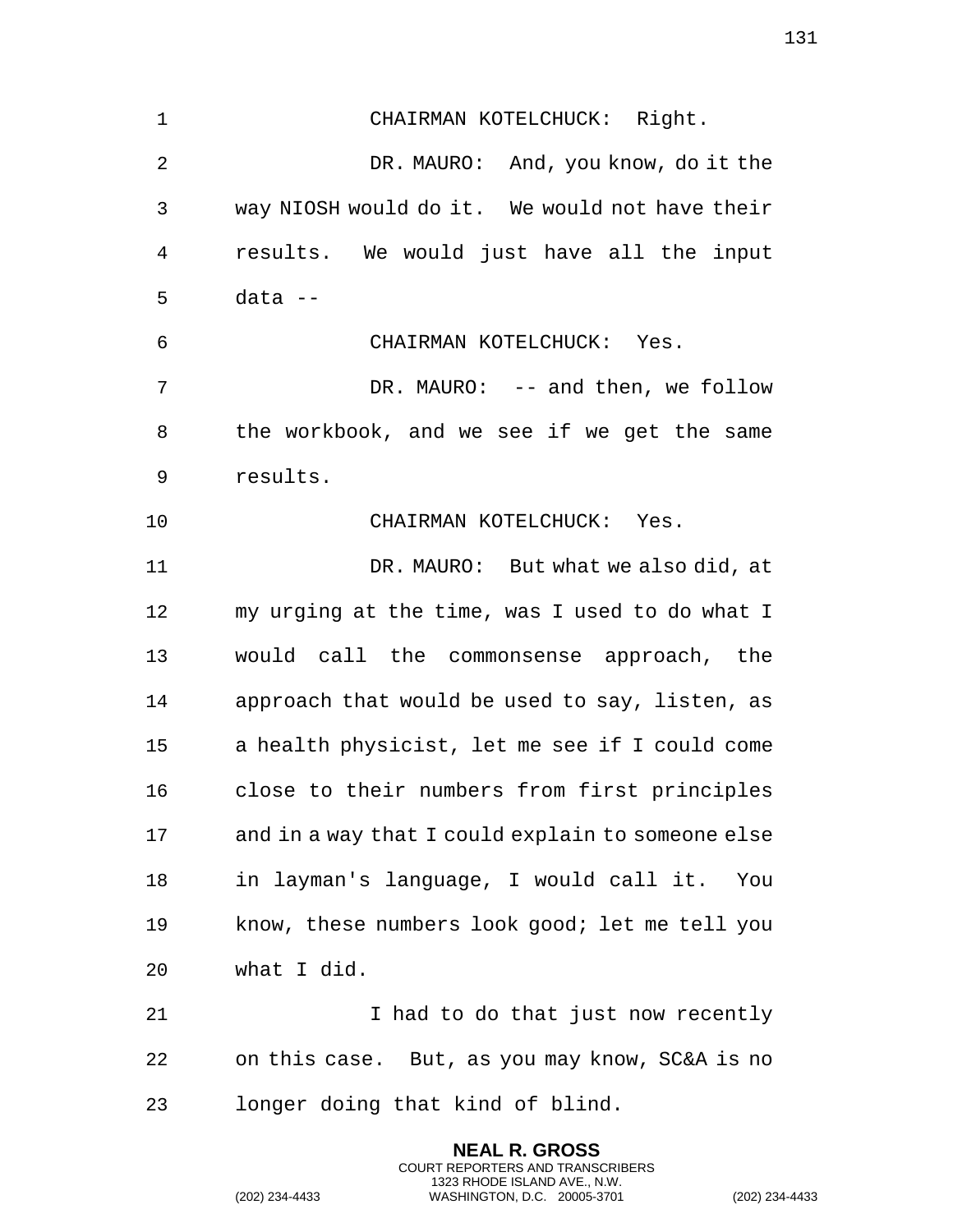CHAIRMAN KOTELCHUCK: That's right. That was in the contract that renewed. DR. MAURO: Right. Yes, we killed it. CHAIRMAN KOTELCHUCK: Right. DR. MAURO: We killed that, and that's fine. I'm fine with that. 8 But I just want to alert the Subcommittee that from time to time at least I 10 run into a case where one of two things need to be done. I just say, you know what? I really can't check this because I find the workbook impenetrable. 14 Now we have folks in SC&A who are wizards with workbooks, and that's great. And they can do that. 17 But all I can say is that I found myself in a position -- and I'm an experienced health physicist -- where the only way I could check it was to go back to first principles. **I** would like to just leave a thought with the Subcommittee that there may be certain cases where you get into blinds -- let's say we

> **NEAL R. GROSS** COURT REPORTERS AND TRANSCRIBERS 1323 RHODE ISLAND AVE., N.W.

(202) 234-4433 WASHINGTON, D.C. 20005-3701 (202) 234-4433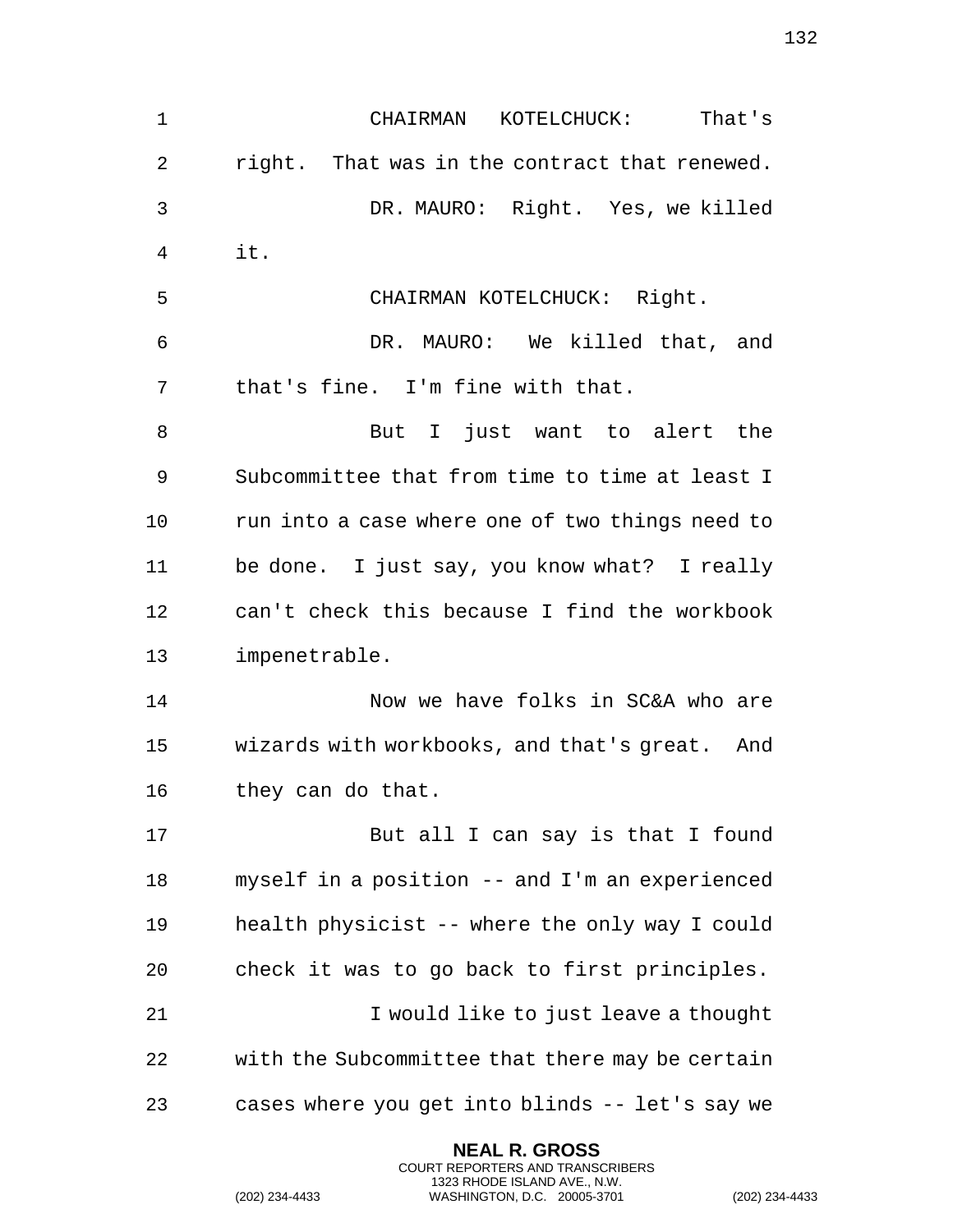are talking blinds -- where SC&A is asked to do a blind where there are certain benefits to getting down to converting this very sophisticated, complex protocol to its simplest elements, where a person could understand from first principles why that number is good or not good, and why does it seem to make sense.

 I am not saying this should be done on all blinds that SC&A is asked to do, but I have got to tell you, on this one that I just did I found it so revealing. And at the end of the process, I matched the numbers, you know, they used. NIOSH used what I consider to be an overwhelming workbook, in my mind.

 And I just went ahead, and when I was done, I came in real close to their numbers. And so, this idea of a blind using something other than the workbook, you know, maybe just using -- listen, I am a health physicist; I understand internal dosimetry. Let me do it the way I would do it if I didn't have the workbook.

> **NEAL R. GROSS** COURT REPORTERS AND TRANSCRIBERS 1323 RHODE ISLAND AVE., N.W.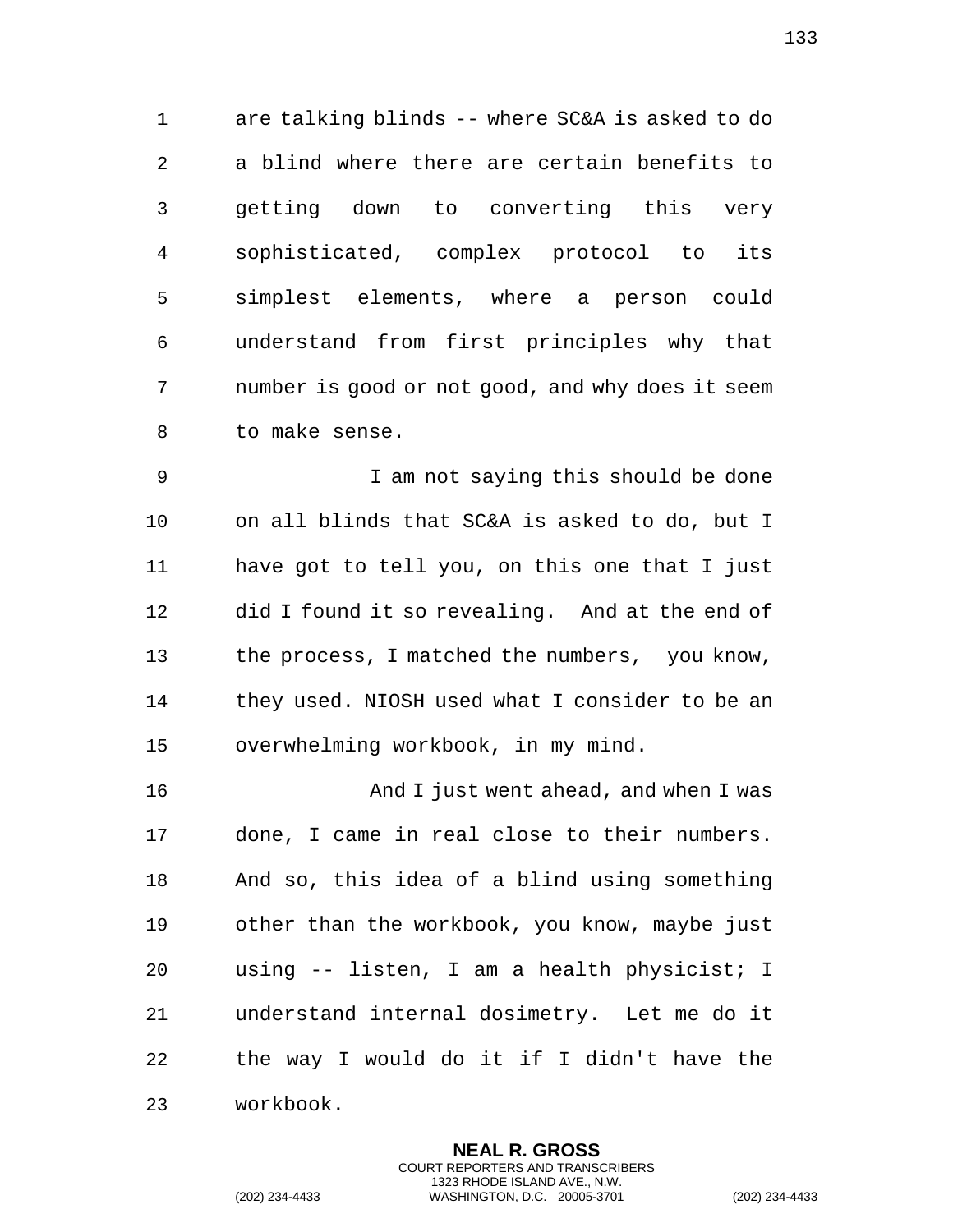1 And I want to just leave that with the Subcommittee to think about a little bit. MS. BEHLING: This is also Kathy Behling. If I can interject a brief comment here? CHAIRMAN KOTELCHUCK: Yes. MS. BEHLING: Initially, like John is saying, we did a Method A and we did a Method B for the blinds. And what I had actually recommended for the continuing blinds that we were assigned is that in the case of when we have a DOE facility, I wouldn't suggest doing the Method B. However, if we have a case coming from an AWE, especially an AWE where we may not have or there is no TBD or exposure matrix, that is where I felt that we should still be doing this Method B process that John was just explaining. CHAIRMAN KOTELCHUCK: Yes. MR. KATZ: This is Ted. Let me just add to, hopefully, clarify some of this. I mean, the constraint is not -- where you have a site which doesn't have workbooks, et cetera,

> **NEAL R. GROSS** COURT REPORTERS AND TRANSCRIBERS 1323 RHODE ISLAND AVE., N.W.

(202) 234-4433 WASHINGTON, D.C. 20005-3701 (202) 234-4433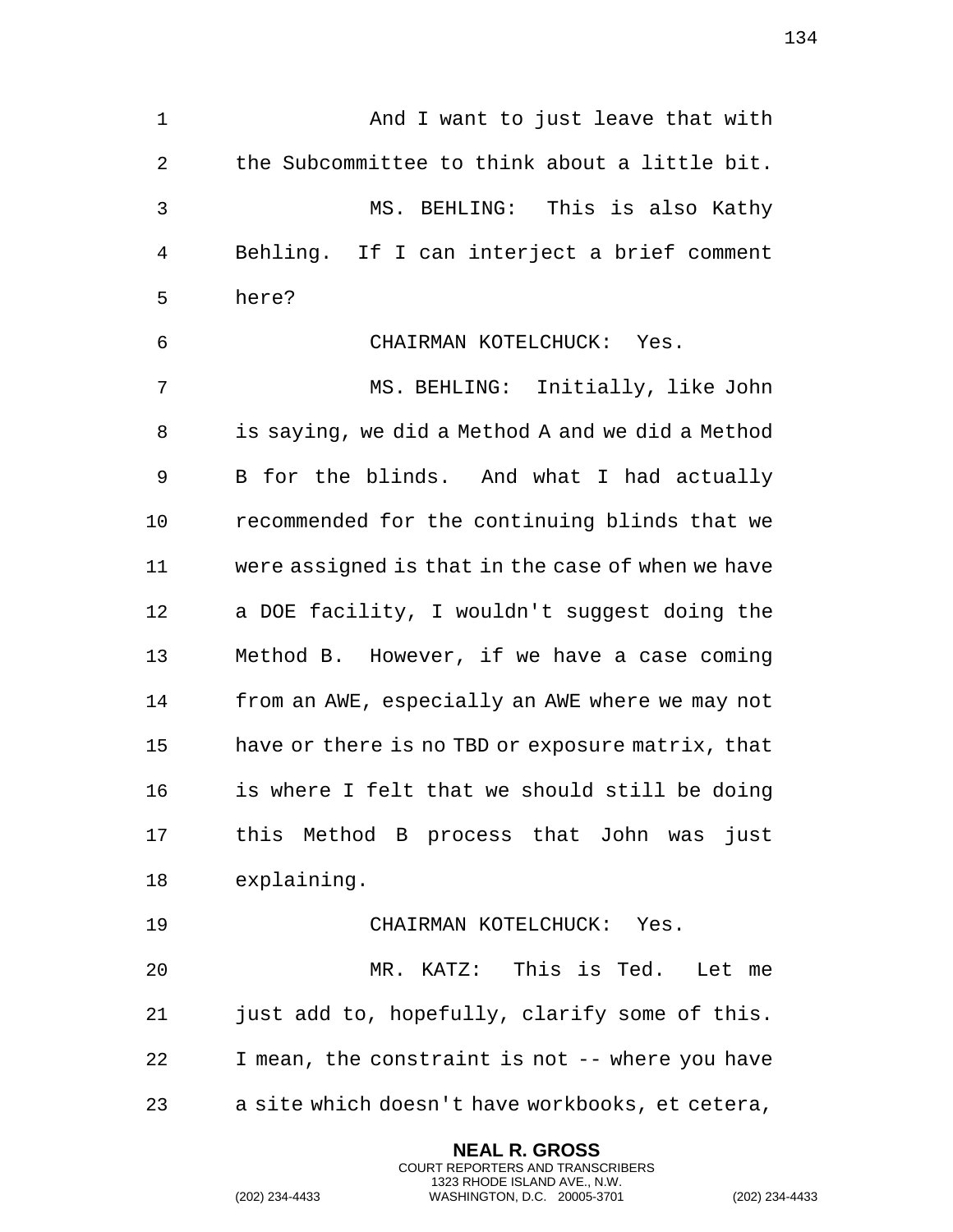there is no problem with using, I mean limiting yourself to first principles where you need to, because there is no more methodology laid out. The whole point -- and this was reflected in the contract -- was that the only thing that you are excluding is you are not checking methods that the Board has already signed off on, because that is pointless. So, that was what was meant to be excluded.

 Whether you use the workbook or not is really not the issue. It is whether you use methods that have already been signed off by the Board as being good methods. You know, you are constrained to those, but you are not constrained to actually using the workbook. And certainly, where methods haven't been reviewed by the Board and approved, you are not constrained at all there in how you do those blind reviews.

 DR. MAURO: Yes, Ted, I understand that and I agree with that. It just happened to be a coincidence that I just finished this case that does have a workbook, that has been

> **NEAL R. GROSS** COURT REPORTERS AND TRANSCRIBERS 1323 RHODE ISLAND AVE., N.W.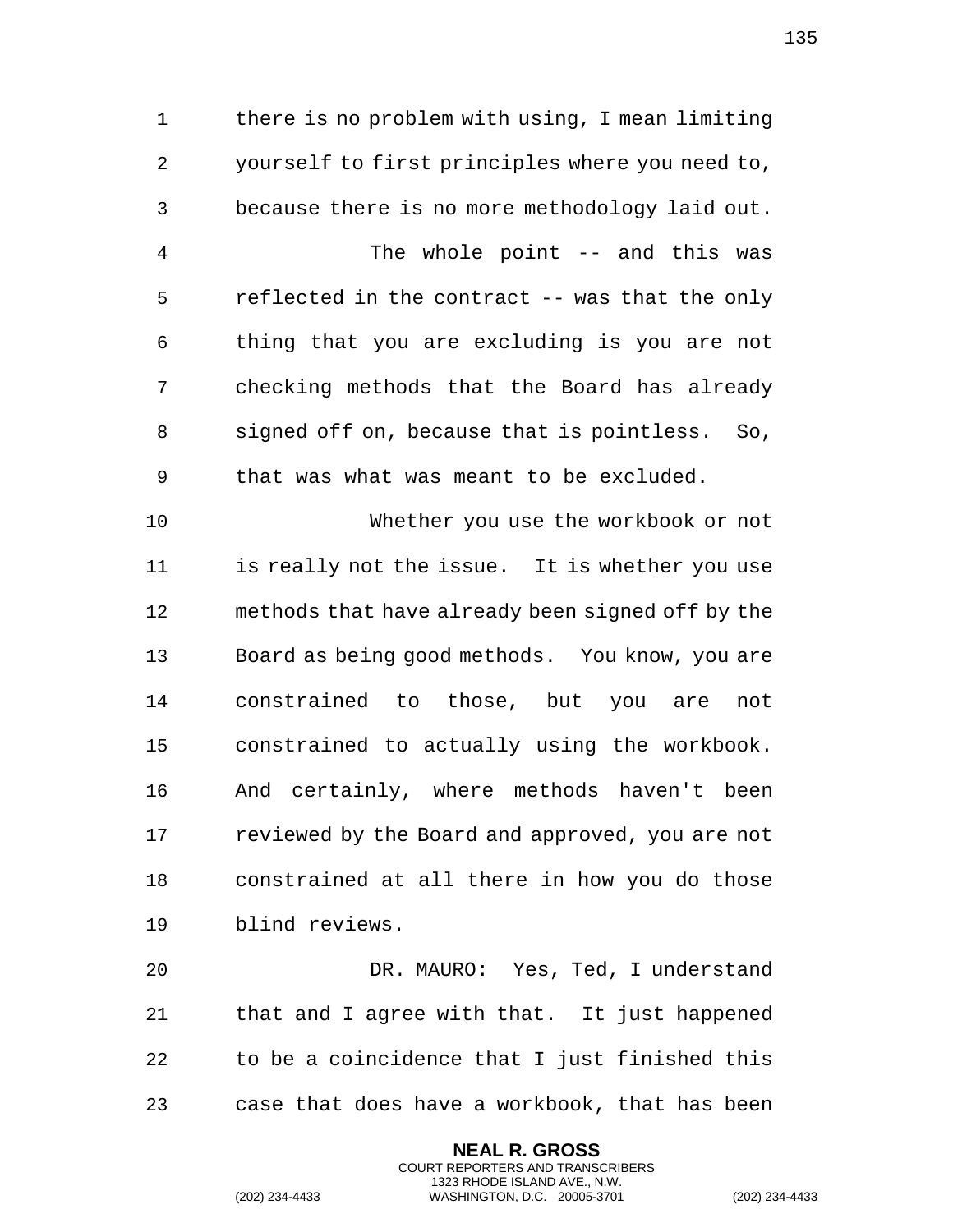reviewed, had been approved. It has all been worked out. It has a procedure. So it is all laid out, and it was done by folks at SC&A that I call them the workbook wizards. And they figured it all out and they said, yes, I noticed. There were problems, but they worked them out. It had to do with OTIB-54. 8 But, then, what was interesting, by coincidence, I get hit with an AWE case where the workbook was used, this OTIB-54 workbook was used. And I found it impenetrable, okay? CHAIRMAN KOTELCHUCK: Yes. DR. MAURO: And I said, you know what, John? Just go back what you have learned in school, see if you could figure this out -- CHAIRMAN KOTELCHUCK: Fine. 17 DR. MAURO: -- and if it makes sense to you. And I did. And I did it in my own way. I found it very valuable to me. It gave me much more confidence in the workbook because I didn't understand the workbook, even though it was reviewed by others.

So I just wanted to point this out

**NEAL R. GROSS** COURT REPORTERS AND TRANSCRIBERS 1323 RHODE ISLAND AVE., N.W.

(202) 234-4433 WASHINGTON, D.C. 20005-3701 (202) 234-4433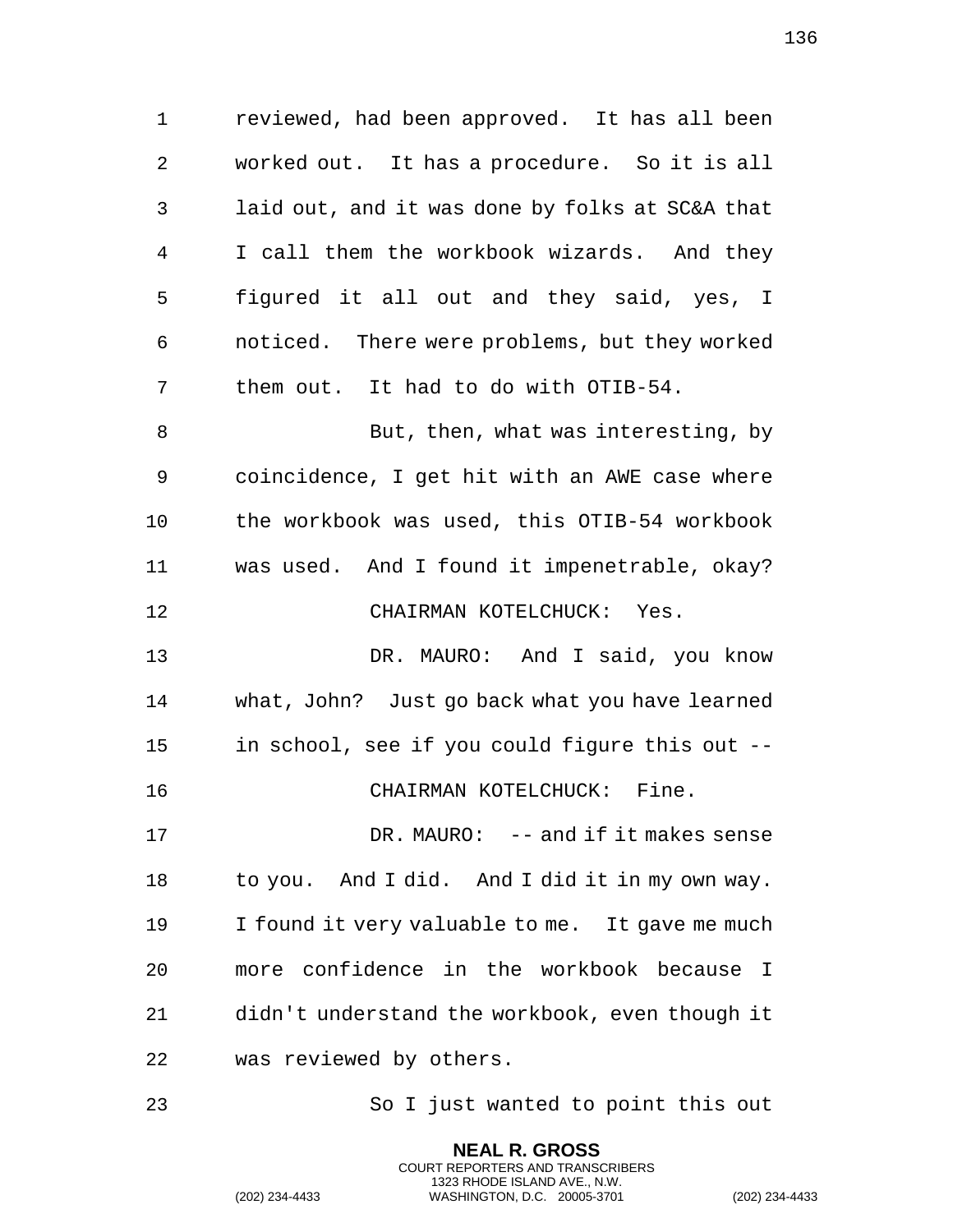for people because I found the process I went through very reassuring. It gave me a little bit more confidence. I said, you know, even though I can't use the workbook, I can still sit down and check these numbers. And I could convince myself that they make sense, and I can explain for you -- in other words, we can have one-on-ones, you know, part of this process. And when we do that, I am going to walk through what I did, which is not the workbook; it is what I did.

 And I think you are going to find 13 that it is going to be an eye-opener to say, oh, is that what you do in OTIB-54? You know, because I've got to tell you, you read that. It is a very, very complex process.

17 And until you actually do one and bring it down to its simplicity, you say, well, what are you really doing here? And I was forced to sort of do that.

21 I don't know why I felt compelled to tell you this story, but I want to leave that with you.

> **NEAL R. GROSS** COURT REPORTERS AND TRANSCRIBERS 1323 RHODE ISLAND AVE., N.W.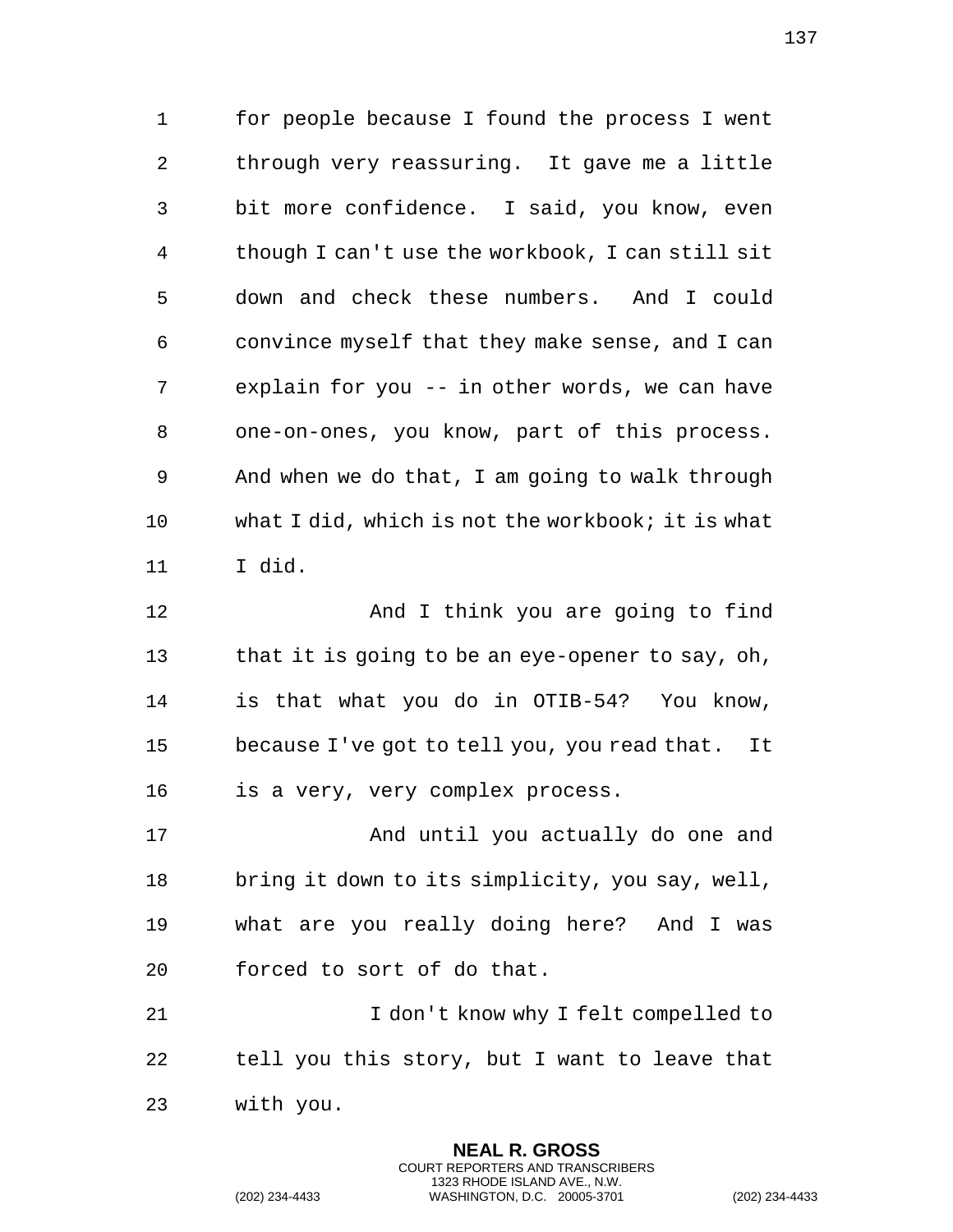CHAIRMAN KOTELCHUCK: Well, okay. But, if there is a workbook, then it seems to be -- and you want to do another method, nice as it is -- I think that is a contractual matter  $5 - -$  DR. MAURO: Yes. 7 CHAIRMAN KOTELCHUCK: -- and not something for the Committee to decide one way or the other. And so, that is interesting, but I don't think we can consider it. 12 DR. MAURO: Well, I appreciate you listening to my story, though. Thank you. CHAIRMAN KOTELCHUCK: Well, I appreciate hearing it. MR. STIVER: This is John Stiver. 17 If I could just step in for one second here. I think in this situation what John did was implement the procedure, OTIB-54. He just didn't use the workbook. CHAIRMAN KOTELCHUCK: Yes. MR. STIVER: And I'm trying to think -- it doesn't really matter if you use the

> **NEAL R. GROSS** COURT REPORTERS AND TRANSCRIBERS 1323 RHODE ISLAND AVE., N.W.

(202) 234-4433 WASHINGTON, D.C. 20005-3701 (202) 234-4433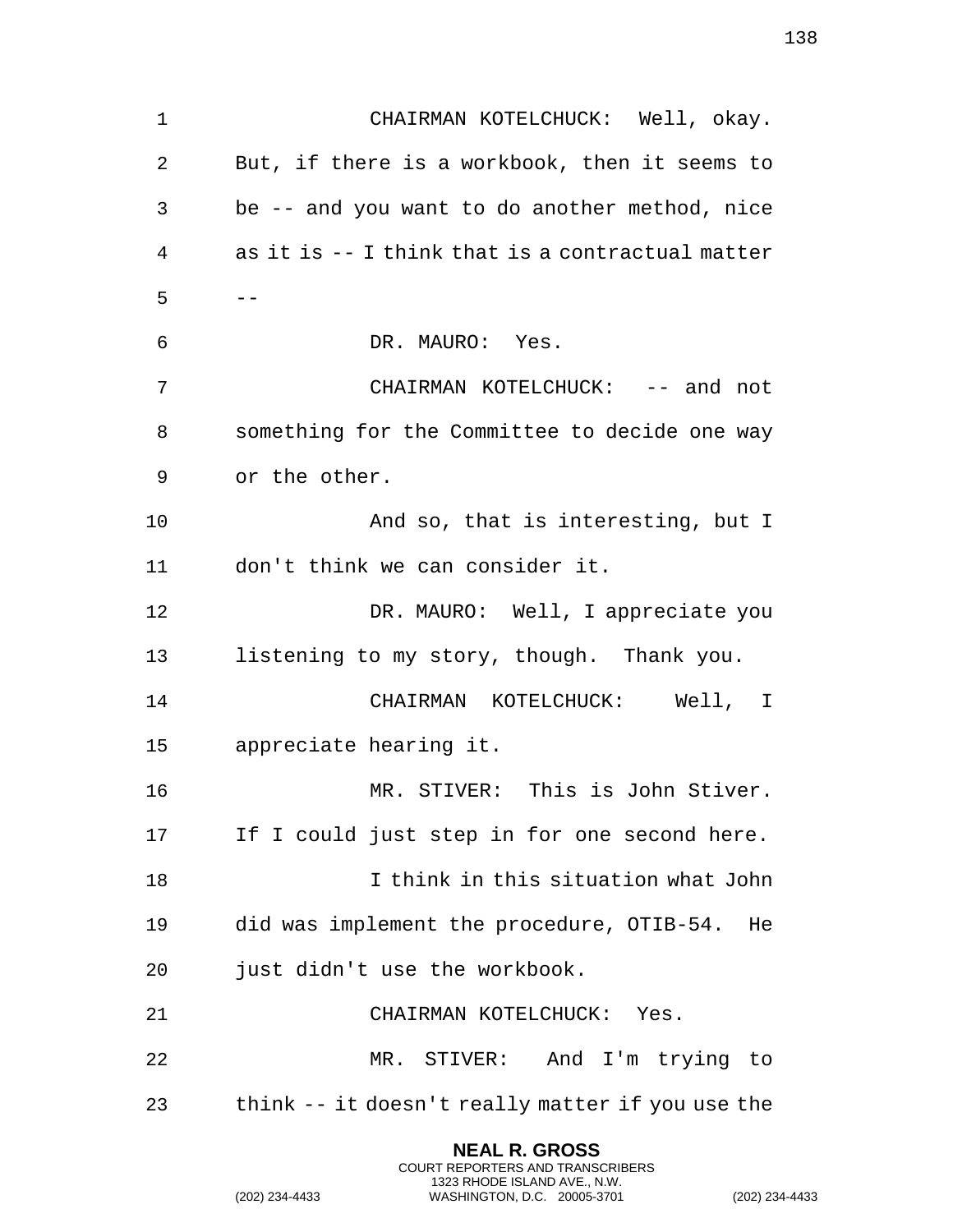workbook or not as long as you are not generating some new methodology there. DR. MAURO: Oh, no. MR. STIVER: He is using actually methodologies. He is just doing it in a different type of calculation using a different -- MEMBER MUNN: Quite to the contrary, yes, I think you're absolutely right, John. This is Wanda. And for goodness' sake, the reason we as the Board hired SC&A, the people who are on it, supposedly have much more qualification to do many of these things than most of the people who are on the Board. CHAIRMAN KOTELCHUCK: Absolutely. MEMBER MUNN: And one of the reasons we chose these people specifically and left it in the hands of SC&A to identify the proper people to do it is because they have the background in knowing what has been done in the past and to understand what the real questions

> **NEAL R. GROSS** COURT REPORTERS AND TRANSCRIBERS 1323 RHODE ISLAND AVE., N.W.

(202) 234-4433 WASHINGTON, D.C. 20005-3701 (202) 234-4433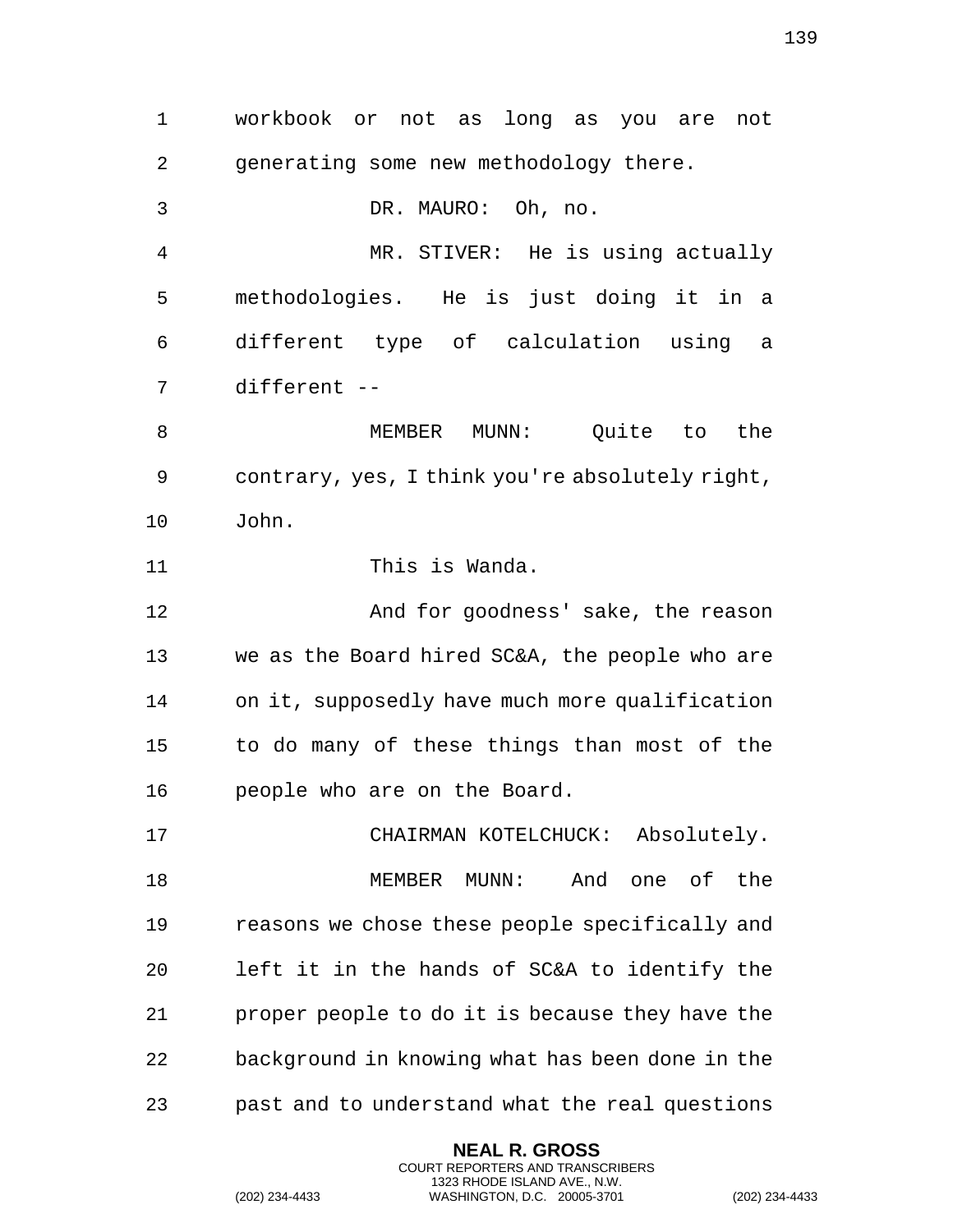are when they address how to do a dose reconstruction.

 So, the fact that there is more than one way to skin this cat should be beneficial for everyone concerned. And the fact that we have people who have backgrounds that are adequate to be able to do that without following the workbook is, in my estimation, precisely why we have a contractor.

 So I can't see that there is a problem with not using the workbook. As has been pointed out, the whole idea is to identify that the dose reconstruction is being performed in what is a complicated subject matter.

 CHAIRMAN KOTELCHUCK: Well, this I believe has been chewed over at some great length before the contract was renewed, and there were a number of discussions. I do agree --

 MR. KATZ: I'm sorry. It is Ted. But, again, as I said just a moment ago, it is not a concern whether SC&A uses the workbook; it is a concern that they follow the

> **NEAL R. GROSS** COURT REPORTERS AND TRANSCRIBERS 1323 RHODE ISLAND AVE., N.W.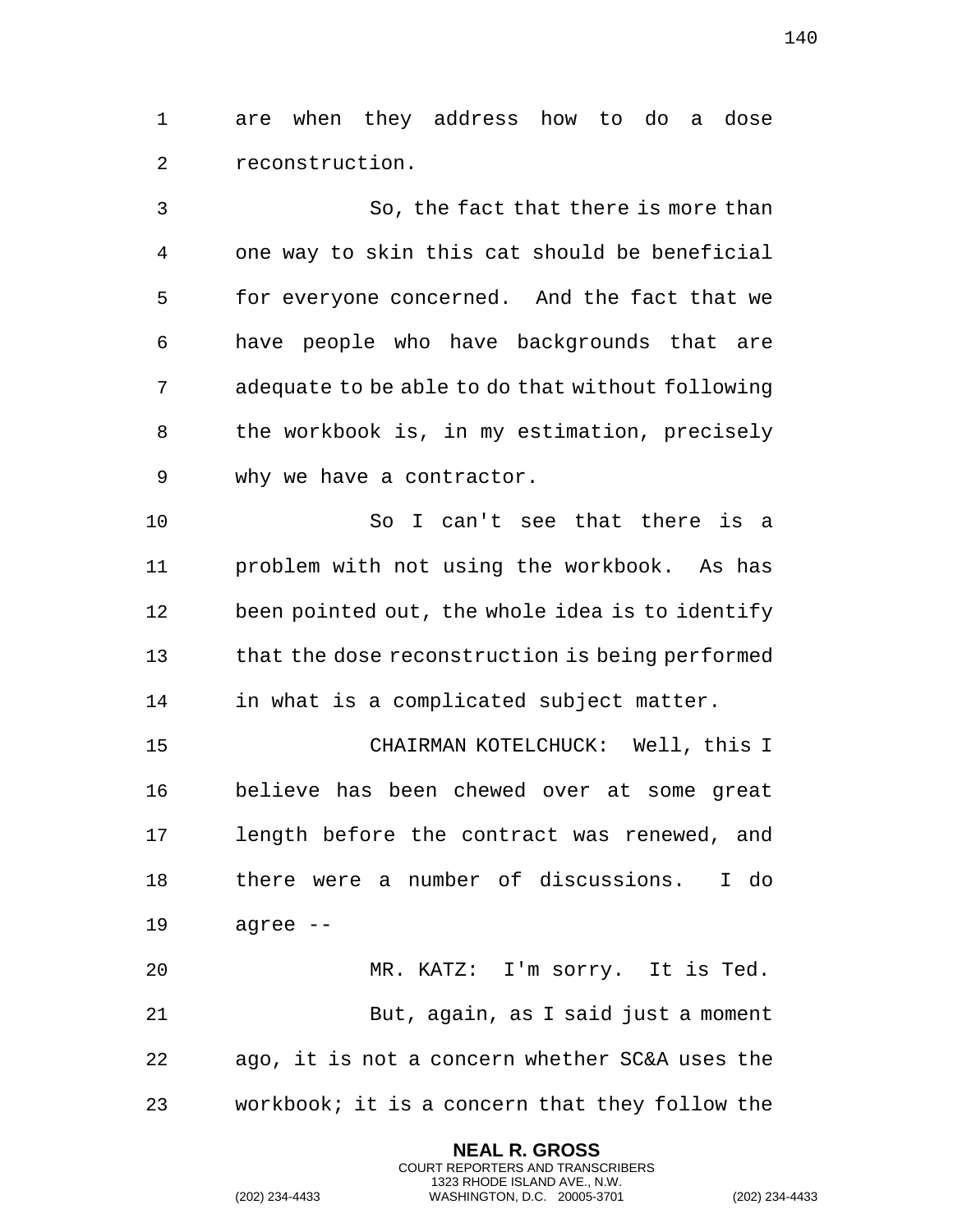procedures that have been approved.

 So John doing it by hand versus cranking through the workbook is not a problem, so long as he gets the procedures correctly that have been approved. So, I mean, whether he does it that way or whether he just consults his workplace wizards, so that he understands the workbook, you know, there is no dictating how SC&A does that, again, so long as they implement procedures that the Board has already said are good ones. MEMBER MUNN: Yes, if he is doing OTIB-54, then that's fine. MR. KATZ: Right, right, right. CHAIRMAN KOTELCHUCK: Okay. MR. KATZ: So I don't think we have a problem here. CHAIRMAN KOTELCHUCK: Okay. And I -- MEMBER CLAWSON: Dave, this is Brad. I have one question before you leave this. CHAIRMAN KOTELCHUCK: Okay.

> **NEAL R. GROSS** COURT REPORTERS AND TRANSCRIBERS 1323 RHODE ISLAND AVE., N.W.

(202) 234-4433 WASHINGTON, D.C. 20005-3701 (202) 234-4433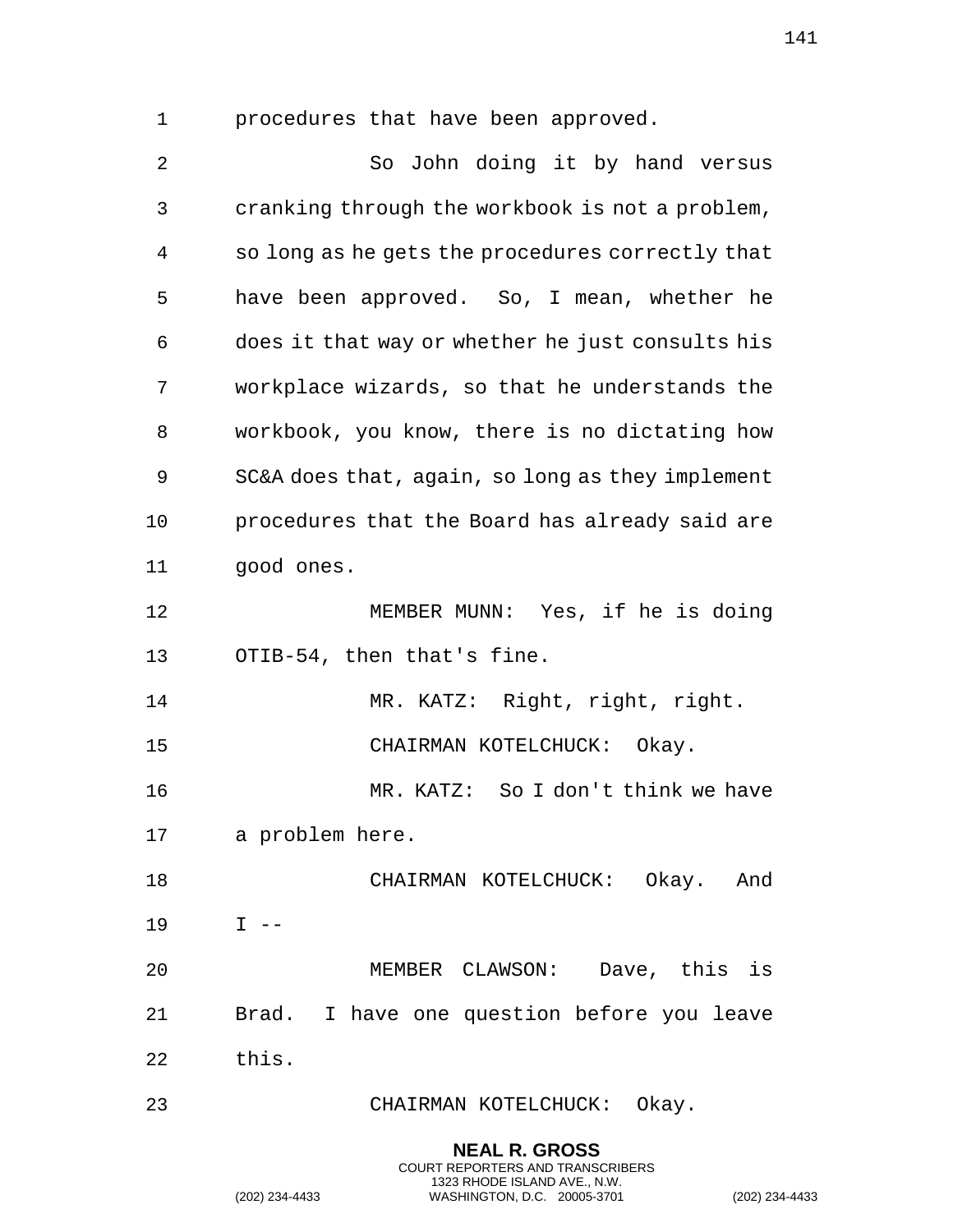MEMBER CLAWSON: John made a comment that we are no longer doing blind reviews because of the contract. MR. KATZ: No, no, no, no, that is not it. CHAIRMAN KOTELCHUCK: No. MR. KATZ: Brad, in the old contract, there were sort of like two blind reviews that get done for everyone. One blind review would be done using first principles of health physics, and the other would be done using, in effect, the procedures and methods discussed. CHAIRMAN KOTELCHUCK: Done by SC&A. MR. KATZ: Yes, by SC&A, and they are developed by NIOSH. So, that is what used to be done. And what got knocked off the table were these just doing them by first principles. Because, if you recall, we weren't really getting much out of that except, yes, we would get different results, and there was nowhere to go from there.

> **NEAL R. GROSS** COURT REPORTERS AND TRANSCRIBERS 1323 RHODE ISLAND AVE., N.W.

(202) 234-4433 WASHINGTON, D.C. 20005-3701 (202) 234-4433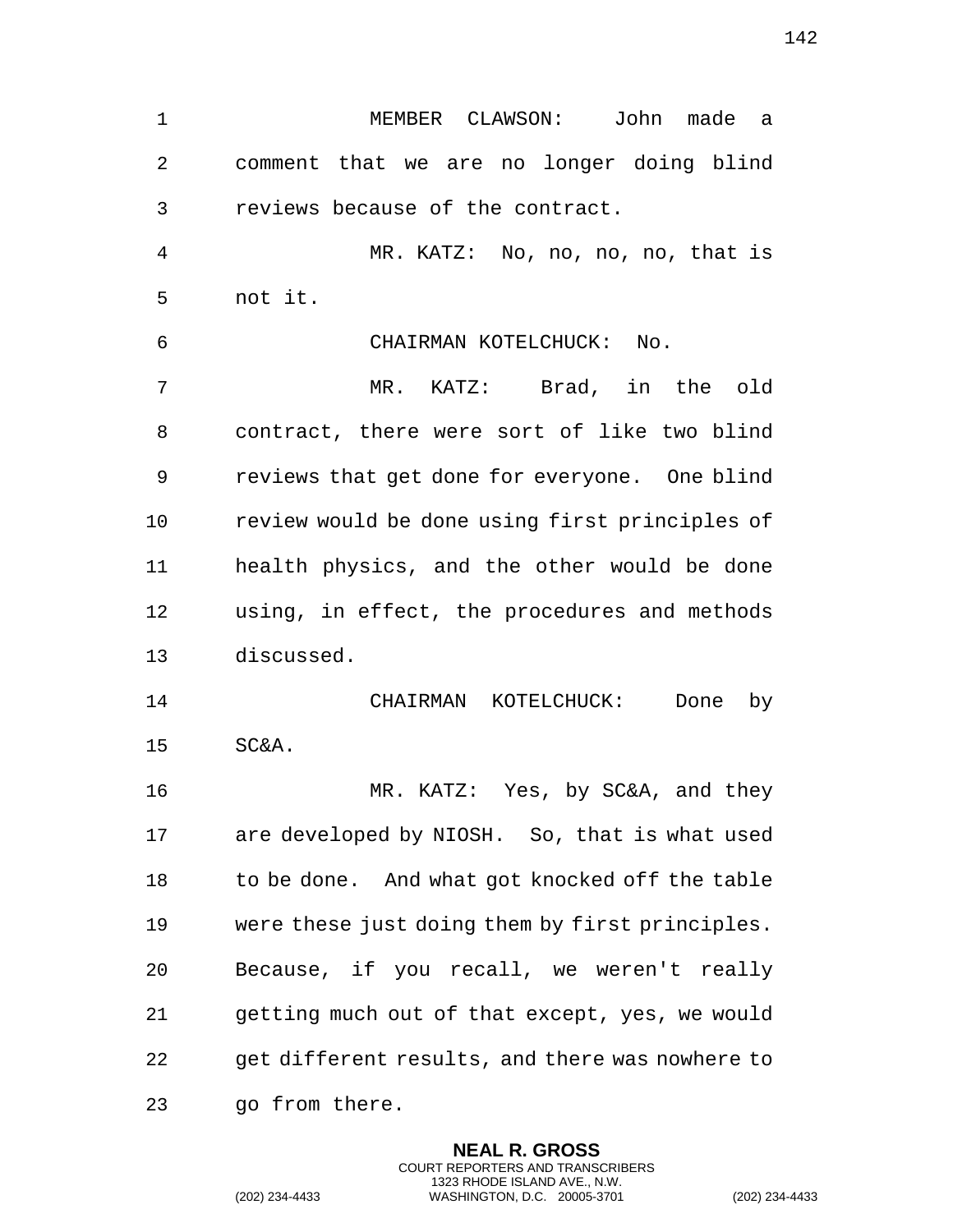| $\mathbf{1}$ | CHAIRMAN KOTELCHUCK: Okay.                    |
|--------------|-----------------------------------------------|
| 2            | MR. KATZ: Because they were                   |
| 3            | different, less sophisticated approaches to   |
| 4            | doing it. So, anyway, that is how those       |
| 5            | dropped off in this.                          |
| 6            | CHAIRMAN KOTELCHUCK: Okay, that               |
| 7            | is helpful.                                   |
| 8            | MEMBER CLAWSON: Okay. I just                  |
| 9            | wanted to understand how that had changed.    |
| 10           | CHAIRMAN KOTELCHUCK: Right.                   |
| 11           | MEMBER CLAWSON: I appreciate it,              |
| 12           | Mr. Chair.                                    |
| 13           | CHAIRMAN KOTELCHUCK: Okay. And                |
| 14           | I'm clear about that now. So, there is no     |
| 15           | problem or disagreement at this point.        |
| 16           | MR. FARVER: Dave, this is Doug. I             |
| 17           | have a comment about, though, our blind       |
| 18           | reviews.                                      |
| 19           | CHAIRMAN KOTELCHUCK: Yes?                     |
| 20           | MR. FARVER: And it goes back to               |
| 21           | what Grady was saying. I believe there is a   |
| 22           | limitation of two people can log into the DR  |
| 23           | tools application at one time. Otherwise, you |

**NEAL R. GROSS** COURT REPORTERS AND TRANSCRIBERS 1323 RHODE ISLAND AVE., N.W.

(202) 234-4433 WASHINGTON, D.C. 20005-3701 (202) 234-4433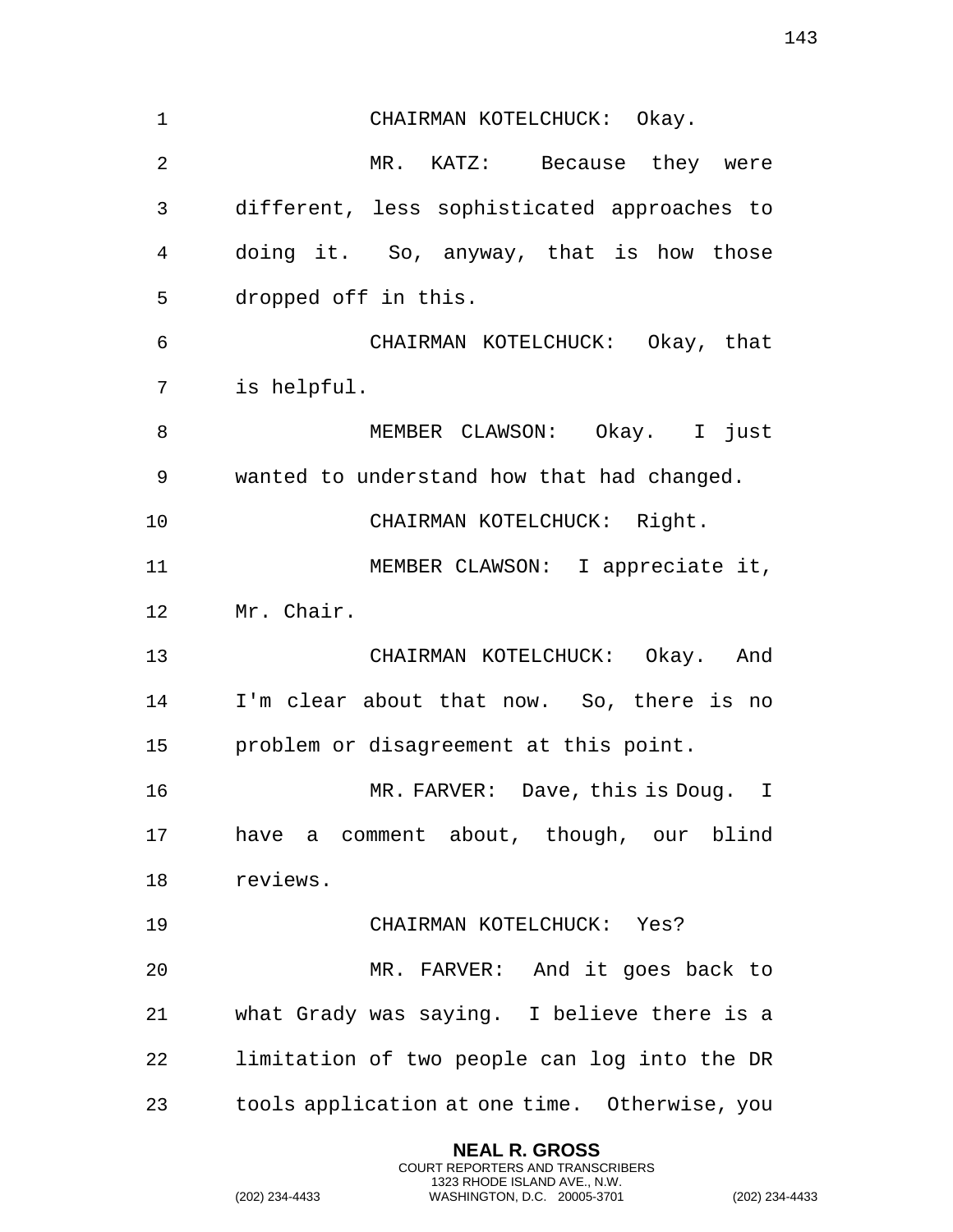get locked out.

| 2  | CHAIRMAN KOTELCHUCK: Yes.                         |
|----|---------------------------------------------------|
| 3  | MR. FARVER: And we have run into                  |
| 4  | this before where we are unable to log in at      |
| 5  | certain times because the two slots are full.     |
| 6  | I believe Grady is running into this, but they    |
| 7  | are also going to be adding more people, which    |
| 8  | is going to limit this more.                      |
| 9  | CHAIRMAN KOTELCHUCK: Right.                       |
| 10 | MR. CALHOUN: We should try to                     |
| 11 | figure that out, though. That is<br>not           |
| 12 | acceptable on our side or for you, either.        |
| 13 | MR. FARVER: Right, and it has been                |
| 14 | a limitation, but it is going to be more so until |
| 15 | we can up that log-in number. That is one.        |
| 16 | CHAIRMAN KOTELCHUCK: Okay.                        |
| 17 | MR. FARVER: And the second issue                  |
| 18 | is we have had some problems with just moving     |
| 19 | files around. It gets a little awkward going      |
| 20 | between the drives and so forth. I think we       |
| 21 | have worked that out. And if Ron is on the        |
| 22 | phone, Ron is the one that worked that issue,     |
| 23 | and I believe we have worked that out.            |

**NEAL R. GROSS** COURT REPORTERS AND TRANSCRIBERS 1323 RHODE ISLAND AVE., N.W.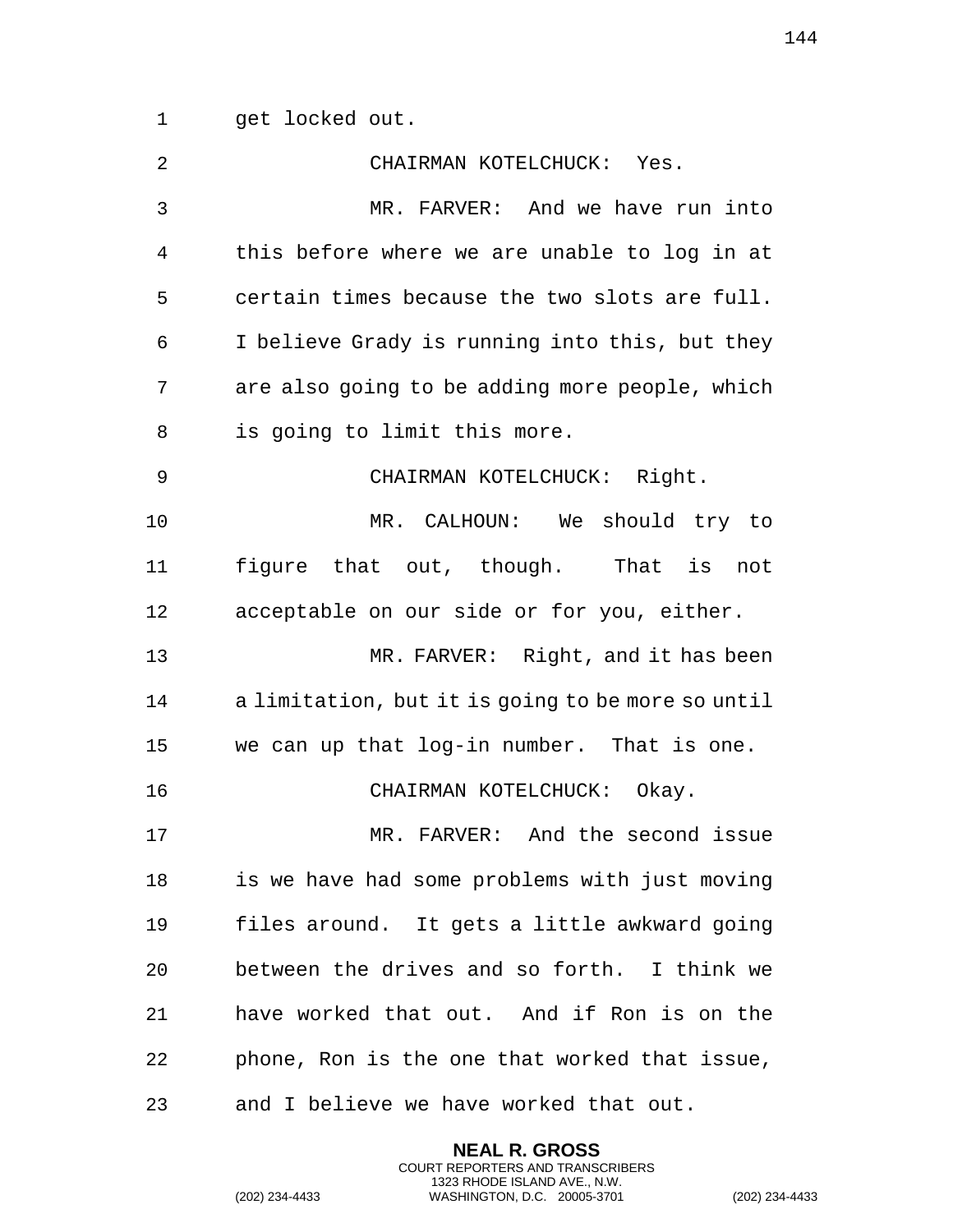1 1 I believe those were our two main issues that we have run into so far. MS. BEHLING: Doug, this is Kathy. You are currently working on six blinds, is that correct, six blinds that are in the 20th or 21st set? MR. FARVER: Twentieth set, yes. 8 MS. BEHLING: The 20th set, okay. And I'm also in the process of comparing, from the 17th set, the six blinds that we had previously done with the NIOSH-assigned doses, adjudicated cases. CHAIRMAN KOTELCHUCK: Yes. MS. BEHLING: So that is also in the process. 16 MR. KATZ: And, Kathy, can you tell us when can we expect those? 18 MS. BEHLING: Well, I have got one of them completed. I have got six to go. Probably not by the next meeting, but definitely by the meeting after that. CHAIRMAN KOTELCHUCK: Okay. MR. KATZ: Thank you.

> **NEAL R. GROSS** COURT REPORTERS AND TRANSCRIBERS 1323 RHODE ISLAND AVE., N.W.

(202) 234-4433 WASHINGTON, D.C. 20005-3701 (202) 234-4433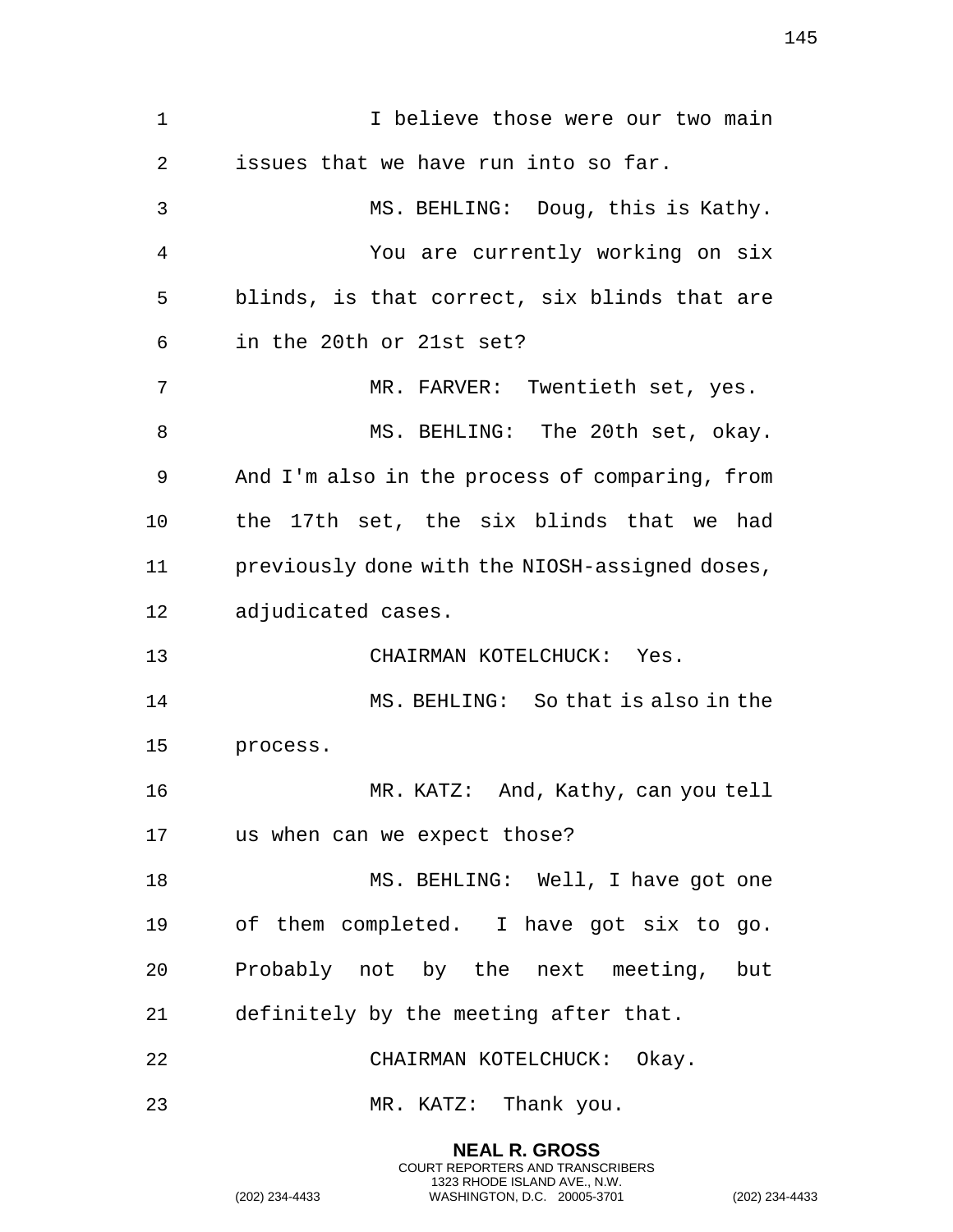CHAIRMAN KOTELCHUCK: Good. Good. Okay. I'm just finishing up notes. And then, I think we are ready to go on to start 14. MR. CALHOUN: Well, Dave, I have got some numbers here for you. 8 CHAIRMAN KOTELCHUCK: Good. Thank you. Okay, great. MR. CALHOUN: Here's what we have done. As you probably know, we have an automated system that selects our DRs at random to do. And we have got 186 that have been selected. Ninety-six of those have been assigned. Only 42 have been completed. CHAIRMAN KOTELCHUCK: Yes. MR. CALHOUN: The last one was completed in October of last year. So, we haven't completed any in 2014. CHAIRMAN KOTELCHUCK: Okay. Well, you mean, do I understand that we are talking about 50 that are hanging loose to be done?

> **NEAL R. GROSS** COURT REPORTERS AND TRANSCRIBERS 1323 RHODE ISLAND AVE., N.W.

(202) 234-4433 WASHINGTON, D.C. 20005-3701 (202) 234-4433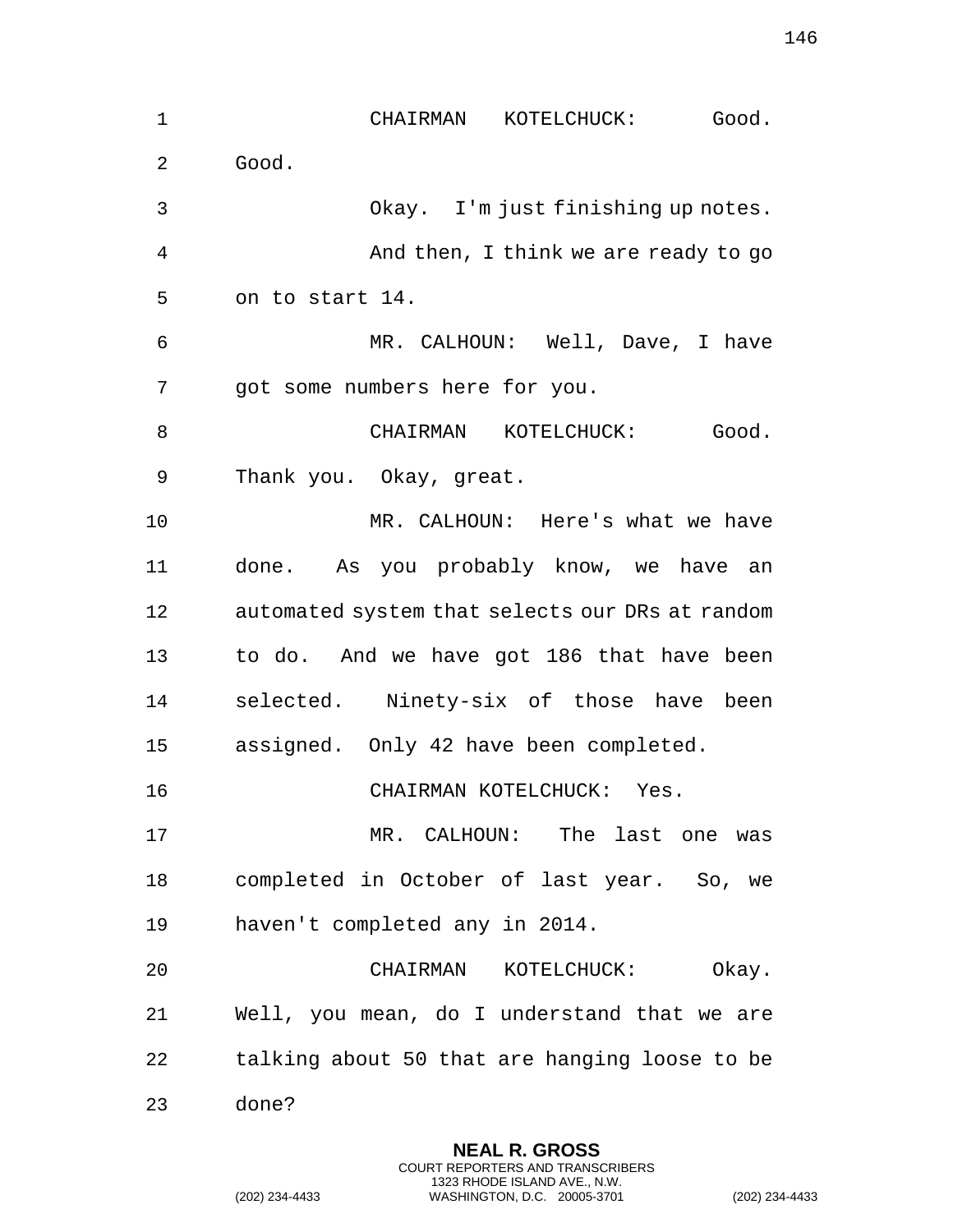| 1  | MR. CALHOUN: We are talking about               |  |  |
|----|-------------------------------------------------|--|--|
| 2  | 54 that are not completed yet, yes.             |  |  |
| 3  | CHAIRMAN KOTELCHUCK: That is a                  |  |  |
| 4  | huge job.                                       |  |  |
| 5  | MR. CALHOUN: Oh, yes, and they                  |  |  |
| 6  | keep getting created every week.                |  |  |
| 7  | CHAIRMAN KOTELCHUCK:<br>I know.<br>I            |  |  |
| 8  | know. And I have been here only the last couple |  |  |
| 9  | of years on this.                               |  |  |
| 10 | MR. CALHOUN: So we probably need                |  |  |
| 11 | to adjust how many that were getting selected,  |  |  |
|    | you know.                                       |  |  |
| 12 |                                                 |  |  |
| 13 | CHAIRMAN KOTELCHUCK: Yes.                       |  |  |
| 14 | MR. CALHOUN: We clearly can't keep              |  |  |
| 15 | that. We can't keep up with it.                 |  |  |
| 16 | CHAIRMAN KOTELCHUCK:<br>Right.<br>I             |  |  |
| 17 | was only viewing what had been assigned in the  |  |  |
| 18 | last couple of years, which, of course, is a    |  |  |
| 19 | much smaller number.                            |  |  |
| 20 | MR. CALHOUN: Right.                             |  |  |
| 21 | That will<br>CHAIRMAN KOTELCHUCK:               |  |  |
| 22 | help us understand better [the] priority, and   |  |  |

**NEAL R. GROSS** COURT REPORTERS AND TRANSCRIBERS 1323 RHODE ISLAND AVE., N.W.

(202) 234-4433 WASHINGTON, D.C. 20005-3701 (202) 234-4433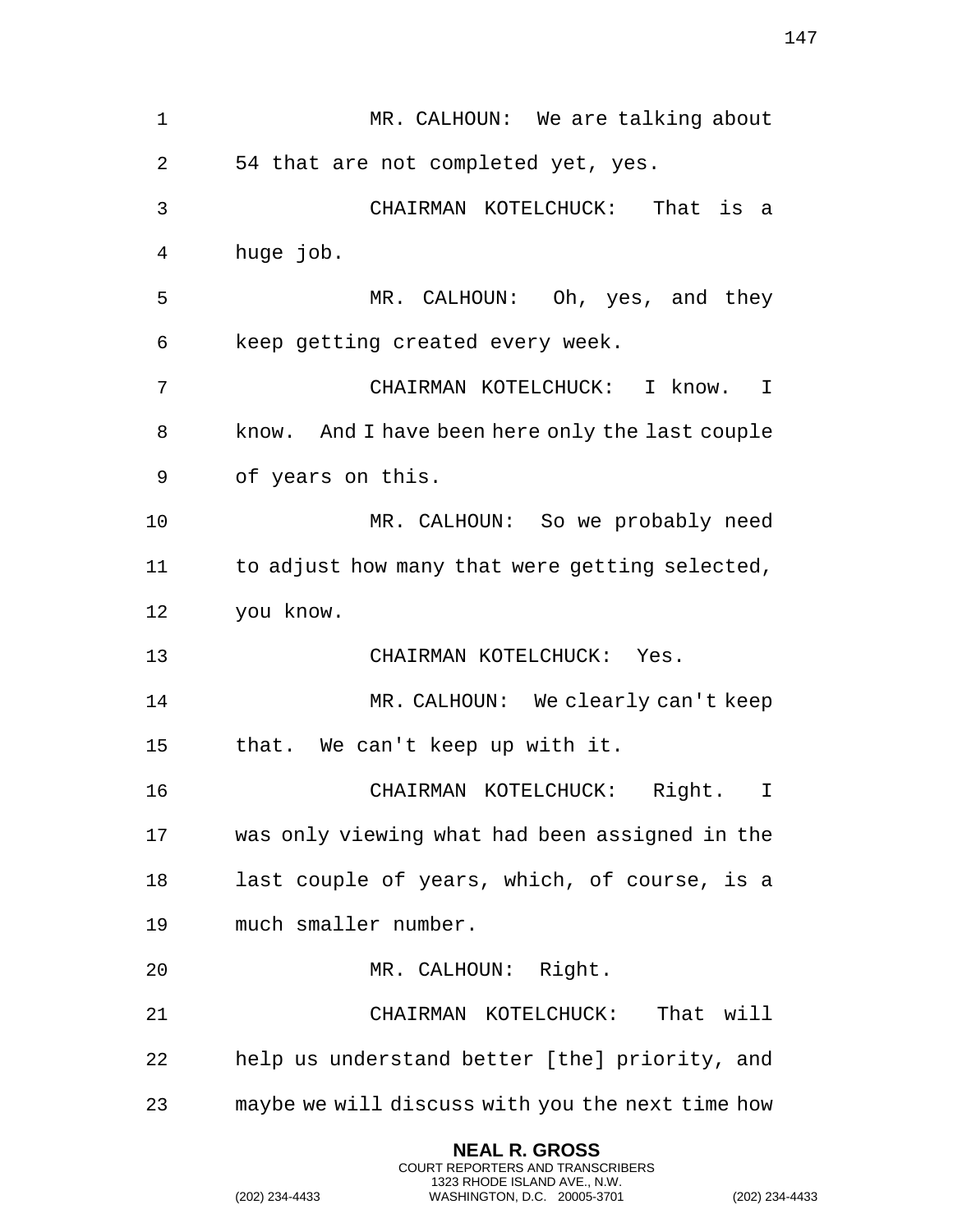one might reasonably prioritize this task along with trying to move on the Sets 14 through 18. MR. CALHOUN: We really need to look at what our goal is. What are we trying to achieve here? CHAIRMAN KOTELCHUCK: Well, I mean, to my mind, finishing 10 through 13 would allow us to begin to do the report to the Secretary, and that was driving me and driving us. And that has to be worked on in the next couple of months. Beyond that, I don't have a sense of what should be prioritized. Maybe other people do, and I would be very glad for input from folks, either John Stiver or Ted, about what -- MR. CALHOUN: Now keep in mind, David, that I'm talking about just the ones assigned to NIOSH. I'm not talking about the ones that you guys got. CHAIRMAN KOTELCHUCK: No. For SC&A you mean? MR. CALHOUN: No, to NIOSH. We've

> **NEAL R. GROSS** COURT REPORTERS AND TRANSCRIBERS 1323 RHODE ISLAND AVE., N.W.

(202) 234-4433 WASHINGTON, D.C. 20005-3701 (202) 234-4433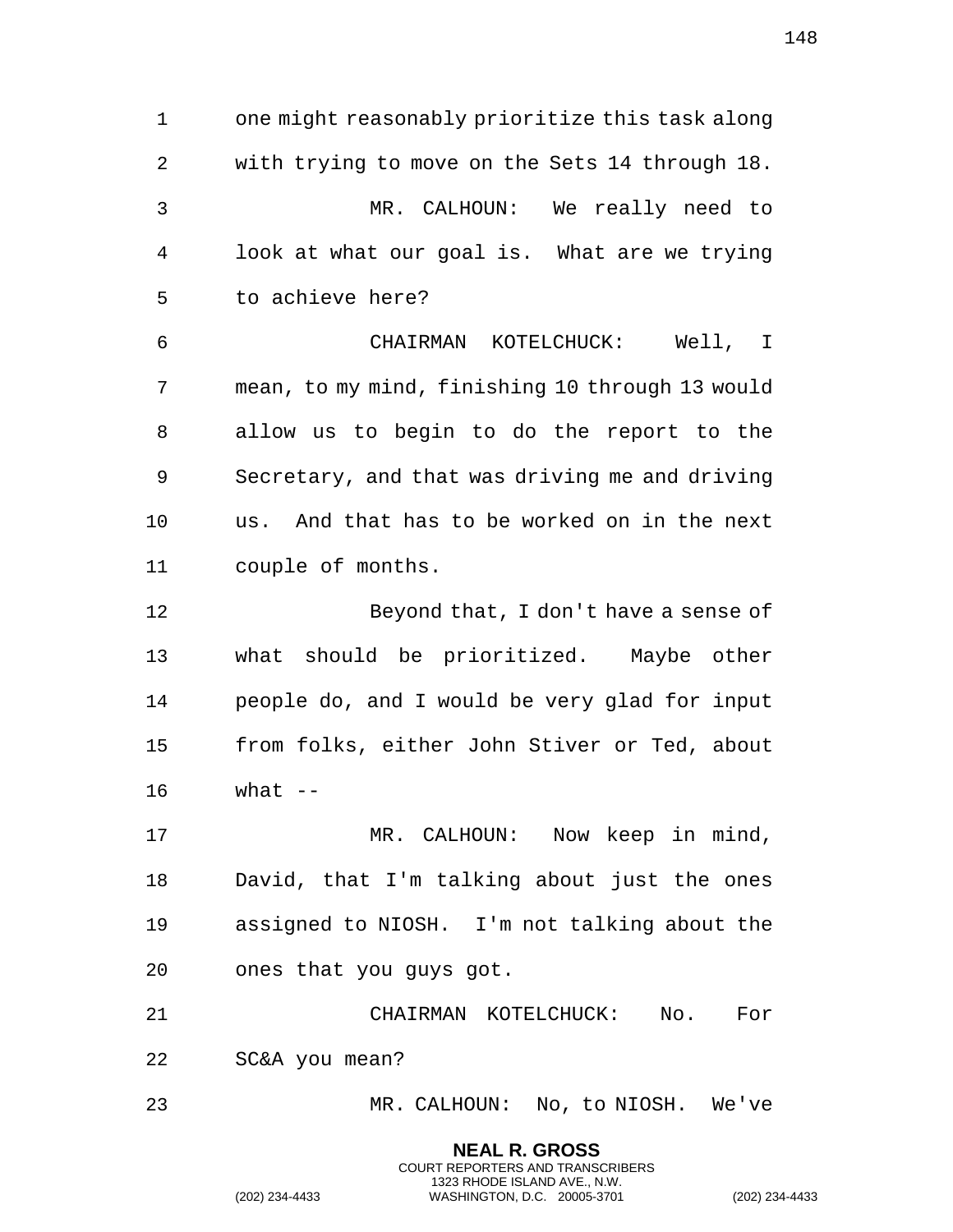got two different programs here. And I just reported the numbers that were assigned to our HPs, not SC&A. CHAIRMAN KOTELCHUCK: Right.

MR. KATZ: Right.

CHAIRMAN KOTELCHUCK: Right.

 MR. KATZ: So, Dave, NIOSH took on this task of doing their own blind reviews sort of independently of the Board. I mean, they are doing it all for good reasons, right. So, I don't think that really affects the Subcommittee's priorities per se. The Subcommittee has to just worry about its own case reviews, both the blind and the regular ones.

 CHAIRMAN KOTELCHUCK: I see. Okay.

 MR. KATZ: But NIOSH has been nice enough to bring us in the process and they will be briefing us as they continue with this. And, of course, they are open to the Subcommittee's input on how they do those blind reviews.

> **NEAL R. GROSS** COURT REPORTERS AND TRANSCRIBERS 1323 RHODE ISLAND AVE., N.W.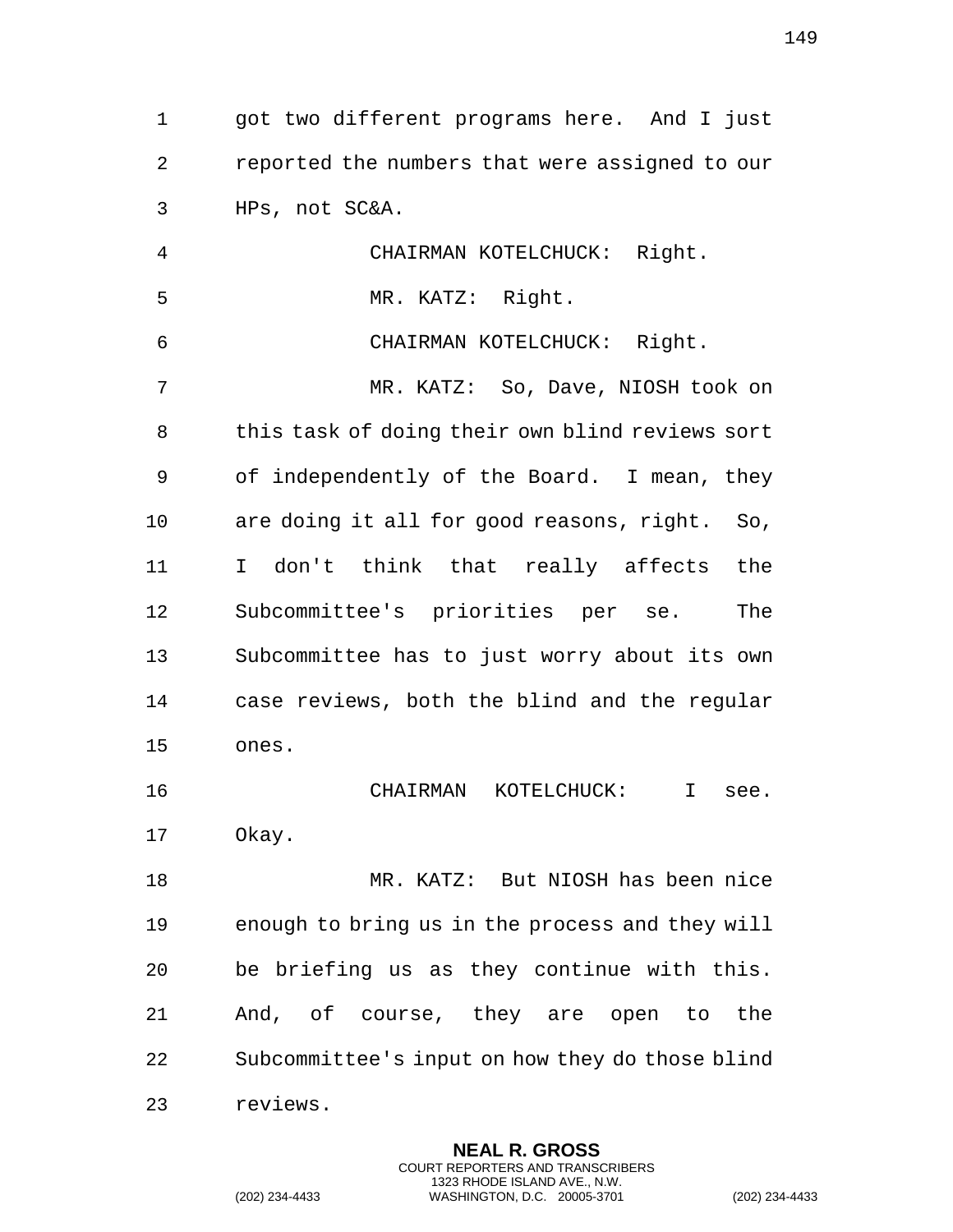1 But that is sort of on top of the core task for the Subcommittee, which is to address its own blind reviews and its own case reviews, regular case reviews. CHAIRMAN KOTELCHUCK: Aha. MR. KATZ: Okay. CHAIRMAN KOTELCHUCK: Aha. Okay. MR. KATZ: I think we just take those as they come from NIOSH. 10 CHAIRMAN KOTELCHUCK: Right. MR. KATZ: But, really, our emphasis -- so, when you say to increase the focus on the blind reviews, because I know Dr. Melius has been very interested in seeing more results from the blind reviews. CHAIRMAN KOTELCHUCK: He most certainly has. 18 MR. KATZ: That is why I asked Kathy when does she expect to have, for example, the comparisons on the previous ones that were already completed, blind reviews by SC&A, when does she expect those to be ready. Because I know Dr. Melius wants to see results from all

> **NEAL R. GROSS** COURT REPORTERS AND TRANSCRIBERS 1323 RHODE ISLAND AVE., N.W.

(202) 234-4433 WASHINGTON, D.C. 20005-3701 (202) 234-4433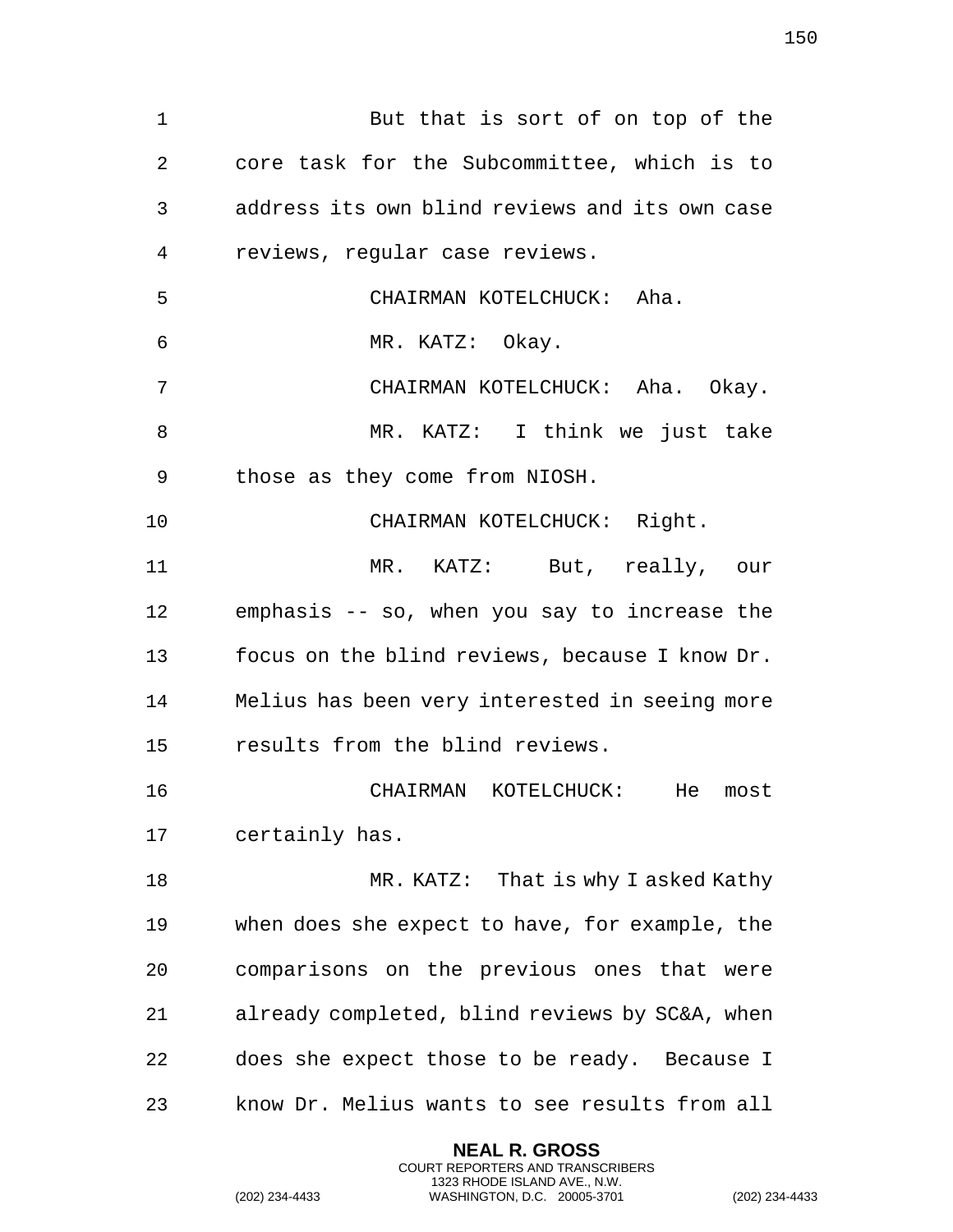of these.

 CHAIRMAN KOTELCHUCK: Right. Well, good. Okay.

 MEMBER RICHARDSON: This is David. I mean, the history of NIOSH doing this is not kind of separated from the activities of the DR Subcommittee or the findings of the 10-year review or any of those other things. And it was motivated by some problems which were observed and questions about how QA/QC was happening at ORAU and who should be tasked with doing that.

 And one of the concerns was we repeatedly were reviewing historical dose reconstructions, and NIOSH was going to pull and pretty much, if I am recalling correctly, pull a small number of cases closer to 18 real-time. And it was a fairly modest number, right, like a couple a month? CHAIRMAN KOTELCHUCK: Yes.

MR. CALHOUN: That is correct.

MEMBER RICHARDSON: And try to

evaluate those, so that we would have something

**NEAL R. GROSS** COURT REPORTERS AND TRANSCRIBERS 1323 RHODE ISLAND AVE., N.W.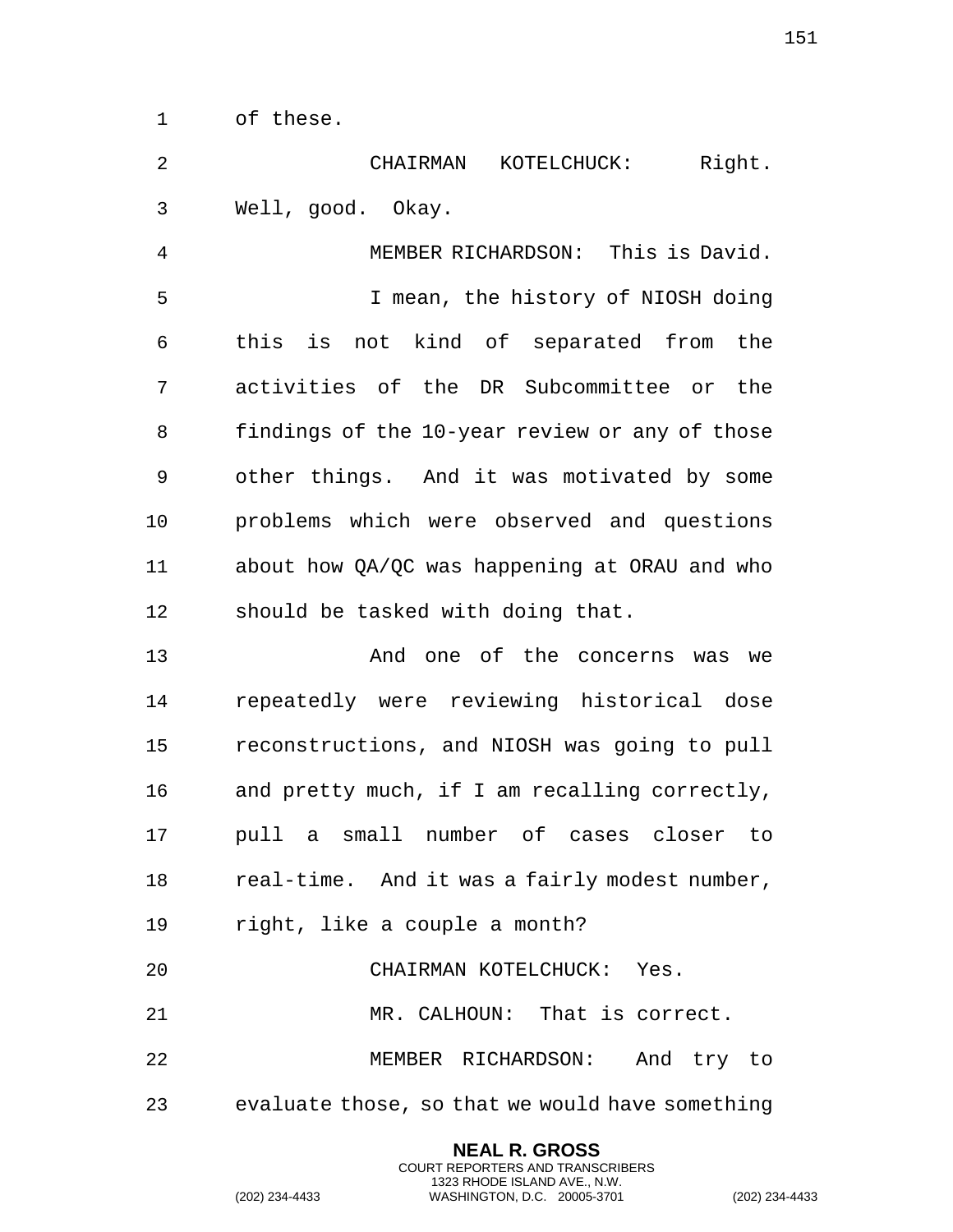happening closer in real-time to the dose evaluations of scientific quality issues and basic quality assurance issues for those cases. CHAIRMAN KOTELCHUCK: Yes. MEMBER RICHARDSON: And it sounds like for the last 14 or 15 months that hasn't been happening. And it was something which we sort of, I had been led to believe was going to be, you know, following the 10-year view, was going to be one of the priorities for NIOSH to be tasking, and it wasn't, in my view I guess, it wasn't a huge number of them, but it was going to start to give us a building-up of a record for understanding whether we are doing better or it is still in the same problems we have had with QA/QC issues on it. CHAIRMAN KOTELCHUCK: Right. MEMBER RICHARDSON: And so, I guess I have to say, you're right, it is nothing we can do. It is nice of NIOSH to keep us in the loop. But it has been motivated by a chronic concern that we have had for years now of

looking at these and trying to both get a more

**NEAL R. GROSS** COURT REPORTERS AND TRANSCRIBERS 1323 RHODE ISLAND AVE., N.W.

(202) 234-4433 WASHINGTON, D.C. 20005-3701 (202) 234-4433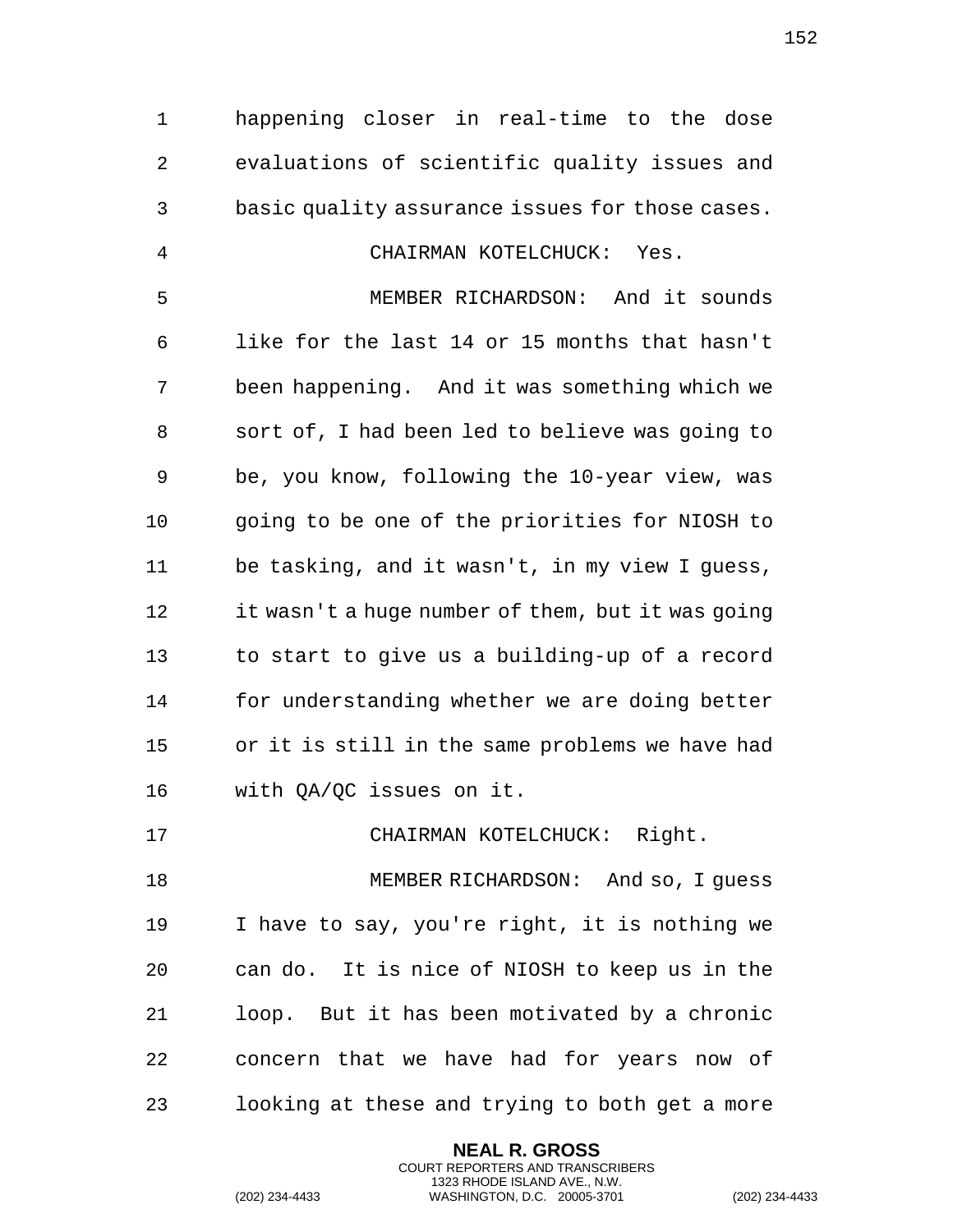timely evaluation and get evaluations in a 2 blind sense of these small OA/OC records. So, it sounds like it has just slipped off the radar again. CHAIRMAN KOTELCHUCK: Yes. MR. KATZ: Right. And, Dave, I wasn't trying to minimize the role -- MR. CALHOUN: I will have to look whatever that is. I am paging through some of the 10-year review documents now. I am not sure of it. Yes, boy, it has been a long time ago. I need to find out really what our motivation was behind that. I didn't think it was a 10-year review thing, but it might have been. I'll look. 17 CHAIRMAN KOTELCHUCK: Okay. Ted, you were starting to say? MR. KATZ: Oh, no, I was just saying I wasn't minimizing the role of the Subcommittee in its work in motivating NIOSH to take on what it has done. All I was saying was that is sort of NIOSH's machinery, not the

> **NEAL R. GROSS** COURT REPORTERS AND TRANSCRIBERS 1323 RHODE ISLAND AVE., N.W.

(202) 234-4433 WASHINGTON, D.C. 20005-3701 (202) 234-4433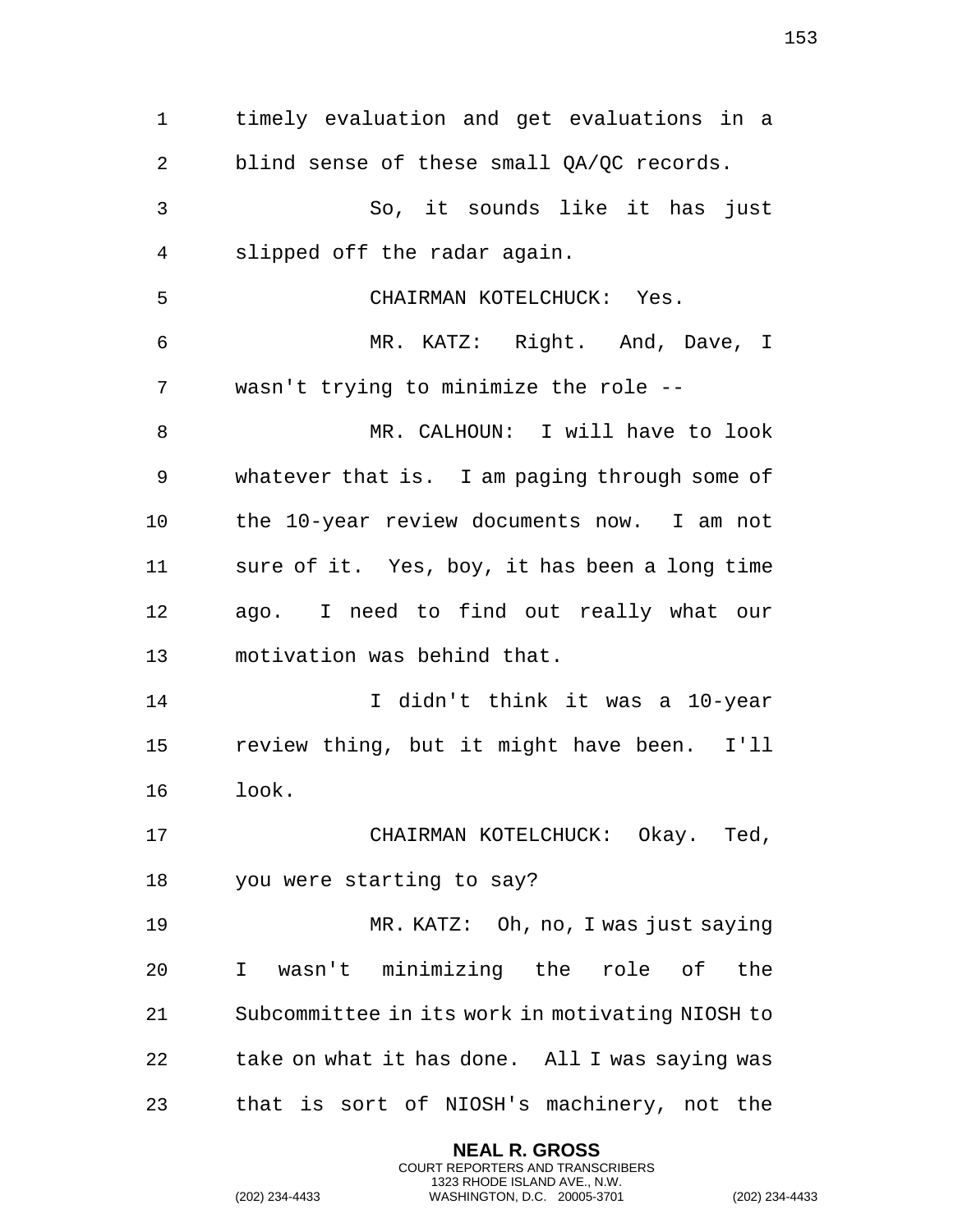Subcommittee's.

| 2  | CHAIRMAN KOTELCHUCK: Right.                              |
|----|----------------------------------------------------------|
| 3  | MR. KATZ: So we just sort of                             |
| 4  | receive that as it comes from NIOSH.                     |
| 5  | CHAIRMAN KOTELCHUCK: Yes.                                |
| 6  | MR. KATZ: That was my point.                             |
| 7  | CHAIRMAN KOTELCHUCK: Okay, good.                         |
| 8  | Anything further on this?                                |
| 9  | (No response.)                                           |
| 10 | Shall we go on to 14, Set 14? Okay,                      |
| 11 | if you would put it up on the screen?                    |
| 12 | I can say, for one, I am delighted                       |
| 13 | to get into Sets 14 through 18.                          |
| 14 | I have spent most of my tenure on                        |
| 15 | this Subcommittee, all of it I believe, on the           |
| 16 | last sets. We're not finished yet, but we are            |
| 17 | close.                                                   |
| 18 | MEMBER MUNN: Yes, it would be nice                       |
| 19 | to have a number larger than 13, I'll have to            |
| 20 | say.                                                     |
| 21 | CHAIRMAN KOTELCHUCK: It certainly                        |
| 22 | would.                                                   |
| 23 | There we are. Okay. The Oak Ridge                        |
|    | <b>NEAL R. GROSS</b><br>COURT REPORTERS AND TRANSCRIBERS |

1323 RHODE ISLAND AVE., N.W.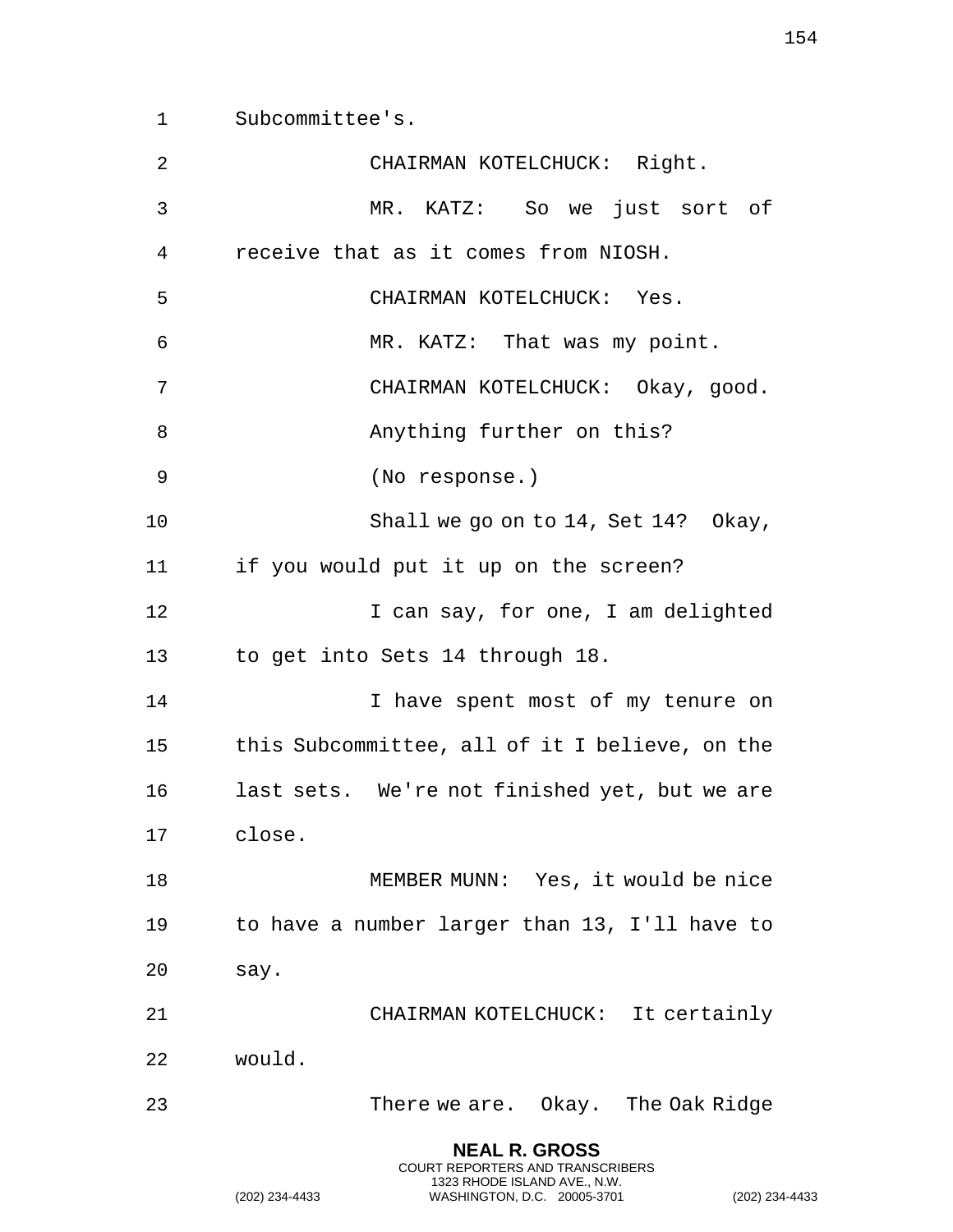site, 349.1. MR. FARVER: Okay. Are we up on the screen? CHAIRMAN KOTELCHUCK: Yes, you are. Thank you. MR. FARVER: Okay. 349.1, NIOSH did not account for all the recorded zero dose values, 1953. Once again, it is summing up the zero dose values to determine the missed dose. And NIOSH's response is that the finding is correct. Three additional dose values were indicated for week 53 of 1953. They were not included in the data entry file and were not added by the dose reconstructor. Okay? CHAIRMAN KOTELCHUCK: Yes. MR. FARVER: The issue of additional week 53 data has been identified by the data entry group subsequent to this claim and is now addressed when being entered. CHAIRMAN KOTELCHUCK: Right. MR. FARVER: So, is this something that was limited to this specific year?

> **NEAL R. GROSS** COURT REPORTERS AND TRANSCRIBERS 1323 RHODE ISLAND AVE., N.W.

(202) 234-4433 WASHINGTON, D.C. 20005-3701 (202) 234-4433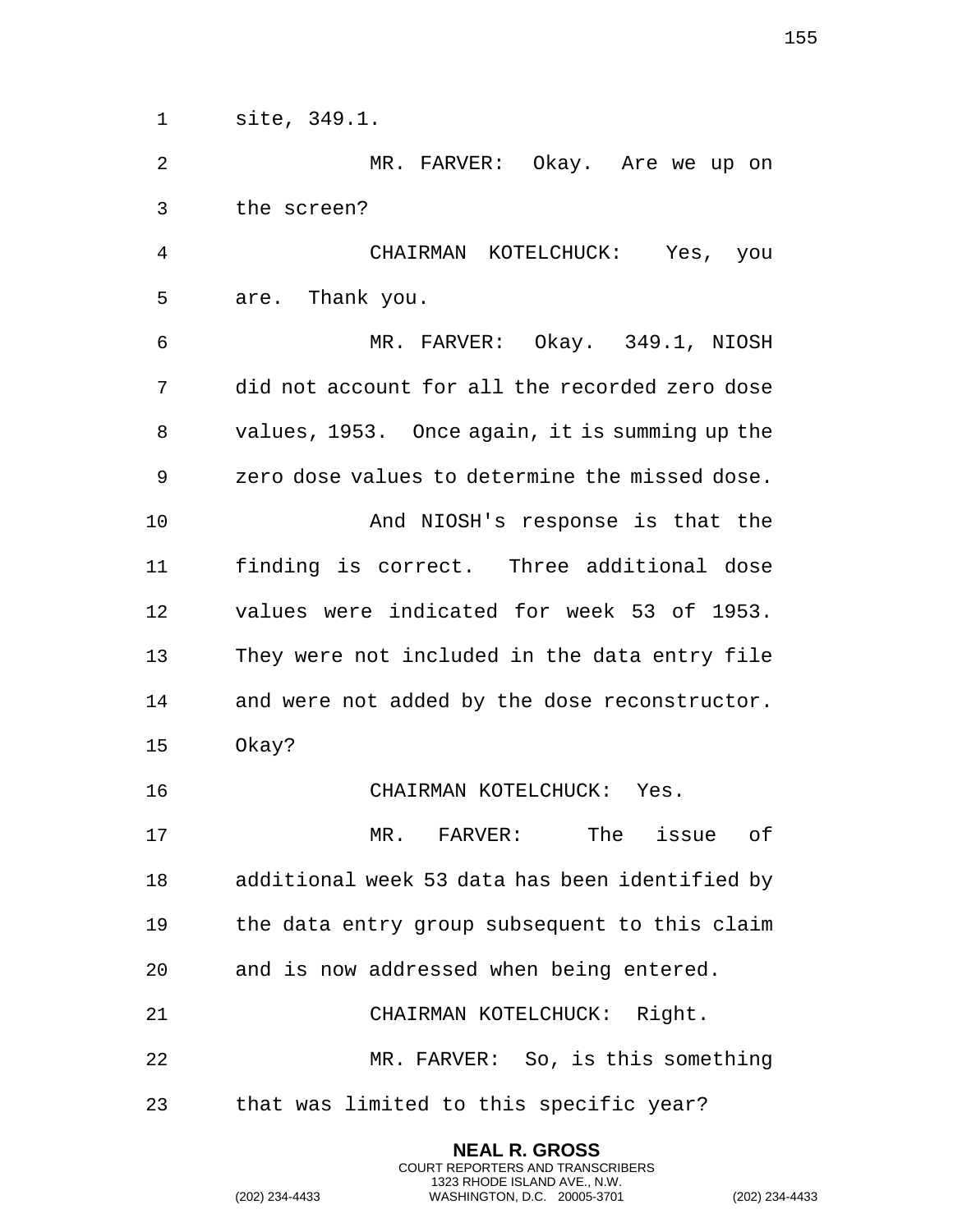Grady, do you have an idea? MR. CALHOUN: Hold on. Let me get back to your thing here. MR. FARVER: Okay. MR. FARVER: Just kind of how it reads. MR. SIEBERT: This is Scott. Grady, I can help you out with this. Yes, 1953 is one of the unusual years where there is a 53rd week. 11 MR. FARVER: Okay. MR. SIEBERT: So, yes, that is why it is specifically talking about that. That is why we noticed that issue and we have changed our process to ensure we catch that information. 17 MR. FARVER: Okay. 18 CHAIRMAN KOTELCHUCK: Good. Alright. 20 MR. FARVER: Were there other years that had 53 weeks? MR. SIEBERT: Say that again? MR. FARVER: I said, were there **NEAL R. GROSS**

COURT REPORTERS AND TRANSCRIBERS 1323 RHODE ISLAND AVE., N.W.

(202) 234-4433 WASHINGTON, D.C. 20005-3701 (202) 234-4433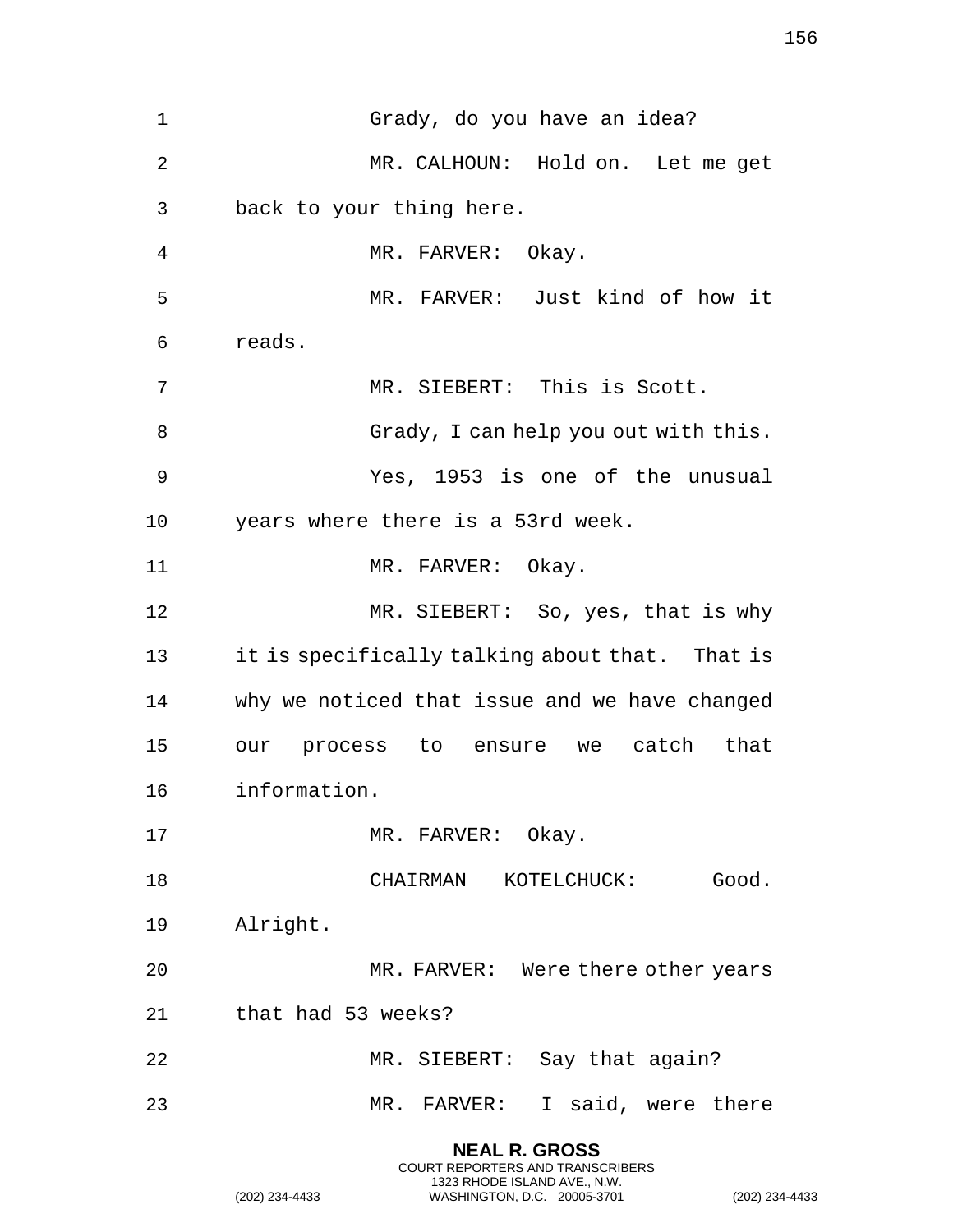other years that had 53 weeks? I'm sorry. MR. SIEBERT: Oh, I'm sure there probably are. MR. FARVER: Okay. Is it something you have problems with on those years also? MR. SIEBERT: I can't tell you specifically. MR. FARVER: I was just curious if anyone looked into that. CHAIRMAN KOTELCHUCK: We certainly had data for entries beyond 52 weeks, and we have certainly worked and figured out what they were when people started having more frequent measurements or daily measurements or, too, somebody had a couple of different detectors. But I don't recall a 53-week year. However, in terms of dealing with this, this was a data-entry problem. It seems to me that this should be closed. We know how to deal with it. 22 MEMBER MUNN: I agree. CHAIRMAN KOTELCHUCK: Yes. Shall **NEAL R. GROSS** COURT REPORTERS AND TRANSCRIBERS

1323 RHODE ISLAND AVE., N.W.

(202) 234-4433 WASHINGTON, D.C. 20005-3701 (202) 234-4433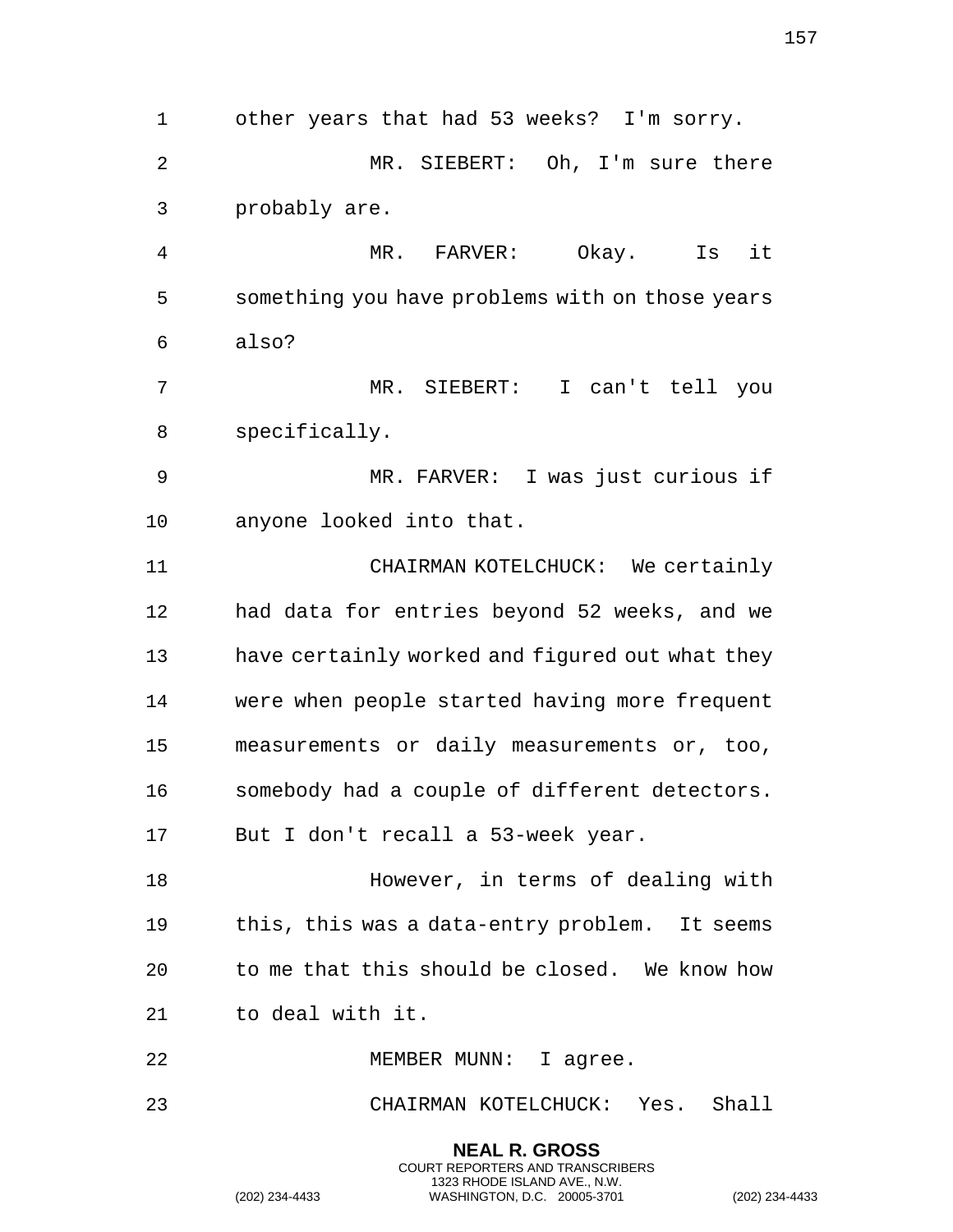we close?

 MEMBER MUNN: We have agreement from SC&A.

 CHAIRMAN KOTELCHUCK: Yes. Okay, let's go on to the next one. MR. FARVER: Finding 2, NIOSH did not address the different solubility types for strontium-90 and the associated radionuclides. Did not evaluate strontium-90 Type S because there was no potential to strontium titanate where the employee worked. Described this to include strontium-90 Type S only if it was documented that the employee worked in the building 3517, where the material was handled. Is this in the technical basis or is it in the DR Guidance? MR. SIEBERT: To tell you the truth, off the top of my head, I can't tell you. 19 MR. FARVER: Okay. MEMBER MUNN: I would expect this being in the guidance. Wouldn't you? MR. FARVER: Yes. I didn't find it in the technical basis. That is why I asked.

> **NEAL R. GROSS** COURT REPORTERS AND TRANSCRIBERS 1323 RHODE ISLAND AVE., N.W.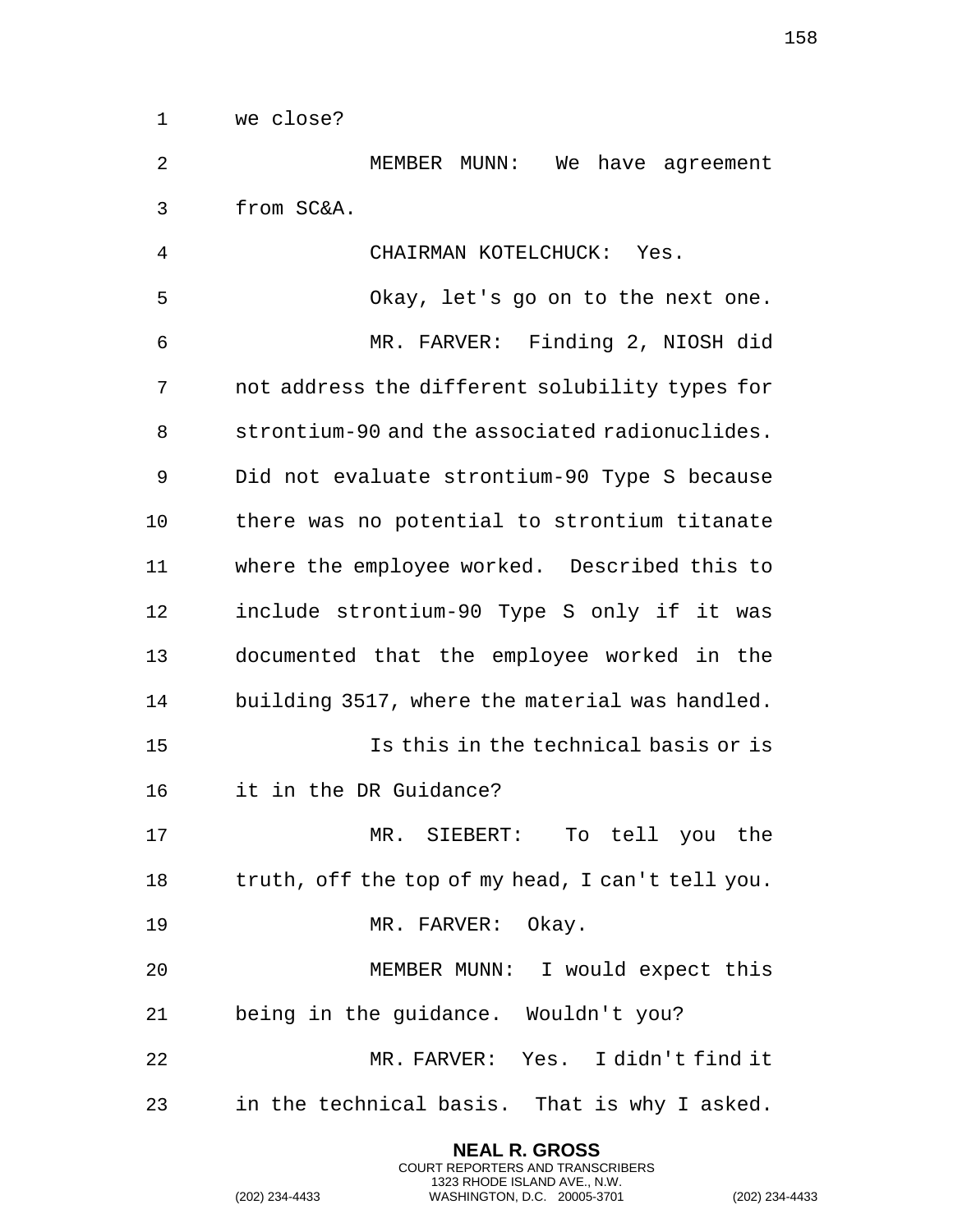I didn't know if I was looking at the right section. MEMBER MUNN: Yes, I would expect the guidance. 5 MR. FARVER: Okay. CHAIRMAN KOTELCHUCK: So this also is closeable. I mean, the person didn't have exposure, but if they did have exposure, there is agreement on how it is handled. 10 MEMBER MUNN: Yes. CHAIRMAN KOTELCHUCK: So that should be closed. Both should be closed on 349. 14 MR. FARVER: The only thing I would suggest that this gets at some point moved into the Technical Basis Document. MR. SIEBERT: Yes. What we do is we make sure that the Technical Basis Document owners have the DR Guidance when they are doing their update, so that all those things get rolled in. MR. FARVER: Okay. Hopefully, at some point it will make it to the TBD.

> **NEAL R. GROSS** COURT REPORTERS AND TRANSCRIBERS 1323 RHODE ISLAND AVE., N.W.

(202) 234-4433 WASHINGTON, D.C. 20005-3701 (202) 234-4433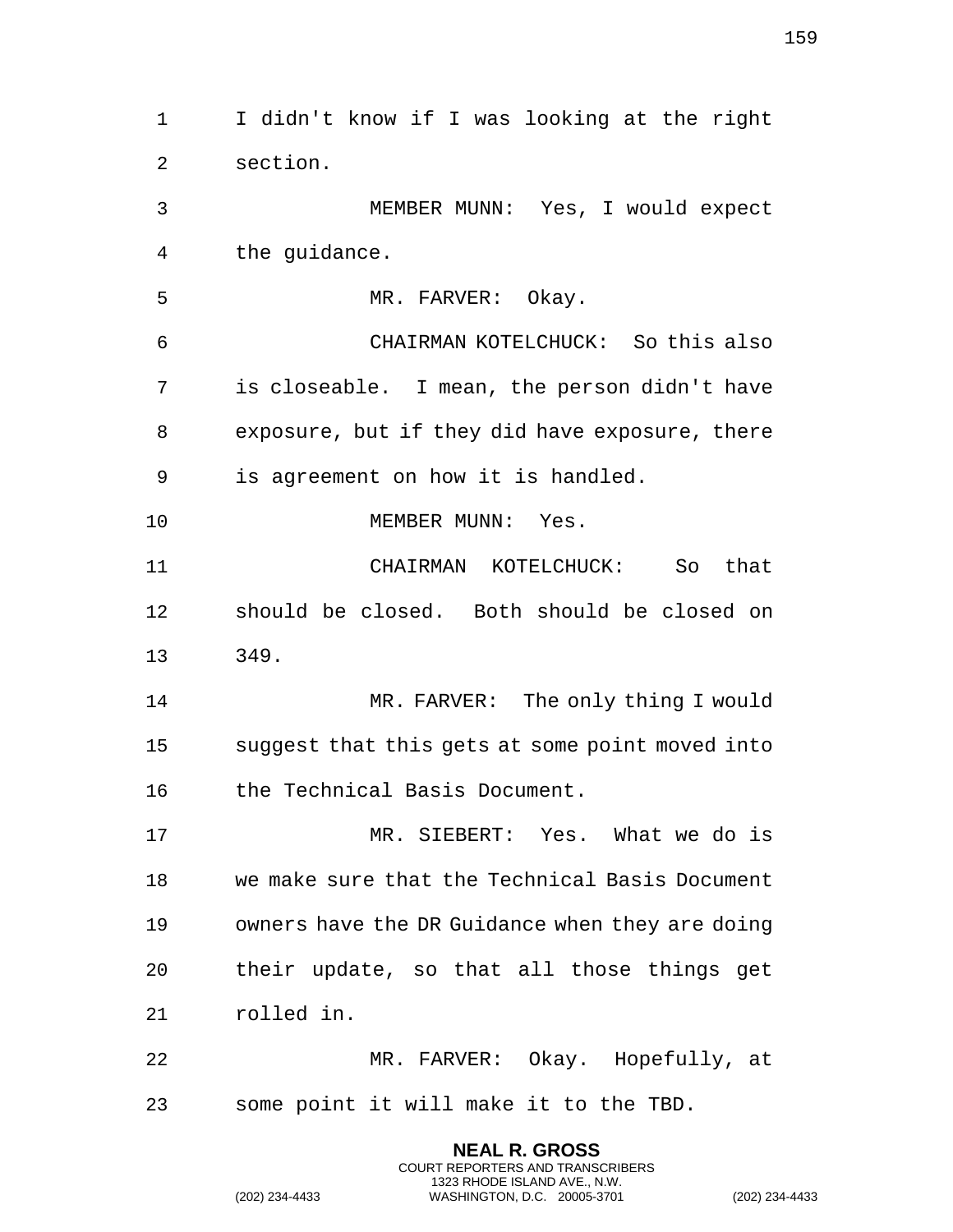| $\mathbf 1$ | CHAIRMAN KOTELCHUCK: Okay. So,                 |
|-------------|------------------------------------------------|
| 2           | let's go to 350.1.                             |
| 3           | MR. FARVER: Okay. Hang on until I              |
| 4           | finish my notes.                               |
| 5           | CHAIRMAN KOTELCHUCK: Sure.                     |
| 6           | MR. FARVER: 350.1.                             |
| 7           | CHAIRMAN KOTELCHUCK: Yes.                      |
| 8           | MR. FARVER: The PFG doses were not             |
| 9           | considered after 1944. Okay.                   |
| 10          | The employee was employed by                   |
| 11          | Tennessee Eastman Corporation, which was the   |
| 12          | prime DOE contractor for which PFG x-rays were |
| 13          | assigned based on values found in the Y-12     |
| 14          | Medical TBD.                                   |
| 15          | And this is from '43 through                   |
| 16          | February of '44. Okay? So, PFGs<br>were        |
| 17          | addressed.                                     |
| 18          | Then the employee was employed by              |
| 19          | [identifying information redacted],            |
| 20          | subcontractor companies, after 1944.<br>The    |
| 21          | medical doses for those periods were OTIB-6,   |
| 22          | due to subcontractors likely having medical    |
| 23          | screening x-rays offsite. I take it that it    |

**NEAL R. GROSS** COURT REPORTERS AND TRANSCRIBERS 1323 RHODE ISLAND AVE., N.W.

(202) 234-4433 WASHINGTON, D.C. 20005-3701 (202) 234-4433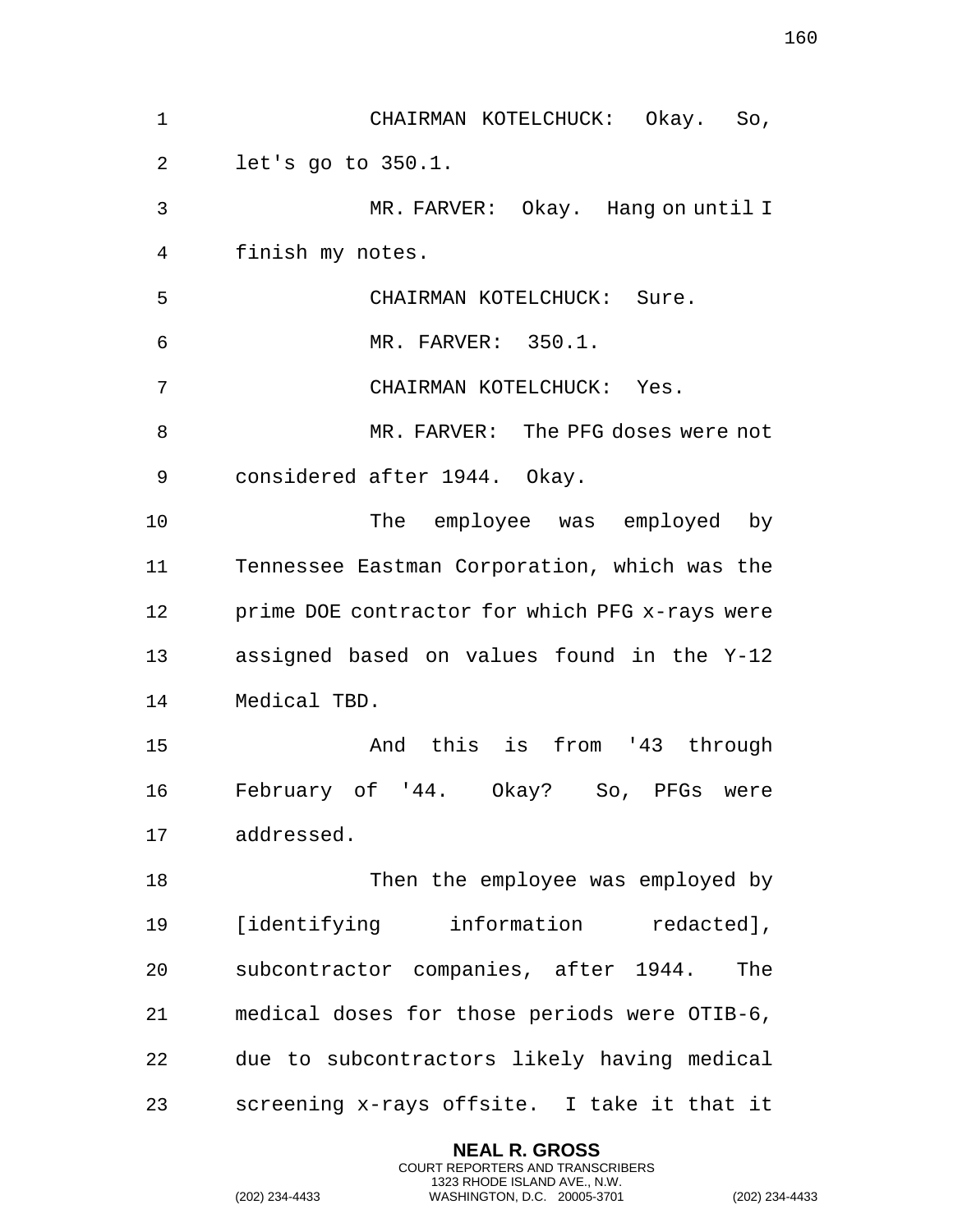would not be PFG.

| 2  | OTIB-57, which was applicable at             |  |
|----|----------------------------------------------|--|
| 3  | the time of the dose reconstructions and     |  |
| 4  | concurrent with NIOSH's response.            |  |
| 5  | MEMBER MUNN: If SC&A concurs, we             |  |
| 6  | can close it.                                |  |
| 7  | CHAIRMAN KOTELCHUCK: Yes.<br>$\mathbf I$     |  |
| 8  | think that's right.                          |  |
| 9  | MR. SIEBERT: This is Scott. I                |  |
| 10 | apologize for jumping in.                    |  |
| 11 | I am just going back to the previous         |  |
| 12 | one. I know we already closed it, but I did  |  |
| 13 | verify the strontium discussion is in the DR |  |
| 14 | Guidance document.                           |  |
| 15 | CHAIRMAN KOTELCHUCK: Good, good.             |  |
| 16 | That's reassuring. Thank you.                |  |
| 17 | So, I think this can be closed as            |  |
|    | 18 well.                                     |  |
| 19 | MEMBER MUNN: Agreed.                         |  |
| 20 | CHAIRMAN KOTELCHUCK: Okay, let's             |  |
| 21 | go on to the next one. That was all of 350.  |  |
| 22 | MR. FARVER: Now we move to 357.              |  |
| 23 | CHAIRMAN KOTELCHUCK: 357, okay.              |  |
|    |                                              |  |

**NEAL R. GROSS** COURT REPORTERS AND TRANSCRIBERS 1323 RHODE ISLAND AVE., N.W.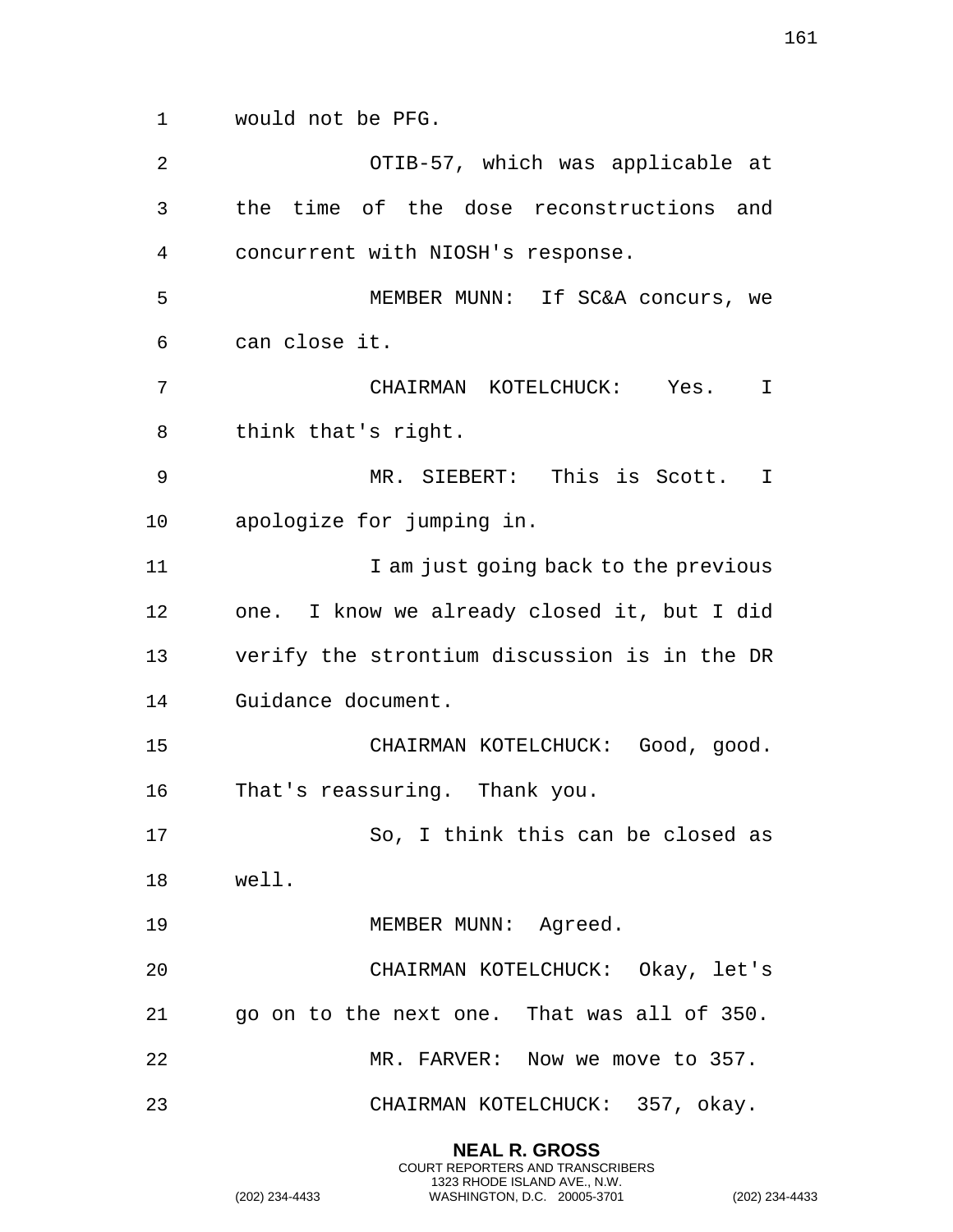MR. FARVER: The recorded doses that were less than the MDL values were not removed.

 Okay. There were multiple instances in which the recorded doses were less than LOD over 2 and were not removed and applied as missed dose. But, if an LOD over 2 was 10, you might have a dose in there that was 8, and where it should have gotten set equal zero and assigned as a missed dose, it was just kept being an 8. Okay. So, that's what it was. 12 12 I know we have had this issue before with the workbook. 14 CHAIRMAN KOTELCHUCK: Yes. 15 MR. FARVER: Okay. CHAIRMAN KOTELCHUCK: Corrected. MR. FARVER: In the past the dose reconstructor had to set them equal to zero

 manually. Now we will ask Scott. So what you are saying here is that now they don't have to do it manually; it does it when they import the data?

MR. SIEBERT: That is correct.

**NEAL R. GROSS** COURT REPORTERS AND TRANSCRIBERS 1323 RHODE ISLAND AVE., N.W.

(202) 234-4433 WASHINGTON, D.C. 20005-3701 (202) 234-4433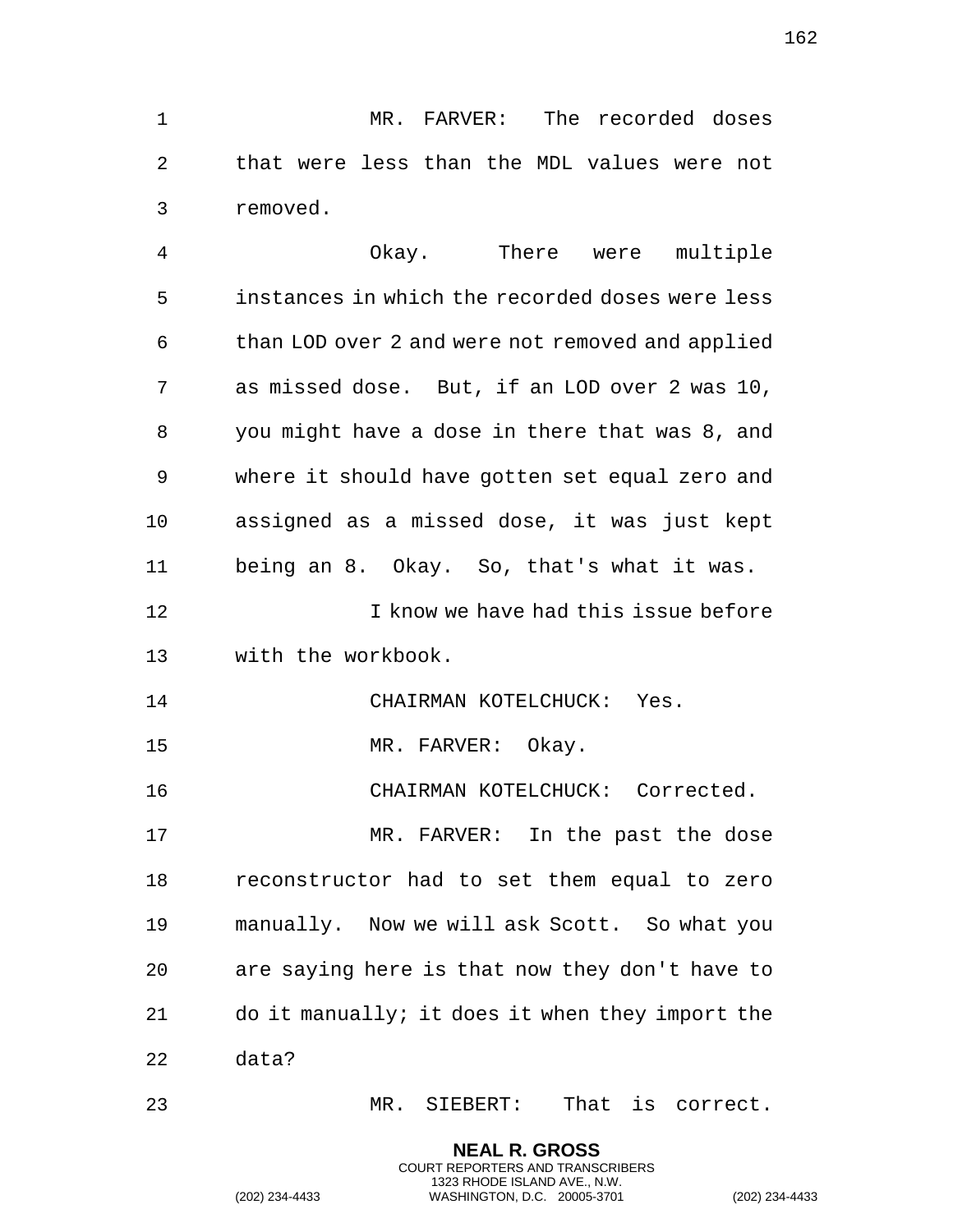The tool identifies those and makes the adjustments as needed. MR. FARVER: That is great. Thank you. CHAIRMAN KOTELCHUCK: Good. Okay. MR. FARVER: I do appreciate that one. CHAIRMAN KOTELCHUCK: Excellent. Why don't we close it? MEMBER MUNN: Oh, let's do. CHAIRMAN KOTELCHUCK: Okay. The next one, 357.2, dose assigned for missing badge cycles. MR. FARVER: No badge assigned for missing badge cycles. Okay, we have a little bit of a concern about this one. 18 The employees' badges were exchanged annually for '80 and '81. If they were doing it annually, then why were there three badge exchanges in '80? And for '81 there was only one entry for a fourth quarter. It was uncertain if the badge was exchanged

> **NEAL R. GROSS** COURT REPORTERS AND TRANSCRIBERS 1323 RHODE ISLAND AVE., N.W.

(202) 234-4433 WASHINGTON, D.C. 20005-3701 (202) 234-4433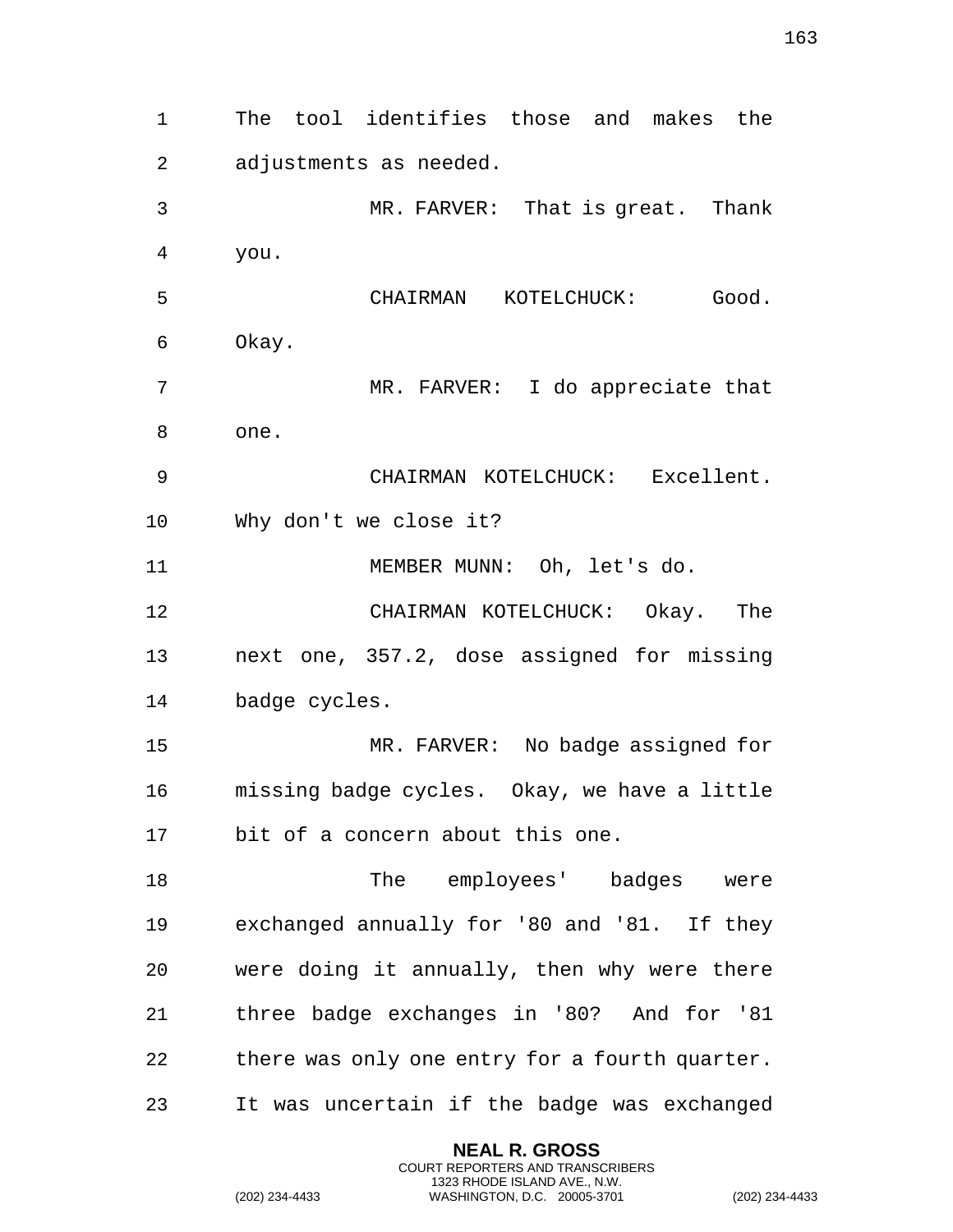quarterly or annually. I think what we are saying here is there is still some concern if it was on a quarterly or annual frequency. MR. BUCHANAN: Yes, this is Ron Buchanan. This is one that I worked on. And we have several in this group. And what we come up to is in the DOE records, they will have an exchange of, say, a second quarter and a fourth quarter or a first and third quarter, or not all four quarters will show badge exchange. Some of the sites give the date issued, the date returned and the date read, which, from that, you can determine how often they were passed sometimes. Now, for some of the sites -- and I think Y-12 was one of them -- they don't give any information except the issue date. They don't give the return date or the read date. And so, you don't know if the person wore that an extra quarter or a year or three quarters or what, or if he was unbadged for several quarters.

And so, this leads us to question if

**NEAL R. GROSS** COURT REPORTERS AND TRANSCRIBERS 1323 RHODE ISLAND AVE., N.W.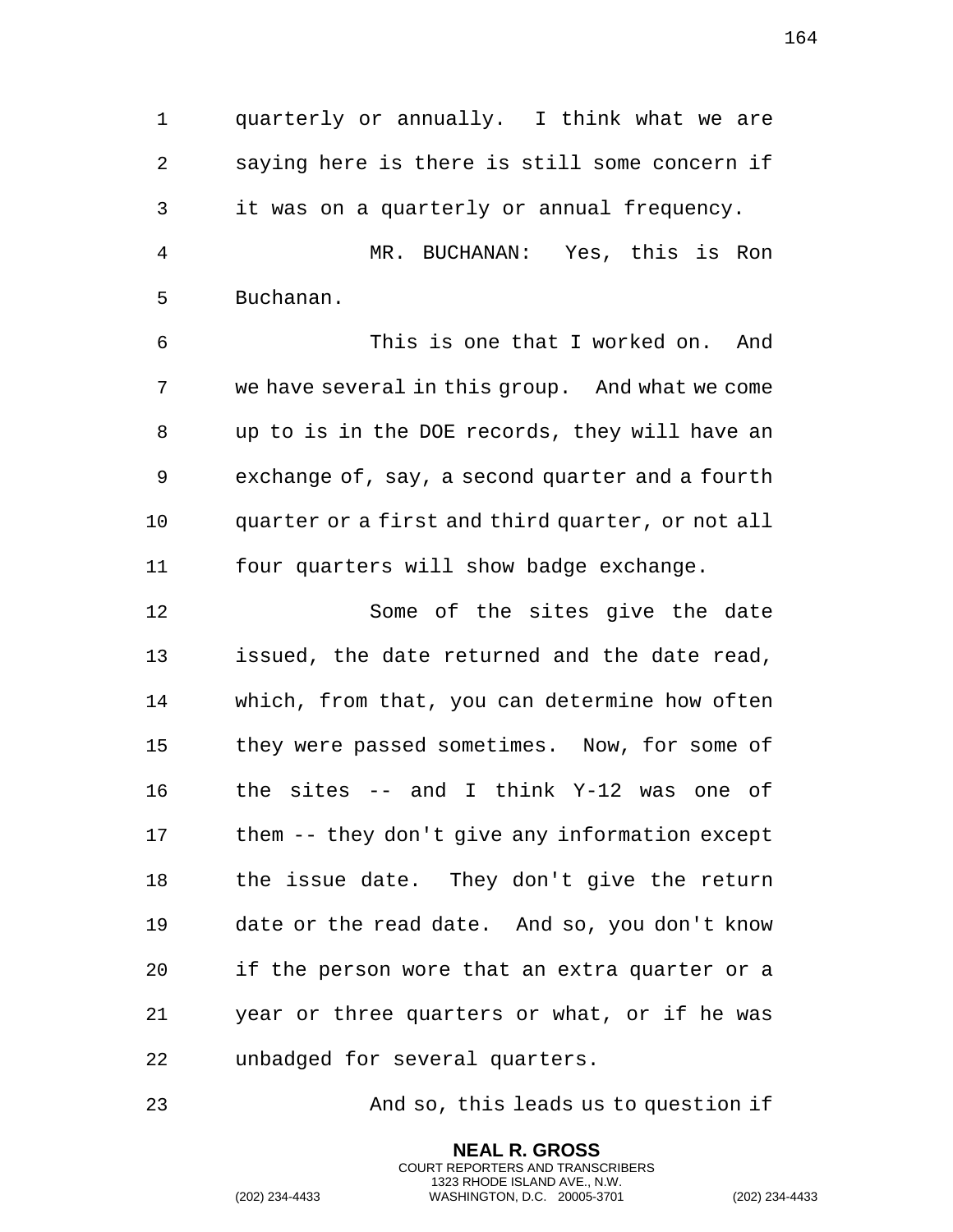it is a compensated case, then there is no problem. You assign exactly what is in the daily records. If it is not compensated, then you have to say, well, were they actually badged during, say, the third quarter and it wasn't recorded or did they wear it through the second and third quarter and turned in the fourth quarter?

 And so, sometimes NIOSH will go ahead and assign a gap dose or an unmonitored dose or a coworker dose. And in some cases, 12 they won't address the issue.

 And so, I guess this brings up in general -- this is kind of a generic problem -- if a worker's exchange frequency appears to be quarterly, but they don't show four quarters exchanged per year, how should this be judged?

**And even though the TBD may say, oh,**  this is annual and this is quarter -- some of them tell you annual or quarter or weekly, if they give you all three possibilities maybe for

> **NEAL R. GROSS** COURT REPORTERS AND TRANSCRIBERS 1323 RHODE ISLAND AVE., N.W.

a certain time period.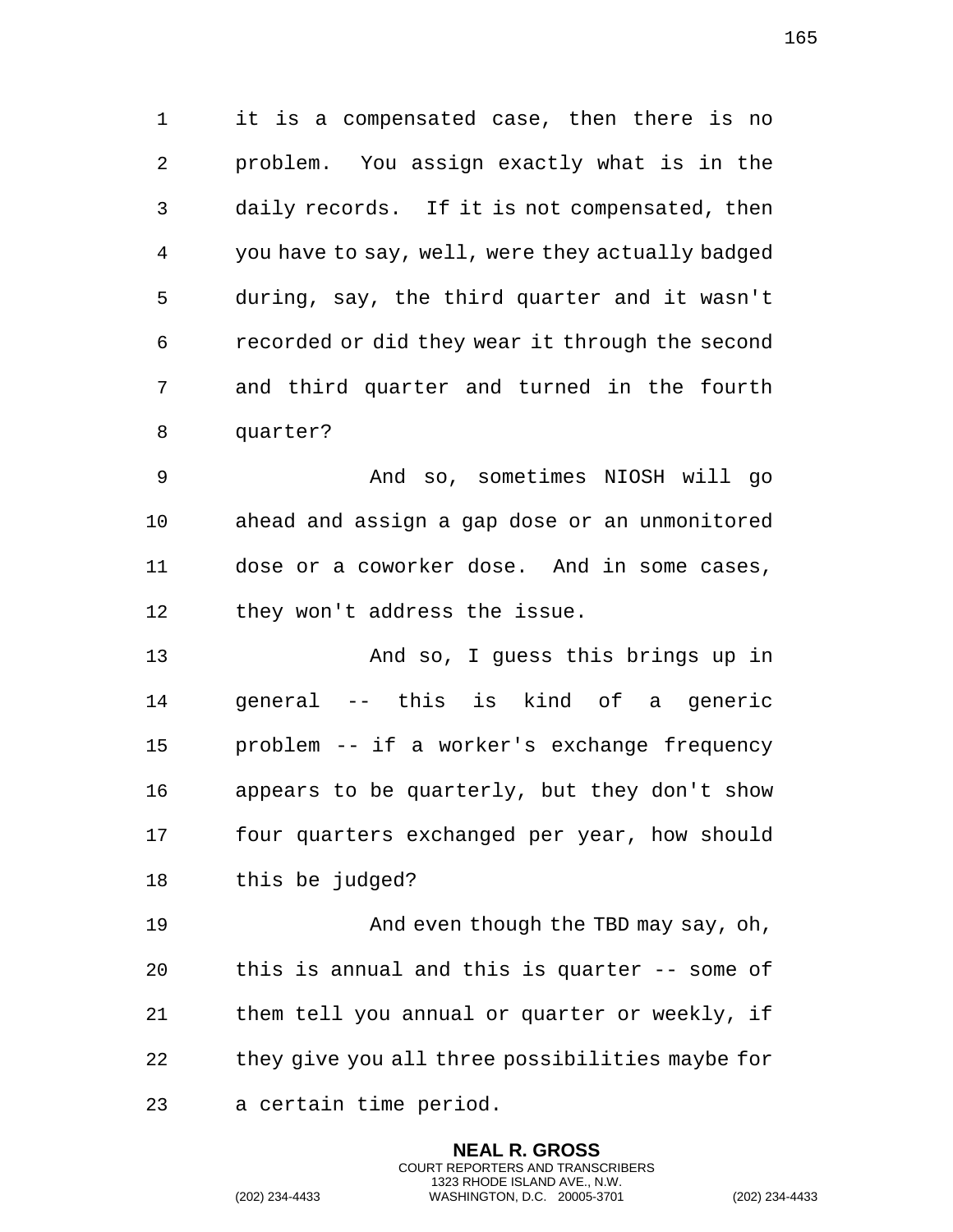So, you know, what should SC&A do about this when they run into quarters? CHAIRMAN KOTELCHUCK: Ron? Yes, Ron, let me ask you, reading the numbers, is it possible that in the middle of the year 1980 the person was transferred to another job task, such that the quarterly findings were ended, say, in June or July, in which case they would start on a yearly basis and do four, do one in the fourth quarter of that year and one in the fourth quarter of the next year? MR. BUCHANAN: But that would not -- CHAIRMAN KOTELCHUCK: I don't know. I'm not sure, I mean, how they would handle job transfers. Could this reflect that? MR. BUCHANAN: In certain cases this could. Generally, we look for this to see if they changed locations or job titles or something that would make a difference in their badging. CHAIRMAN KOTELCHUCK: Yes.

> **NEAL R. GROSS** COURT REPORTERS AND TRANSCRIBERS 1323 RHODE ISLAND AVE., N.W.

(202) 234-4433 WASHINGTON, D.C. 20005-3701 (202) 234-4433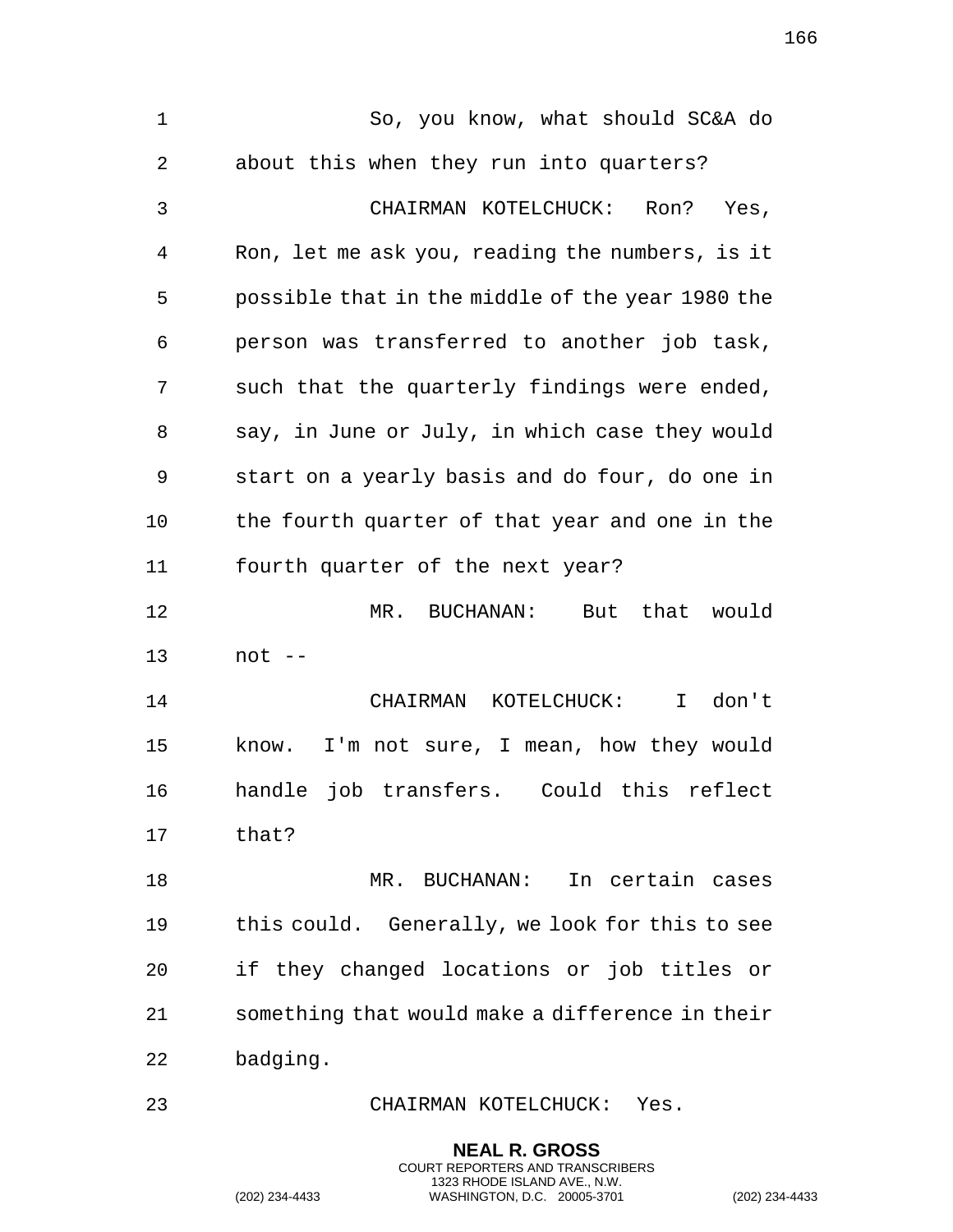MR. BUCHANAN: But, like in 1980, they said one, two, and four. Well, what happened to the third quarter? You know, did they miss it? 5 And then, we will look deeper into it and see if they, like you say, changed jobs or something. CHAIRMAN KOTELCHUCK: Yes. MR. BUCHANAN: But in these, if I recall right now -- it has been quite a while since we have worked on these -- but, if I recall right, there was no evidence that the badging would really change during these periods. And I think there is three of them in the set like this, and I have one I am working on now like this. CHAIRMAN KOTELCHUCK: Yes. 18 MR. BUCHANAN: And so, I guess what we need to know is what the general ruling of them is. Should this be a finding or not, if we can't find out any reason for it in missing a third quarter, say, or a second and fourth quarter? Should this be a finding or should we

> **NEAL R. GROSS** COURT REPORTERS AND TRANSCRIBERS 1323 RHODE ISLAND AVE., N.W.

(202) 234-4433 WASHINGTON, D.C. 20005-3701 (202) 234-4433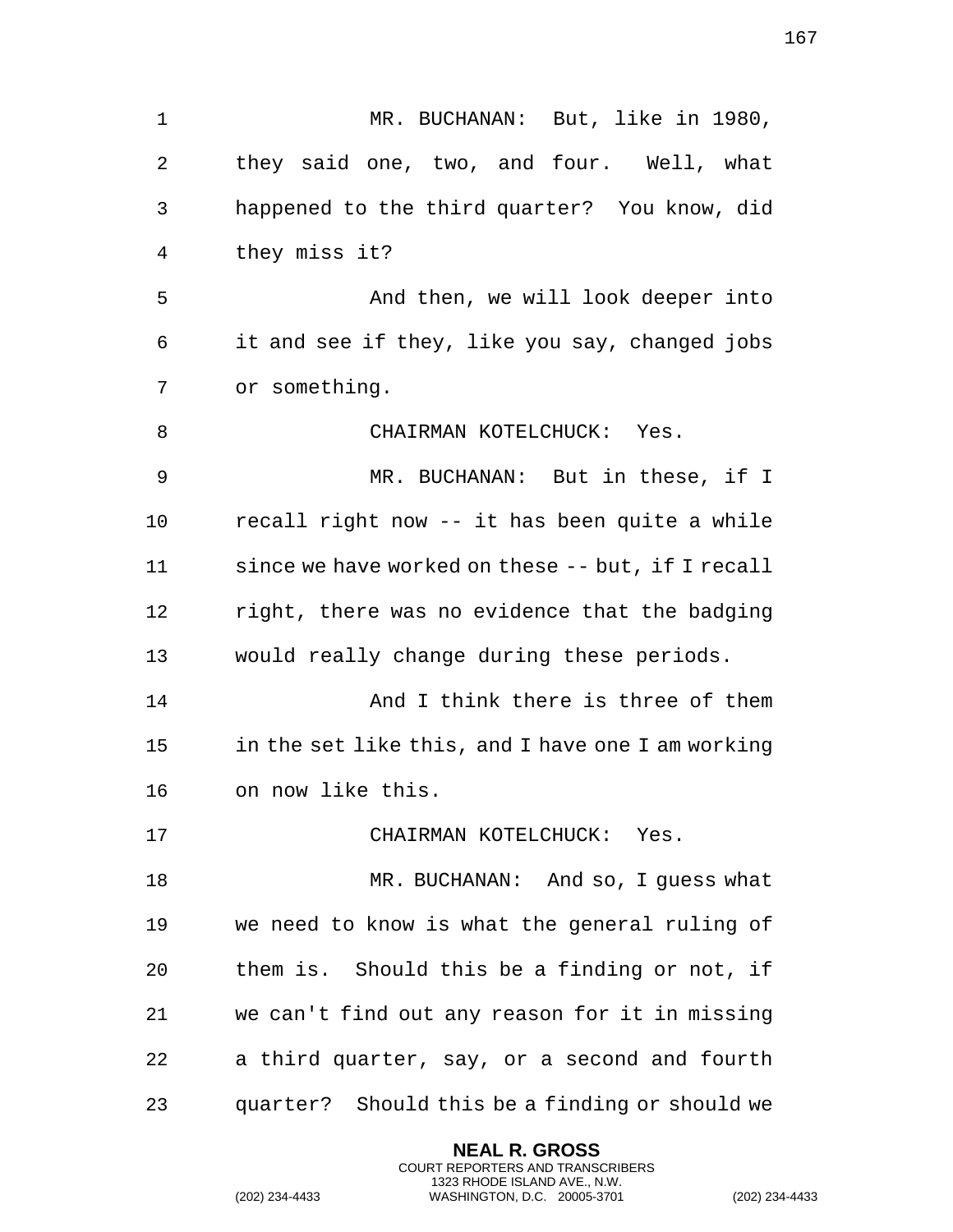accept that they just wore the badge six months instead of three?

 Like I say, some of the sites are very specific. They give issue, return date, and read date. And even if they leave one of those out, you can pretty well infer from the rest of it.

8 CHAIRMAN KOTELCHUCK: Right. MR. BUCHANAN: But some of the sites, the only information you have is issue date. And so you don't know. They issue one 12 dosimeter and they issue another one later on, but you don't know what took place in between as far as reading it and when it was turned in and stuff.

 We have certainly discussed this issue many, many times in a variety of fora throughout the Advisory Board's activities. And it seems impossible, to me it has always seemed impossible, to anticipate doing anything other than on a sitewide and individual case basis. I don't think you can

> **NEAL R. GROSS** COURT REPORTERS AND TRANSCRIBERS 1323 RHODE ISLAND AVE., N.W.

MEMBER MUNN: This is Wanda.

(202) 234-4433 WASHINGTON, D.C. 20005-3701 (202) 234-4433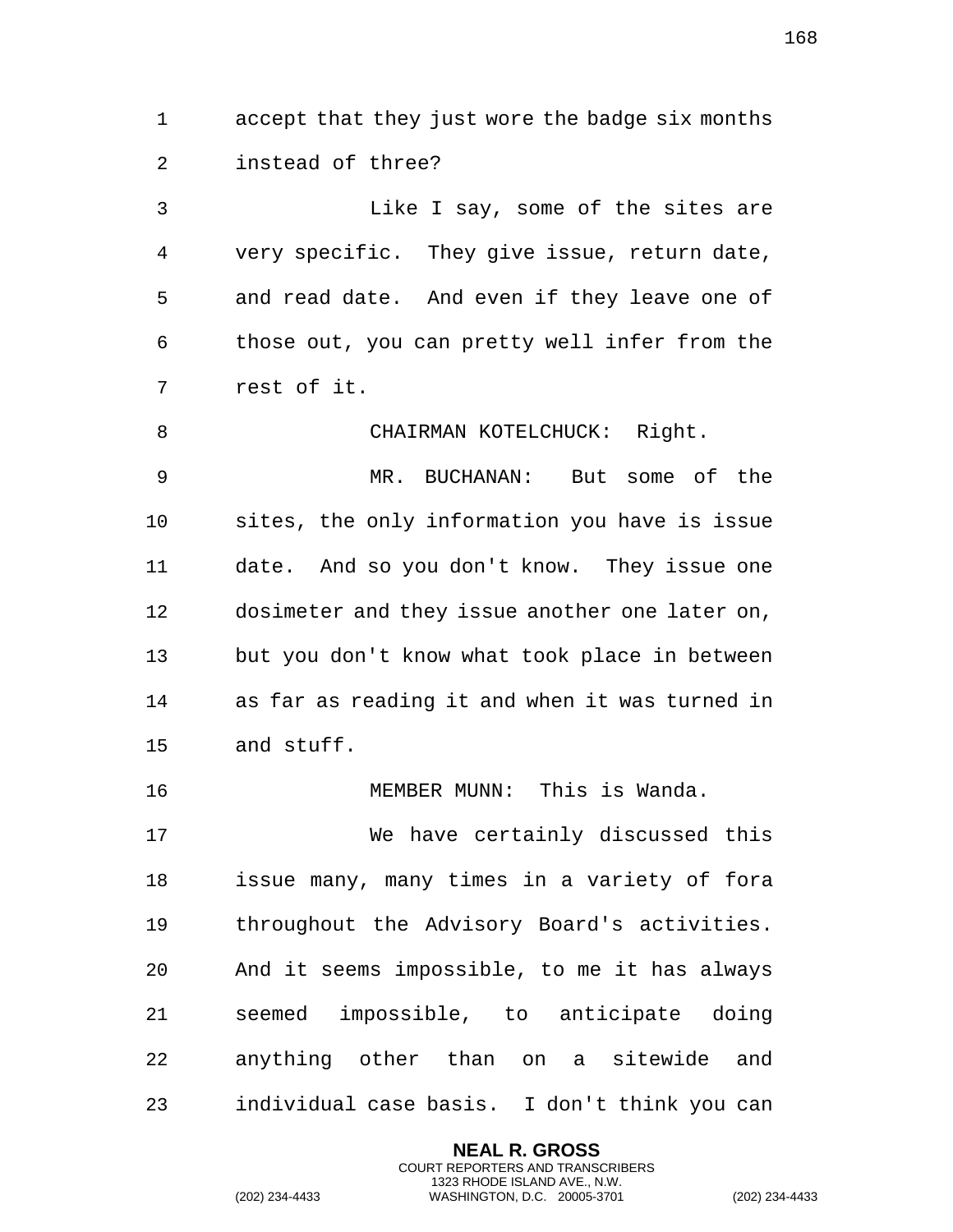make those assumptions.

| 2              | For example, in a case like this                 |
|----------------|--------------------------------------------------|
| $\mathfrak{Z}$ | one, we have no way of knowing whether this      |
| 4              | individual may have been involved, for example,  |
| 5              | in a motorcycle accident and been out for four   |
| 6              | months and may have had to have extensive        |
| 7              | surgery a quarter-and-a-half later and again     |
| 8              | been out for a few months.                       |
| 9              | Unless there is evidence of some                 |
| 10             | problem with that dataset from that site, if you |
| 11             | have a situation where you have no reporting for |
| 12             | missing quarters for many of the people, then    |
| 13             | that's perhaps an entirely different thing.      |
| 14             | But, if you have a full set of data              |
| 15             | for many employees for those periods at that     |
| 16             | site, then, from my perspective, it is           |
| 17             | impossible to make a judgment as to whether or   |
| 18             | not this individual was actually carrying a      |
| 19             | badge during that time or if they were even at   |
| 20             | work during that period of time. It seems to     |
| 21             | me there is no way to do it except on an         |
| 22             | individual case basis. I think it has to be a    |
| 23             | judgment.                                        |

**NEAL R. GROSS** COURT REPORTERS AND TRANSCRIBERS 1323 RHODE ISLAND AVE., N.W.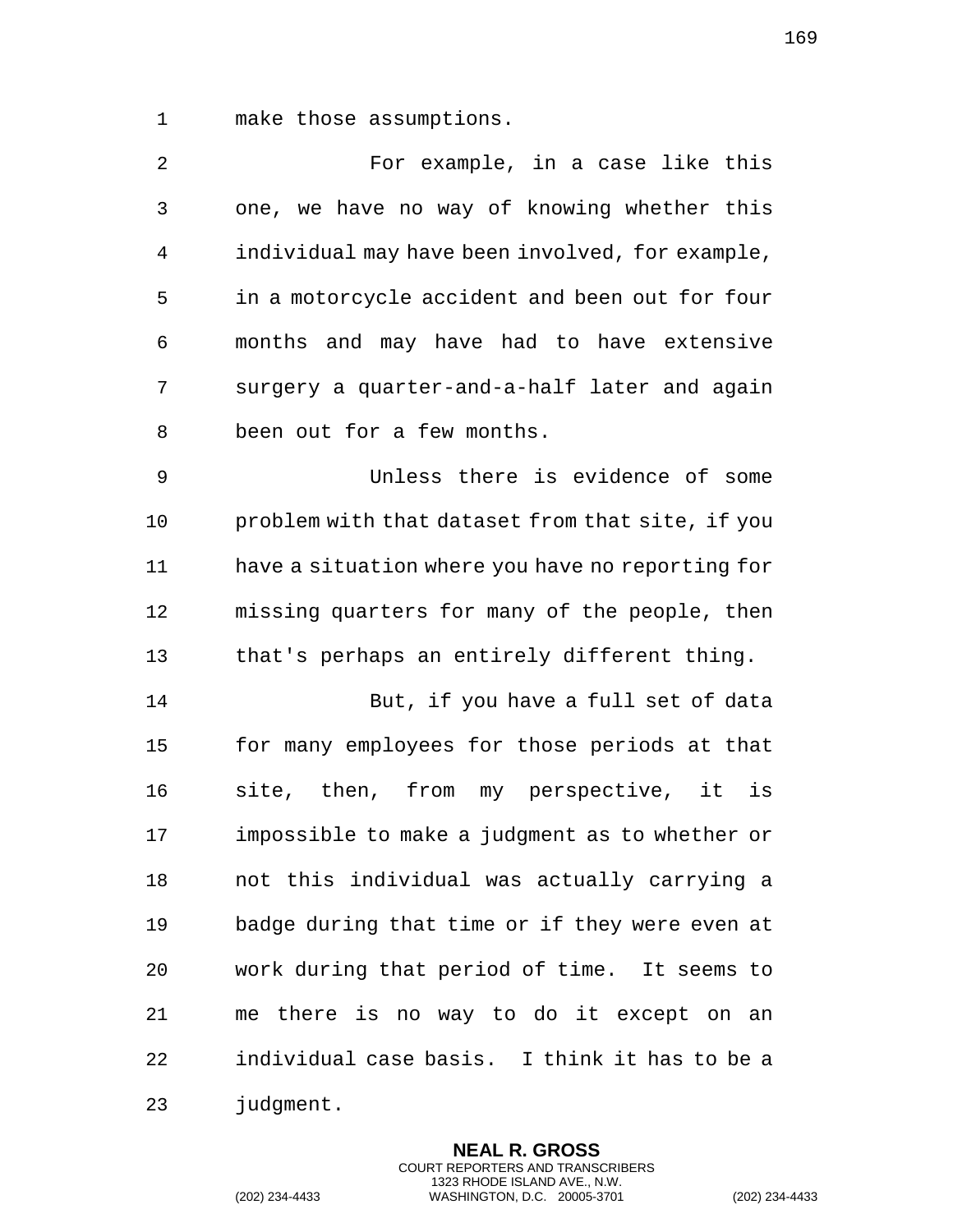MR. FARVER: Well, for this case, it looks like the employee was monitored for internal exposures during the timeframes in question. MEMBER MUNN: Then one would almost automatically make the assumption that he or she was, in fact, at work. 8 MR. BUCHANAN: Yes. MEMBER MUNN: If they were having internal measurements, then -- 11 MR. BUCHANAN: Right. MEMBER MUNN: -- then that would appear to qualify as a necessary -- the real question is whether or not the data was there in the employee records and was somehow missed. If it is just simply not there, then there is not much the dose reconstructor can do about making up a number. That judgment has to be made that there is a finding here, it seems to me. The finding is this was the data was incomplete from the site records. MR. BUCHANAN: Either that or he wore the badge -- he missed the badge exchange.

> **NEAL R. GROSS** COURT REPORTERS AND TRANSCRIBERS 1323 RHODE ISLAND AVE., N.W.

(202) 234-4433 WASHINGTON, D.C. 20005-3701 (202) 234-4433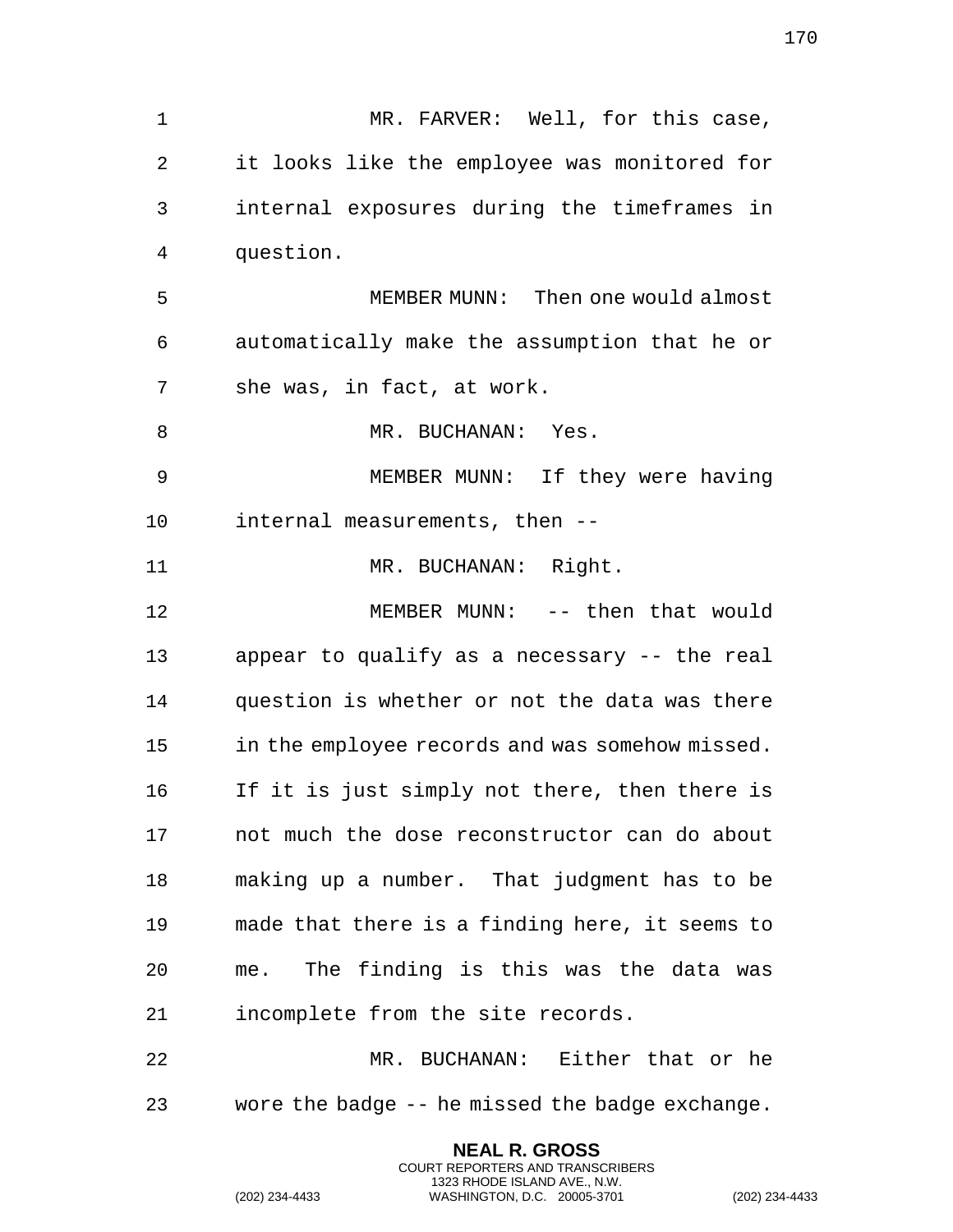| 1              | MEMBER MUNN:<br>Yes.                            |  |  |  |  |
|----------------|-------------------------------------------------|--|--|--|--|
| $\overline{2}$ | CHAIRMAN KOTELCHUCK: Yes.                       |  |  |  |  |
| 3              | MR. SIEBERT: This is Scott.                     |  |  |  |  |
| 4              | Or, just as likely, they changed his            |  |  |  |  |
| 5              | frequency. We know that there were changes in   |  |  |  |  |
| 6              | frequency during that timeframe and they were   |  |  |  |  |
| 7              | changing some workers over to annual badges     |  |  |  |  |
| 8              | during that time, is what I have been told by   |  |  |  |  |
| 9              | the site expert, which is why it seemed to make |  |  |  |  |
| 10             | sense to the dose reconstructor in this claim,  |  |  |  |  |
| 11             | that it seemed more likely to them that that    |  |  |  |  |
| 12             | person was switched over to an annual dose, an  |  |  |  |  |
| 13             | annual dosimeter, rather than make the          |  |  |  |  |
| 14             | assumption that we are missing records when we  |  |  |  |  |
| 15             | don't have an indication we are missing         |  |  |  |  |
| 16             | records.                                        |  |  |  |  |
| 17             | MEMBER MUNN: Wouldn't there be                  |  |  |  |  |
| 18             | some indication of that on the next cycle       |  |  |  |  |
| 19             | readings?                                       |  |  |  |  |
| 20             | MR. SIEBERT: That's the problem.                |  |  |  |  |
| 21             | This guy, then, left after this final           |  |  |  |  |
| 22             | dosimeter. He left in 1982, if I remember,      |  |  |  |  |
| 23             | [identifying information redacted] of '82.      |  |  |  |  |

**NEAL R. GROSS** COURT REPORTERS AND TRANSCRIBERS 1323 RHODE ISLAND AVE., N.W.

(202) 234-4433 WASHINGTON, D.C. 20005-3701 (202) 234-4433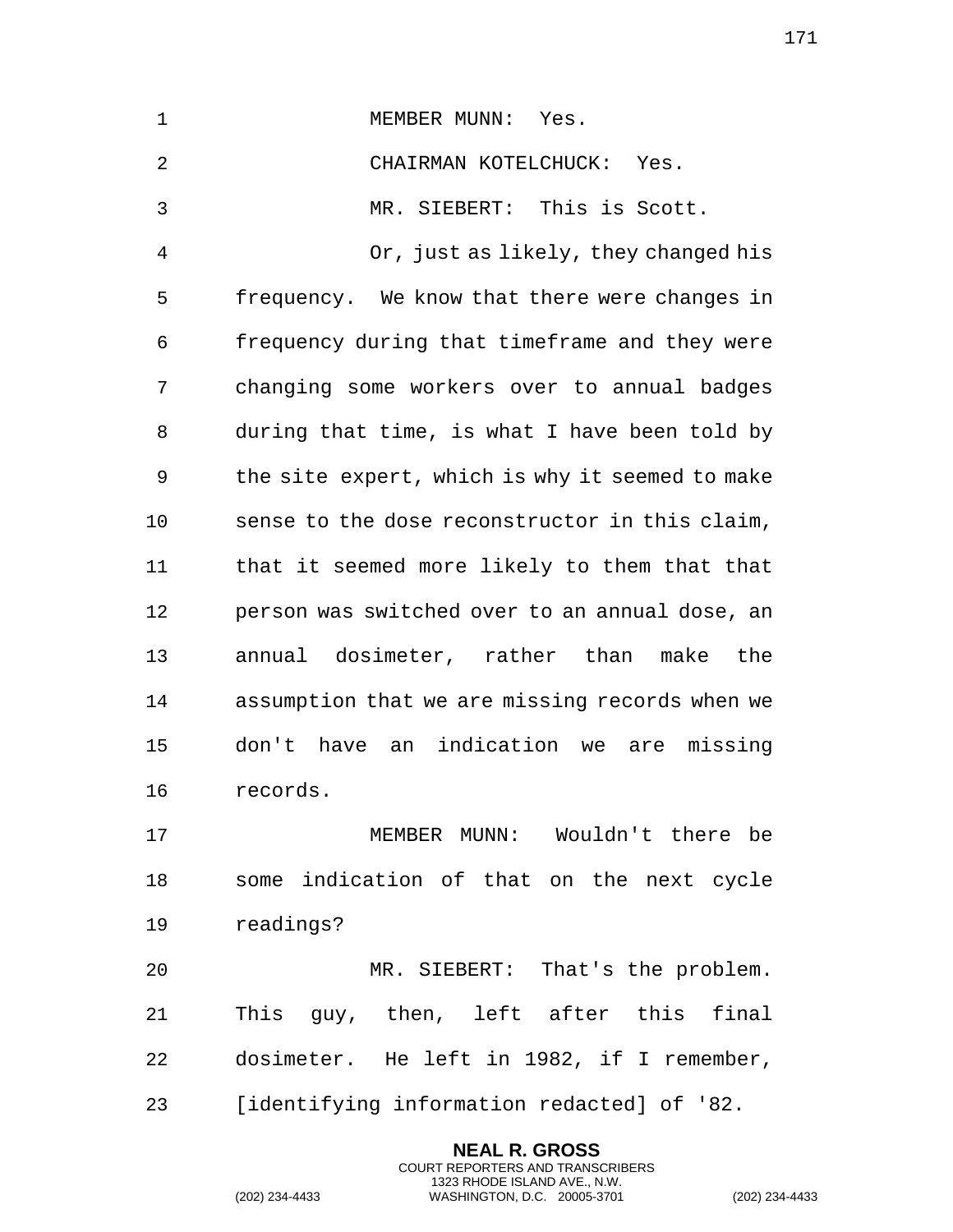So, I mean, we have pretty good confidence that we are getting records from Y-12 past 1961, if I have been informed correctly. MEMBER MUNN: Well, heaven knows they had a good system. MR. SIEBERT: Correct, and we know they were changing their frequency at some point and perhaps were not documenting it as rigorously as we would hope, because they didn't know we would be coming along 20, 30, 40 years later. MEMBER MUNN: Yes, historically, 14 that's hard to second-guess, yes. MR. SIEBERT: So, I guess what I am saying is the dose reconstructor looked at this, made a judgment call that it seemed to make sense, knowing that that was a reasonable assumption in his mind, an annual dosimeter, and that is what was assigned. CHAIRMAN KOTELCHUCK: Yes, right. And what did the person do for 1980? MR. SIEBERT: I believe they were

> **NEAL R. GROSS** COURT REPORTERS AND TRANSCRIBERS 1323 RHODE ISLAND AVE., N.W.

(202) 234-4433 WASHINGTON, D.C. 20005-3701 (202) 234-4433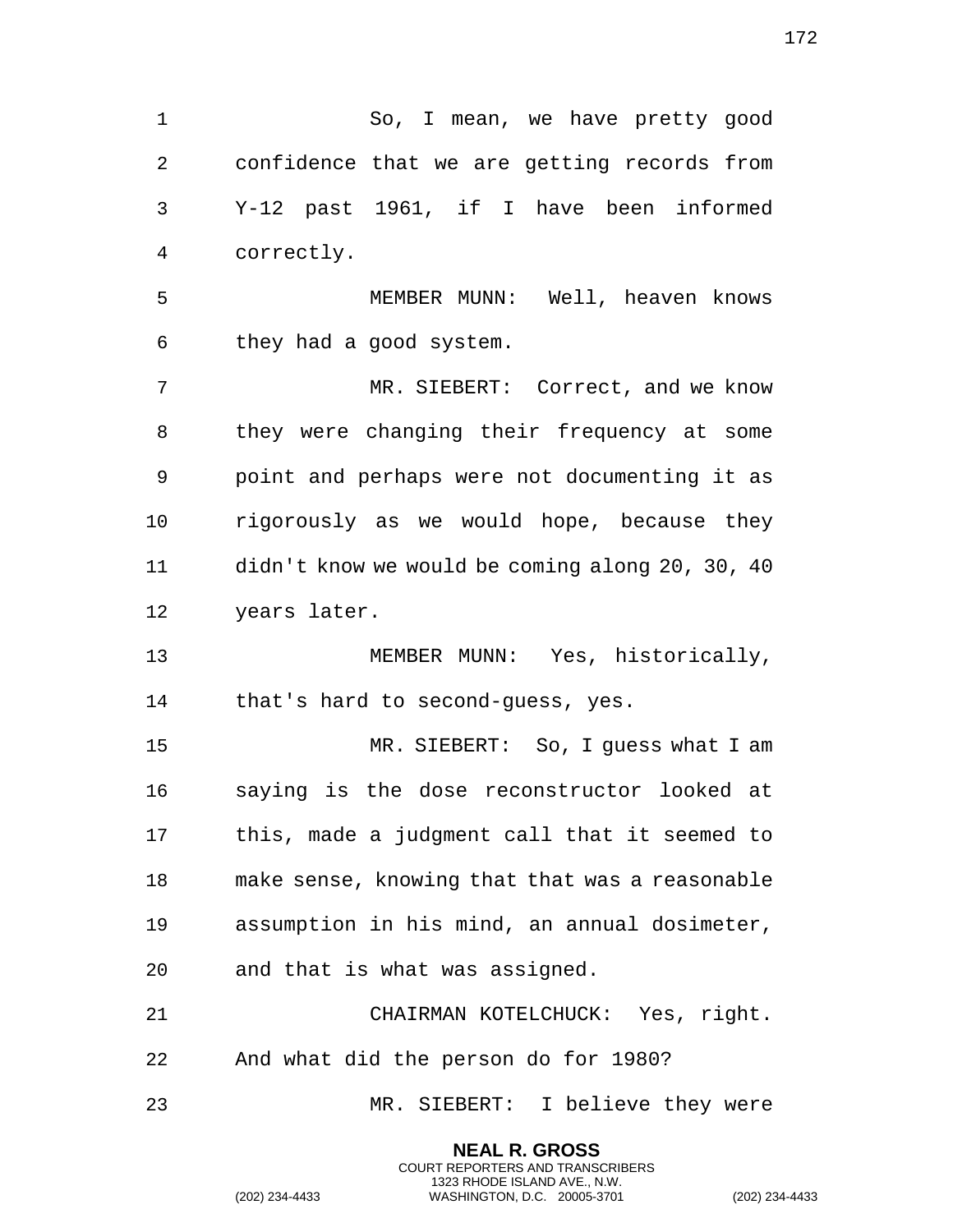maintenance. Let me verify that. CHAIRMAN KOTELCHUCK: Yes. MR. FARVER: This is Doug. I'm okay with that. I would be more concerned, if the PoC was up around 48 percent, I would probably be more concerned. It is at 7 31 percent. So, this judgment call -- and it is a judgment call -- really did not impact this case. MEMBER MUNN: But I don't see how we can avoid the issue of having judgment calls in individual cases when you have situations like this. 14 CHAIRMAN KOTELCHUCK: Yes. MEMBER MUNN: I think that is the way we have to leave it. 17 CHAIRMAN KOTELCHUCK: Right. 18 MEMBER MUNN: I don't see how you can possibly codify something like this. MR. FARVER: And I think it is going to come up again, but we will do them one-by-one. CHAIRMAN KOTELCHUCK: Yes. Okay.

> **NEAL R. GROSS** COURT REPORTERS AND TRANSCRIBERS 1323 RHODE ISLAND AVE., N.W.

(202) 234-4433 WASHINGTON, D.C. 20005-3701 (202) 234-4433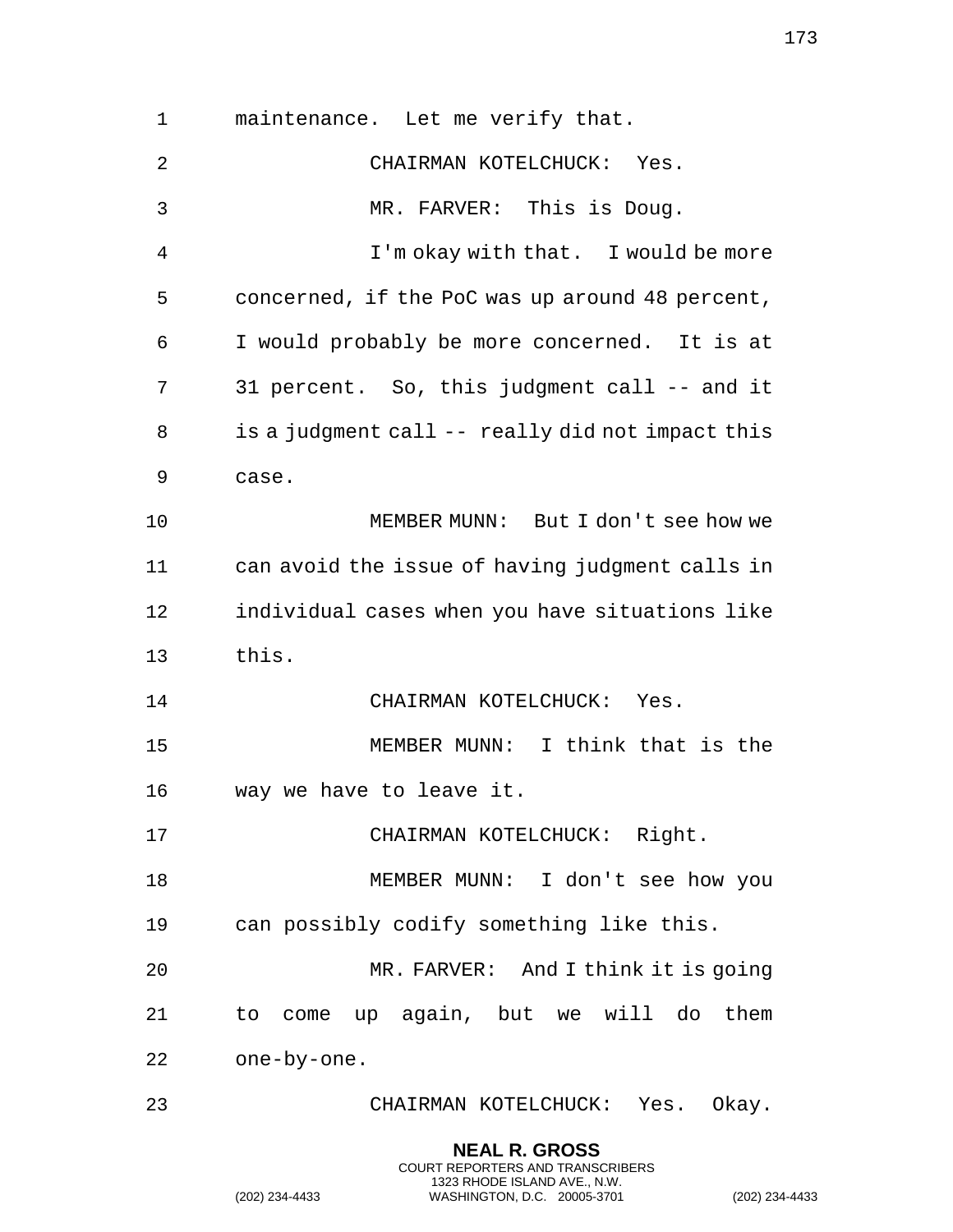So that suggests that we close it, say that a 2 judgment call was made, was needed to be made, a judgment call was made properly. Properly is not the word. A judgment call was made, had to be made, and we'll close it. And no disagreement? 7 MEMBER MUNN: No, it was accepted. 8 CHAIRMAN KOTELCHUCK: Yes, accepted is the right word, yes. 10 MEMBER MUNN: Okay. CHAIRMAN KOTELCHUCK: Okay, 357.2 is closed. 357.3, excuse me. 14 MR. FARVER: Okay, the next one, 357.3. 16 MEMBER MUNN: We have to half. CHAIRMAN KOTELCHUCK: Yes. 18 MR. FARVER: Have to half, which is a quarter. CHAIRMAN KOTELCHUCK: Right. MR. FARVER: Which is not a good thing. MEMBER MUNN: No, it's not. **NEAL R. GROSS**

COURT REPORTERS AND TRANSCRIBERS 1323 RHODE ISLAND AVE., N.W.

(202) 234-4433 WASHINGTON, D.C. 20005-3701 (202) 234-4433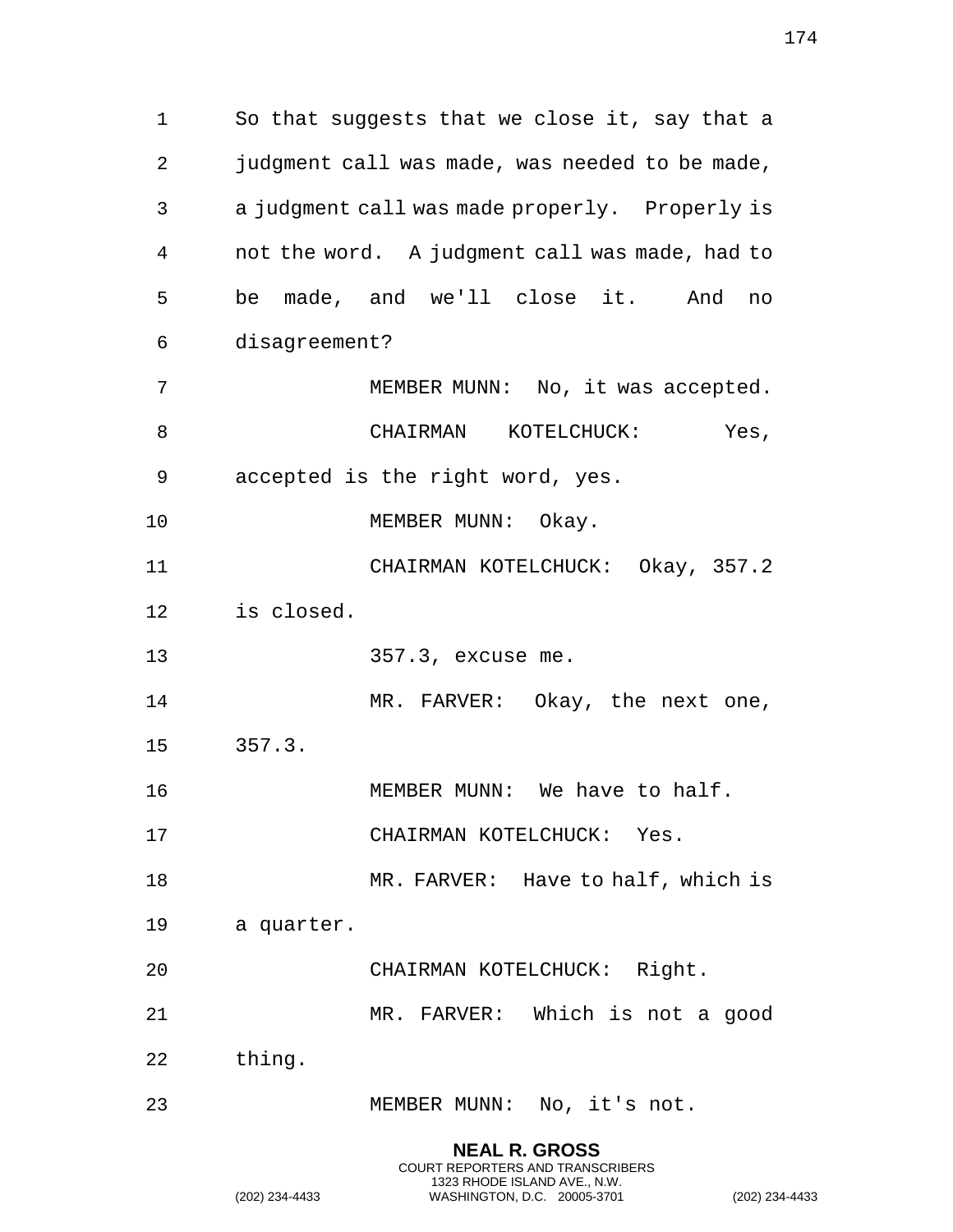MR. FARVER: But it is a DR error. You know, the dose reconstructor went in and changed something that really didn't need to be changed. CHAIRMAN KOTELCHUCK: Yes. MR. FARVER: And it didn't get caught through the reviews or anything. So it is a QA problem. CHAIRMAN KOTELCHUCK: Right. MR. FARVER: Let's see, if it -- 11 MR. SIEBERT: Can I jump in on that? This is Scott. I wouldn't necessarily agree they changed something that shouldn't have been changed. This is, once again, remember, this is the complex-wide estimate tool. The dose reconstructor has to enter that information because it is a complex-wide tool that is specific to the site. They made a mistake in this case; I agree wholeheartedly with that. However, it is not like a correct answer was there the first time and they changed

> **NEAL R. GROSS** COURT REPORTERS AND TRANSCRIBERS 1323 RHODE ISLAND AVE., N.W.

(202) 234-4433 WASHINGTON, D.C. 20005-3701 (202) 234-4433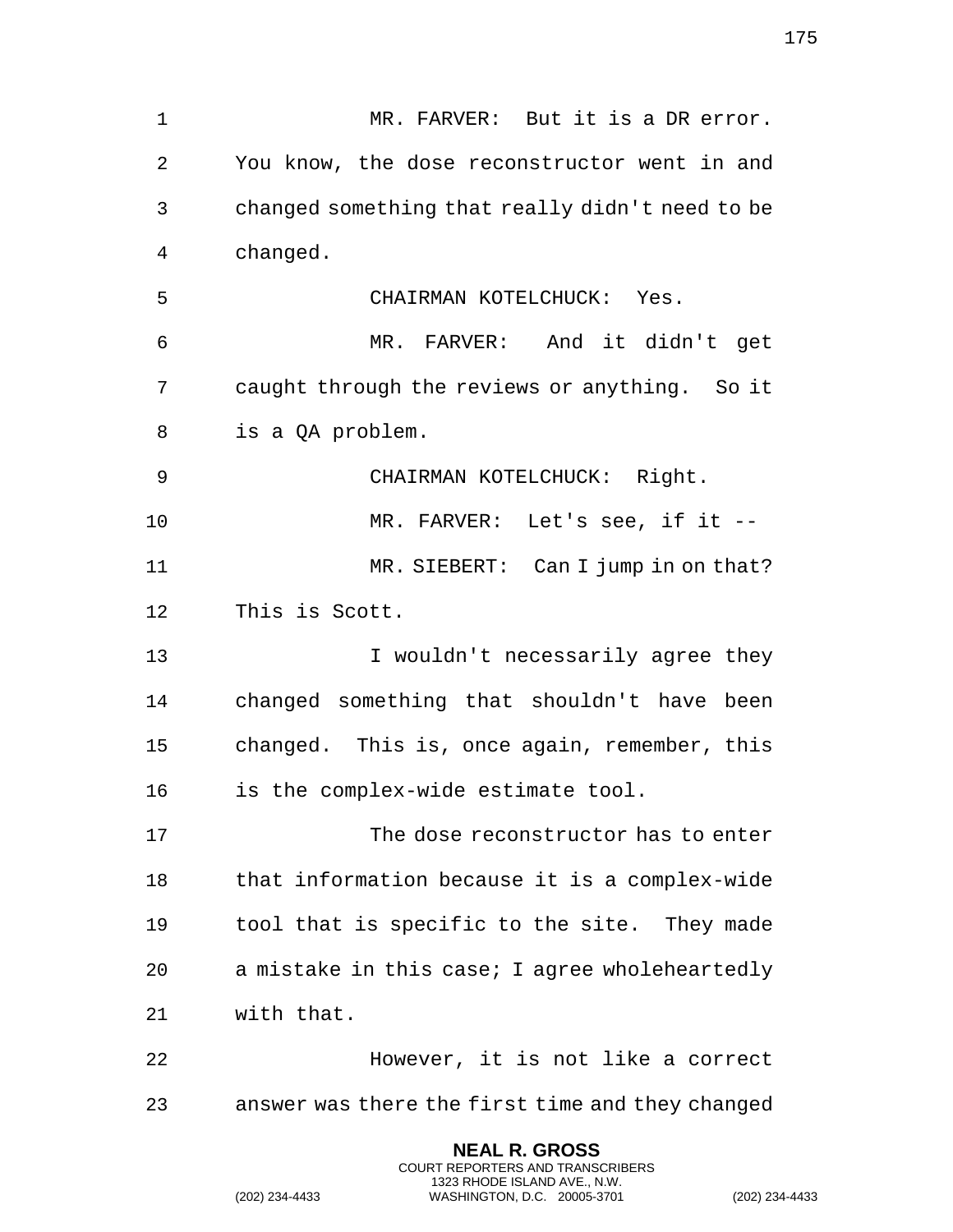MR. FARVER: Okay, I get you, Scott. So, instead of entering -- taking half of the LOD and entering it, they looked at the LOD over 2 number and entered half that value. MR. SIEBERT: Correct. 7 MR. FARVER: Okay. CHAIRMAN KOTELCHUCK: And this had no substantial impact on the result? It's an error. 11 MR. FARVER: Okay. CHAIRMAN KOTELCHUCK: Did it? It had no impact on the result, yes? 14 MR. SIEBERT: That's correct. CHAIRMAN KOTELCHUCK: Yes, okay. MR. SIEBERT: And I do want to point out that last paragraph. We did review all the other claims that were assessed by that DR and determined if they made a mistake in other places. CHAIRMAN KOTELCHUCK: Yes. MR. SIEBERT: And that's the only place we found it.

> **NEAL R. GROSS** COURT REPORTERS AND TRANSCRIBERS 1323 RHODE ISLAND AVE., N.W.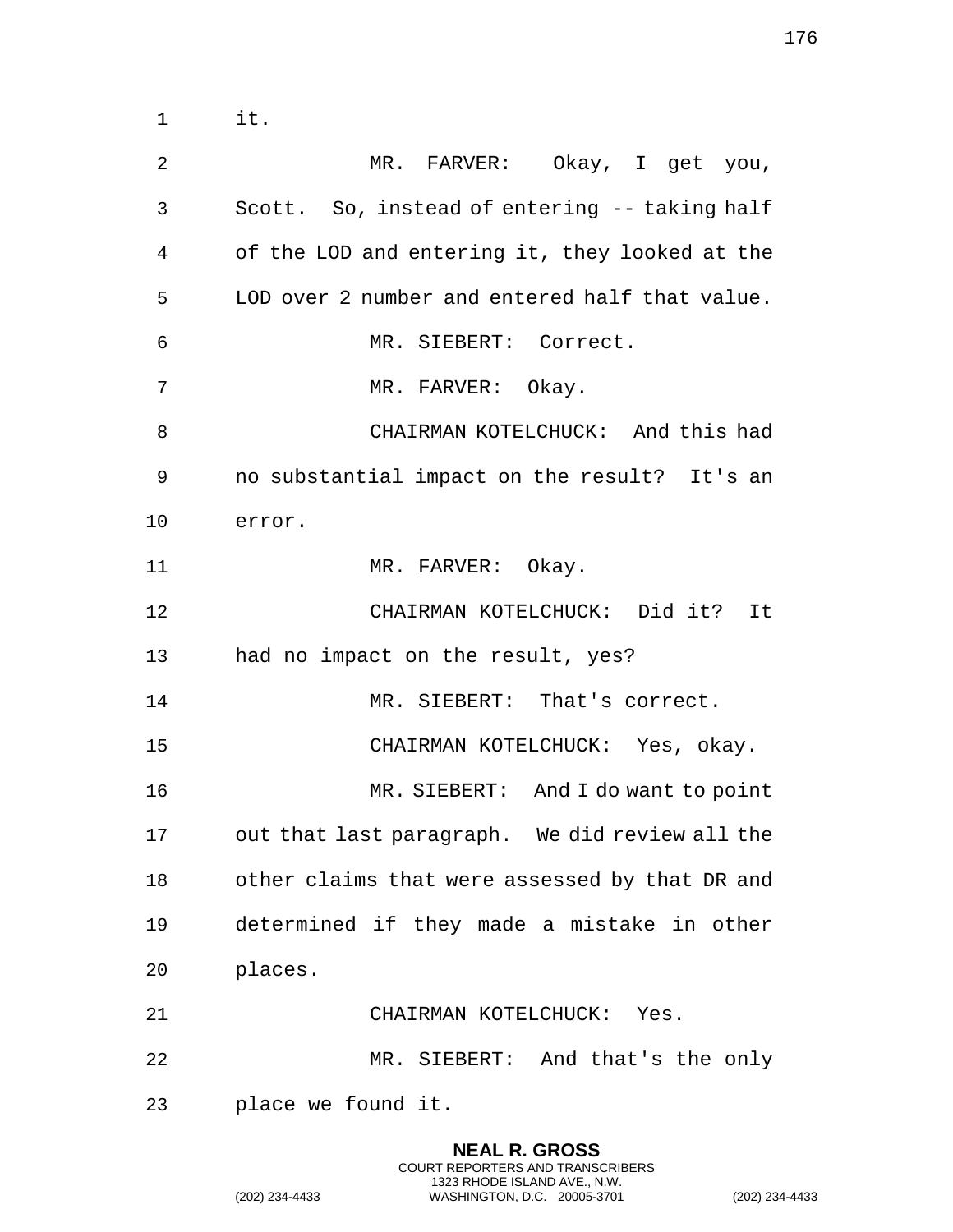| $\mathbf 1$ |                  | CHAIRMAN KOTELCHUCK: That's good.               |
|-------------|------------------|-------------------------------------------------|
| 2           |                  | I saw that, and that is good.                   |
| 3           |                  | Programmatically, that is, methodologically,    |
| 4           | that's fine.     |                                                 |
| 5           |                  | MR. FARVER: Scott, is this the                  |
| 6           |                  | same workbook that we talked about earlier with |
| 7           | the LOD-over-2s? |                                                 |
| 8           |                  | MR. SIEBERT: Correct.                           |
| 9           |                  | MR. FARVER: Okay.                               |
| 10          |                  | MR. SIEBERT: Yes, and 1.                        |
| 11          |                  | CHAIRMAN KOTELCHUCK:<br>Okay,                   |
| 12          | closed.          |                                                 |
| 13          |                  | MR. FARVER: Okay.                               |
| 14          |                  | CHAIRMAN KOTELCHUCK: 389.                       |
| 15          |                  | MR. FARVER: 358 was no findings.                |
| 16          |                  | 389, NIOSH did not use the correct              |
| 17          |                  | solubility types. There's guidance in           |
| 18          |                  | OTIB-34, I believe, that you are supposed to    |
| 19          |                  | look at the different types of solubility and,  |
| 20          |                  | then, you take the one that is the highest.     |
| 21          | Okay?            |                                                 |
| 22          |                  | CHAIRMAN KOTELCHUCK: Yes.                       |
| 23          |                  | MR. FARVER: In NIOSH's response,                |
|             |                  |                                                 |

**NEAL R. GROSS** COURT REPORTERS AND TRANSCRIBERS 1323 RHODE ISLAND AVE., N.W.

(202) 234-4433 WASHINGTON, D.C. 20005-3701 (202) 234-4433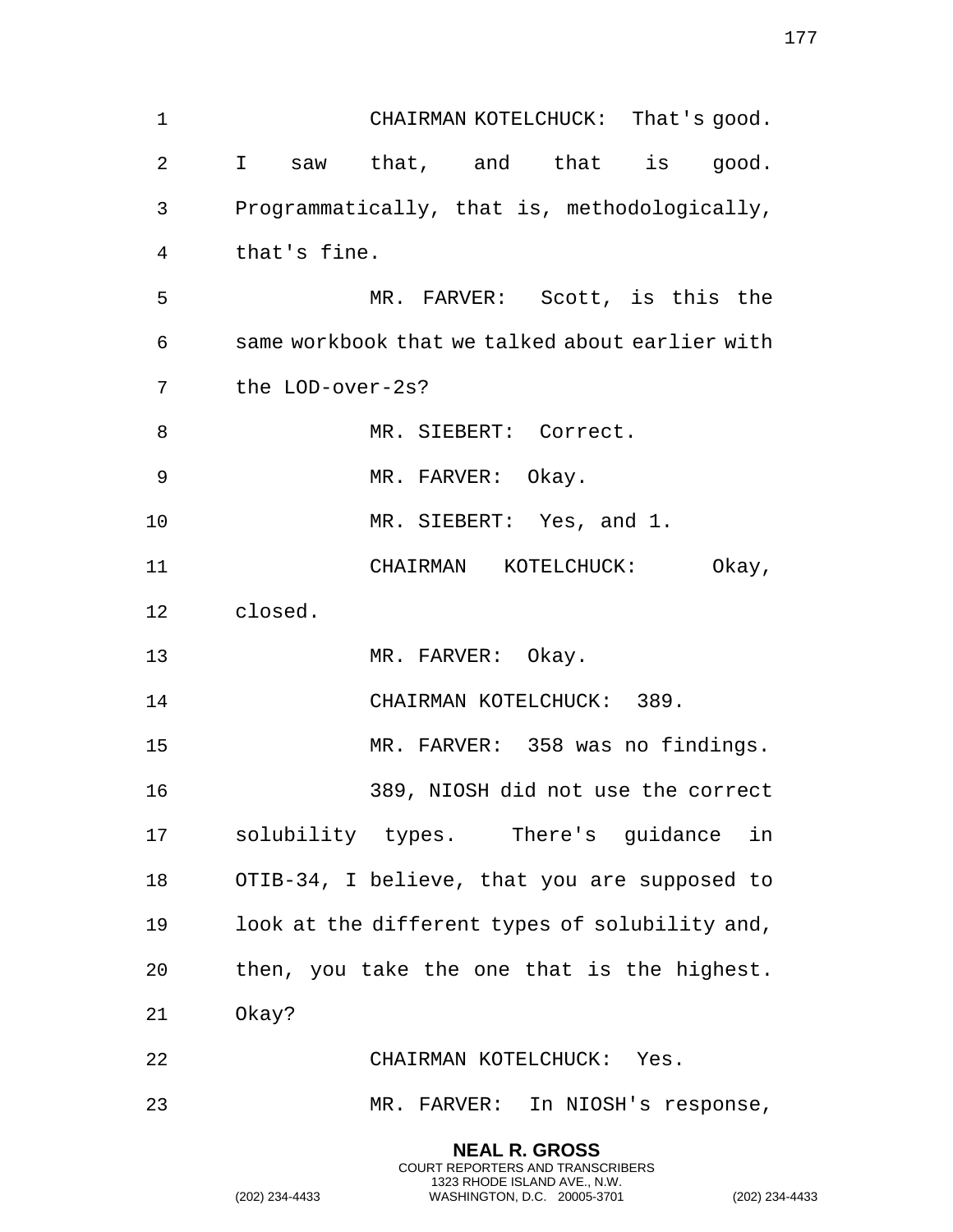basically, they evaluated this and for systemic organs, you know, they kind of know where it is going to be Type S and Type SS. And if you go further on down, I believe they are going to in the next revision -- or has it been revised? MR. SIEBERT: It was revised. 8 MR. FARVER: Revised after this case was done, and this is not going to be an issue in upcoming cases. CHAIRMAN KOTELCHUCK: Okay. MR. FARVER: Is that correct, Scott? This is the plutonium. MR. SIEBERT: That is correct. MR. FARVER: Okay. So the plutonium one is not going to be a problem anymore because they have changed or they have revised the OTIB. CHAIRMAN KOTELCHUCK: Okay. MR. FARVER: The SR-90 is the same issue that we dealt with before, that unless you are in a specific building, it is not going to be an issue. And this is what is in the DR

> **NEAL R. GROSS** COURT REPORTERS AND TRANSCRIBERS 1323 RHODE ISLAND AVE., N.W.

(202) 234-4433 WASHINGTON, D.C. 20005-3701 (202) 234-4433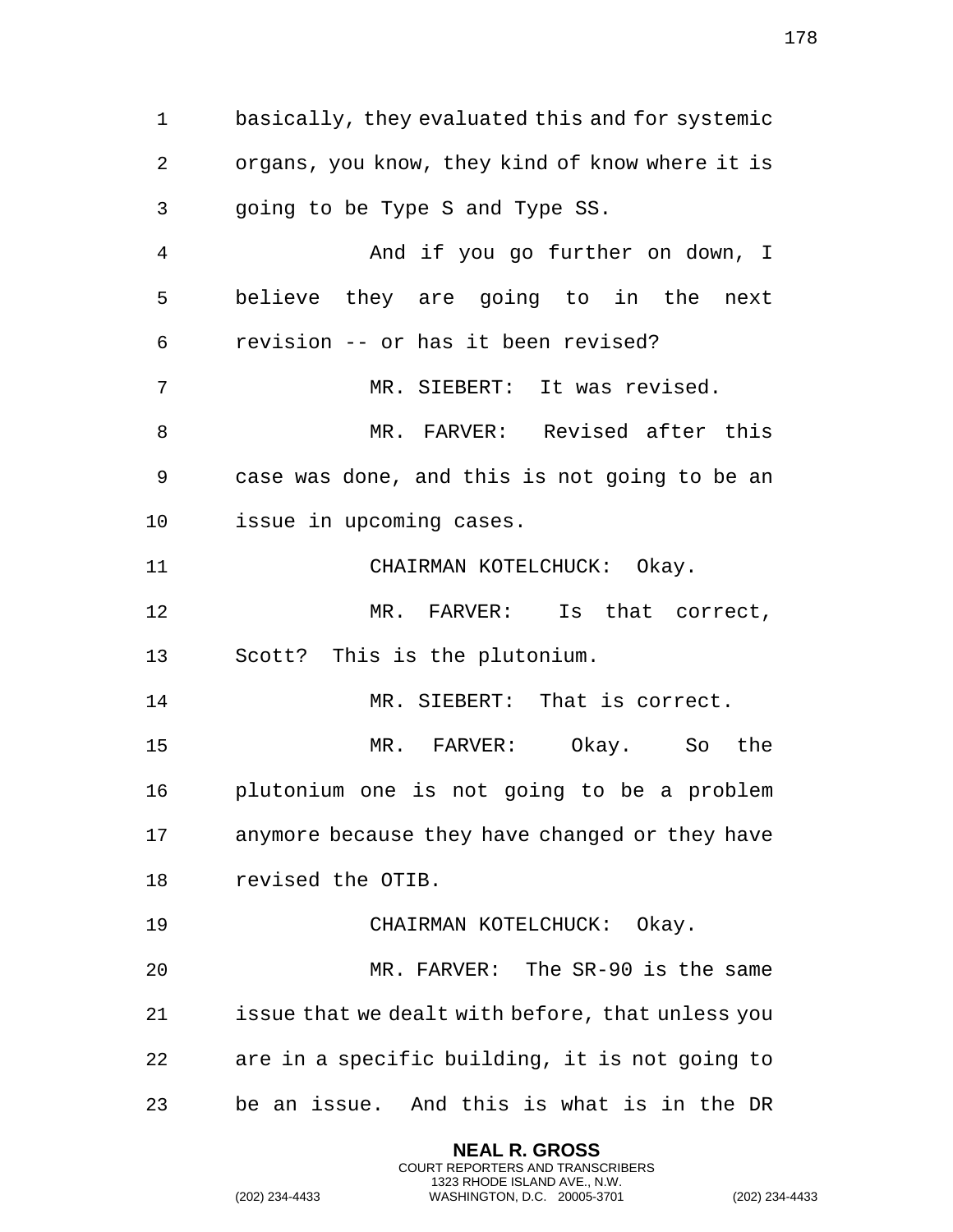Guidance that will eventually make it to the TBD. MR. SIEBERT: Correct. MR. FARVER: Okay. Those I understand. CHAIRMAN KOTELCHUCK: Okay. 7 MR. FARVER: Okay. 8 CHAIRMAN KOTELCHUCK: So close. 9 MR. FARVER: Okay. CHAIRMAN KOTELCHUCK: Is the next one an observation? MR. FARVER: Okay, wait until I finish my update. 14 CHAIRMAN KOTELCHUCK: Sure. MR. FARVER: Oh, Observation 1. Based on the analysis of the files accompanying the DR report, it appears that NIOSH assigned one yearly and four termination x-ray exams for 1968. Similarly, SC&A found excess exams were assigned for 1983. NIOSH agrees that the x-rays assigned were extremely claimant-favorable. However, because Y-12 doesn't supply x-ray records for individual

> **NEAL R. GROSS** COURT REPORTERS AND TRANSCRIBERS 1323 RHODE ISLAND AVE., N.W.

(202) 234-4433 WASHINGTON, D.C. 20005-3701 (202) 234-4433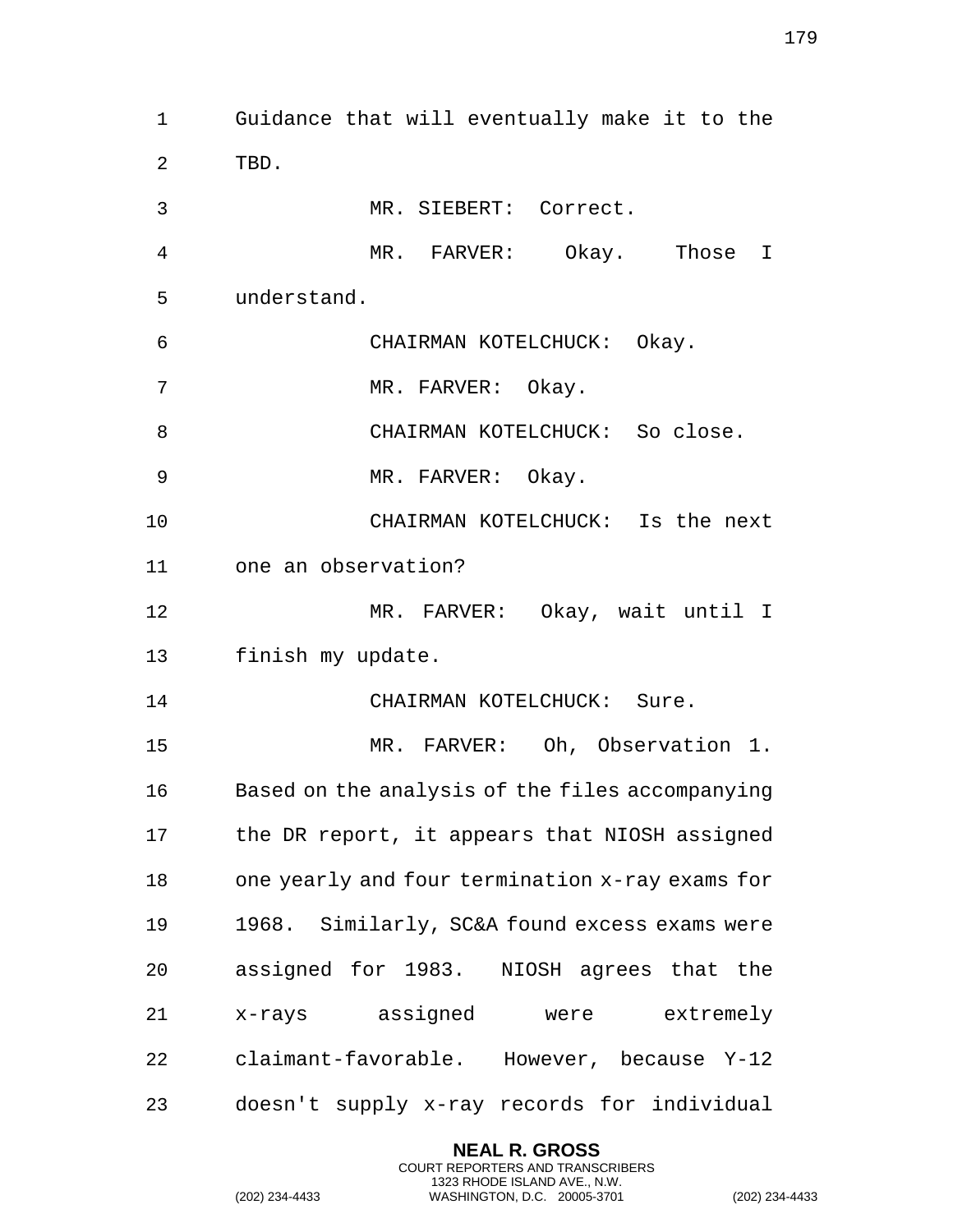claims, the applied exams for 1968 and 1980 were based on professional judgment, leaning toward claimant-favorable application.

 Technical Basis Table 3-1, all employees at Y-12 received pre-employment, annual and termination exams. Therefore, although the application of five x-rays for '68 and additional exams for '80 to '83 may have been excessive, it would have been acceptable in this non-compensable claim at the time. CHAIRMAN KOTELCHUCK: Yes. 12 MR. FARVER: Okay. CHAIRMAN KOTELCHUCK: Yes, that's an interesting observation. MR. BUCHANAN: Yes, this is Ron. One issue that comes to mind is some of these were contract workers who just came in and worked a few months. So if we have got five hiring and termination periods in one year, how many termination and hiring x-rays -- CHAIRMAN KOTELCHUCK: Ah. MR. BUCHANAN: And that's a judgment call, and we have a hard time, you

> **NEAL R. GROSS** COURT REPORTERS AND TRANSCRIBERS 1323 RHODE ISLAND AVE., N.W.

(202) 234-4433 WASHINGTON, D.C. 20005-3701 (202) 234-4433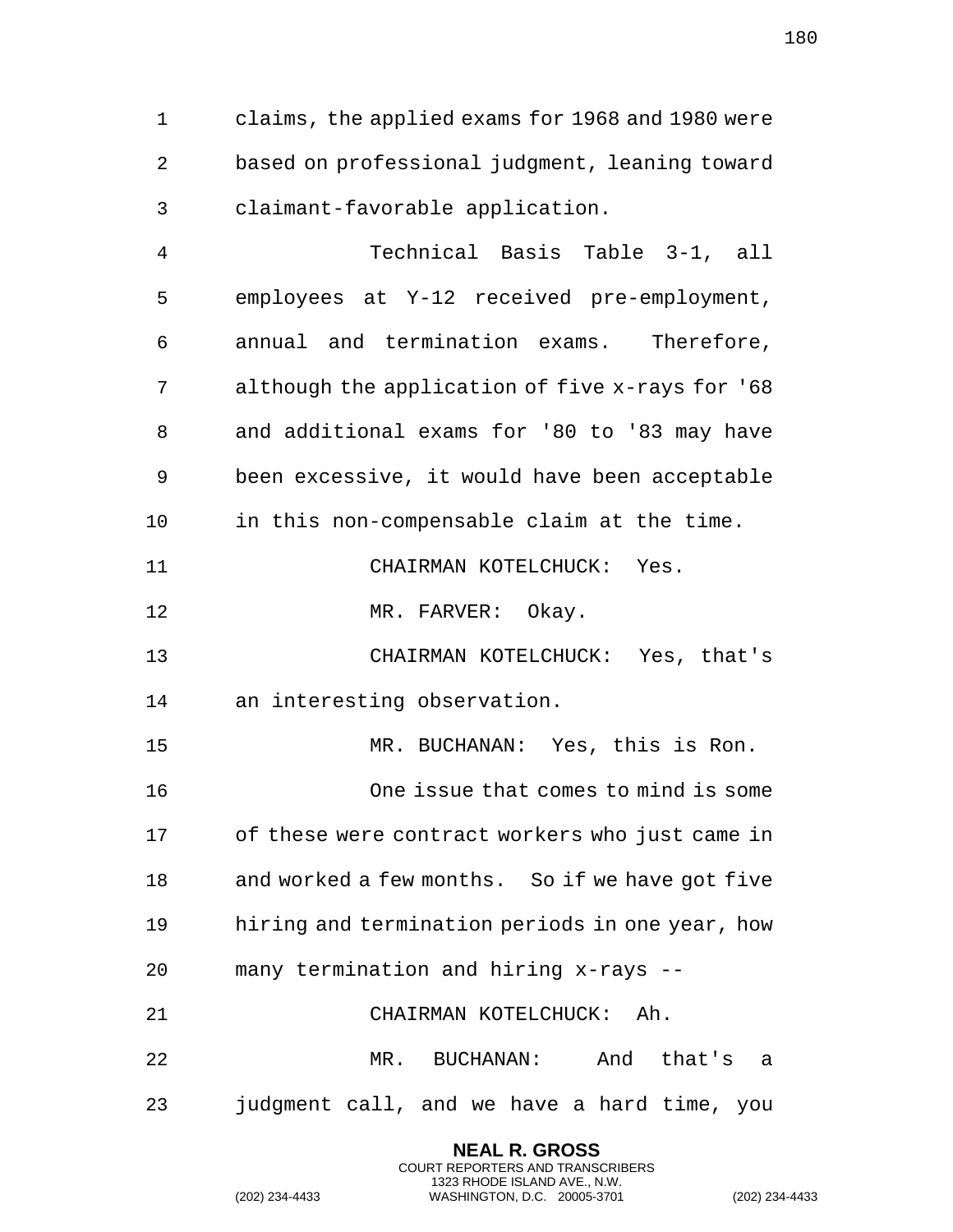know, really judging how many should you be assigned. I don't know really what the policy was. If they had had one, you know, if they terminate and they're gone a month, you do termination and then re-hire a month later, it is kind of up in the air. You know, there is no exact answer to that -- 8 CHAIRMAN KOTELCHUCK: Yes. MR. BUCHANAN: -- as to where did that come from. CHAIRMAN KOTELCHUCK: Right. MEMBER MUNN: No, but our agreement to accept worst-case scenarios in every single situation seems to apply in this case. CHAIRMAN KOTELCHUCK: Yes. MEMBER MUNN: The dose reconstructor did what they had been instructed by the Board to do. CHAIRMAN KOTELCHUCK: Right. Okay, let's move on. MR. FARVER: Okay, 390, where there were no findings. 391.1, there was an inconsistency

> **NEAL R. GROSS** COURT REPORTERS AND TRANSCRIBERS 1323 RHODE ISLAND AVE., N.W.

(202) 234-4433 WASHINGTON, D.C. 20005-3701 (202) 234-4433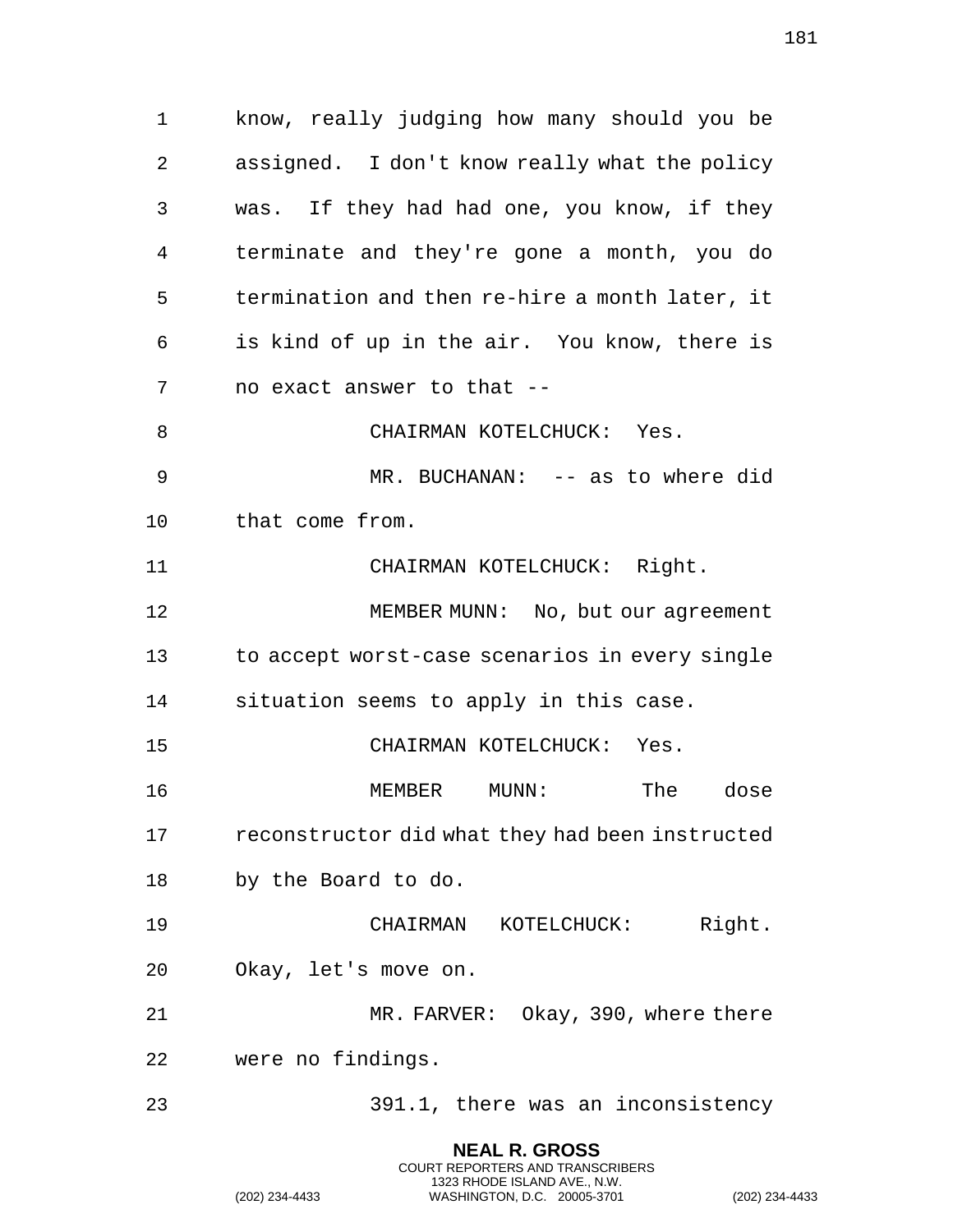in the unmonitored dose. Let me see if I can give you a little background on this. CHAIRMAN KOTELCHUCK: Please. MR. FARVER: Because I could use it. Ron, was this one of your cases also? Did you do almost all the Oak Ridge cases? (No response.) MEMBER MUNN: Is Ron still on? MR. BUCHANAN: If I take it off mute, it helps to hear me. (Laughter.) Okay. There are three parts to this. 1987, a gap, assigned electron gap dose but no photon because of the way you calculate the non-penetrating, and they should have assigned it. And we agree that this was an entry error and a QA error. So, that was an error on the dose reconstructor part; we agree with that. No. 2, the gap, okay, this again was kind of how you look at it, but there was nothing

> **NEAL R. GROSS** COURT REPORTERS AND TRANSCRIBERS 1323 RHODE ISLAND AVE., N.W.

(202) 234-4433 WASHINGTON, D.C. 20005-3701 (202) 234-4433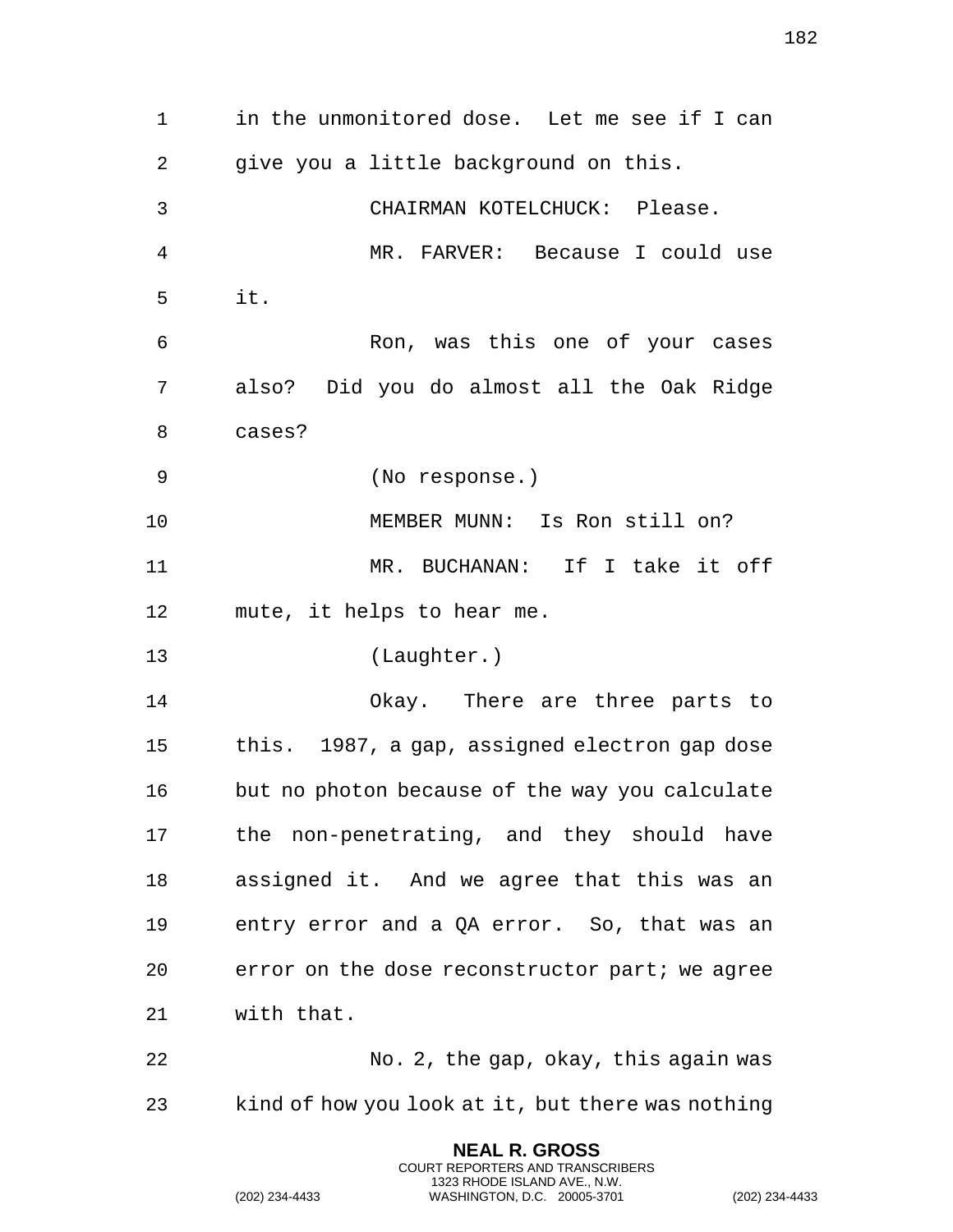in '73, and the person didn't start to work until '74. So we can agree with what NIOSH did. They used gap later on. Why didn't they use it in '74? Because the person didn't work in '73. So instead of using it in some of '74, they didn't really have a bracket for it. And so they used the coworker or environmental dose. And so we can see the reasoning there and agree with that. No. 3, okay, there again, this is the same thing we were just discussing. CHAIRMAN KOTELCHUCK: Pardon me? Could we scroll up, so we can read No. 3? Thanks. MR. BUCHANAN: This, again, the problem is, if there are indications that the person was quarterly exchanged in '80 through '87, why are there some quarters missing? And in this case, this is very similar to the one we just discussed. It is that, if there are quarters two, three, and four for '76, why wasn't there some exchange during some of the other periods?

> **NEAL R. GROSS** COURT REPORTERS AND TRANSCRIBERS 1323 RHODE ISLAND AVE., N.W.

(202) 234-4433 WASHINGTON, D.C. 20005-3701 (202) 234-4433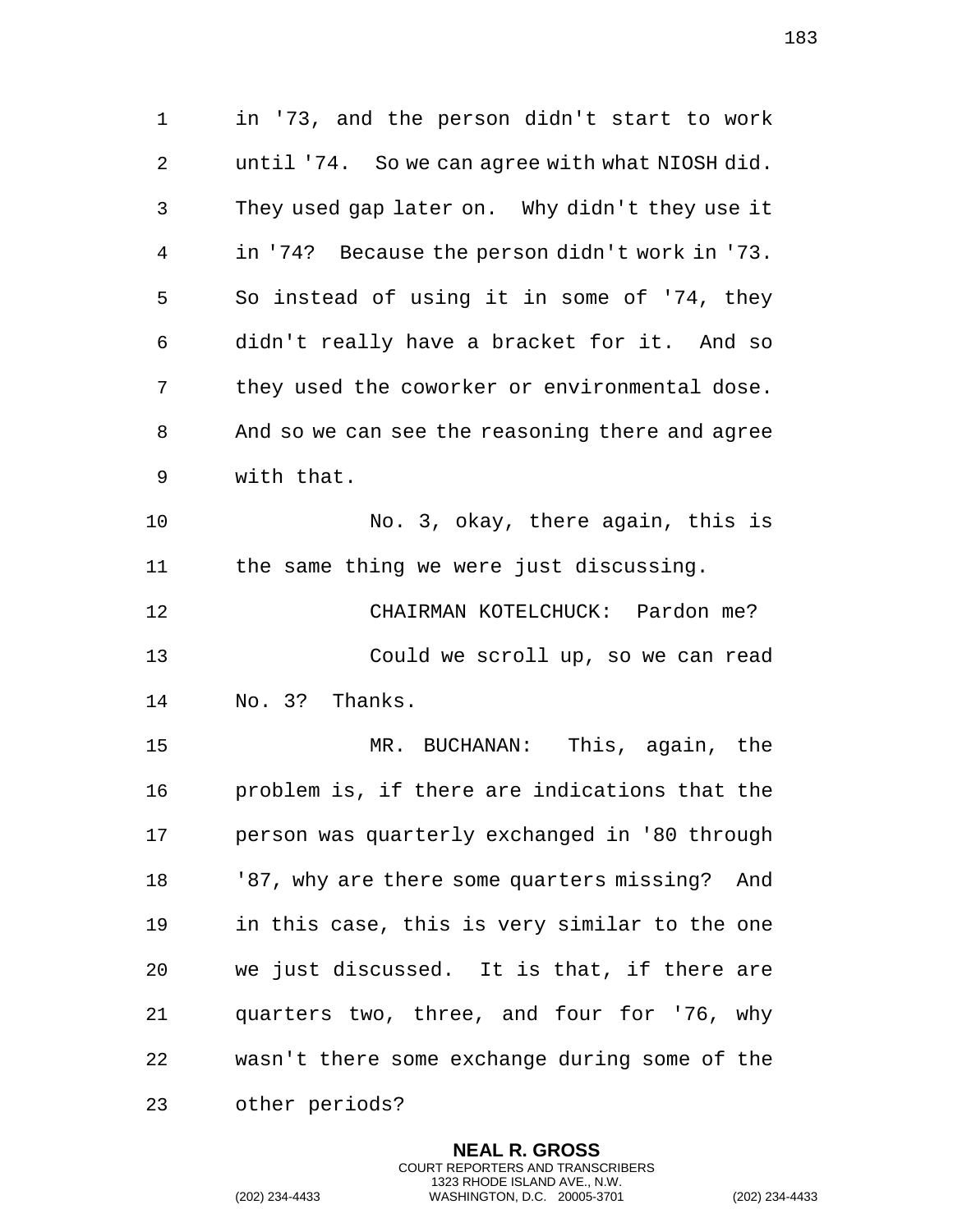And so, let's see, in the DOE records, the badge was issued on 7/2/86 and read 9/18/86. Now this case, though, I don't see there was a judgment call because that means the person wasn't badged after 9/18/86 because it was read on that date. Another badge was not issued until 7/1 of '87. Therefore, there was a gap for -- what? -- about 10 months there where there was no dose assigned. Now, if the person changed jobs or out of work or something, I would think there would be some indication for 10 months. And so, that is where we stand on that one. I can understand some of the other explanations for some of the other years, but when they do show an issue and a return and a read date, or an issue and a read date, and then,

 there isn't another issue for nine months later, that appears to be a gap to me. And so, that is our concern with that one.

CHAIRMAN KOTELCHUCK: Right.

MR. SIEBERT: This is Scott.

**NEAL R. GROSS** COURT REPORTERS AND TRANSCRIBERS 1323 RHODE ISLAND AVE., N.W.

(202) 234-4433 WASHINGTON, D.C. 20005-3701 (202) 234-4433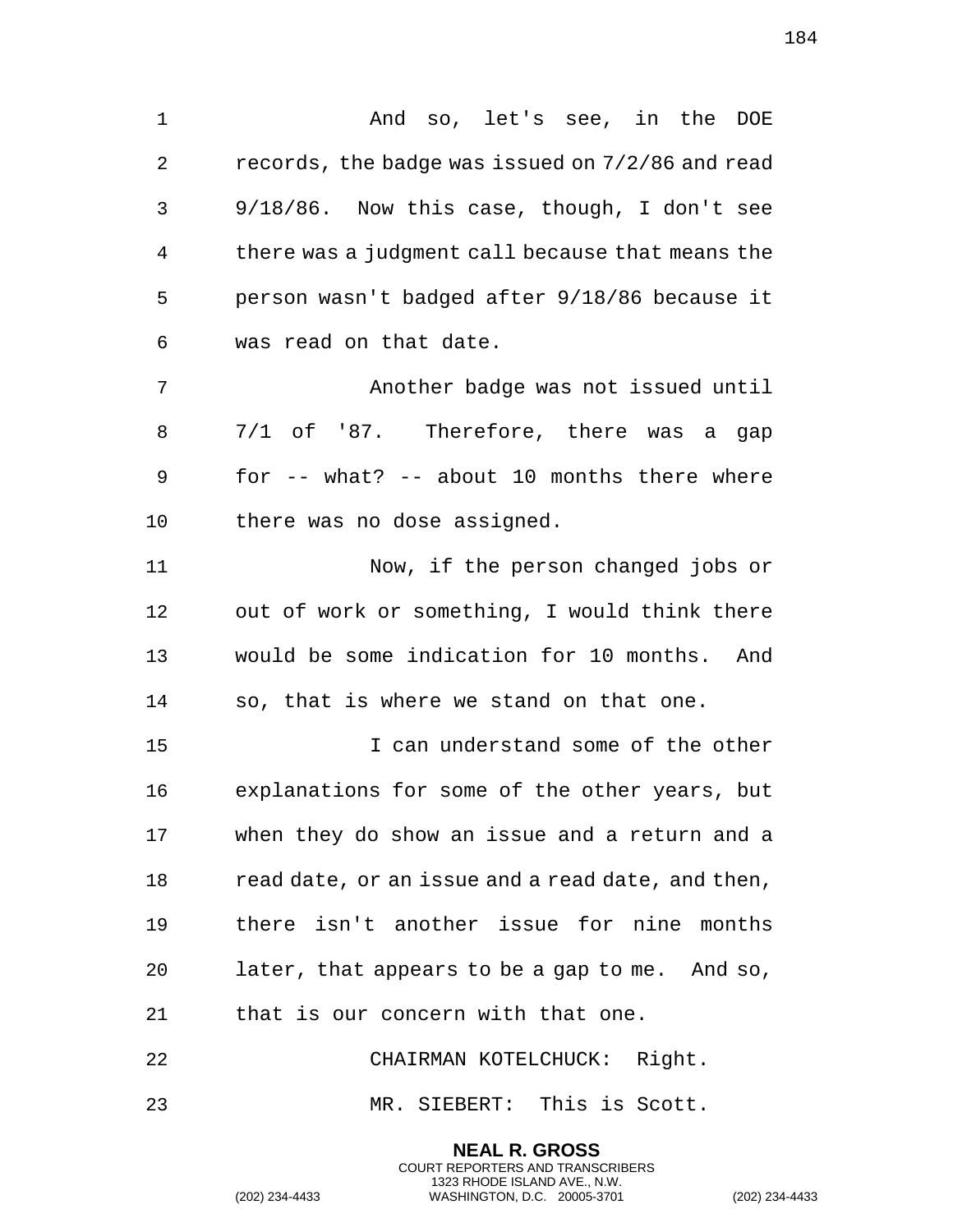1 I am going to have to go back to the site expert and DR and look further into the specifics on those years. So I will. CHAIRMAN KOTELCHUCK: Okay. So we will hold that open. MR. BUCHANAN: Yes, Part 3. Now 1 and 2 we agree with, but 3 still remains open. 8 CHAIRMAN KOTELCHUCK: Okay. MR. FARVER: Go on to 391.2. Ron, would you just continue on, since you have done so well? MR. BUCHANAN: Okay. Get it off mute here. Missed neutron dose; it was not considered. Okay. Some of the earlier sites, these gaseous diffusion sites and such, the uranium sites, they would monitor for neutrons, but they would be recorded as zero or blank. And so, we found out later -- this was an earlier review -- that we agreed that, if some of these sites, even though they had a neutron listed, but there was no dose, well, then, you get assigned a neutron dose.

> **NEAL R. GROSS** COURT REPORTERS AND TRANSCRIBERS 1323 RHODE ISLAND AVE., N.W.

(202) 234-4433 WASHINGTON, D.C. 20005-3701 (202) 234-4433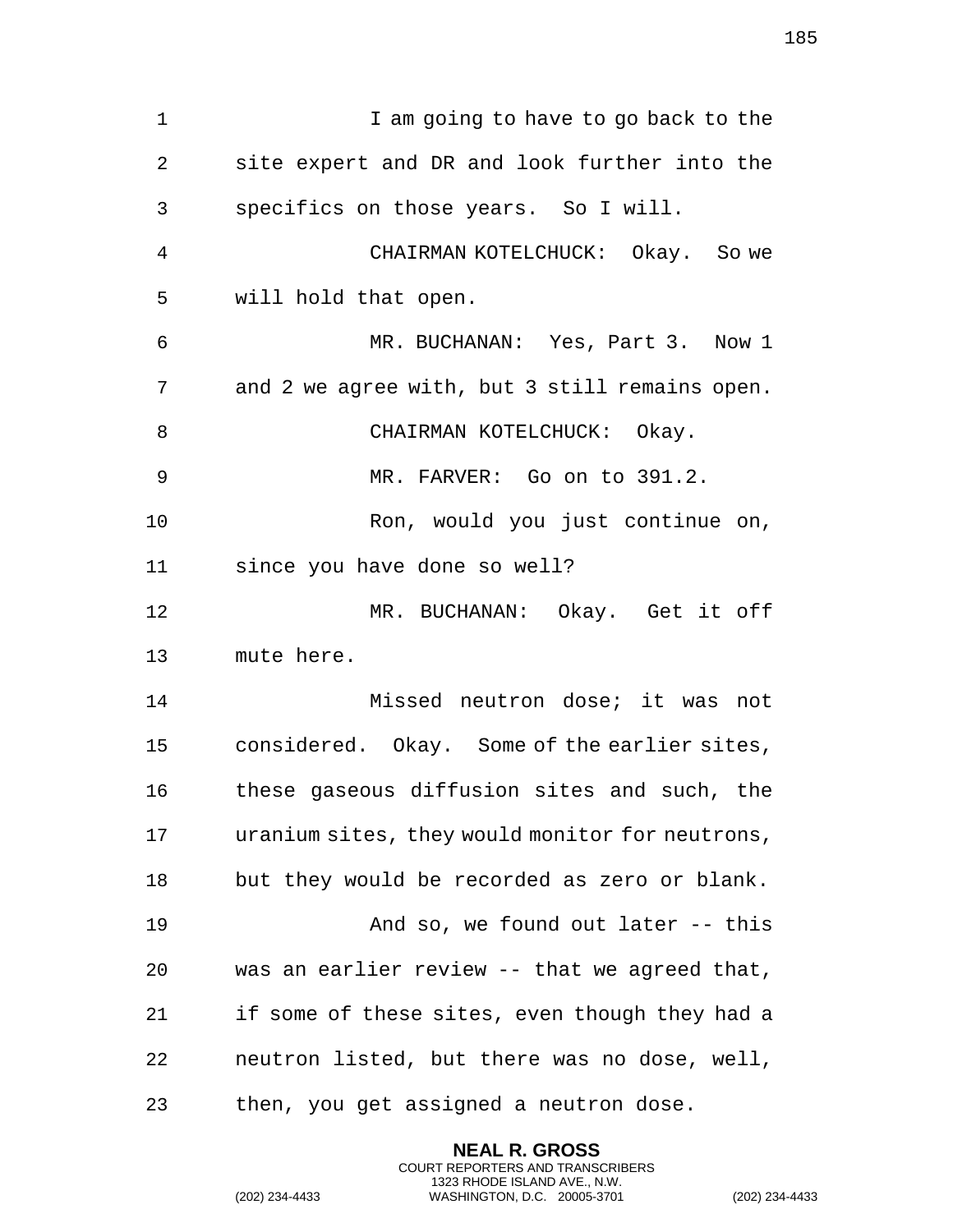1 1 It wasn't necessarily like the gamma, where if you had a gamma and it was at zero, you assigned a missed dose. And so, we agree that that is an acceptable explanation. CHAIRMAN KOTELCHUCK: Okay. So that can be closed. Anybody have any further comments? 8 MR. FARVER: No. CHAIRMAN KOTELCHUCK: Okay, 391.3, if there is one. MR. BUCHANAN: Yes, there is one. It was the technician in '99, and the wrong bioassay number value was entered. And NIOSH has agreed this was done; this was an error. And we agree that the workbook data entry was incorrect, and the case has since been compensated because of additional cancers. That was just an entering error. CHAIRMAN KOTELCHUCK: Oh, okay. Then that should be closed. MR. BUCHANAN: Yes. CHAIRMAN KOTELCHUCK: Because we agree. Okay.

> **NEAL R. GROSS** COURT REPORTERS AND TRANSCRIBERS 1323 RHODE ISLAND AVE., N.W.

(202) 234-4433 WASHINGTON, D.C. 20005-3701 (202) 234-4433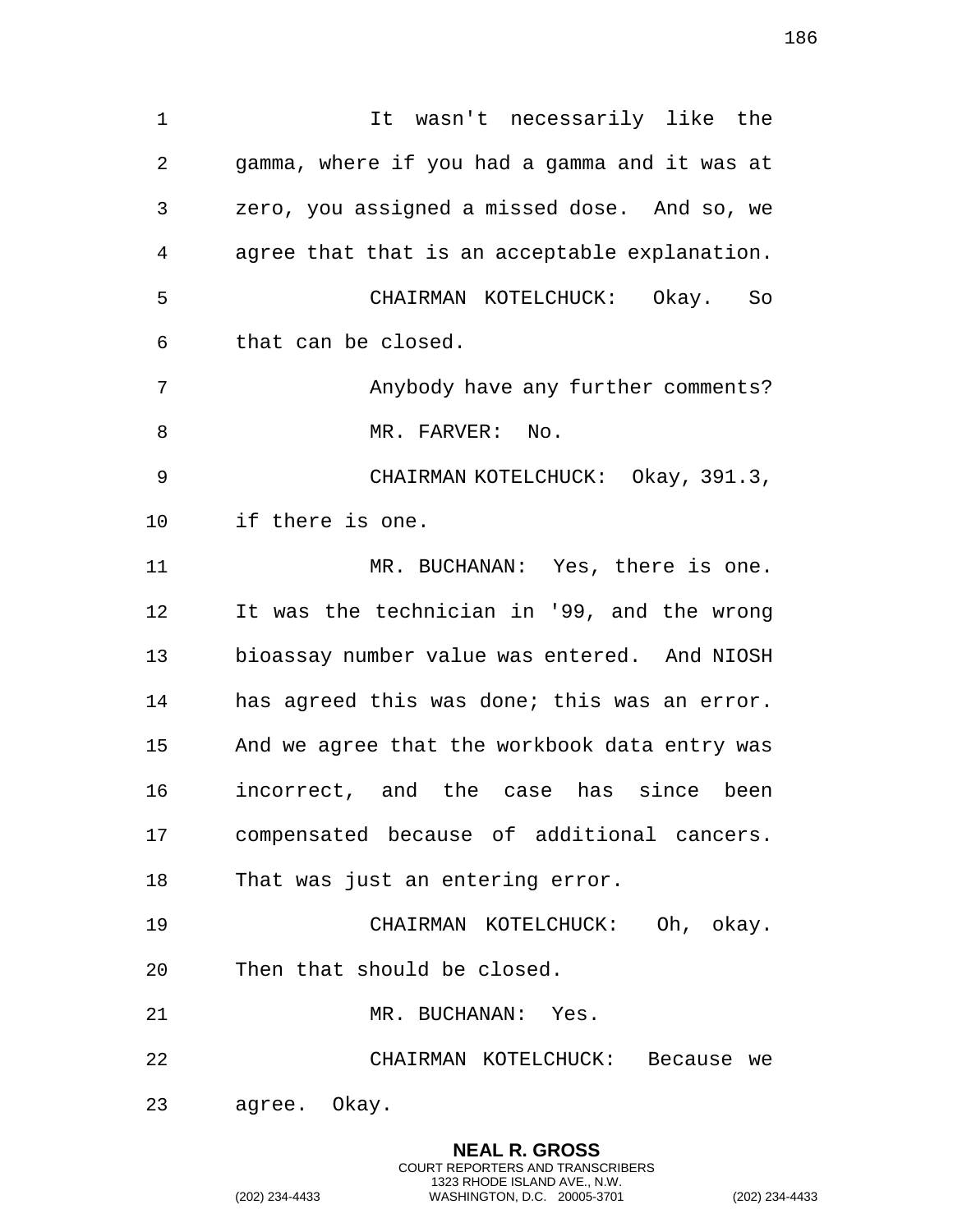| $\mathbf 1$    | MEMBER MUNN: Agree.                             |
|----------------|-------------------------------------------------|
| $\overline{2}$ | CHAIRMAN KOTELCHUCK: Let's see,                 |
| 3              | Observation.                                    |
| 4              | MR. FARVER: Okay. Hold on a sec                 |
| 5              | until I catch up.                               |
| 6              | CHAIRMAN KOTELCHUCK: Sure, sure.                |
| 7              | Again, sorry to rush you.                       |
| 8              | (Pause.)                                        |
| 9              | MR. FARVER: Okay, Observation 1.                |
| 10             | The CATI indicates that smoke incidents took    |
| 11             | place in '80 and '81, in '80, '81, and 1982,    |
| 12             | while the employee was at K-25 as an operator.  |
| 13             | The records show that the employee              |
| 14             | was monitored for external exposure during this |
| 15             | time with all results equal to zero. However,   |
| 16             | the employee was not bioassayed until 1988.     |
| 17             | Therefore, these incidents could have been      |
| 18             | missed.                                         |
| 19             | The smoke incidents were noted in               |
| 20             | the Incident Section of the Dose Reconstruction |
| 21             | Report with mention that it is likely that he   |
| 22             | would have received bioassay results had these  |
| 23             | incidents<br>likely involved<br>significant     |

**NEAL R. GROSS** COURT REPORTERS AND TRANSCRIBERS 1323 RHODE ISLAND AVE., N.W.

(202) 234-4433 WASHINGTON, D.C. 20005-3701 (202) 234-4433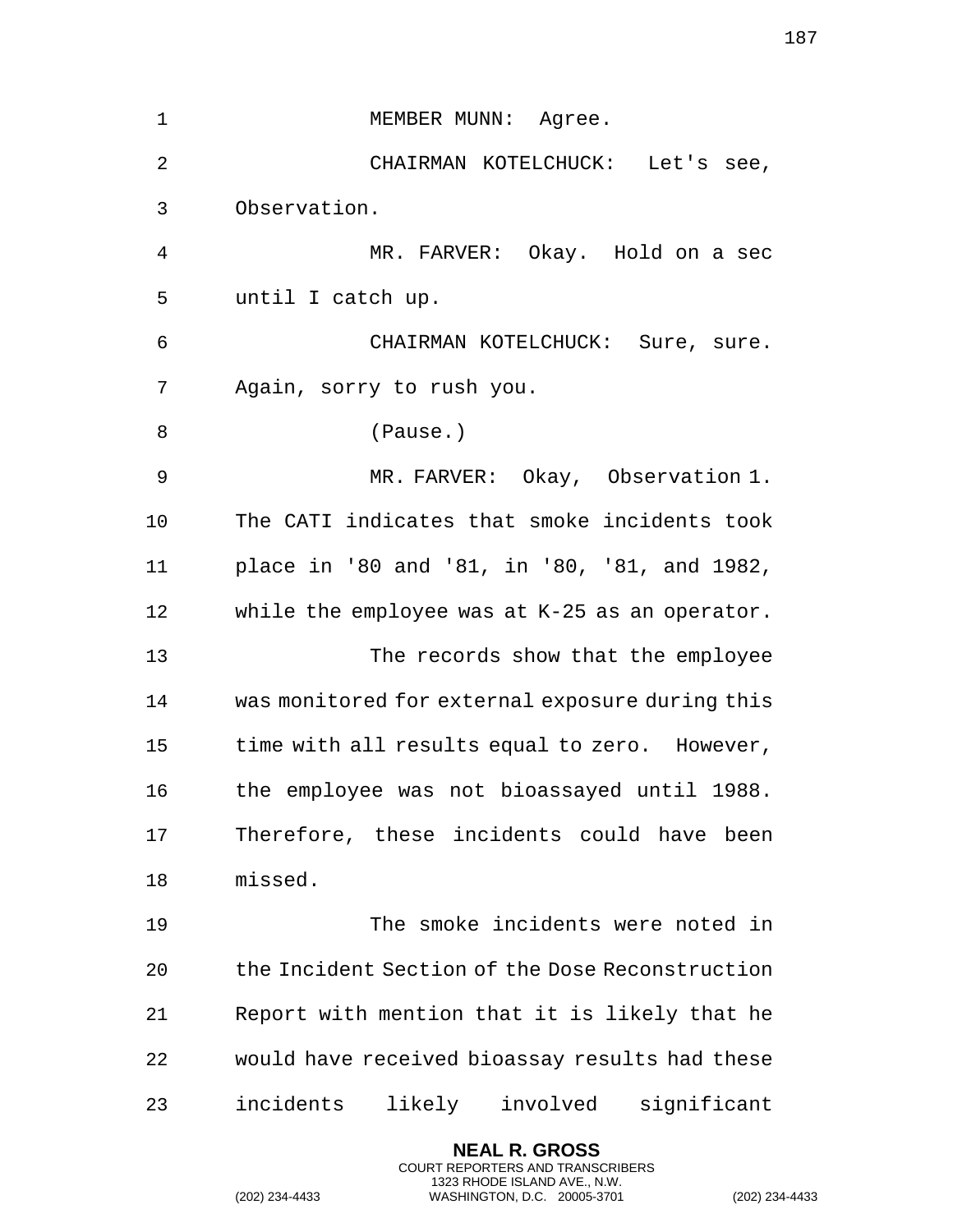potential for internal exposure. No information was identified in the DOE records. Okay. CHAIRMAN KOTELCHUCK: Yes. MR. FARVER: And this is just one of these things we pointed out, little differences in the CATI report. 8 CHAIRMAN KOTELCHUCK: Yes. MR. FARVER: But in this case it is an observation. CHAIRMAN KOTELCHUCK: Oh, okay. 392.1. MR. FARVER: NIOSH did not assign a dose for the first part of 1949. NIOSH is in agreement that the employee was not monitored in the first part of 1949, and the DR should have dealt with this unmonitored period. In determining on this claim, a coworker dose of 75 millirem was assigned for this time period along with additional zero from Finding 2. The overall PoC remained under 50 percent.

> **NEAL R. GROSS** COURT REPORTERS AND TRANSCRIBERS 1323 RHODE ISLAND AVE., N.W.

(202) 234-4433 WASHINGTON, D.C. 20005-3701 (202) 234-4433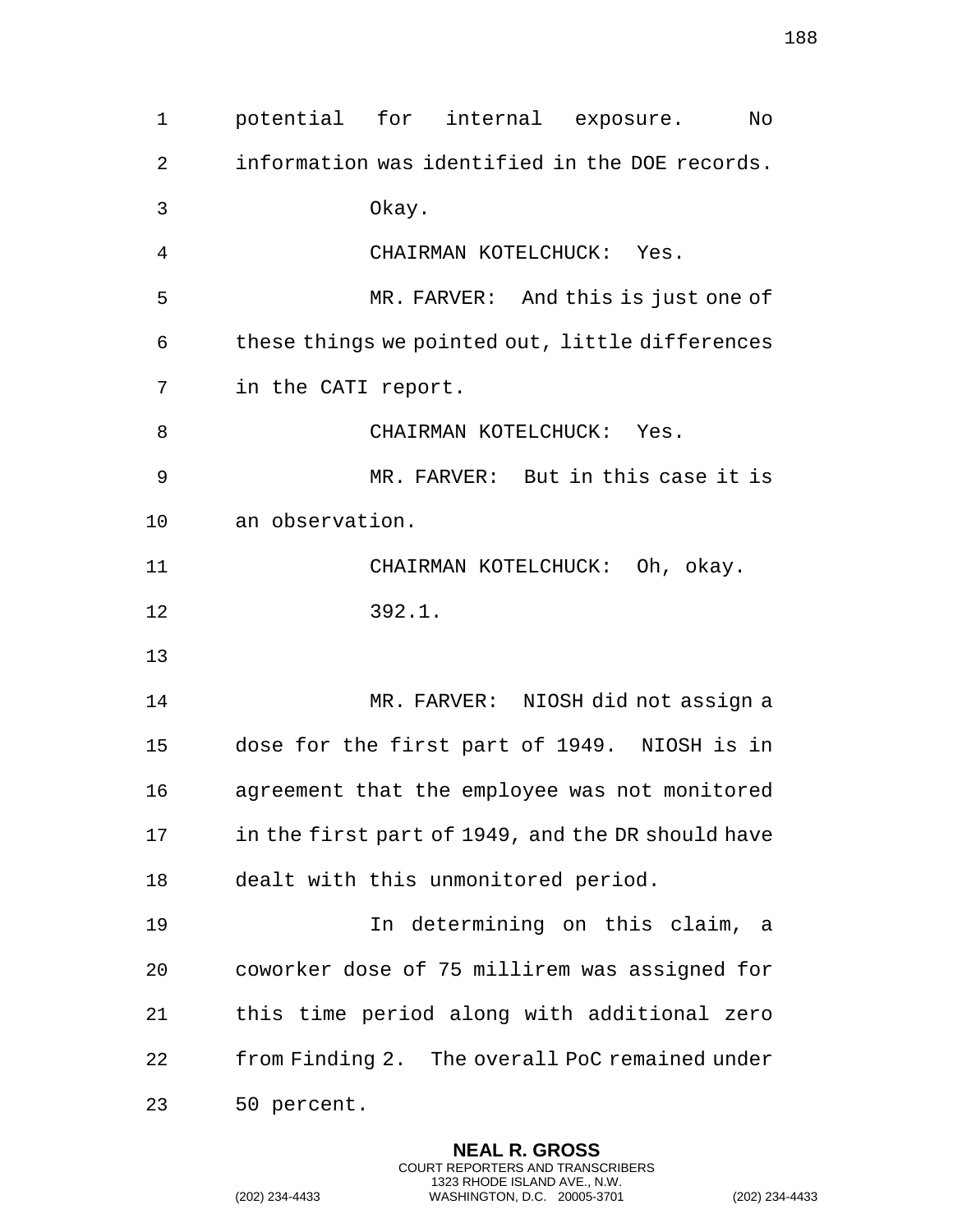CHAIRMAN KOTELCHUCK: Yes. 2 Ouality control. MEMBER MUNN: Yes. SC&A agrees. We can close it. CHAIRMAN KOTELCHUCK: Okay, closed. MR. FARVER: No. 2 or Finding 2 -- 8 CHAIRMAN KOTELCHUCK: Yes. MR. FARVER: NIOSH omitted one missed dose for 1949. This goes back to the previous finding. CHAIRMAN KOTELCHUCK: Oh, yes. MR. FARVER: Agrees that the additional zero from the 53rd week should have been added. That darned 53rd week popped up again. CHAIRMAN KOTELCHUCK: There it is. 18 MR. FARVER: Okay. CHAIRMAN KOTELCHUCK: Well, that sounds good. That should be closed then. MR. FARVER: Okay. 392.3. NIOSH did not consider Type S strontium-90 and associated -- it should be "associated

> **NEAL R. GROSS** COURT REPORTERS AND TRANSCRIBERS 1323 RHODE ISLAND AVE., N.W.

(202) 234-4433 WASHINGTON, D.C. 20005-3701 (202) 234-4433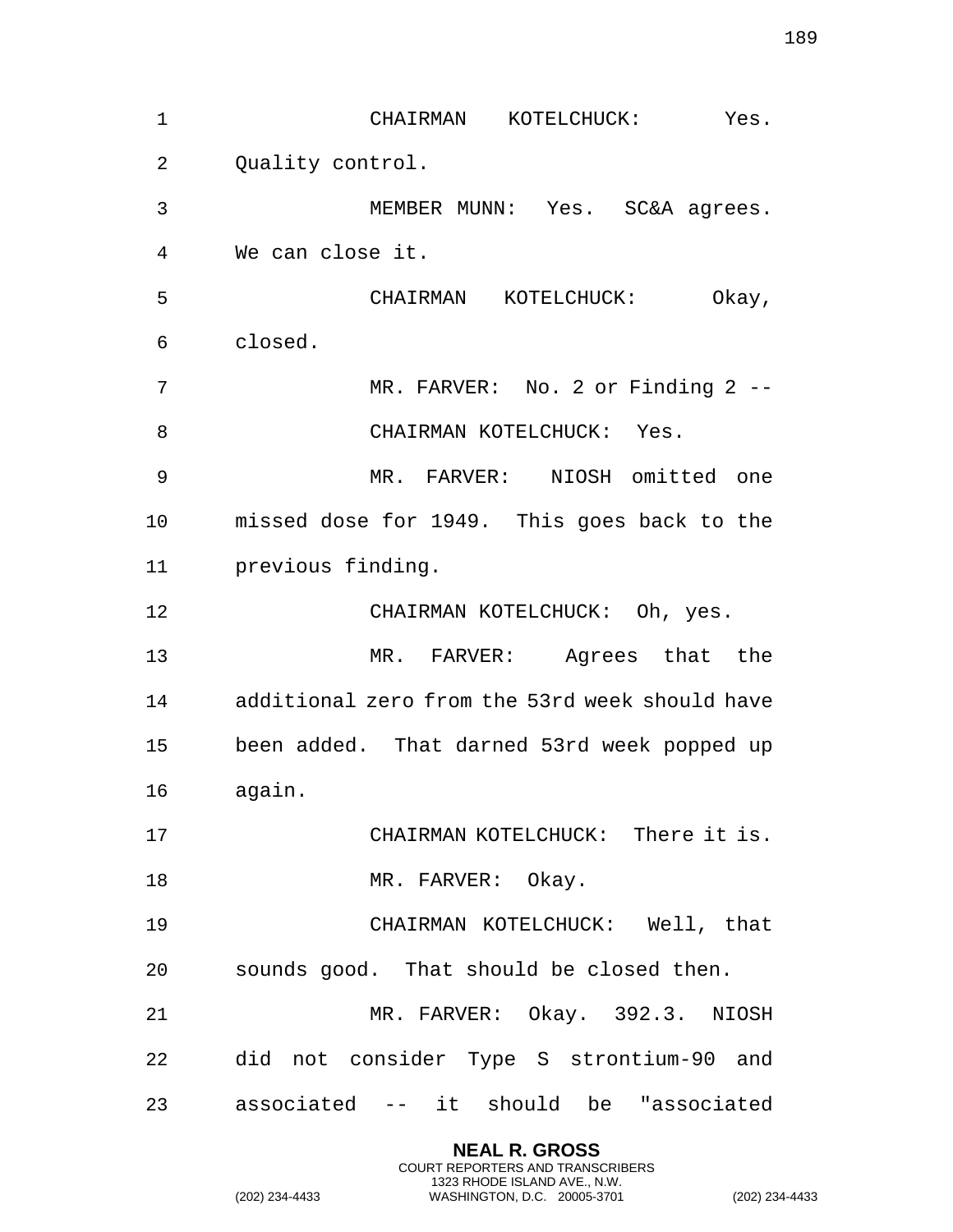nuclides," I believe. This is one we have talked about twice before today. CHAIRMAN KOTELCHUCK: Yes. MR. FARVER: And it is in the DR Guidance and will, hopefully, make it into the TBD, too. We have already addressed it. 8 CHAIRMAN KOTELCHUCK: Yes. Okay, closed. MR. SIEBERT: This is Scott. Since we are at the end of one claim -- is that correct? MR. FARVER: Yes. 14 MR. SIEBERT: Could I beg the Chair for a comfort break? CHAIRMAN KOTELCHUCK: Yes, I was thinking about doing it soon, but this is a good time. It's 2:50. Let's take a 15-minute comfort break and get back at five after 3:00 Eastern Time. 22 MR. SIEBERT: Thank you. CHAIRMAN KOTELCHUCK: Fifteen

> **NEAL R. GROSS** COURT REPORTERS AND TRANSCRIBERS 1323 RHODE ISLAND AVE., N.W.

(202) 234-4433 WASHINGTON, D.C. 20005-3701 (202) 234-4433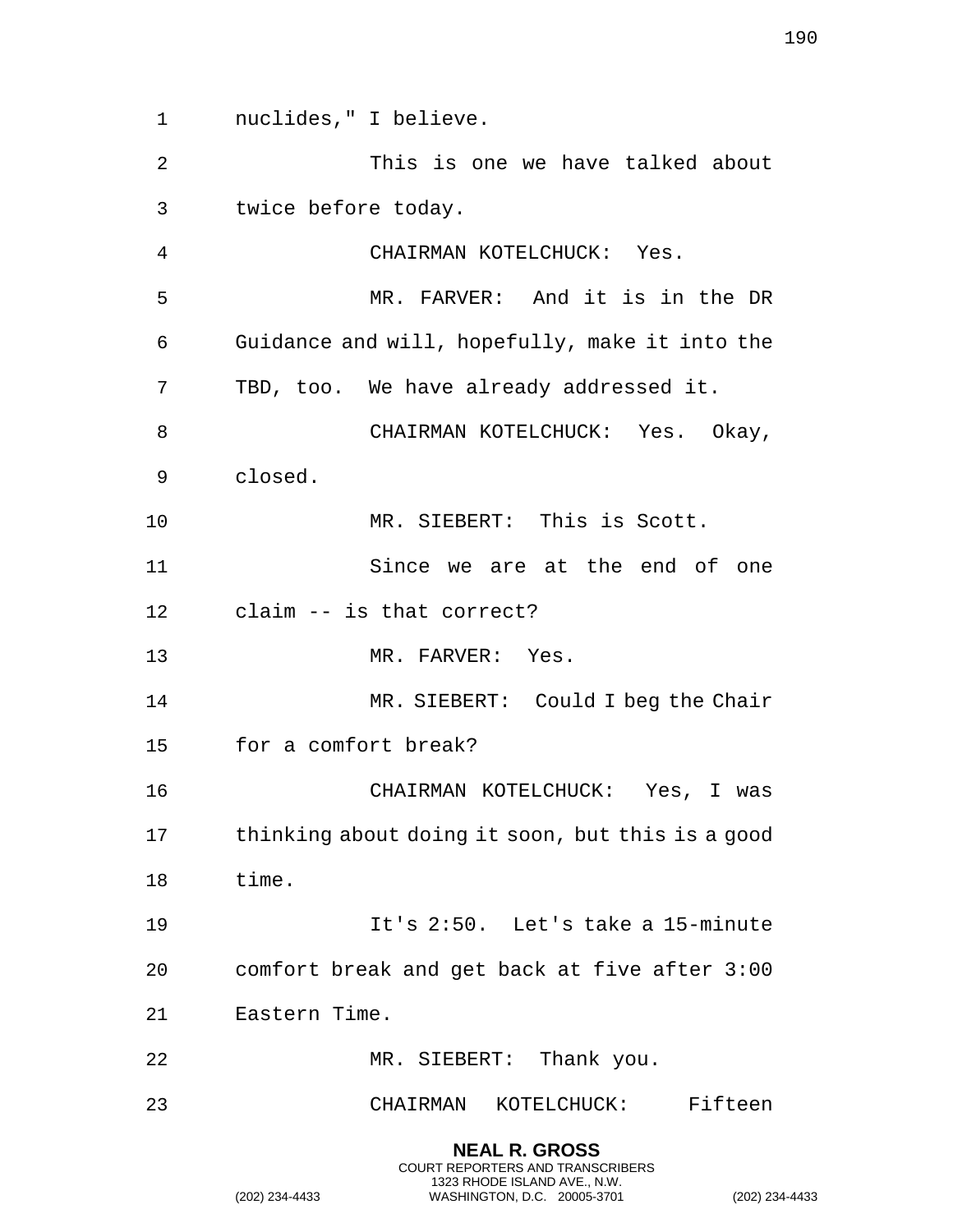minutes. Okay. Good, folks. 2 MR. KATZ: Thanks, Dave. CHAIRMAN KOTELCHUCK: Yes. (Whereupon, the foregoing matter went off the record at 2:51 p.m. and went back on the record at 3:07 p.m.) MR. KATZ: Okay, so David is back, so we have a quorum. We can carry on. CHAIRMAN KOTELCHUCK: Let us go. We have 393.1, which appears to be -- I mean, I've been reading it since we broke up or while we were broken up. And clearly, there was a notation that was missed that there was no film in the person's badge for a certain quarter, and they did not notice. That has very little impact. So I think we can just close it. 17 MEMBER MUNN: Yes, agreed. 18 CHAIRMAN KOTELCHUCK: Okay, 393.2. (Pause.) Okay, and that's another one that we can close. I do not consider it the most serious error, given that it was written in the margin of the card. Those kinds of things

> **NEAL R. GROSS** COURT REPORTERS AND TRANSCRIBERS 1323 RHODE ISLAND AVE., N.W.

(202) 234-4433 WASHINGTON, D.C. 20005-3701 (202) 234-4433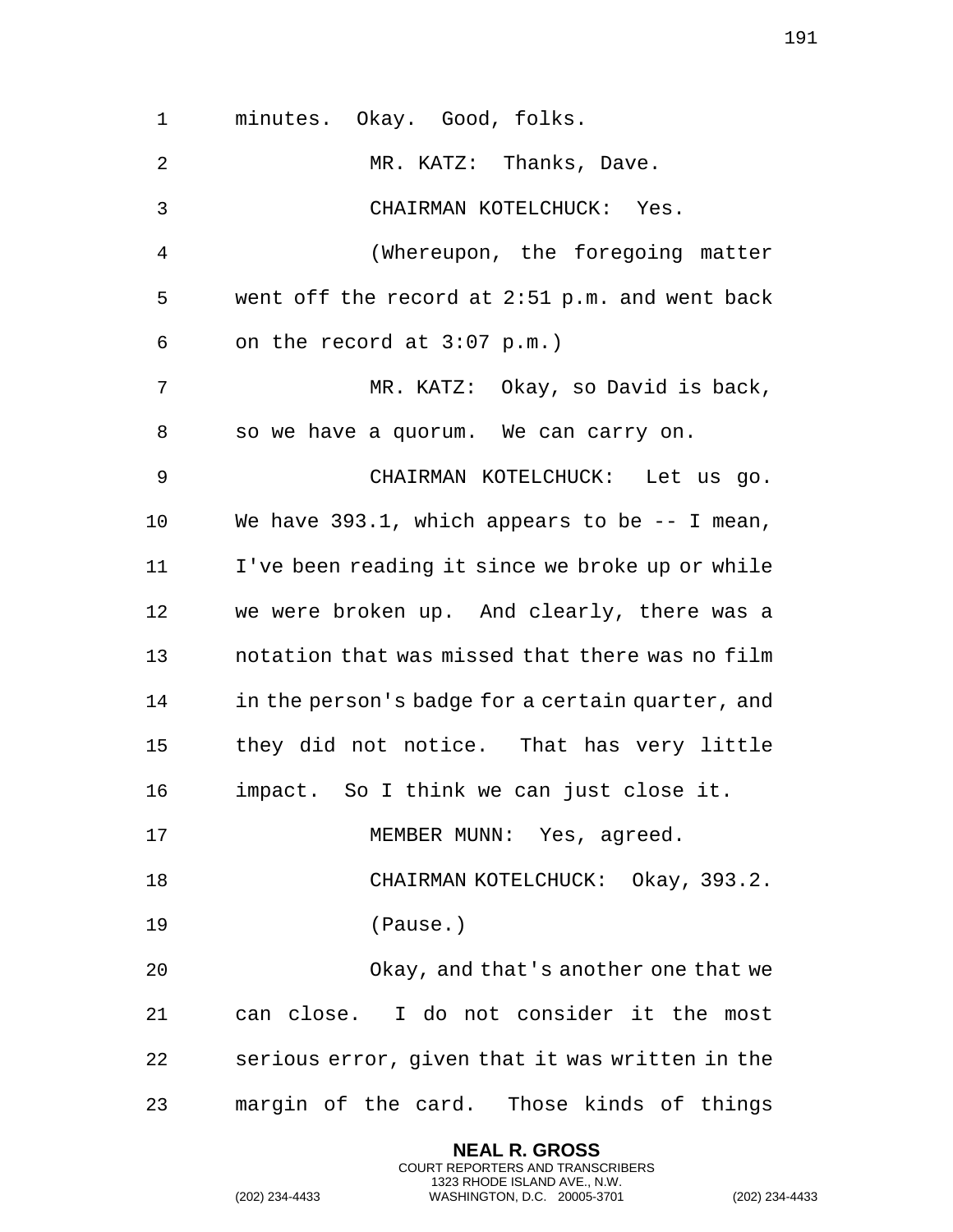would drive people crazy trying to do a lot of analyses and not noticing something over on the edge where it shouldn't be. MEMBER MUNN: Too many numbers in too many places. CHAIRMAN KOTELCHUCK: Yes. But, anyway, this should be closed. I mean, SC&A found an error. They are correct, and NIOSH agreed. So I propose we close it. 10 MEMBER MUNN: Agree. CHAIRMAN KOTELCHUCK: Okay, .3. (Pause.) Again, another simple error and a quality assurance error, although this is the third one by that same person, right? Because there is one person who is taking care of that case. 18 MEMBER MUNN: Correct. CHAIRMAN KOTELCHUCK: So a lot of quality assurance errors for a single person, but there it is. And that may be something interesting to look at when we are doing our

> **NEAL R. GROSS** COURT REPORTERS AND TRANSCRIBERS 1323 RHODE ISLAND AVE., N.W.

(202) 234-4433 WASHINGTON, D.C. 20005-3701 (202) 234-4433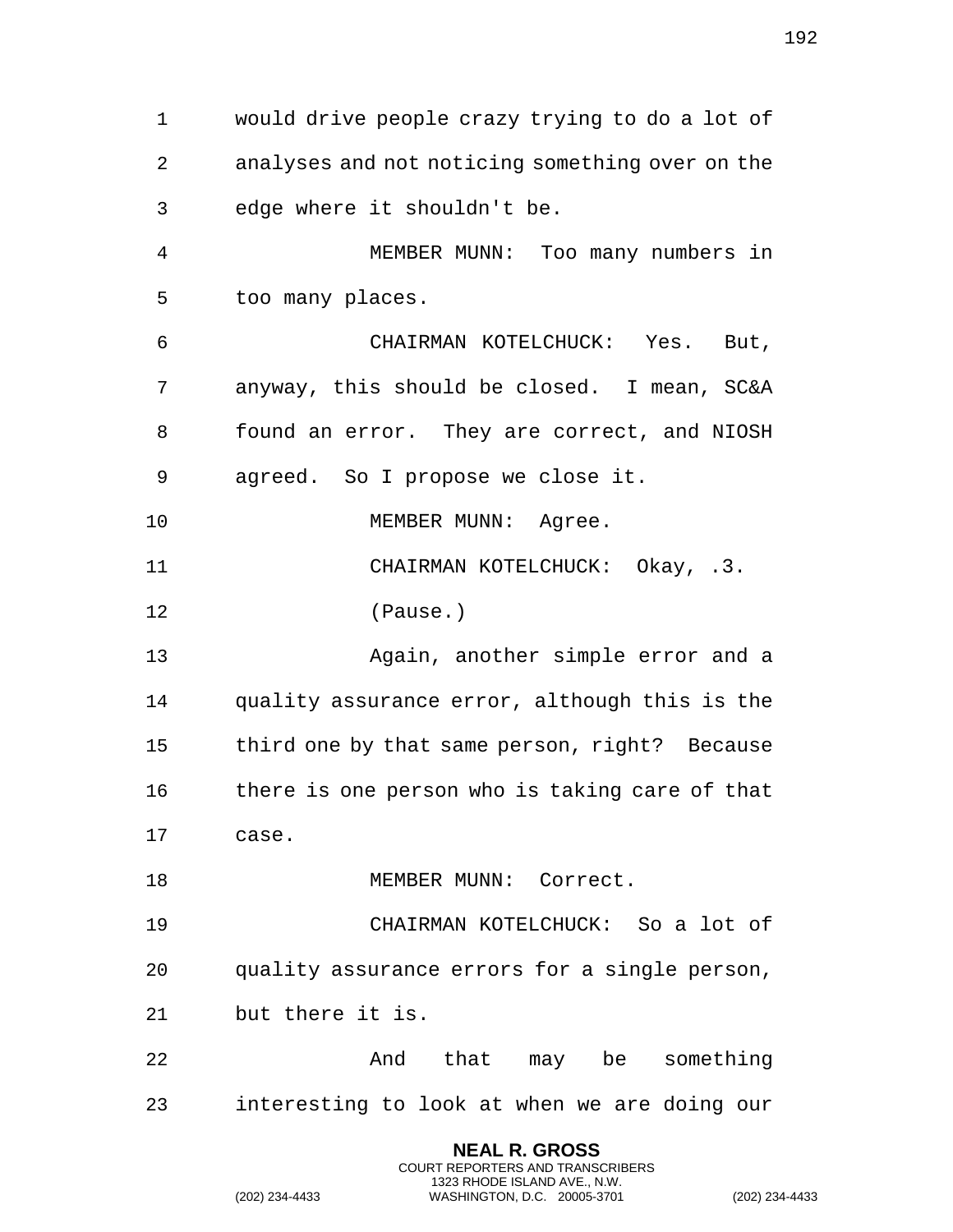later report, if we find, you know, multiple quality assurance errors for a given case. MR. KATZ: Well, the roll-up report, though, isn't going to be case-by-case. CHAIRMAN KOTELCHUCK: No, it isn't, but we can analyze to see whether there is a lumping of QA errors for an individual case. We can do that. MR. KATZ: You can ask SC&A to analyze for that, right? CHAIRMAN KOTELCHUCK: Oh, yes. Yes. And it might be interesting. I mean, we have had in the past times when there were several errors in a case of quality assurance. In the past, folks said that the supervisors had spoken to the persons doing the analyses and tried to get that corrected. MR. KATZ: Right. So, Doug, can you take a note on this point, so it doesn't get lost? Because I'm sure we have not analyzed for that in the past summary report. (No response.) Doug, are you on the line? Hello?

> **NEAL R. GROSS** COURT REPORTERS AND TRANSCRIBERS 1323 RHODE ISLAND AVE., N.W.

(202) 234-4433 WASHINGTON, D.C. 20005-3701 (202) 234-4433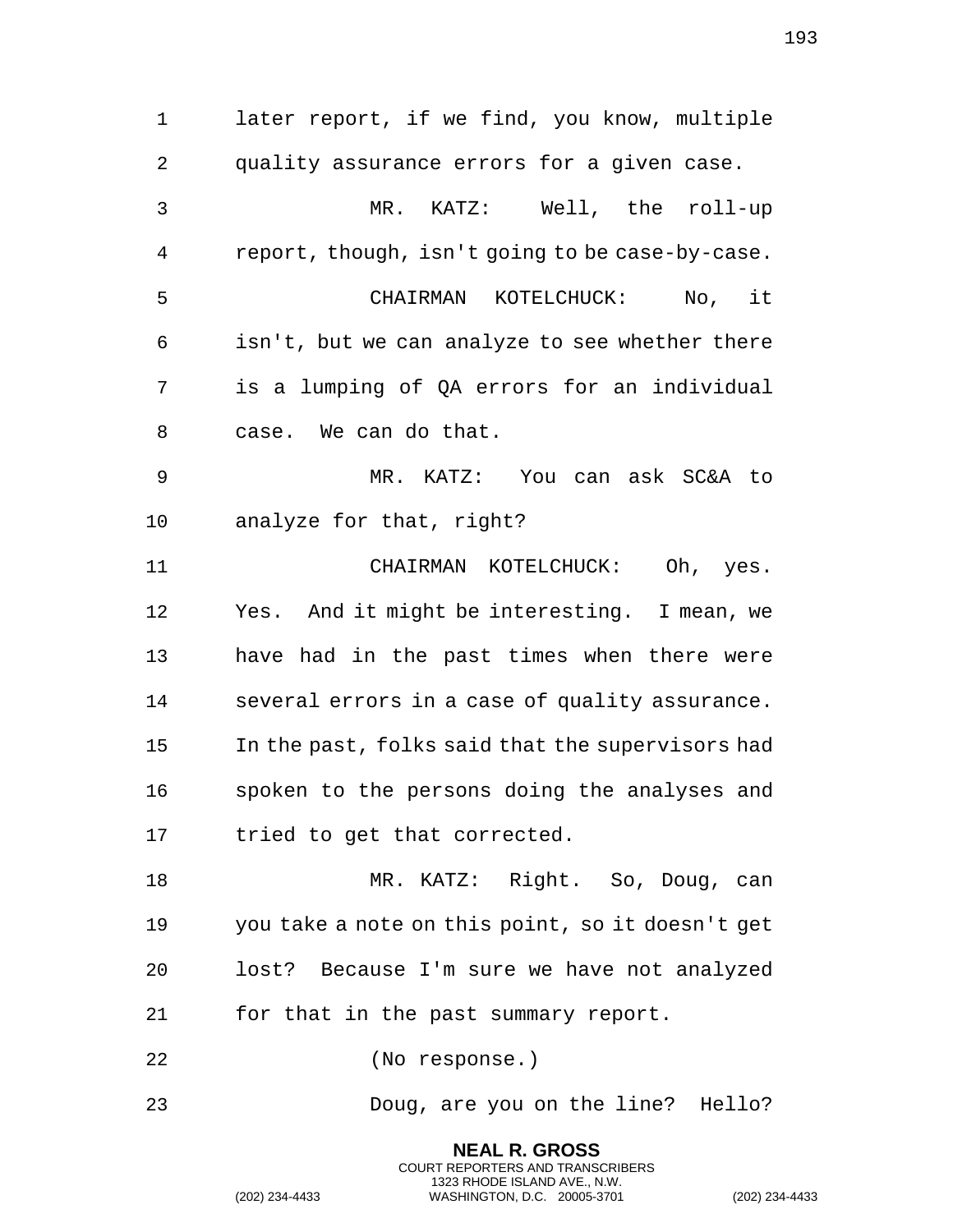MR. FARVER: Yes, I'm talking to my mute button. MR. KATZ: Oh, I'm sorry. Okay. CHAIRMAN KOTELCHUCK: Right. Okay. MR. FARVER: I'm talking away and I am wondering why you were trying to interrupt me. MR. KATZ: I'm sorry for interrupting. CHAIRMAN KOTELCHUCK: Right, right. MR. FARVER: We have not done this in the past, but I guess we are just going to have to be specific in what you are looking for. Like, for this case, it is four findings in the case and -- CHAIRMAN KOTELCHUCK: Multiple quality assurance errors for a given case. MR. FARVER: Five findings, and four of them are QA. CHAIRMAN KOTELCHUCK: Right. MR. KATZ: Well, Doug, right. So **NEAL R. GROSS**

COURT REPORTERS AND TRANSCRIBERS 1323 RHODE ISLAND AVE., N.W.

(202) 234-4433 WASHINGTON, D.C. 20005-3701 (202) 234-4433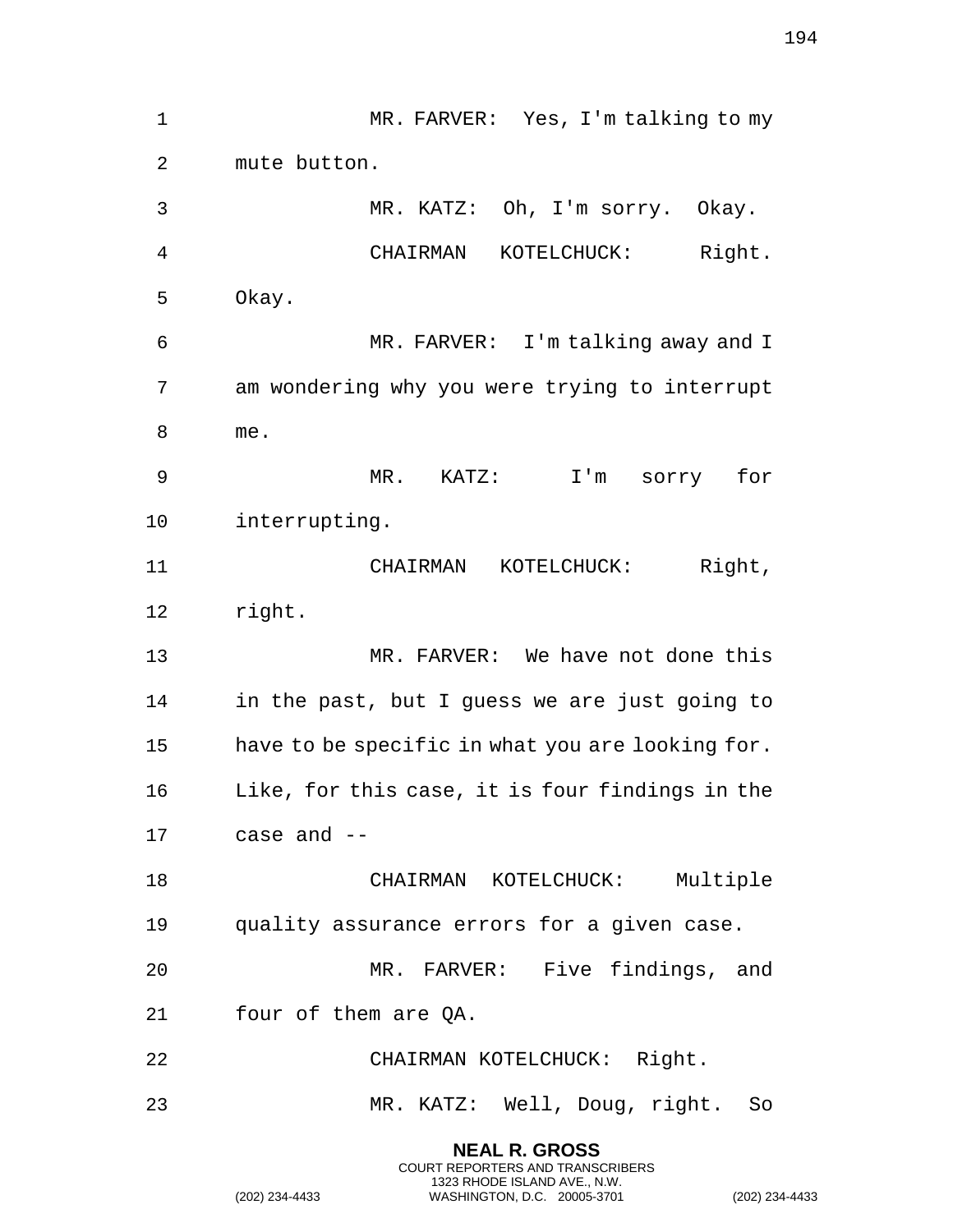just what we would be analyzing for is exactly, as Dave said, where we have multiple QA issues per case. MR. FARVER: More than one. MR. KATZ: Yes. CHAIRMAN KOTELCHUCK: Right. 7 MR. FARVER: Okay. 8 CHAIRMAN KOTELCHUCK: Okay. After you finish, we'll go to 4. We can start reading. MR. FARVER: Yes, No. 4. NIOSH did not include an americium-241 dose or intake. The coworker intake for americium-241 was omitted from the CADW input. CHAIRMAN KOTELCHUCK: Yes. MR. FARVER: It appears the DR -- CHAIRMAN KOTELCHUCK: Yes. MR. FARVER: -- person did not do that. However, a newer CAD database contains predefined selections for assigning internal coworker doses. CHAIRMAN KOTELCHUCK: Very good. That's good, that that error is not going to

> **NEAL R. GROSS** COURT REPORTERS AND TRANSCRIBERS 1323 RHODE ISLAND AVE., N.W.

(202) 234-4433 WASHINGTON, D.C. 20005-3701 (202) 234-4433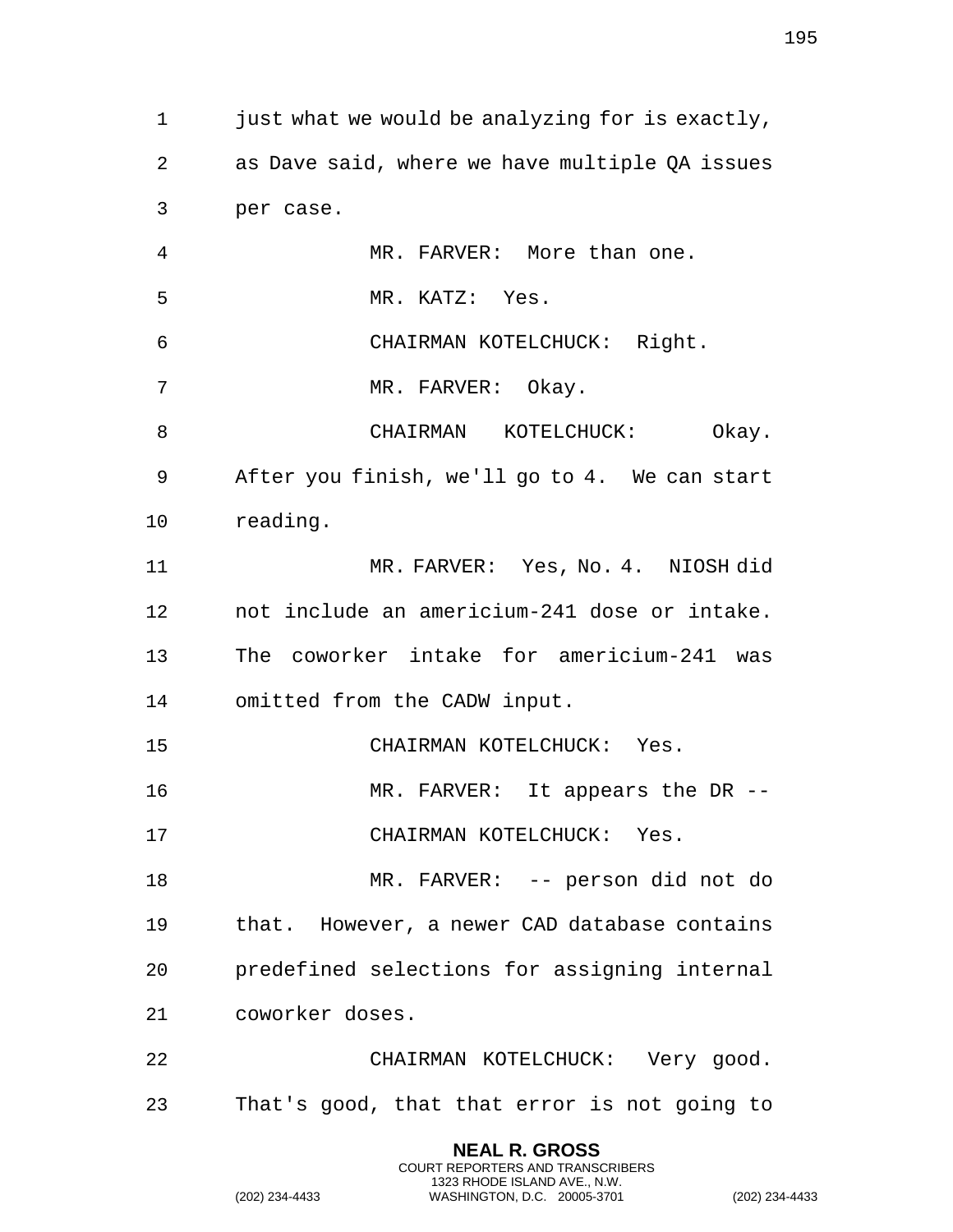occur again. And that is always good. We have programmed the error out. But certainly we are going to close this. 5 MR. FARVER: Yes. MS. BEHLING: Excuse me. Doug, or maybe Scott, when you make a change like this to a CADW program, do you go back and look at other cases that might be impacted, like a PER almost? 11 MR. SIEBERT: This is not a change in CADW that would increase the dose. It is just a convenience change, so that the dose reconstructors don't have to enter it by hand. No, I don't believe that -- Grady can correct me if I'm wrong -- but I don't believe that raises -- we have no indication 18 that systemically it was done incorrectly. We 19 just have it in this case that it would be solved by that issue. CHAIRMAN KOTELCHUCK: Right. MS. BEHLING: Okay. Thank you. MR. SIEBERT: There is nothing in

> **NEAL R. GROSS** COURT REPORTERS AND TRANSCRIBERS 1323 RHODE ISLAND AVE., N.W.

(202) 234-4433 WASHINGTON, D.C. 20005-3701 (202) 234-4433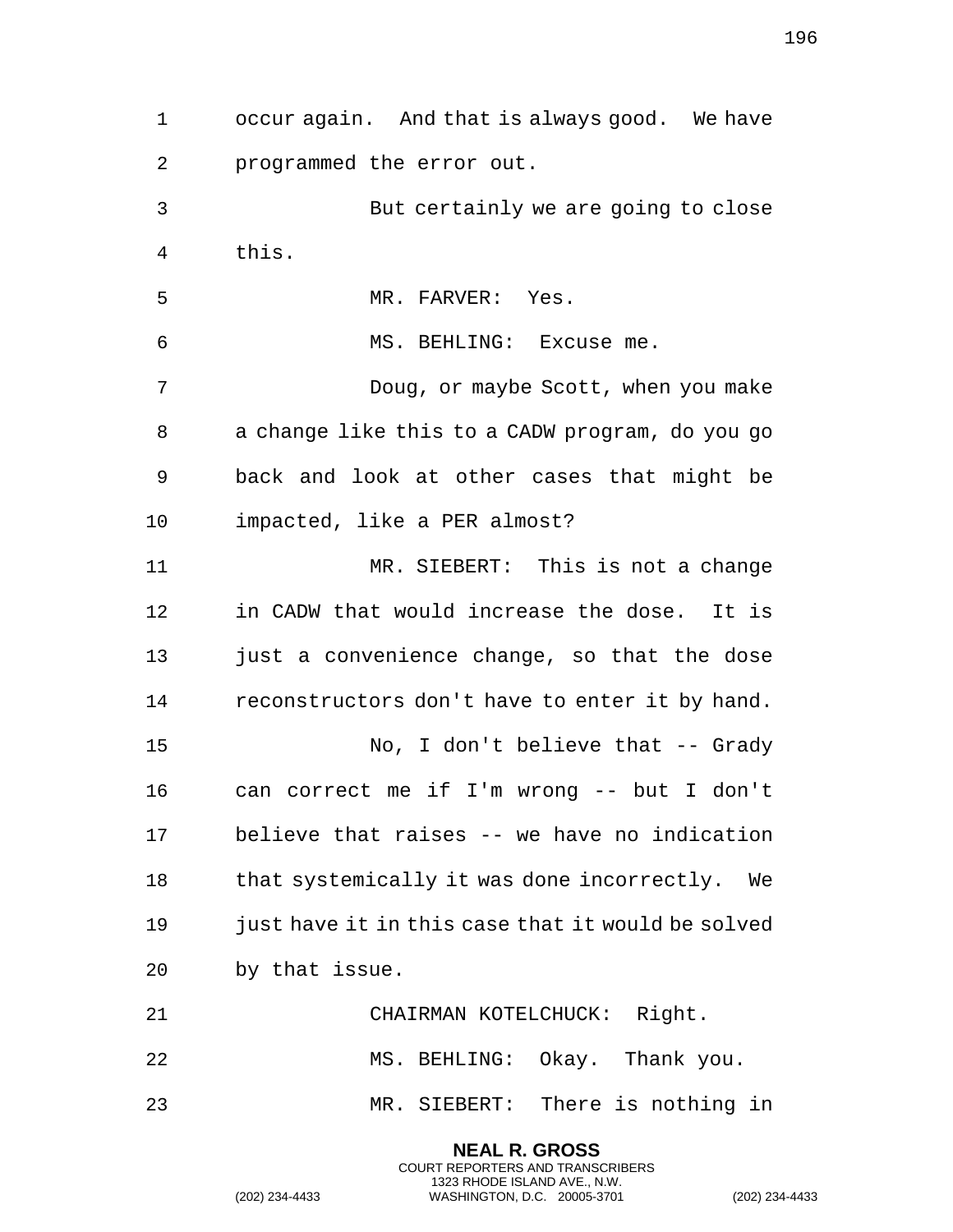place to do that, as far as I know. CHAIRMAN KOTELCHUCK: Yes, but that's okay. MS. BEHLING: Okay. Alright. Thank you. CHAIRMAN KOTELCHUCK: Yes. Good. Okay, continue on. 8 MR. FARVER: Oh, we have 393.5. NIOSH did not consider Type S strontium-90. We have discussed this three or four times today, and it is in the DR Guidance document. CHAIRMAN KOTELCHUCK: Yes. 13 MR. FARVER: We will do it the way they did it. CHAIRMAN KOTELCHUCK: Yes. Okay, so that is closed. That is really a repeat. 17 MR. FARVER: Yes. 18 CHAIRMAN KOTELCHUCK: Okay. MR. FARVER: Observation 1 from 393. NIOSH used a dose conversion factor of 1 for both the prostate and the stomach for environmental exposures. It was claimant-favorable. And it resulted in

> **NEAL R. GROSS** COURT REPORTERS AND TRANSCRIBERS 1323 RHODE ISLAND AVE., N.W.

(202) 234-4433 WASHINGTON, D.C. 20005-3701 (202) 234-4433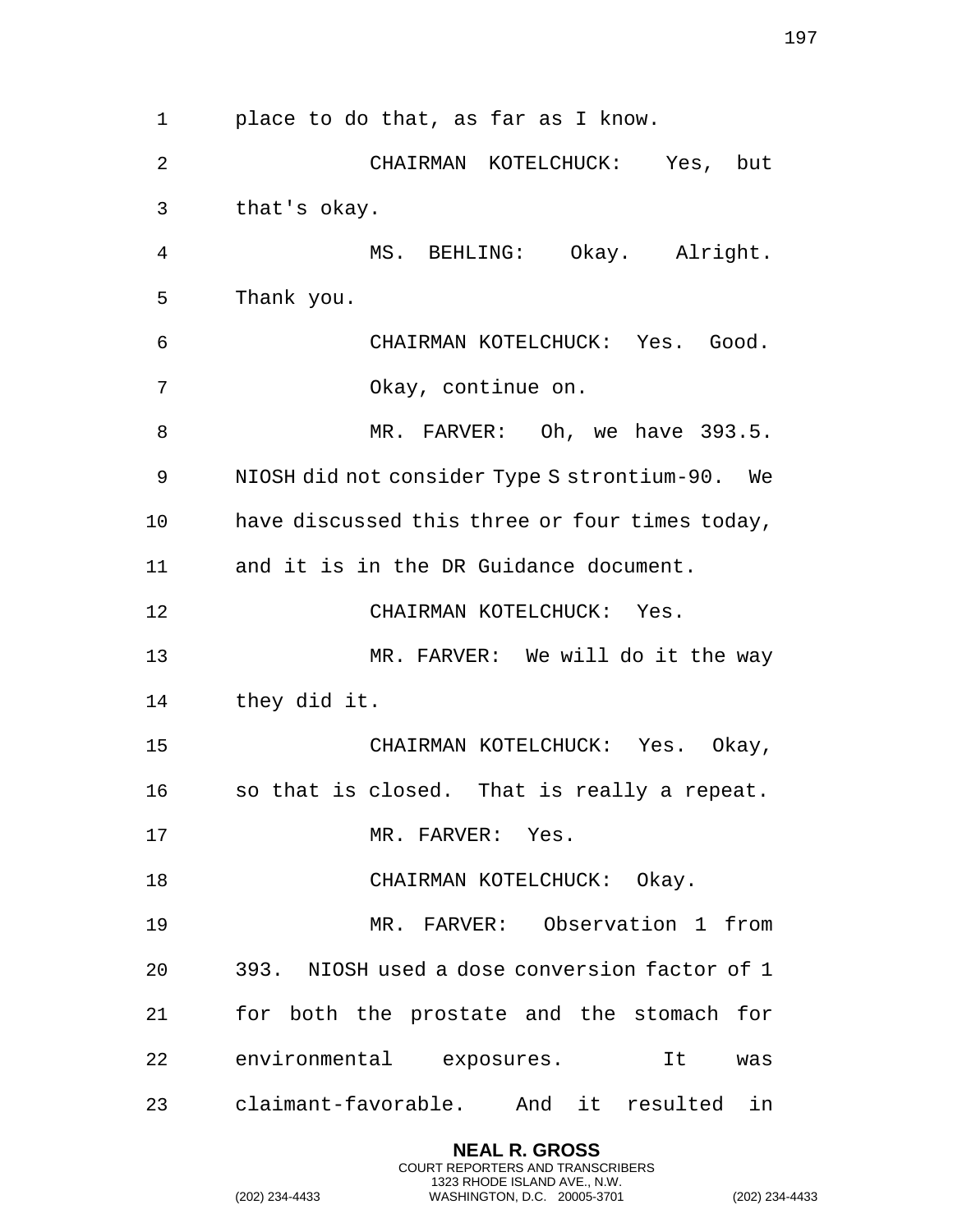approximately a quarter of rem of extra dose to each organ. They are to be using the appropriate dose conversion factors -- MEMBER MUNN: 19001. MR. FARVER: Yes, the 19001. Additionally, one missed dose was assigned for 1949 in addition to a full year of environmental dose. Basically, the response is they understand it is not acceptable for compensable claims, but for non-compensable it is an acceptable overestimating approach. This is a case where I suspect that is why it was made an observation and not a finding. CHAIRMAN KOTELCHUCK: Right, right. MR. FARVER: Because it was an overestimating approach, which is okay for non-compensable cases, again. CHAIRMAN KOTELCHUCK: Yes. MR. FARVER: Okay. CHAIRMAN KOTELCHUCK: Okay.

> **NEAL R. GROSS** COURT REPORTERS AND TRANSCRIBERS 1323 RHODE ISLAND AVE., N.W.

(202) 234-4433 WASHINGTON, D.C. 20005-3701 (202) 234-4433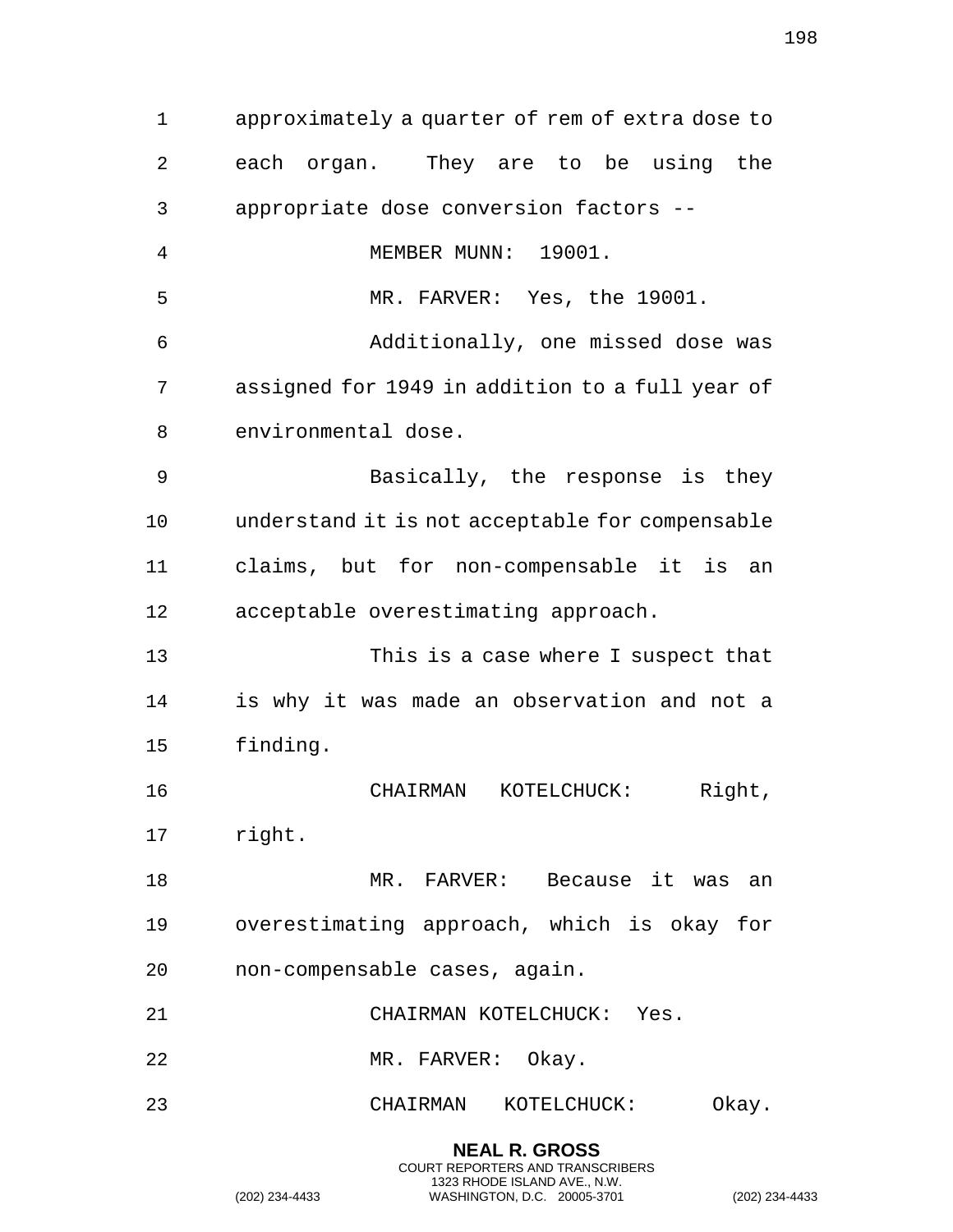Let's go on.

| $\overline{2}$ | MR. FARVER: 394.1. Correct dose                   |
|----------------|---------------------------------------------------|
| 3              | values used and no PFT exam for X-10.             |
| 4              | And if Ron is on the line, I'm going              |
| 5              | to turn this over to him, hopefully.              |
| 6              | MR. BUCHANAN: Yes, I'm here.                      |
| 7              | Yes, this is similar to a while ago.              |
| 8              | Part A, I just came across this on a case very    |
| 9              | recently. It is that we have OTIB-0061, which     |
| 10             | is X-ray guidance, dose guidance, and we have     |
| 11             | OTIB-0006. And in the -006 version, it says       |
| 12             | assign a gender lung dose which is the most       |
| 13             | claimant-favorable. So, even if it is a male,     |
| 14             | you assign a female, because usually they have    |
| 15             | a longer lung dose. However, OTIB-0061 does       |
| 16             | not contain that same note. It says the           |
| 17             | gender-specific lung dose should be used.         |
| 18             | And so, there is a conflict between               |
| 19             | -0006 and -0061. Depending on which one you       |
| 20             | use, which lung dose you would assign if it is    |
| 21             | a male.                                           |
| 22             | And so, this is what this boils down              |
| 23             | It depends on which of those guidances you<br>to. |
|                | <b>NEAL R. GROSS</b>                              |

COURT REPORTERS AND TRANSCRIBERS 1323 RHODE ISLAND AVE., N.W.

(202) 234-4433 WASHINGTON, D.C. 20005-3701 (202) 234-4433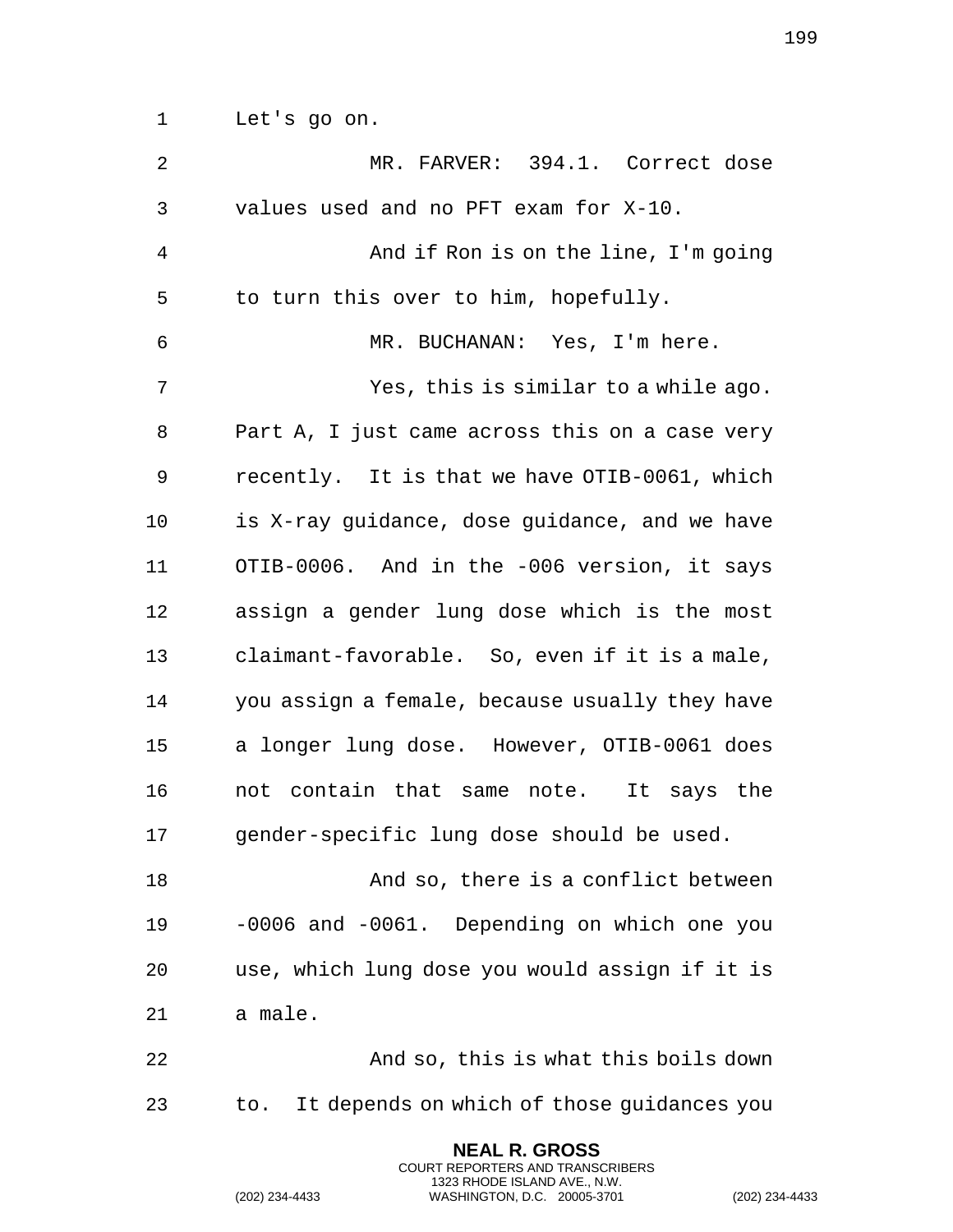use, which dose is assigned, a female or a male, for a male lung exposure. And so, the bottom line is OTIB-0061 needs to be updated to reflect the correct protocol. CHAIRMAN KOTELCHUCK: Right. And if it is corrected here, did somebody check it, check what the impact of correcting that would be for this case? Or maybe you haven't gotten to it yet? 11 MR. BUCHANAN: Well, they did use OTIB-0006 which they assigned the most claimant-favorable. CHAIRMAN KOTELCHUCK: Aha. MR. BUCHANAN: However, that is in conflict with OTIB-0061. CHAIRMAN KOTELCHUCK: Right. I see. MR. BUCHANAN: That is what we are trying to point out. CHAIRMAN KOTELCHUCK: Yes, yes. MR. BUCHANAN: Okay. CHAIRMAN KOTELCHUCK: So,

> **NEAL R. GROSS** COURT REPORTERS AND TRANSCRIBERS 1323 RHODE ISLAND AVE., N.W.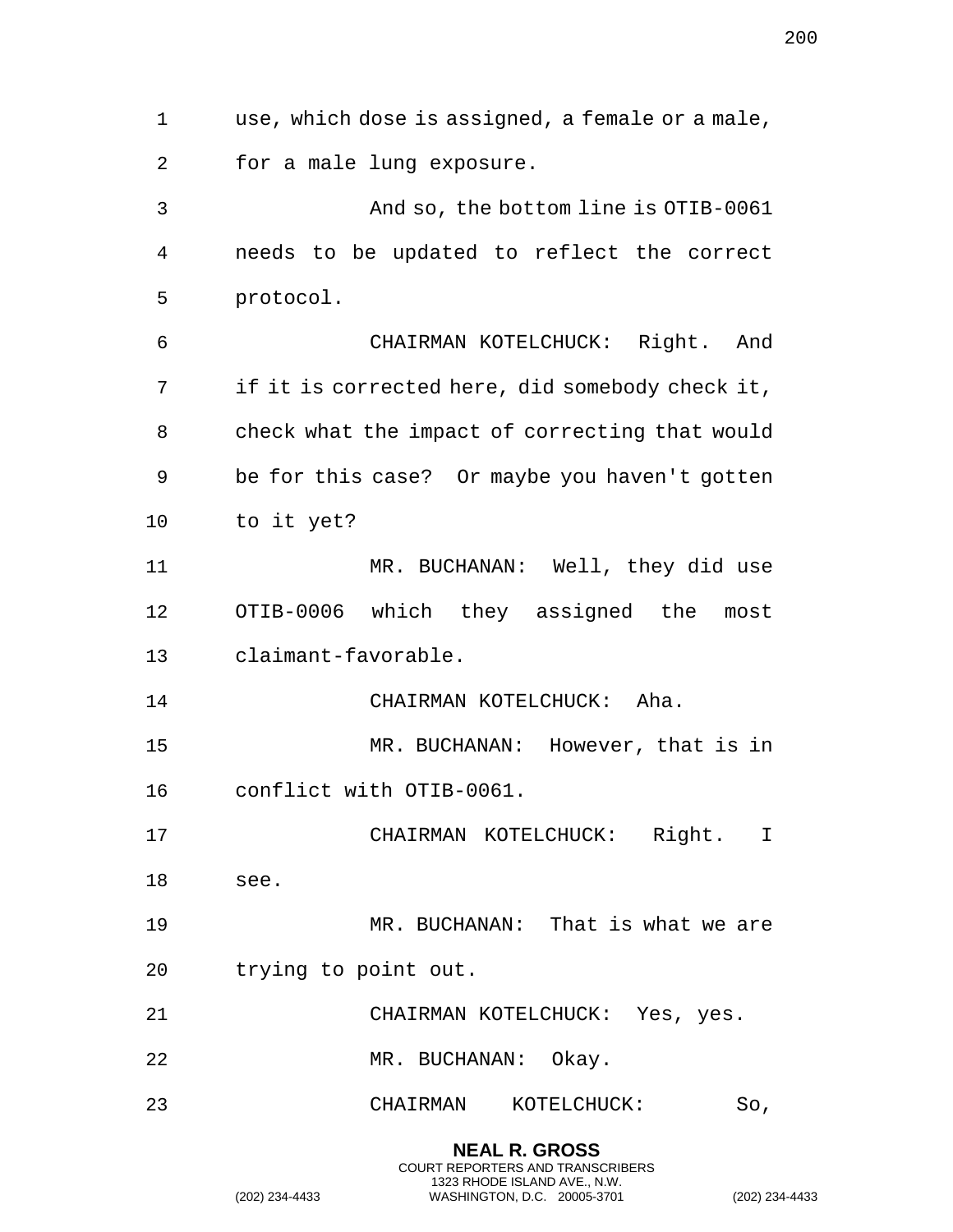actually, this was done properly when it was done, in that we changed -- MR. BUCHANAN: Depending on which -- CHAIRMAN KOTELCHUCK: -- we changed the protocol. MR. BUCHANAN: Depending on which OTIB you used -- CHAIRMAN KOTELCHUCK: Yes. MR. BUCHANAN: -- if it was done right or not. CHAIRMAN KOTELCHUCK: Right. The question is, in my mind, just for this part already, should this be an observation? There was not an error. There was no error made. The people did what they were directed to do. MS. BEHLING: However, if there is conflicting guidance -- this is Kathy -- I think I would have made that a finding in order to ensure that the two, OTIB-0006 and OTIB-0061, are consistent with each other. MR. KATZ: Right, but that's -- CHAIRMAN KOTELCHUCK: Okay. That

> **NEAL R. GROSS** COURT REPORTERS AND TRANSCRIBERS 1323 RHODE ISLAND AVE., N.W.

(202) 234-4433 WASHINGTON, D.C. 20005-3701 (202) 234-4433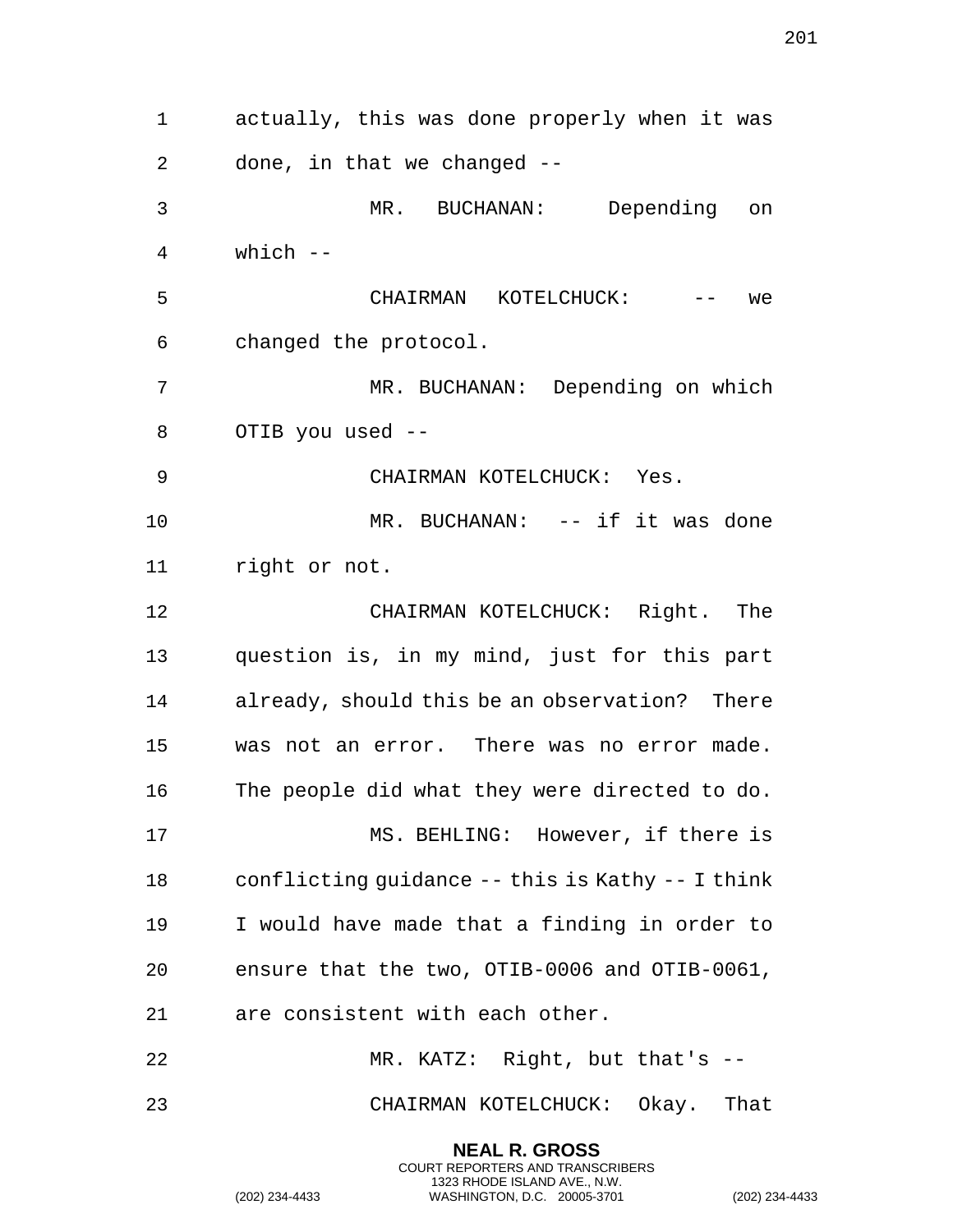is fair enough.

| $\overline{2}$ | MR. KATZ: Well, I was going to say,              |
|----------------|--------------------------------------------------|
| 3              | but it is still not a finding against the case.  |
| 4              | It is just an observation for something that     |
| 5              | needs to be corrected in the procedures to make  |
| 6              | them consistent. I would still call this an      |
| 7              | observation because it is not a problem with the |
| 8              | case.                                            |
| 9              | CHAIRMAN KOTELCHUCK: Ron?                        |
| 10             | MR. BUCHANAN: Well, yes, I mean, a               |
| 11             | while ago when the TBD was wrong and the DR      |
| 12             | followed it, we called it a finding. So in this  |
| 13             | case he follows one OTIB and assigns according   |
| 14             | to it, but not another OTIB.                     |
| 15             | MR. KATZ: So it depends on which                 |
| 16             | OTIB is correct. If he followed the OTIB that    |
| 17             | is considered correct, then it is not a finding; |
| 18             | it is not a problem with the DR. Right? Then,    |
| 19             | it is just an issue that needs to be sorted out  |
| 20             | in terms of the procedures to make them          |
| 21             | consistent, but it is not a problem with the DR. |
| 22             | If, on the other hand, the OTIB he followed is   |
| 23             | incorrect and shouldn't be used, then that is    |

**NEAL R. GROSS** COURT REPORTERS AND TRANSCRIBERS 1323 RHODE ISLAND AVE., N.W.

(202) 234-4433 WASHINGTON, D.C. 20005-3701 (202) 234-4433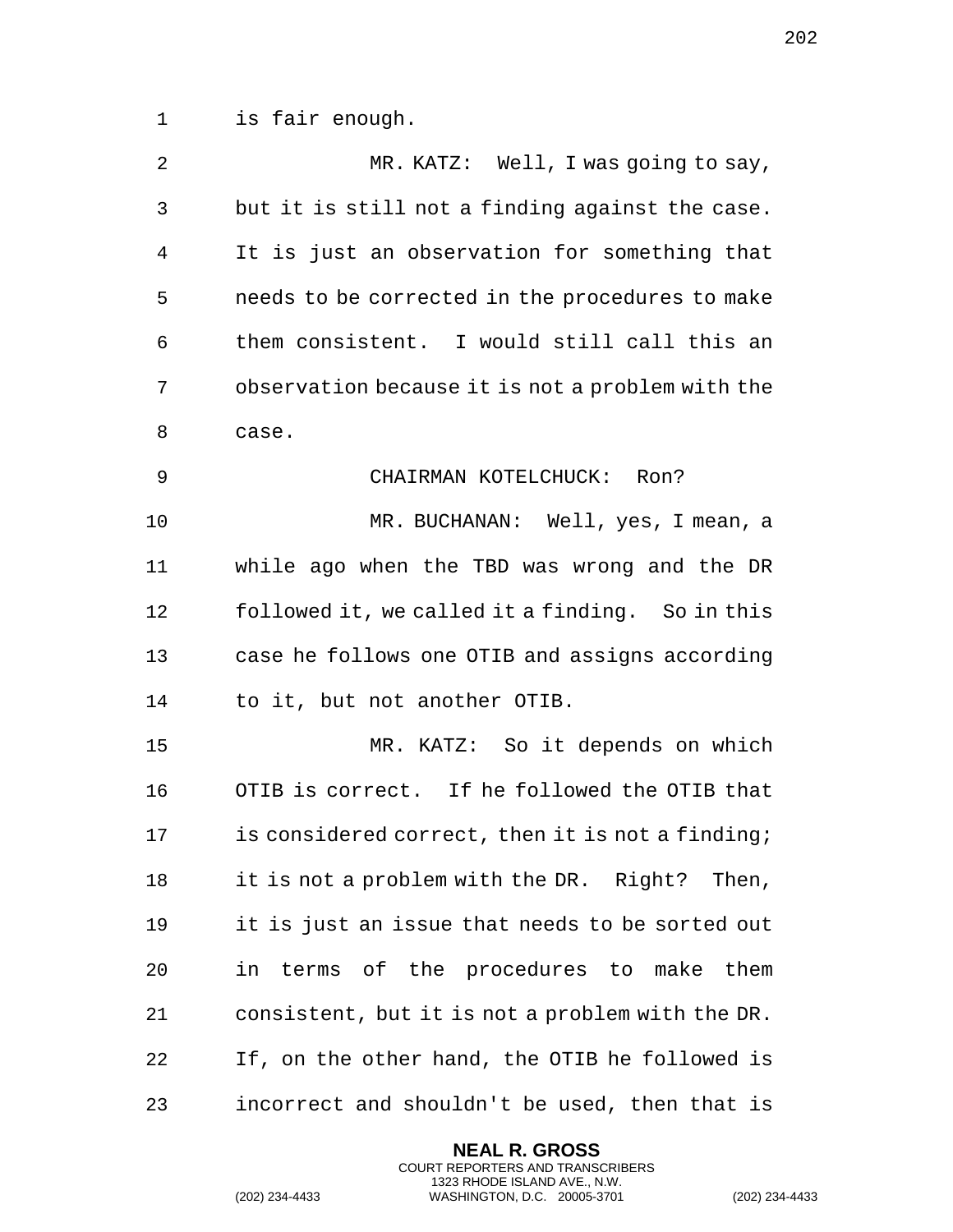a finding.

| 2  | MR. BUCHANAN: Okay.                            |
|----|------------------------------------------------|
| 3  | MR. KATZ: Yes.                                 |
| 4  | MEMBER CLAWSON: This is Brad.                  |
| 5  | I guess this comes into the                    |
| 6  | question, how do you know which OTIB to use?   |
| 7  | MR. KATZ: Well, that is what the               |
| 8  | Subcommittee is supposed to sort out, what's   |
| 9  | correct.                                       |
| 10 | MR. SIEBERT: This is Scott. I                  |
| 11 | have a clarification question here.            |
| 12 | Ron, when you are talking about the            |
| 13 | footnote in OTIB-0061, which is actually, that |
| 14 | is, Procedure 61, not OTIB-0061 --             |
| 15 | MR. BUCHANAN: Yes, you're right.               |
| 16 | MR. SIEBERT: -- the footnote to                |
| 17 | what table are you referring?                  |
| 18 | MR. BUCHANAN: I would have to go               |
| 19 | back and look it up.                           |
| 20 | MR. SIEBERT: Because if it is the              |
| 21 | footnote to the Table C values, those are      |
| 22 | referring to skin cancers who have<br>no       |
| 23 | connection to this claim.                      |

**NEAL R. GROSS** COURT REPORTERS AND TRANSCRIBERS 1323 RHODE ISLAND AVE., N.W.

(202) 234-4433 WASHINGTON, D.C. 20005-3701 (202) 234-4433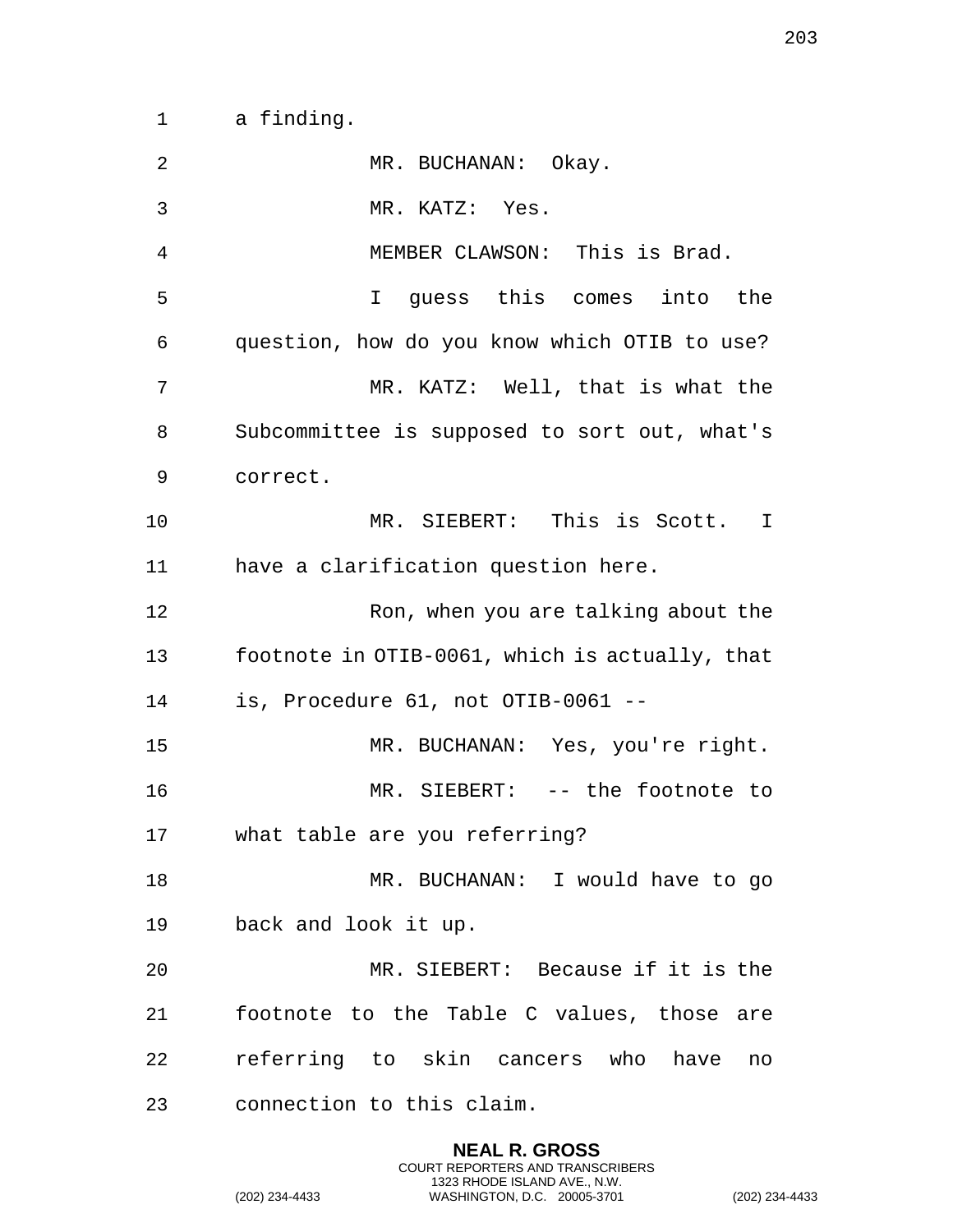| $\mathbf 1$ | MR. BUCHANAN: I didn't look up.                 |
|-------------|-------------------------------------------------|
| 2           | What was the organ on this one?                 |
| 3           | MR. SIEBERT: It is lung.                        |
| 4           | MR. BUCHANAN: Yes but it says to                |
| 5           | use a female lung. It said to use a lung as a   |
| 6           | surrogate organ. And so, apparently -- I        |
| 7           | mean, I haven't run back and looked at this     |
| 8           | whole case -- but, apparently, you are supposed |
| 9           | to use the lung either for the lung or the      |
| 10          | surrogate organ. And so, at the footnote, you   |
| 11          | are saying, if this only applies to skin, yes,  |
| 12          | that's $-$                                      |
| 13          | MR. SIEBERT: Well, I think you are              |
| 14          | discussing two different things.                |
| 15          | And I apologize. It would be                    |
| 16          | really nice if Elyse was on here. I apologize,  |
| 17          | she had to jump off the call.                   |
| 18          | But in one case you are talking                 |
| 19          | about using, well, you do use the more          |
| 20          | claimant [-favorable] female lung dose when we  |
| 21          | are using it as a surrogate organ for organs    |
| 22          | that do not have their own DCF.                 |
| 23          | The tables in Procedure 61 that I               |

**NEAL R. GROSS** COURT REPORTERS AND TRANSCRIBERS 1323 RHODE ISLAND AVE., N.W.

(202) 234-4433 WASHINGTON, D.C. 20005-3701 (202) 234-4433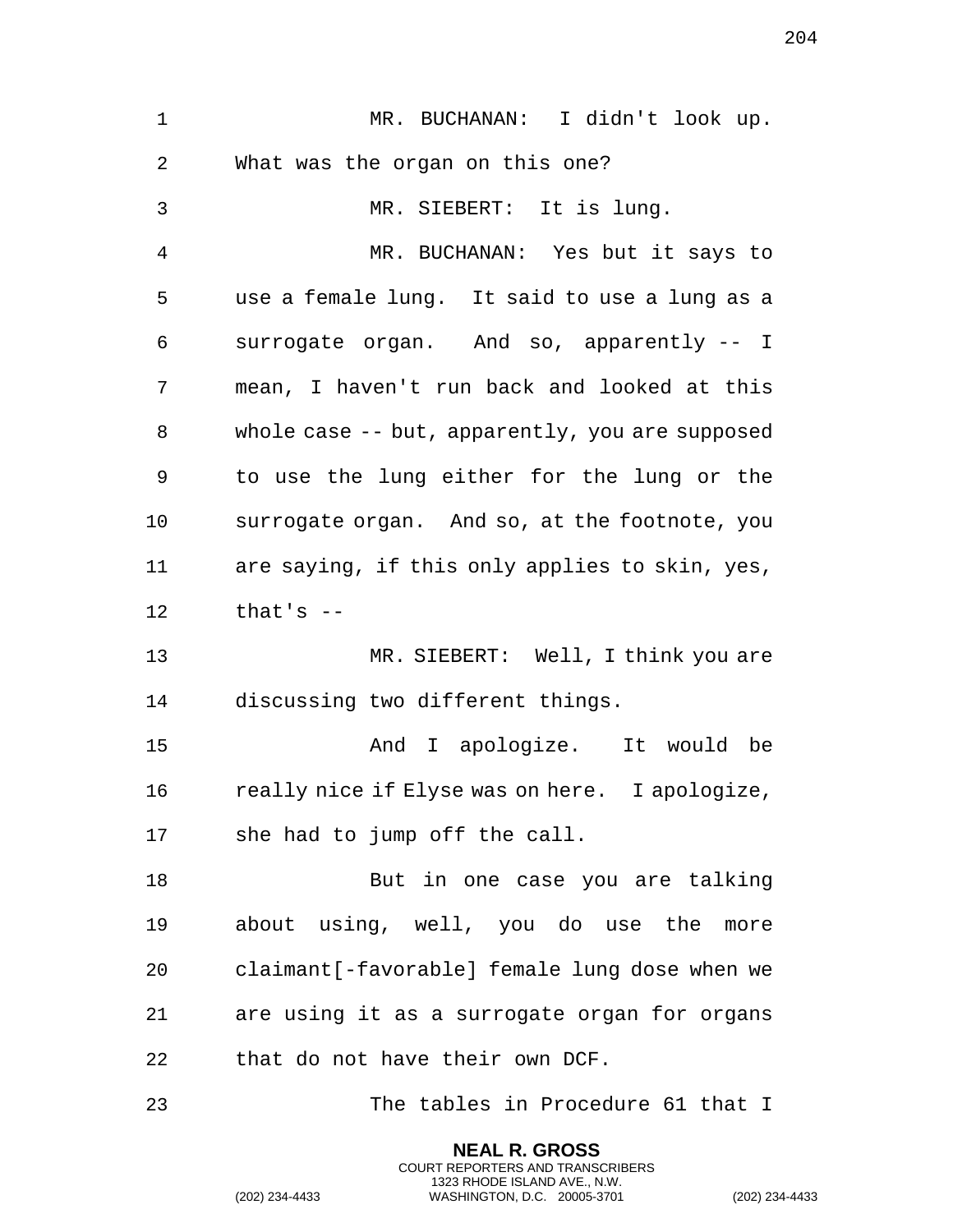think you are referring to are the skin tables, and those are specifically such as it is talking about the skin in the chest area and some other things, where it actually is appropriate to use values for the gender-specific, if I remember correctly, because they are not being used as surrogate organs such as being for the gallbladder, which doesn't have a DCF assigned to it.

 But, yes, I can have Elyse look into it a little bit more clearly to ensure that I am correct, but I believe that is the case. MR. BUCHANAN: Okay. Yes, I can check that, too, and see if that is correct. Because I was looking at the case here, and it says the liver is the organ and they are using the lung as a surrogate.

 MR. SIEBERT: Correct, which, as it says in OTIB-0006, you're correct, it says to use the female because that is more claimant favorable when we are dealing with a surrogate. You actually wouldn't be dealing with that table in OTIB -- now you've got me saying

> **NEAL R. GROSS** COURT REPORTERS AND TRANSCRIBERS 1323 RHODE ISLAND AVE., N.W.

(202) 234-4433 WASHINGTON, D.C. 20005-3701 (202) 234-4433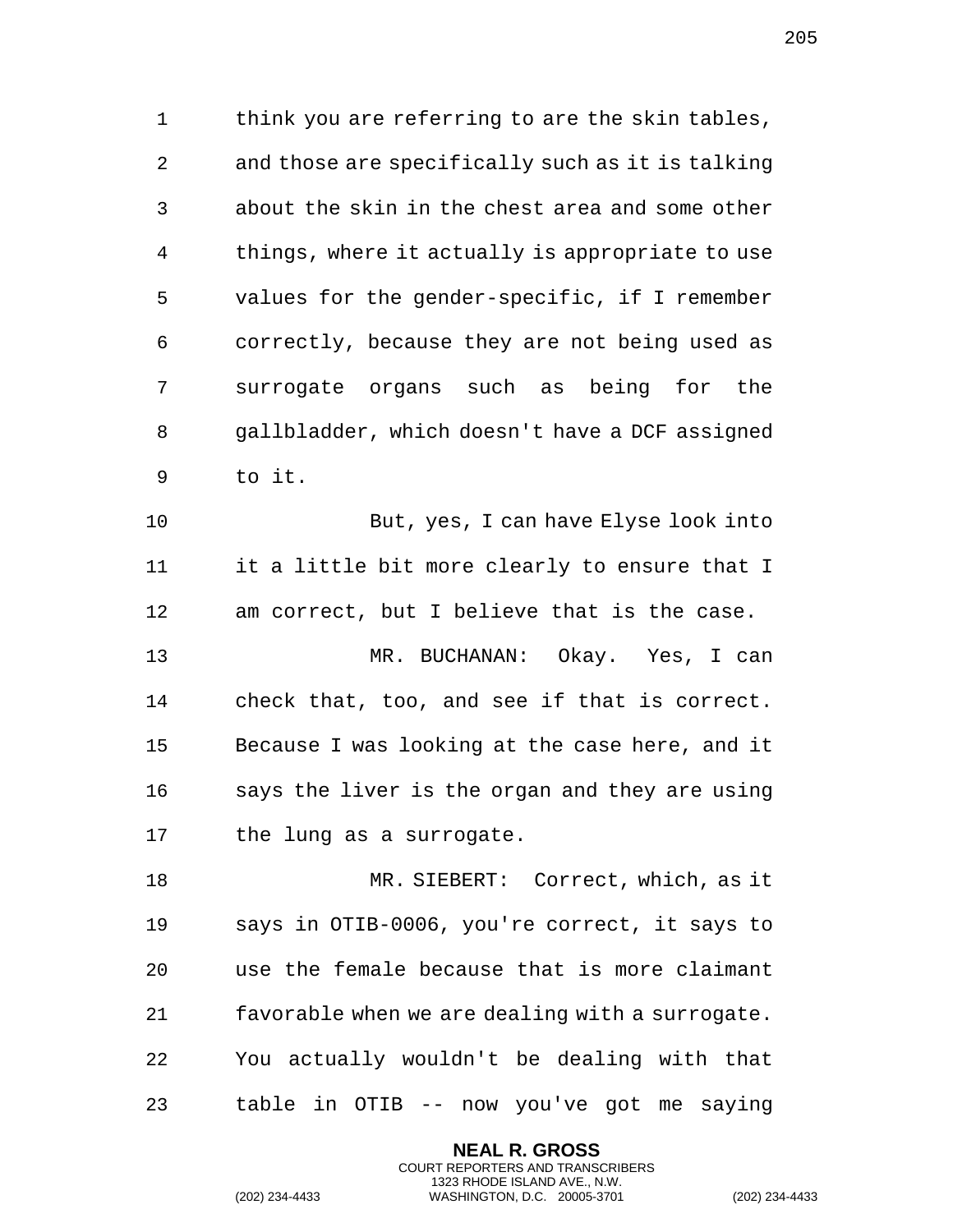it -- Procedure 61 for this liver because it is not a skin case. So I think we are talking about two separate things. MR. BUCHANAN: Okay. I can go back and review that. CHAIRMAN KOTELCHUCK: Okay. So, we will hold that open until you get -- I don't know if that's something you can check. I don't know whether you can check it before the end of the day or just we'll look at it next time. MR. BUCHANAN: It would probably be best to look at it next time. CHAIRMAN KOTELCHUCK: Okay. Keep that open. 16 Now there is a PGF exam. We have talked about A. I'm not sure -- MR. BUCHANAN: Yes, this was the same as one of the others. It is a fine line between prime contractor and subcontractor. CHAIRMAN KOTELCHUCK: Yes. MR. BUCHANAN: And I think it is almost the same as for the assignment if there

> **NEAL R. GROSS** COURT REPORTERS AND TRANSCRIBERS 1323 RHODE ISLAND AVE., N.W.

(202) 234-4433 WASHINGTON, D.C. 20005-3701 (202) 234-4433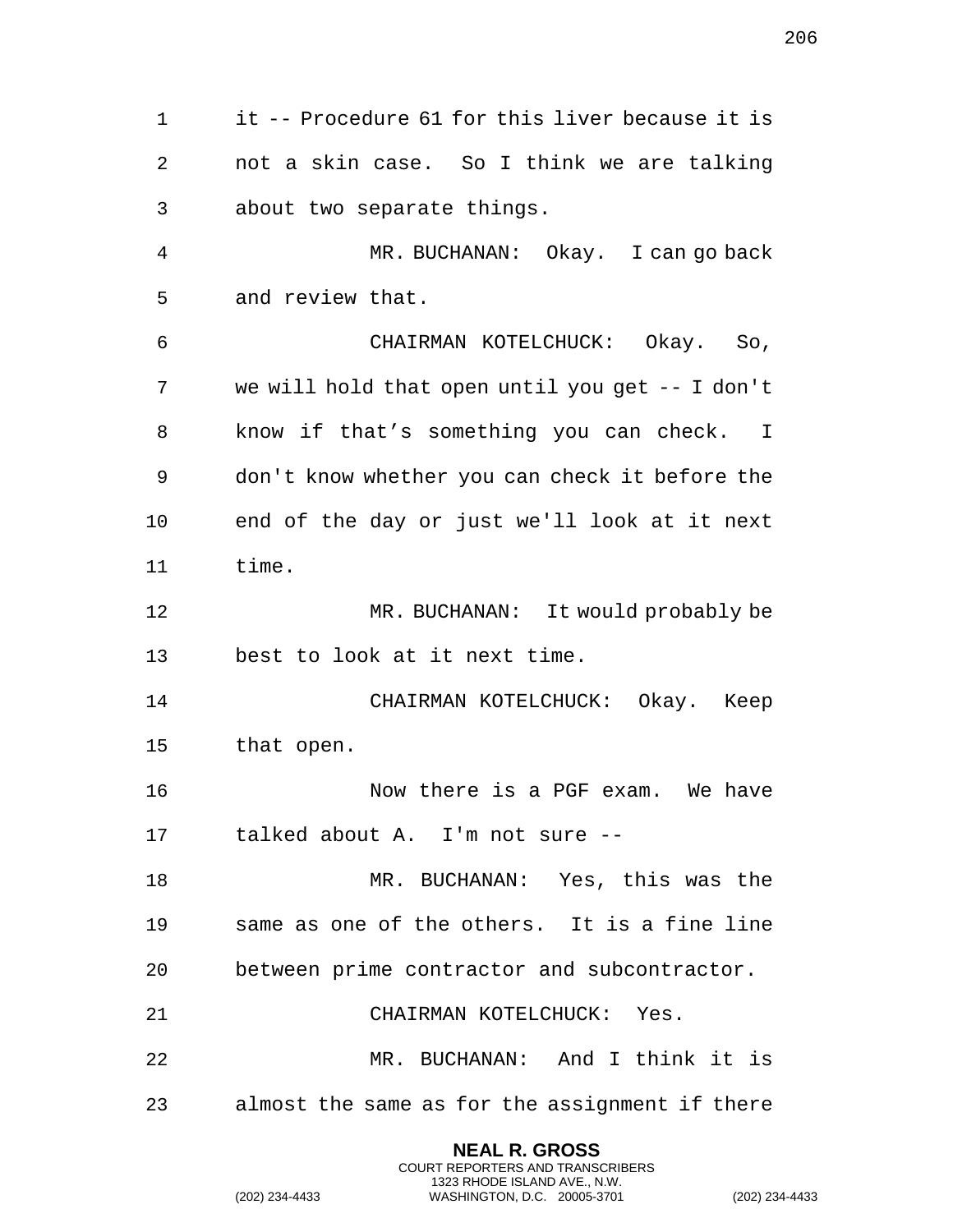is a prime contractor. If it is a subcontractor, then they don't. And so, that is the reason it wasn't assigned. And so, we can go with their explanation. MS. BEHLING: Ron, that was recently changed. Right? CHAIRMAN KOTELCHUCK: Yes. 8 MS. BEHLING: OTIB -- is it 49? MR. BUCHANAN: Seventy-nine. MR. SIEBERT: That would be 52. MS. BEHLING: It is a construction trade worker -- MR. SIEBERT: That is OTIB-0052. 14 MS. BEHLING: Yes. Thank you. MR. SIEBERT: What we are referring 16 to here is the version that was in place when the claim was done. CHAIRMAN KOTELCHUCK: Yes. Alright. So, what is the -- when it is at the last item, PG -- I can't see it. That's not on my screen. MR. BUCHANAN: PGF it should be. The "P" is missing there.

> **NEAL R. GROSS** COURT REPORTERS AND TRANSCRIBERS 1323 RHODE ISLAND AVE., N.W.

(202) 234-4433 WASHINGTON, D.C. 20005-3701 (202) 234-4433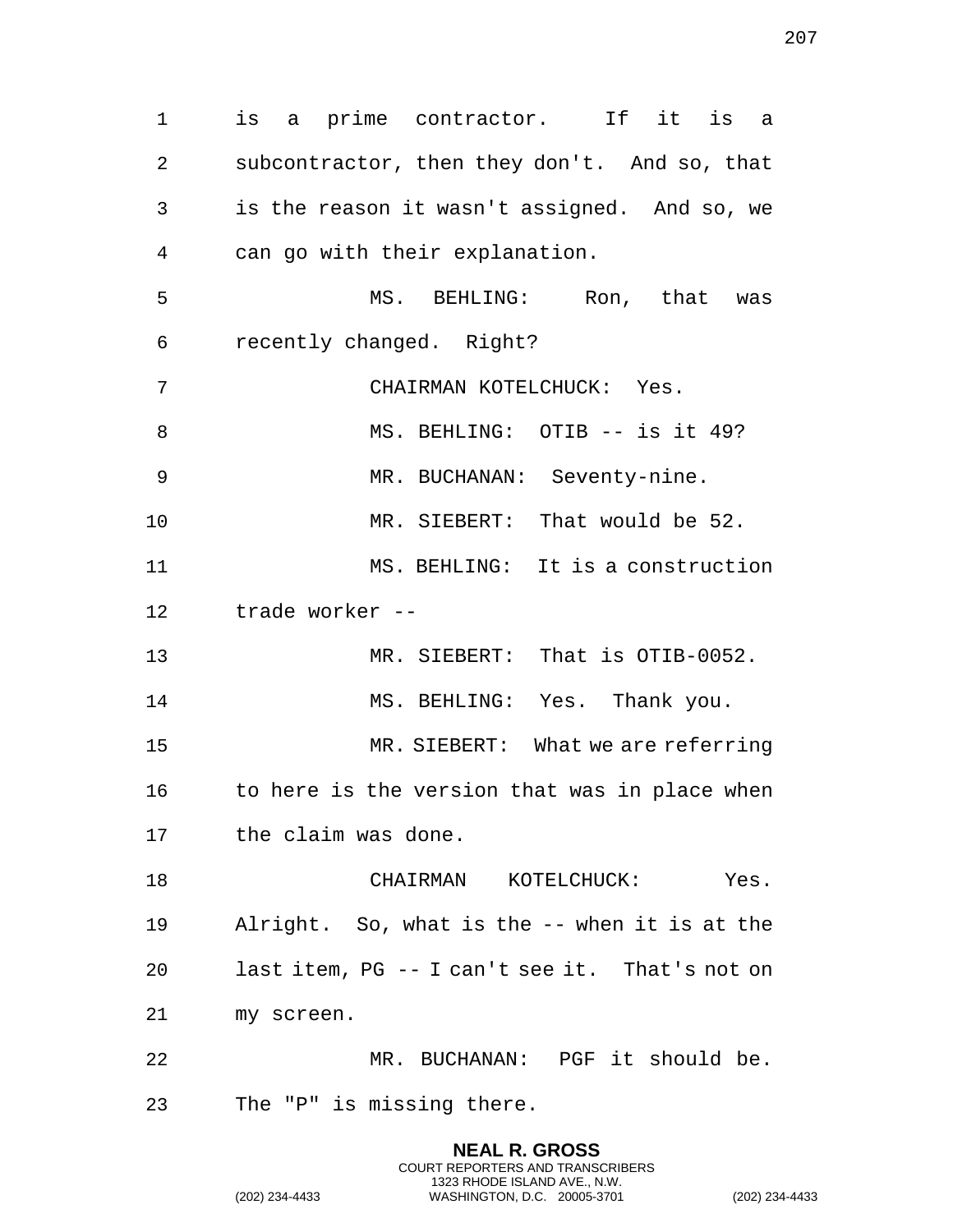CHAIRMAN KOTELCHUCK: Yes. MR. BUCHANAN: In our response on C there, the PGF exam -- CHAIRMAN KOTELCHUCK: Right. Okay. MR. BUCHANAN: -- is not assigned to a subcontractor. So, we want to change that C in our response to PGF instead of just GF. 9 CHAIRMAN KOTELCHUCK: Yes. MR. BUCHANAN: And we want to change the OTIB-0061, refer to that as Procedure, PROC. Doug, do you want to make sure that is done? MR. FARVER: Will do. CHAIRMAN KOTELCHUCK: And is that an observation? 18 MR. BUCHANAN: No, that was Part C of Finding 1. CHAIRMAN KOTELCHUCK: Which we closed. MR. BUCHANAN: Well, no, we have to get back on this lung business and the

> **NEAL R. GROSS** COURT REPORTERS AND TRANSCRIBERS 1323 RHODE ISLAND AVE., N.W.

(202) 234-4433 WASHINGTON, D.C. 20005-3701 (202) 234-4433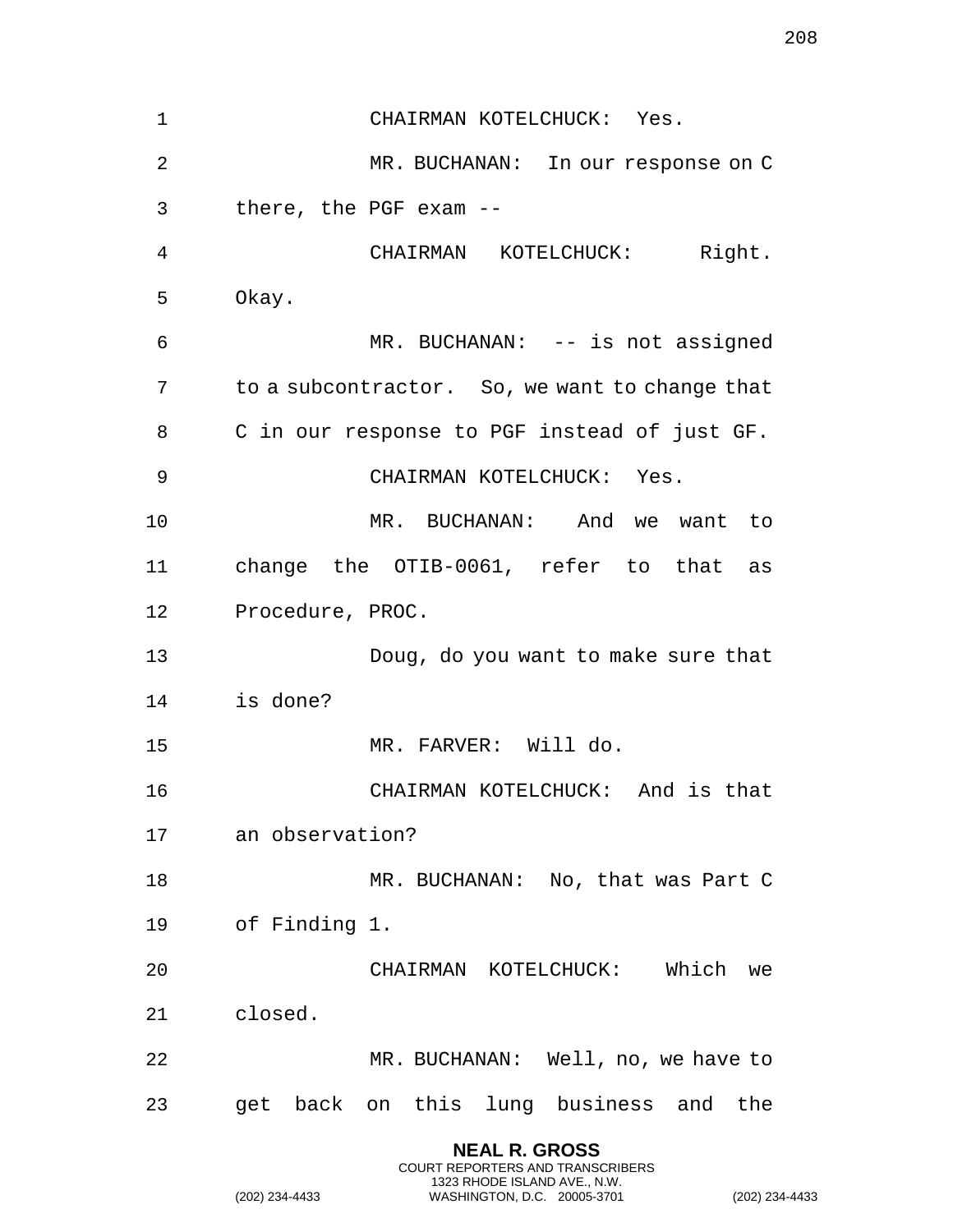difference between OTIB-0006 -- CHAIRMAN KOTELCHUCK: Right. MR. BUCHANAN: -- and Procedure 61. CHAIRMAN KOTELCHUCK: Okay. Right, it's open. MR. BUCHANAN: Yes. CHAIRMAN KOTELCHUCK: That's good. MR. BUCHANAN: Part A we still need to address; B and C we can close. CHAIRMAN KOTELCHUCK: That's what I mean, yes. Okay. So, Part A, open. MR. BUCHANAN: Right. CHAIRMAN KOTELCHUCK: Good. Yes. Alright. MR. FARVER: Okay. Are we up to 406? 17 CHAIRMAN KOTELCHUCK: We are. MR. FARVER: NIOSH used the 95th percentile instead of the 50th percentile coworker dose for 1974. NIOSH agrees the 95th percentile trade worker dose was applied for '74. CHAIRMAN KOTELCHUCK: Yes. Okay. **NEAL R. GROSS**

COURT REPORTERS AND TRANSCRIBERS 1323 RHODE ISLAND AVE., N.W.

(202) 234-4433 WASHINGTON, D.C. 20005-3701 (202) 234-4433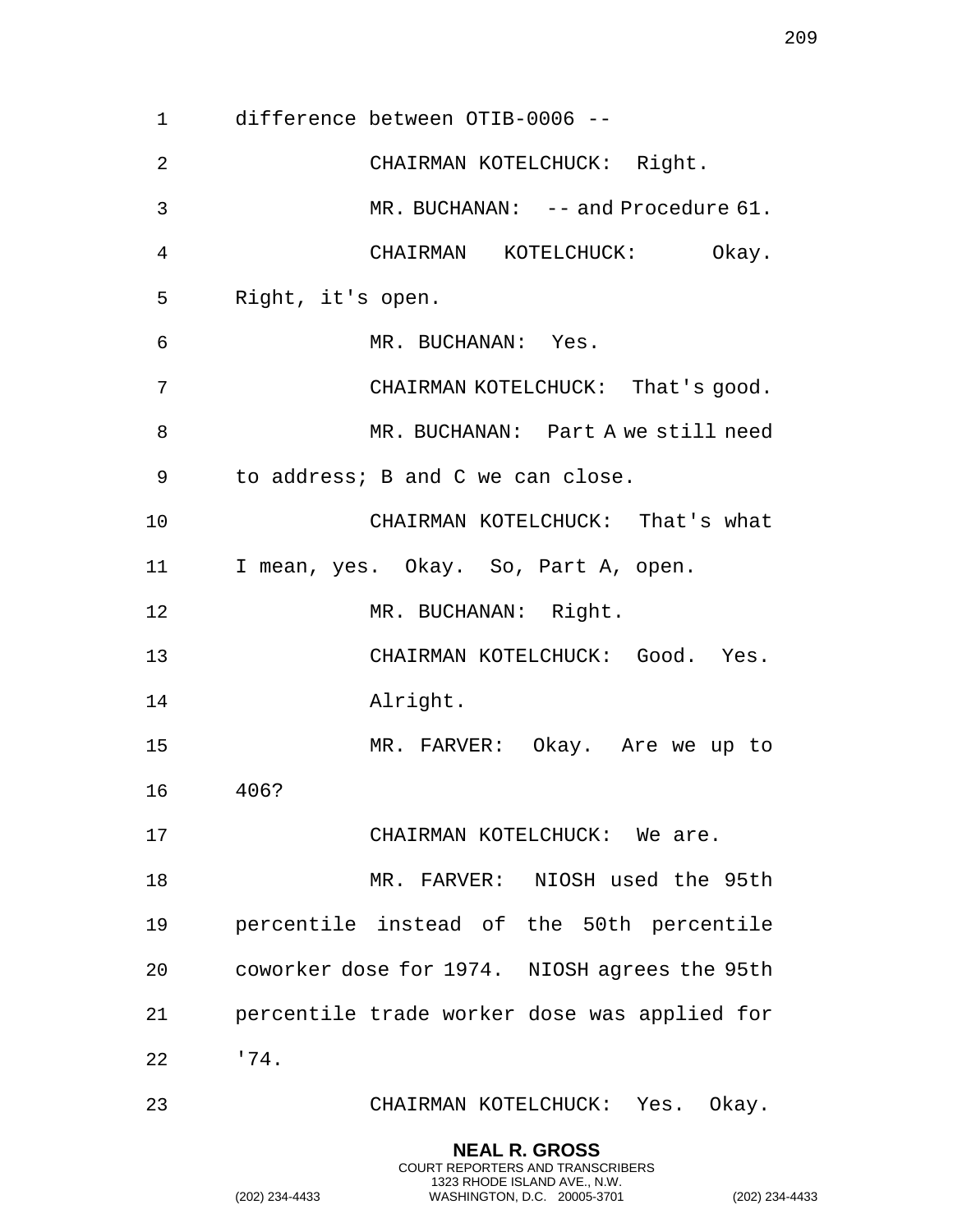| $\mathbf 1$ | I quess if SC&A<br>MEMBER MUNN:                 |
|-------------|-------------------------------------------------|
| 2           | agrees, we can close.                           |
| 3           | CHAIRMAN KOTELCHUCK: I think it                 |
| 4           | Okay, let's close it.<br>is.                    |
| 5           | And go on to 406.2.                             |
| 6           | MR. FARVER: Okay. Medical X-ray                 |
| 7           | dose values for the liver contained in the Y-12 |
| 8           | workbook are not consistent with the values     |
| 9           | listed in the TBD.                              |
| 10          | Okay. The application of doses was              |
| 11          | performed within the tool, but the medical      |
| 12          | X-ray doses for the years of interest were      |
| 13          | changed in the tool by the dose reconstructor.  |
| 14          | CHAIRMAN KOTELCHUCK: Yes. And it                |
| 15          | was cleaned up and found to be correct. And     |
| 16          | NIOSH reviewed all the other Y-12 claims.       |
| 17          | Good. So, this was just a single error, and it  |
| 18          | sounds pretty clearly like it should be a       |
| 19          | closure.                                        |
| 20          | MEMBER MUNN: Yes.                               |
| 21          | CHAIRMAN KOTELCHUCK: Good.                      |
| 22          | Alright, the next one.                          |
| 23          | MR. FARVER: 406.3. No dose was                  |

**NEAL R. GROSS** COURT REPORTERS AND TRANSCRIBERS 1323 RHODE ISLAND AVE., N.W.

(202) 234-4433 WASHINGTON, D.C. 20005-3701 (202) 234-4433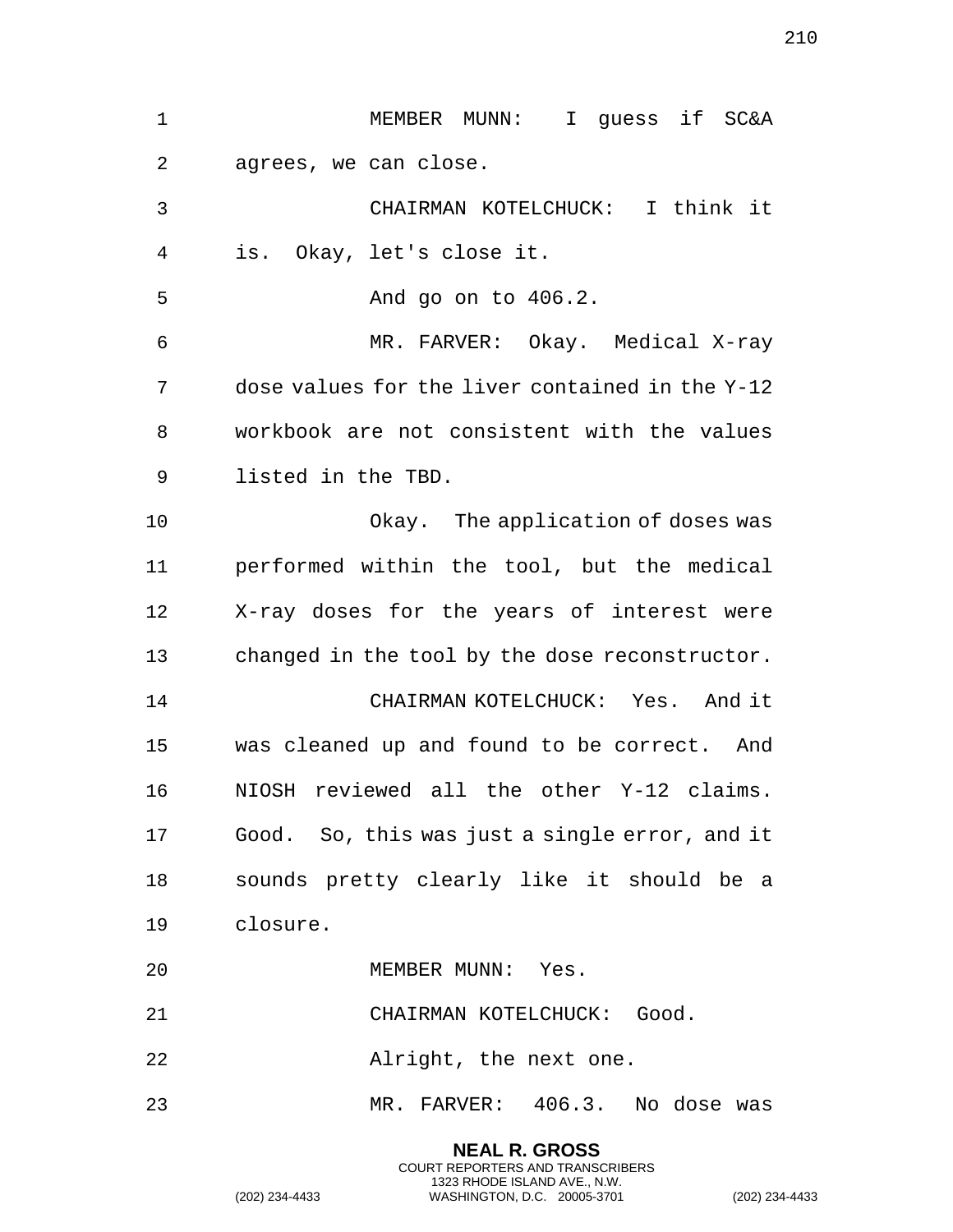assigned for 1985. And this is the onsite ambient dose.

 CHAIRMAN KOTELCHUCK: Yes. MR. FARVER: Using the wrong onsite ambient dose for 1985 results in an increase to the dose of 33 millirem. Dose reconstructor and peer reviewer overlooked this. Pretty much the same issue as the previous two findings on this case. CHAIRMAN KOTELCHUCK: Right. Yes. Again, we have multiple QA findings in the same case. Let's go to 4. MR. FARVER: 406.4. NIOSH used incorrect coworker intake values. The first issue is the coworker intake values; it appears that the reviewer only looked at the CADW input file for the years in question. But, on this matter, the way the CADW database works, the input screen can be misleading. CHAIRMAN KOTELCHUCK: Yes. MR. FARVER: Is this the environmental dose again? Do you know

> **NEAL R. GROSS** COURT REPORTERS AND TRANSCRIBERS 1323 RHODE ISLAND AVE., N.W.

(202) 234-4433 WASHINGTON, D.C. 20005-3701 (202) 234-4433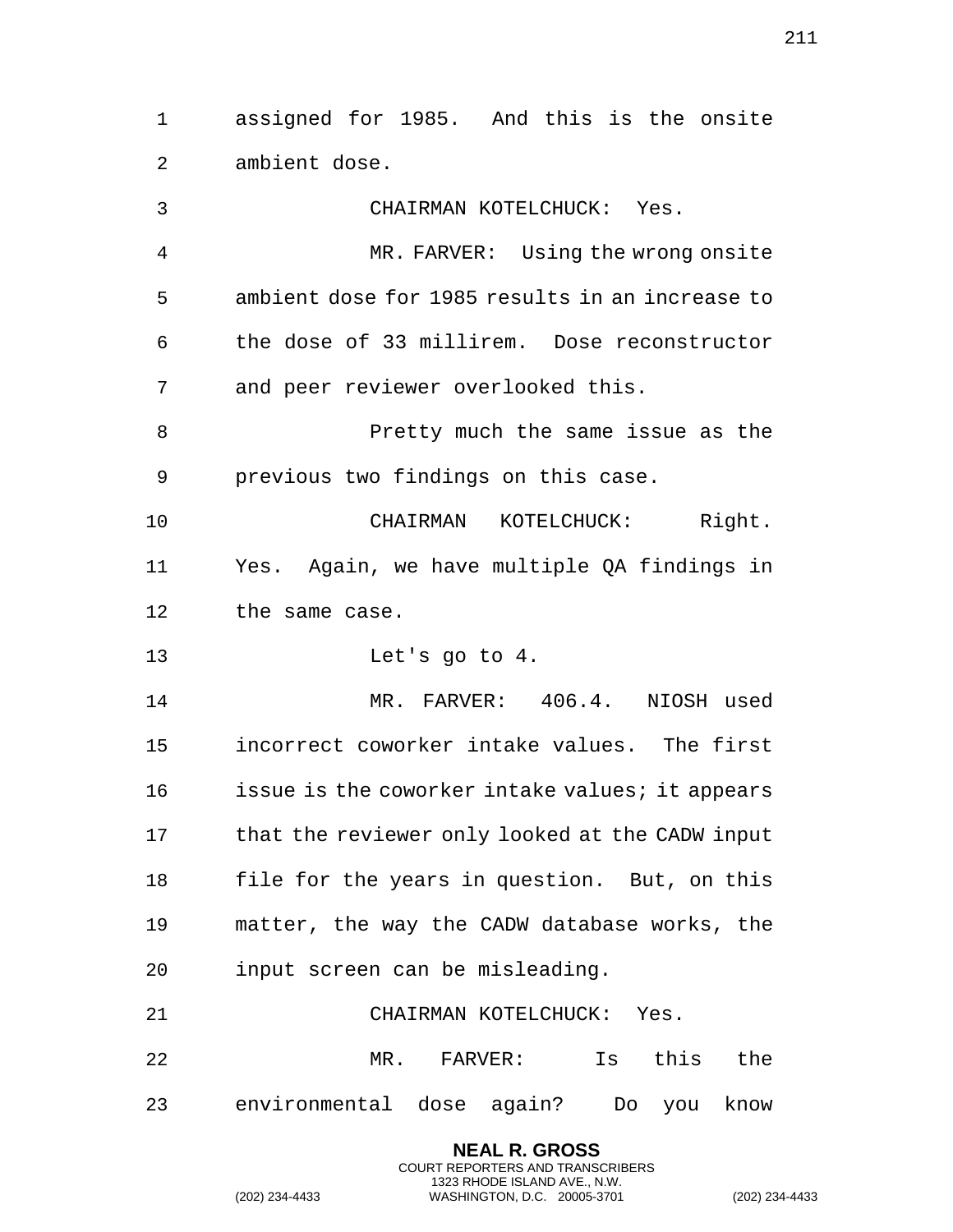offhand, Scott, if that is what this is? MR. SIEBERT: Yes, it is the same issue as environmental dose because coworker dose changes on an annual basis, as does environmental. You see the same issue. MR. FARVER: Okay. This is one we have addressed previously. 8 MR. SIEBERT: Correct. CHAIRMAN KOTELCHUCK: But how do we -- before we get this through, too, how do we -- is there some way to avoid this? MR. FARVER: Well, it's not going to happen again. CHAIRMAN KOTELCHUCK: Because? MR. FARVER: Because now we know it. MR. SIEBERT: Just to be clear, there is no error. It is just SC&A didn't realize what the tool was saying to them because it wasn't necessarily clear in the input screen. MR. FARVER: Right, and we have this in several findings up until the point we

> **NEAL R. GROSS** COURT REPORTERS AND TRANSCRIBERS 1323 RHODE ISLAND AVE., N.W.

(202) 234-4433 WASHINGTON, D.C. 20005-3701 (202) 234-4433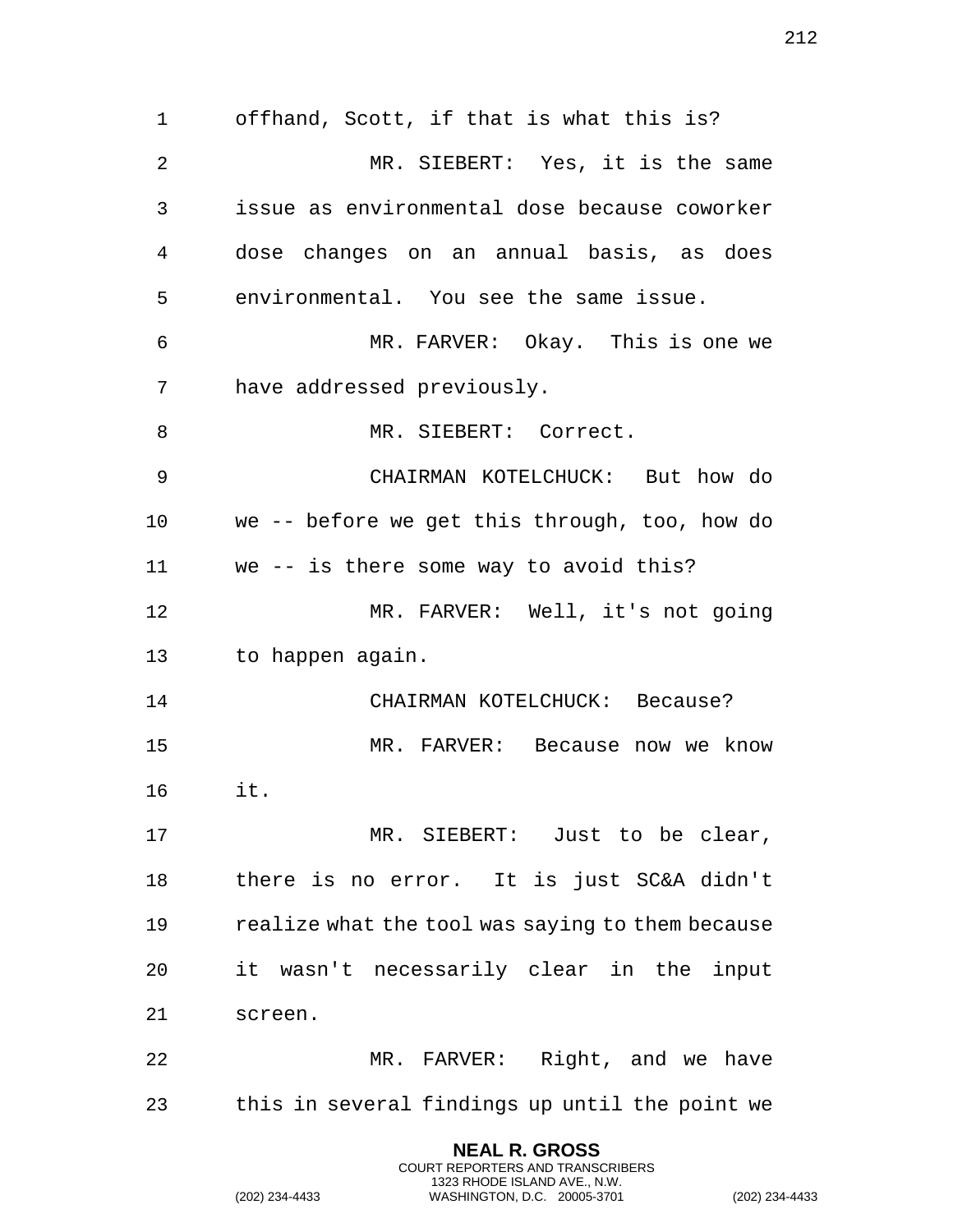have resolved the findings, and now, we know not to make this a finding. CHAIRMAN KOTELCHUCK: Yes, yes. MR. FARVER: It is just taking a while for this to all come around. So this is not going to be a finding anymore. CHAIRMAN KOTELCHUCK: Good. Okay. Excellent. At least for Issue 1. Let's see what Issue 2 -- MR. FARVER: Issue 2. The recycled uranium ratio used. The DR applied the best estimate ratios as opposed to the maximizing ratios listed in the TBD. Although not listed in the table within the TBD, the best estimate ratios are given in paragraph 5.2.4.1 of the TBD in effect at the time of the DR. 17 And then, it gives a little quote from the TBD.

CHAIRMAN KOTELCHUCK: Yes.

 MEMBER MUNN: And so the data in process at the time was used.

> **NEAL R. GROSS** COURT REPORTERS AND TRANSCRIBERS 1323 RHODE ISLAND AVE., N.W.

CHAIRMAN KOTELCHUCK: Right.

MEMBER MUNN: Yes.

(202) 234-4433 WASHINGTON, D.C. 20005-3701 (202) 234-4433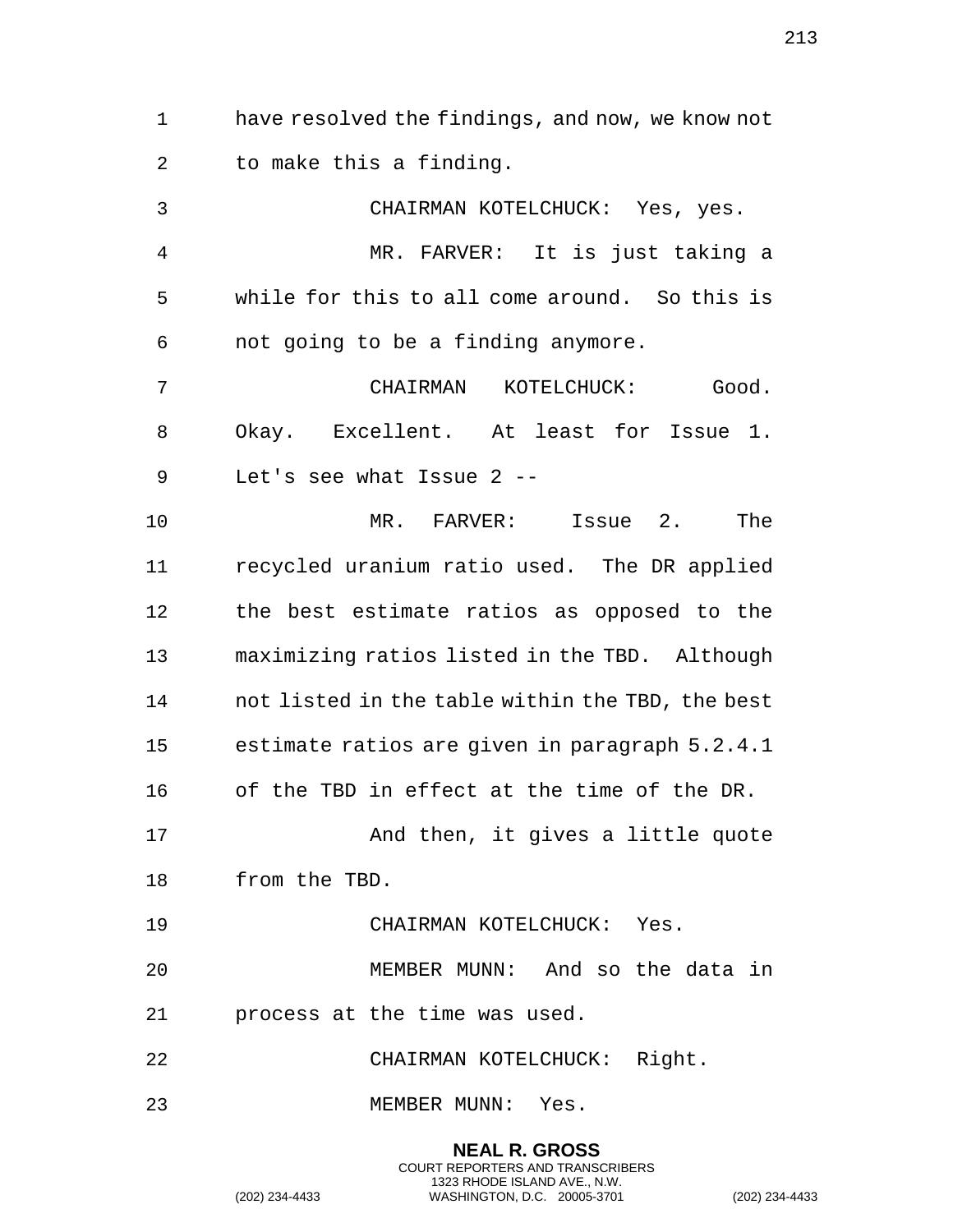CHAIRMAN KOTELCHUCK: I'm a little unclear when I look at the screen because you can't see both screens at once. If you will scroll up? I'm a little unclear. Issue 1 doesn't appear to be the same as Issue 2. MR. FARVER: Correct. 7 MEMBER MUNN: No. 8 CHAIRMAN KOTELCHUCK: Well, 406, now Issue 1 is now an observation, and I guess Issue 2 is as well, right? I'm just hesitant. Whenever I see two issues in the same finding, I think, wait a minute, are they the same thing or shouldn't they be two findings? But, in this case, there should be two observations, right? 406.4 should be an observation? 16 MEMBER MUNN: Essentially. MR. FARVER: At the time, Issue 1 was not an observation. 19 MEMBER MUNN: No. CHAIRMAN KOTELCHUCK: Right, right, right. Okay, it wasn't. Sorry to bother you with a mess, but if you would go back and change, .4 change to

> **NEAL R. GROSS** COURT REPORTERS AND TRANSCRIBERS 1323 RHODE ISLAND AVE., N.W.

(202) 234-4433 WASHINGTON, D.C. 20005-3701 (202) 234-4433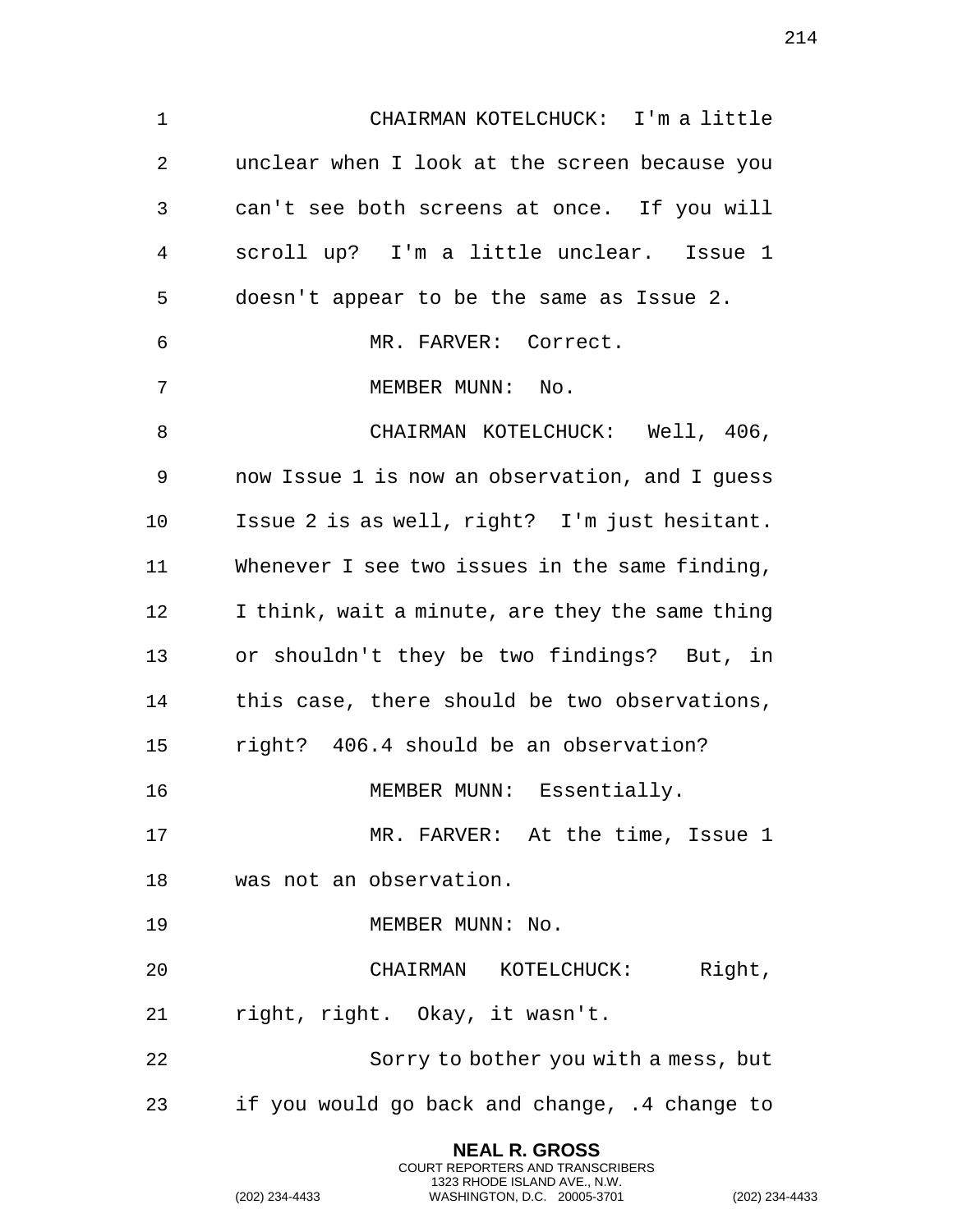observation. And you can probably change it to two observations. 3 MEMBER MUNN: No. MR. KATZ: I understand that the first one was not an observation -- 6 MEMBER MUNN: No. MR. KATZ: -- doesn't become an observation. SC&A didn't understand how to read, review the material on the screen there. So it is not an observation. It is just a mistake in finding. MEMBER MUNN: Yes, and it was -- CHAIRMAN KOTELCHUCK: Hm. 14 MEMBER MUNN: It was -- MR. KATZ: If it had been correct, it would have been a finding. It is just they are not correct about it, but it is still the category is a finding, not an observation. CHAIRMAN KOTELCHUCK: Alright. Okay. MR. FARVER: Now I could split Issue 2 out if you would like to make that an observation.

> **NEAL R. GROSS** COURT REPORTERS AND TRANSCRIBERS 1323 RHODE ISLAND AVE., N.W.

(202) 234-4433 WASHINGTON, D.C. 20005-3701 (202) 234-4433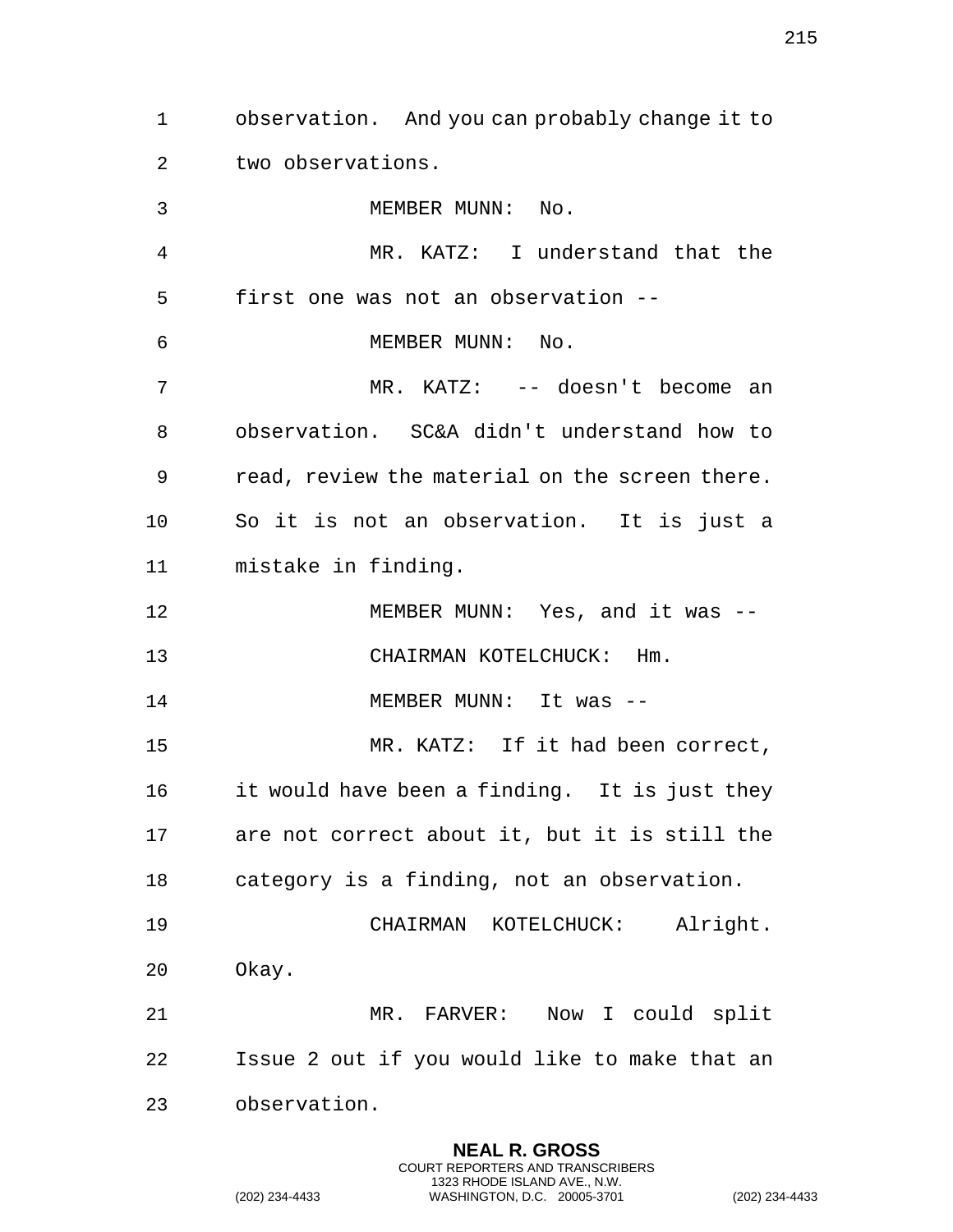| $\mathbf 1$ | CHAIRMAN KOTELCHUCK: Yes. I see.                |
|-------------|-------------------------------------------------|
| 2           | Okay. You're right about Issue 1. I see that    |
| 3           | now. Okay. So that is a finding. So 406.4       |
| 4           | should be closed.                               |
| 5           | MR. KATZ: Right.                                |
| 6           | CHAIRMAN KOTELCHUCK: And then,                  |
| 7           | change Issue 2 to an observation.               |
| 8           | MEMBER MUNN: Can we just do that                |
| 9           | inside this comment space on the matrix, rather |
| 10          | than trying to figure out how to break it out   |
| 11          | appropriately into a separate --                |
| 12          | CHAIRMAN KOTELCHUCK: You're                     |
| 13          | talking to the bother in trying to get that     |
| 14          | separated out? I don't mind it.                 |
| 15          | MR. KATZ: Yes, you just make it                 |
| 16          | Observation 1 on this case, whatever.           |
| 17          | CHAIRMAN KOTELCHUCK: Yes, Yes.                  |
| 18          | Oh, right, right. Yes. Okay.                    |
| 19          | MR. FARVER: Well, okay, it will be              |
| 20          | Observation 1. And Observation 1 will           |
| 21          | probably go to Observation 2, but --            |
| 22          | MR. KATZ: No, I mean, Doug, it                  |
| 23          | doesn't matter what number it is. It could be   |

**NEAL R. GROSS** COURT REPORTERS AND TRANSCRIBERS 1323 RHODE ISLAND AVE., N.W.

(202) 234-4433 WASHINGTON, D.C. 20005-3701 (202) 234-4433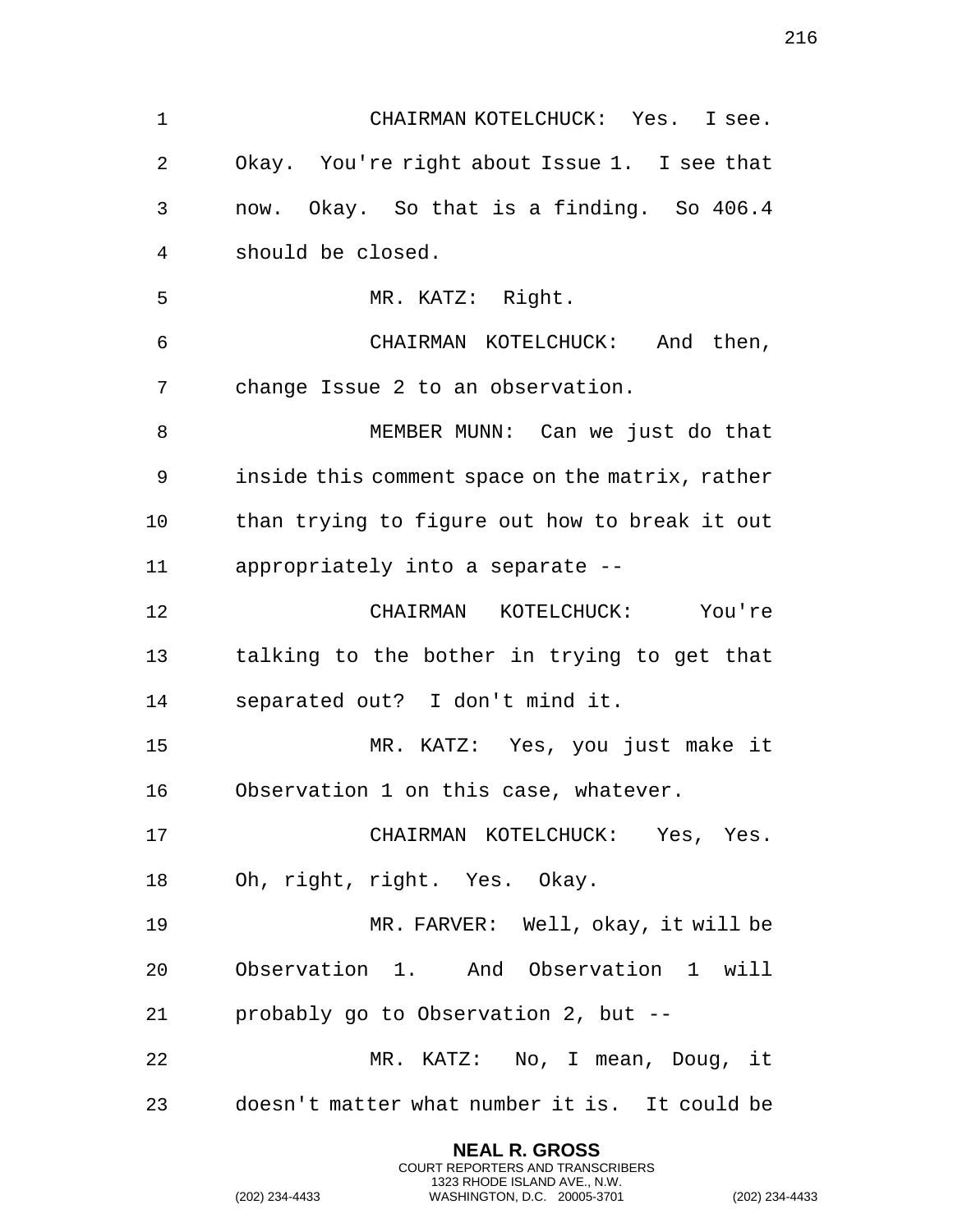the last observation in addition, or whatever. I don't mean to cause more work. MR. FARVER: Do you want me to go back and revise the whole report? (Laughter.) CHAIRMAN KOTELCHUCK: No. MR. KATZ: No. 8 CHAIRMAN KOTELCHUCK: Okay. People are trying to be thoughtful about giving you more work than need be, and that is always good. MEMBER MUNN: And that is why I was suggesting we just keep it inside this same -- 14 CHAIRMAN KOTELCHUCK: Right. MEMBER MUNN: And just in our comment say -- CHAIRMAN KOTELCHUCK: Yes. 18 MEMBER MUNN: -- Issue 2 was -- CHAIRMAN KOTELCHUCK: Yes. MEMBER MUNN: -- closed and reduced to the level of an observation now. CHAIRMAN KOTELCHUCK: That sounds good.

> **NEAL R. GROSS** COURT REPORTERS AND TRANSCRIBERS 1323 RHODE ISLAND AVE., N.W.

(202) 234-4433 WASHINGTON, D.C. 20005-3701 (202) 234-4433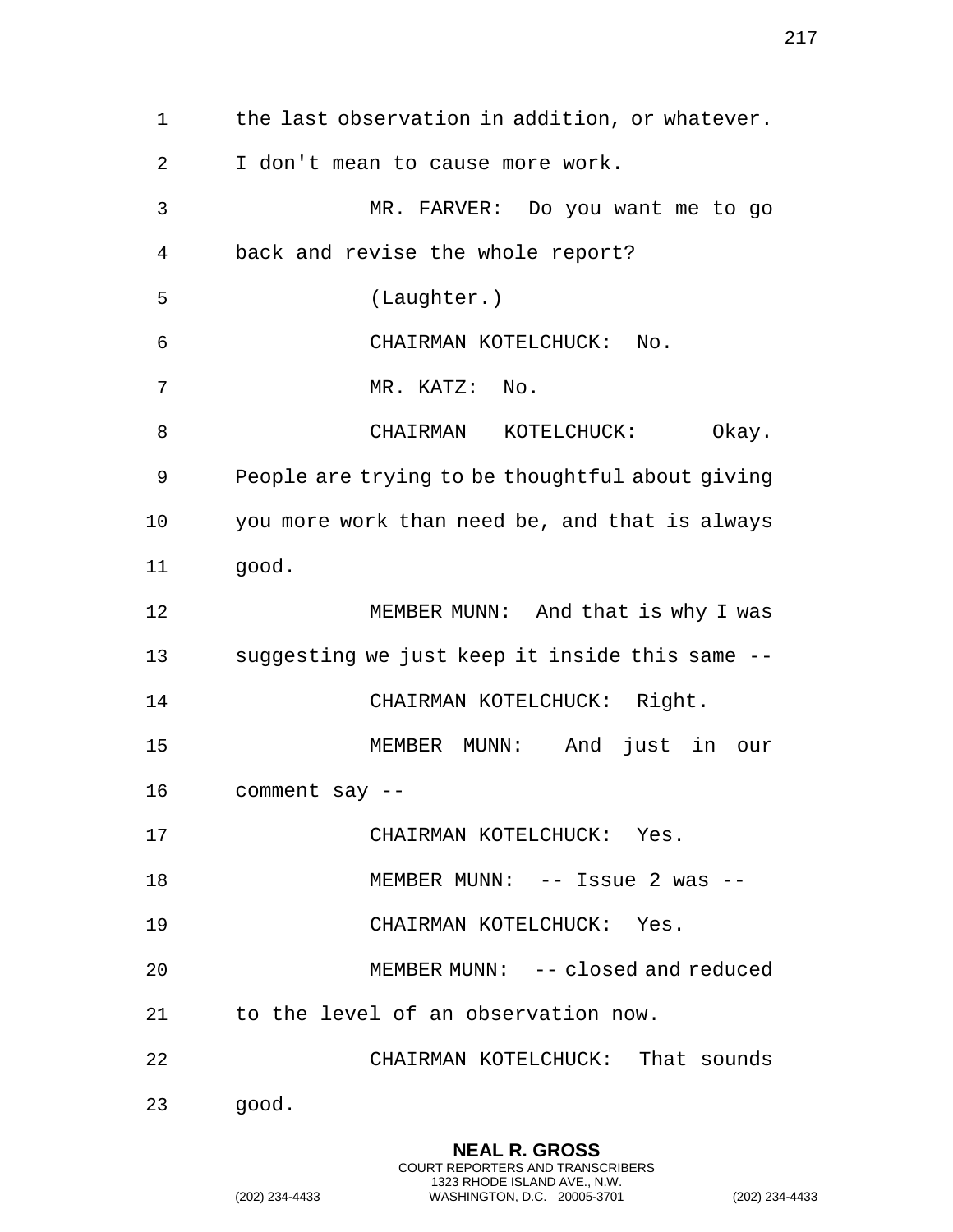MEMBER MUNN: That seems simpler to me than making another observation out of it, but, then -- CHAIRMAN KOTELCHUCK: Sure. MEMBER MUNN: -- whatever is easier for whoever is doing the work. CHAIRMAN KOTELCHUCK: Right. Alright. And when you finish putting that in, sorting it out, we will go on to the next one, .5. (Pause.) Scroll down just a little bit. I'm sorry, scroll up a little bit. Sorry. There we go. MR. BUCHANAN: Alright, if you want me to take this one, I will. 18 MR. FARVER: Yes, please, Ron. MR. BUCHANAN: 406.5. This is Y-12, and this issue really can't be resolved in our meeting here. The TBD for Y-12 has been changed, internal TBD-5, to change the thorium-228/thorium-232 ratio from 1-to-1 to

> **NEAL R. GROSS** COURT REPORTERS AND TRANSCRIBERS 1323 RHODE ISLAND AVE., N.W.

(202) 234-4433 WASHINGTON, D.C. 20005-3701 (202) 234-4433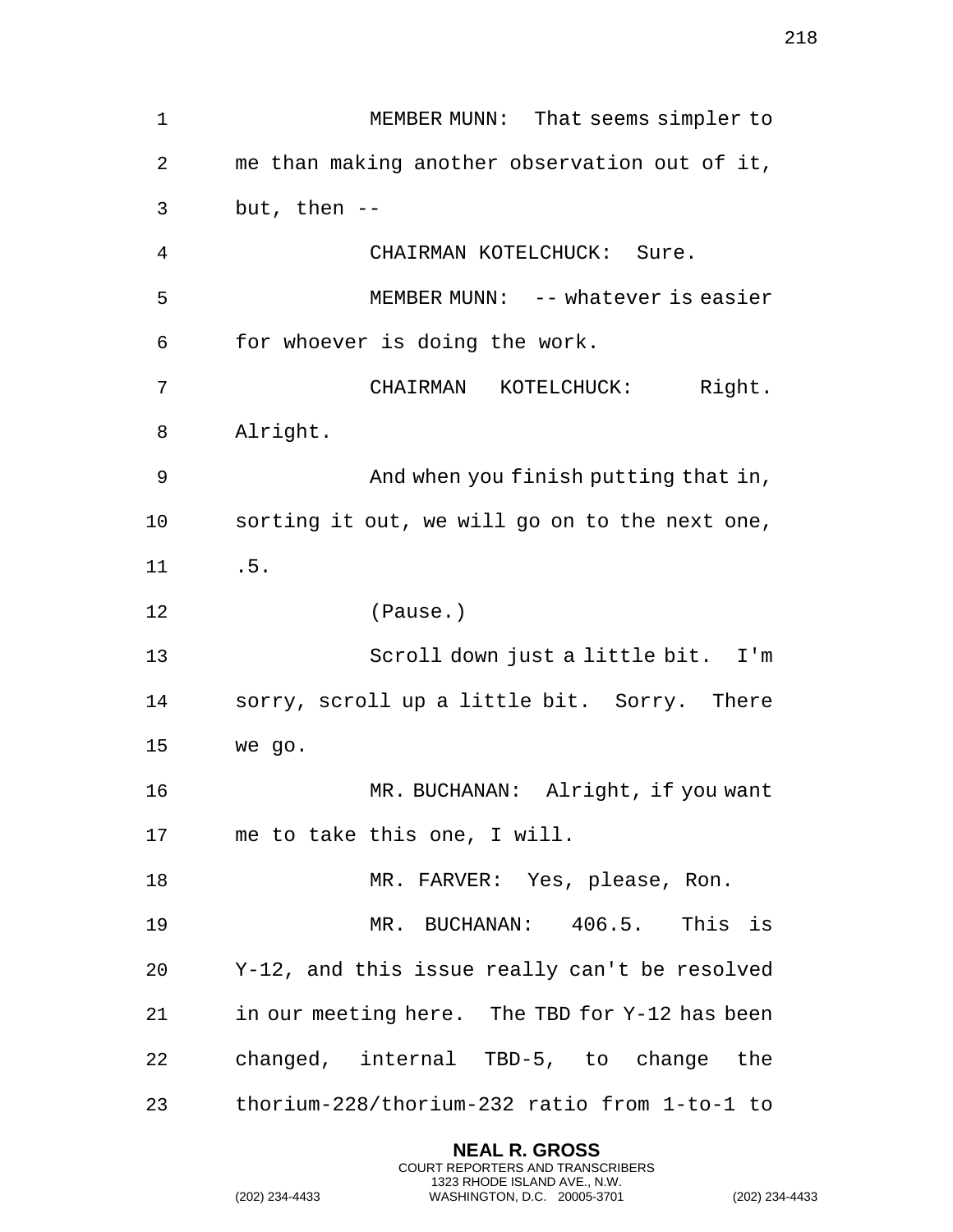.8-to-1, but they actually didn't count the thorium. They counted the AC-228 again. Alright.

 Now we can't really come to an agreement here because this is actually being presented worked under PER 31. Now the dose reconstructor did use the recommendation in the TBD wrong. It said .8-to-1, and they assigned like .2 and .8, or something other than that. CHAIRMAN KOTELCHUCK: Yes. MR. BUCHANAN: So there was an error there. And the reason that we can't agree on the thorium intake is that it depends on which way you are calculating, backwards or

 forward. And so, their note there, they couldn't produce my numbers.

18 I illustrated how I got that, but it is really immaterial because, No. 1, the DR did use the wrong ratio. No. 2, we can't say what the right ratio is because PER -- he used the wrong one that was in the TBD at that time. So that is what should have been used.

> **NEAL R. GROSS** COURT REPORTERS AND TRANSCRIBERS 1323 RHODE ISLAND AVE., N.W.

(202) 234-4433 WASHINGTON, D.C. 20005-3701 (202) 234-4433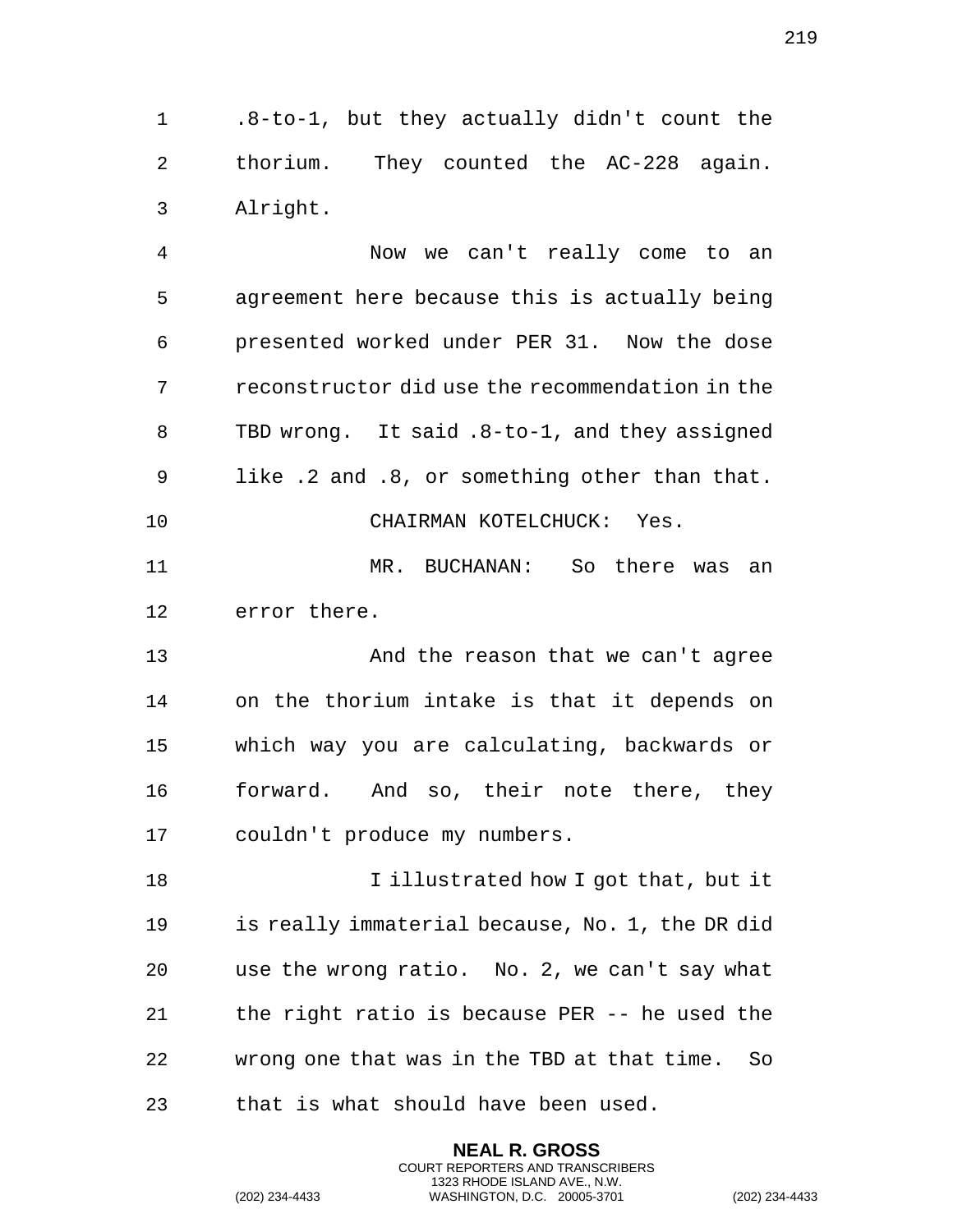1 No. 2, the correct one has not been determined yet because they are still working on this PER 31 and what to do with the thorium count data for the chest counter at Y-12. CHAIRMAN KOTELCHUCK: Yes. MR. BUCHANAN: And so, that is where that stands. So, really, this finding could be closed in that we are in agreement the DR used the wrong ratio, applied it incorrectly at that time that was stated in the TBD. And this case will be reworked when the PER is settled. CHAIRMAN KOTELCHUCK: Okay, okay. MEMBER MUNN: I'm so glad you explained that. I was reading through the calculations. It leaves some of us completely confused about what happened. So, thanks. CHAIRMAN KOTELCHUCK: Okay. Thanks. So we should close that one. MR. FARVER: Okay. Is this a dose reconstructor issue? MR. BUCHANAN: Yes, in that he did not apply the right ratio in the TBD in effect **NEAL R. GROSS**

COURT REPORTERS AND TRANSCRIBERS 1323 RHODE ISLAND AVE., N.W.

(202) 234-4433 WASHINGTON, D.C. 20005-3701 (202) 234-4433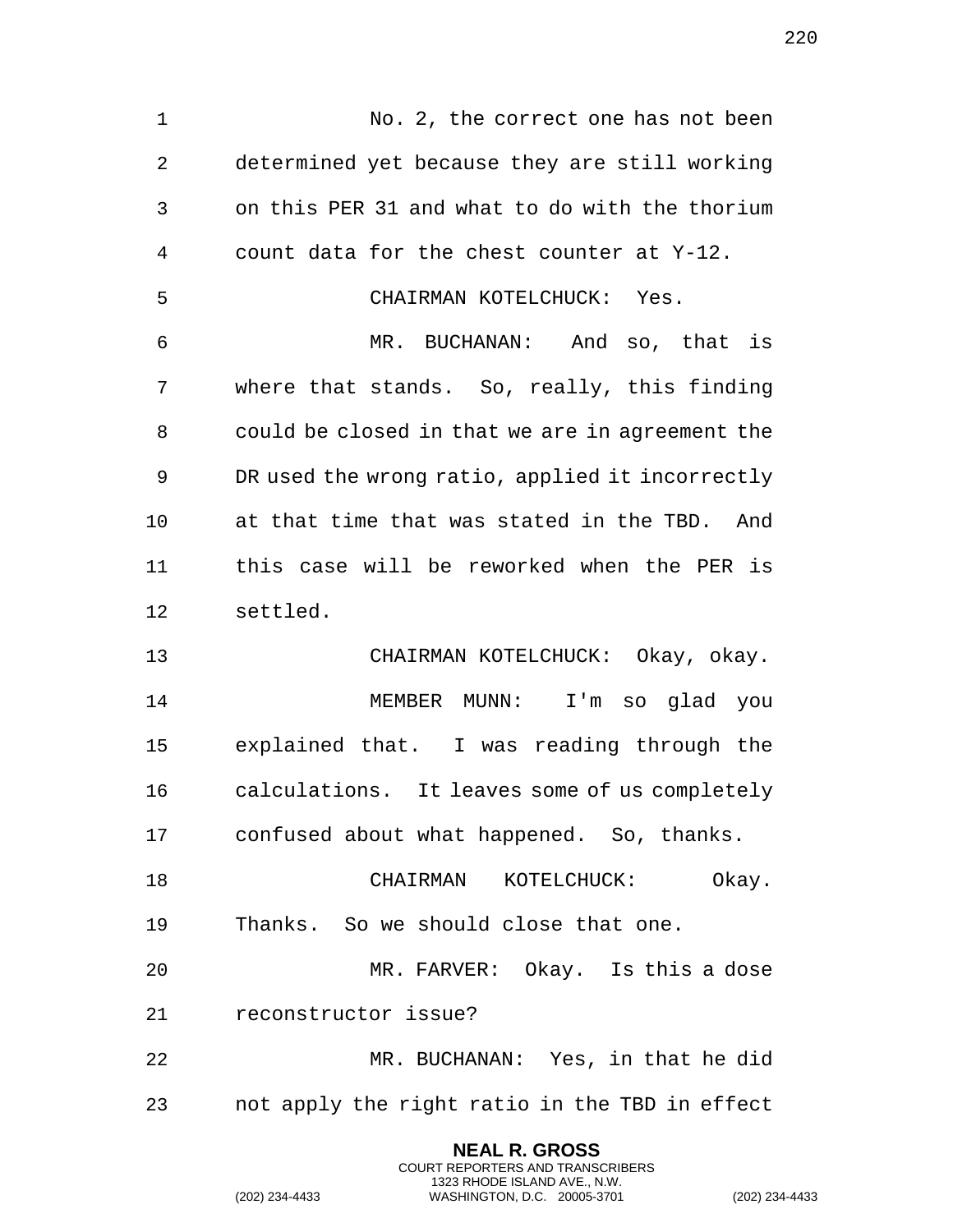at that time.

| $\overline{2}$ | CHAIRMAN KOTELCHUCK: Right.                      |
|----------------|--------------------------------------------------|
| 3              | MR. KATZ: So it is a QA.                         |
| 4              | MR. BUCHANAN: Right.                             |
| 5              | MR. FARVER: Did not use the ratio                |
| 6              | that was in the TBD?                             |
| 7              | MR. BUCHANAN: Correct.                           |
| 8              | MR. FARVER: Okay.                                |
| 9              | CHAIRMAN KOTELCHUCK: Okay. And                   |
| $10 \,$        | when the PER comes out, it will be --            |
| 11             | MR. FARVER: Okay. Now moving to                  |
| 12             | Observation 1 of 406 --                          |
| 13             | CHAIRMAN KOTELCHUCK: Yes.                        |
| 14             | (Pause.)                                         |
| 15             | MR. FARVER: It looks like it has to              |
| 16             | do with the CATI report and identification of    |
| 17             | incidents, and it would have been helpful if     |
| 18             | there was a bit better explanation in the Dose   |
| 19             | Reconstruction Report about the incident.<br>So  |
| 20             | we just kind of pointed that out.                |
| 21             | NIOSH points out there is<br>some                |
| 22             | discussion in there, and under the internal      |
| 23             | dose section of the report dealing with what was |
|                |                                                  |

**NEAL R. GROSS** COURT REPORTERS AND TRANSCRIBERS 1323 RHODE ISLAND AVE., N.W.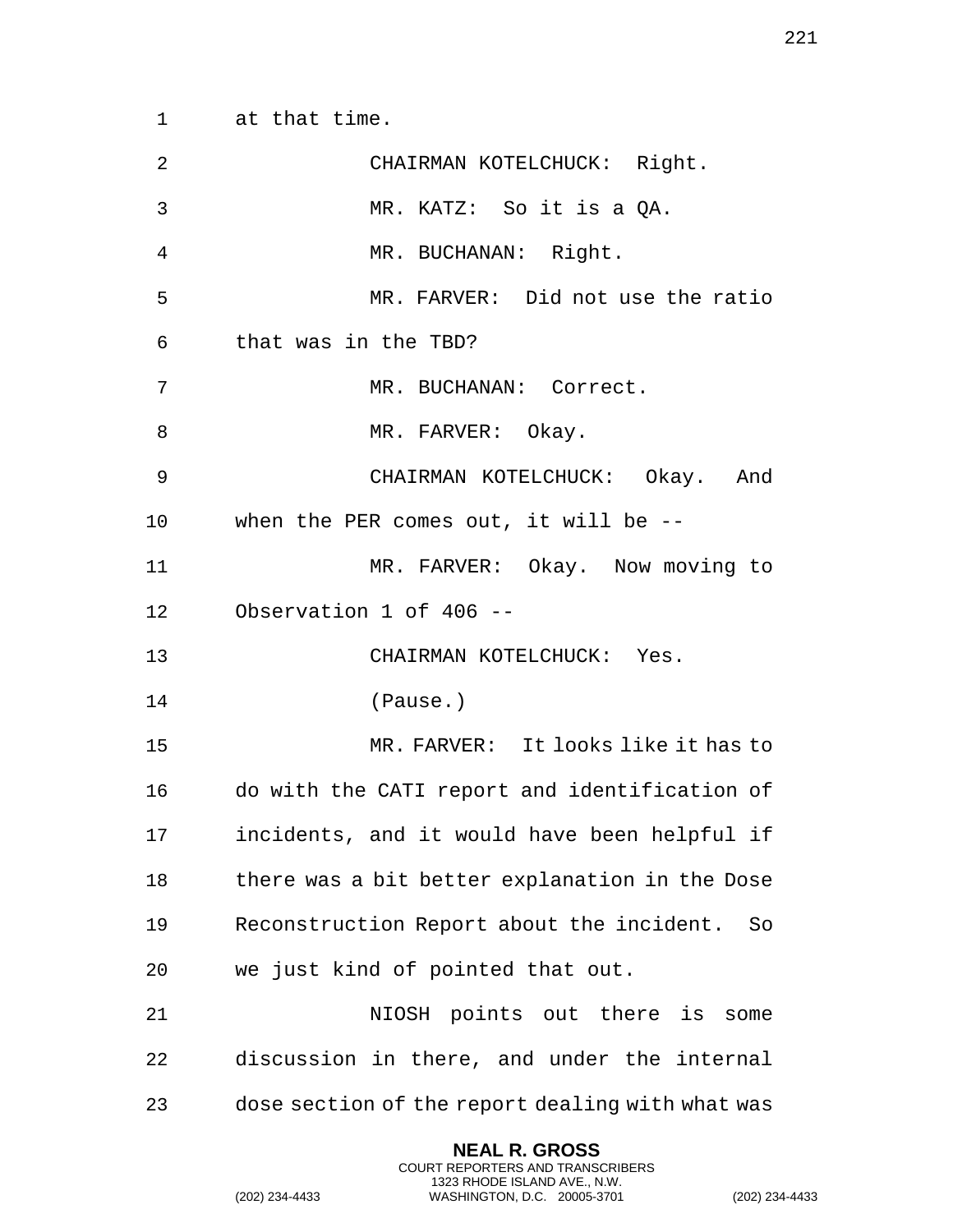done in the assessment and why it was done in intake. So I am not sure there is an issue here. CHAIRMAN KOTELCHUCK: Right. That's an appropriate observation. MEMBER MUNN: A slight difference in opinion as to how much is enough. 8 CHAIRMAN KOTELCHUCK: Yes. Yes. That's fine. Then, we should go on. 11 MEMBER MUNN: Yes. MR. FARVER: Okay. Now I have added Observation 2, which is just what we talked about the recycled uranium ratios. CHAIRMAN KOTELCHUCK: Yes. MR. FARVER: But I am not going to make you go over that again because you are not making me revise the report. So, we will just move on to 414.1. 20 MEMBER MUNN: Thank you. MR. FARVER: NIOSH included the 1966 neutron-proton Y-12 dose twice. CHAIRMAN KOTELCHUCK: Oh.

> **NEAL R. GROSS** COURT REPORTERS AND TRANSCRIBERS 1323 RHODE ISLAND AVE., N.W.

(202) 234-4433 WASHINGTON, D.C. 20005-3701 (202) 234-4433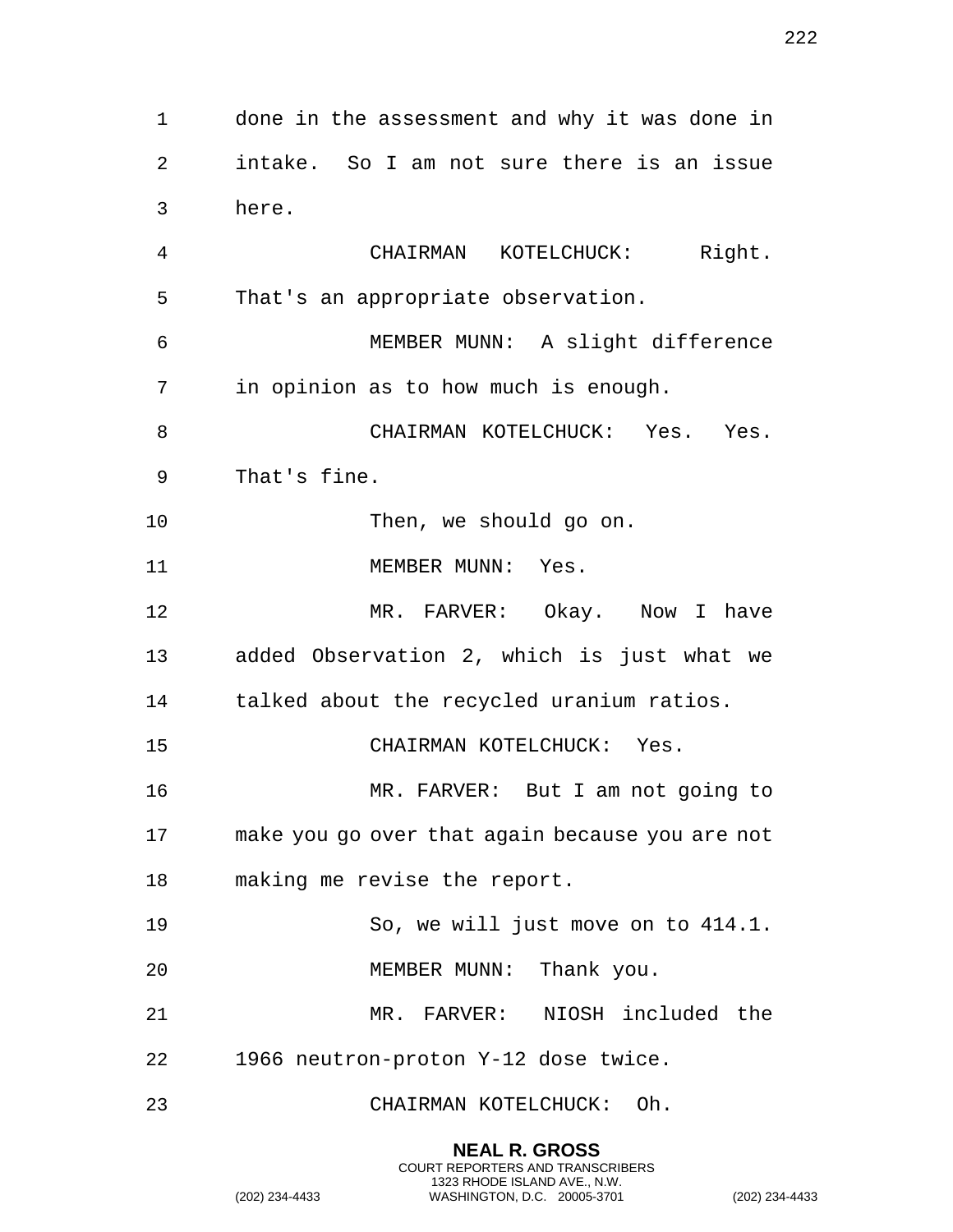| $\mathbf 1$    |                                               | MEMBER MUNN: As though once         |       |          |
|----------------|-----------------------------------------------|-------------------------------------|-------|----------|
| $\overline{2}$ | weren't enough.                               |                                     |       |          |
| 3              |                                               | CHAIRMAN KOTELCHUCK: Right.         |       |          |
| 4              |                                               | MR. FARVER: Okay?                   |       |          |
| 5              |                                               | CHAIRMAN KOTELCHUCK: Yes. It was    |       |          |
| 6              | an error.                                     |                                     |       |          |
| 7              |                                               | MR. FARVER: It looks like it was an |       |          |
| 8              | error.                                        |                                     |       |          |
| 9              |                                               | CHAIRMAN KOTELCHUCK:                |       | A pretty |
| 10             | clear QA. Close.                              |                                     |       |          |
| 11             |                                               | MR. FARVER:                         | Okay. | Any      |
| 12             | discussion? I mean, it looks                  |                                     |       | fairly   |
| 13             | straightforward.                              |                                     |       |          |
| 14             |                                               | MEMBER MUNN: Yes.                   |       |          |
| 15             |                                               | CHAIRMAN KOTELCHUCK: I think it     |       |          |
| 16             | is.                                           |                                     |       |          |
| 17             |                                               | MEMBER MUNN: It is obvious how      |       |          |
| 18             | complicated it could be with both plants'     |                                     |       |          |
| 19             | reports to deal with.                         |                                     |       |          |
| 20             |                                               | CHAIRMAN KOTELCHUCK: Yes.           |       |          |
| 21             |                                               | MR. FARVER: Well, it gets very      |       |          |
|                |                                               |                                     |       |          |
| 22             | complicated because, then, you have the three |                                     |       |          |

**NEAL R. GROSS** COURT REPORTERS AND TRANSCRIBERS 1323 RHODE ISLAND AVE., N.W.

(202) 234-4433 WASHINGTON, D.C. 20005-3701 (202) 234-4433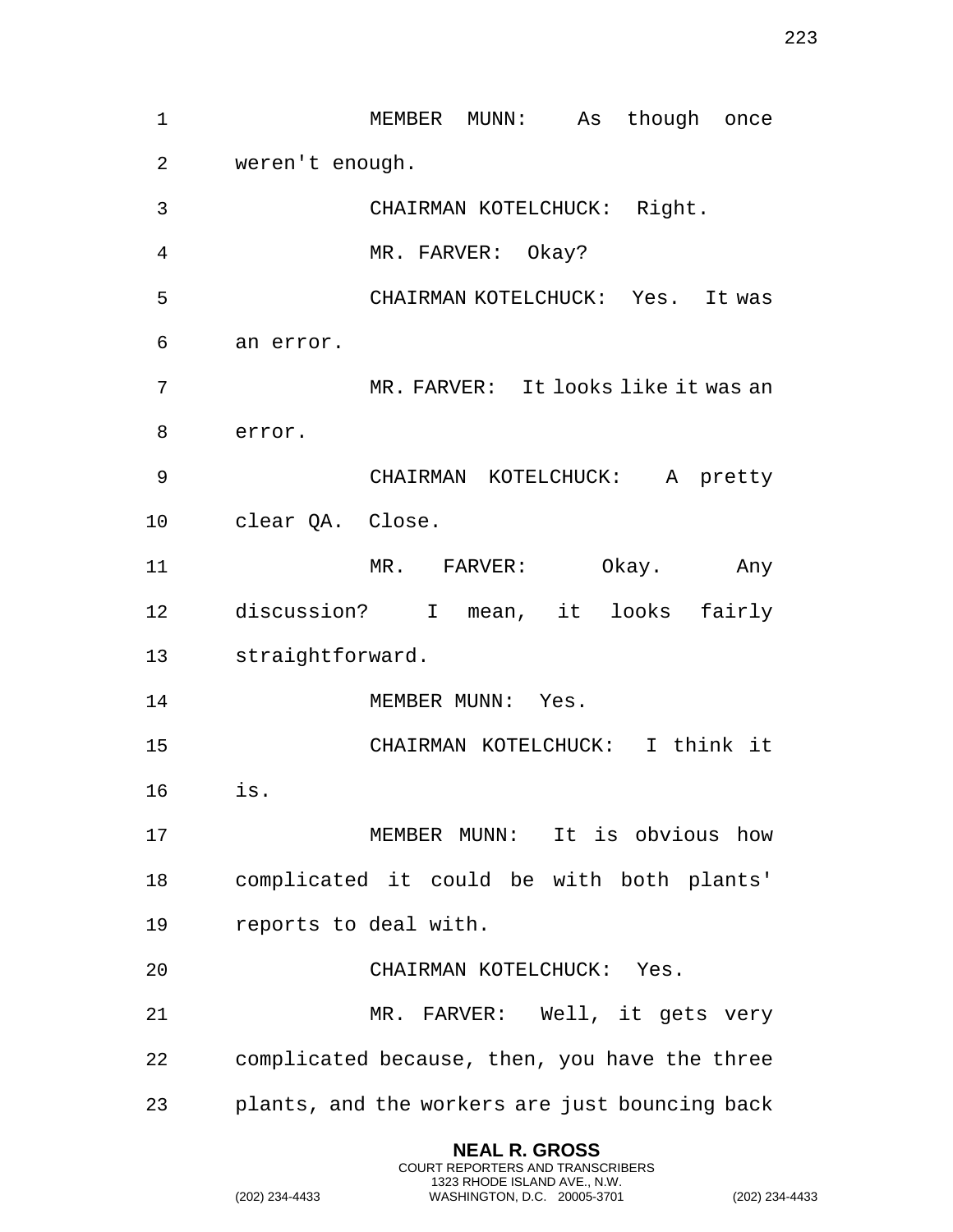and forth among the three.

2 MEMBER MUNN: Yes. MR. FARVER: And then, you add in the records that were handwritten back in the fifties, and I pity Ron sometimes. 6 MEMBER MUNN: Yes. MR. SIEBERT: I just want to clarify; that "NP" actually stands for non-penetrating. MR. FARVER: Okay. Thank you. 11 MR. SIEBERT: Sure. MEMBER MUNN: Perhaps we ought to spell that out at one point, just to make sure that it is clear to the casual reader. Probably in the original summary finding, don't you think? MR. FARVER: I will put it in somewhere here. 19 MEMBER MUNN: Yes, if we say, "NIOSH included the 1966 non-penetrating Y-12 dose twice," that ought to be clarifying enough -- MR. FARVER: Okay.

> **NEAL R. GROSS** COURT REPORTERS AND TRANSCRIBERS 1323 RHODE ISLAND AVE., N.W.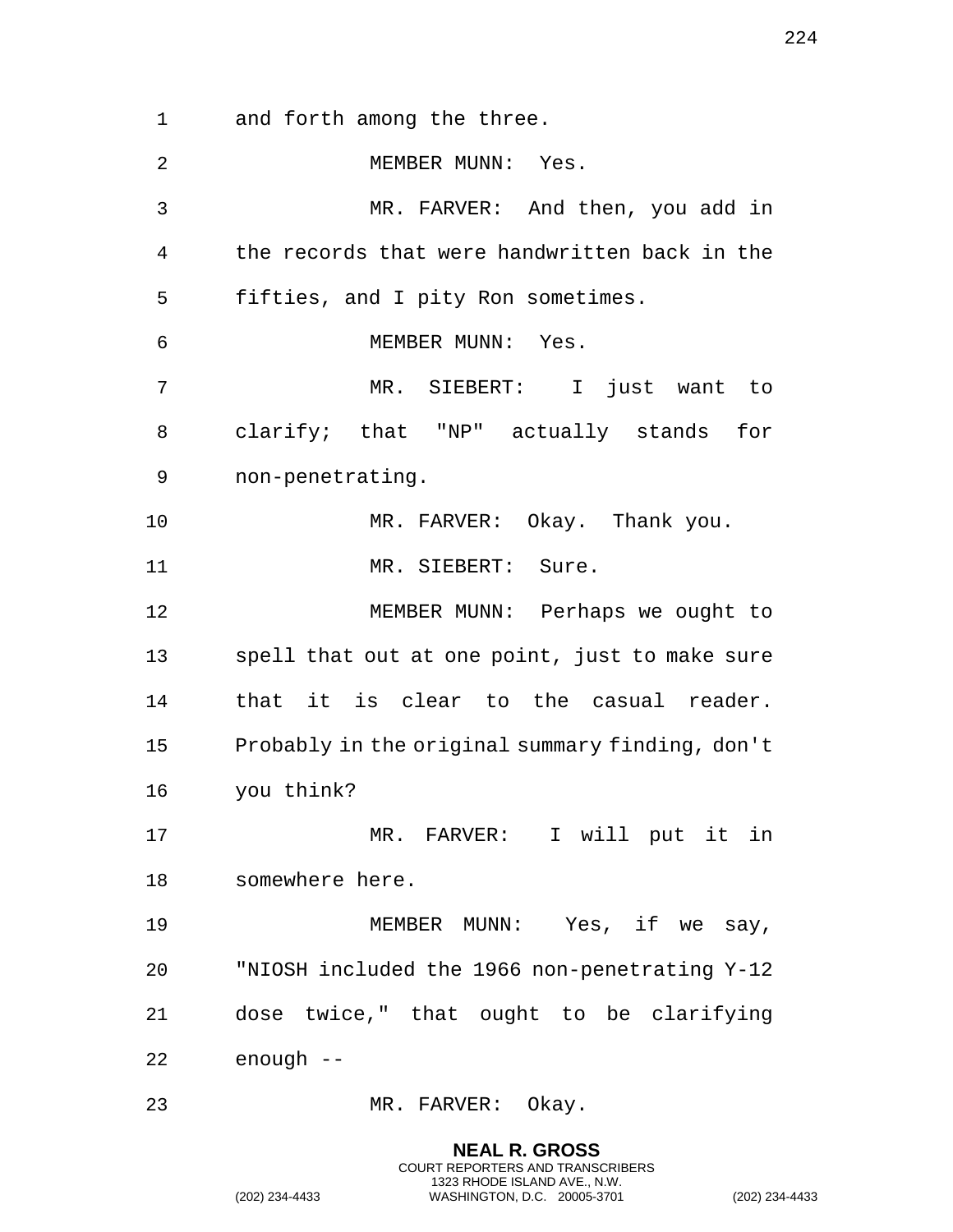CHAIRMAN KOTELCHUCK: Okay. MEMBER MUNN: -- to future readers. MR. FARVER: Okay, done. MEMBER MUNN: Thanks. MR. FARVER: 414.2. The fraction of the years that was applied appears to be incorrect. NIOSH agrees. Details on how the ambient external doses were derived can be found in the K-25 calculation workbook. It looks like the prorating was just done incorrectly. CHAIRMAN KOTELCHUCK: Yes. 13 MR. FARVER: Okay. CHAIRMAN KOTELCHUCK: Yes. Okay. Closed. So that is another closed. MR. FARVER: Yes. QA concern. Closed. No further action. Okay, and then, we are into Case 415.1. Unmonitored quarters were not addressed. This will be the external dose. Well, NIOSH agrees with a portion of the finding. The dosimetry records for the

> **NEAL R. GROSS** COURT REPORTERS AND TRANSCRIBERS 1323 RHODE ISLAND AVE., N.W.

(202) 234-4433 WASHINGTON, D.C. 20005-3701 (202) 234-4433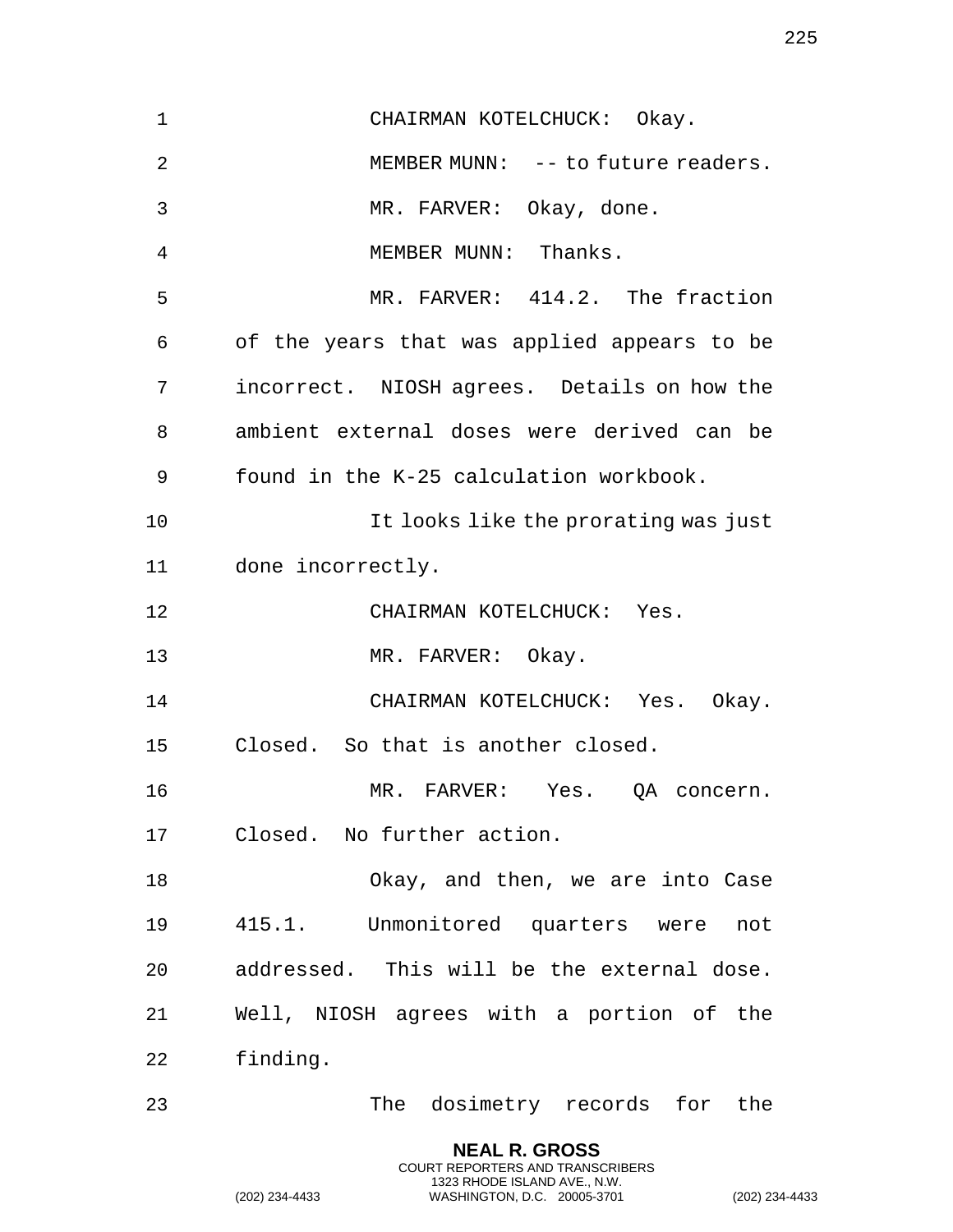employee were evaluated in 1995. The employee had zero results, had results of zero for the second and third quarters for photon shallow. The first and fourth quarters reveal the employee did not wear her badge and no results were applied or provided.

 Then the employee transferred to K-25 in [identifying information redacted] of '95. One record was provided from January of '95 to December '95, with the results being zero.

 Overall, her unmonitored period at Y-12 would have been for that first quarter in '95 and [identifying information redacted] of '95. And then, she was monitored at K-25 from [identifying information redacted] through December of '95, even though the record states 18 the timeframe for the entire year.

 Okay. And NIOSH agrees that these two gaps should have been addressed in the assessment.

CHAIRMAN KOTELCHUCK: Yes.

MEMBER MUNN: This is another one

**NEAL R. GROSS** COURT REPORTERS AND TRANSCRIBERS 1323 RHODE ISLAND AVE., N.W.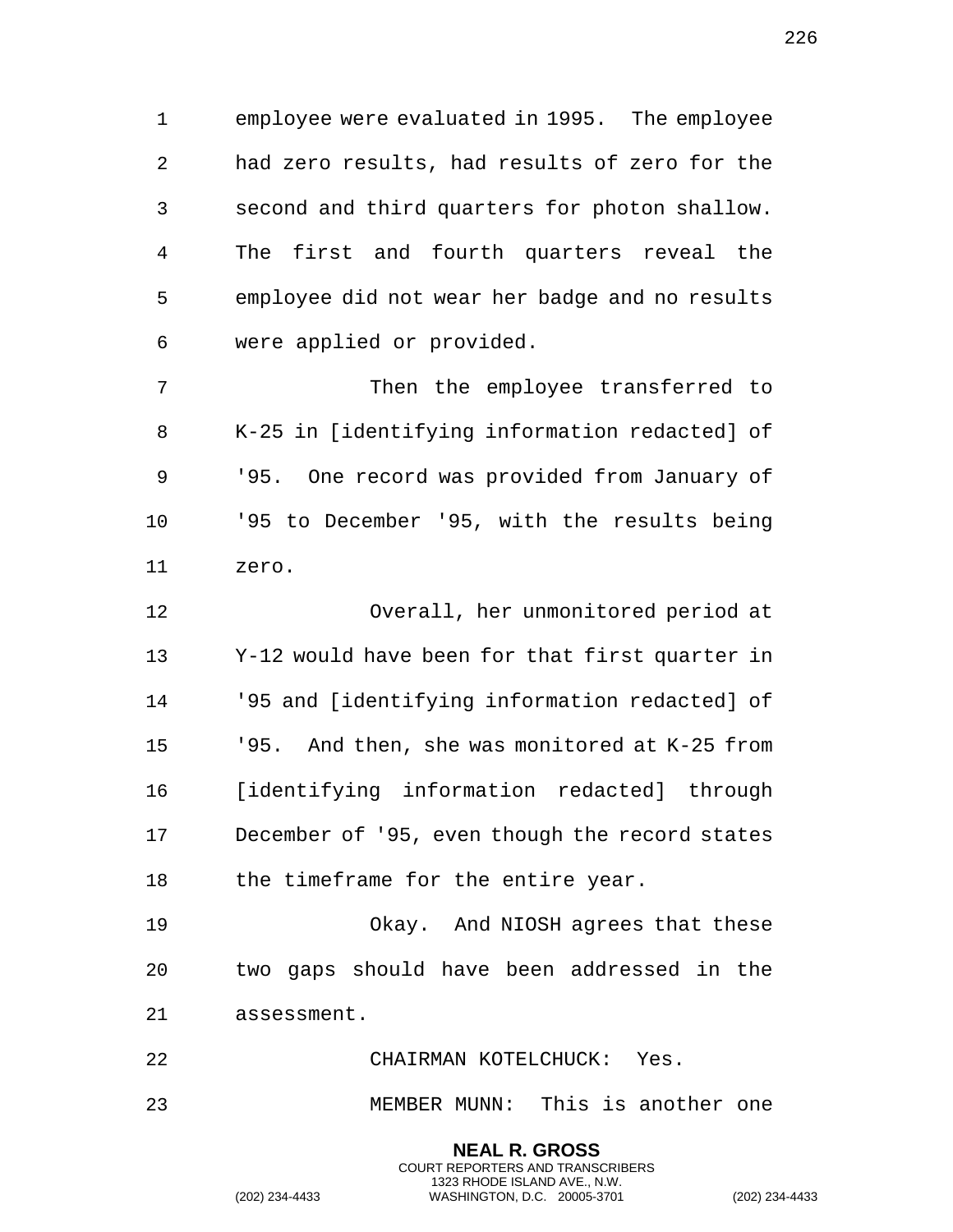of those situations where it is fairly obvious that, to start making the case, you can't prove she wasn't there in this case is not well-substantiated. It appears that what has been done is what has been done. And SC&A agrees it was a DR error, and we should accept that and close the finding. 8 CHAIRMAN KOTELCHUCK: Yes. Okay. Others? MEMBER CLAWSON: This is Brad. 11 That's fine. CHAIRMAN KOTELCHUCK: Closed. 13 MR. FARVER: Okay. 14 CHAIRMAN KOTELCHUCK: Alright. 15 MR. FARVER: 415.2. Underestimated X-ray dose to the left shoulder. NIOSH agrees that the -- I'm not sure -- what AF values used for the left shoulder were used in error in the DR. Is that AP values? MR. BUCHANAN: No, that is the attenuation factor. MR. FARVER: Okay. MR. BUCHANAN: When you do the

> **NEAL R. GROSS** COURT REPORTERS AND TRANSCRIBERS 1323 RHODE ISLAND AVE., N.W.

(202) 234-4433 WASHINGTON, D.C. 20005-3701 (202) 234-4433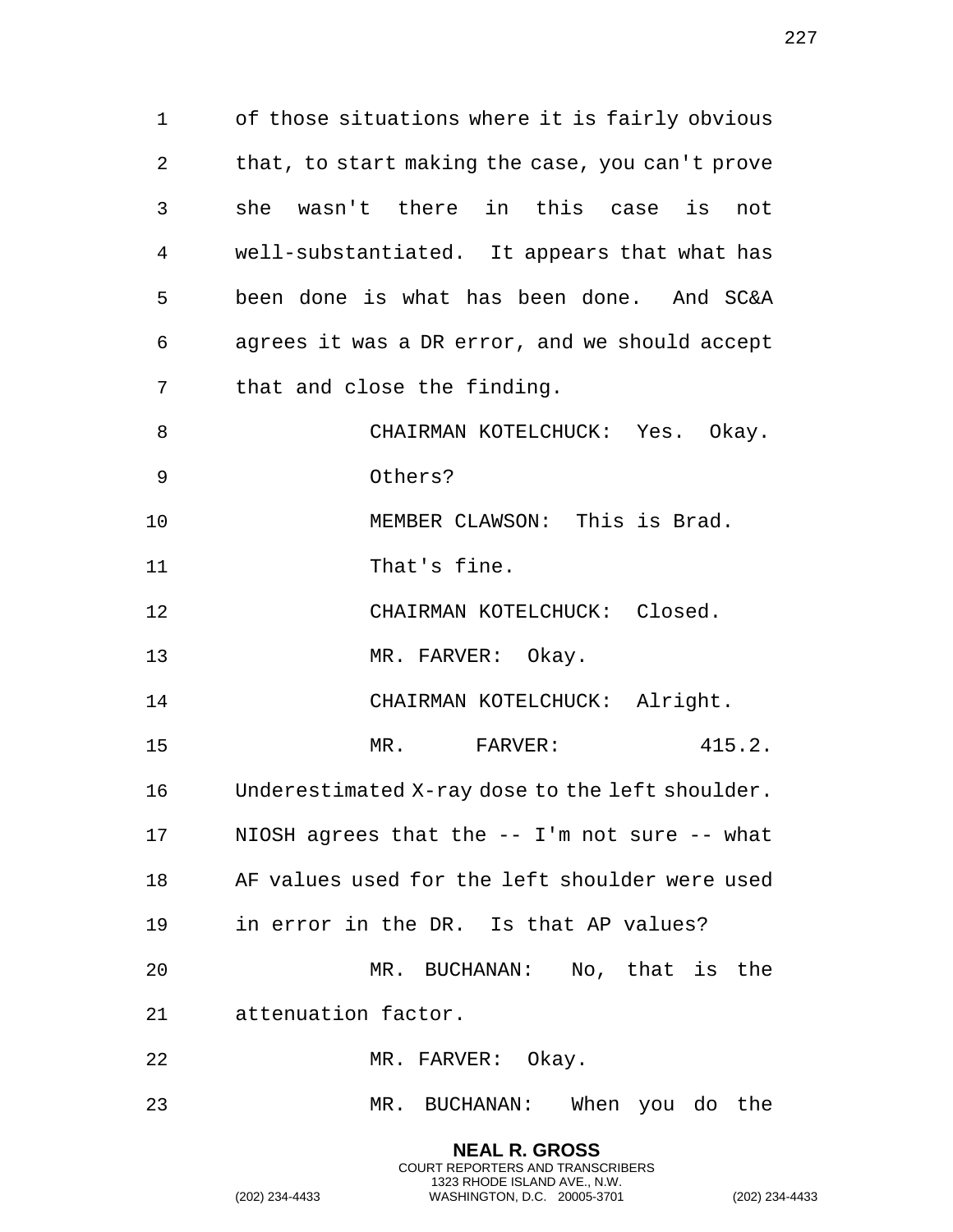X-ray skin dose, you use the interim skin dose, and then you have modifying factors, depending on where the actual skin was located. And so, it is off-beam. And so, you have to do an attenuation factor on other parts of the body. And they used the incorrect one for that location.

 MR. BUCHANAN: You have to do an interpolation of the charts to calculate it. CHAIRMAN KOTELCHUCK: It is clearly QA. And there is agreement. Let's close it.

8 CHAIRMAN KOTELCHUCK: Okay.

 MR. FARVER: And I added "attenuation factor," so that I know what that is next time I see it.

 MEMBER MUNN: Thank you. So will we all.

 MR. SIEBERT: And I do want to clarify. I don't want to skip over that second paragraph. That is something the dose reconstructors used to have to do by hand for skin cancers. And now, the external tools have

> **NEAL R. GROSS** COURT REPORTERS AND TRANSCRIBERS 1323 RHODE ISLAND AVE., N.W.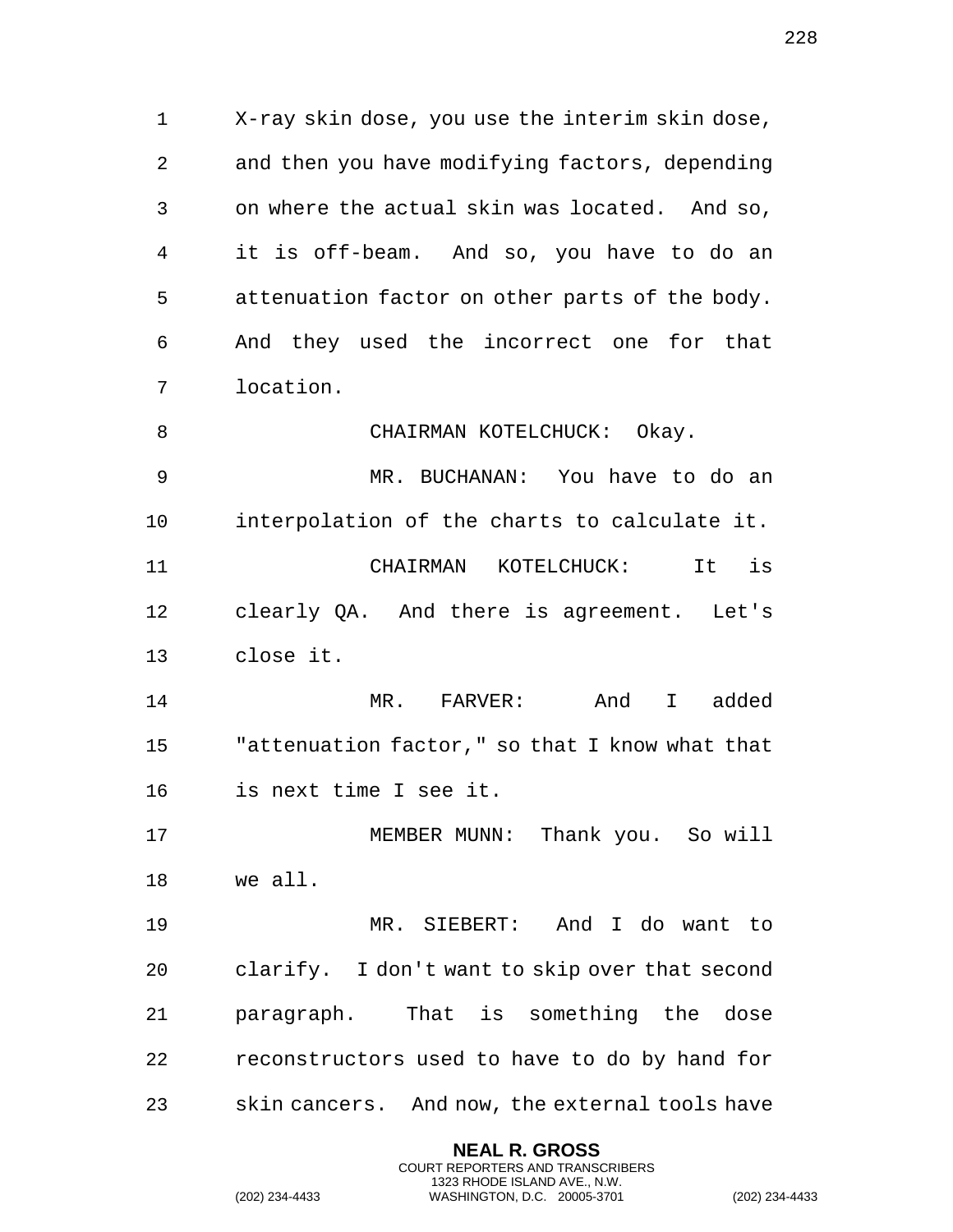been updated to --

| $\overline{2}$ | CHAIRMAN KOTELCHUCK: Right.                      |
|----------------|--------------------------------------------------|
| 3              | MR. SIEBERT: -- do those                         |
| 4              | calculations automatically.                      |
| 5              | CHAIRMAN KOTELCHUCK: Very good.                  |
| 6              | MR. SIEBERT: So we don't have                    |
| 7              | those type of errors.                            |
| 8              | CHAIRMAN KOTELCHUCK: Good, good.                 |
| 9              | MEMBER MUNN: Excellent.                          |
| 10             | CHAIRMAN KOTELCHUCK: Alright.                    |
| 11             | Then you have an observation, when you're        |
| 12             | ready.                                           |
| 13             | MR. FARVER: Okay. Okay.                          |
|                |                                                  |
| 14             | Observation 1. SC&A's derived missed proton      |
| 15             | dose is a matched dose listed in the NIOSH       |
| 16             | worksheets, but SC&A found that the dose values  |
| 17             | entered in the IREP input for Tables 88, 90, and |
| 18             | 91 were increased by a factor of 1.2. And SC&A   |
| 19             | could not determine why this occurred, but it    |
| 20             | was claimant-favorable.                          |
| 21             | NIOSH: The values in the external                |
| 22             | calculation workbook were exact, but they were   |

**NEAL R. GROSS** COURT REPORTERS AND TRANSCRIBERS 1323 RHODE ISLAND AVE., N.W.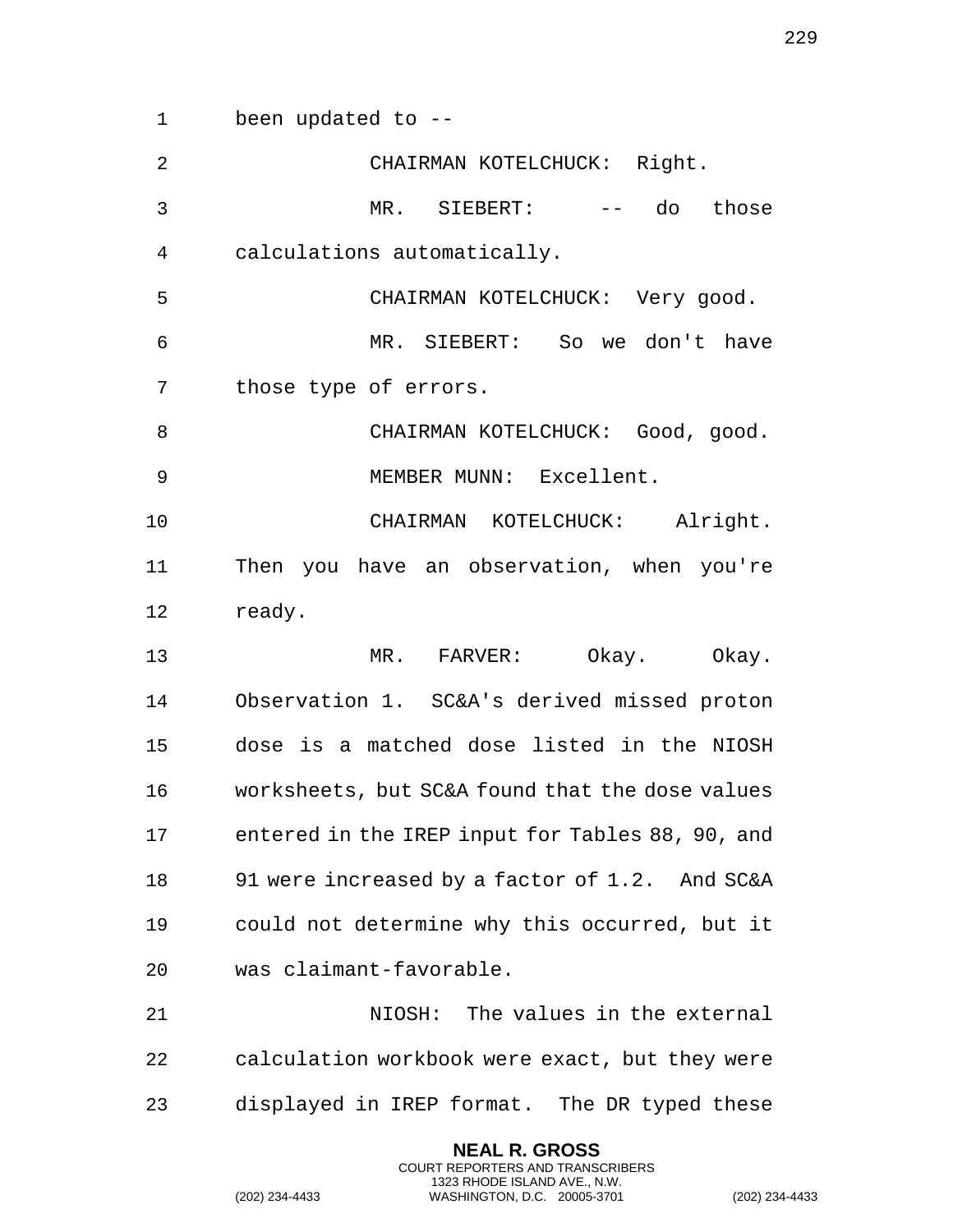rounded values in the IREP sheet, resulting in a slightly higher assigned dose. For example, the 1988 skin dose calculates to a small number, and this was displayed as .003, and that value was entered into the IREP sheet. CHAIRMAN KOTELCHUCK: That sounds good. 9 MR. FARVER: Okay. CHAIRMAN KOTELCHUCK: Good observation. Note that it has been discussed. 12 MR. FARVER: Okay. MEMBER MUNN: Yes. Rounding issue. That's fine. CHAIRMAN KOTELCHUCK: Yes. MR. FARVER: I'm just thinking, is there any time this could be a concern? 18 CHAIRMAN KOTELCHUCK: Rounding? MR. FARVER: Would this make a difference in some case? MEMBER MUNN: It would sure have to be odd for it to do so. CHAIRMAN KOTELCHUCK: It certainly

> **NEAL R. GROSS** COURT REPORTERS AND TRANSCRIBERS 1323 RHODE ISLAND AVE., N.W.

(202) 234-4433 WASHINGTON, D.C. 20005-3701 (202) 234-4433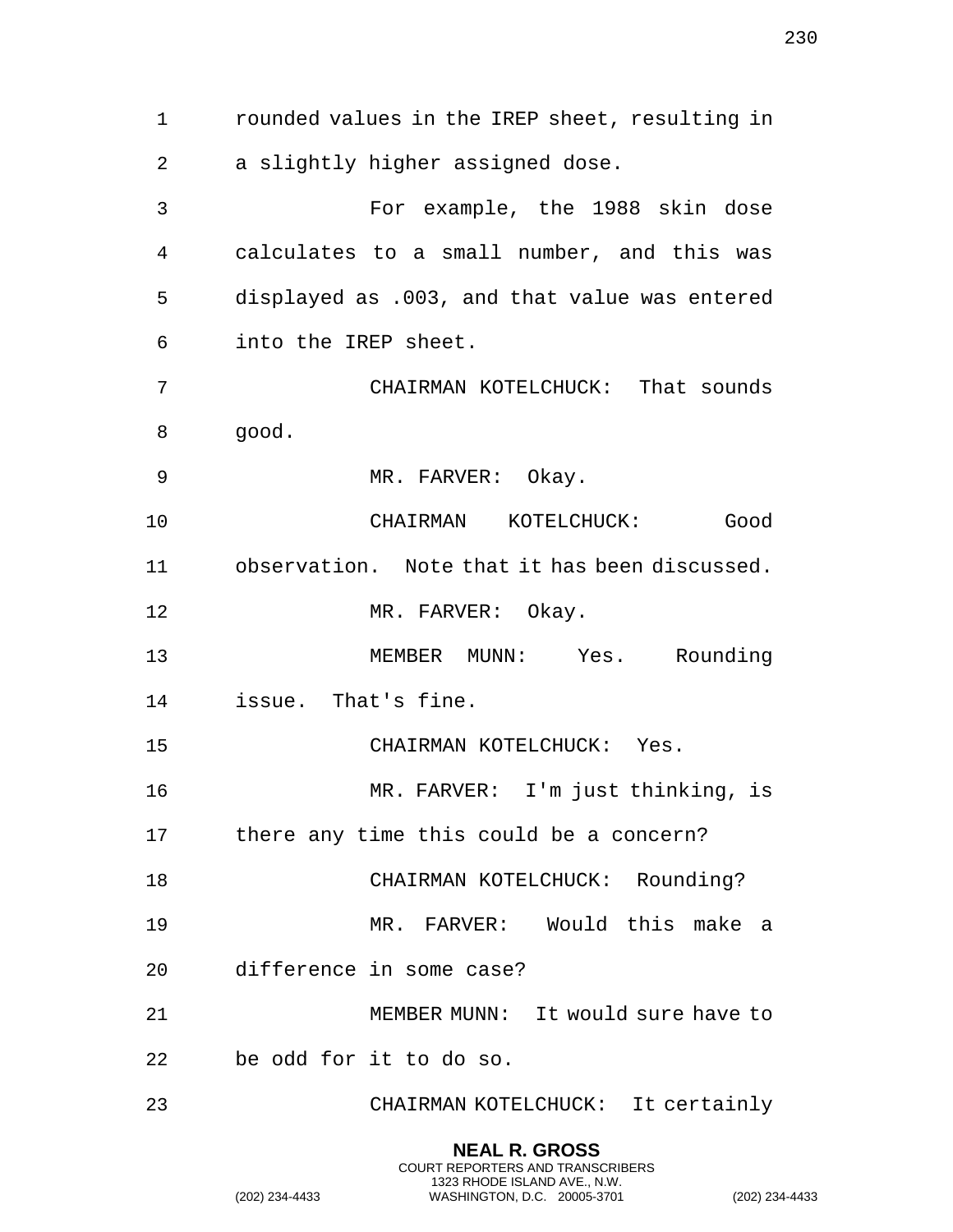would be.

 MEMBER MUNN: Yes. For 25 -- ah, no, not likely.

 MR. KATZ: Before we move on to another case, can I just raise a question in part for Doug, but also for the Subcommittee, as to whether you want this? I am just wondering if there is an easy way to search the cases when you get ready to do statistics for those for which there were QA findings and for which we have heard from NIOSH that they have instituted a systematic correction, meaning a workbook correction, or whatever, an automatic correction, I should say. So that those QA-type problems, we don't have to worry about them reoccurring.

17 17 I think it would be great if the report could have numbers on that, the number of sort of the proportion, or whatever, of cases of QA issues for which there has been instituted an automatic correction. But I don't know how easy it is to get at that, since, I mean, that would only be reflected in these resolution

> **NEAL R. GROSS** COURT REPORTERS AND TRANSCRIBERS 1323 RHODE ISLAND AVE., N.W.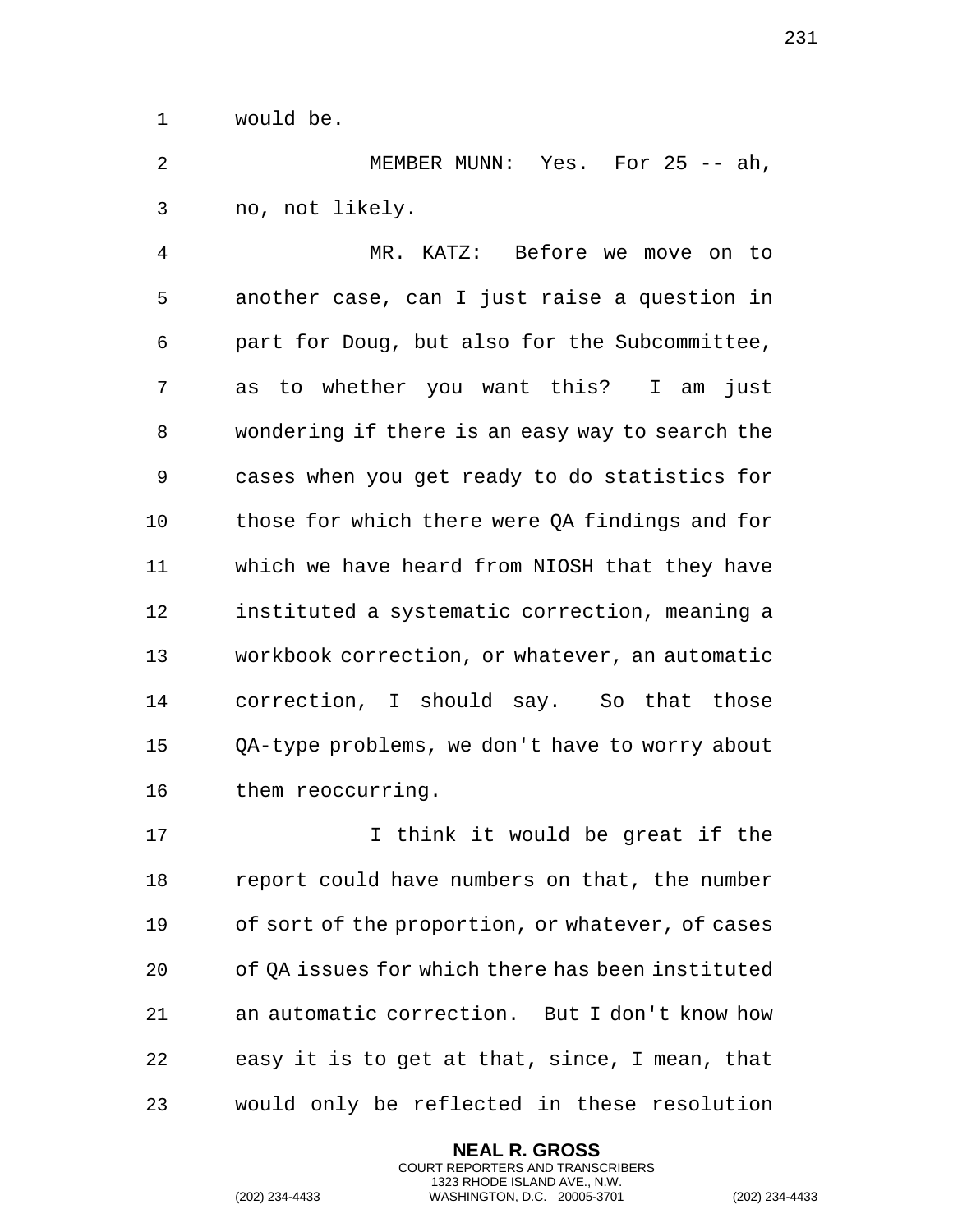matrixes.

 MEMBER MUNN: Yes, it sounds enormously cumbersome. MR. KATZ: But if it is easy to search the matrixes that way in some sort of universal search way, but that's what I am asking, I guess. CHAIRMAN KOTELCHUCK: I don't think that would be easy. MR. KATZ: Well, Doug would know about searching the matrixes I think better than we would. CHAIRMAN KOTELCHUCK: Yes, he would. MR. FARVER: Search for "QA" and bring up all the QA findings. MR. KATZ: And then, could you also, similarly, search for -- I don't know if you have -- I mean, I know you have recorded somehow wherever Scott or Grady has told us that there has been a workbook correction. MR. FARVER: Well, and it will either be in the finding, in the NIOSH response,

> **NEAL R. GROSS** COURT REPORTERS AND TRANSCRIBERS 1323 RHODE ISLAND AVE., N.W.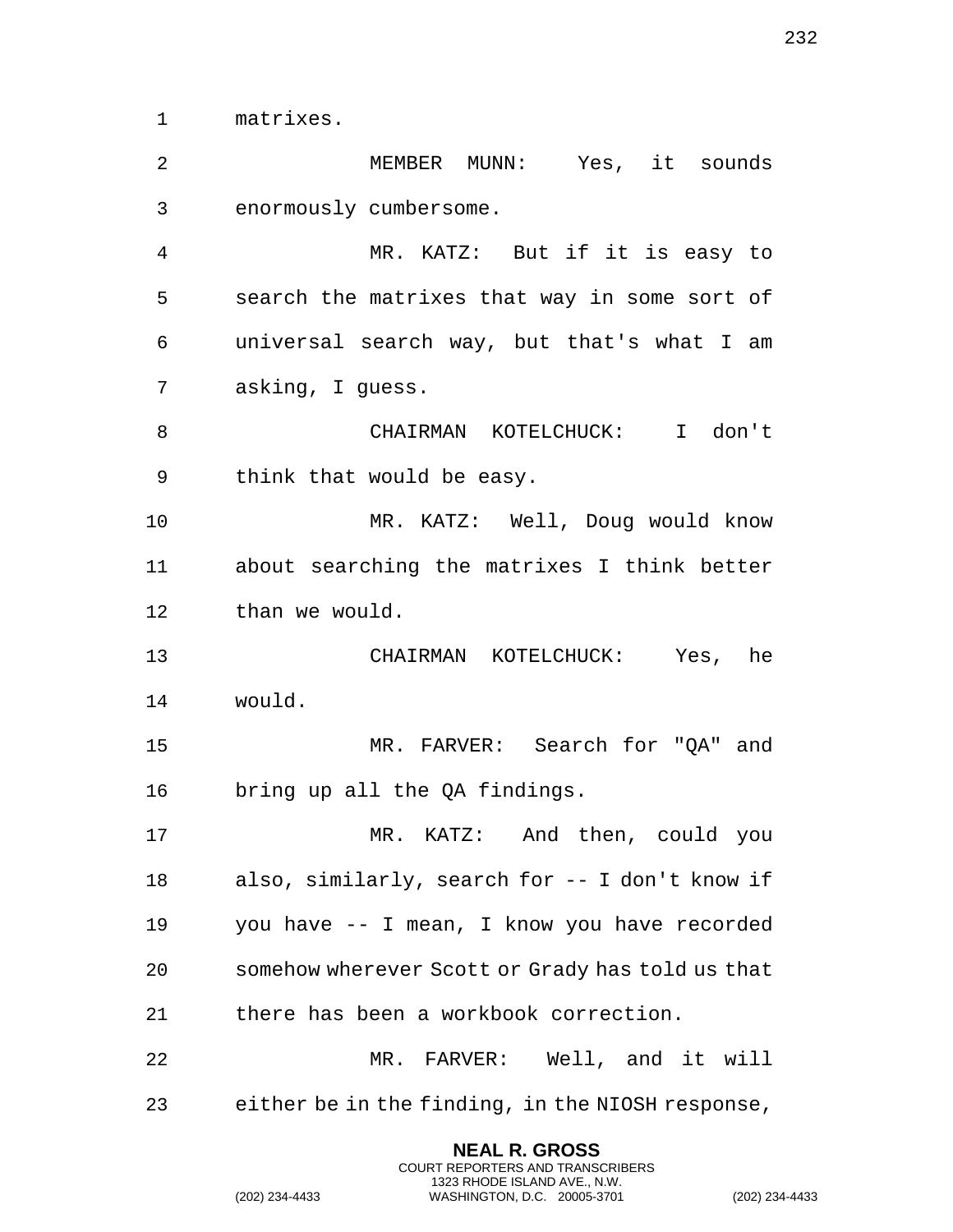or in the SC&A response, or in the final action. 2 MR. KATZ: So is that searchable? MR. FARVER: Yes, it probably could be. I mean, we can search for "workbook" or "tool". MR. KATZ: Okay. Well, I guess I am just asking, then, for the Subcommittee. I mean, would you like to know that? I mean, I think it would be an important fact if it is easy to get at. CHAIRMAN KOTELCHUCK: But I just feel like it is a small, a really small change, and it is always around -- 14 MR. KATZ: No, what I am saying is, I think it would be nice to be able to say at 16 the end of the day, you know, the Subcommittee, whatever percentage of cases with QA problems, you know, some percentage of those, we don't have to worry about them anymore because there is an automated correction now for that kind of QA problem. MEMBER MUNN: Yes, if we had had some programmatic language that we had used

> **NEAL R. GROSS** COURT REPORTERS AND TRANSCRIBERS 1323 RHODE ISLAND AVE., N.W.

(202) 234-4433 WASHINGTON, D.C. 20005-3701 (202) 234-4433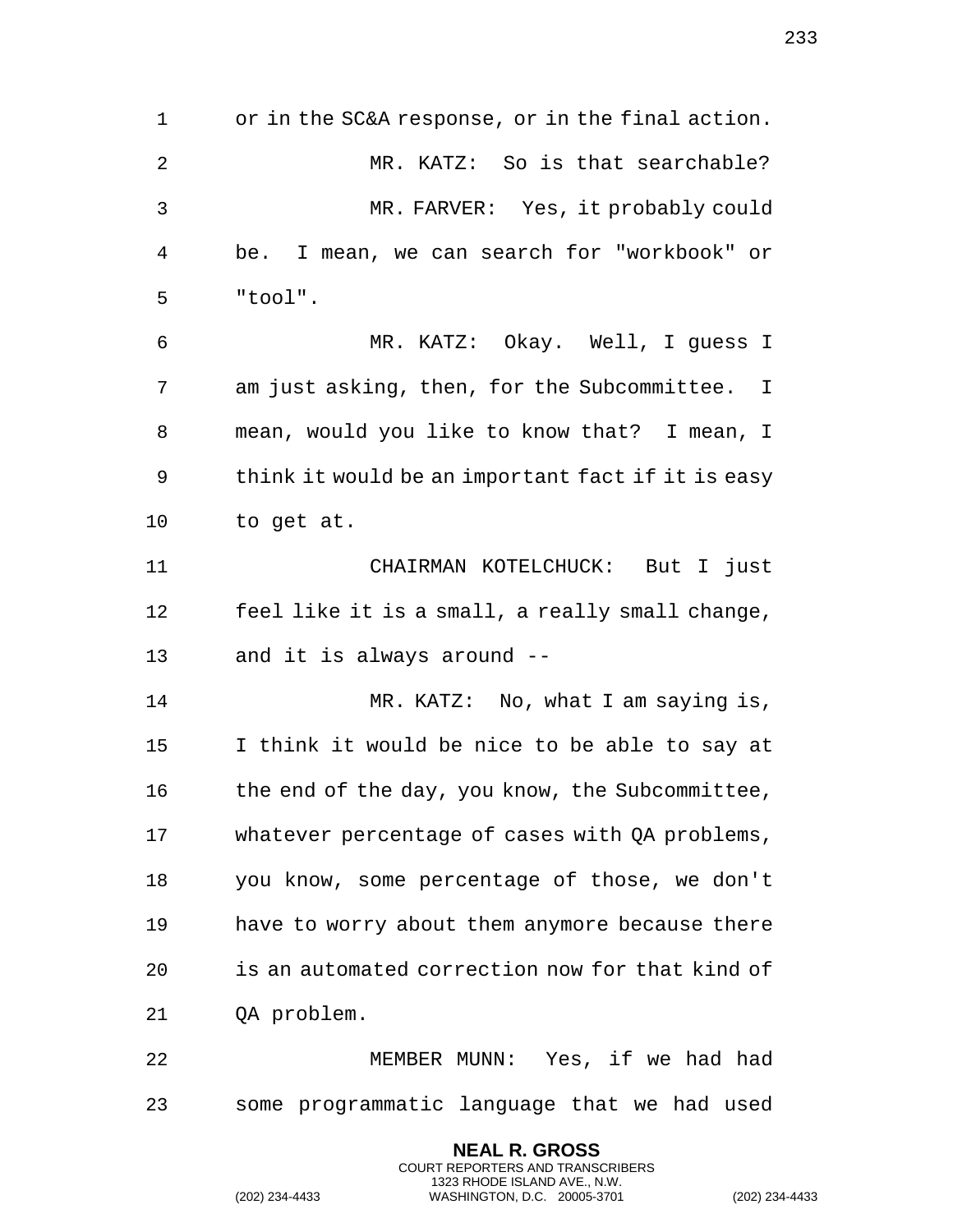routinely from the outset, that would be a really keen thing to do. MR. KATZ: Yes. MEMBER MUNN: I can't imagine, though, that one could do it any way other than literally reading each one of the statements, of the response statements that were made, just because our language has not been that precise, I don't believe. MR. KATZ: Okay. Well, that might be, I guess. If you think you would like to be able to speak to that, then at least -- 13 MEMBER MUNN: No. 14 MR. KATZ: -- Doug can consider that. MEMBER MUNN: I don't -- MR. CALHOUN: I think we would like that. MR. KATZ: That is sort of an important -- MR. CALHOUN: I mean, think about it. A majority of these changes -- MR. KATZ: -- sort of an important

> **NEAL R. GROSS** COURT REPORTERS AND TRANSCRIBERS 1323 RHODE ISLAND AVE., N.W.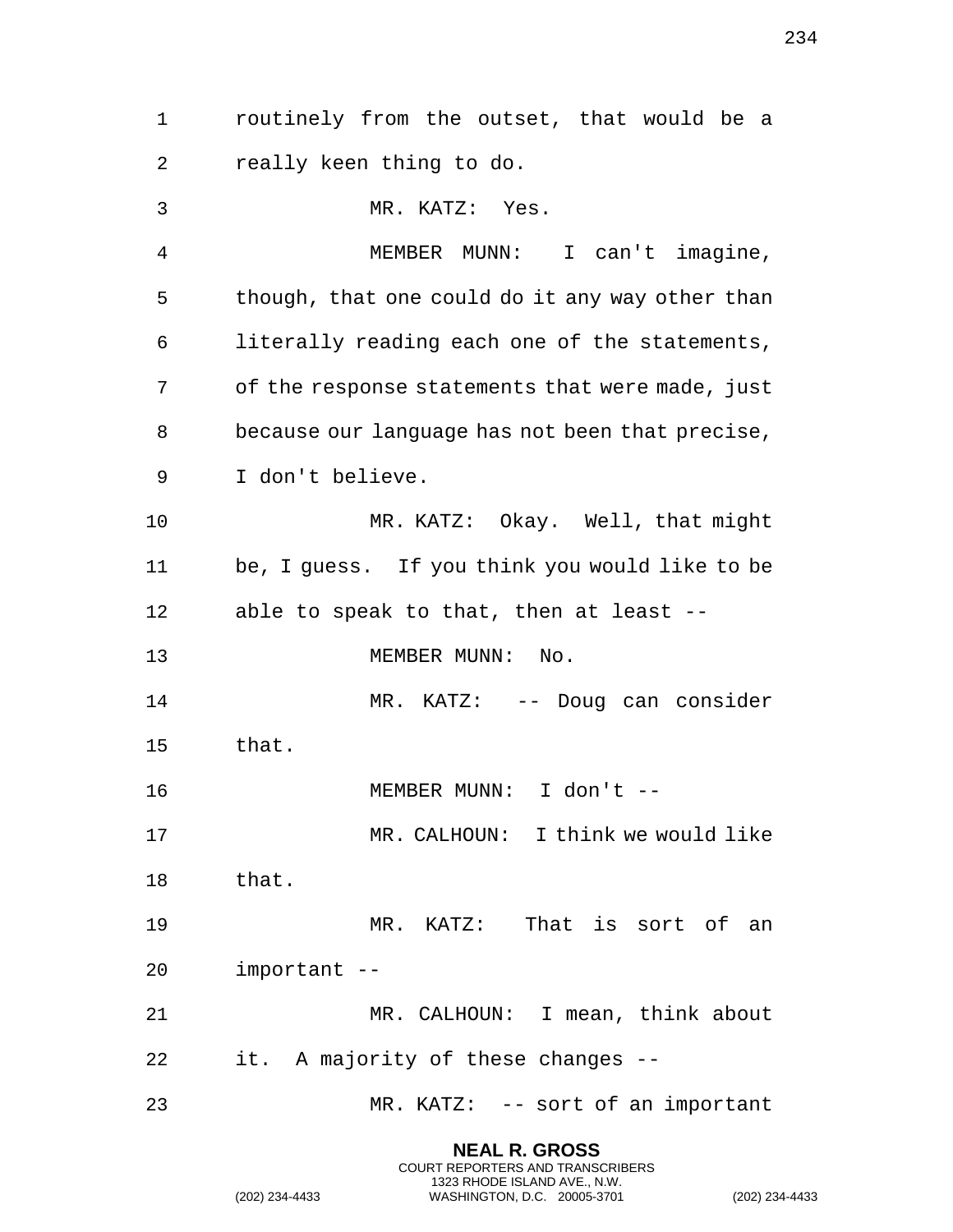impact, I should say.

| 2            | MEMBER MUNN: Yes, yes.                           |
|--------------|--------------------------------------------------|
| $\mathbf{3}$ | MR. CALHOUN: But these changes                   |
| 4            | were not made as a result of SC&A's finding      |
| 5            | these.                                           |
| 6            | MR. KATZ: No, I know. It doesn't                 |
| 7            | really matter whether they resulted from SC&A    |
| 8            | finding them. What does matter, though, is       |
| 9            | that you can expect that they won't reoccur.     |
| 10           | MR. CALHOUN: Well, it kind of                    |
| 11           | does, in my mind, and I know, whether you        |
| 12           | mention it or not, it is because we have had a   |
| 13           | proactive approach to trying to minimize errors  |
| 14           | through automation.                              |
| 15           | MR. KATZ: Yes.                                   |
| 16           | MR. CALHOUN: In a lot of these                   |
| 17           | cases we find, you know, yes, back in 2008, when |
| 18           | this dose reconstruction was completed, there    |
| 19           | were these errors, but six years into it we have |
| 20           | made all these automation advances to help us.   |
| 21           | MR. KATZ: Yes.                                   |
| 22           | MR. CALHOUN: So it seems important               |
| 23           | to me because it makes us -- you know, it        |

**NEAL R. GROSS** COURT REPORTERS AND TRANSCRIBERS 1323 RHODE ISLAND AVE., N.W.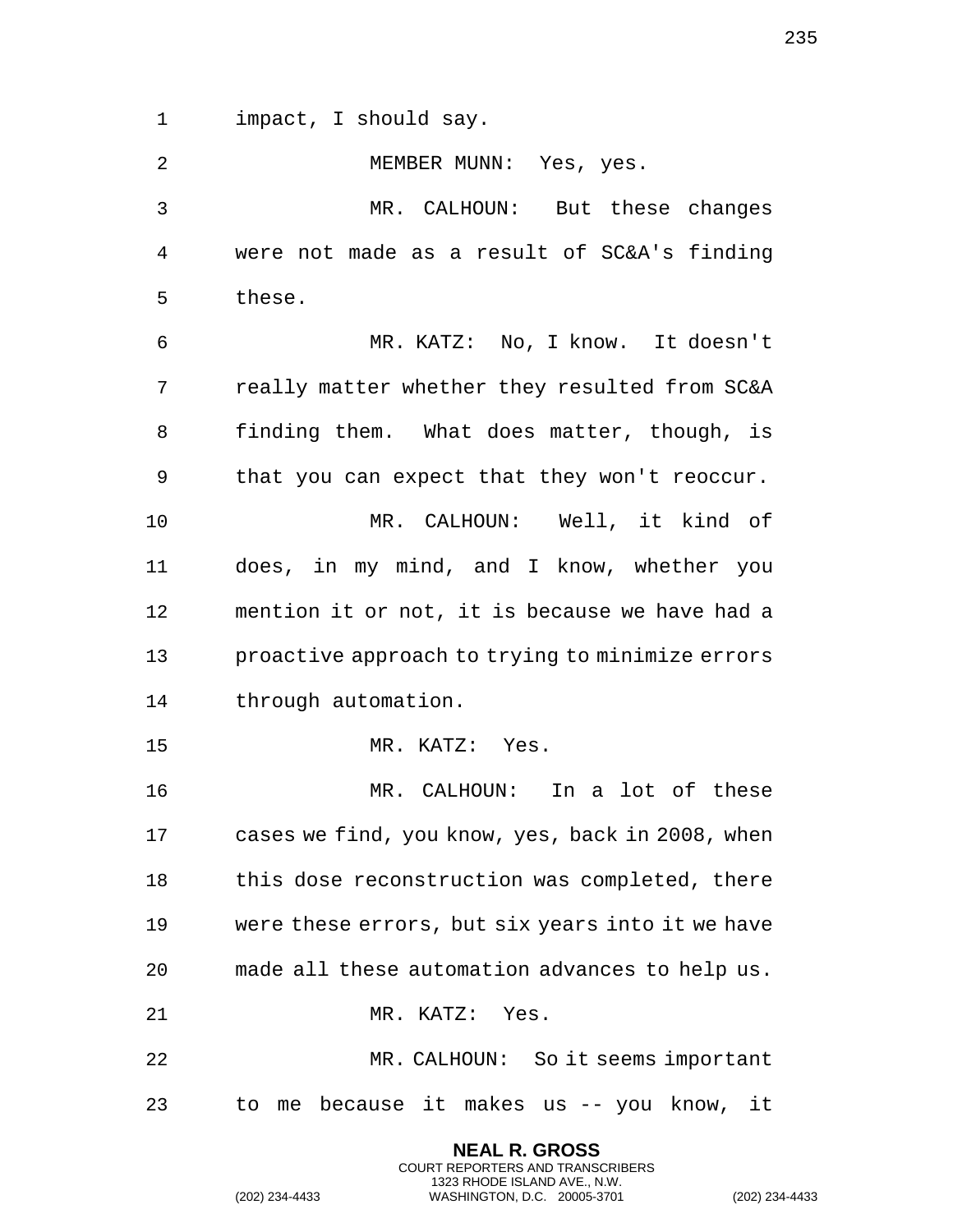actually portrays our program --

 MR. KATZ: Look good. Yes. MR. CALHOUN: -- more accurately, but --

 CHAIRMAN KOTELCHUCK: You know what? Maybe what you could do, rather than trying to count how many cases, is to sit down and write, because we have been through many different changes where the errors will not be made because they were automated out. You know, the tools have changed, so that they are not dependent on the dose reconstructor.

 If you could just list some of the types of cases, because you probably know those quite readily, things that we have been over that no longer can happen, that would be nice. Is that something you think you can just sit down and do?

 MR. FARVER: That would be harder. CHAIRMAN KOTELCHUCK: That would be harder?

 MR. KATZ: I think what I am saying would be easier, if Doug can -- I think Doug can

> **NEAL R. GROSS** COURT REPORTERS AND TRANSCRIBERS 1323 RHODE ISLAND AVE., N.W.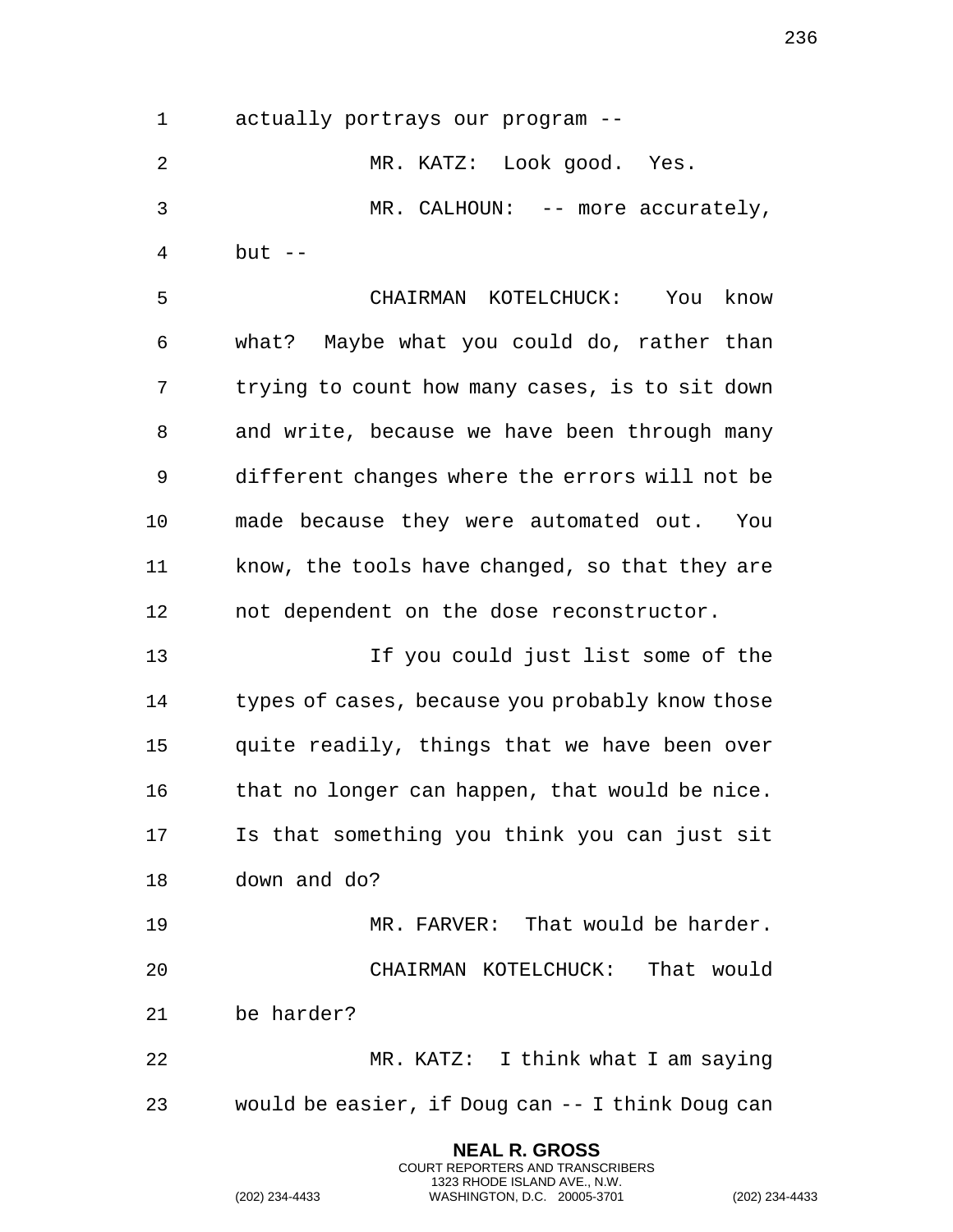look into it.

| 2  | And, Doug, if it looks like it is                |
|----|--------------------------------------------------|
| 3  | going to be too laborious, then don't bother.    |
| 4  | MEMBER MUNN: Yes, it looks like a                |
| 5  | simple tradeoff. Do you have the time to do it?  |
| 6  | And is it worth the time that is going to be     |
| 7  | expended -- nobody except you folks can make the |
| 8  | judgment on how onerous that task might be.      |
| 9  | MR. FARVER: Right.                               |
| 10 | MEMBER MUNN: So if you can make the              |
| 11 | time to do it, it would be first-rate            |
| 12 | information.                                     |
| 13 | MR. FARVER: Well, you are going to               |
| 14 | want us to sort out the QA issues and tell you   |
| 15 | how many there were?                             |
| 16 | MR. KATZ: Right.                                 |
| 17 | MEMBER MUNN: Right.                              |
| 18 | MR. KATZ: That is going to be done               |
| 19 | anyway.                                          |
| 20 | MEMBER MUNN: That we're going to                 |
| 21 | do anyway, yes.                                  |
| 22 | MR. FARVER: So all we are going to               |
| 23 | do is take that set and look at a subset of that |
|    |                                                  |

**NEAL R. GROSS** COURT REPORTERS AND TRANSCRIBERS 1323 RHODE ISLAND AVE., N.W.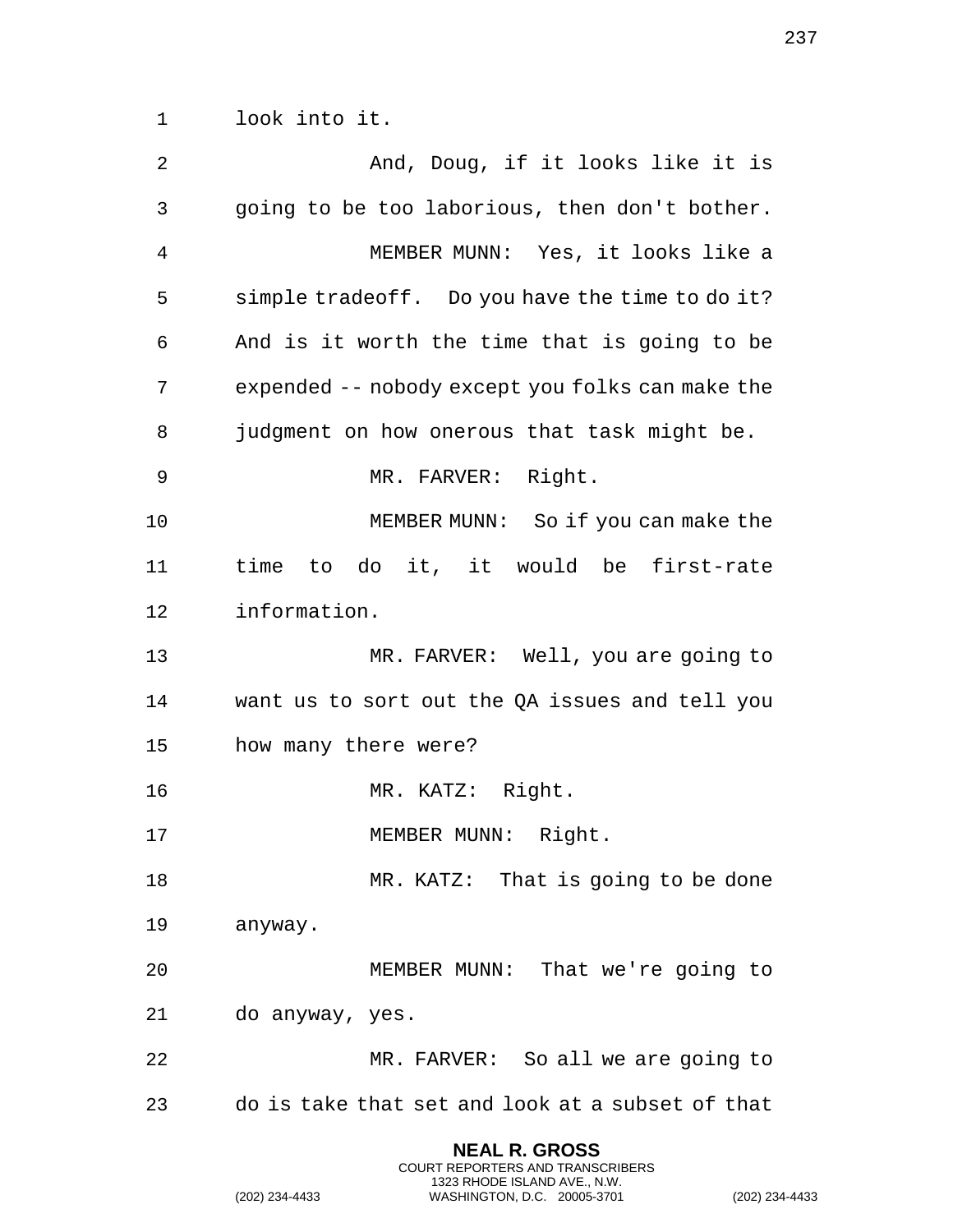that contains "workbook" or "tool" as a word. CHAIRMAN KOTELCHUCK: Right, right. MR. KATZ: Right. CHAIRMAN KOTELCHUCK: Great. Correct. MR. FARVER: Put up those findings and review them specifically to see if it says the tool has been changed; this won't happen again. 11 MR. KATZ: Right. MR. FARVER: Okay. I am getting the feeling it is not going to be that many. MR. KATZ: Okay, but it would be nice to know, Doug. So go ahead on that course. And if it proves workable, if you would give us that statistic, that would be great, too. MR. FARVER: Okay. I will caution you that you might come up with, you know, you have got 100 QA findings, and five of them are not going to happen again because the tool has been corrected. CHAIRMAN KOTELCHUCK: Well, that's

> **NEAL R. GROSS** COURT REPORTERS AND TRANSCRIBERS 1323 RHODE ISLAND AVE., N.W.

(202) 234-4433 WASHINGTON, D.C. 20005-3701 (202) 234-4433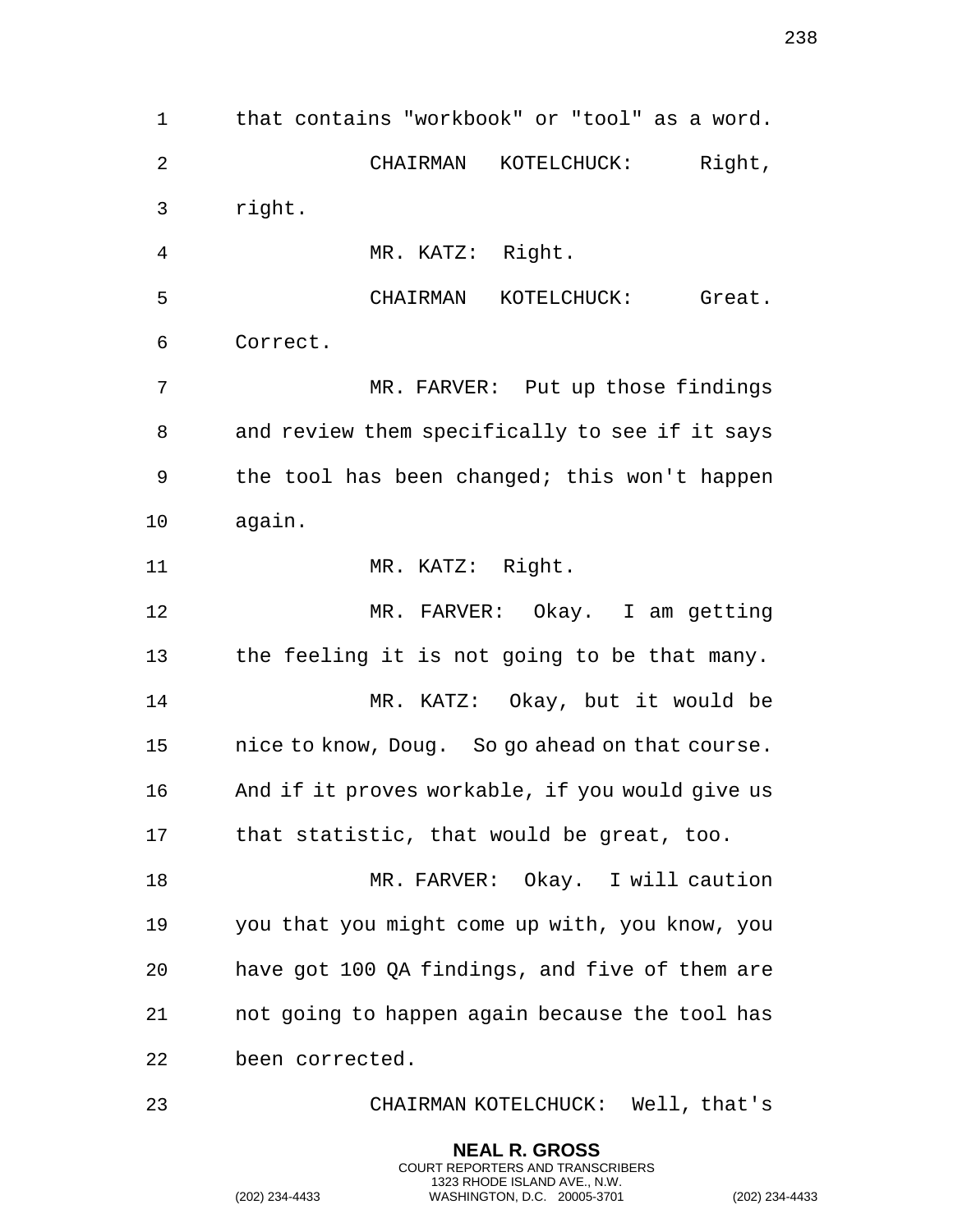fine. That's fine. That is five classes of cases -- MR. KATZ: Right. CHAIRMAN KOTELCHUCK: -- that will not come up again. MR. KATZ: Right. MR. FARVER: But you still have 95 others that -- MR. KATZ: That's fine. That's fine, Doug. Whatever the facts are, they are. 11 MR. FARVER: I just wanted to point that out. CHAIRMAN KOTELCHUCK: No, that's okay. MR. FARVER: When we do the sorting, okay. MEMBER MUNN: You might want to incorporate the word "change" in your search pattern because not always issuance of a workbook or a tool might be the reason that won't happen again. CHAIRMAN KOTELCHUCK: Yes. MR. FARVER: Okay. That's another **NEAL R. GROSS**

COURT REPORTERS AND TRANSCRIBERS 1323 RHODE ISLAND AVE., N.W.

(202) 234-4433 WASHINGTON, D.C. 20005-3701 (202) 234-4433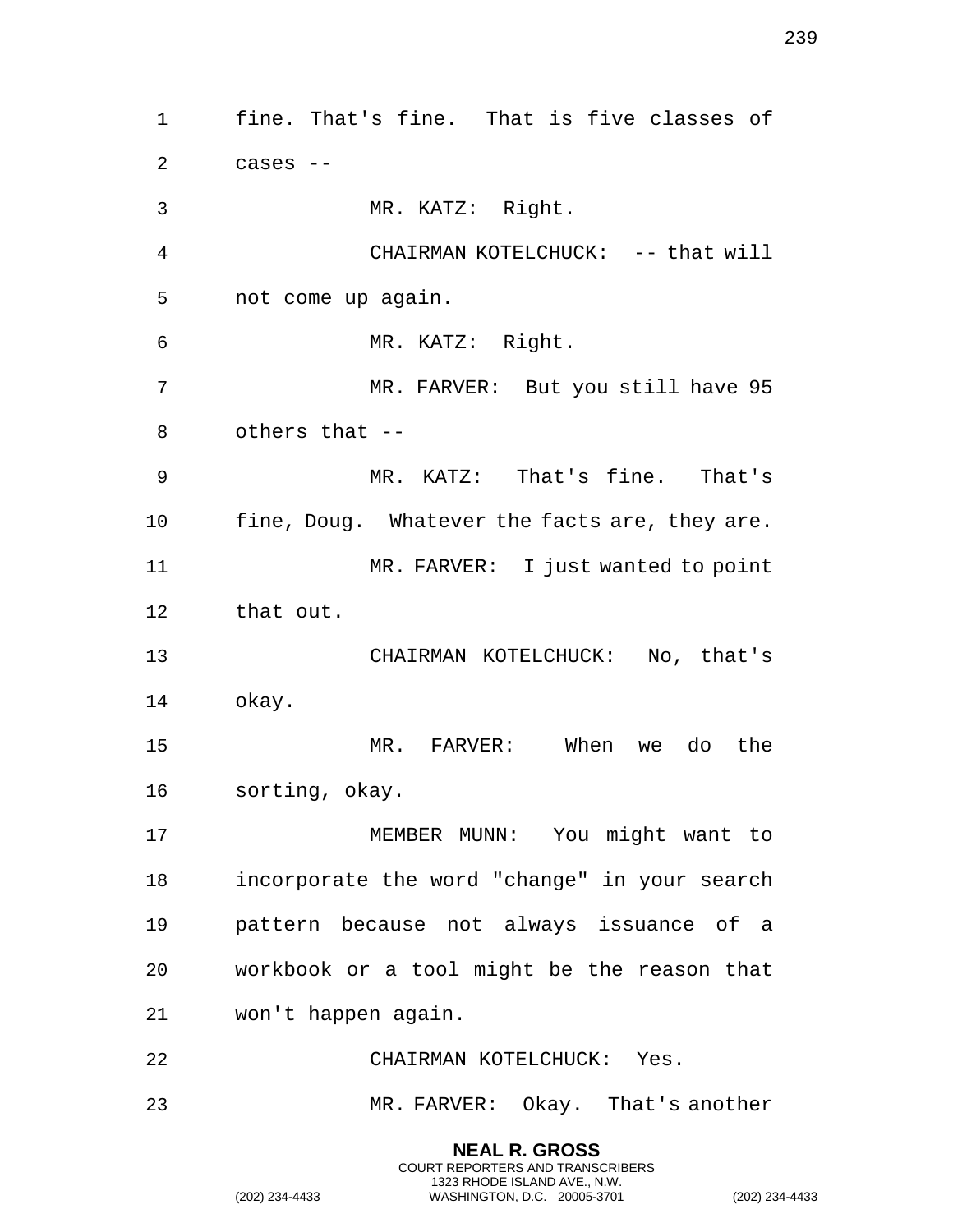word. Okay.

| $\overline{2}$ | MR. KATZ: Yes.                           |
|----------------|------------------------------------------|
| $\mathfrak{Z}$ | CHAIRMAN KOTELCHUCK: Okay.               |
| 4              | MR. CALHOUN: Or even "screen".           |
| 5              | MEMBER MUNN: Yes.                        |
| 6              | (Laughter.)                              |
| 7              | MR. KATZ: Anything is fallible,          |
| 8              | but thank you.                           |
| 9              | MEMBER MUNN: Yes.                        |
| 10             | MR. FARVER: Okay, I made that            |
| 11             | note.                                    |
| 12             | CHAIRMAN KOTELCHUCK: Okay. So,           |
| 13             | 424.1.                                   |
| 14             | MR. FARVER: Okay, 424.1. NIOSH           |
| 15             | did not assign doses for the unmonitored |
| 16             | quarters in 1980 and '81.                |
| 17             | Ron, was this one of yours? This         |
|                | 18 reads like you. Okay.                 |
| 19             | MR. BUCHANAN: I was on mute.             |
| 20             | To answer that last case we were         |
| 21             | looking at, okay -- which number was it? |
| 22             | CHAIRMAN KOTELCHUCK: 424.1.              |
| 23             | MR. BUCHANAN: Great. That,               |
|                |                                          |

**NEAL R. GROSS** COURT REPORTERS AND TRANSCRIBERS 1323 RHODE ISLAND AVE., N.W.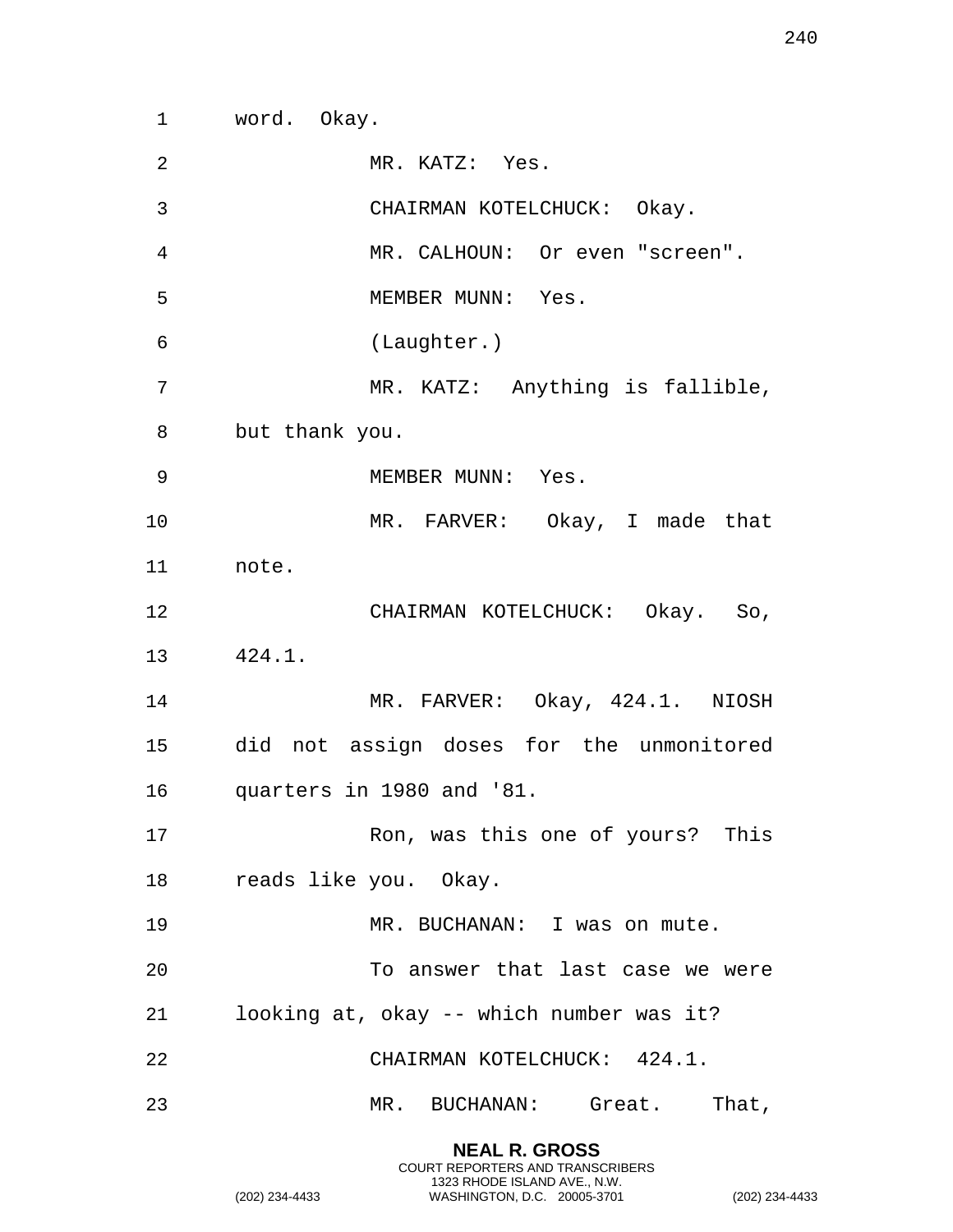again, comes to be the same thing that we talked about in the past. It is that, if it is on an annual basis, which was the response, there were quarters missing in '80 and '81. Can you scroll down a little bit, so we can see the whole thing? There, okay. and '81, why was there quarter one/two for '80 and quarter two and four for '81? And so, you know, if they switched to an annual basis, why was it there were quarters, different quarters sometimes in the two years? MR. SIEBERT: This is Scott. I can answer that one. It would make sense if they changed into an annual badge after the second quarter in 1980, because, then, there is a year before his next badge becomes available in the second quarter of 1981. And he terminated in [identifying information redacted] of 1981. So, his next annual badge for the past six months were on it. CHAIRMAN KOTELCHUCK: That clears it. MR. BUCHANAN: Yes, I guess that's

**NEAL R. GROSS**

COURT REPORTERS AND TRANSCRIBERS 1323 RHODE ISLAND AVE., N.W. (202) 234-4433 WASHINGTON, D.C. 20005-3701 (202) 234-4433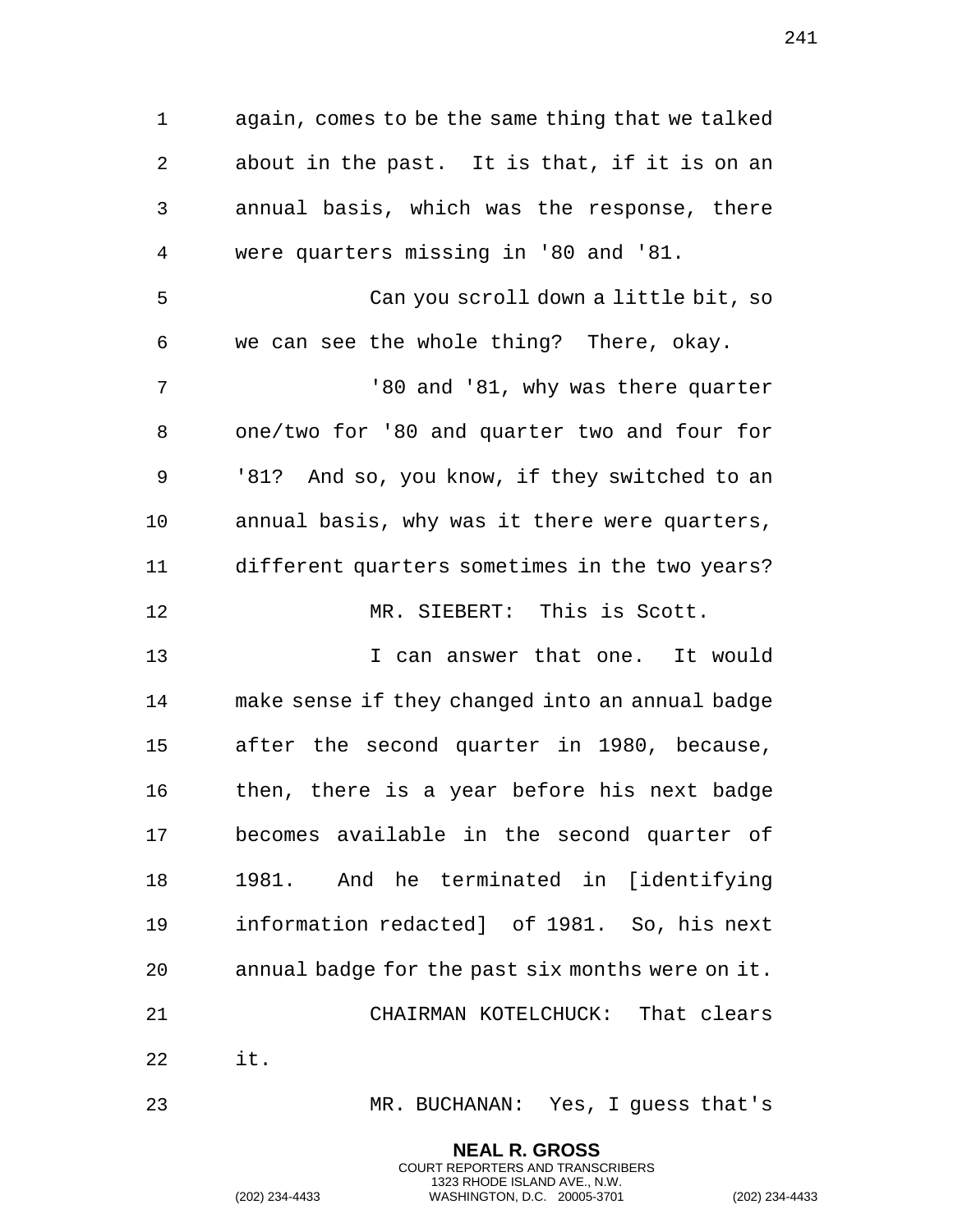okay.

| 2  | CHAIRMAN KOTELCHUCK: Yes.                       |
|----|-------------------------------------------------|
| 3  | MR. BUCHANAN: If he didn't assume               |
| 4  | that, well, then, that would explain it.        |
| 5  | CHAIRMAN KOTELCHUCK: Right,                     |
| 6  | right. But is that an assumption or is that     |
| 7  | factual? I thought it was factual.              |
| 8  | MR. SIEBERT: Well, once again, the              |
| 9  | type of dosimeter is in the record, and it goes |
| 10 | back to the TBD. This one we do have more       |
| 11 | information on the TLD than the previous one,   |
| 12 | apparently. So, this seems pretty clear-cut     |
| 13 | as far as I understand it.                      |
| 14 | MEMBER MUNN: Yes, the explanation               |
| 15 | seems acceptable.                               |
| 16 | CHAIRMAN KOTELCHUCK: Yes.                       |
| 17 | MR. FARVER: So this dosimeter is                |
|    | different than the other ones for 1980 and '81  |
| 19 | that we talked about before? Is that true?      |
| 20 | MR. BUCHANAN: I think it is a                   |
| 21 | different site. The other one was Y-12.         |
| 22 | MR. FARVER: Okay.                               |
| 23 | Alright.<br>CHAIRMAN KOTELCHUCK:                |

**NEAL R. GROSS** COURT REPORTERS AND TRANSCRIBERS 1323 RHODE ISLAND AVE., N.W.

(202) 234-4433 WASHINGTON, D.C. 20005-3701 (202) 234-4433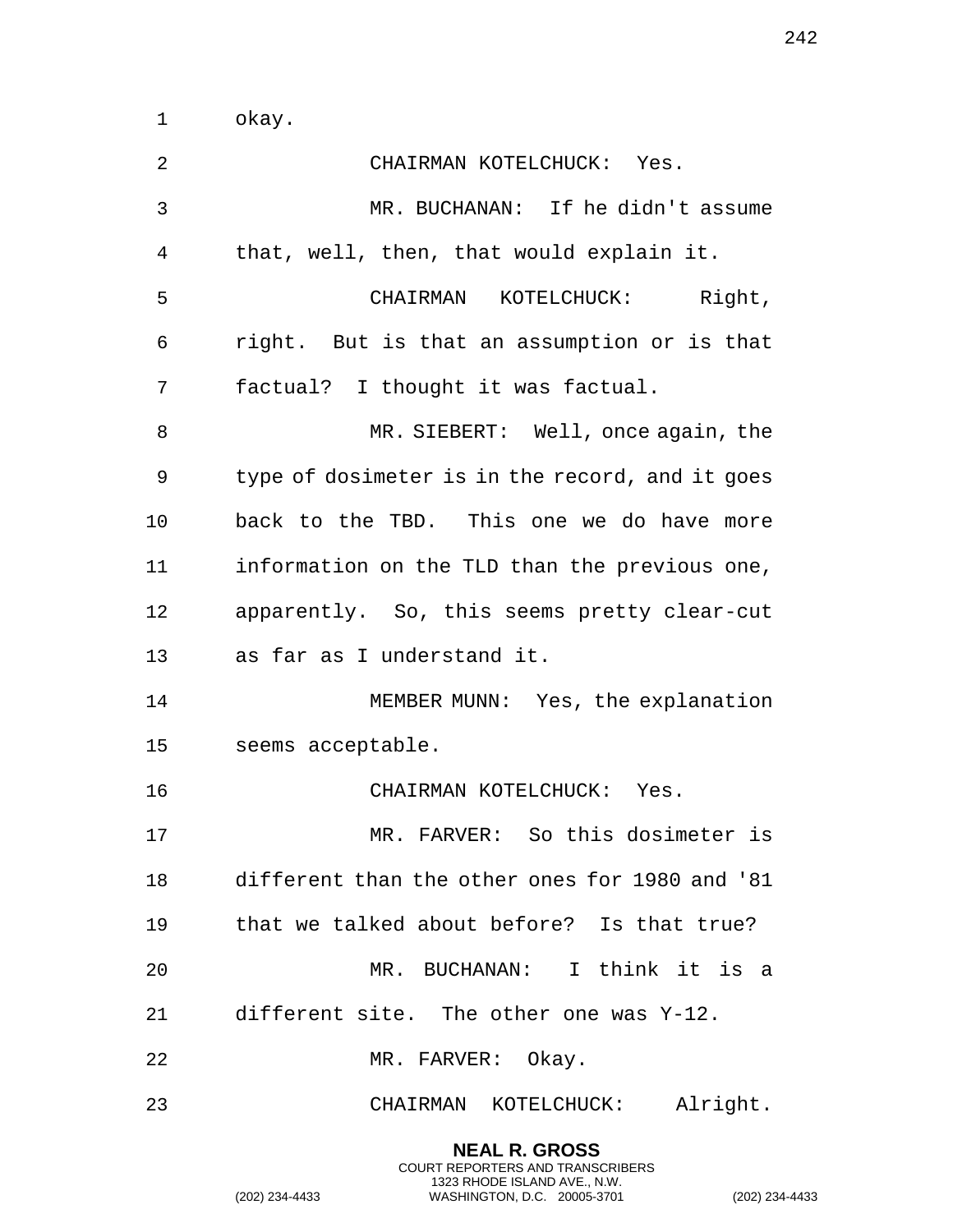Closed.

| 2     | MR. FARVER: Okay.                              |
|-------|------------------------------------------------|
| 3     | CHAIRMAN KOTELCHUCK: Folks, it is              |
| 4     | about four o'clock here. We have another hour. |
| 5     | Let's go for half an hour more, and then talk  |
| 6     | about our next meeting and any other           |
| 7     | administrative matters.                        |
| 8     | MEMBER CLAWSON: Dave, this is                  |
| 9     | Brad.                                          |
| 10    | CHAIRMAN KOTELCHUCK: Yes.                      |
| 11    | MEMBER CLAWSON: I have to be to                |
| 12    | some interviews in 20 minutes.                 |
| 13    | CHAIRMAN KOTELCHUCK: Okay.                     |
| 14    | MEMBER CLAWSON: I am afraid,                   |
| 15    | though, that if I leave, it is going to break  |
| 16    | the quorum.                                    |
| 17    | CHAIRMAN KOTELCHUCK: I believe                 |
| 18 18 | $it$ -- no, Mark --                            |
| 19    | MR. KATZ: Who do we have on now?               |
| 20    | David<br>CHAIRMAN KOTELCHUCK:                  |
| 21    | Richardson, Mark, myself, and Wanda.           |
| 22    | MEMBER MUNN: Is Mark on?                       |
| 23    | Mark, are you there?                           |
|       |                                                |

**NEAL R. GROSS** COURT REPORTERS AND TRANSCRIBERS 1323 RHODE ISLAND AVE., N.W.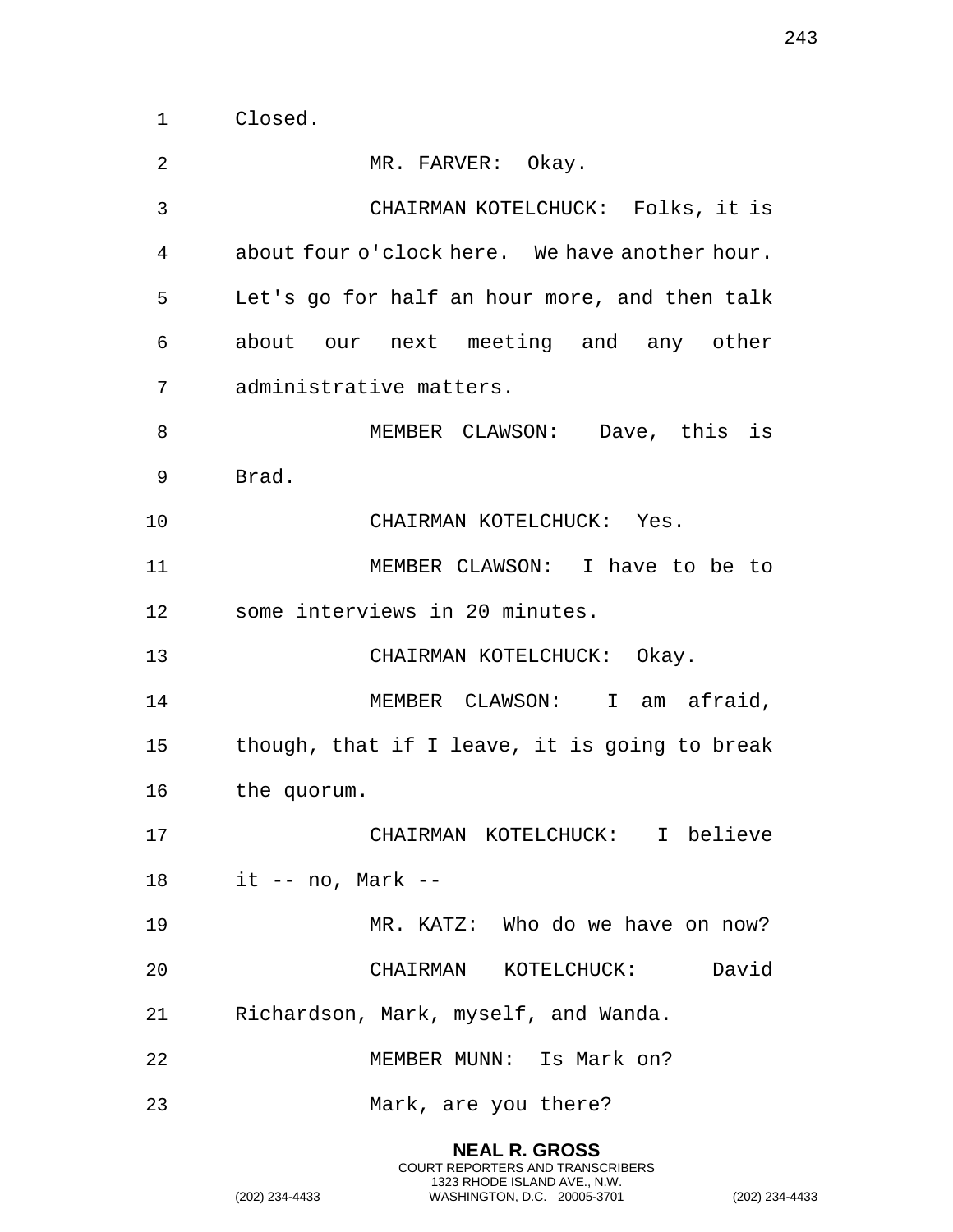| 1  | (No response.)                                |
|----|-----------------------------------------------|
| 2  | I didn't know he was on.                      |
| 3  | CHAIRMAN KOTELCHUCK: He was on                |
| 4  | earlier today.                                |
| 5  | MR. KATZ: Right, but I am not sure            |
| 6  | he is still on.                               |
| 7  | CHAIRMAN KOTELCHUCK: Well, we are             |
| 8  | calling him, and if he isn't on, he isn't on. |
| 9  | Mark?                                         |
| 10 | (No response.)                                |
| 11 | MEMBER MUNN: I haven't heard him              |
| 12 | this afternoon.                               |
| 13 | CHAIRMAN KOTELCHUCK: No, you're               |
| 14 | right, I haven't heard him since the break.   |
| 15 | MR. KATZ: That's fine.                        |
| 16 | CHAIRMAN KOTELCHUCK: He was there             |
| 17 | after lunch, after our lunch break.           |
| 18 | MR. KATZ: Right.                              |
| 19 | CHAIRMAN KOTELCHUCK: So, Brad,                |
| 20 | thank you for telling us that. Then, we have  |
| 21 | 15 or 20 minutes, and --                      |
| 22 | MR. KATZ: Well, Brad, when do you             |
| 23 | need to leave? Because he has got to be there |

**NEAL R. GROSS** COURT REPORTERS AND TRANSCRIBERS 1323 RHODE ISLAND AVE., N.W.

(202) 234-4433 WASHINGTON, D.C. 20005-3701 (202) 234-4433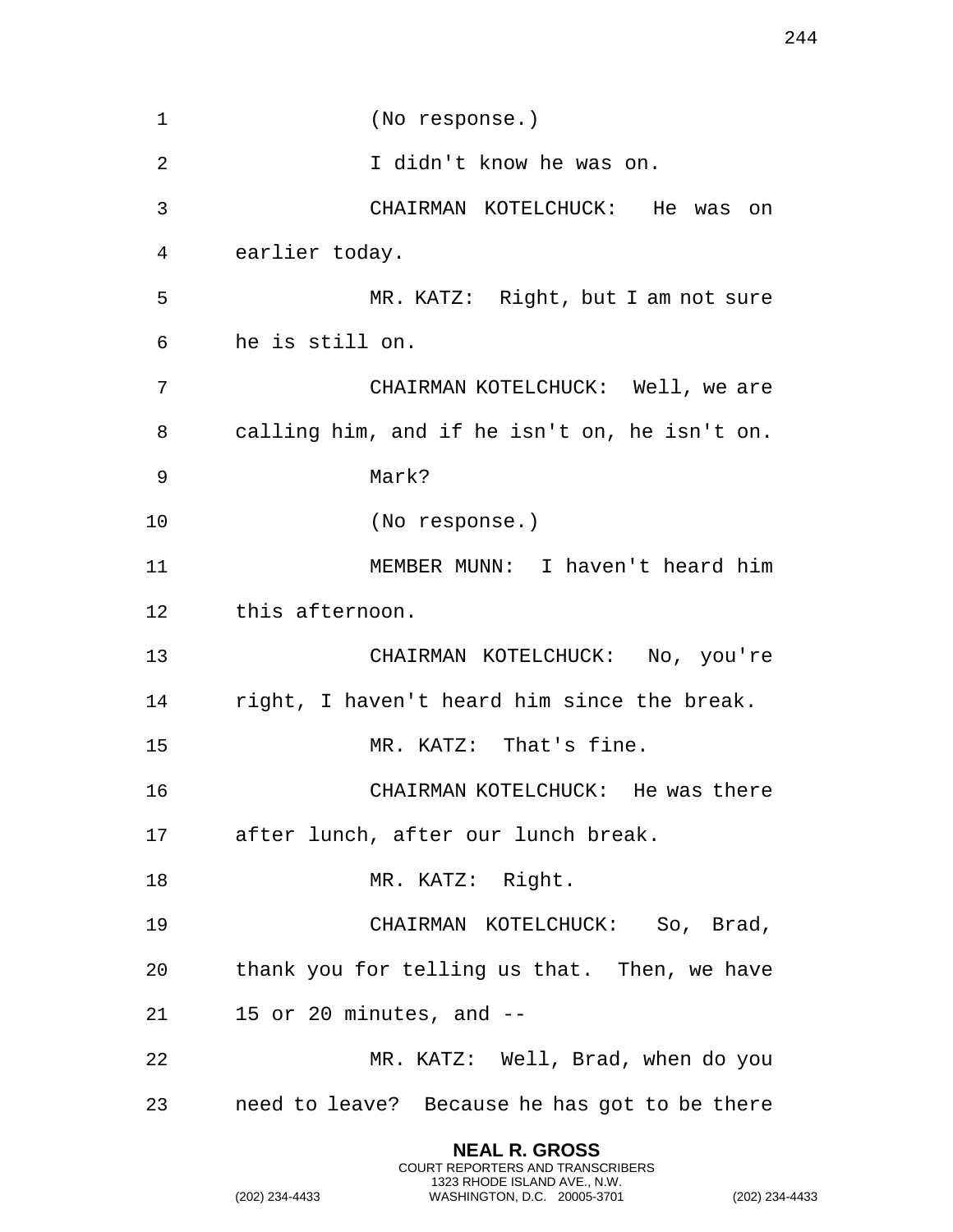in 20 minutes --

 CHAIRMAN KOTELCHUCK: Twenty minutes. MR. KATZ: -- I thought he said. MEMBER CLAWSON: Yes, that's part of my problem. The interviews start here at 1:30. 8 MR. KATZ: So, what time do you -- CHAIRMAN KOTELCHUCK: When do you need to leave? How many minutes -- MEMBER CLAWSON: Ten minutes is the bare minimum that I can -- MR. KATZ: Okay. Well, no, we don't want you to have to fly in your car, either. CHAIRMAN KOTELCHUCK: So we have 15 minutes now to plan for our next meeting. 18 MR. KATZ: No, he has to leave in 10 minutes.

MEMBER CLAWSON: Right.

MR. KATZ: We have five minutes.

**NEAL R. GROSS** COURT REPORTERS AND TRANSCRIBERS 1323 RHODE ISLAND AVE., N.W.

Let's just plan --

CHAIRMAN KOTELCHUCK: Okay.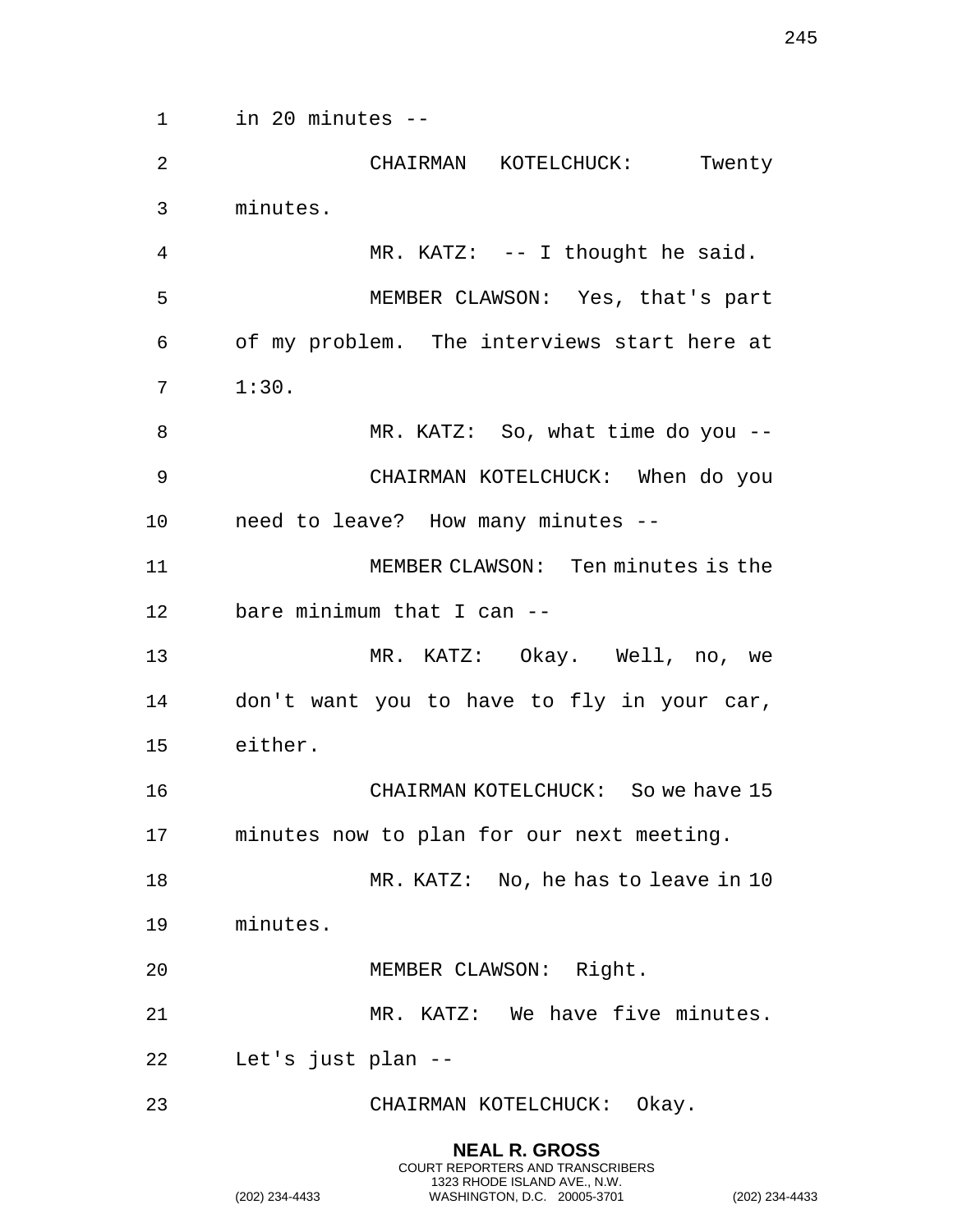| 1  | MR. KATZ: I think we should just go              |
|----|--------------------------------------------------|
| 2  | ahead and plan for our next meeting and wrap up. |
| 3  | CHAIRMAN KOTELCHUCK: Very good.                  |
| 4  | MR. FARVER: Can I interrupt for                  |
| 5  | just a minute?                                   |
| 6  | CHAIRMAN KOTELCHUCK: Yes.                        |
| 7  | MR. FARVER: If we just look at                   |
| 8  | 424.2, this is the type of strontium-90 that we  |
| 9  | have talked about five times today. And it is    |
| 10 | in the DR Guidance and in --                     |
| 11 | CHAIRMAN KOTELCHUCK: Right. We                   |
| 12 | can close it.                                    |
| 13 | MR. FARVER: Yes, let's just close                |
| 14 | out this case.                                   |
| 15 | CHAIRMAN KOTELCHUCK: Okay, that's                |
| 16 | very good.                                       |
| 17 | MEMBER MUNN: Strontium-90 it is.                 |
| 18 | CHAIRMAN KOTELCHUCK: Good.                       |
| 19 | Now let's talk about when we might               |
| 20 | have our next meeting. A little bit that         |
| 21 | depends on getting -- well, it might be helpful  |
| 22 | to know when some of the issues that were left   |
| 23 | open from 10 through 13 can get resolved, which  |

**NEAL R. GROSS** COURT REPORTERS AND TRANSCRIBERS 1323 RHODE ISLAND AVE., N.W.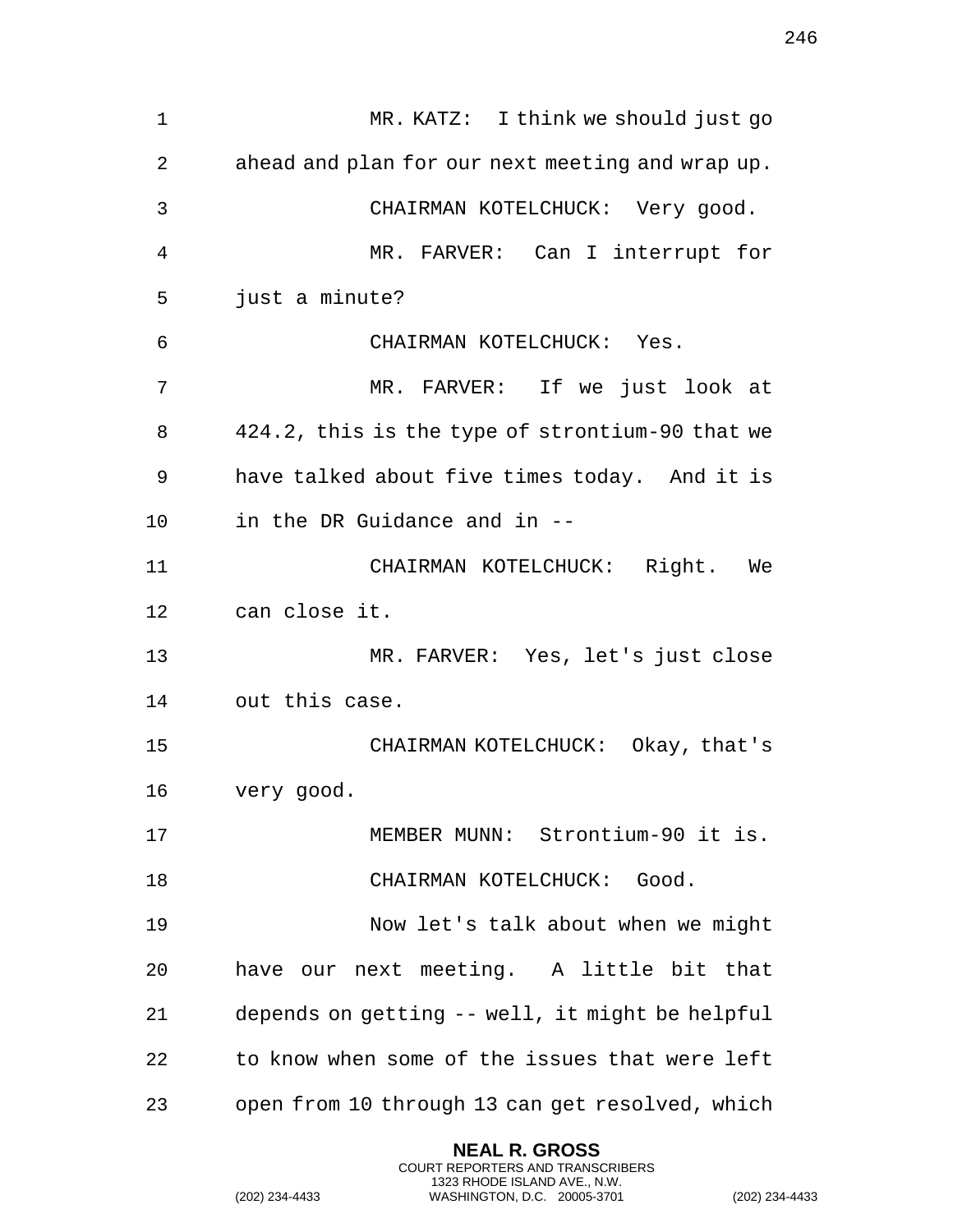we don't know yet, right?

 MR. KATZ: Right. So I am going to work on getting both the Uranium Refining AWE Work Group and the PPG Work Group scheduled. I am sure they can't get scheduled before January. So it will be sometime in January. So I think we have to get those scheduled first -- CHAIRMAN KOTELCHUCK: Right. MR. KATZ: -- before we schedule this, because we are going to need -- CHAIRMAN KOTELCHUCK: And then, we will need 30 days. Well, once you have them scheduled -- MR. KATZ: Yes. CHAIRMAN KOTELCHUCK: -- we will know when they will be resolved. And if they are not resolved at that meeting, if they need more than one meeting, then -- MR. KATZ: We can still continue on with Set 14. CHAIRMAN KOTELCHUCK: Exactly. MR. KATZ: So, actually, I think I

> **NEAL R. GROSS** COURT REPORTERS AND TRANSCRIBERS 1323 RHODE ISLAND AVE., N.W.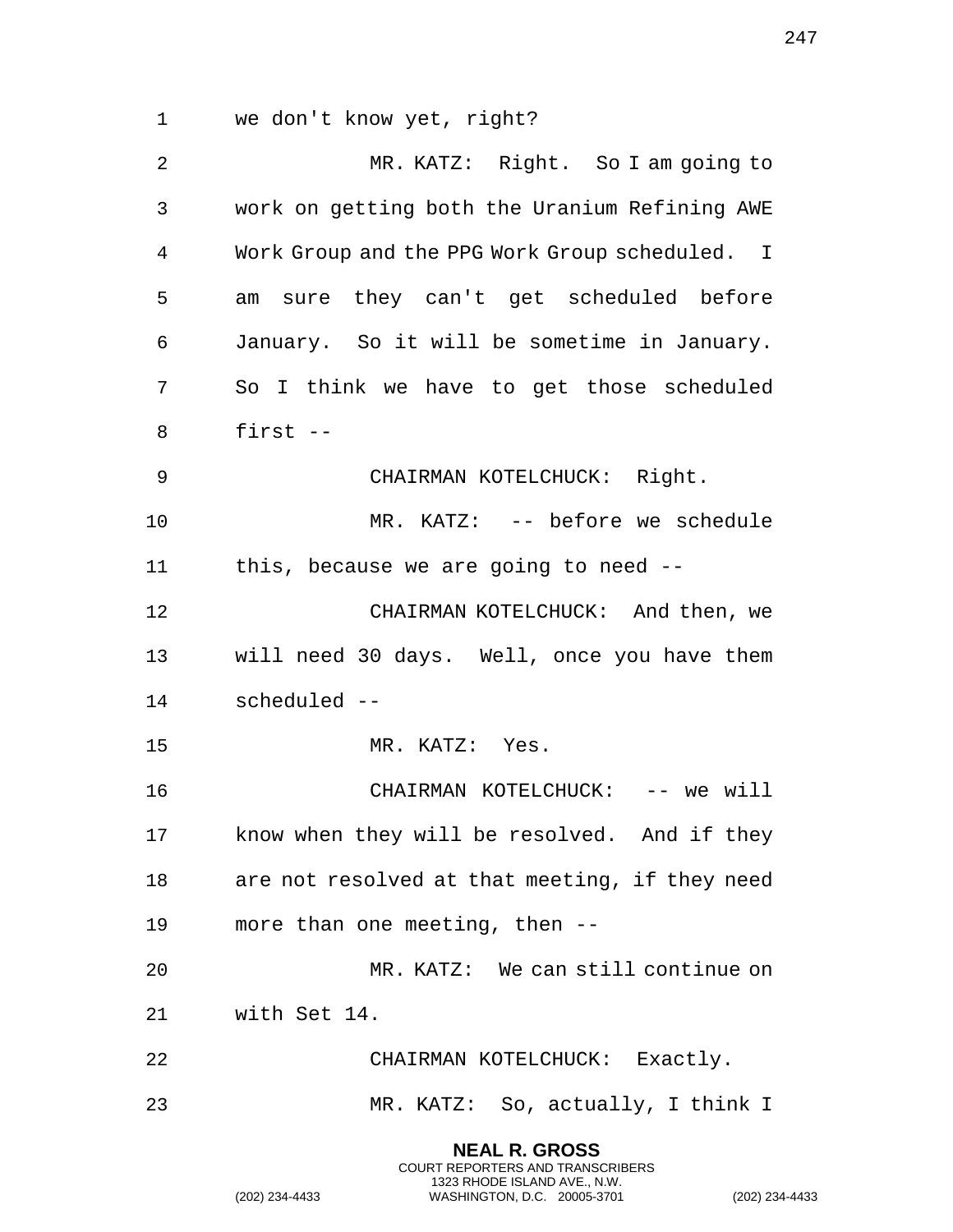am going to try to get those scheduled for January. But why don't we just look at our calendars for -- CHAIRMAN KOTELCHUCK: For February? MR. KATZ: We might as well just go ahead and schedule for February. CHAIRMAN KOTELCHUCK: I think you're right. 10 MR. KATZ: Yes. CHAIRMAN KOTELCHUCK: No matter what, we have -- MR. KATZ: Yes, because we will still have all -- CHAIRMAN KOTELCHUCK: We have 14 to go. 17 MR. KATZ: Right, right. 18 CHAIRMAN KOTELCHUCK: Okay. MR. KATZ: Fifteen, 16, 17. CHAIRMAN KOTELCHUCK: Right. MR. KATZ: Yes. Okay. So, February, I am just looking at -- yes, February right now is wide open as far as I'm concerned.

> **NEAL R. GROSS** COURT REPORTERS AND TRANSCRIBERS 1323 RHODE ISLAND AVE., N.W.

(202) 234-4433 WASHINGTON, D.C. 20005-3701 (202) 234-4433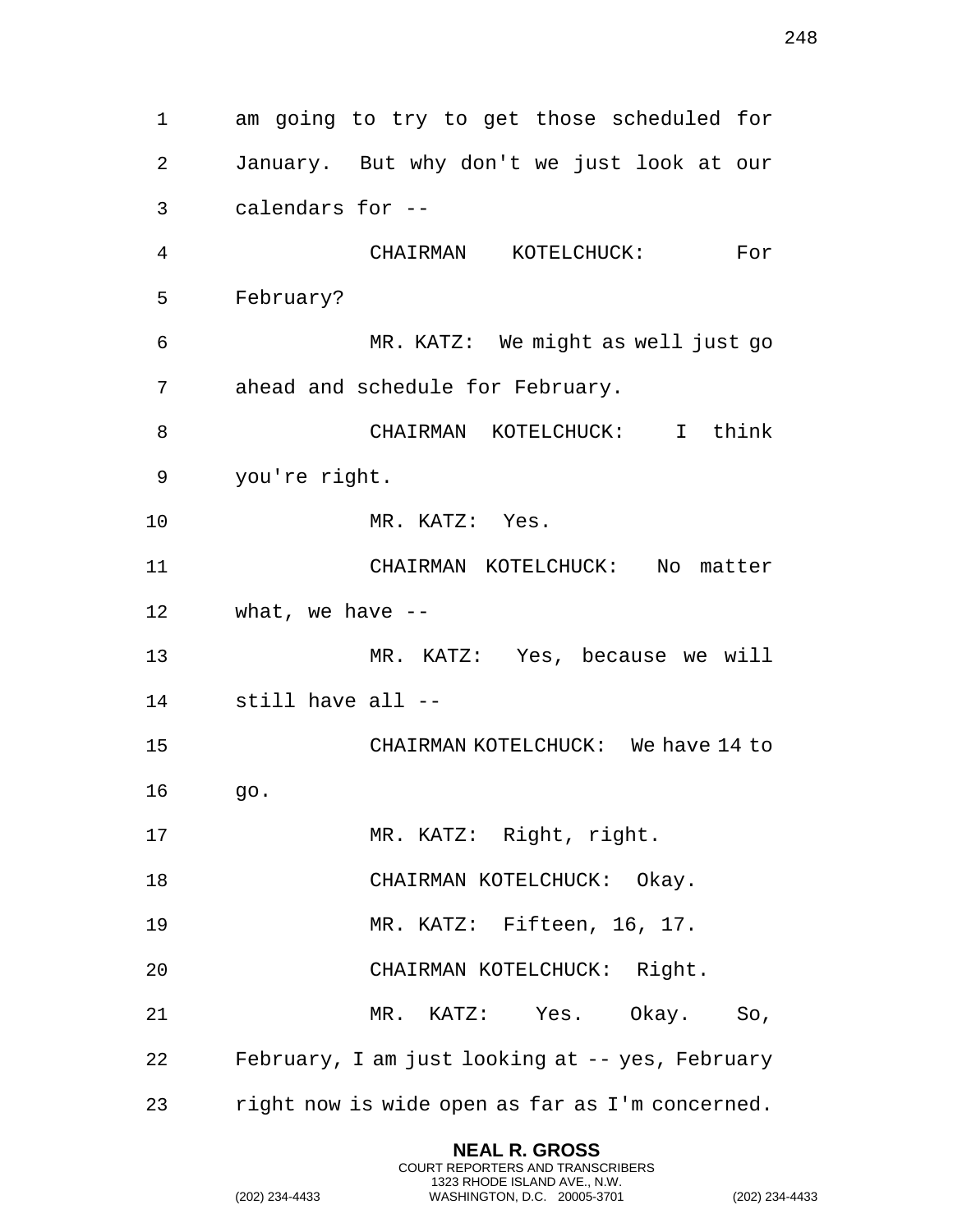So it is really --

| 2  | The<br>CHAIRMAN KOTELCHUCK:                     |
|----|-------------------------------------------------|
| 3  | Presidents' Day is on the 16th.                 |
| 4  | MEMBER MUNN: Yes.                               |
| 5  | CHAIRMAN KOTELCHUCK: So maybe the               |
| 6  | week following, later that week or, maybe       |
| 7  | better yet, the following -- not Monday. I      |
| 8  | prefer not Monday because, if things need to be |
| 9  | checked, it is nice to have a workday before.   |
| 10 | So how about Tuesday, the 24th;                 |
| 11 | Wednesday, the 25th; Thursday, the --           |
| 12 | MR. KATZ: Oh, go ahead. Someone                 |
| 13 | was trying to say something.                    |
| 14 | We should have multiple days                    |
| 15 | because we are lacking Mark and we are lacking  |
| 16 | John Poston to be able to schedule. So let's    |
| 17 | get some at least multiple options, and then,   |
| 18 | I will check with them.                         |
| 19 | CHAIRMAN KOTELCHUCK: Okay.                      |
| 20 | MEMBER MUNN: Well, this is Wanda.               |
| 21 | Unless I am mistaken, I believe we              |
| 22 | have Procedures scheduled on the 18th.          |
| 23 | MR. KATZ: Yes.                                  |

**NEAL R. GROSS** COURT REPORTERS AND TRANSCRIBERS 1323 RHODE ISLAND AVE., N.W.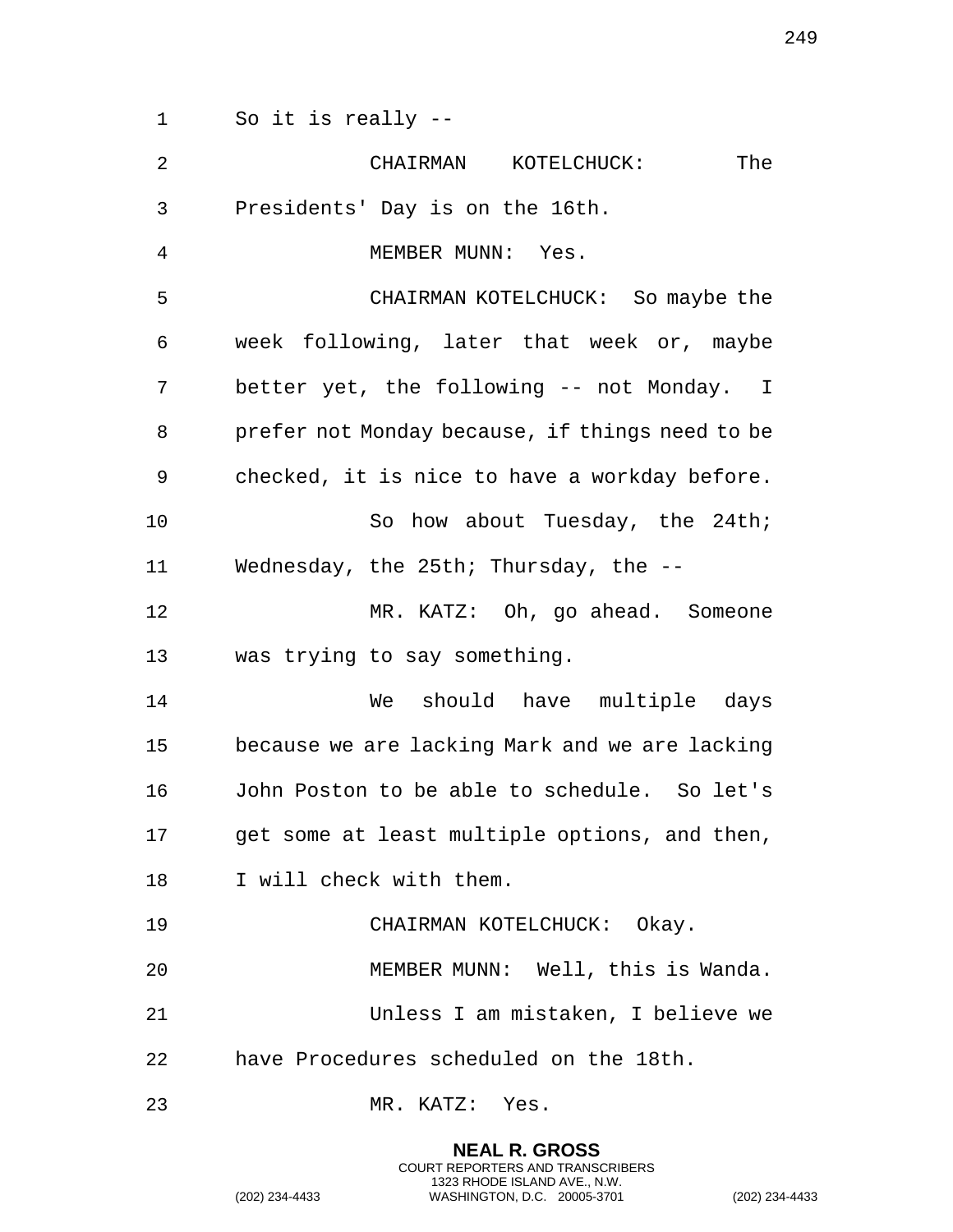MEMBER MUNN: That is correct. Then that means either the week before or the week after that would be preferable from my point of view. MR. KATZ: Yes, the week before is going to be too soon. CHAIRMAN KOTELCHUCK: Right. MEMBER MUNN: You think the 23rd then? 10 MR. KATZ: We're not doing Mondays, 11 I think is what Dave was saying. CHAIRMAN KOTELCHUCK: Well, I would prefer not, but if we need to. How about would you be able to meet, Wanda, on the -- just to get some backup dates -- on the Thursday, the 19th, or Friday, the 20th? 17 MEMBER MUNN: We could. 18 MR. KATZ: Friday is no good. CHAIRMAN KOTELCHUCK: Not great, but yes. MR. KATZ: Friday we can't do, but we could do Thursday, the 19th. CHAIRMAN KOTELCHUCK: Okay,

> **NEAL R. GROSS** COURT REPORTERS AND TRANSCRIBERS 1323 RHODE ISLAND AVE., N.W.

(202) 234-4433 WASHINGTON, D.C. 20005-3701 (202) 234-4433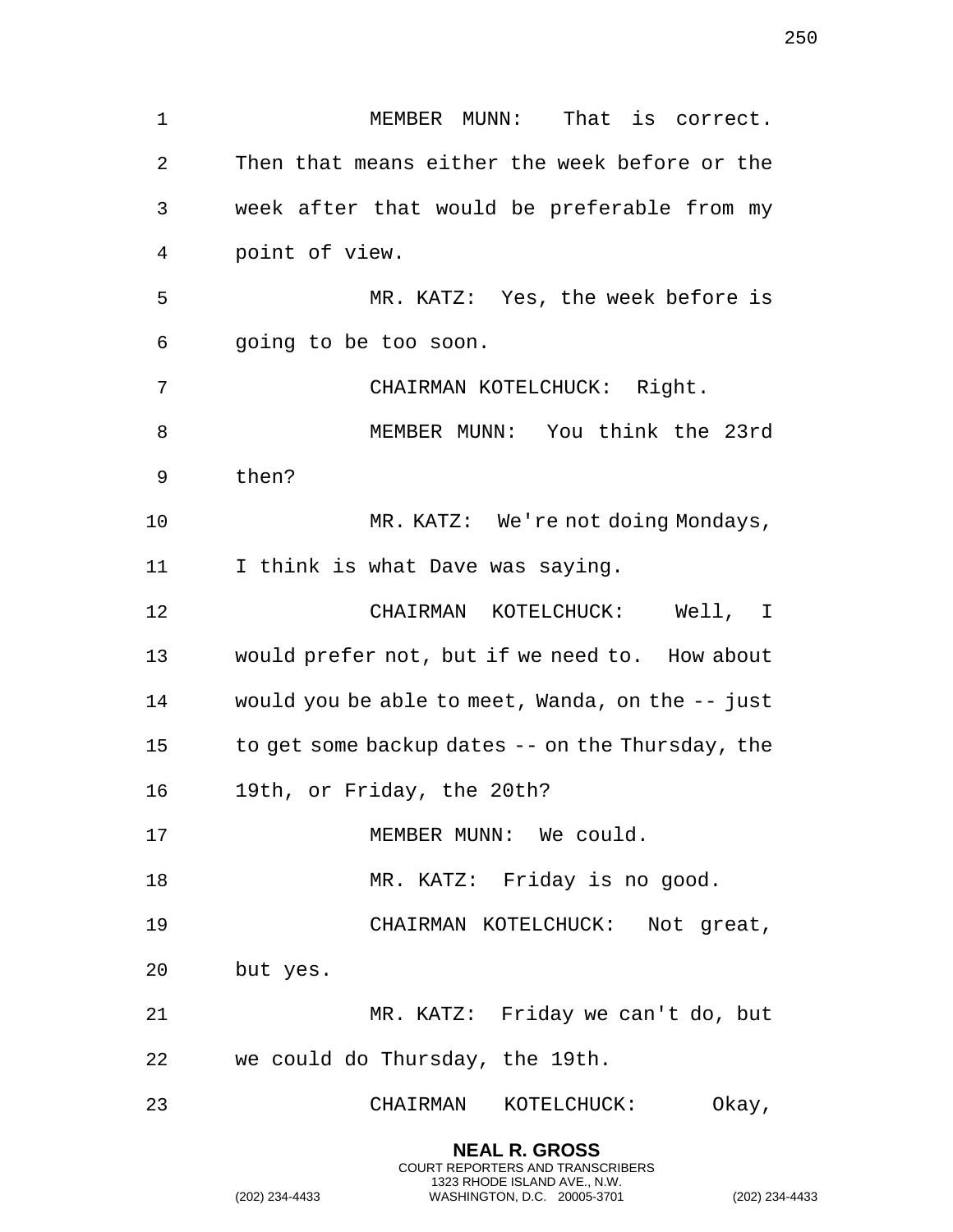Thursday, the 19th, is possible, but not preferable. That's clear, because it is a little bit -- MR. KATZ: That's fine. I just want multiple days to send out to the others. So the 19th will be one. CHAIRMAN KOTELCHUCK: Right. MR. KATZ: And how about the 23rd through the 25th? 10 MR. CALHOUN: This is Grady. CHAIRMAN KOTELCHUCK: Yes? 12 MR. CALHOUN: I will have to check, but we have a preliminarily-scheduled meeting out in Carlsbad for Joint Outreach Task Group meeting on the 25th. MR. KATZ: Okay. How about -- CHAIRMAN KOTELCHUCK: The 23rd, 24th then? 19 MR. KATZ: Are you traveling on the 24th? 21 MR. CALHOUN: No. What I am saying is that it is in Carlsbad. So we would certainly be traveling the 24th through --

> **NEAL R. GROSS** COURT REPORTERS AND TRANSCRIBERS 1323 RHODE ISLAND AVE., N.W.

(202) 234-4433 WASHINGTON, D.C. 20005-3701 (202) 234-4433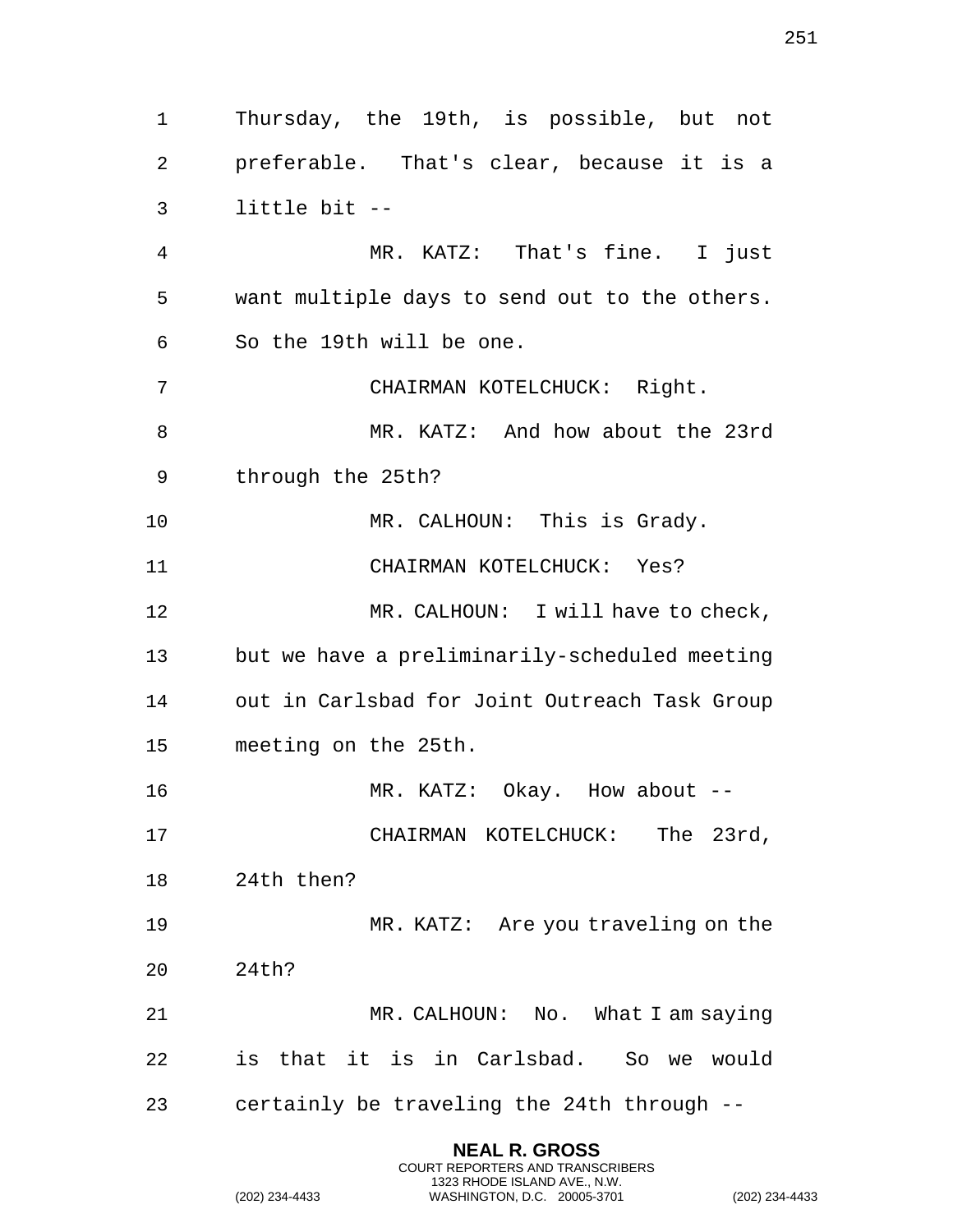1 MEMBER MUNN: Yes. MR. CALHOUN: -- the 26th. MR. KATZ: Right. No, I understand. So, then, the 23rd would still be okay? MR. CALHOUN: That's what I think, yes. MR. KATZ: Okay. Okay, what about the 27th? MR. CALHOUN: I think that would be okay. 13 MR. KATZ: Okay. CHAIRMAN KOTELCHUCK: We're talking about Friday, the 27th? MR. KATZ: Yes. CHAIRMAN KOTELCHUCK: Okay. That's alright. MR. KATZ: Okay. Now just give me a couple more dates. March 2nd and 3rd, 4th? MEMBER MUNN: Yes, okay here. CHAIRMAN KOTELCHUCK: Wait a minute. Wait a minute. I'm tied up all day

> **NEAL R. GROSS** COURT REPORTERS AND TRANSCRIBERS 1323 RHODE ISLAND AVE., N.W.

(202) 234-4433 WASHINGTON, D.C. 20005-3701 (202) 234-4433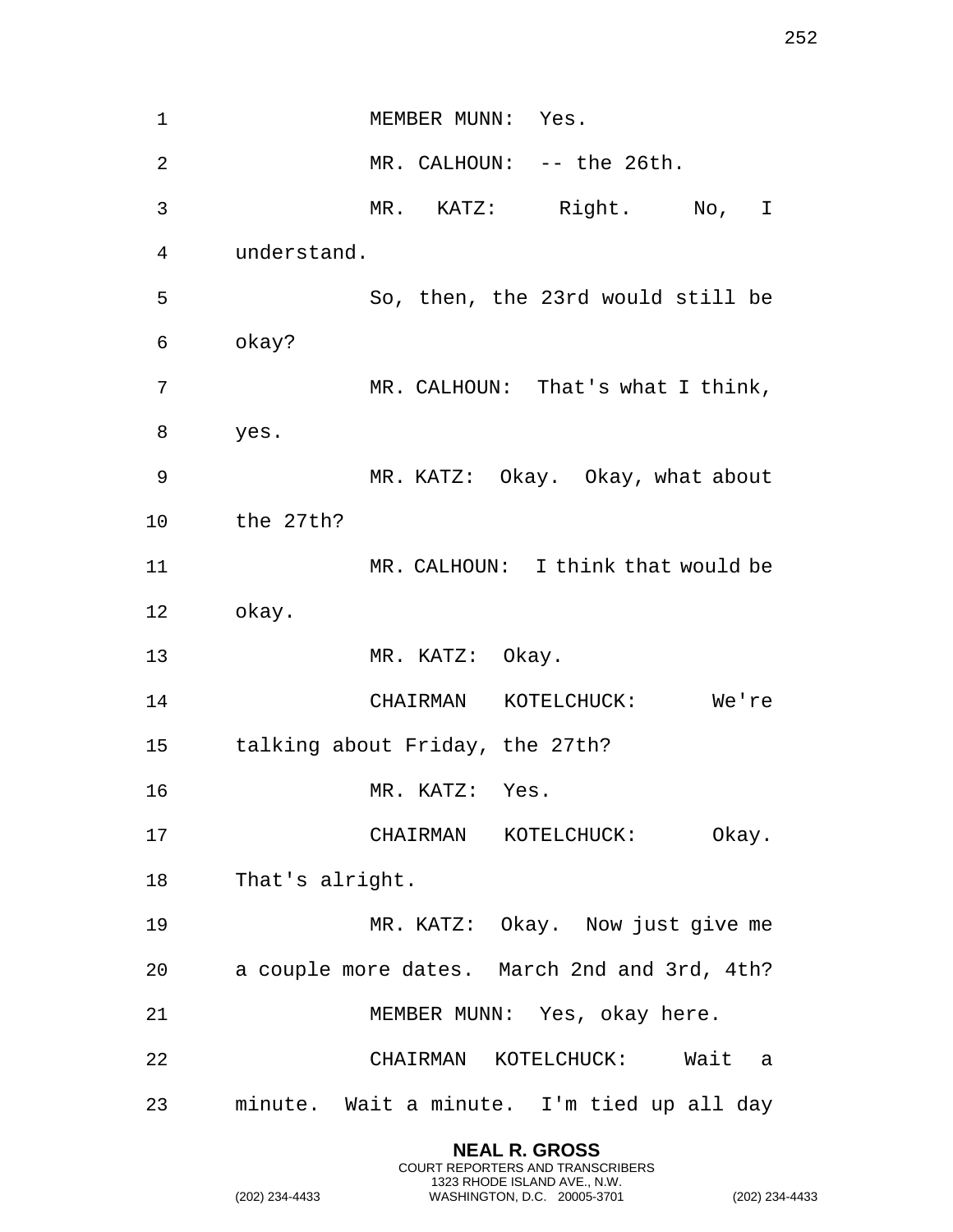that Monday, that March 2nd. 2 MR. KATZ: Okay. CHAIRMAN KOTELCHUCK: How about -- MR. KATZ: The 3rd and the 4th? CHAIRMAN KOTELCHUCK: The 4th? How about the 4th? MR. KATZ: Okay, the 4th. And how about the 5th? CHAIRMAN KOTELCHUCK: No, no, this is good. Yes, 4th, 5th, 6th, they are all okay. MR. KATZ: Okay. The 5th is no good, but 4th -- okay, so I have a few days still. 14 CHAIRMAN KOTELCHUCK: Yes. MR. KATZ: That means I have the 19th, the 23rd, the 27th, the 4th, and the 5th. CHAIRMAN KOTELCHUCK: Yes. 18 MR. KATZ: I will send those out to the other members, and then, I will get back to everyone, once we have got it. CHAIRMAN KOTELCHUCK: Okay. 22 MR. KATZ: Okay? CHAIRMAN KOTELCHUCK: Okay, folks,

> **NEAL R. GROSS** COURT REPORTERS AND TRANSCRIBERS 1323 RHODE ISLAND AVE., N.W.

(202) 234-4433 WASHINGTON, D.C. 20005-3701 (202) 234-4433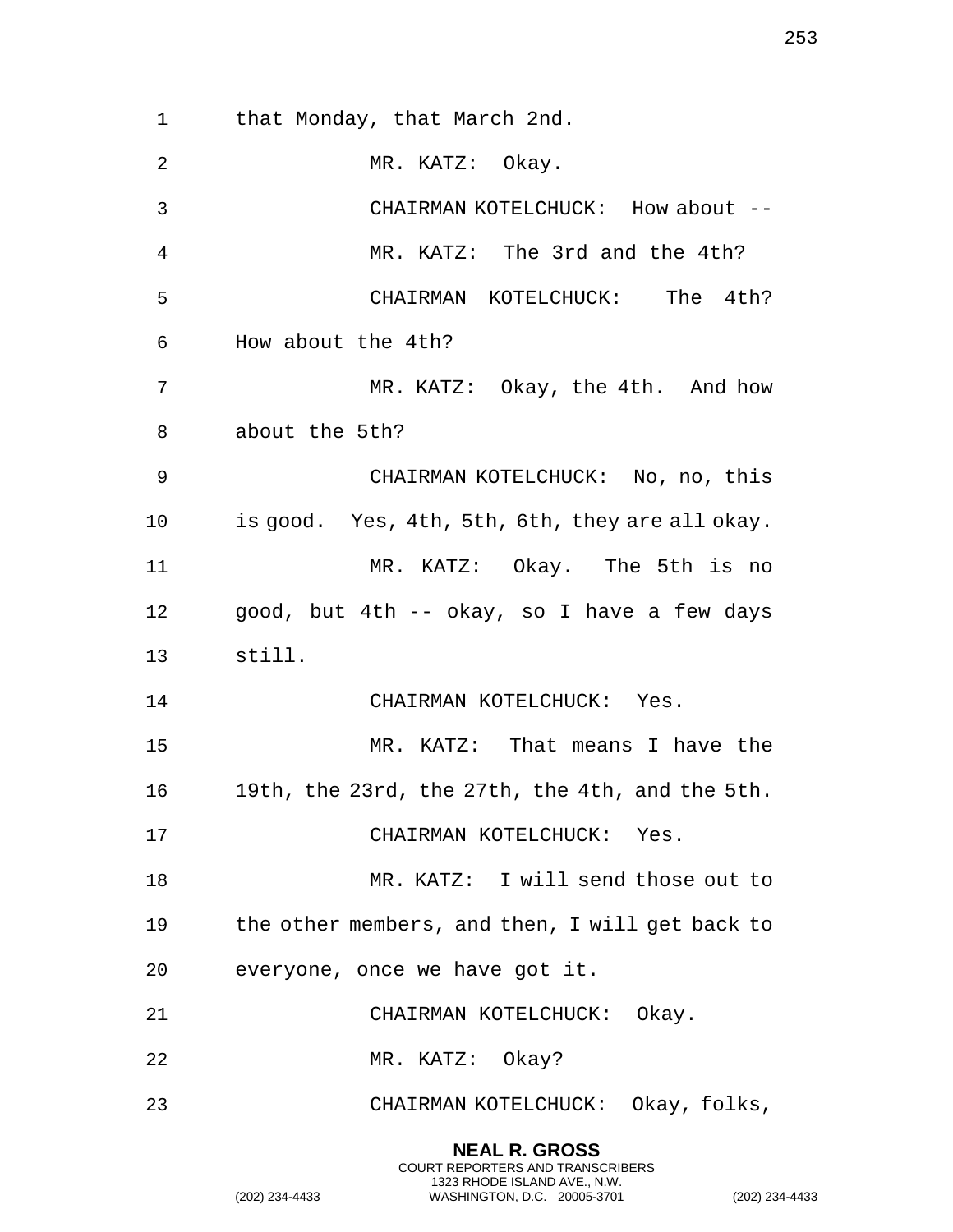I think that is -- MR. KATZ: Right now, I have Wanda is good. Dave is good. CHAIRMAN KOTELCHUCK: Right. MR. KATZ: How about David Richardson? MEMBER RICHARDSON: I think those sound fine. MR. KATZ: Okay. DR is good. 10 MEMBER MUNN: What about Brad? 11 MR. KATZ: Brad? MEMBER CLAWSON: Yes, you pick a date and I'll work my schedule around to come. CHAIRMAN KOTELCHUCK: Wonderful. MR. KATZ: You're the best sport. Okay. 17 That's good. That's good. So I will send this out to the other two. CHAIRMAN KOTELCHUCK: Very good. And I think we finished our work for the day. We got a lot done. MR. KATZ: Yes.

> **NEAL R. GROSS** COURT REPORTERS AND TRANSCRIBERS 1323 RHODE ISLAND AVE., N.W.

(202) 234-4433 WASHINGTON, D.C. 20005-3701 (202) 234-4433